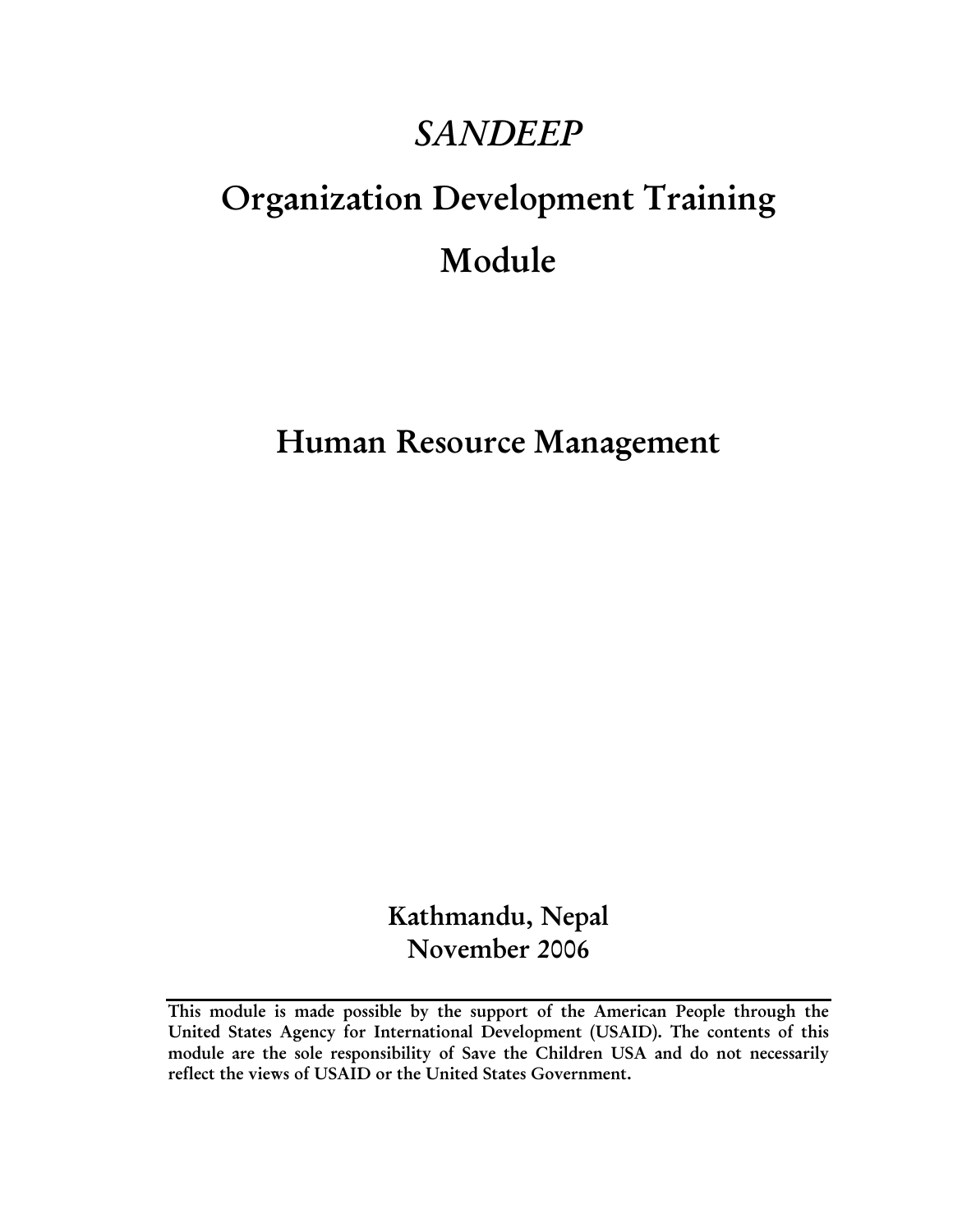# Acknowledgement

Save the children USA has been working in the sector of organization capacity building and institutionalization of NGOs in Nepal over the last five years through its NGO strengthening project, locally known as SANDEEP (Sansthagat Diego Pariwartan). The project aims to strengthen the capacity of local NGOs to improve their service delivery particularly in conflict affected areas of Nepal.

*SANDEEP* has been working with 40 NGOs spread over 17 districts of Nepal in an OD approach, by developing the modular series to address the issues revealed through the organization assessment. It has produced training modules on governance and leadership, strategic planning and management, financial management, operational management, resource mobilization and human resource management.

The module on Human Resource Management is designed to optimize the performance of employees, consultants and volunteers in the organization by carefully carrying out the human resource functions while keeping them satisfied in their work. It covers a wide range of chapters on human resource management such as human resource functions, performance management and human resource development and empowerment. This module serves the purpose of a resource handbook for carrying out training on Human Resource Management independently by any person or organization. There are a number of people who deserve sincere acknowledgement for their genuine effort in the process of development and finalization of this module.

First of all, I am grateful to USAID for providing necessary financial assistance in terms of finalization of this module and the implementation of entire SANDEEP project. My sincere thanks goes to Professor Subas K.C, the Dean of Kathmandu University School of Management (KUSOM) for conceptualizing and writing the chapters of this module. Similarly, I would like to thank and congratulate the entire SANDEEP Team; Mr. Deepak Koirala (Team Leader), Ms. Manorama Adhikari (Organization Development Specialist), CBPOs and FCBOs Ms. Ratna Tandukar, Mr. Tekraj Pokharel, Ms. Janaki Kiran Shrestha, Mr. Rabindra Thapa and Mr. Rabi Regmi for their valuable inputs in customization and subsequent finalization of the module making it applicable for the NGOs in the context of Nepal. Last but not the least; I would like to thank Ms. Santoshi Bhomjan for her support in formatting this module.

> Victoria R. Clawson Country Director Save the Children USA Himalayan Country Office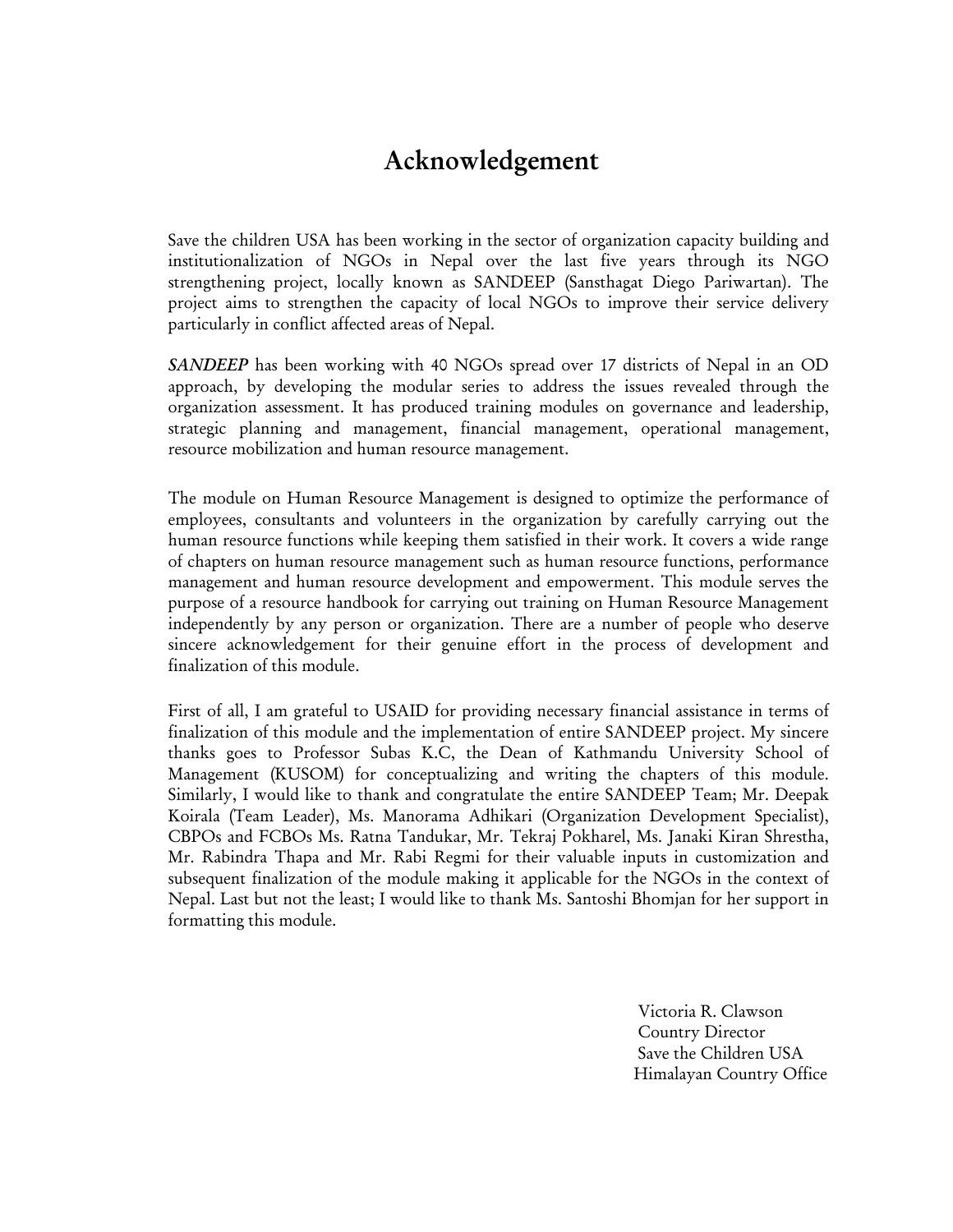# <span id="page-2-0"></span>Module Specification

| Title:         | Human resource Management             |
|----------------|---------------------------------------|
| Series number: | 5                                     |
| Authors:       | Prof. Subas KC<br>Mr. Prakash Koirala |
| Original text: | English                               |
| Date produced: | January 2007                          |
| Date revised:  |                                       |

Professional Support Team: Mr. Deepak Koirala, Save the Children USA Ms. Manorama Adhikari, Save the Children USA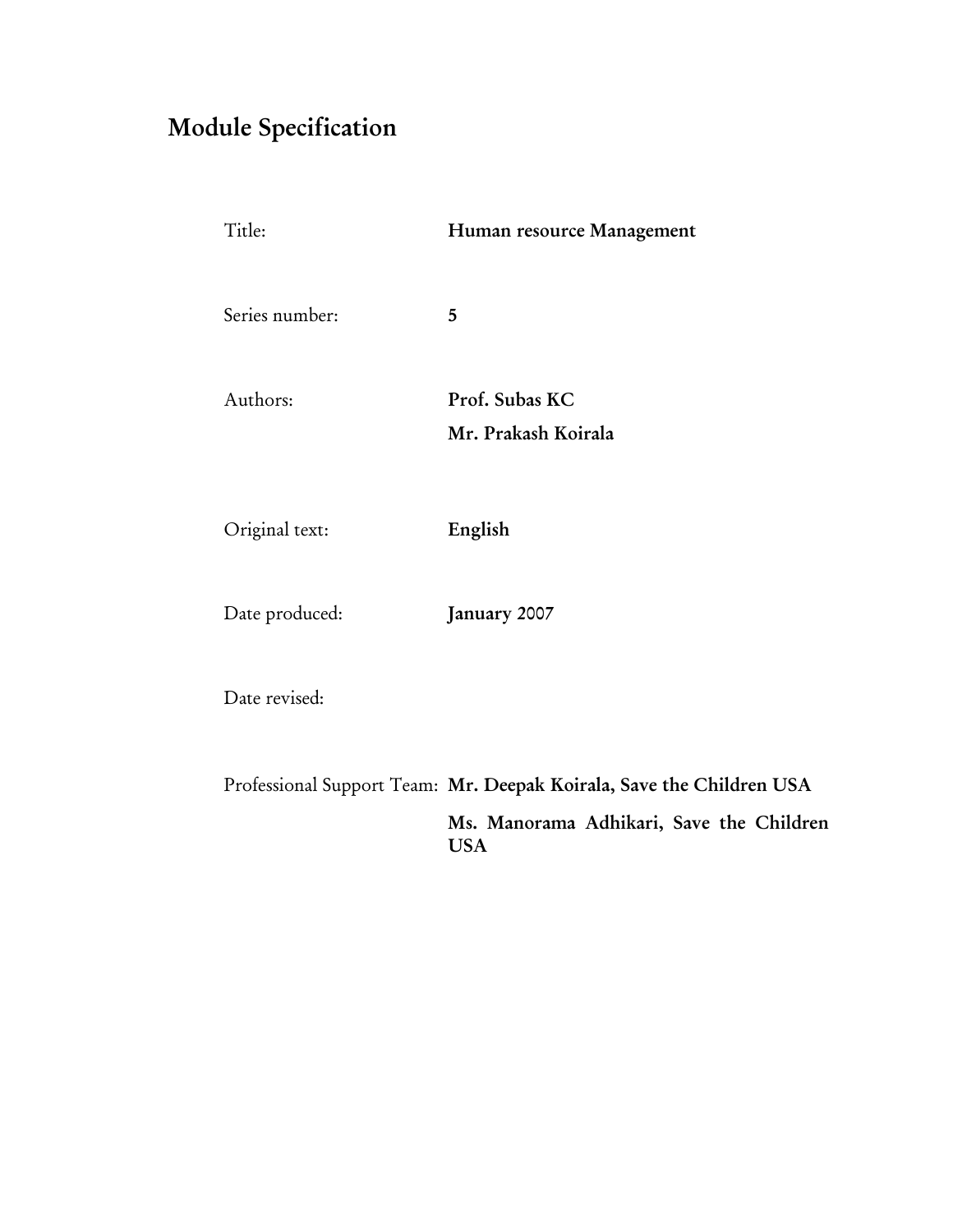# Table of Content

| 2. ABOUT THE MODULAR SERIES ON ORGANIZATION DEVELOPMENT TRAINING1 |  |
|-------------------------------------------------------------------|--|
|                                                                   |  |
|                                                                   |  |
|                                                                   |  |
|                                                                   |  |
|                                                                   |  |
|                                                                   |  |
|                                                                   |  |
|                                                                   |  |
|                                                                   |  |
|                                                                   |  |
|                                                                   |  |
|                                                                   |  |
|                                                                   |  |
|                                                                   |  |
|                                                                   |  |
| 5. UNIT ONE: MANAGING HUMAN RESOURCE FOR ORGANIZATIONAL           |  |
|                                                                   |  |
|                                                                   |  |
|                                                                   |  |
|                                                                   |  |
|                                                                   |  |
|                                                                   |  |
|                                                                   |  |
|                                                                   |  |
|                                                                   |  |
|                                                                   |  |
|                                                                   |  |
|                                                                   |  |
|                                                                   |  |
|                                                                   |  |
|                                                                   |  |
|                                                                   |  |
|                                                                   |  |
|                                                                   |  |
|                                                                   |  |
|                                                                   |  |
|                                                                   |  |
|                                                                   |  |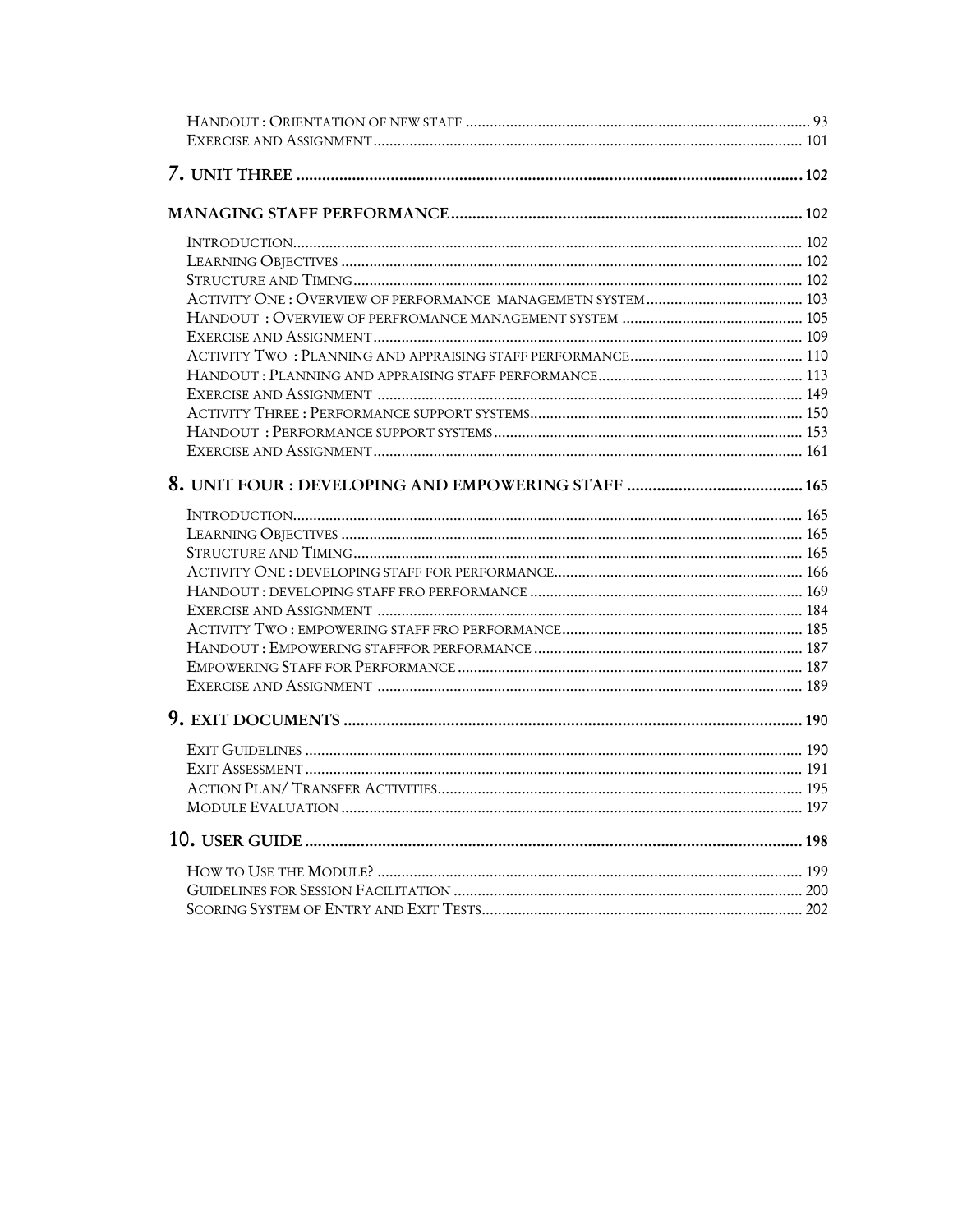# About the Modular Series on Organization Development Training

### Context and Focus

ave the Children US (SC) works in partnership with International Non-S ave the Children US (SC) works in partnership with International Non-<br>Government Organizations (INGOs), Non-Government Organizations<br>(NGOs) and local occurrent outborities to implement its programs that (NGOs), and local government authorities to implement its programs that promote institutional building of local organizations and government through strong leadership. As embodied in its international goals, SC is committed to building the capacity of partners, communities, and adults so as to ultimately achieve sustainable development in each country.

SC's view of capacity building goes beyond the conventional perception of training. The central concern of NGO capacity building perspective of SC is developing leadership and human resources, institutionalizing governance (developing systems and policy procedures), managing changes, enhancing coordination and linkages with donors and stakeholders, creating opportunities for sharing experiences, and empowering the community for policy influence. SC views capacity building as an ongoing and holistic effort that enhances the internal and external capabilities of an organization.

Since October 2003, SC is implementing a five-year project called "*SANDEEP*" for strengthening the NGO sector in the mid- western, far- western and eastern regions of Nepal. The strategic goal of *SANDEEP* is to enhance the capacity of the NGO sector to improve the delivery of health, education and economic support systems, especially for women, children and disadvantaged groups.

To accomplish this, *SANDEEP* aims to achieve results in three key areas:

- Strengthened and sustainable operational and financial capabilities of individual NGOs, networks and Intermediary Support Organizations (ISOs);
- Expanded linkages among and/or between NGOs, government, donors and private sector institutions to deliver effective and sustainable health, education and economic services to conflict affected communities; and
- Enhanced program learning, sharing and collective action among and/or between NGOs, government, donors and private sector institutions, to increase effectiveness and sustainability of service delivery.

As part of this support to partners, *SANDEEP* works with them to assess their organizations, analyze the results and identify strengthening activities, and then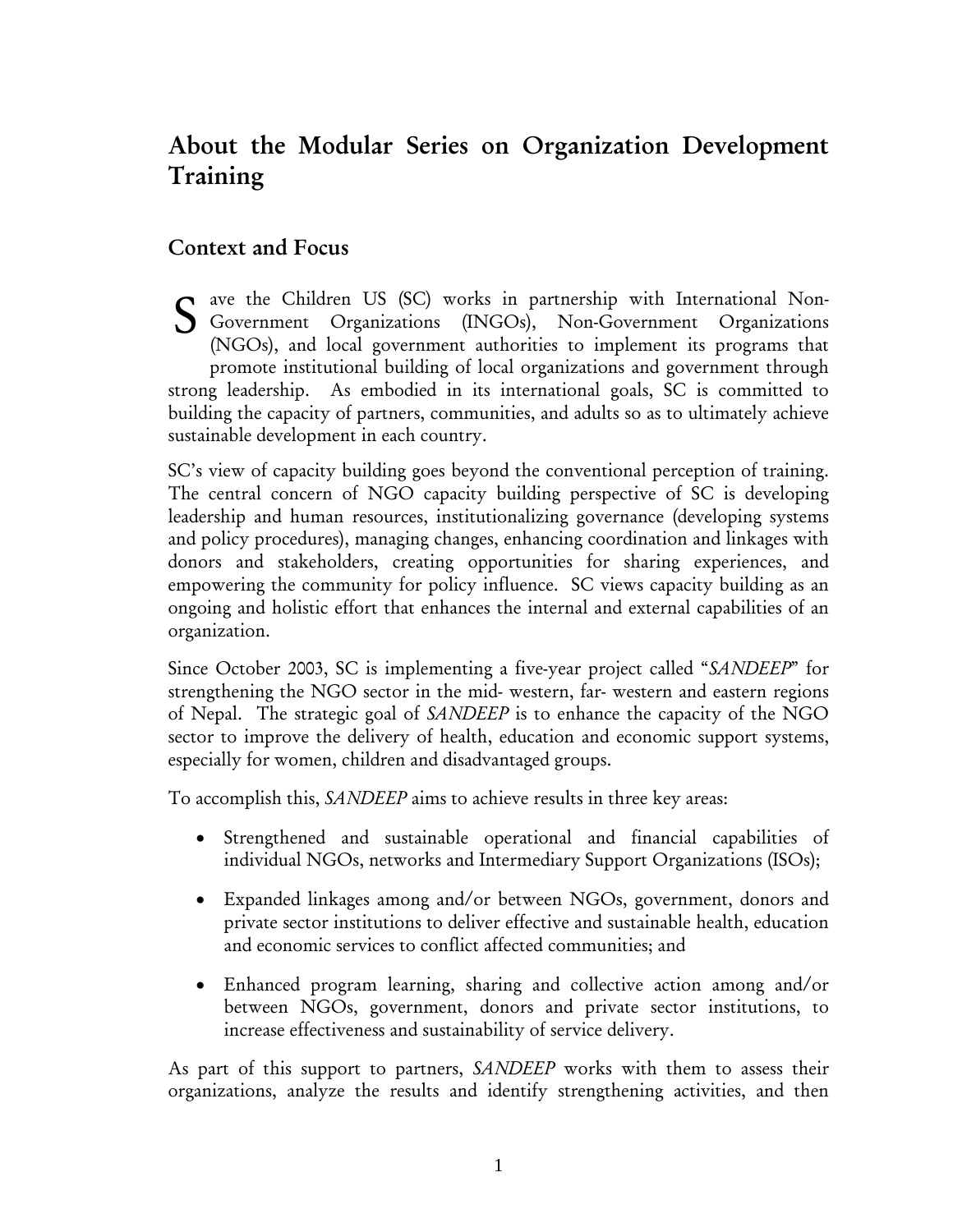prepare capacity building plans. Based on these plans, *SANDEEP* supports organizational strengthening process by using a variety of activities such as trainings, workshops, review/reflection meetings, and exposure visits to build the capacity of partners.

As a key capacity development input, *SANDEEP* plans to bring out a Modular Series on Organization Development Training (MS – ODT) for training organizational members of Partner Organizations (POs) and Intermediary Support Organizations (ISOs) in the project area and for initiating the process of developing them. The MS-ODT covers six core areas of organization development identified through the assessment of and consultations with these organizations using the Institutional Development Framework (IDF). The series thus represents the capacity development needs of the NGOs in the project area as identified by them.

This series presently contains six training modules, each module focusing on one core area of capacity development of NGOs. More modules may be added to the series in the future after the implementation and evaluation of these six modules and as and when other capacity development needs are identified.

The modules combine the capacity building approach of training with the diagnostic process approach of organizational development. This combined approach is expected to provide NGOs with the basic resource for making informed analysis and plans to carry out organization development actions while giving less experienced organizational capacity building facilitators a structure through which they can help NGOs develop.

# Goal and Objectives of MS –ODT Development Goal

nhance in-house capacity of the Partner Organizations (POs) and the Intermediary Support Organizations (ISOs) for initiating, implementing and sustaining the process of developing their organizational effectiveness by working in a systematic and professional way on the various aspects and issues of organizational functioning. E

# *Specific Objectives*

he modules are designed to support the members of the participating T he modules are<br>organizations to:

- Enhance understanding of the core elements of an organization and the way they influence organizational functioning, assess how they are designed, and initiate actions to improve their effectiveness for developing organizations;
- Manage their organizations strategically by planning, implementing, and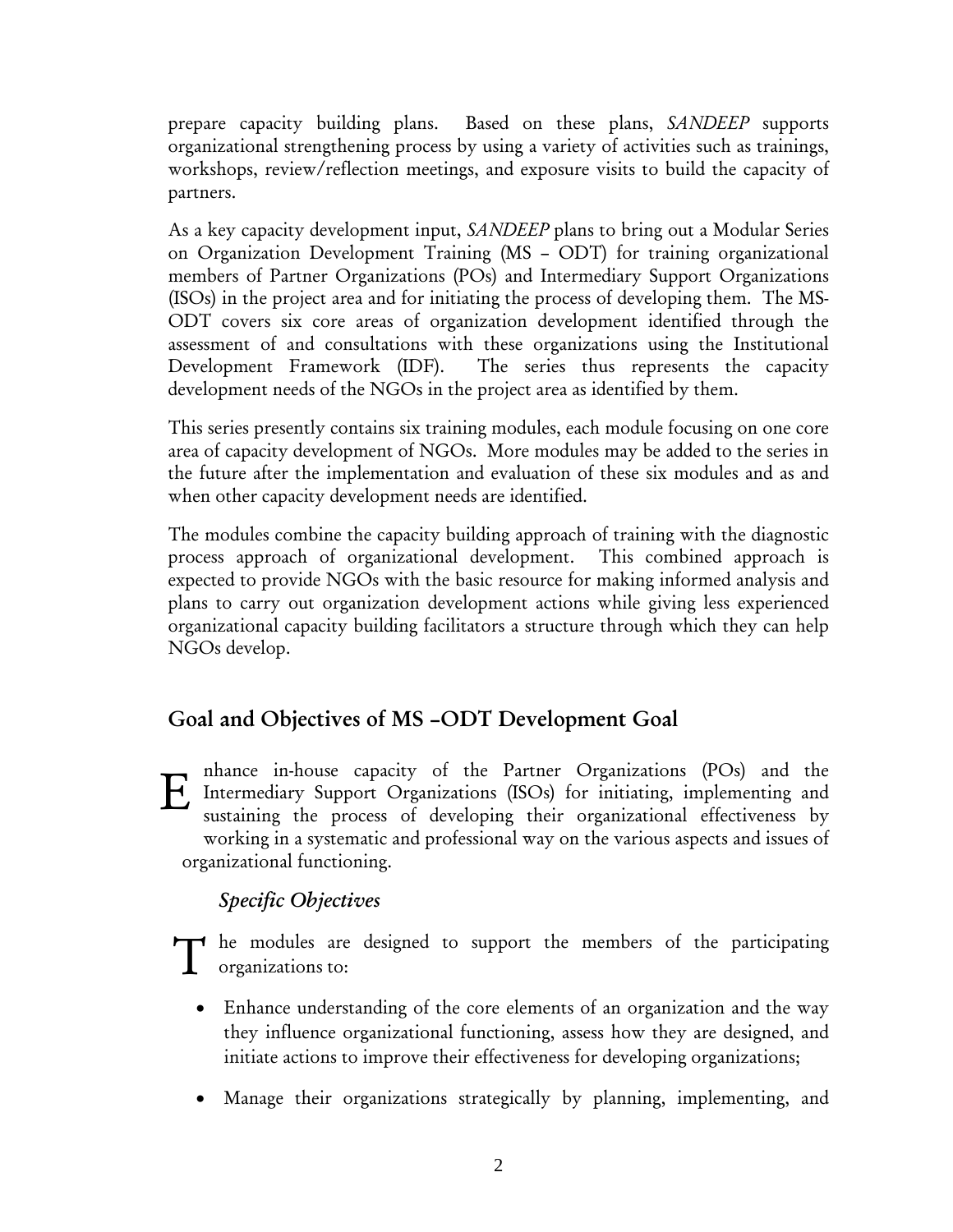controlling organizational directions and core strategies to address the evolving environmental challenges and opportunities more proactively for organizational growth and for better service delivery;

- Mobilize effectively people and non-people resources, both community-based and external, to plan and implement their services and programs and to develop capacity of their organizations;
- Design effective systems, processes and methods for managing resources, services, and programs of their organizations and implement them efficiently for improving organizational performance;
- Develop and use human resource systems and capacity of their organizations for ensuring the regular availability and productive utilization of competent and committed workforce for enhanced human resource performance in the organization; and
- Develop and follow sound financial policies, systems, and plans to operate financial transactions and to achieve financial sustainability of their organizations.

### Structure and Contents

S-ODT is designed and developed in six modules, one module addressing each M capacity development area as defined in the specific objectives. The six modules are as given below:

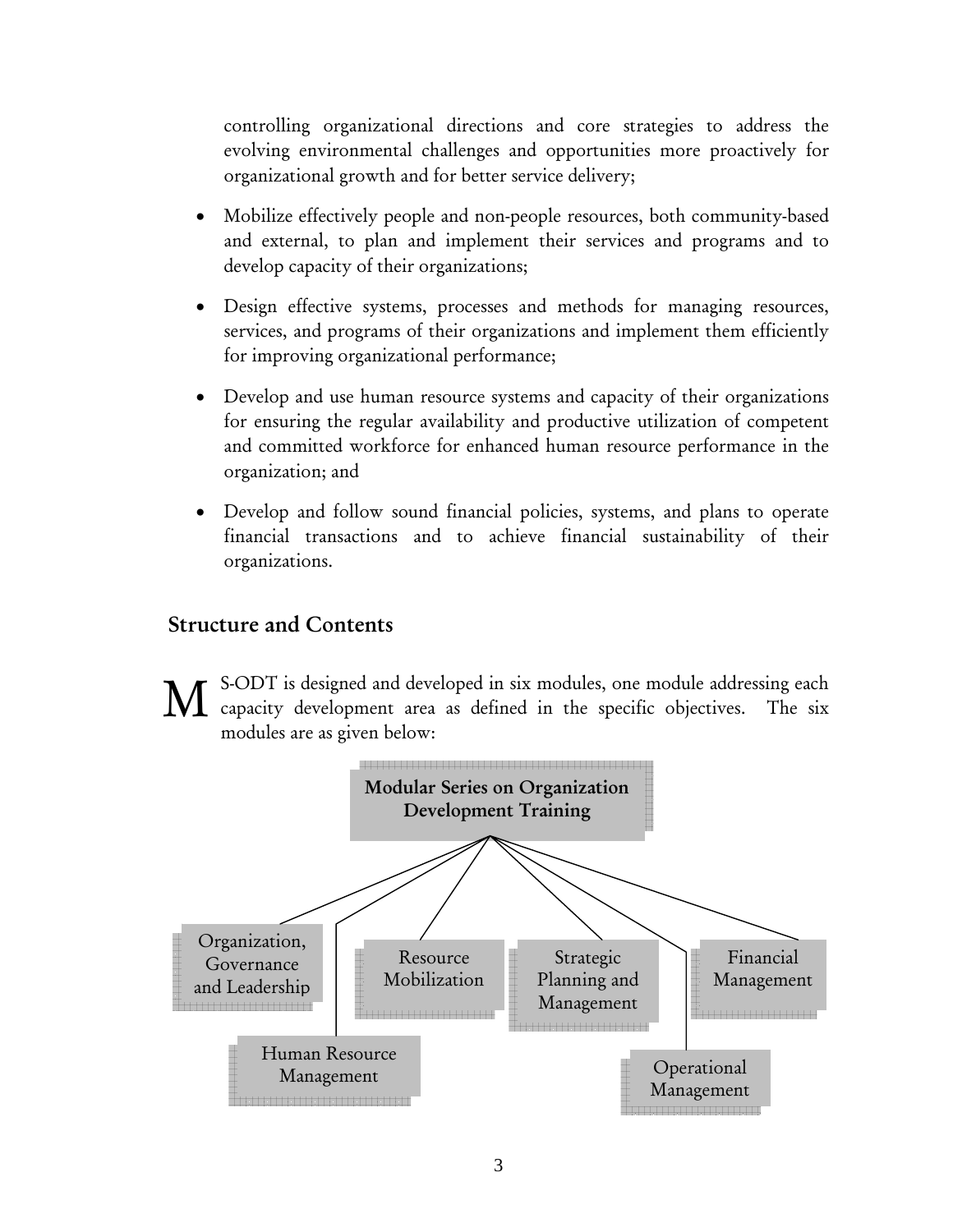#### Module One: Organization, Governance and Leadership

This is a four-day module for NGOs leaders (board chairperson and members, executive directors) and senior managers. It helps them understand, assess, and develop their organizations from a strategic point of view. It explains the concepts and core elements of an organization and discusses governance and leadership in NGOs from the perspective of improving their existing structures and practices in order to develop organizational effectiveness.

#### Module Two: Resource Mobilization

This is a four-day module for local NGOs leaders (board chairperson and members, executive directors) and senior managers. It helps them mobilize and utilize resources for program development and management. It focuses on principles, policies and methods of fund raising and mobilization, financial sustainability, and resource utilization within local NGO environment.

#### Module Three: Strategic Planning and Management

This is a four-day module for local NGOs leaders (board chairperson and members, executive directors) and senior managers. It helps them manage their organizations strategically by establishing superior alignment with the environment and developing organizational capacity. It introduces the concepts and process of strategic planning and describes the techniques of planning, implementing, and evaluating strategies towards pursuing their mission.

#### Module Four: Financial Management

This is a four-day module for board chairperson, treasurer and members, executive directors and accountants. It helps them manage financial resources prudently and effectively. It introduces the policies, principles and methods of financial planning and control, accounting, and auditing,

#### Module Five: Human Resource Management

# **WELLET DE YOU ARE HERE**

This is a four-day module for local NGO managers including executive directors, functional managers, and senior staffs (supervisors). It helps them develop and utilize the workforce in their organization productively. It covers principles and techniques of human resource and job information, human resource planning, staff recruitment and selection, performance management, and staff development and empowerment.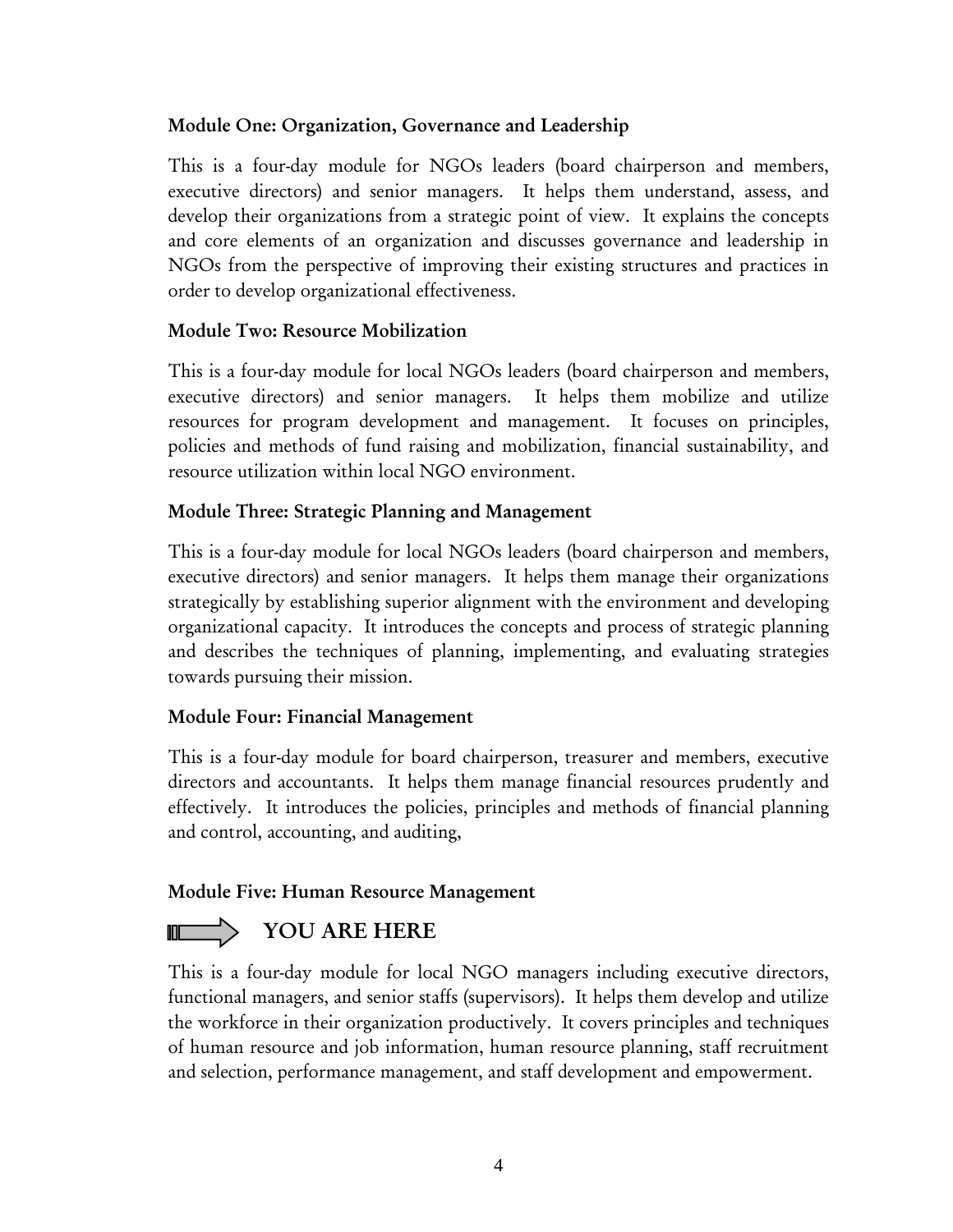#### Module Six: Operational Management

This is a four-day module for local NGO managers including executive directors, functional managers, and senior staffs (supervisors). It helps them manage their respective functions, programs, and projects systematically. It covers management concepts, processes and tools such as planning for performance, implementation of programs and services, and evaluation of results

# Design Principles

he organization development training program is designed following the T he organization development training program is designed following the modular structure to delineate and sharp-focus specific learning outcomes. The modular structure offers flexibility in use as each module can be used as a stand-alone package to develop a particular competency or multiple modules can be combined to develop a range of competencies.

The training modules in this series follow the competency-based approach. Specific elements of competencies required for the performance of the roles and functions the modules cover have been identified. The training design contains such contents and processes that will ensure the learning of those elements (i.e. knowledge, ability, and orientation) to the level that is required for satisfactory performance of the roles and functions. This will help the transfer of learning from the training situation to the real work situation.

The modules are based on the selective coverage of the job elements and the competencies for their performance. Rather than focusing on the wide range of tasks involved in performing the identified roles and functions, only a few but critical elements have been selected to build competencies for their effective performance.

### About the Modules

he six modules of this series have been prepared to address the training needs The six modules of this series have been prepared to address the training needs of local NGO leaders, managers, staffs, and organizational members who have roles and responsibility for developing organizations. Each module identifies several specific target groups. These modules should be mainly used for training them. However, they can also be adapted to train other groups of people working for and with NGOs with similar job responsibilities and learning needs.

A training module can never be complete nor can it be rigid. Flexibility and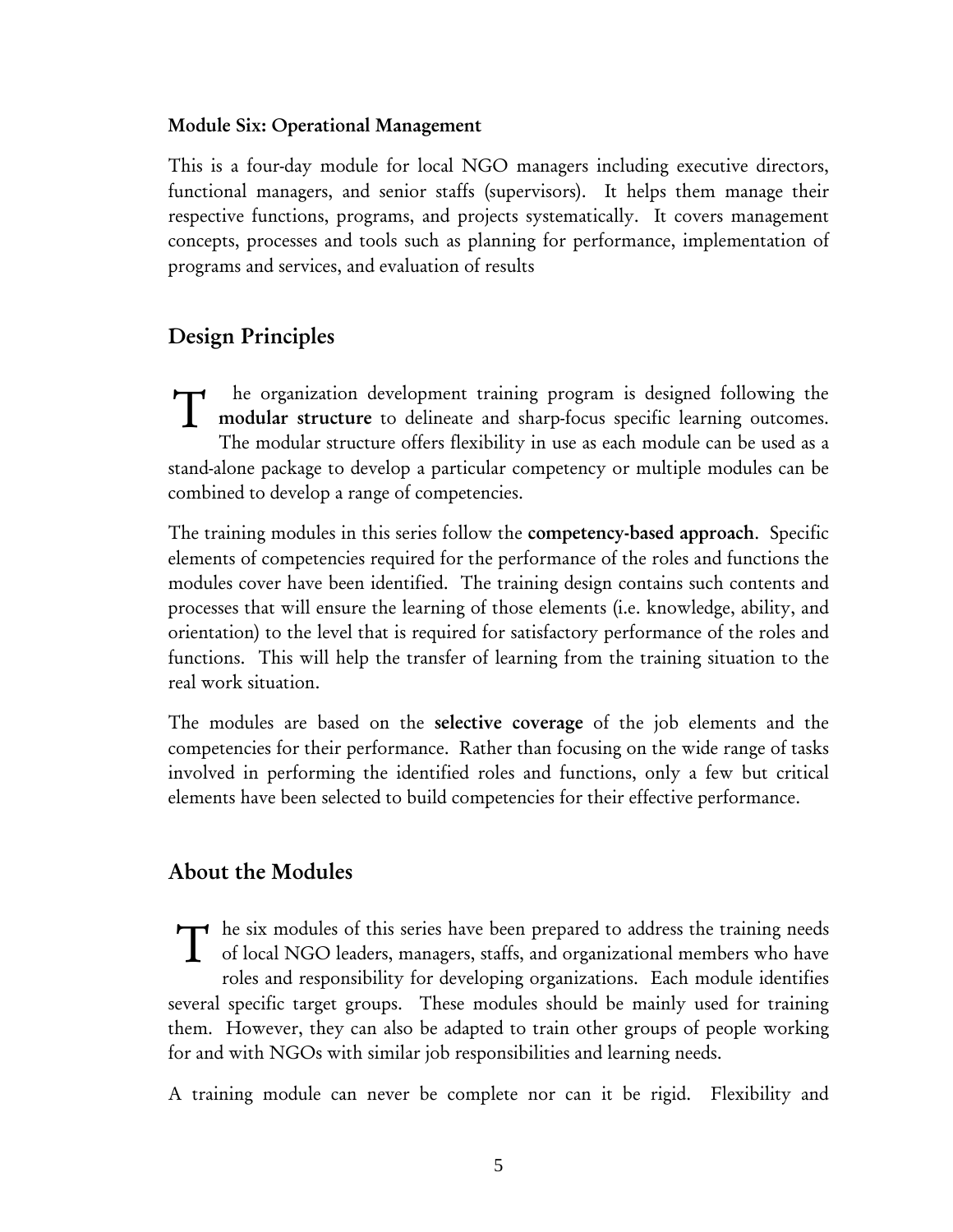continuous adaptation in the use is an important feature of any training module. Following this basic principle of module design, these six modules in the series are designed to be flexible so that the facilitators can tailor the work schedule to meet the needs of different target groups. It is suggested that the facilitators of these modules make necessary adaptations and innovations to suit specific requirements of a given situation. Users of these modules should not rigidly restrict themselves to the guidelines or contents presented here. They should build on the materials these modules contain and be flexible to the extent required by the contexts in which they use the modules. All modules have been prepared in a user-friendly style both in their contents and presentations.

The development of each module is based on three components: the knowledge and skills related to the functions the module addresses, the assessment framework and tools the learner can apply in his/ her organization, and the action assignment for applying the learning in the organization.

Each module contains an entry system setting up requirements for entering into the module, including assessment of participants against the learning objectives of the module. The main body of the module includes planned learning activities with detailed facilitation guidelines, materials for implementing learning activities, and background resource materials. The module also contains an exit system providing for learning assessment and transfer activities for application in the organization. A user guide for the facilitators accompanies each module.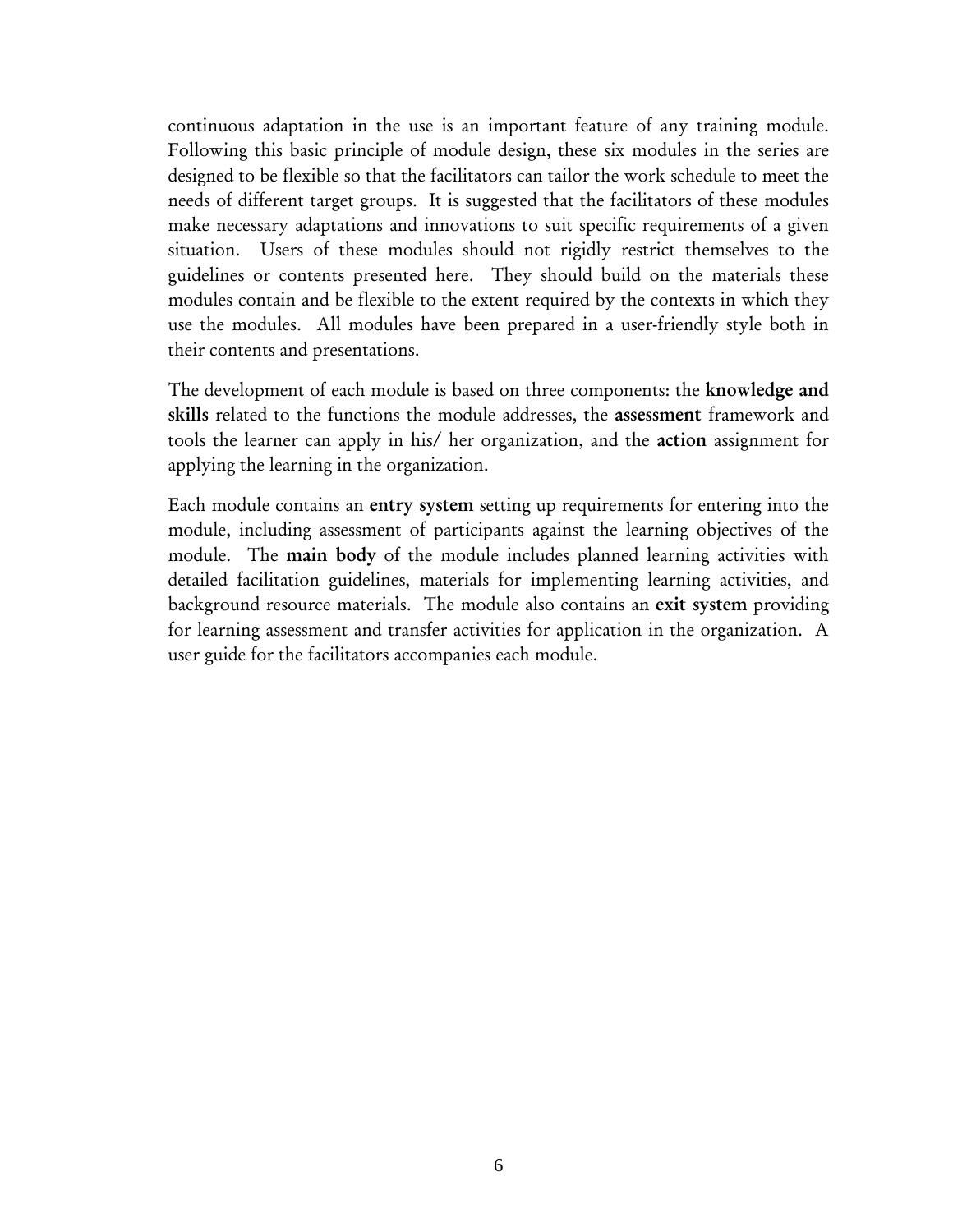# Overview of the Module



elcome to the training module Human Resource Management prepared as a basic resource for training leaders and managers of local NGOs. This module is a part of *SANDEEP*'s MS-ODT.

#### Why this Module?

rganizations are managed by people. How effectively organizations operate and achieve their goals depends largely on how professionally and productively their people are managed. This is the function of human resource management. Managing people and their performance involves designing and executing a series of human resource systems and practices that develop the capacity and productivity of organizational members while keeping them satisfied. Managers in local NGOs in Nepal have a need to develop capability to manage organizational human resources more professionally and productively. O

This module helps local NGO managers develop and operate effective human resource functions and processes to manage the workforce for better performance. It focuses on the four major aspects of human resource management: developing conceptual and methodological understanding of managing people, staffing the organization, managing employee performance, and developing and empowering people in the organization.

#### Who this Module is for?

his module is for training local NGO managers who are responsible for managing workforce for effective organizational performance. This group includes executive directors, personnel and administrative officers, functional managers, and senior staffs (supervisors). T

The module is prepared as a training manual. The facilitators who deliver the module will be its primary users. It is important that they already have some basic facilitation skills. It is also helpful if they have some previous knowledge on issues related to human resource management functions and processes.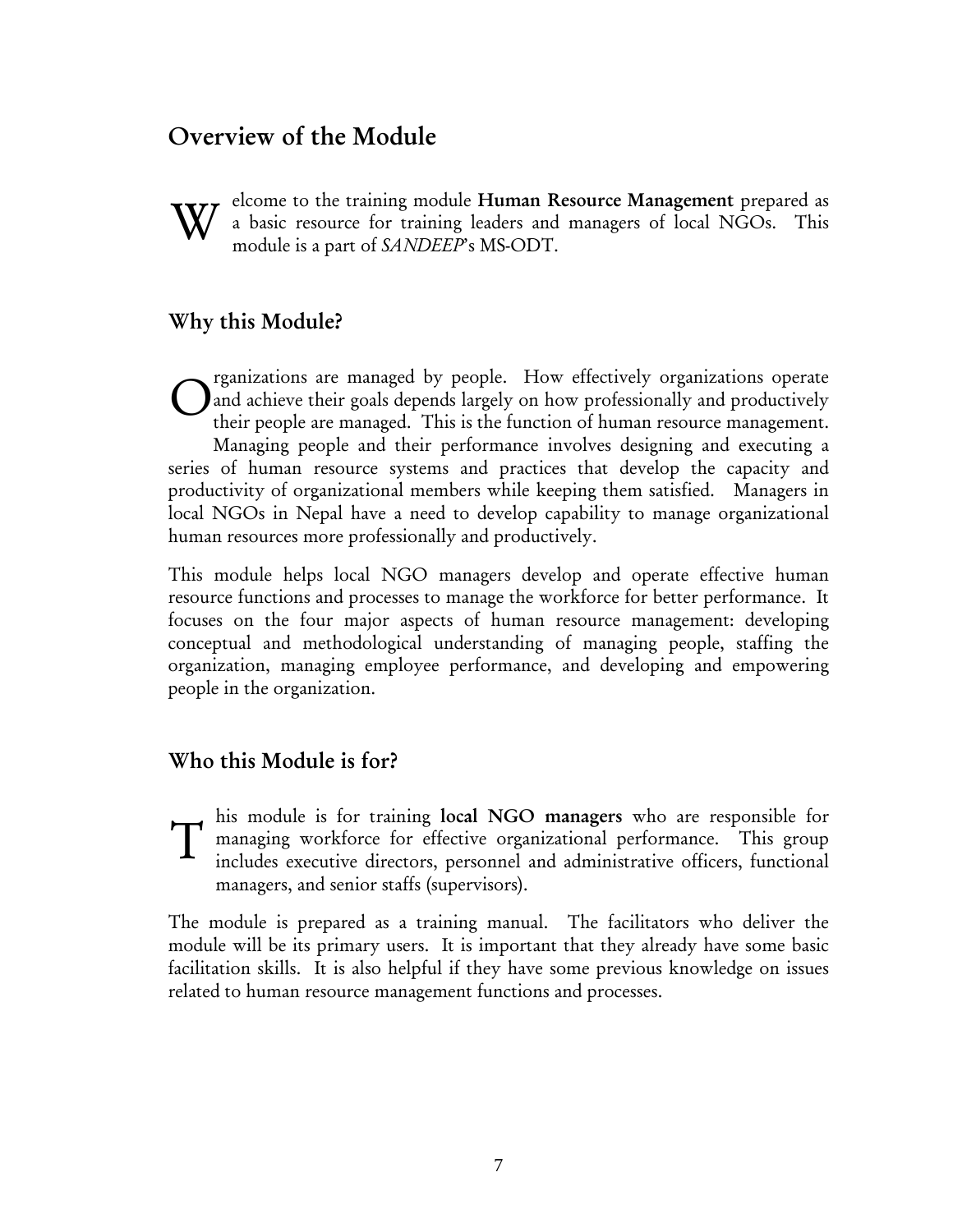# Goals and Objectives of the Module

### *Instructional Goal*

Develop and use human resource systems and capacity of organizations for ensuring the regular availability and productive utilization of competent and committed workforce for enhanced human resource performance in the organization.

### *Enabling Objectives*

After completion of all the activities and study materials of the module, participants will be able to:

- Demonstrate a more systematic and professional approach to managing human resources for better organizational performance;
- Design and use professional approaches and techniques for staffing the organization and its programs/ projects to ensure the availability of the required staff and put them on jobs;
- Develop and apply performance-inducing systems and practices for motivated and committed performance from staff; and
- Plan and implement staff development and empowerment practices for developing capacity and quality of their performance.

# Structure and Contents

The module is organized into three learning units.

*Unit One: Managing Human Resources for Organization Performance*. This unit introduces the concept and framework of human resource management as a basic service function for the operation and development of organizations. It covers what is involved in managing human resources, why it is critical for an organization, and how it is done. It also introduces the contents and structure of key documents governing the practices of staff management.

*Unit Two: Staffing the Organization*. The focus of this unit is on how to staff the organization or its programs/ projects in order to ensure the availability of people for performance. It addresses the key issue of how to plan for getting people and how to get them into the organization and put them on the job. It covers job and personnel information system, staff recruitment and selection, and induction/ placement.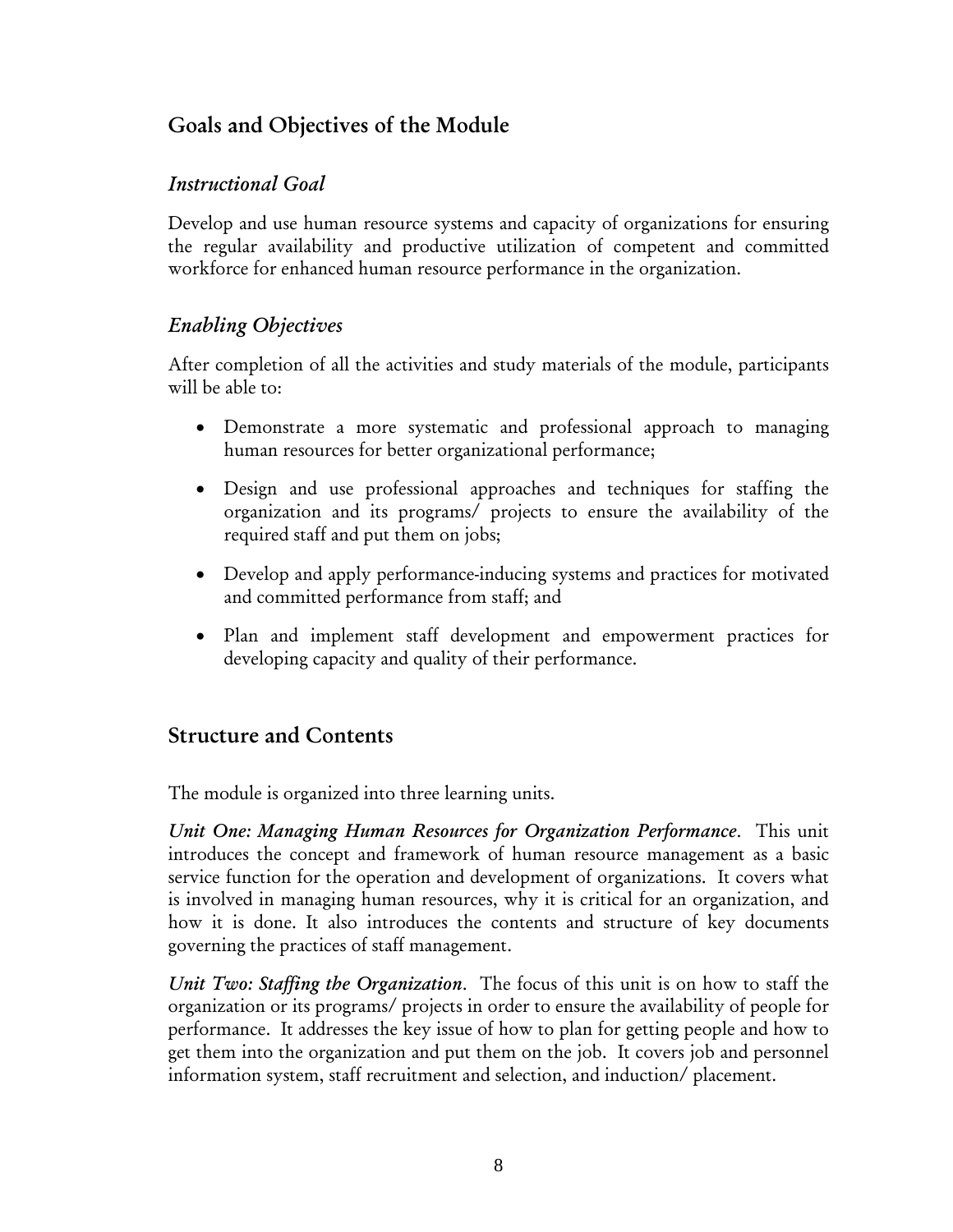*Unit Three: Managing Staff Performance*. This unit addresses the issue of how to ensure effective performance from people in the organization by designing and adopting performance-inducing systems and practices. It includes performance planning and appraisal systems, performance support practices, rewards systems, and staff relations practices for maintaining and enhancing staff performance.

*Unit Four: Developing and Empowering Staff*. The focus here is on how to empower and enhance capacity of staff for improved performance. It includes staff training and development system and staff empowerment practices.

*Timing*

Fours days (30 contact hours)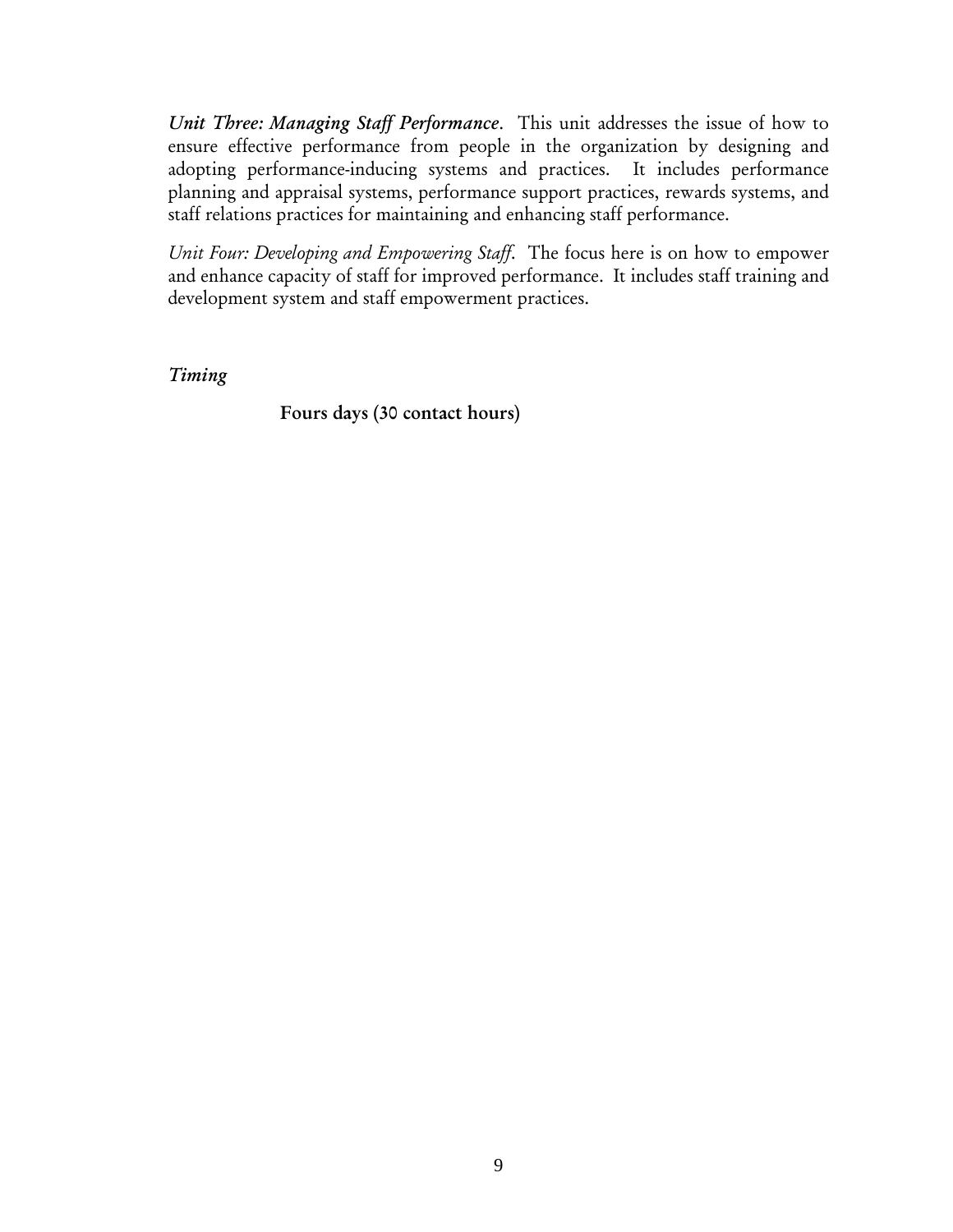# Entry Documents

# Entry Guidelines

- A. Have the participants who are taking this module read through its detailed learning objectives given in the next section.
- B. If, after reading them, they feel that they can fully satisfactorily perform all or most of the activities described without studying them in the module, they may not require taking this module. So you may allow them to skip it. But, before doing so, it may be useful to have them take the entry test of the module to make sure that they really don't need the module. If the score is less than 50 percent, the participant requires the module.
- C. If, after reading them, they feel that they cannot perform all or most of the activities described without studying them in the module, they require taking this module. Have them take the entry test of the module. If the score is 50 percent or less, the participant requires the module.

# Learning Objectives

After completion of all the activities and study materials of the module, participants will be able to:

- Describe what human resource management is, why it is important for organizational performance, and how people can be managed effectively;
- Identify key documents guiding human resource functions in the organization and list their main contents;
- Describe the nature of human resource and job information for managing people in the organization, design a simple human resource information system, and prepare job description and job specification statements;
- Describe the concept and process of human resource planning and prepare a human resource plan for the organization following a systematic methodology;
- Explain the concept and process of recruiting and selecting staff, design staff recruitment and selection functions in the organization, and recruit and select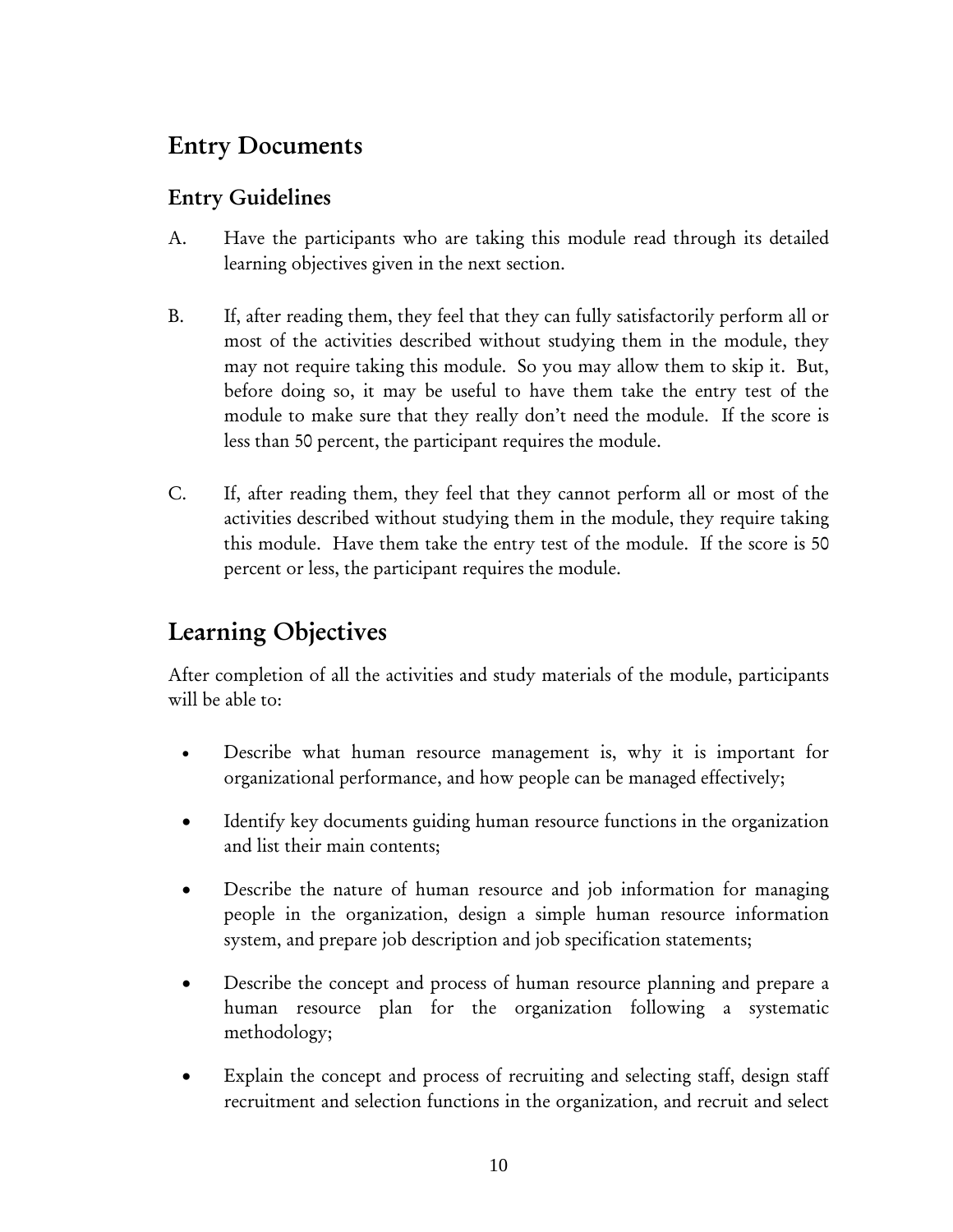staff necessary for organizational performance following professional procedures;

- State the meaning and importance of orientation of new staff and prepare an orientation schedule to orient the newly hired employees.
- Describe the concept and components of performance management and its importance in getting effective results from people;
- Design and implement performance planning and appraisal systems for effective performance by staff members; and
- Create and manage performance support systems and practices for maintaining and enhancing staff performance.
- Describe the concept and process of developing staff performance and develop and implement practices for developing staff for improved performance; and
- Design and implement staff empowerment practices for improved performance.

# Entry Assessment

The items for the entry test for participants follow in the next pages. The test is compulsory for all participants wanting to take the module.

- A. Make copies in necessary number of the test questionnaire beforehand.
- B. Administer the test before offering the module under standard conditions. The standard conditions are:

| Time: | 20 minutes                         |
|-------|------------------------------------|
|       | Modality: Closed book written test |
| Type: | Trainer administered               |

- C. Explain the test procedures, including how to answer the questions.
- D. Work out test scores of participants immediately after the test. The key to scoring the test items is given in the User Guide.
- E. Share the score with participants.
- F. Encourage them to set goals for higher learning achievements as they study the module.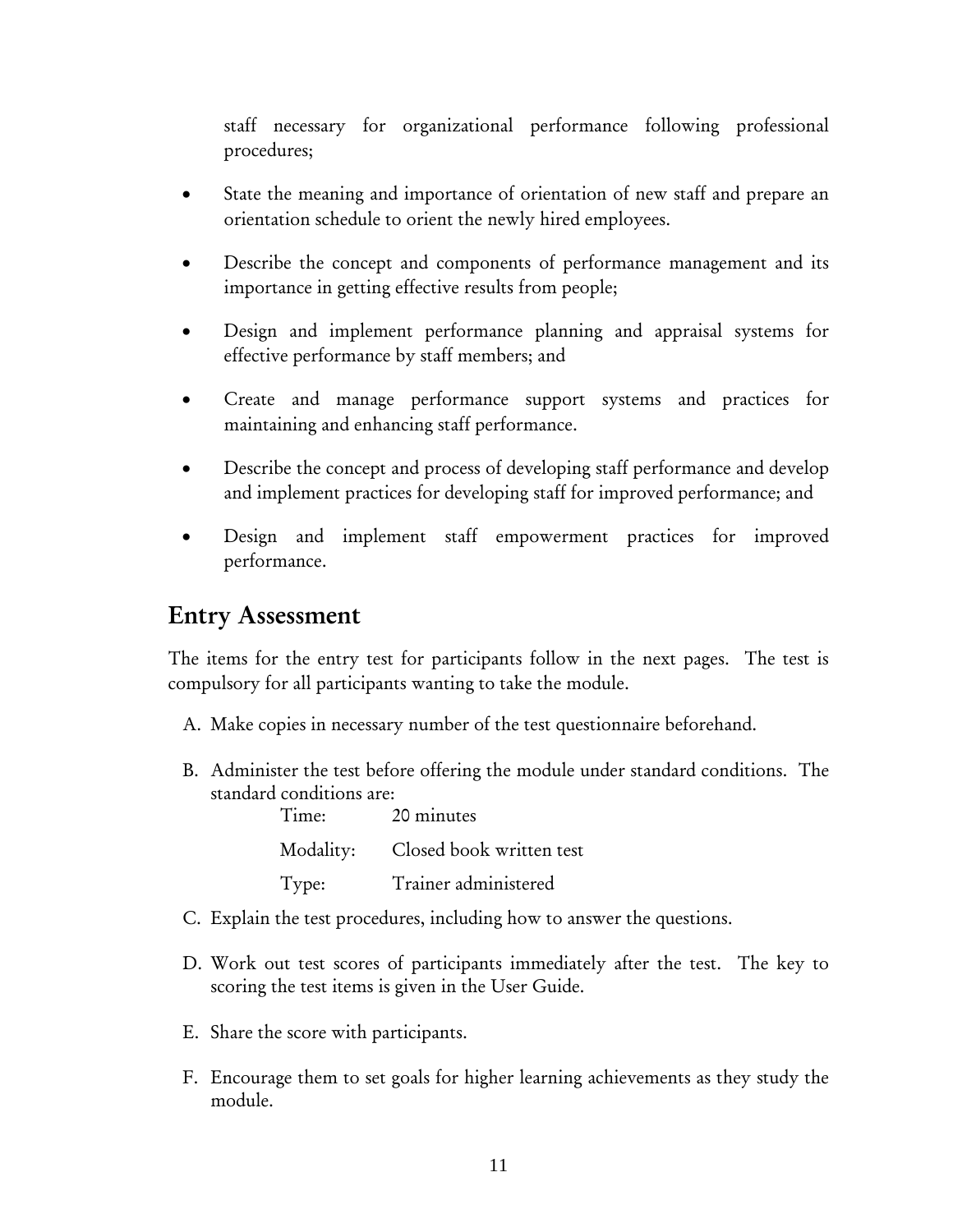# *Module Five: Human Resource Management*

#### *Entry Test*

Answer all 10 questions. The maximum time available is 20 minutes.

Please circle the most accurate answer in the questions below.

Q.1. The core purpose of human resource management is:

- a. Developing employees in the organization
- b. Getting effective results from people while keeping them satisfied
- c. Maintaining good relations with employees
- d. Providing good compensation to employees
- Q.2. Which of the following is not the type of information that is fed into an organization's Human Resource Information System?
	- a. Job or career history
	- b. Qualification and training
	- c. Disciplinary actions
	- d. Organization structure
- Q.3. Which of the following human resource functions does not use job analysis information?
	- a. Preparation of strategic plan of the organization
	- b. Preparation of job description and specifications
	- c. Selection of employees
	- d. Training and development of staff
- Q.4. Performance standards of a job are defined in:
	- a. Job specification statement
	- b. Employee service rules or bye-laws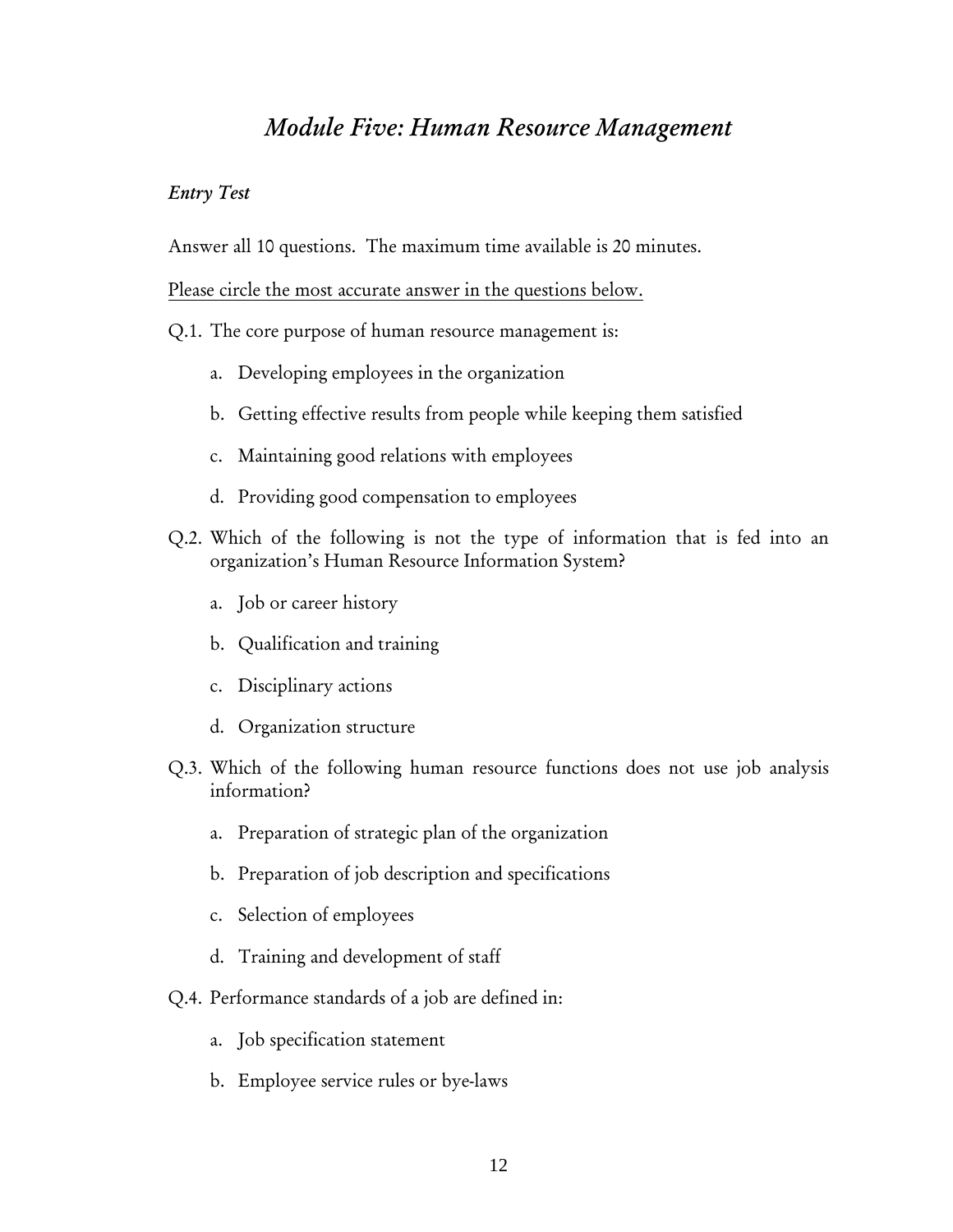- c. Job description statement
- d. Employee welfare policy
- Q.5. Human resource planning is an exercise that
	- a. Determines the remuneration package of employees
	- b. Identifies the number and type of employees necessary to run the organization
	- c. Identifies training needs of current employees
	- d. Analyzes jobs available within the organization
- Q.6. Which human resource functions job advertisement is directly associated with?
	- a. Staff training
	- b. Staff compensation.
	- c. Staff planning
	- d. Staff recruitment
- Q.7. Selection is a human resource function that
	- a. Determines skills development needs of employees
	- b. Generates a pool of candidates for hiring
	- c. Matches personal profiles of individuals with job requirements
	- d. Places new employees on the job
- Q.8. Which of the following is the major initial activity in the performance management process?
	- a. Performance appraisal
	- b. Performance monitoring
	- c. Performance rewards
	- d. Performance goal setting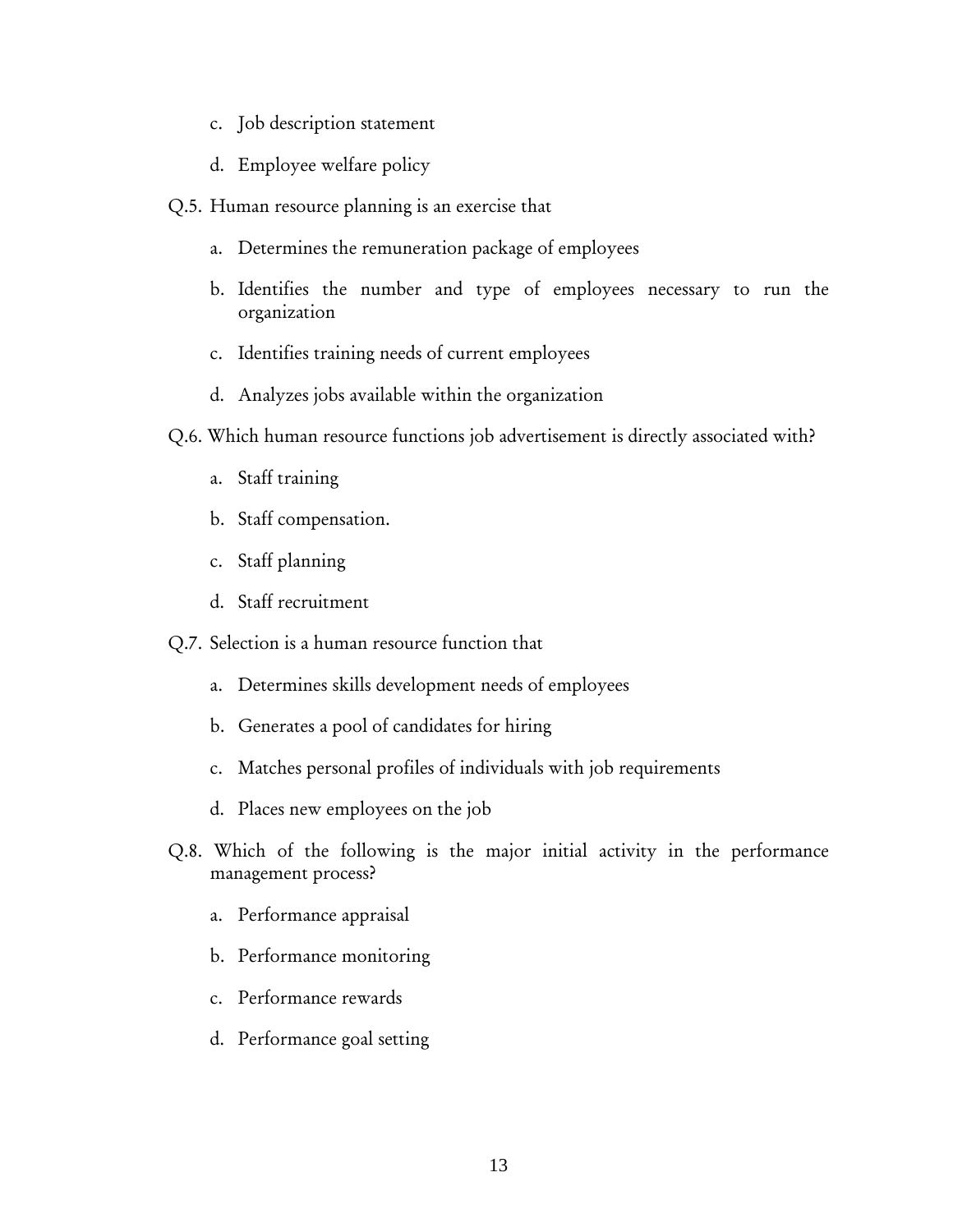- Q.9. In apprising an employee, the supervisor rates her poorly as she comes from *Dalit* community. What kind of perceptual mistake is it?
	- a. Hostility
	- b. Stereotyping
	- c. Leniency
	- d. Unclear standards

Q.10. Which of the following is not a staff development and empowerment practice?

- a. Rewarding for performance
- b. Sharing information with employees
- c. Giving performance feedback
- d. Performance coaching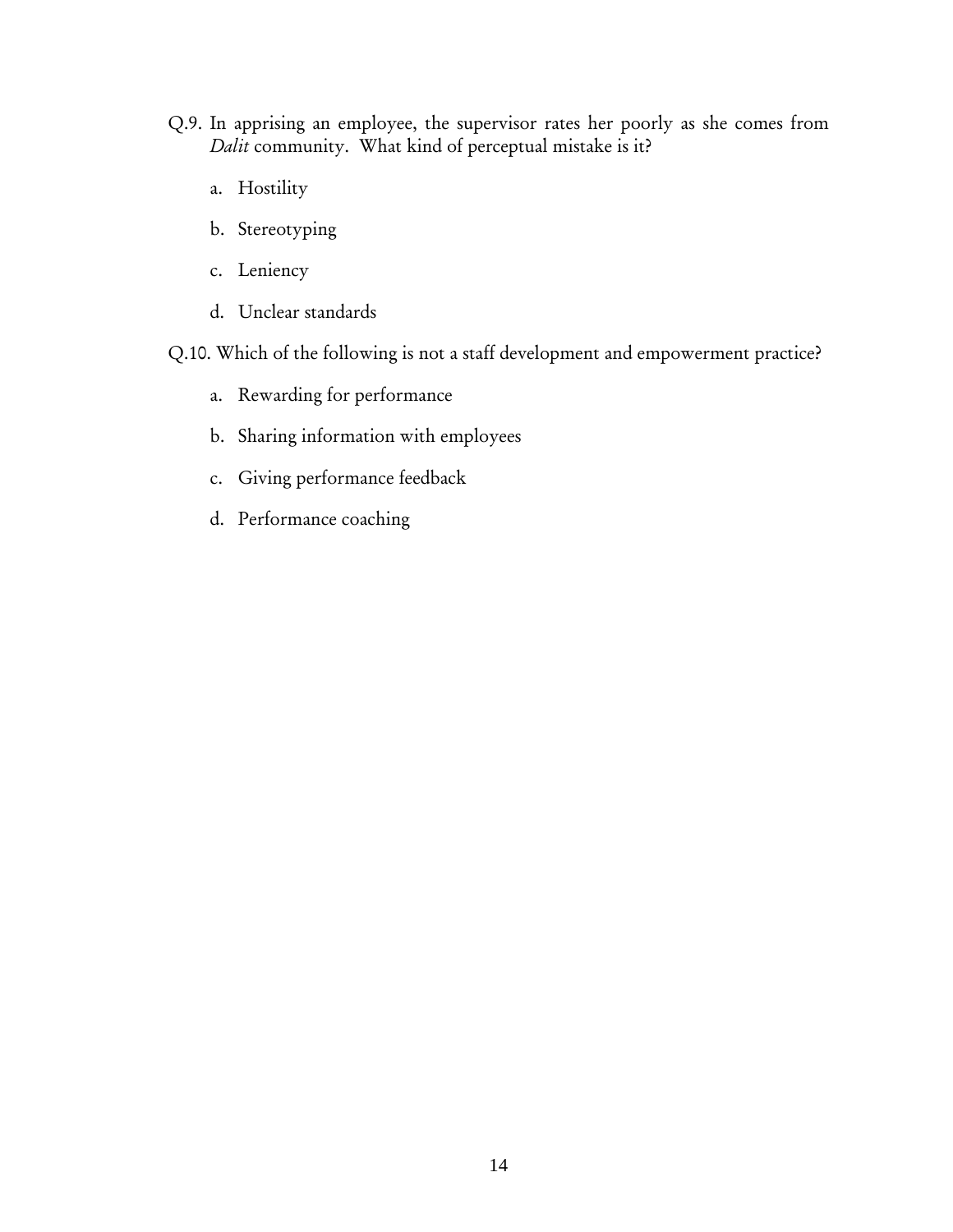# Managing Human Resource for Organizational Performance

# Introduction

This unit introduces the basic conceptual framework for understanding the functions and processes of managing people in organizations for getting effective results from them while keeping them satisfied. It introduces a process model of human resource management identifying key functions necessary for managing the workforce in the organization and outlines the importance and outcomes of managing people effectively. It also gives an overview of the key documents guiding human resource functions in the organization.

# Learning Objectives

After completion of all the activities and study materials of the unit, participants will be able to:

- Describe what human resource management is, why it is important for organizational performance, and how people can be managed effectively;
- Identify key documents guiding human resource functions in the organization and list their main contents.

# Structure and Timing

Activity One: Understanding human resource management (Two hours)

Activity Two: Key human resource management documents (One hour)



Total Time: Three hours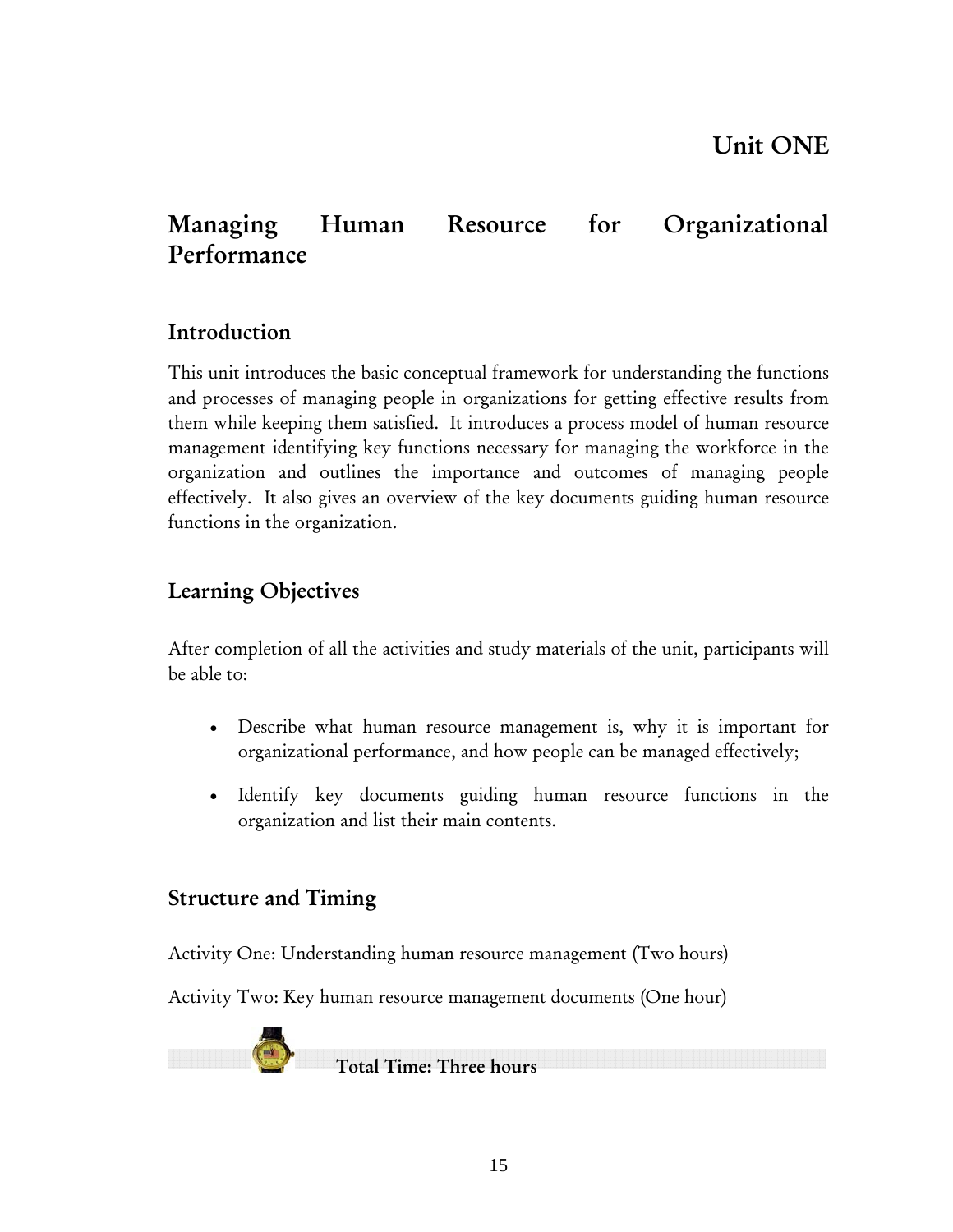

# Understanding Human Resource Management

*Time:* Two hours

### Why do this Activity?

This activity helps to understand what human resource management is and why it is important in the organization. It outlines core human resource functions for managing people and their performance in organizations.

### Learning Objective

• Describe what human resource management is, why it is important for organizational performance, and how people can be managed effectively.

### How to do the Activity?

Make all necessary preparations before the start of the activity. Open up the activity following the general guidelines for facilitators. Note

#### *Step 1: 40 minutes*

Divide participants into mixed groups of 3-4 persons each. Give them Assignment Sheet 1.1. Ask them to discuss the case *People Problems of a New Manager* in the groups based on the questions given at the end of the case and to record their findings on chart papers. Case discussion

Assemble the groups. Have each group present their findings taking their turn. Discuss the outputs of the group work encouraging each group to clarify, comment, and critique each others findings. Plenary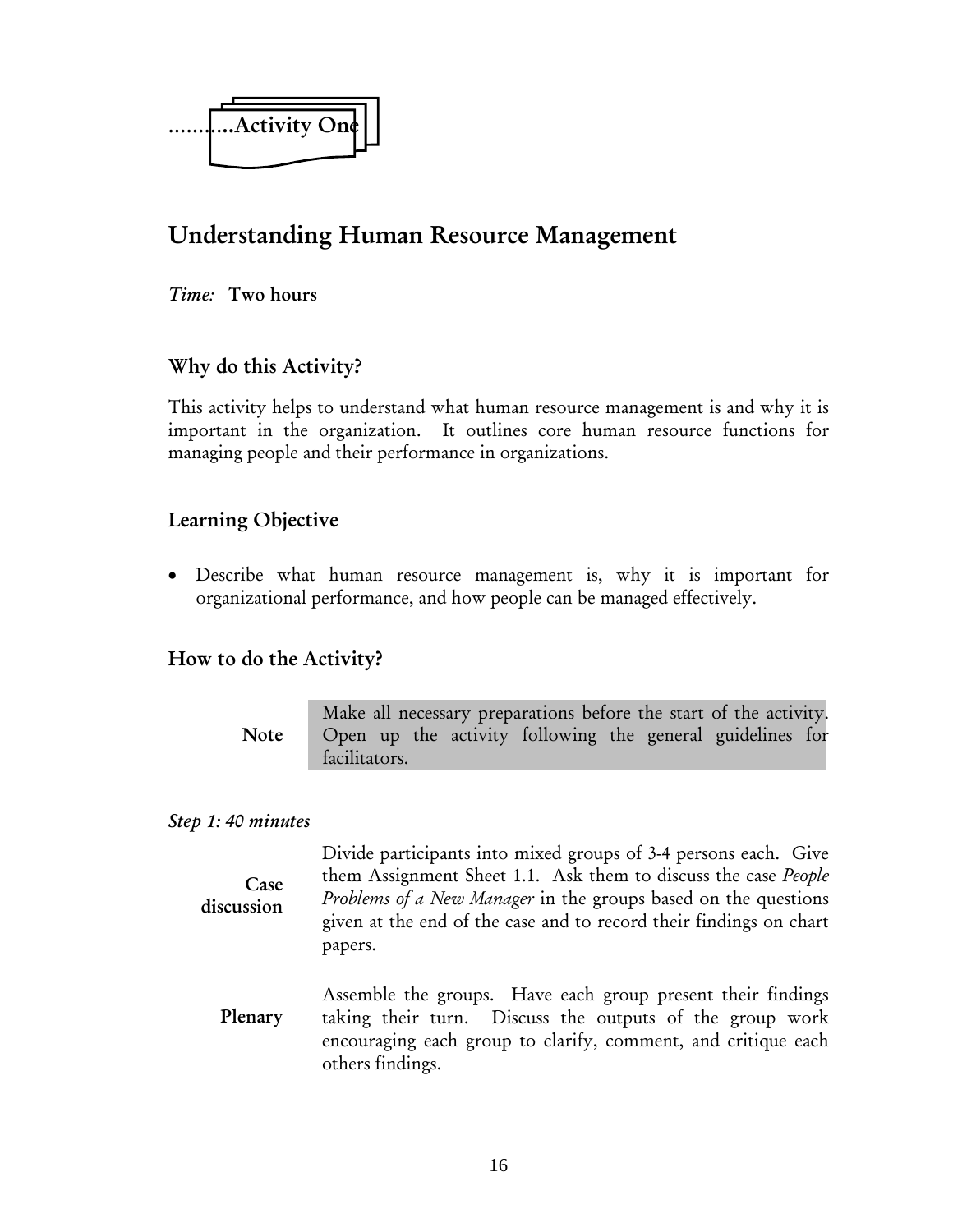Summarize the key findings based on discussions. Identify the main issues and problems in managing human resources in the organization. Encourage participants to share their real experiences in managing people in their organizations.

#### *Step 2: 25 minutes*

|                | Ask participants how workforce in the organization should be   |
|----------------|----------------------------------------------------------------|
| Presentation   | managed. Showing visuals discuss the functions required for    |
| and discussion | managing human resources in the organization based on the      |
|                | model given in handout 1.1. Refer back to the findings of case |
|                | discussion as you explain the human resource functions.        |

*Step 3: 25 minutes* 

Ask participants what they understand by human resource management now that they have discussed the various functions of human resource management. Summarize their understanding and discuss the concept of human resource and human resource management based on the materials of handout 1.1. Presentation and discussion

Further ask participants why they think human resource management is important for an organization. Summarize their contributions and discuss the importance of human resource management based on the materials of handout 1.1. Refer back to the findings of case discussion to demonstrate its importance.

Conclude the activity with summary of key learning points. Assess the learning of participants by asking questions randomly about the key contents covered.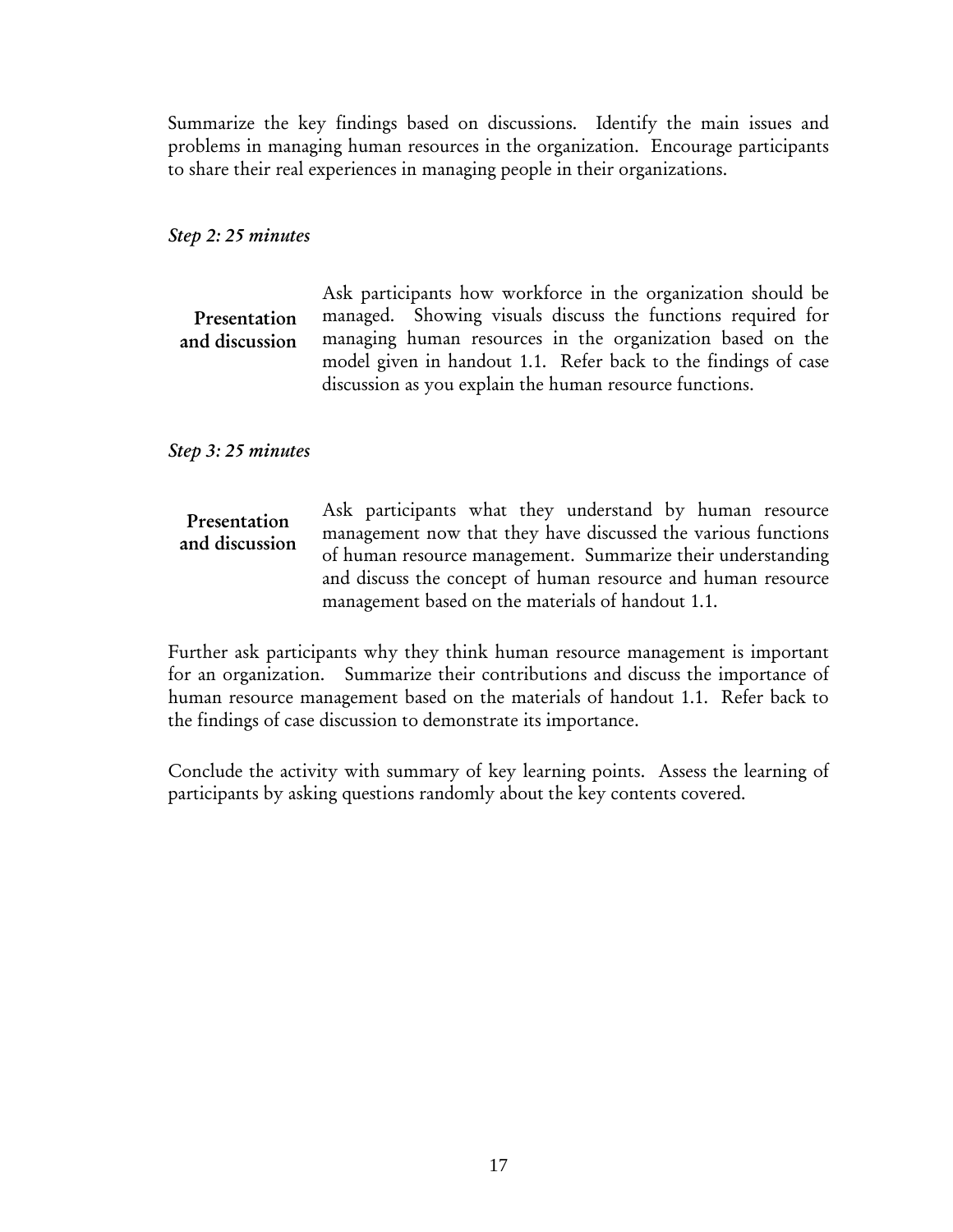

*Time out* 

*Materials* 

- Chart papers, markers, flipchart board, white board, overhead projector and transparencies of visuals.
- Copies of handout for each participant.
- Copies of assignment sheet for each participant.

# *Handouts*



- Handout 1.1: Understanding Human Resource Management
- Assignment 1.1: Case- People Problems of a New Manager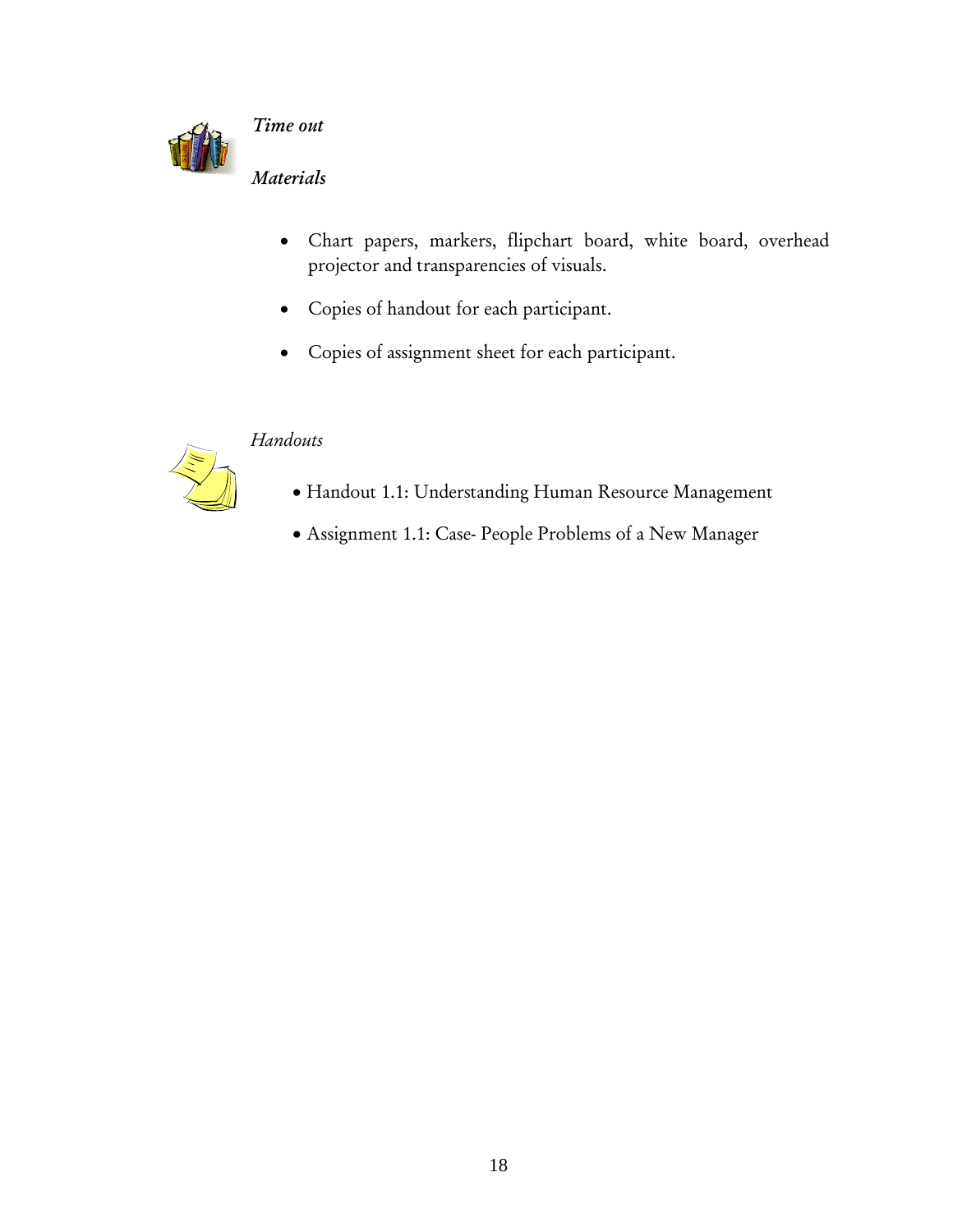# Handout 1.1

# Understanding Human Resource Management

An organization is made of and run by people - like managers, employees, directors, volunteers, and coordinators - collectively known as human resource (HR). Naturally, then, its success largely depends on their contributions. This in turn depends on how effectively they are managed. If an organization puts in place proper and effective policies and practices for managing its human resources, it will benefit from their high performance. For this reason, it is important that all managers understand the basics of managing human resource. Those who are directly involved in developing and executing systems and programs for managing people should develop professional ability of managing human resource functions.

#### What is Human Resource Management?

In order to understand human resource management (HRM) it is important that we first understand the concept of human resource. Human resource, in an organizational context, is not only the number of people employed, as many people tend to think. It also means their quality and capacity to perform. Human resource implies both the *number* of people employed in the organization for carrying out its

# Human Resource

- Number of people employed and
- Their potential and capacity to perform

activities and their *capacities and potential* for performing them. Managing human resource therefore involves getting the right number and kind of workforce for organizational performance as well as developing, motivating and utilizing them for better performance.

The fundamental assumption of human resource management is that every one in the

organization has potential to perform. But this potential does not automatically translate into performance. Organizations need to put in place a management framework for people to perform. It is the responsibility of management to provide such structure and process for performance. This part of management is known as human resource management.

Human resource management is about *creating and implementing an enabling framework for organizational members to perform* more and better. It involves getting people into the organization and onto the job; motivating, developing and managing their performance; and preserving and promoting their interests both within the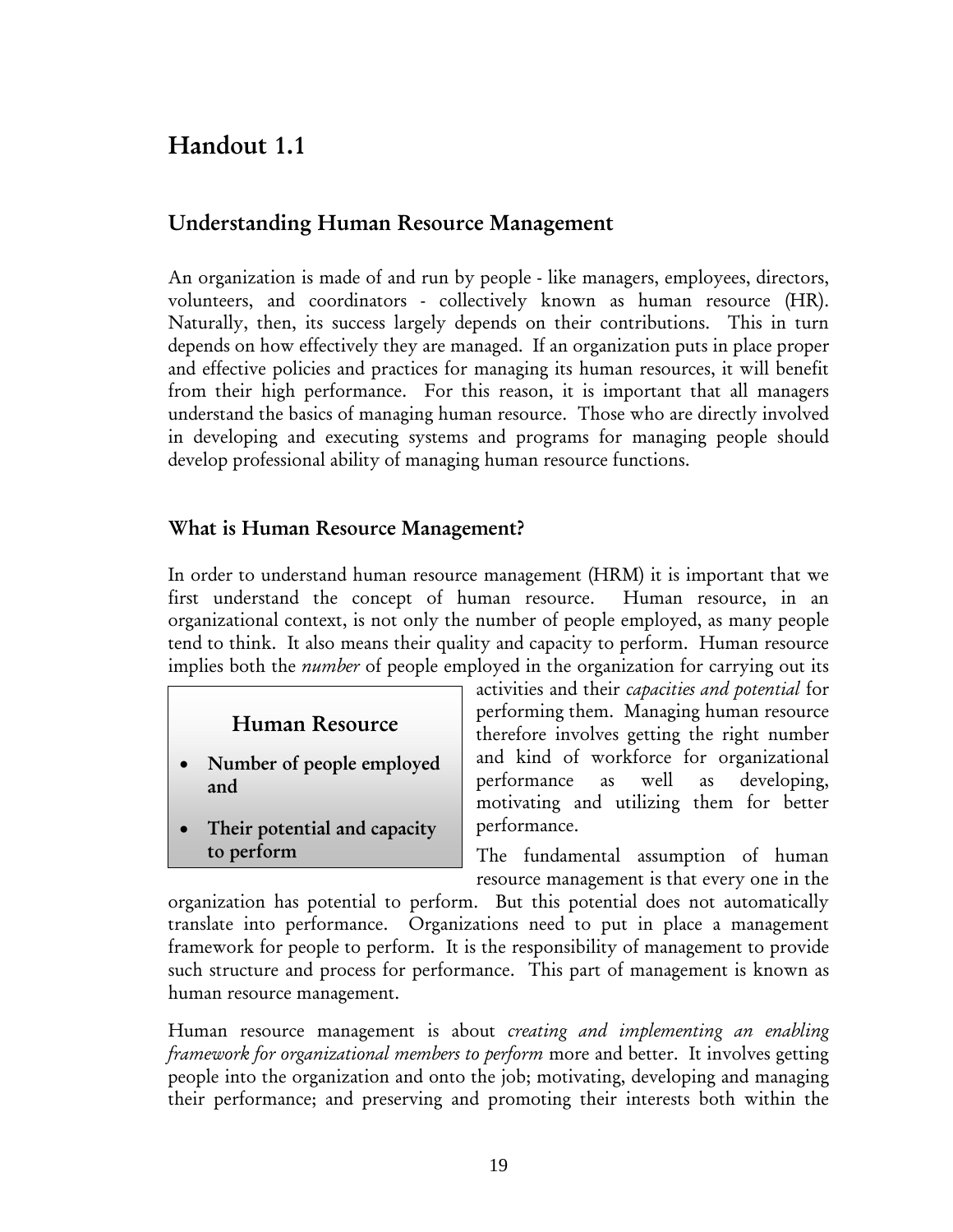employment relationship as well as outside it. The fundamental purpose of creating and implementing such a management framework is to enable people to perform in a way that produces better results for the organization and keeps them satisfied. Hence human resource management is thus *getting effective result from workforce in the organization while keeping them satisfied*.

Achieving higher performance and satisfaction is a function of setting up appropriate policies, programs, and practices that guide the entire process of managing people and their performance. In this sense, human resource management is *a set of policies, programmes and practices designed and executed to enhance human resource effectiveness for supporting organisational goals and strategies by integrating the needs of the organisation and those of its people*.

# Human Resource Management

- A process of creating and implementing an enabling framework for organizational members to perform.
- A process of getting effective result from workforce while keeping them satisfied.
- A set of policies, programmes and practices designed and executed to enhance human resource effectiveness for supporting organisational goals and strategies by integrating the needs of the organisation and those of its people.

### Why Human Resource Management is Important?

Human resource management is a core management function in any type of organization, more so in a people-focused service organization like an NGO. It creates the most crucial condition for organizational performance. An effective human resource management system in the organization ensures the following distinct results for the organization:

- Enhanced human resource effectiveness.
- Improved productivity and quality of employee performance.
- Greater job satisfaction and commitment of staff.
- Availability of enabling conditions for performance.
- Effectively utilization of human capability and potential.
- Achievement of coordinated and inspired efforts from employees.
- Control of people-related costs (financial and non-financial) to the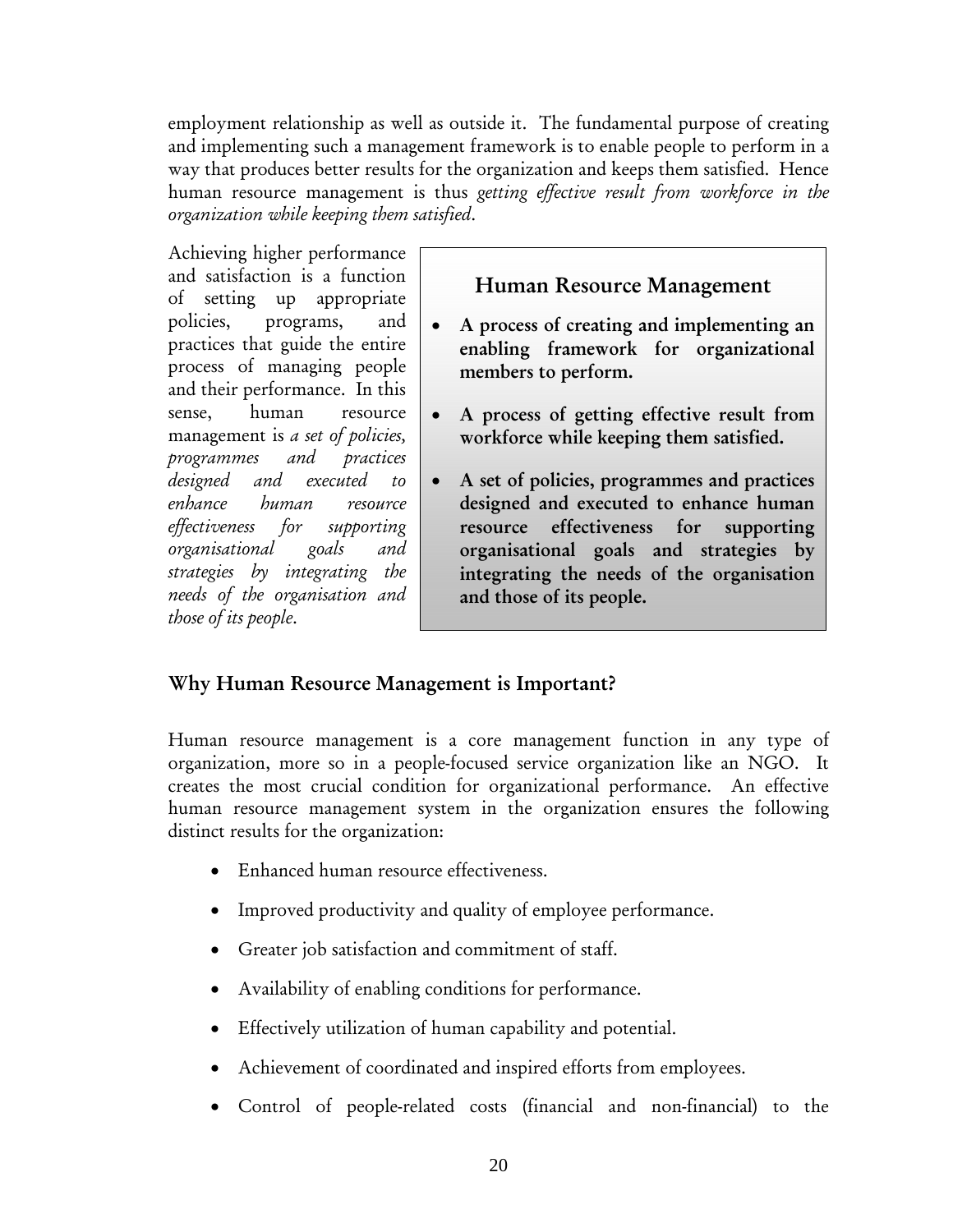reasonable limit.

- Compliance with legal, regulatory and social norms.
- Fulfilment of social and ethical responsibility of organization.

A better management of human resource eventually results in the development of sustainable core competence and competitiveness of the organization. This is fundamental to managing organizations strategically in the present competitive and changing environment.

# How to Manage Human Resource?

Managing human resource involves a series of policies, programs and practices. Fig. 1 presents a conceptual framework of human resource functions that captures the key components of human resource management. The design and execution of human resource management system in an organization should build on these components for effectively managing human resources.



Fig. 1.1: Conceptual Framework of HR Functions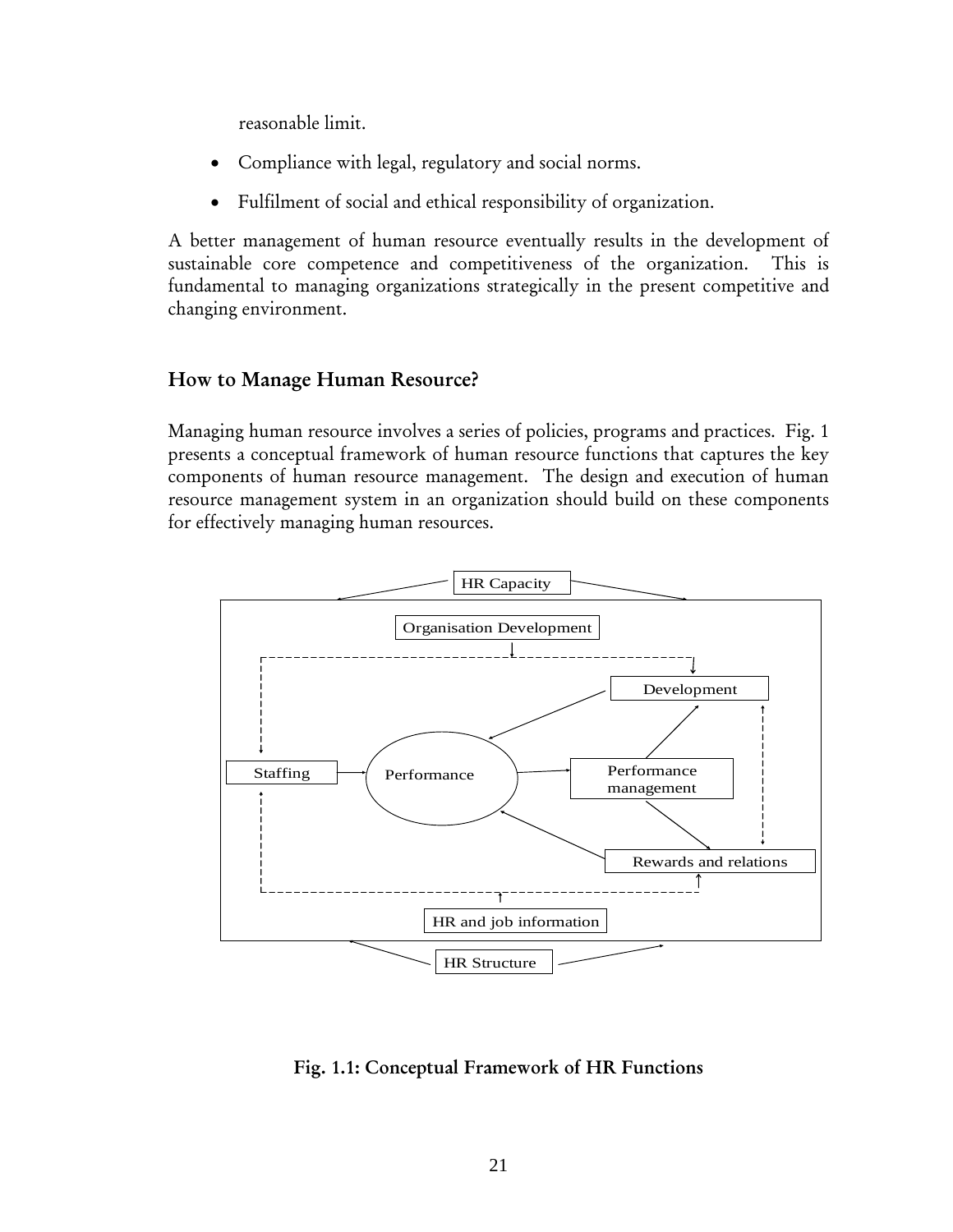As the model suggests, the core of human resource management is the performance of employees. In order to get employee performance several functions are necessary. First, the organization needs to be staffed. Staffing deals with the entire range of employment aspects of managing people, ensuring their availability for the jobs in the organization when and where required and handling termination of employment. It involves a wide range of activities including design of staffing structures, assessment and planning of employee requirements, acquisition of people for the jobs, their placement and internal movements, administration of service terms and conditions, management of employee severance from the organization.

Better staffing usually results in employee performance to a certain level. To sustain and improve it, performance management is needed. Performance management presents a framework for ensuring effective results from employees through such practices as performance and competency planning at the individual or team levels, supervision and monitoring of those plans, appraisal of achievements, and diagnosis and correction of problems hindering achievements. Its proper design and use is essential for stretching performance beyond the existing limit.

Performance management in turn generates data about the needs for developing employees, rewarding good performers, disciplining the poor ones, and maintaining relationships with them. Employee development is what builds, sustains and further improves employee capacity for effective performance through an organized process of learning. While enriching individuals and teams in their jobs and professions and helping them grow in their careers, it ensures the continuous availability of necessary competencies in the organization for its effective operation.

Rewards and relations sustain good performance and motivates for further enhancement in performance by addressing employees' needs and protecting, preserving and promoting their interests and rights in the employment context. It is quite important that rewards and relations policies, programmes and practices are directly related to performance.

In order for these functions to be effective, it is important that a comprehensive human resource and job information system is in place in the organization. They are comprehensive database of organizational members and jobs that feeds required information into HR decision process and determines the quality of such decisions. Likewise, for human resource functions to produce conditions supportive of effective employee performance, a continuous process of organization development in terms of improvements in work systems, structures, cultures and procedures is required.

Two critical variables that determine the effectiveness with which these human resource functions are performed are: human resource capacity and structure in the organization. Human resource capacity refers to the in-house ability to perform human resource functions, including the number and skills of persons assigned for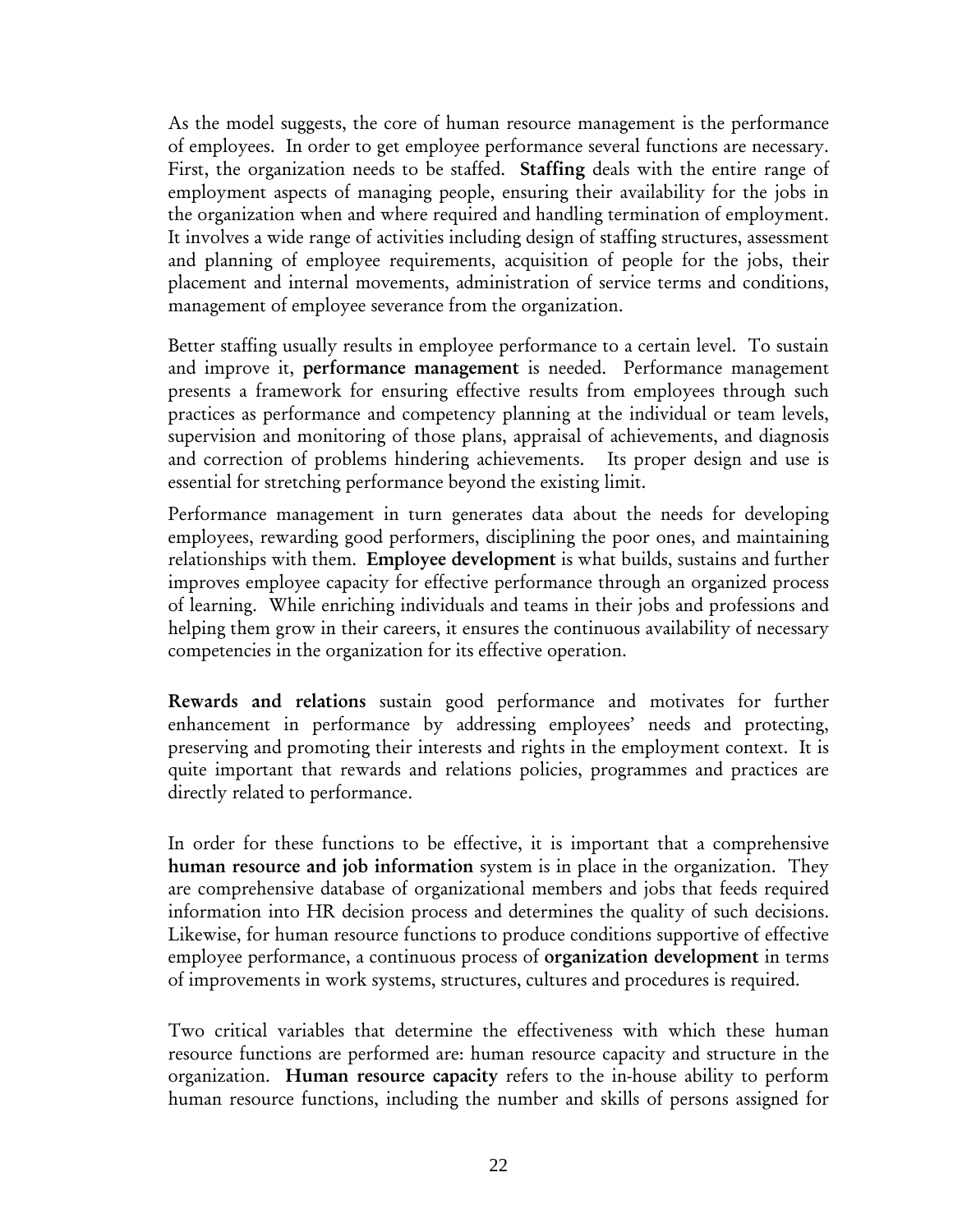planning and executing them. Human resource structure is the way various human resource functions are organized and responsibilities for them are allocated. Human resource structure and capacity embraces all human resource functions and influence the way they are performed and the results that are achieved.

People in organizations are managed by planning, organizing, coordinating and controlling these activities to get effective performance from and give better satisfaction to them.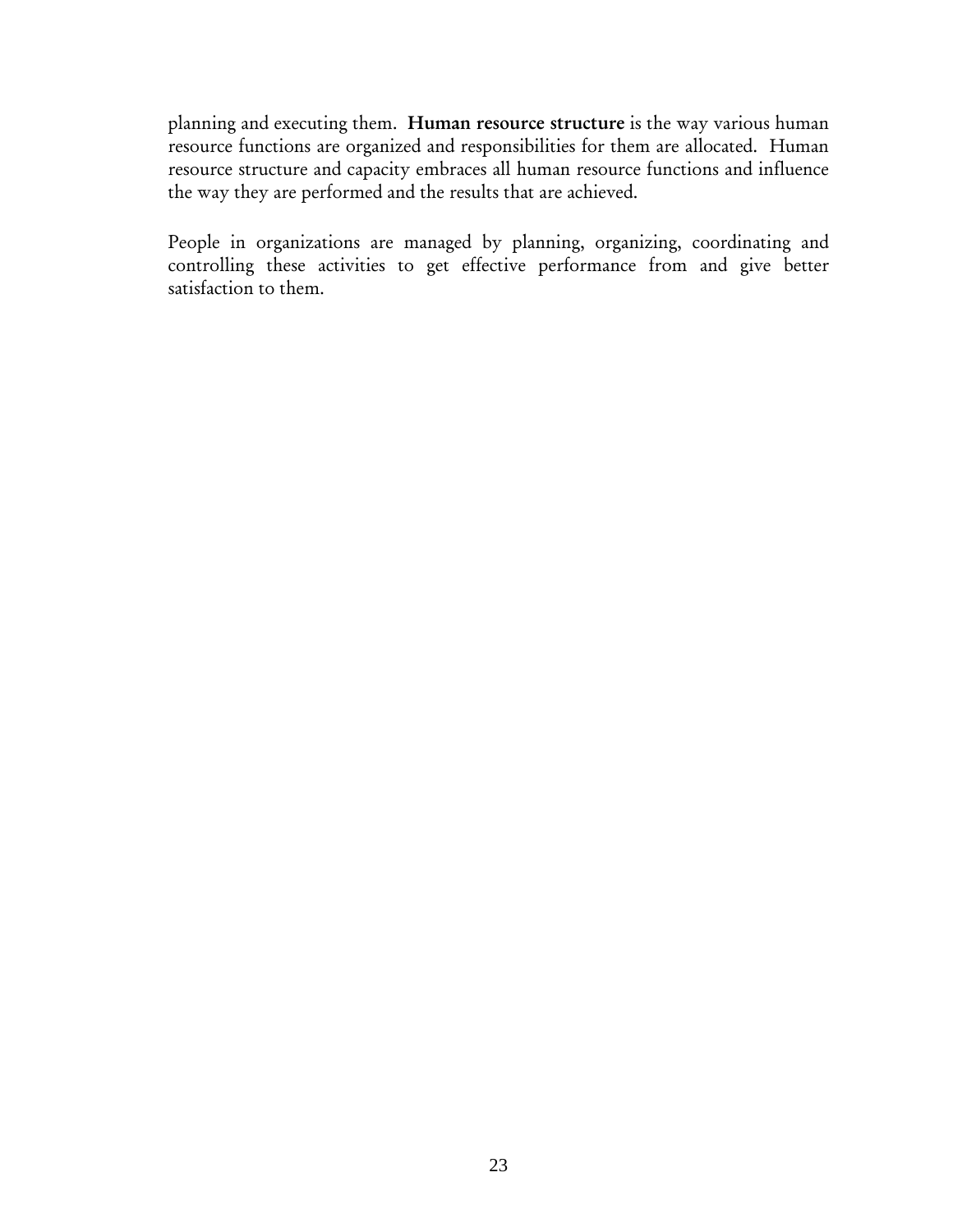# *Assignment Sheet 1.1*

# Case: People Problems of a New Manager

You have recently been appointed as manager of a fast growing NGO, located in district headquarters. There are several other NGOs in the district providing similar services. In view of competitive environment for resource mobilization and service delivery, the main goal of your organization is to increase service delivery by 40 percent in two years time thorough enhanced competitiveness, quality services and program expansion.

The organization has altogether 30 staff: four officers, six supervisors and the rest junior program staff. Immediately after you took up the position, you wanted to develop their detailed profile in order to redeploy them for enhancing performance and productivity to achieve the strategic goals and implement strategies more effectively. Their personal files contain little information about them. As the previous manager had little interests in employees, there is no record about their expectations, concerns and problems.

Since the operation of the organization needs to be expanded considerably to achieve the strategic goal, you reckon that you will need extra helping hands and also more skills. No exercise has been done to identify this requirement precisely. The board of the organization has authorized the manager to acquire the employees required based on the growth target, but never before any initiative on this matter has been taken. As such, no rules or procedures do exist. You are not sure how you can get people that you will require soon.

Many of target beneficiaries of your programs have told you that they would like to see your staff doing better than what they are putting in at present. Your quick observation also suggests that there is a lot to be improved in getting better result from them. You wonder what can or should be done to help the staff members. You talked to some staff members. For their part, they think that their level of performance is good. If they were not doing as well as they should, then they should have been told about it. They complain is that there are no opportunities to improve their competency. They also seem to be less motivated. Many of them feel that the office has not done enough to recognize the efforts made by the staff members. You have yourself noticed that there are few, if any, opportunities for staff members to participate and communicate with the management.

#### *Discussion questions*

- 1. How would you assess the policies and practices of managing human resources in the organization?
- 2. What should be done to improve the practice of managing human resources in the organization?
- 3. Identify human resource functions which should be improved and the main changes that should be made in those functions.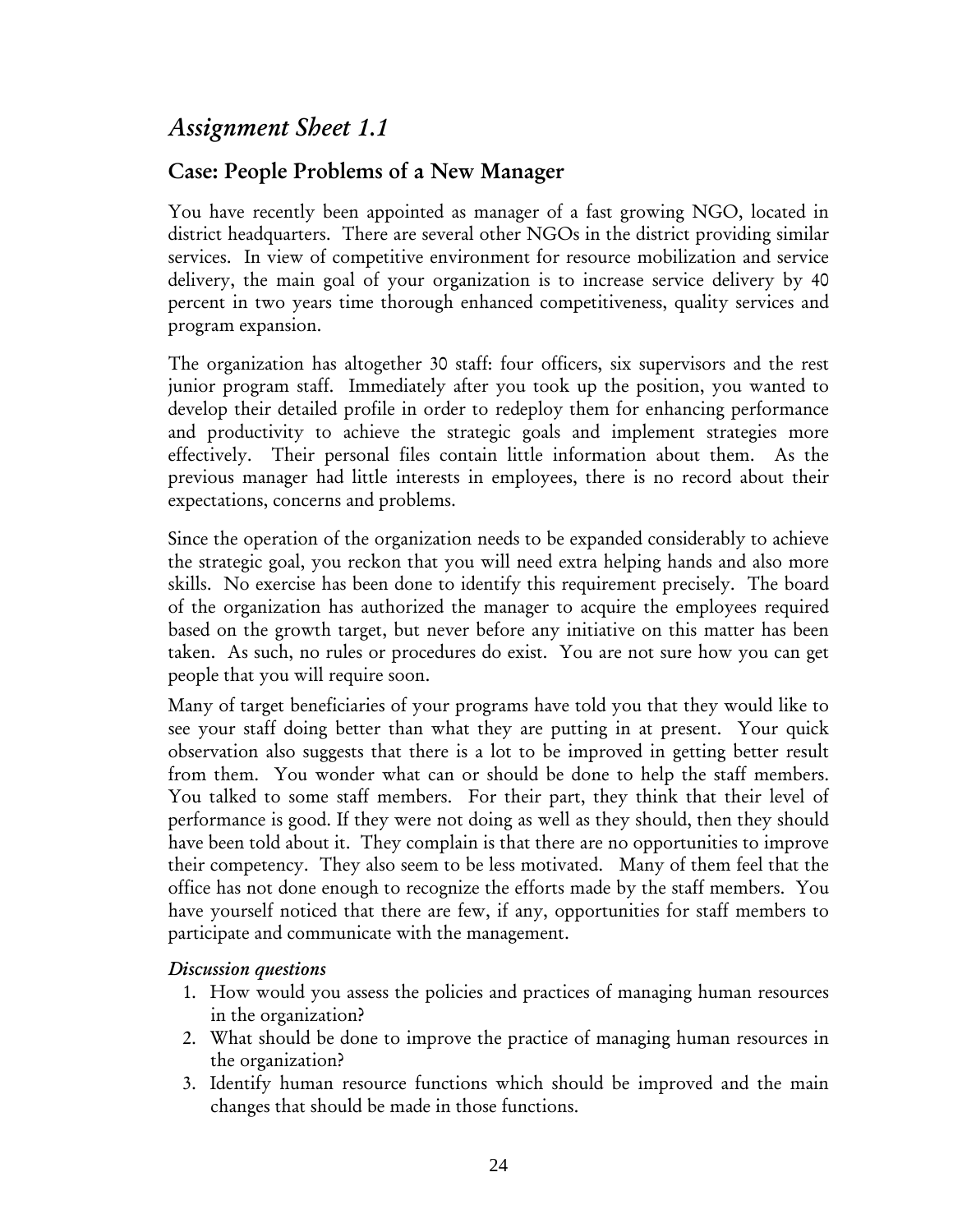

# Human Resource Documents

#### *Time:* One Hour

### Why do this Activity?

This activity is designed to familiarize participants with the main contents of the two most widely used and important documents that organizations should prepare and use executing human resource functions.

### Learning Objective

• Identify key documents guiding human resource functions in the organization and list their main contents.

#### How to do the Activity?

Make all necessary preparations before the start of the activity. Open up the activity following the general guidelines for facilitators. **Note** 

#### *Step 1: 20 minutes*

Briefly explain to participants the need for and importance of preparing in documented form various policies, plans, rules, procedures and regulations for managing human resource functions. Brainstorm on what are the various human resource documents that are necessary in organizations. Discuss and summarize. Brain Storming

#### *Step 2: 40 minutes*

Form even number groups (e.g. four or six groups). Assign to half of the groups the task of identifying the main contents of Employee Service Rules and Regulations (personnel bye-laws) and to the other half the task of identifying the main contents of Employee handbook Group Work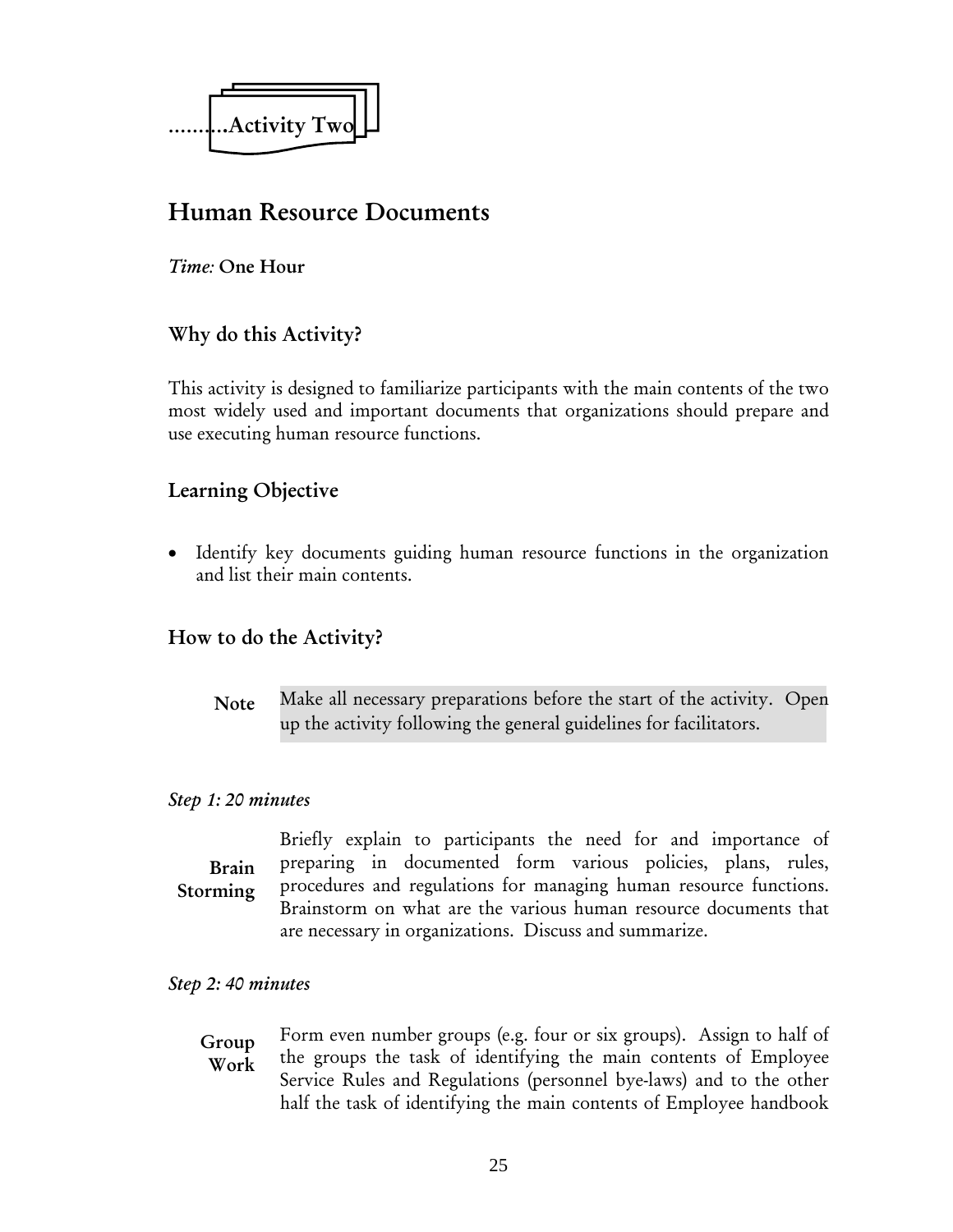(orientation manual).

Assemble the groups. Have each group share their group work outcomes. Facilitate discussions and generate feedback. Share the main contents of both documents as given in Handout 1.2 using visuals. Plenary

Conclude the activity with summary of key learning points. Assess the learning of participants by asking questions randomly about the key contents covered.

### *Time out*



### *Materials*

- Chart papers, markers, flipchart board, white board, overhead projector and transparencies of visuals.
- Copies of handout for each participant.



• Handout 1.2: Human Resource Documents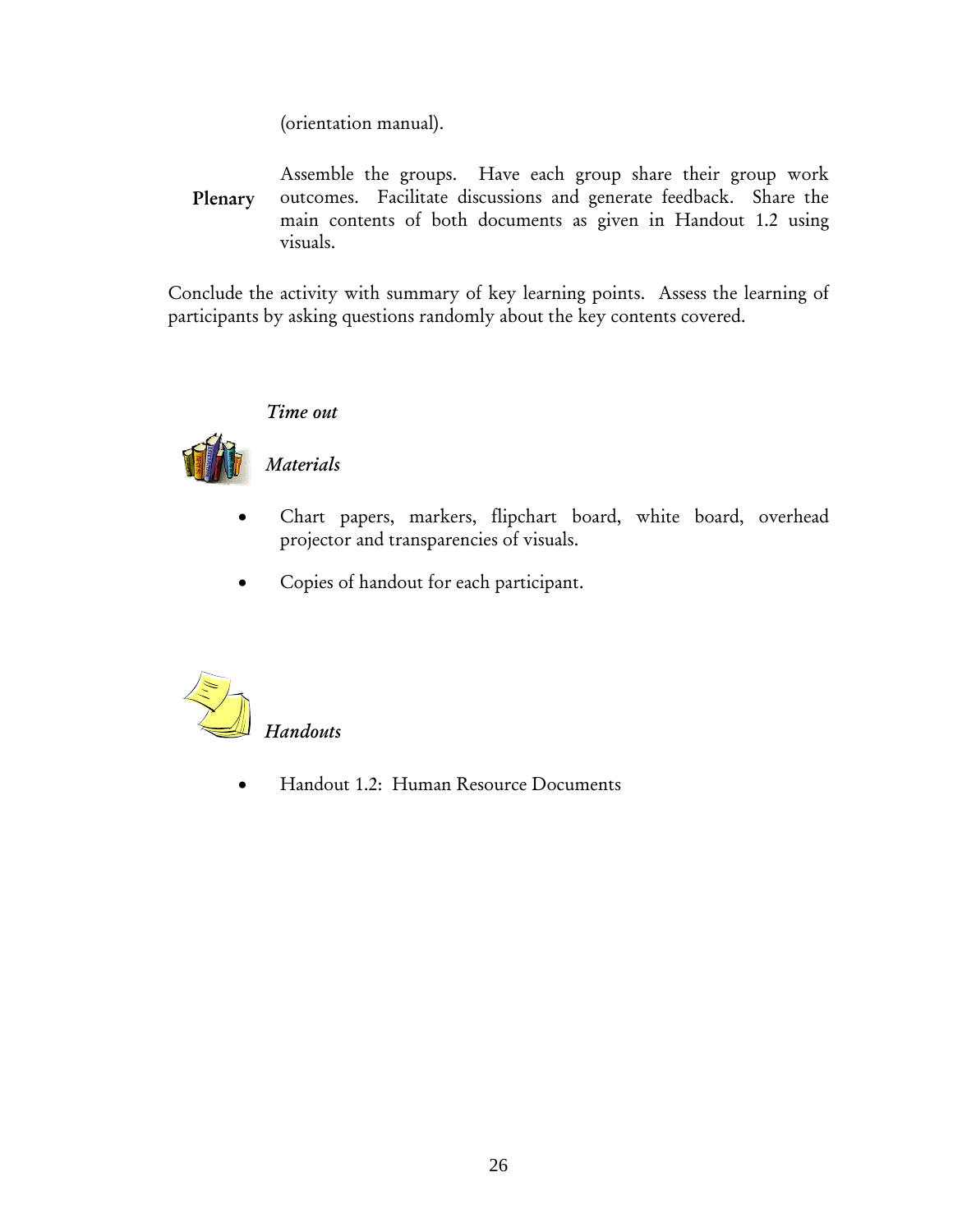# Handout 1.2

# Human Resource Documents

For effective and systematic management of human resource functions, every organization has to prepare and use a number of policies, strategies, rules, regulations, plans, processes, and programs. They guide and regulate human resource practices and activities in the organization. Many organizations formally document and extensively use them in performing their human resource functions. Others do not go to the extent of formally documenting them, though they may have some broad and informal frameworks for guiding their human resource practices. It is always a good idea to document and formalize major human resource functions as it provides a systematic and clear framework for managing human resource functions. Otherwise human resource functions usually tend to be casual, unsystematic and random.

There are many human resource documents which organizations prepare and use for managing their workforce. What kinds of documents are in use largely depends on the needs of the concerned organization and also on how comprehensive human resource systems it has developed. Two documents which are used by almost all organizations are: employee service rules and regulations (also known as personnel bye-laws) and employee handbook (also known as staff orientation manual).

### Employee Service Rules and Regulations

Also known as personnel bye-laws this document outlines the employment relationships between the organization and the employee. This guides the entire regulatory and administrative aspects of employment of people in the organization. Its main contents include:

- Staffing structures (skill mix of workforce job classification in terms of nature of job and positional level)
- Job descriptions and specifications (job scope and competency requirements)
- Recruitment and selection systems (policies, procedures, criteria and methods of sourcing and selecting employees, types of employment, and management structures for executing them)
- Placement and induction of employees (appointment and socialization procedures and rules)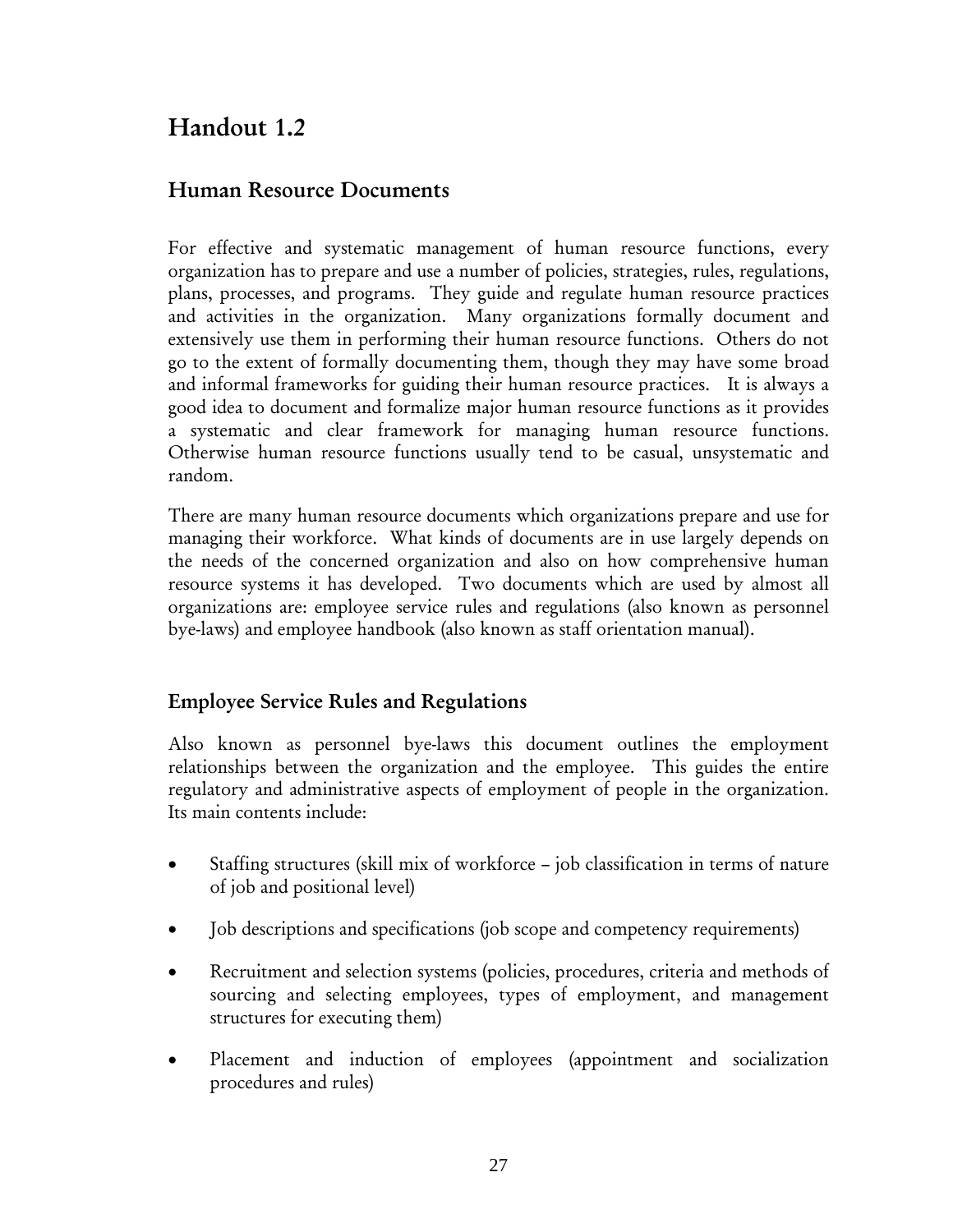- Employees job movements (assignment, transfer, deputation, and promotion policies, rules, requirements, and procedures)
- Performance management (performance target setting and appraisal policies, rules, requirements, and procedures)
- Employee training and development (types, conditions, policies, rules, requirements, and procedures)
- Employee compensation (salary, benefits, rewards, and incentive schemes, policies, rules, requirements, and procedures)
- Employees leave provisions (types, conditions, policies, rules, requirements, and procedures)
- Service conditions and code of conducts (employment norms and terms, on-thejob and off-the-job behaviors, disciplinary procedures and rules)
- Employee relations practices (participation, protection, employee rights, internal communication, assistance, grievance procedures, and appeal procedures)
- Severance policies, procedures and benefits
- Miscellaneous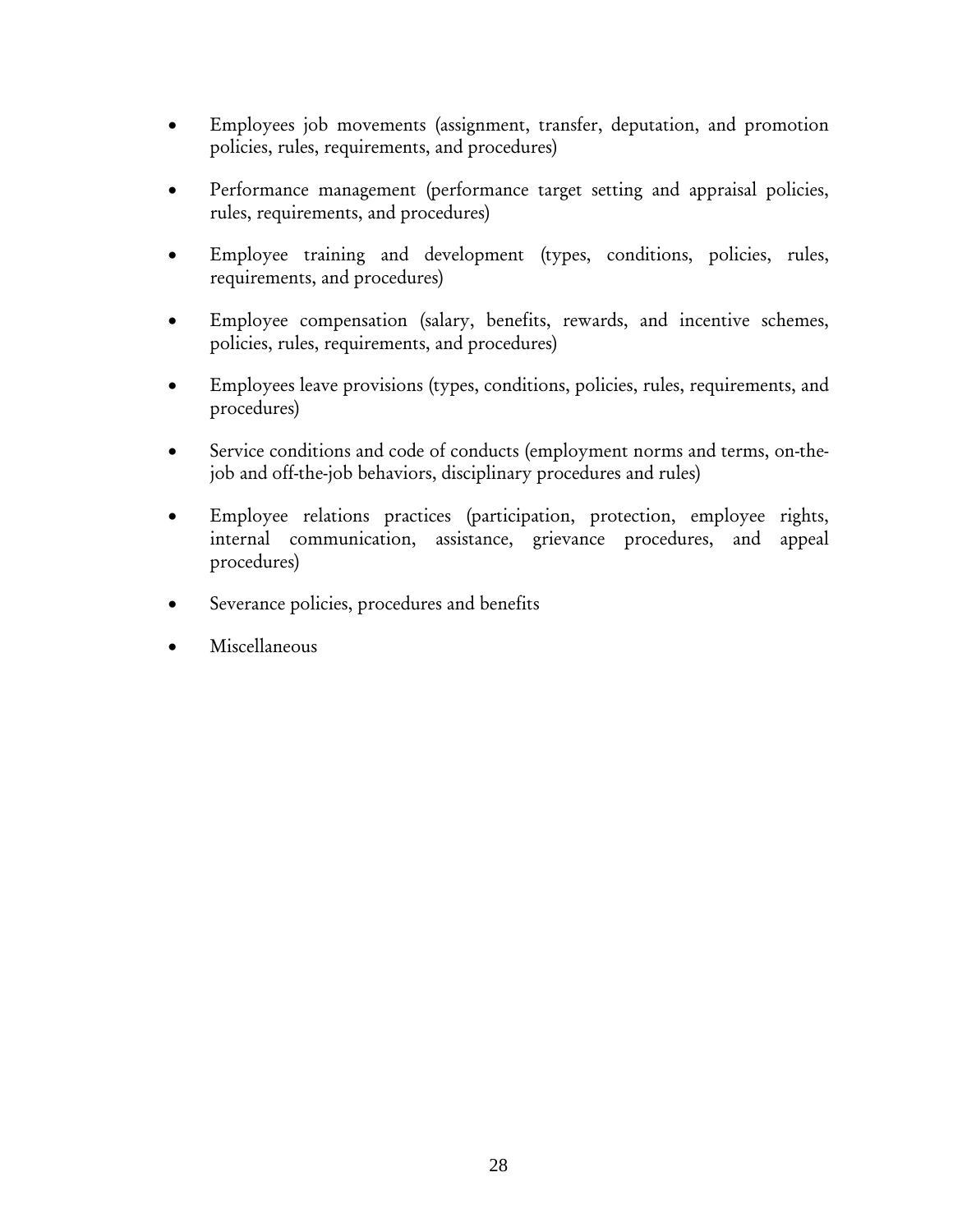# Employee Handbook

This document is prepared primarily for orienting the employees about the job and the organization as they enter and work in the organization so as to facilitate their performance. Its main contents include:

- Overview of organization (vision, mission, strategies, plans and programs, activities, structure, resources, linkages, and achievements and problems etc)
- Main highlights of employee service rules and regulations (based on the above documents)
- Job descriptions and specifications
- Work issues (what and how of working modalities)
- Staff development plan and procedures
- Documentation and forms for various services
- Time guidelines
- Leave provisions
- Financial transactions
- Communication (internal and external)
- Resources and facilities
- General safety and precautions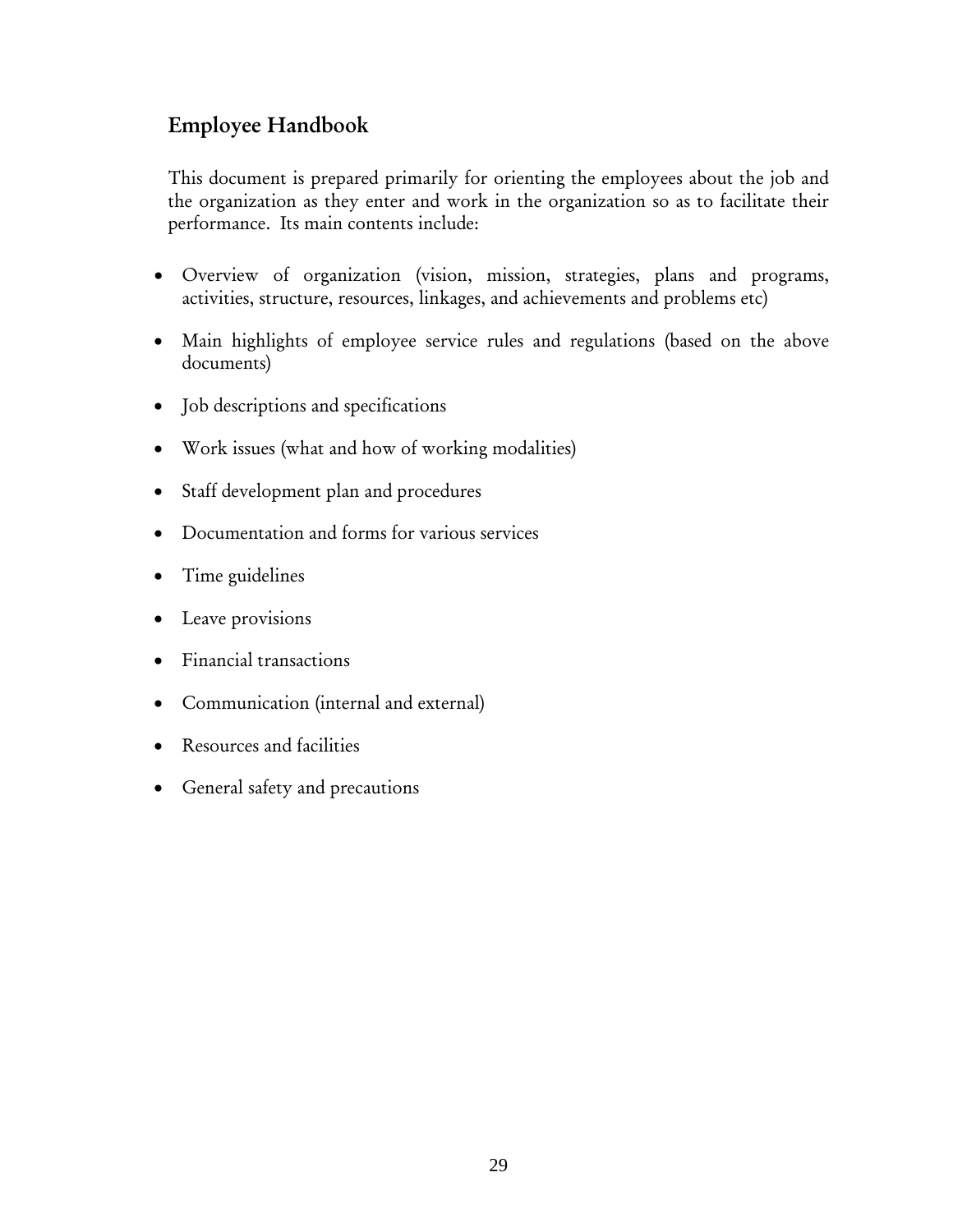# Unit TWO

# Staffing the Organization

# Introduction

The focus of this unit is on how to staff the organization or its programs/ projects in order to ensure the availability of people for performance. It addresses the key issue of how to plan for getting people and how to get them into the organization and put them on the job. It covers job and human resource information system, human resource planning, staff recruitment and selection, and induction/ placement.

# Learning Objectives

After completion of all the activities and study materials of the unit, participants will be able to:

- Describe the nature of human resource and job information for managing people in the organization, design a simple human resource information system, and prepare job description and job specification statements;
- Describe the concept and process of human resource planning and prepare a human resource plan for the organization following a systematic methodology;
- Explain the concept and process of recruiting and selecting staff, design staff recruitment and selection functions in the organization, and recruit and select staff necessary for organizational performance following professional procedures; and
- State the meaning and importance of orientation of new staff and prepare an orientation schedule to orient the newly hired employees.

# Structure and Timing

Activity One: Human resource and job information systems (Four hours) Activity Two: Human resource planning (Three hours)

Activity Three: Staff recruitment and selection (Five hours)

Activity Four: Orientation to new staff (Two hours)

Total Time: 14 hours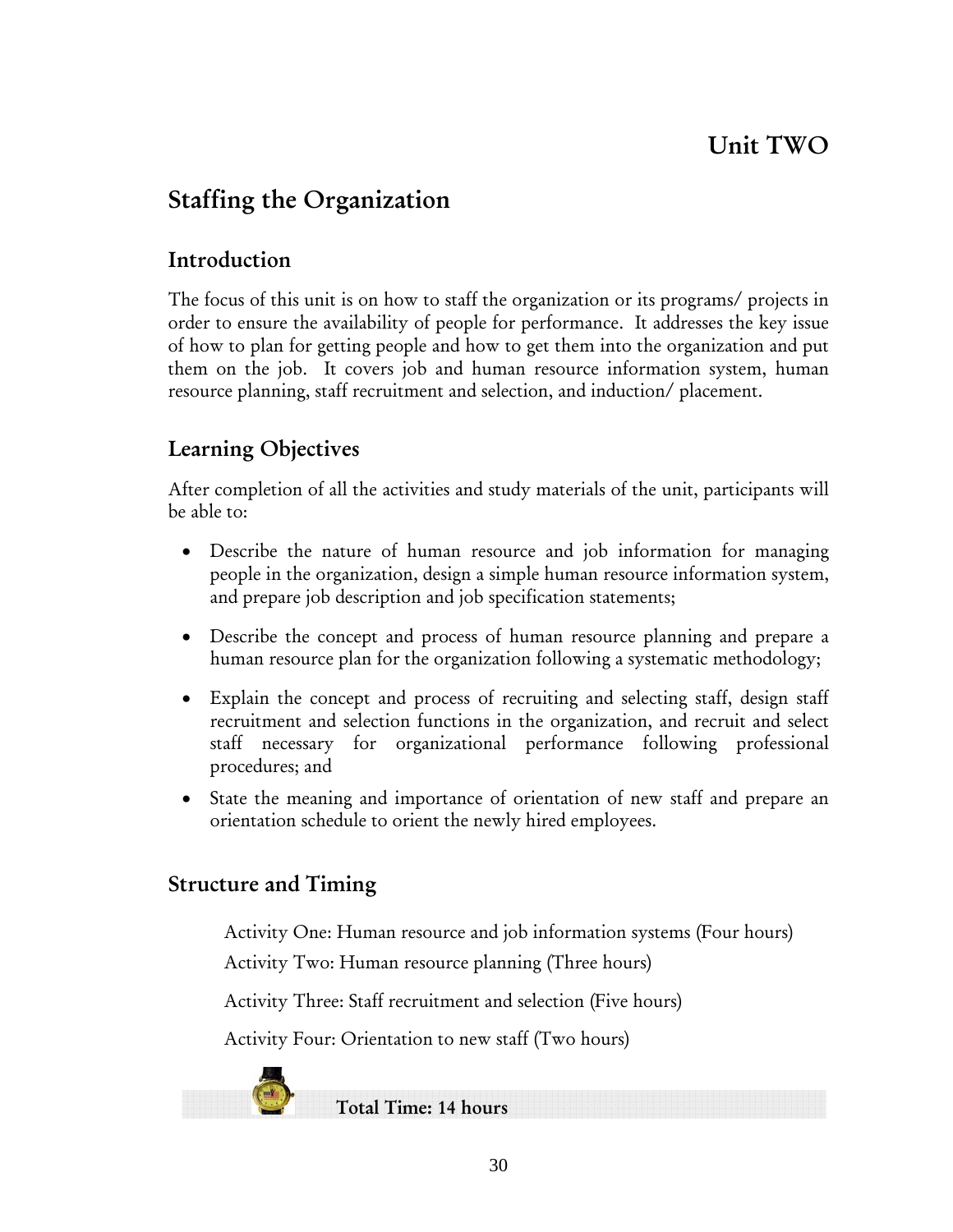

# Human Resource and Job Information Systems

*Time:* Four hours

### Why do this Activity?

This activity helps to understand the nature and importance of human resource information and job information for managing people in the organization. It also develops ability to design a simple human resource information system and to prepare job description and job specification statements for use in the organization.

# Learning Objective

• Explain the nature of human resource and job information for managing people in the organization, design a simple human resource information system, and prepare job description and job specification statements.

### How to do the Activity?

Note

Make all necessary preparations before the start of the activity. Open up the activity following the general guidelines for facilitators.

#### *Step 1: 60 minutes*

Refer to the conceptual framework of human resource management functions as discussed in Unit One and highlight the need for information about employees and jobs for managing people in the organization. Presentation and discussion

Ask participants what kinds of information about staff members are necessary to maintain in the organization and what uses they can be put to. Draw out the major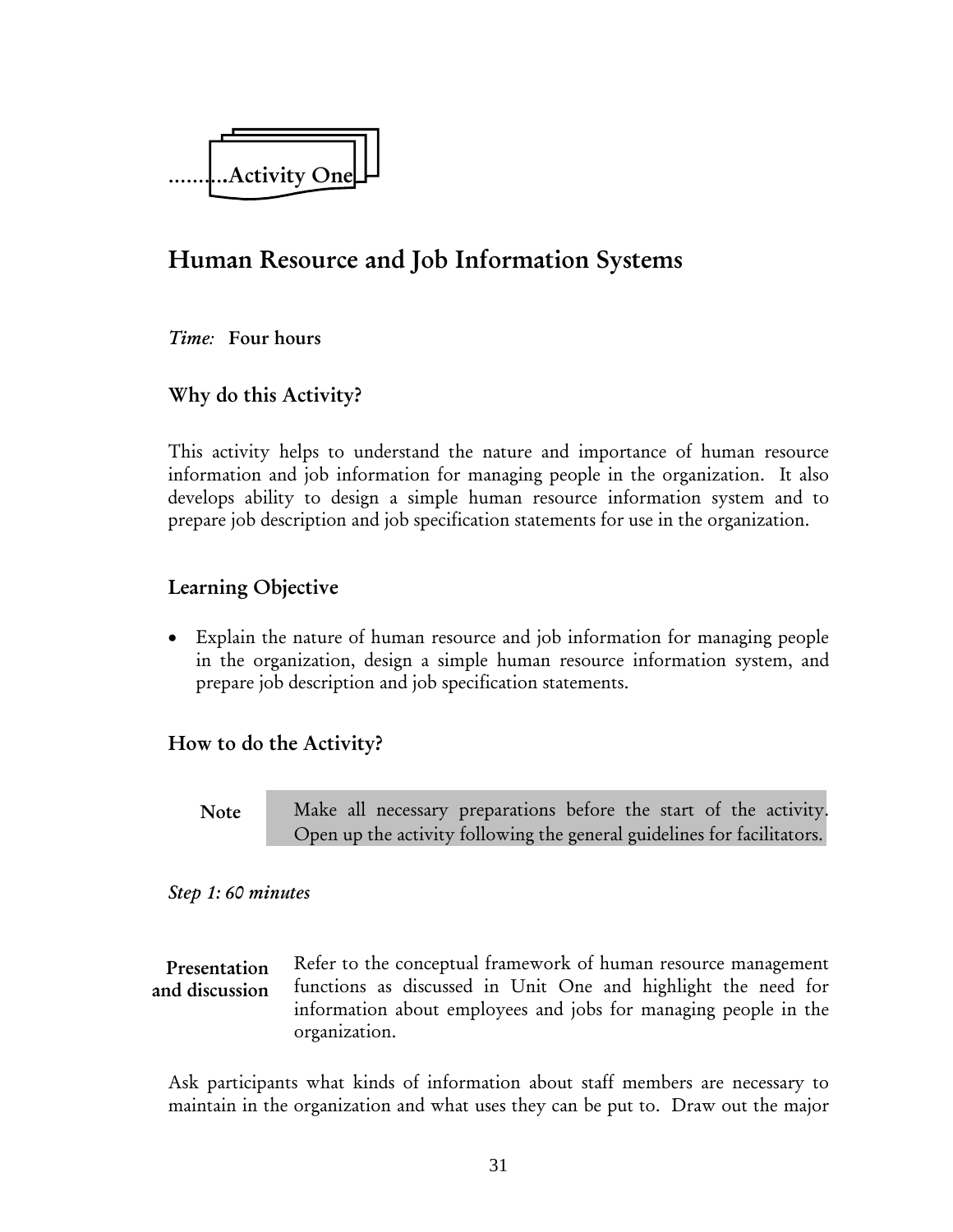kinds of human resource information an organization should maintain and discuss the concept and contents of HRIS using the materials given in handout 1.2 with the help of visuals.

| Group<br>Work | Divide participants into mixed groups of 3-4 persons each. Give<br>them Assignment Sheet 2.1a. Ask them to prepare a simple format<br>for maintaining human resource information in a small NGO with |
|---------------|------------------------------------------------------------------------------------------------------------------------------------------------------------------------------------------------------|
|               | the help of HRIS input data as given in Annex 2.1a.                                                                                                                                                  |

Assemble the groups. Have each group present their formats taking their turn. Discuss the outputs of the group work encouraging each group to clarify, comment, and critique each others findings. Plenary

Summarize the key findings based on discussions.

#### *Step 2: 60 minutes*

Ask participants what kinds of information about jobs are necessary for managing performance of employees in the organization. Further discuss how those information can be collected. Briefly explain the concept and process of job analysis using the materials given in handout 1.2 with the help of visuals. Presentation and discussion

Divide participants into small groups of 3-4 persons each. Give them Assignment Sheet 2.1b. Ask them to analyze the job of one of the members of the group using the job analysis checklist given in Annex 2.1b. Ask them to summarize the information about the job they have analyzed. Group Work

*Step 3: 120 minutes* 

Explain to participants briefly about the concepts of job description and job specification and the process of preparing them based on the materials of handout 1.1 with the help of visuals. Explain the techniques of writing various components of the job description and specification statement with examples as given in handout 2.1. Presentation and discussion

Ask participants to work on the same groups as before. Give them Assignment Sheet 2.1c. Ask them to prepare job description and specification statements using the job analysis information they have collected in the earlier exercise. Ask them to use the format as given Group Work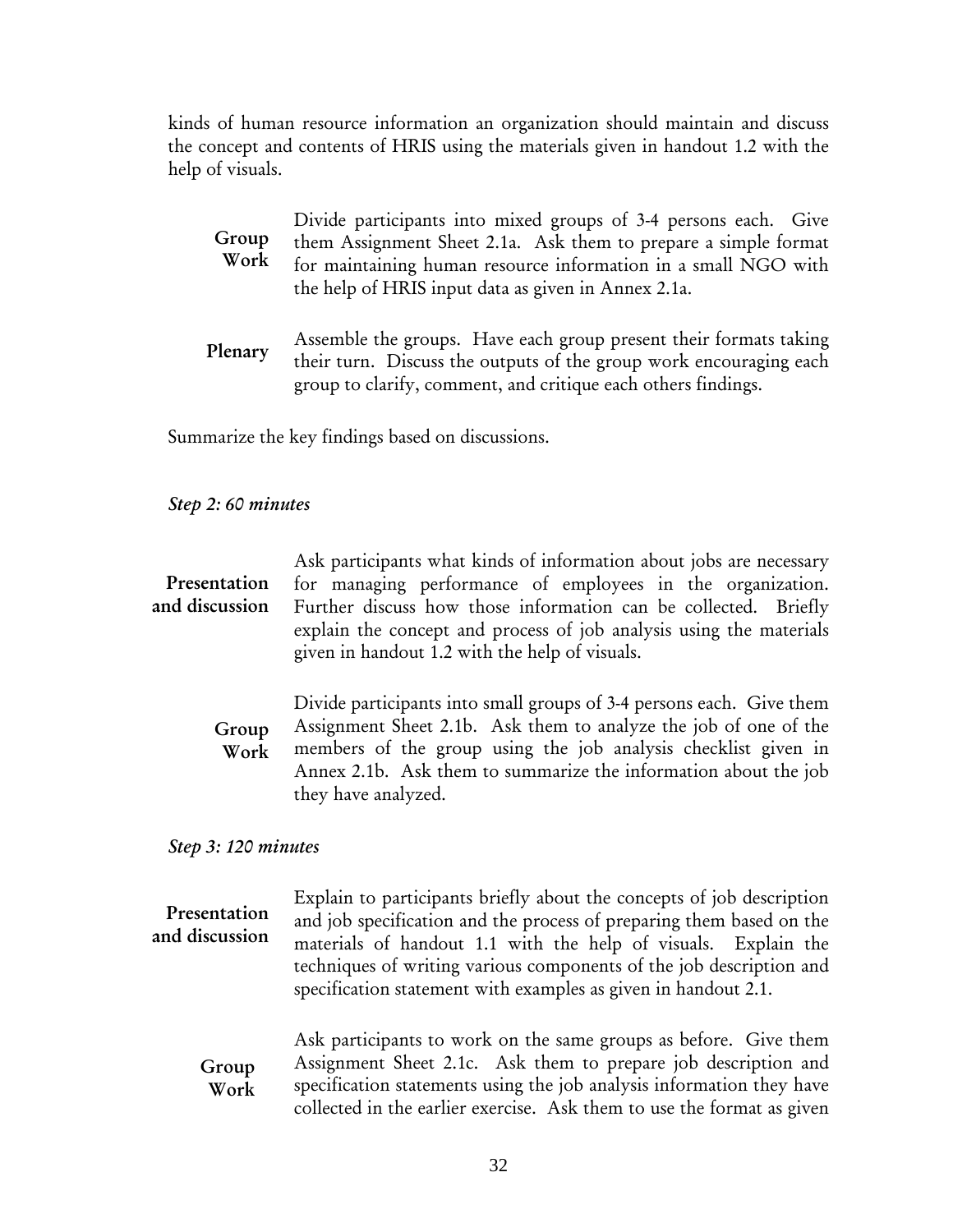in Annex 2.1c and the partial example of job description and specification statement as given in Annex 2.1d.

Assemble the groups. Have each group present their outputs taking Plenary their turn. Discuss the outputs of the group work encouraging each group to clarify, comment, and critique each others outputs.

Conclude the activity with summary of key learning points. Assess the learning of participants by asking questions randomly about the key contents covered.



## *Time out*

*Materials* 

- Chart papers, markers, flipchart board, white board, overhead projector and transparencies of visuals.
- Copies of handout for each participant.
- Copies of assignment sheet for each participant.



## *Handouts*

- Handout 2.1: Human Resource and Job Information Systems
- Assignment 2.1a: HRIS Format
- Assignment 2.1b: Job Analysis
- Assignment 2.1c: Job Analysis and Job Specification Statement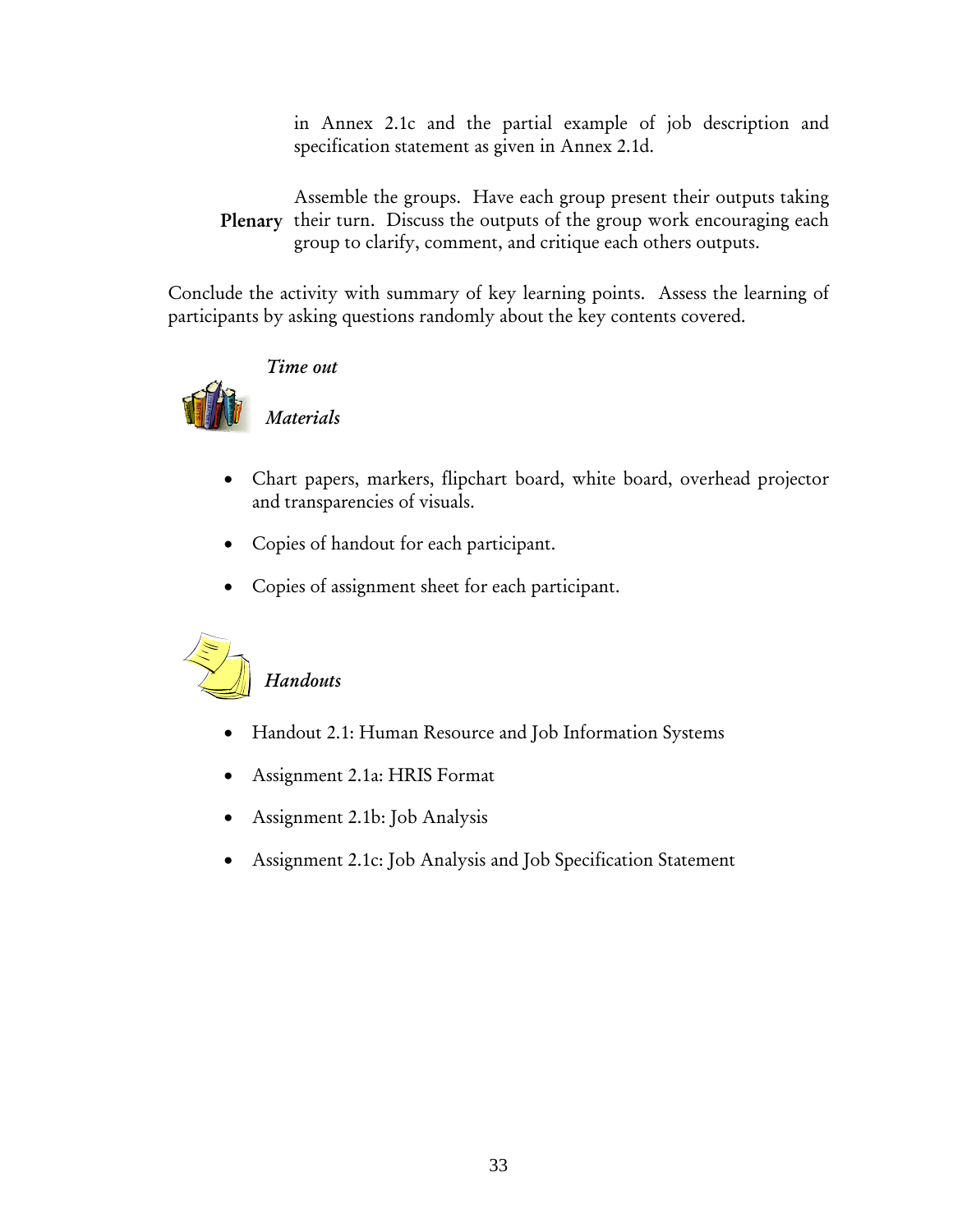# Handout 2.1

## Human Resource and Job Information Systems

Effective management of human resource functions in the organization requires adequate and accurate information about the jobs that exist and the people who perform them. For virtually all human resource functions information about the employees and their jobs is necessary. To provide this information, the organization should maintain human resource information system (HRIS) and job information system (JIS).

## Human Resource Information System

HRIS is a database system that keeps important information about employees in a central and accessible location. It is *a system that collects, processes, stores and disseminates information about employees in the organization to support decision making, planning, coordination, control and analysis of various human resource functions*. HRIS feeds information into human resource policy and planning as well as other human

#### Importance of HRIS

- Makes employee related information readily available
- Feeds accurate and adequate information into human resource decision process
- Integrates various human resource activities for coordinated actions.

resource decision process. For example, HRIS maintains information about career experiences, skills and appraisal ratings of employees, which can then be retrieved and used for making promotion, transfer or training decisions. The quality of human resource decisions depends largely on the adequacy and accuracy of information that is maintained about employees and the procedures and techniques used for

retrieving and analyzing them. HRIS integrates various human resource activities for their coordinated and planned execution and hence provides for systematic and professional decision making about the management of people.

HRIS can be maintained manually or in computerized form. Whichever system one opts for, its maintenance requires the design of a system of information. This system is based on the identification of certain input data, information recording structures, and procedures for using the data. The system also generates a number of output data for use in human resource decisions as well for their implementation.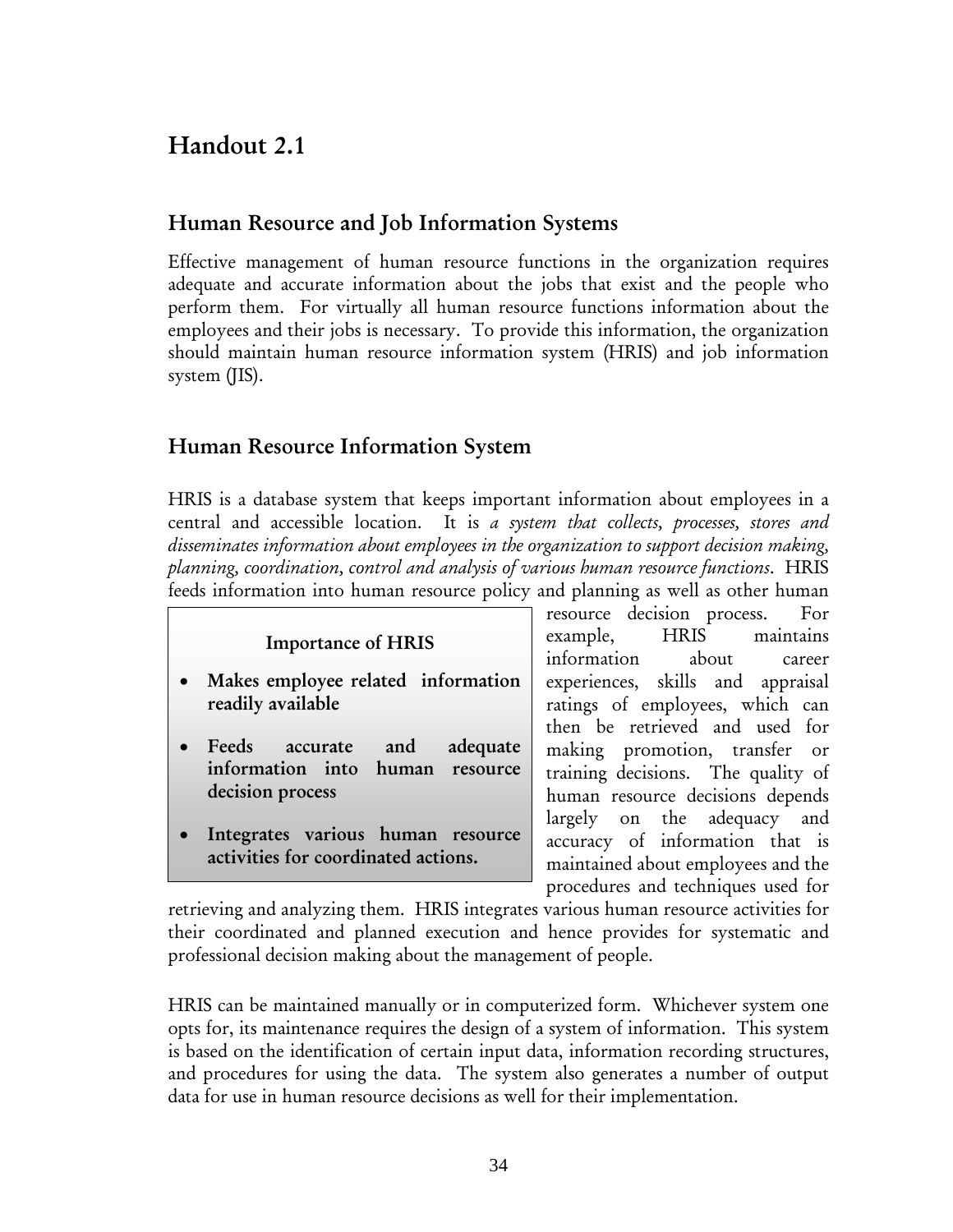### Input Data for HRIS

The major categories of input data for HRIS are as given below:

- Personal information (about the individual)
- Organizational information (positioning in the organization)
- **Job/** career experience (current and previous)
- Performance and potential assessment (ratings and feedback)
- Qualification, training and competency (provided and identified)
- Payroll and benefits
- Development and succession plan
- Others (disciplinary, medical, references, absenteeism)

A more detailed listing of input data is given in Annex 2.1a. HRIS input data can easily be maintained in computer using Excel program if the organization has not developed a purpose-made software.

### Output Data from HRIS

The following reports are usually generated from HRIS:

- Skills inventory
- Training and development report
- Compensation report
- Employee benefit record
- Turnover and absenteeism report
- Human resource plans

# Job Information System

JIS basically involves the maintenance and use of information about the various jobs that exist in the organization. It forms the basis of a number of human resource decisions including job assignment, selection, training, development, appraisal,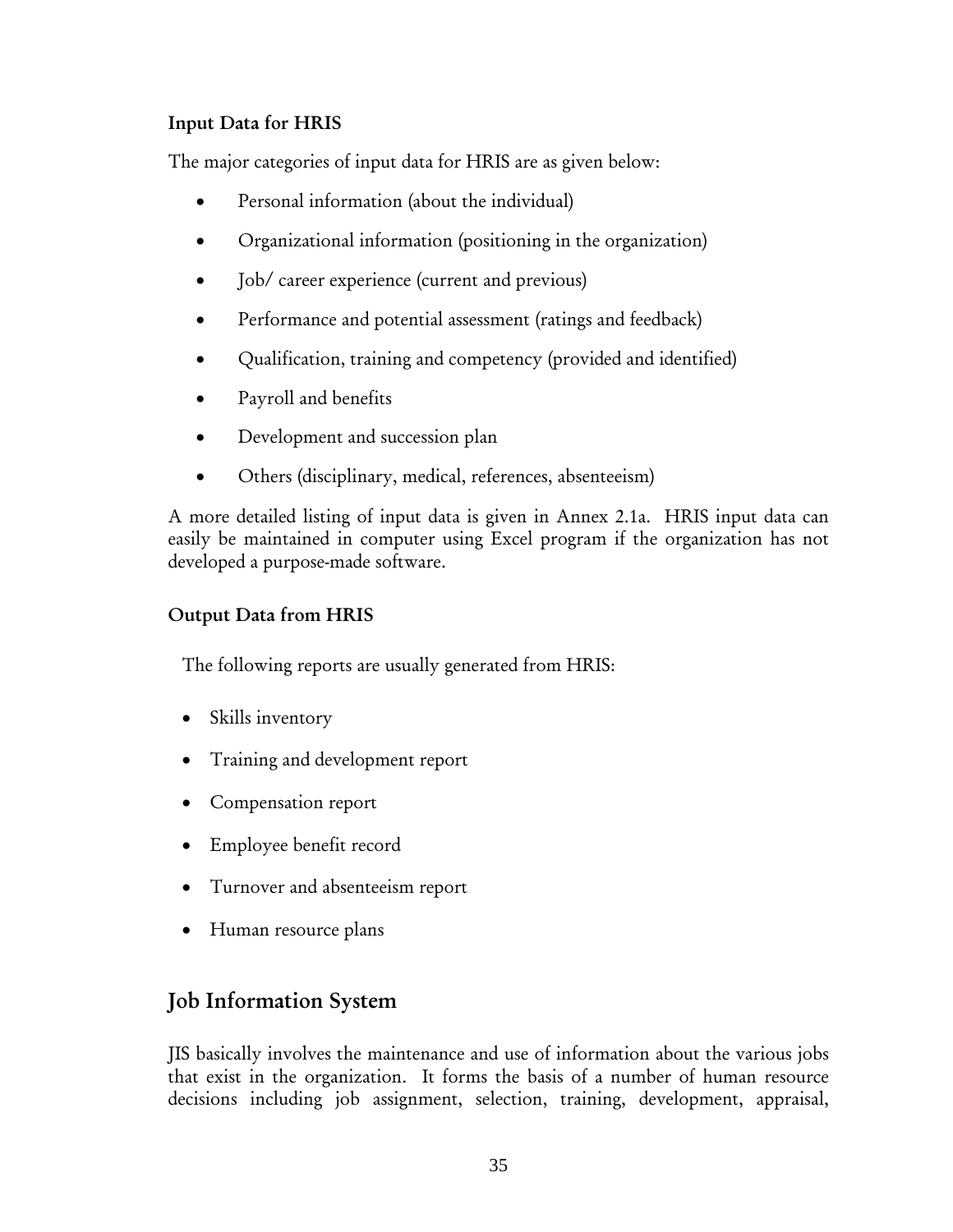compensation, rewards and relations. Without proper and comprehensive information about jobs in the organization, managing people and their performance becomes ad hoc and ineffective. JIS is maintained by first analyzing jobs and then preparing job description and job specification statements.

## Job Analysis

In order to analyze a job, one must first understand what a job is in an organizational context. A job is a basic unit of organizational performance. When all the jobs in the organization are performed effectively and productively, then only organizational performance is improved.

A job consists of mainly three factors: a. content factors which are internal to the job such as tasks, duties, behaviors, authority, outputs, and performance standards; b. context factors which are external to the job such as equipment, physical/ social work conditions, work schedule, and organizational context with or within which Components of a Job

- Content factors
- Context factors
- Human requirements.

the job is performed; and c. human requirements of the job such as knowledge, skills, experiences, and personal attributes.

Job analysis involves a process of understanding these three aspects of a job. It is *a process of gathering, recording and interpreting information about the content, context and human requirements of a job that differentiates it from other jobs, for the purpose of making certain judgements about the job and its place in the overall organisational context*.

Information for job analysis: In analyzing a job, one normally collects several kinds of information, important of which include:

- Job identification (such as the job title, positional level and location in the organization, the nature of service of specialization, relationships with the other jobs, and the basic purpose of the job).
- Work activities (including areas of responsibilities, specific tasks and duties to be performed, and outputs to be produced).
- Work characteristics (such as authority required).
- Performance standards (that are to be achieved while carrying out the work activities) and performance indicators (against which the actual performance can be measured).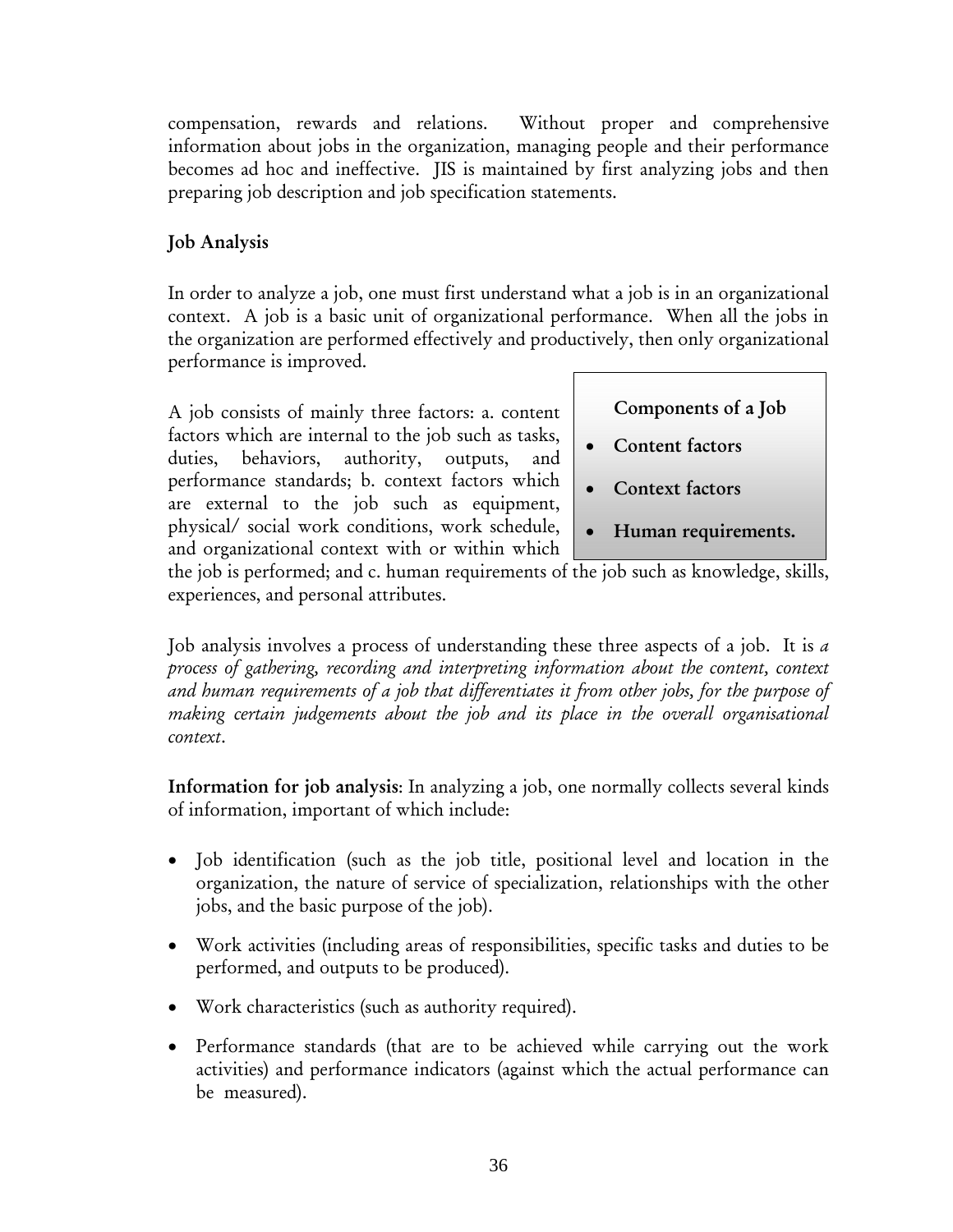- Human behaviors (required for carrying out the work activities, tasks and duties such as communicating, deciding, analyzing, observing, sensing, and moving).
- Machines, tools, equipment and work aids (necessary for performance and with which the work activities are carried out).
- Work conditions (within which the work activities are to be carried out such as physical setting, social context, work schedule, risk environment).
- Human requirements or competencies (for the performance of the job such as skills, knowledge, experience, qualification, personal and professional qualities).

Uses of job analysis information: The information about the job can be put to several uses such as preparation of job description and job specification as well as for making several other staffing decisions like recruitment and selection, placement and transfer, training and development, performance appraisal, and staff compensation and benefits. For example, the analysis of the job of training assistant shows that it involves frequent field visits to remote parts for training delivery and it requires good communication skills. This information can be used as criteria for selecting or placing appropriate training assistant. This will also indicate the training requirement of the job holder; if he/she does not have good communication skills, then he/she should be trained in this skill area.

Job analysis can be used in the recruitment and selection procedures to identify or develop job duties that should be included in advertisements of vacant positions, appropriate salary level for the position to help determine what salary should be offered to a candidate, minimum requirements (education and/or experience) for screening applicants, interview questions, selection tests/instruments (e.g., written tests; oral tests; job simulations), applicant appraisal/evaluation forms, and orientation materials for applicants/new hires.

In compensation management, job analysis can be used to identify or determine skill levels, compensable job factors, work environment (e.g., hazards; attention; physical effort), responsibilities (e.g., fiscal; supervisory), and required level of education (indirectly related to salary level)

Job analysis can be used in performance review to identify or develop goals and objectives, performance standards, evaluation criteria, length of probationary periods, and duties to be evaluated

Job analysis can be used in training needs assessment to identify or develop training contents, assessment tests to measure effectiveness of training, and equipment to be used in delivering the training, and methods of training.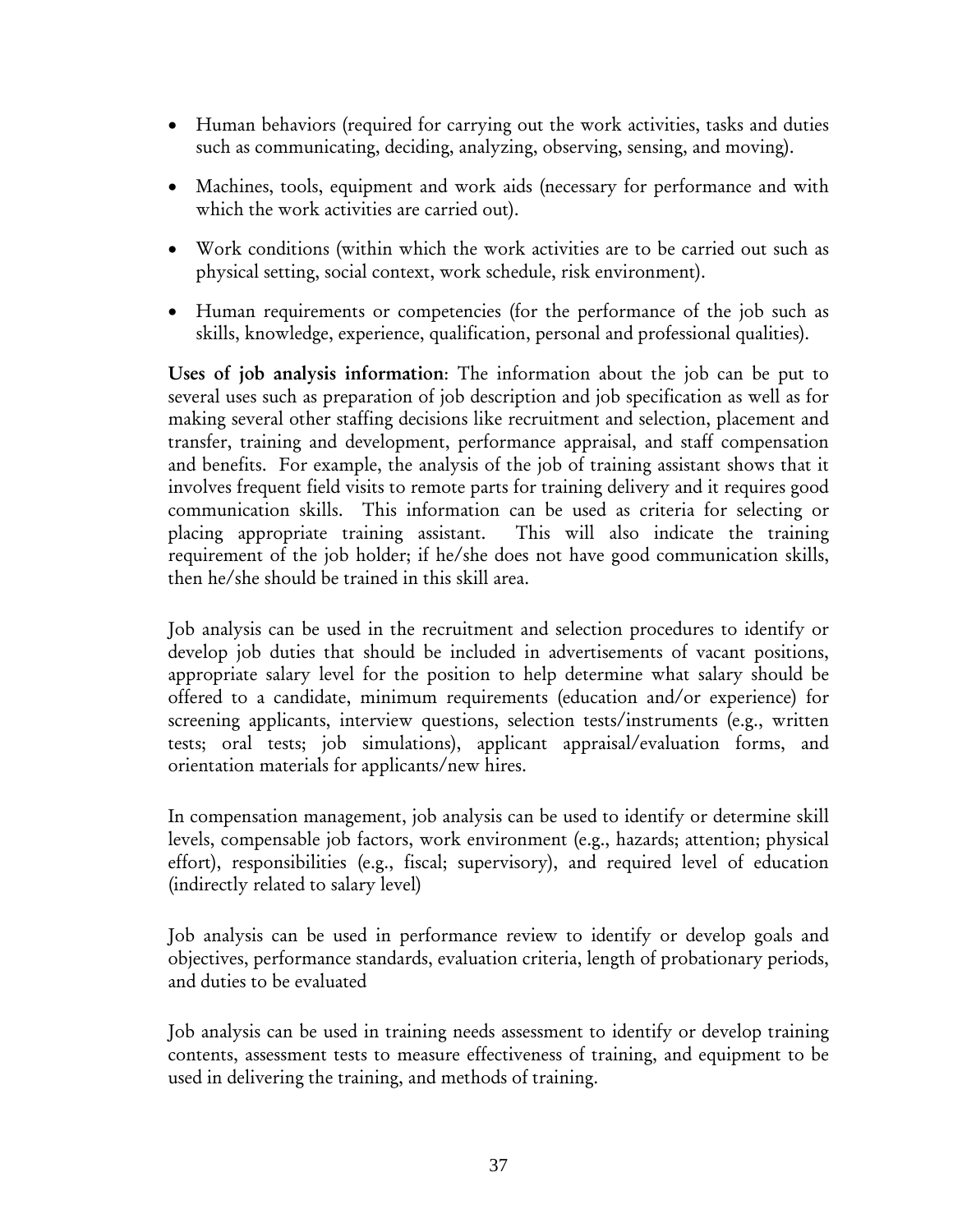Job analysis process and techniques: Depending on the intended uses, jobs can be analyzed extensively or in a simple and condensed manner. A simple procedure for carrying out job analysis would be as follows.

- Decide the use to which the collected information about the job will be put (e.g. preparation of job description and specification or identification of training needs).
- Choose the job for analysis (e.g. public health nurse, health supervisor).
- Collect and study background information to understand the nature and context of the job (e.g. organization chart of the office, existing job description, work process chart, operation manual, work guidelines).
- Adjust the job analysis check list (as given in Annex 2.1b) to suit the particular requirements of the job and the purpose of the job analysis exercise.
- Identify the job holders and their supervisors and inform them about the purpose of job analysis.
- Prepare them for job interview indicating when and where it will take place and what preparations they have to make.
- Conduct job interviews in an informal way using the checklist, taking notes of key responses.
- Observe the job holders doing their work activities in their natural setting for about a week using the checklist, and take note of the key findings.
- Compile, process, and analyze information thus collected.
- Summarize major aspects of the job, and verify them with the job holders and their supervisors while relating them with the organizational and program purposes of the office.
- Prepare job description and specification statement following the given format.

## Job Description and Specification

Job analysis generates information that one normally uses for the preparation of job description and specification, a valuable management tool for managing staff performance. Job description is *a statement that defines the nature and scope of a job in terms of what work activities the job holder is to perform and why, how and under what conditions he/she is to perform them*.

Job specification further defines the job in terms of its human requirements. It is a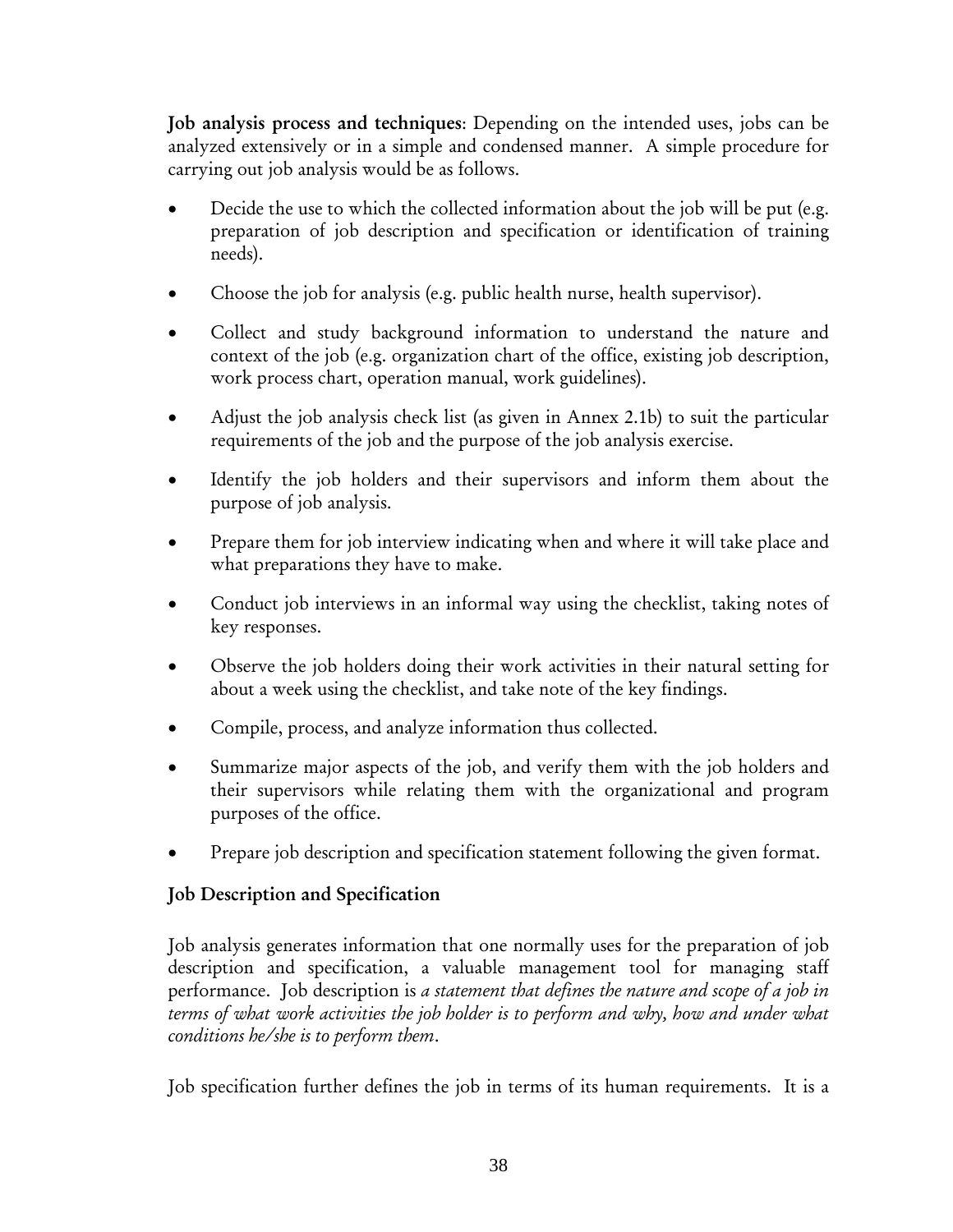statement that *identifies the skills, abilities, education, experience, and personal attributes necessary for performing the work activities*. Together job description and job specification provide a framework for staff performance by identifying and prescribing what is to be done and what requires for performing them.

For an individual staff, a job description and specification statement gives a direction for conducting his/her work behaviors and practices as well as for developing work competency in relation to the requirements of the organization. For the manager or the supervisor, it gives a

tool for supervising, guiding and developing work behaviors of his/her staffs to ensure better performance from them.

Since job description and specification has profound implications for staff performance, it is important that it is prepared in a way that focuses on and supports performance.

Components of job description statement: A comprehensive and performancefocused job description statement contains several components.

- Job identification. This section identifies the job in the organizational context and includes such information as:
	- o Job title the name of the job as officially approved or recognized.
	- o Level or class the seniority level in the positional hierarchical.
	- o Service category specialization group or class the job belongs to.
- Job location unit or section where the job is placed in the organization.
- Relationships with the other jobs in the organization such as who the job holder reports to, who he/she supervises, and who he/she has to coordinate with in carrying out the work activities.
- Job purpose or summary what is the basic reason for the existence of the job or what is the general nature of the job in terms of broad responsibilities?
- Job contents. This section lists down the main internal elements of the job and includes such information as:
	- o Work activities the main responsibility/ result areas and specific duties to be carried out under each of them.
	- o Performance standards the level of performance the job holder is expected to meet while performing work activities.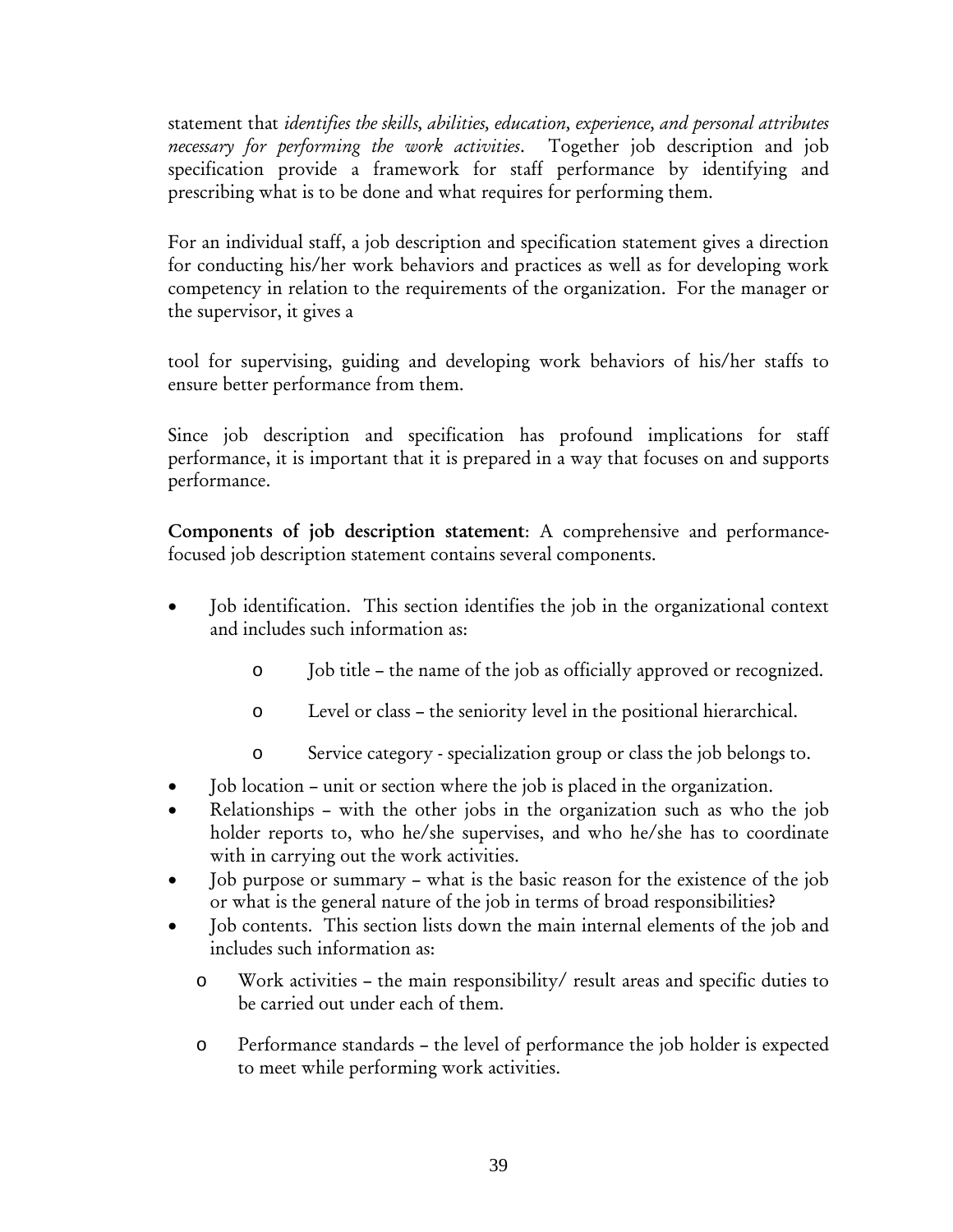- o Performance indicators the criteria the supervisor will use to measure the level of performance of the job holder.
- o Time requirement the approximate percentage of time the job holder is expected to spend in each responsibility area.
- o Authority the extent of discretion or decision limit of the job holder in utilizing resources including staffs, money, information or things.
- Work context. This section identifies the physical, geographical and social setting within which the job holder performs his/her work activities and includes such information as work place (indoor or outdoor), job aids (tools, equipment, machineries), social context (individual or team work), frequency of movements (visits to different places), and work nature (risks involved or difficulties).

Components of job specification statement: It identifies the human requirements of the job and includes such information as educational attainments, professional experience, skills and abilities, personal and professional attributes and qualities like aptitude, interest and motivation, and personal or social circumstances.

A format of job description and specification statement is given in Annex 2.1c. A partial illustration of job description and specification statement for the job of Health Education Officer of a health project is given in Annex 2.1d.

Writing job description and job specification: Some important guidelines for writing job description and specification are in order.

- Go through the job analysis information carefully, absorb the information fully, and visualize the overall profile of the job mentally.
- Use the given structure for preparing the job description and specification statement.
- Write each component, preferably in the sequence as given in the prescribed structure, by phrasing appropriate words or sentences on the basis of the relevant information. While doing so, verify the accuracy of the information as well as the presentation of each component.
- Use special principles, techniques or conventions related to the specific components of the statement. Some important general writing conventions are: be concise, avoid duplications, be consistent in style, use simple terms and phrases, use strong and concrete words, use direct sentence structure, be specific, avoid vague and abstract expression, and make it easily understandable by the job holder.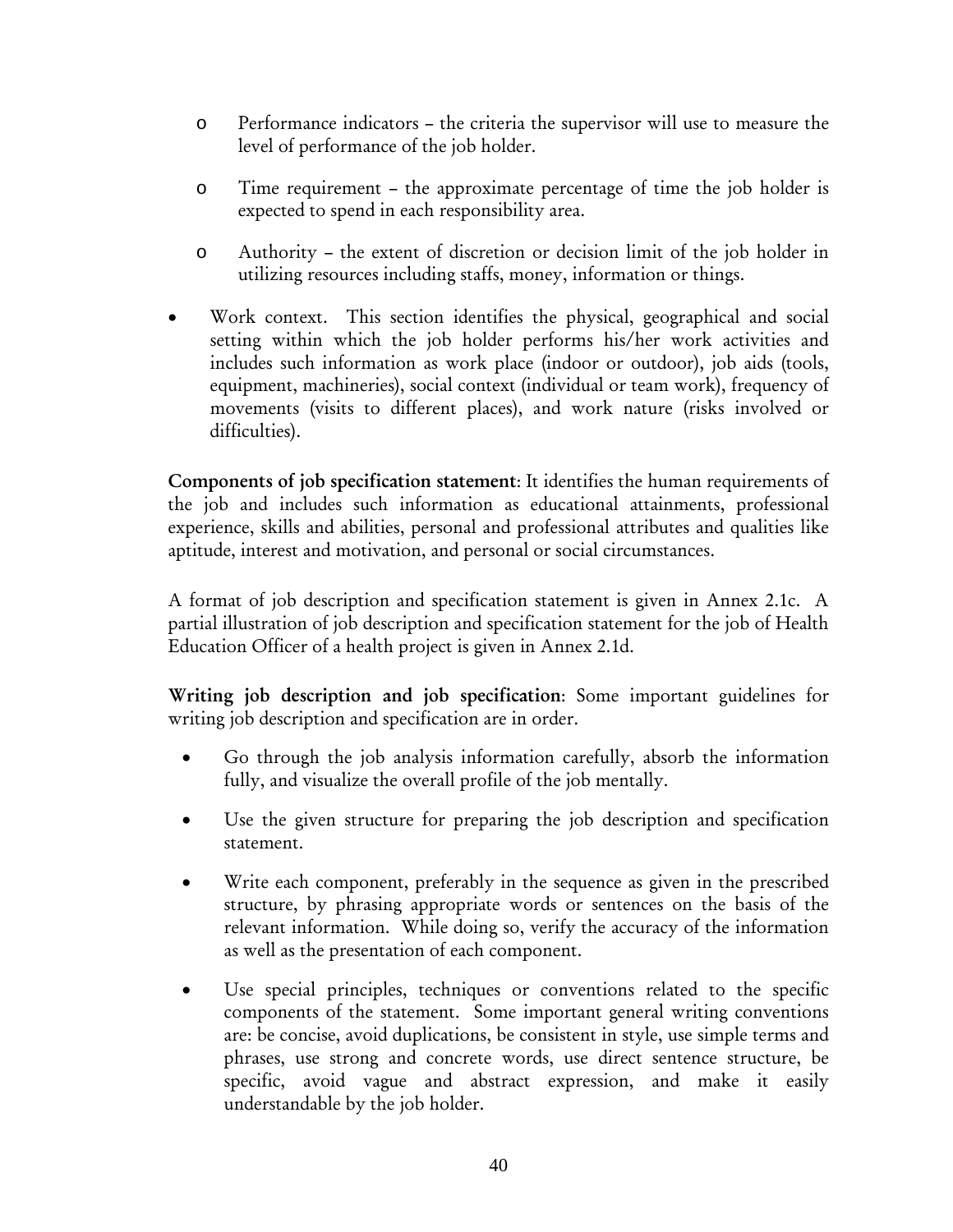- Check consistency between and among the various components while writing them and after completing all of them. Work on any inconsistencies as they are detected, and rephrase or rewrite them as needed.
- Share the draft with the job holder and his/her supervisor, get feedback, and revise as necessary.

Specific techniques for writing various components of job description and specification statements are as follows:

- Writing the 'Relationship…' component: This component consists of three types relationships: upward, downward, and sideward.
- The 'Reports to...' element means the supervisor of the job holder; write the job title of the supervisor who the job holder reports to. Example for health education assistant: *Reports to - district public health officer*.
- The 'Supervises…' element refers to the subordinates who the job holder supervises; write their job titles and the number of persons against each job title. Example for health education assistant: *Supervises – junior training assistants (2).*
- The 'Coordination…' element includes the other jobs within or outside the office the job holder has to regularly work with for his/her job performance; write the job titles and against each job title write the nature of relationship such as supporting, informing, cooperating, information seeking, consulting, advising, and liaising. Example for health education assistant: *Coordination - public health nurse (support seeking for training delivery); accountant (submitting training costs statement).*
- Writing the 'Job Purpose/ Summary…' component: Phrase one sentence that captures the essence of the job; the fundamental reason why does it exist in the organization. Example for health education assistant: *Plan, implement, coordinate and monitor all health education and training programs for raising health awareness and health delivery capacity within the district as per the district health plan*.
- Writing the 'Responsibility/Result Areas and Duties…' component: This component includes two levels of work activities of the job holder: broad responsibility/ result area and duties.
	- o The 'Responsibility/Result Area…' element refers to the main functional or activity area where specific duties are to be carried out and significant results are to be produced. The 'Duties…' element means specific activities needed to produce results in each responsibility area. In each responsibility/ result area, there could be several duties that are necessary for the job holder to perform.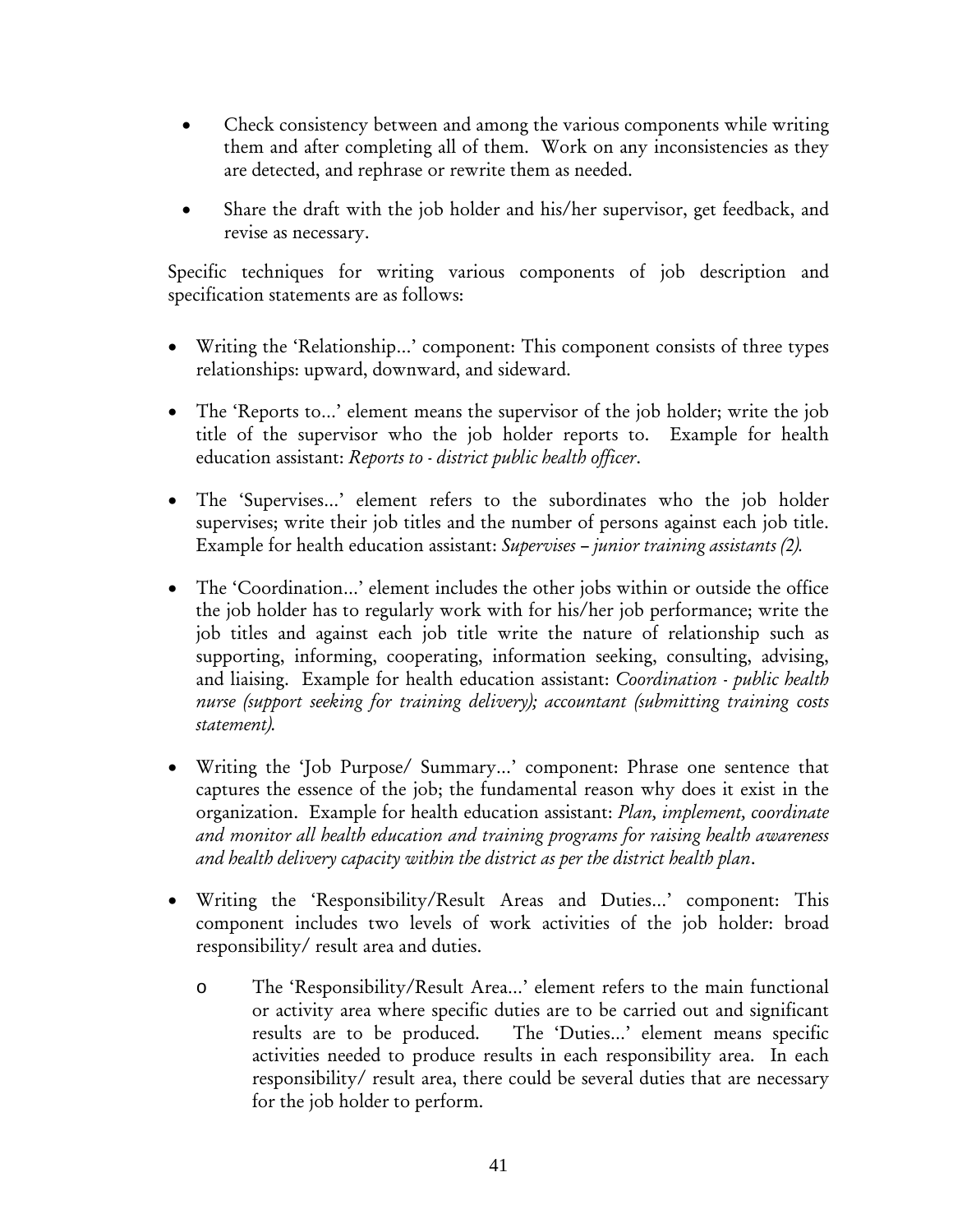- o Write the Responsibility/ Result Area in broad term as a phrase. Example for health education assistant: *Responsibility/ Result Area – Training and education materials.*
- o Write the Duties in a sentence form consisting of three parts. Start with the action to be performed and write it in a plural action verb. Then, write the object of the verb to answer to whom or what the action is done. Finally, write the expected result from or the reason for the action. Perform what action? ; To whom or what? ; To produce what? Example for health education assistant: *Duty under the Responsibility Area 'Education Materials' – Prepare health education materials by mobilizing local resources to use them in health education and training programs.* A list of action verbs for writing duty statements is given in Annex 2.1e.
	- Writing the 'Performance Standards …' component: Writing performance standards are not easy, but without them the job holder will have no benchmarks for his/her performance and the supervisor will have difficulty motivating and assessing performance of his/her staffs. For each responsibility/ result area or the identified duty, write the level of performance or output expected of the job holder in the organization. This can be done by specifying the quantity, quality, time, cost or satisfaction norms the job holder should achieve with respect to the concerned responsibility or duty. Example for health education assistant: *Performance Standard for the Responsibility Area 'Education Materials' – A complete set of education materials is prepared a month ahead of the program delivery, and the materials approved by public health officer.*
	- Writing the 'Performance Indicators …' component: Write the criteria against which the performance targets can be set and the actual performance can be measured with respect to each responsibility/ result area. Use quantity, quality, time, cost or satisfaction measures as indicators. Example for health education assistant: *Performance Indicators for the Responsibility Area 'Education Materials' – Number of new educational materials prepared (quantity indicator), Average time taken for preparing the materials for one day program (time indicator), Education materials approved by public health office without any changes (quality indicator).*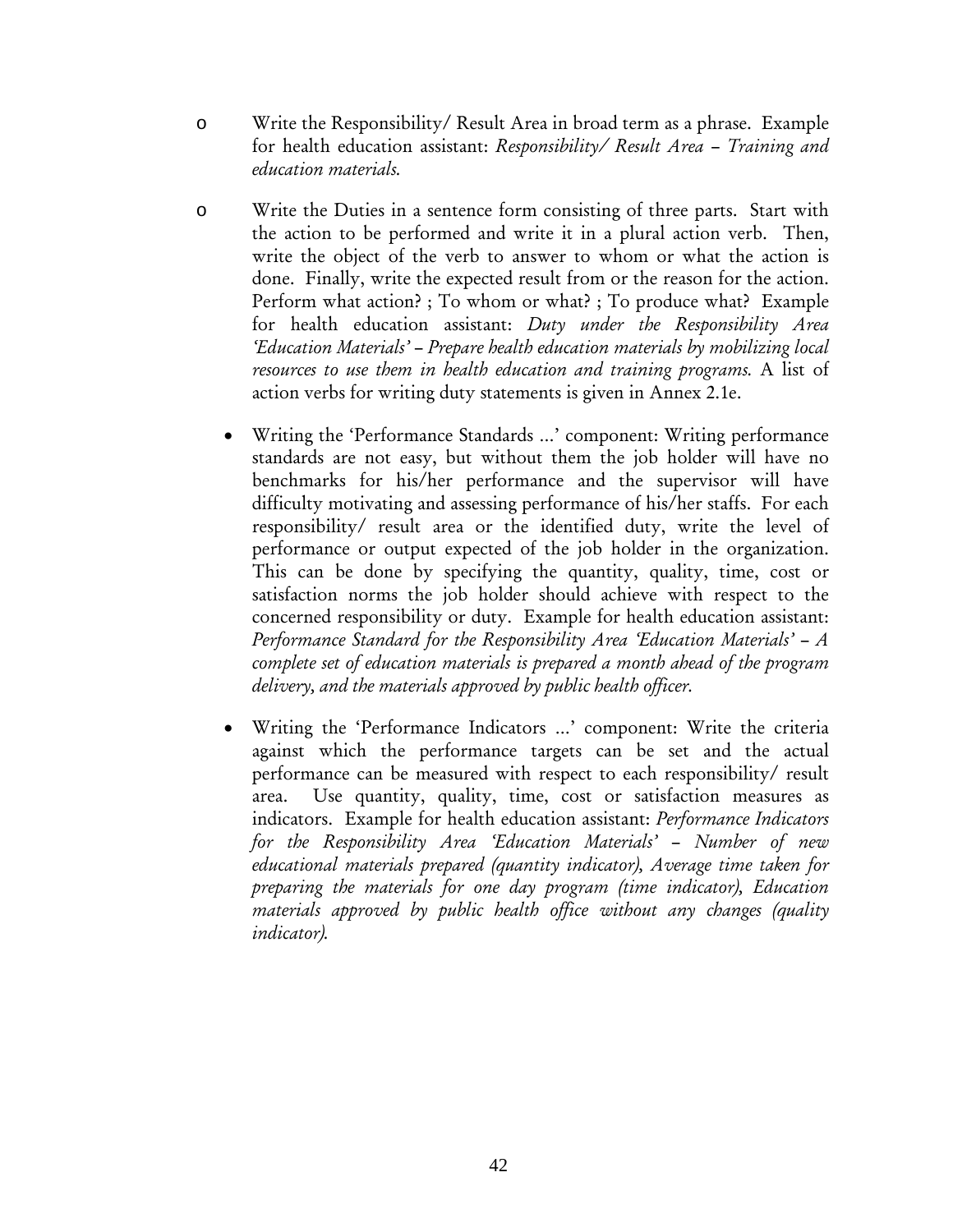## Annex 2.1a

# An Example of Input Data for HRIS

| 1. Identification:             | Surname<br>First and middle name<br>Code number                                                                                                                                                                                                                                                                                                                                                          |
|--------------------------------|----------------------------------------------------------------------------------------------------------------------------------------------------------------------------------------------------------------------------------------------------------------------------------------------------------------------------------------------------------------------------------------------------------|
| 2. Other personal information: | Address (including telephone number)<br>Next of kin<br>Date of birth<br>Gender<br>Marital status<br>Nationality                                                                                                                                                                                                                                                                                          |
| 3. Organization locations:     | Department/Unit<br>Location                                                                                                                                                                                                                                                                                                                                                                              |
| 4. Occupation history:         | Prior to joining company<br>Employers<br>$\bullet$<br>Positions held<br>Dates                                                                                                                                                                                                                                                                                                                            |
| Dates of joining               |                                                                                                                                                                                                                                                                                                                                                                                                          |
| 5. Salaries and benefits:      | Recruiting source<br>Status of employment: full time, part<br>time, temporary, contract<br>Positions held within the organization,<br>appointed, job<br>titles<br>dates<br>and<br>department, job grade<br>Salary history<br>Basic salary<br>Dates and amounts of change<br>$\bullet$<br>Reasons for change<br>Planned next change<br>Bonus<br>Benefits eligibility/awarded<br>Pension scheme membership |
|                                |                                                                                                                                                                                                                                                                                                                                                                                                          |

6. Performance and potential assessment: Most recent performance data Most recent data covering potential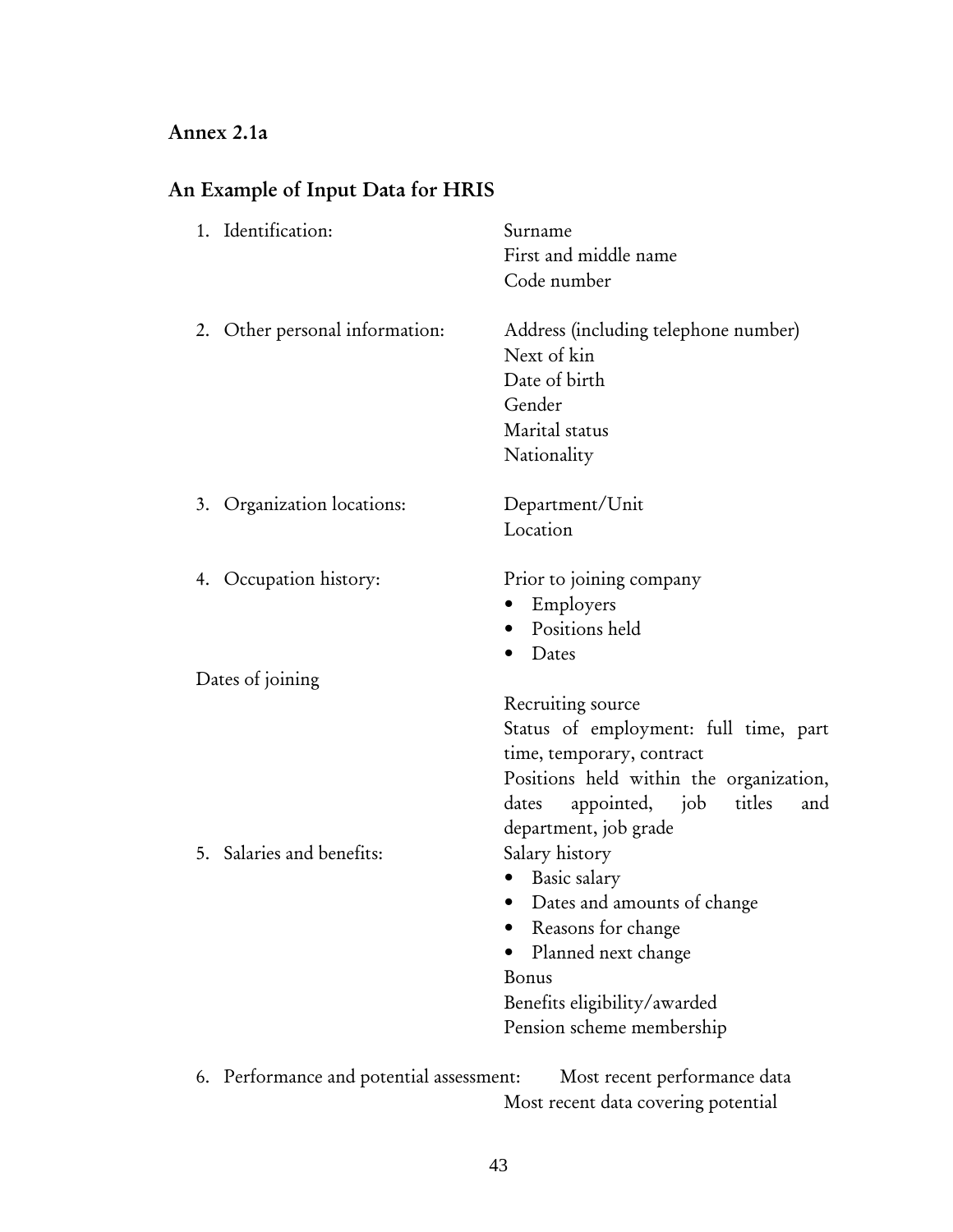|                        | Psychological test score, results, dates                                                                    |
|------------------------|-------------------------------------------------------------------------------------------------------------|
| 7. Qualifications:     | Level<br>Field<br>Specialist/professional<br>Apprenticeship                                                 |
| 8. Training received:  | Training courses attended<br>Internal/external<br>• Level of course<br>• Duration and dates                 |
| Training planned       |                                                                                                             |
| 9. Competencies:       | Competencies required in present job<br>Personal competencies<br>Competency requirements<br>Language skills |
| 10. Development Plans: | Career moves possible<br>Planned next moves (if relevant)<br>Position, grade, timing                        |
| 11. Succession plans:  | Entries in succession plans                                                                                 |
| 12. Medical history:   | (Confidential - restricted access)                                                                          |
| 13. Absenteeism        |                                                                                                             |

14. Overtime/shift work part time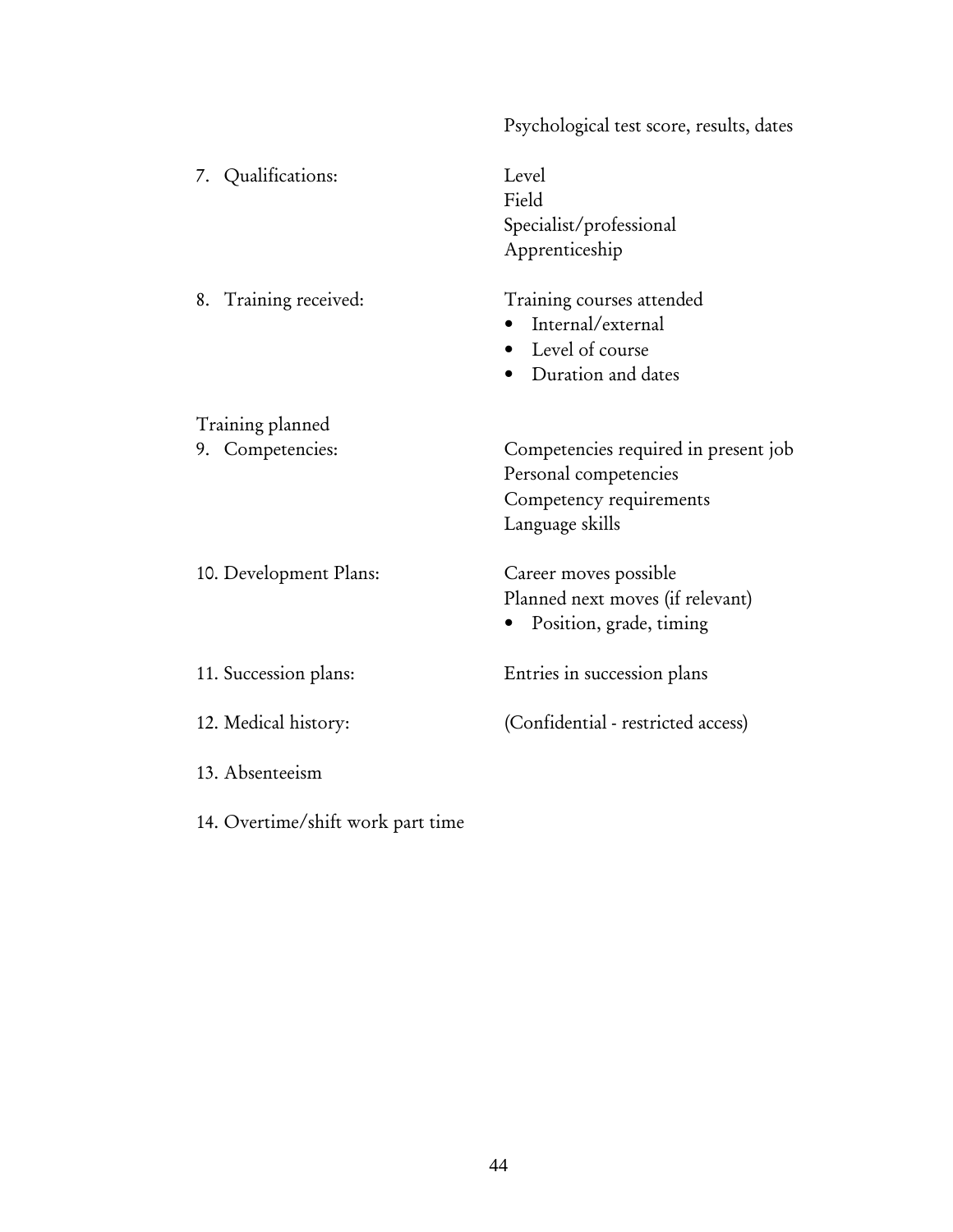#### Annex 2.1b

#### Job Analysis Checklist

- 1. Job title:
- 2. Positional level:
- 3. Section or unit:
- 4. Service or specialization group:
- 5. Relationships with the other jobs: (reporting to? supervises? coordinates with?)
- 6. Basic purpose of the job/ core functions:
- 7. Main areas of responsibilities/ results: (existing responsibilities, additionally required responsibilities, and redundant responsibilities)
- 8. Specific duties to be performed under each responsibility/ result area: (regular duties, occasional duties, existing duties, additionally required duties and redundant duties)
- 9. Human behaviors required for carrying out the work activities, tasks and duties:
- 10. Time required for performing duties in each responsibility/ result area: (in percentage)
- 11. Authority for performing duties: (existing and required)
- 12. Performance standards for each responsibility/ result area:
- 13. Performance indicators against which to measure the actual performance:
- 14. Machines, tools, equipment and work aids for performance: (existing and additional required)
- 15. Work conditions for carrying out work activities: (existing and changes required)
- 16. Skills and abilities: (technical, professional, behavioral and managerial; currently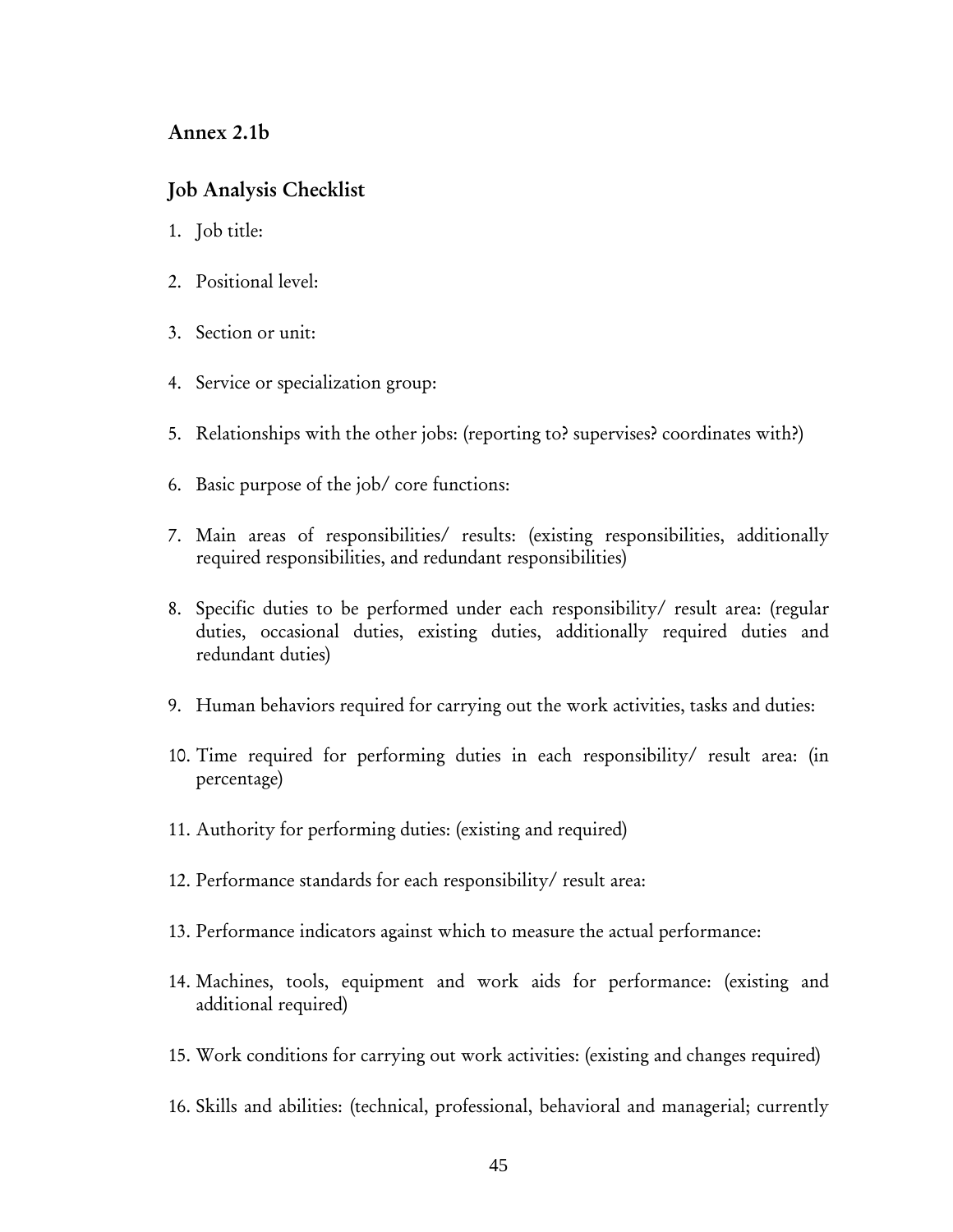possessed and ideally required)

- 17. Job knowledge: (technical, professional, behavioral and managerial; currently possessed and ideally required)
- 18. Job experience: (type and length of experience; currently possessed and ideally required)
- 19. Educational qualification: (level, degree and specialization; currently possessed, officially required and ideally required)
- 20. Personal and professional qualities: (aptitudes, interests, traits; currently possessed and ideally required)
- 21. Personal circumstances affecting job performance: (age, gender, marital status, health conditions, religious or cultural practices; currently possessed and ideally required)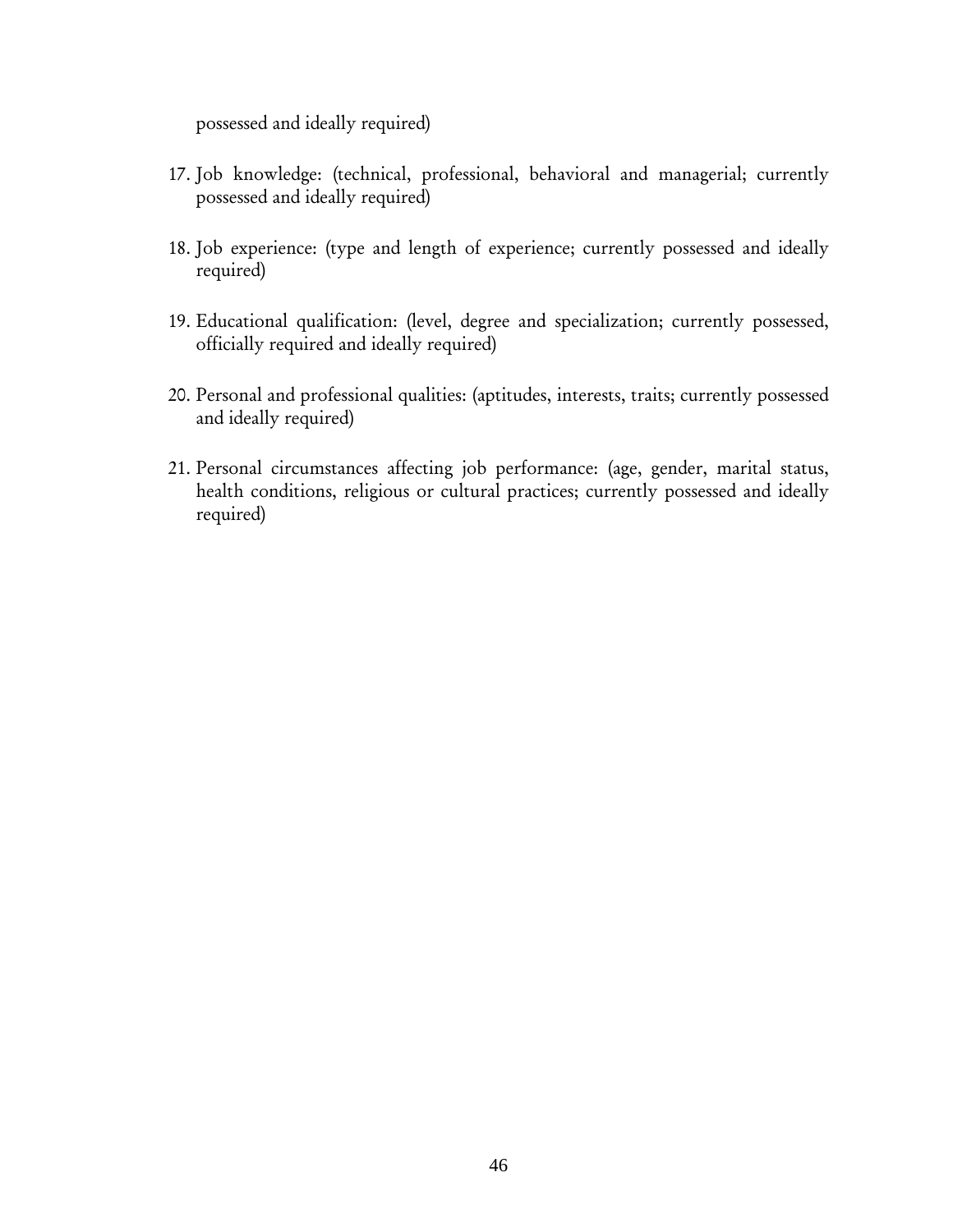## Annex 2.1c

# Job Description and Specification Format

## Part One: Job Identity

| 1. Position title:     |  |
|------------------------|--|
| 2. Position level:     |  |
| 3. Service group       |  |
| 4. Work Unit:          |  |
| 4. Reports to:         |  |
| 5. Supervises:         |  |
| 6. Work relationships: |  |
| 7. Job purpose:        |  |

## Part Two: Job Contents

| Responsibilities and Duties | Performance Standards | Time |
|-----------------------------|-----------------------|------|
| A                           |                       |      |
| 1.                          |                       |      |
| 2.                          |                       |      |
| В.                          |                       |      |
| 3.                          |                       |      |
| -4.                         |                       |      |

## 8. Performance Areas and Standards

## 9. Authority

## 10. Performance Indicators

| Performance Indicators |
|------------------------|
|                        |
|                        |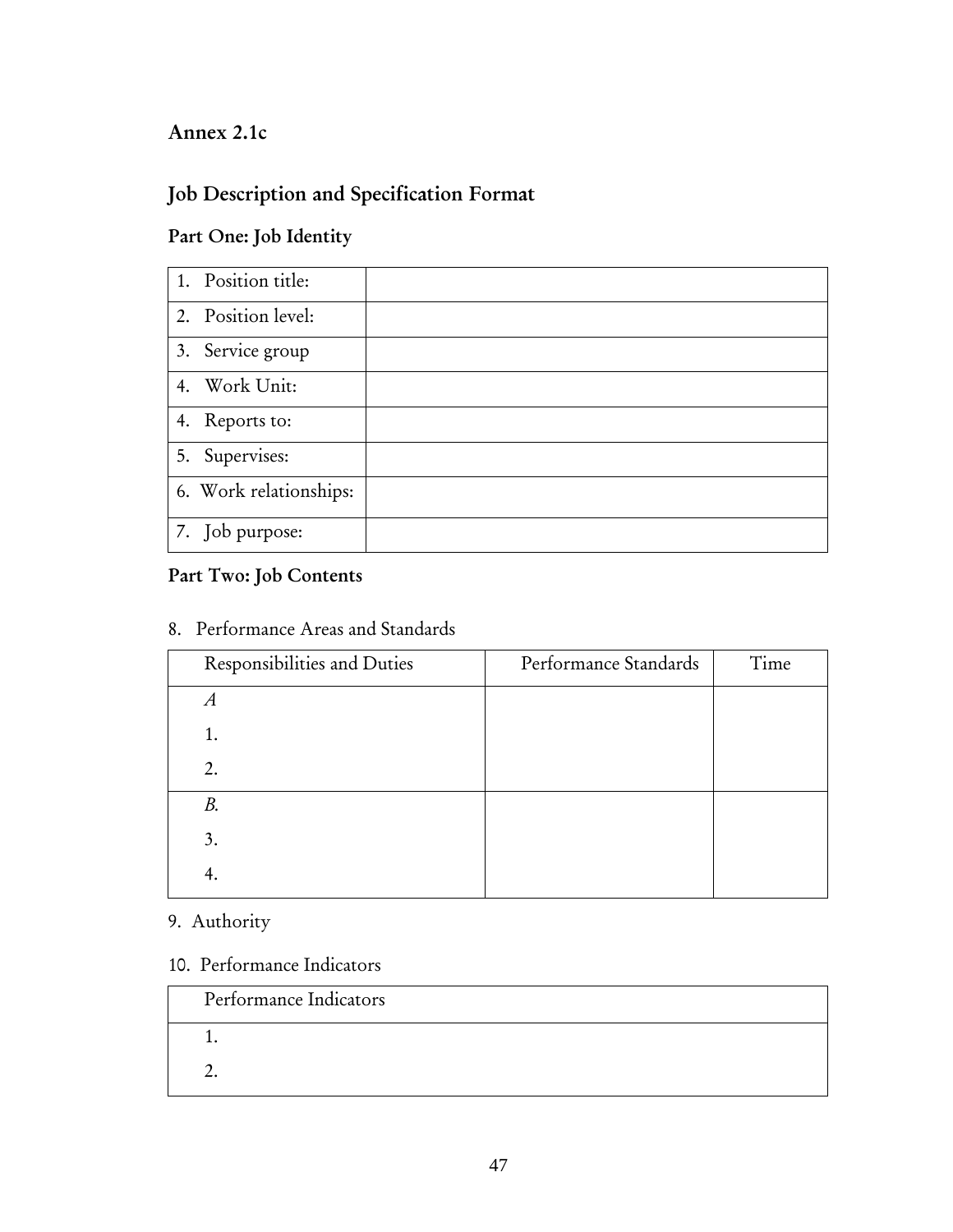## Part Three: Work Context

11. Work Place:

12. Job aids:

13. Social context of job:

## Part Four: Job Specifications

14. Minimum Educational Attainment:

- 15. Minimum professional experience:
- 16. Job knowledge and competencies
- 17. Critical Attributes: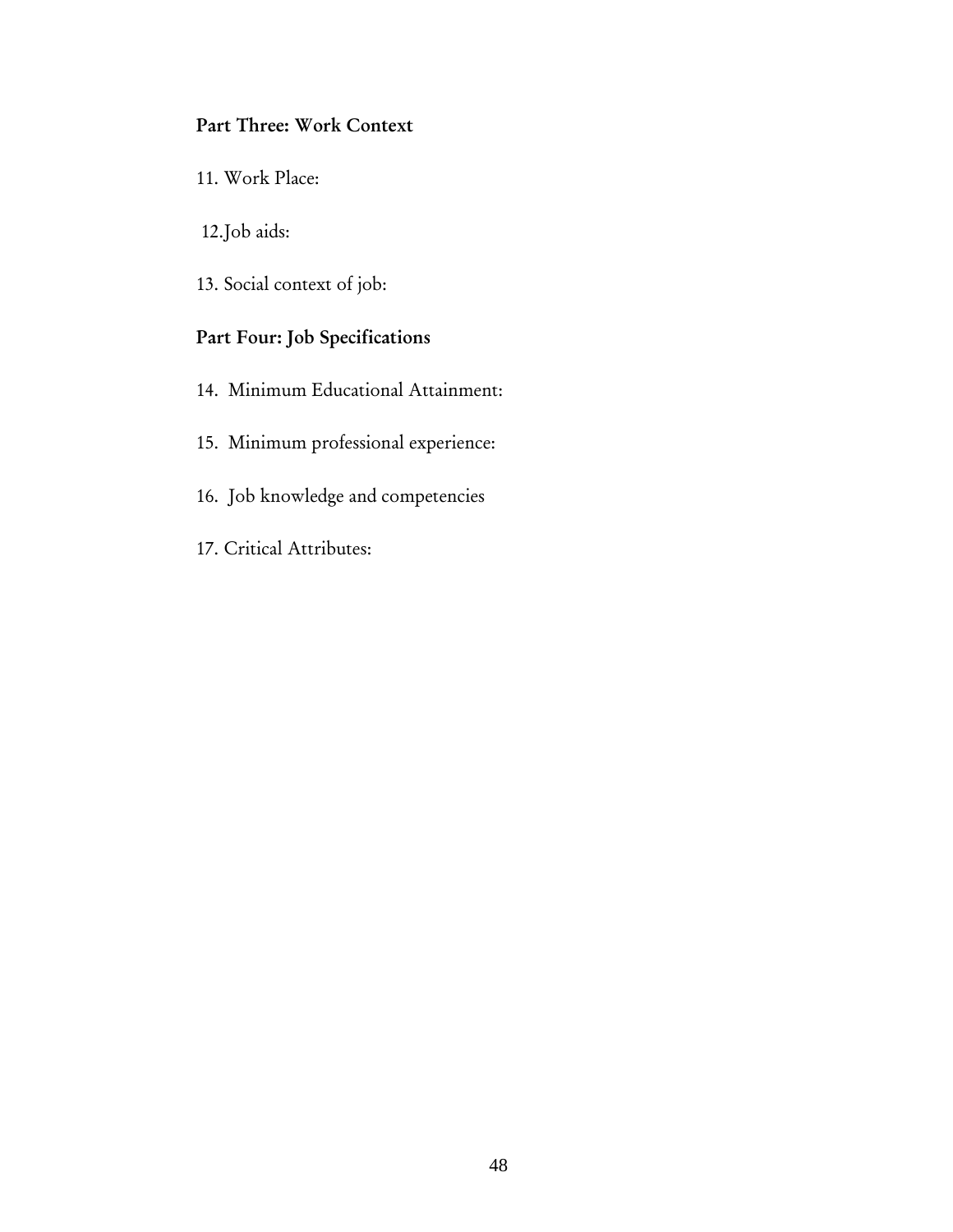## Annex 2.1d

## A Partial Illustration of Job Description and Specification Statement

### Part One: Job Identity

| 1. Position title:     | <b>Health Education Officer</b>                                                                                                                                                                                                                                                                                      |
|------------------------|----------------------------------------------------------------------------------------------------------------------------------------------------------------------------------------------------------------------------------------------------------------------------------------------------------------------|
| 2. Position level:     | Officer - 1                                                                                                                                                                                                                                                                                                          |
| 3. Service group       | Health Education Group                                                                                                                                                                                                                                                                                               |
| 4. Work Unit:          | Community Health Project                                                                                                                                                                                                                                                                                             |
| 4. Reports to:         | Health Project Manager                                                                                                                                                                                                                                                                                               |
| 5. Supervises:         | Health Education Motivators - 3                                                                                                                                                                                                                                                                                      |
| 6. Work relationships: | 1. All unit in-charges - Finance, Administration,<br>Other Projects (coordinating, supporting, guiding<br>and information sharing in relation to health<br>education programs)<br>2. Public Health Officer of the District (support<br>seeking, coordinating, reporting in relation to<br>health education programs) |
| 7. Job purpose:        | Plan, implement, coordinate and monitor all health<br>education programs for raising health awareness<br>within the project area as per the Project Document.                                                                                                                                                        |

### Part Two: Job Contents

8. Performance Areas and Standards

| Responsibilities and Duties           | Performance Standards                 | Time |
|---------------------------------------|---------------------------------------|------|
| B. IEC materials preparation and use  | • A set of education materials 20     |      |
| 6. Prepare health education materials | is prepared a month ahead percent     |      |
| by mobilizing local resources to use  | of the program delivery, and of total |      |
| them in health education programs.    | the materials are approved time       |      |
|                                       | by the Project Manager.               |      |
|                                       |                                       |      |

### 9. Authority

- Select participants in training and education programmes as per the approved selection criteria.
- Use training facilities and materials for running programmes as per the approved plans.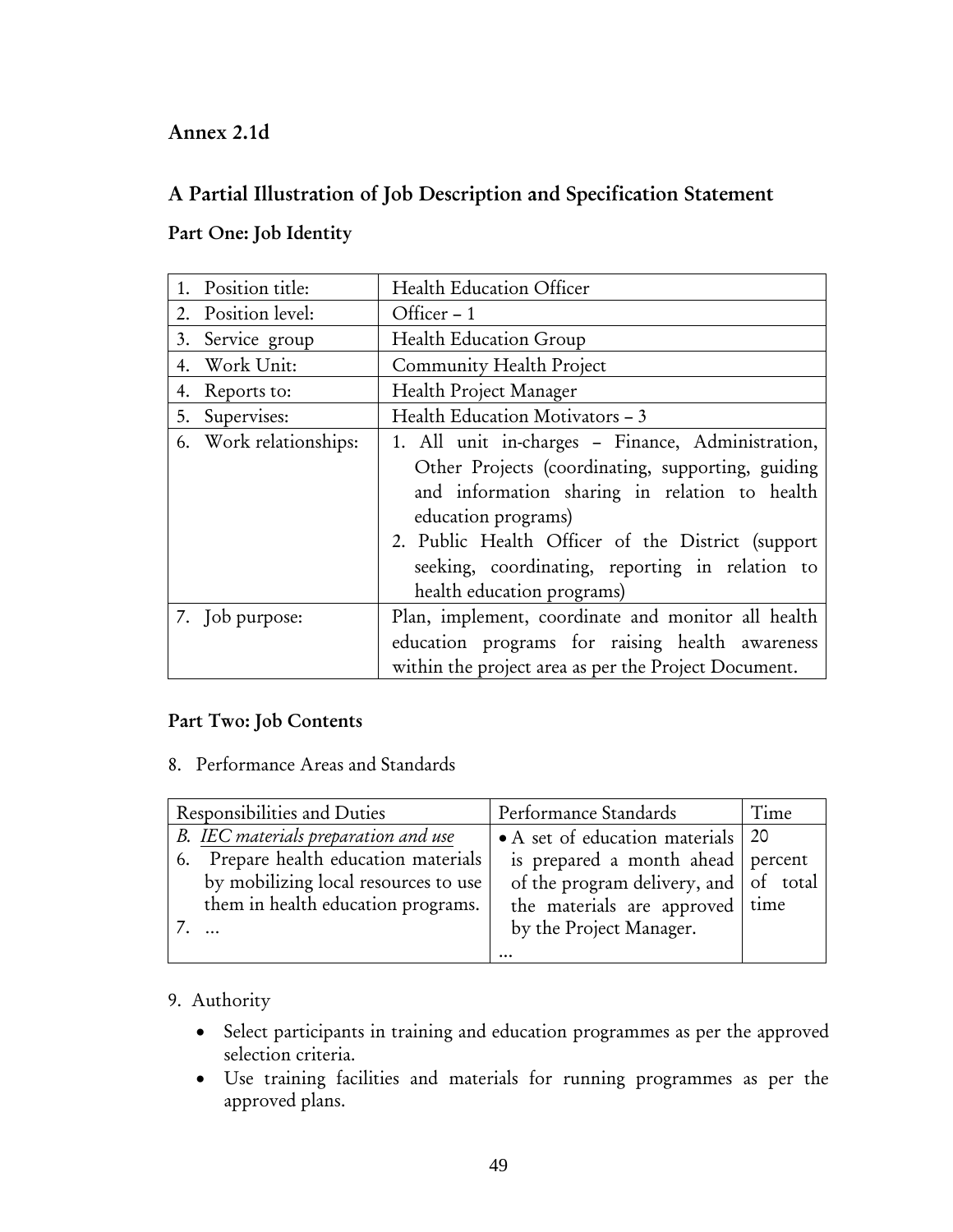- Solicit and obtain information and reports from in-charges of ward level health units about the planned health education and training activities.
- Sanction/ authorize expenditures for health education and training activities up to Rs. 300 at a time from the approved budget.
- 10. Performance Indicators

| Performance Indicators                                                        |
|-------------------------------------------------------------------------------|
| • Number of IEC / training programs planned, approved and organized.          |
| • Number of persons covered by IEC/ training programs.                        |
| • Number of new IEC/training materials prepared and approved.                 |
| • Average cost per trainee/ target person.                                    |
| • Percent of trainees/ target persons satisfied with IEC / training programs. |
| • Percent of trainees/ target persons applying the new information or         |
| learning after the completion of IEC / training programs.                     |
| • Number of planned activities carried out without major supervisory          |
| supports.                                                                     |

#### Part Three: Work Context

- 11. Work Place: Both office setting (about 40 percent of the time) and short but frequent field works in the local communities for education and training delivery (about 60 percent).
- 12. Job aids: Use of simple locally available training and IEC materials and equipment.
- 13. Social context of job: Mostly team work for planning and delivering training and IEC programs with other health staffs and outside resource persons.

#### Part Four: Job Specifications

- 14. Minimum Educational Attainment: Bachelor Level in Health Education from the recognized institute.
- 15. Minimum professional experience: Minimum two years of work experience of health services delivery at the junior level job in the district with one year experience of teaching or training.
- 16. Job knowledge and competencies
	- Understanding of the principles and techniques of IEC and training programs.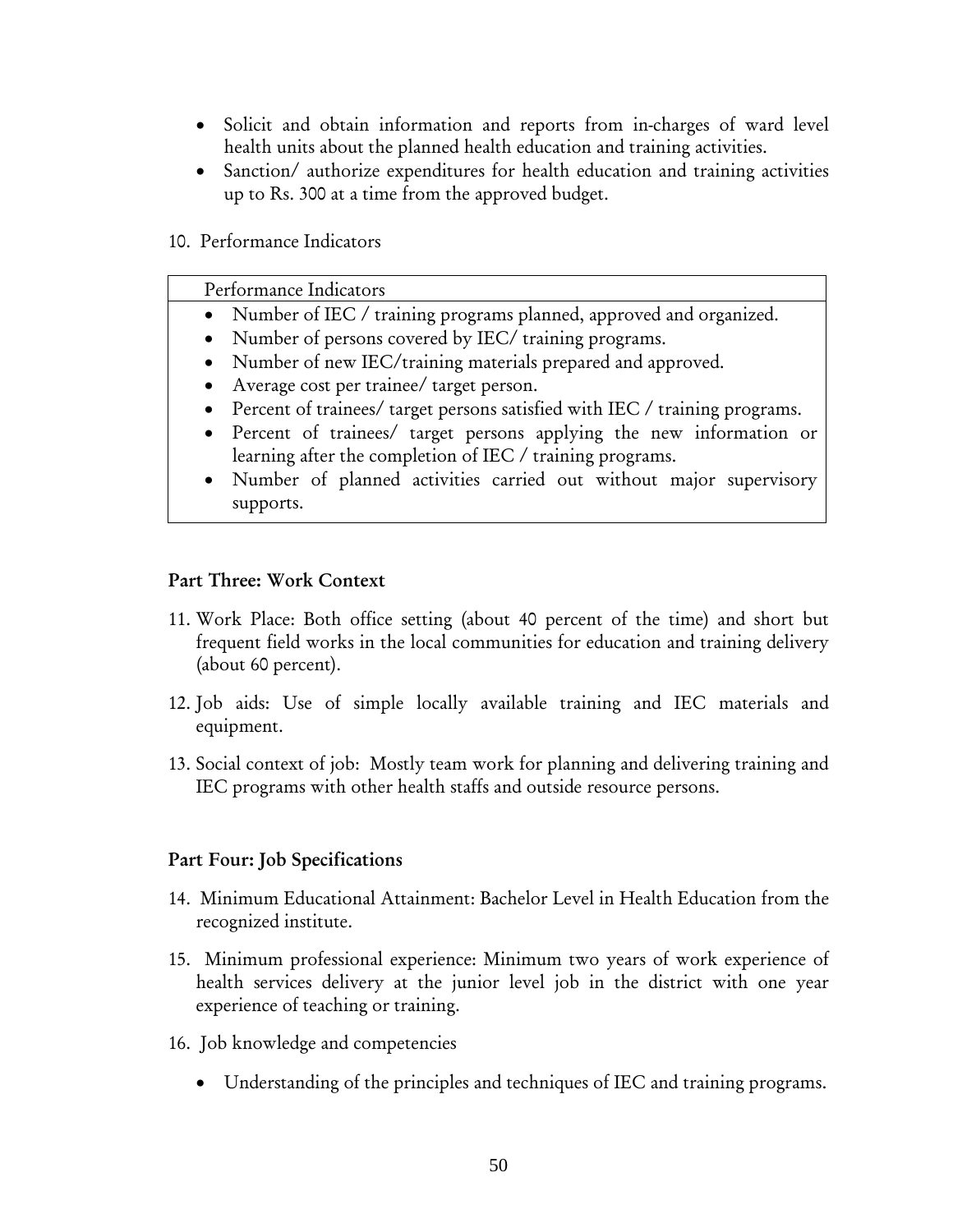- Understanding of adult learning and community awareness processes and practices.
- Understanding of the major content areas of health education and training.
- Ability to design and prepare simple IEC and training materials based on the local materials.
- Ability to communicate and make presentation clearly and persuasively.
- Ability to handle simple IEC and audio-visual materials and equipment.
- Ability to prepare plans and write IEC and training reports.
- 17. Critical Attributes: Interest in training and communication works, interpersonal orientation, expressive and analytical orientation, adaptability, friendliness, adaptability.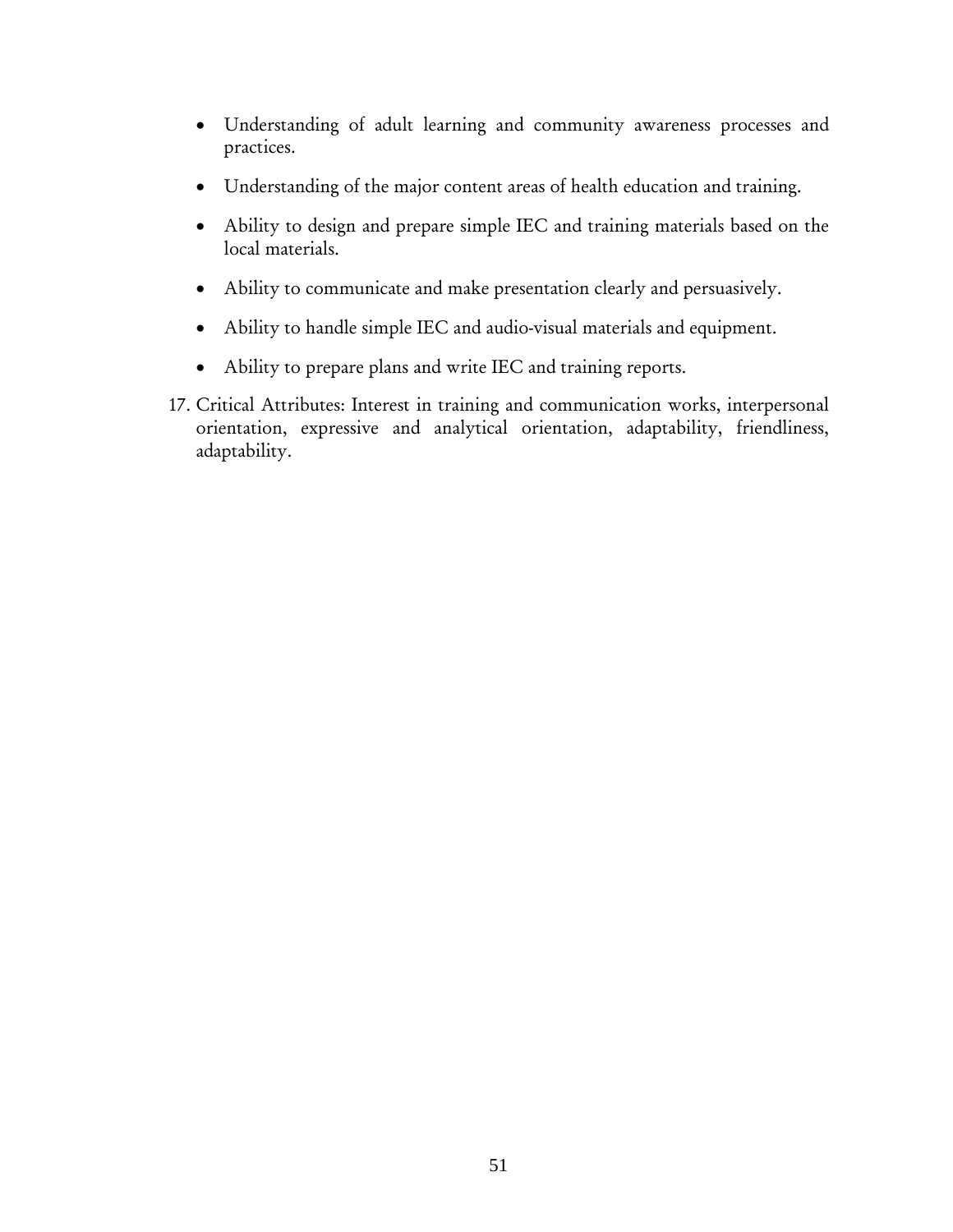## *Assignment Sheet 2.1a*

## HRIS Format

Go into the assigned group. Carefully study the input data of HRIS as given in Annex 2.1a and do the following tasks.

- Prepare a simple manual format for maintaining information of staff members in a small NGO.
- Take care that most of the input data suggested in Annex 2.1a are included in the format but it is not necessary to include all of them.
- Use Excel program if facility is available and you are familiar with the program.
- Share the format in the plenary and discuss.

## *Assignment Sheet 2.1b*

## Job Analysis

Go into the assigned group. Choose the job of a person in your group for analysis and analyze the job by collecting information from the person using the checklist as given in Annex 2.1b. Do the following tasks.

- Ask questions to the selected job holder based on the checklist.
- Study the relevant documents that give information about the job, if available.
- Summarize the main information about the job discussing the nature of job among you.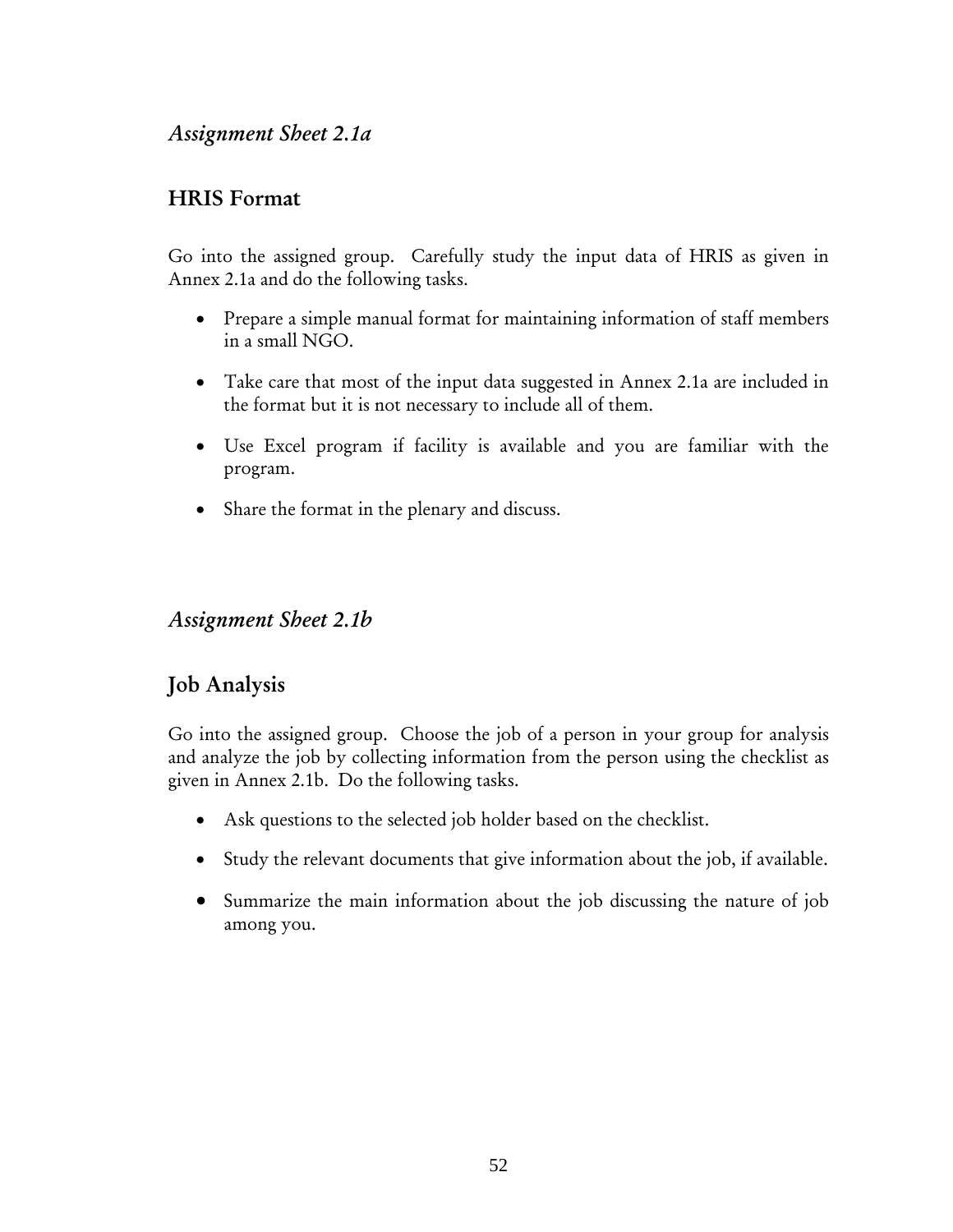## *Assignment Sheet 2.1c*

## Job Description and Job Specification Statement

Work in the same group as before. Using the job information collected earlier; prepare job description and job specification statement for the job you have analyzed.

- Use the job description and specification format given in Annex 2.1.c.
- Refer to the sample illustration of job description and specification as given in Annex 2.1.d.
- Ask the facilitator for guidance when in doubt as you write various components of job description and specification statement.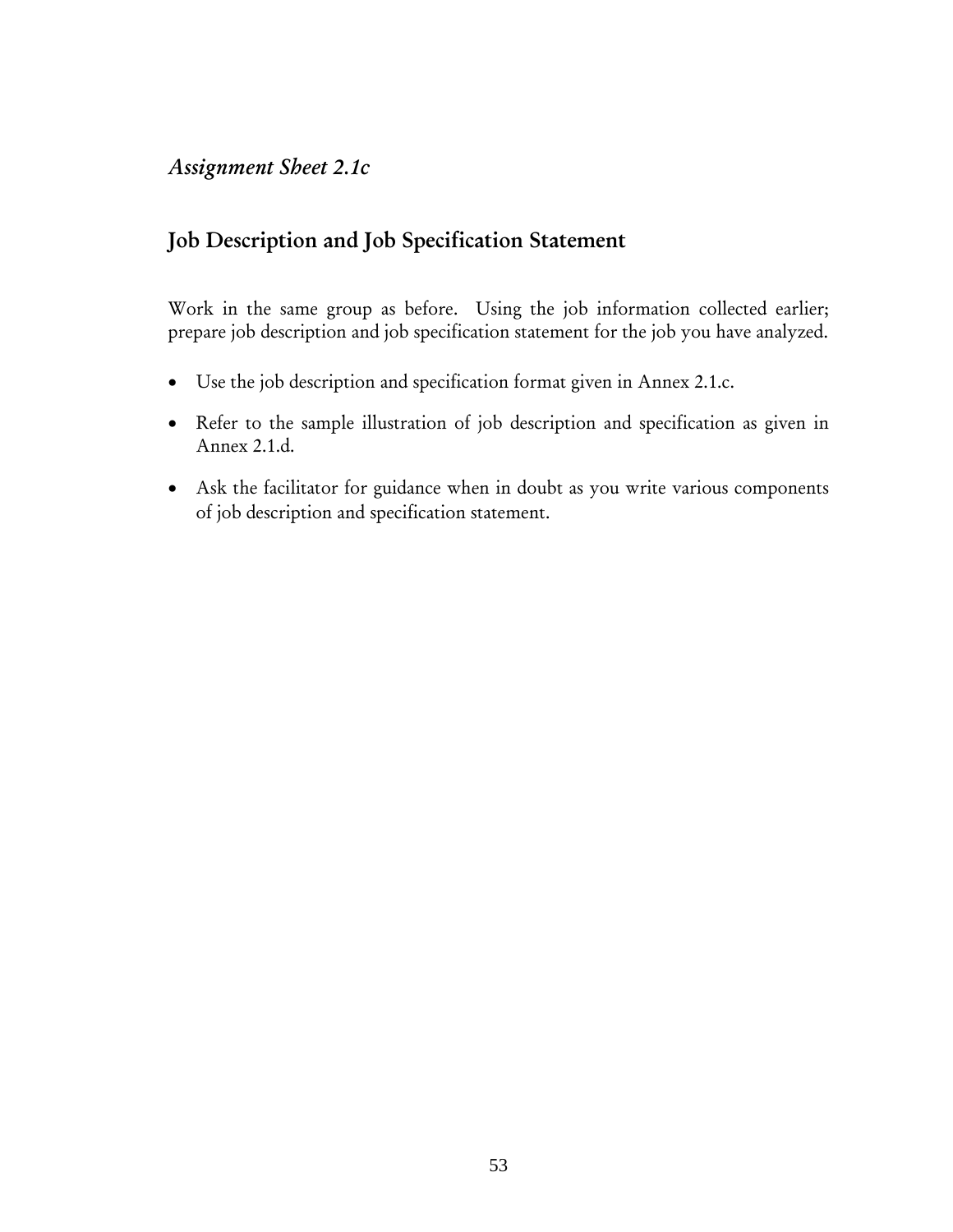

# Human Resource Planning

*Time:* Three Hours

## Why do this Activity?

This activity is designed to familiarize participants with the concept and process of human resource planning as a major staffing function to fulfill the workforce requirement of the organization. It helps them prepare a human resource plan for the organization for better staffing.

## Learning Objective

• Describe the concept and process of human resource planning and prepare a human resource plan for the organization following a systematic methodology.

### How to do the Activity?

Make all necessary preparations before the start of the activity. Open up the activity following the general guidelines for facilitators. Note

*Step 1: 20 minutes* 

Presentation/ Ask to participants how organizations know when, how many and Discussion what kinds of staff will they need and how do they ensure their availability. Based on their responses, introduce the concept of human resource planning.

Briefly explain to participants the need for and importance of human resource planning in organization with the help of materials given in handout 2.2 and showing visuals.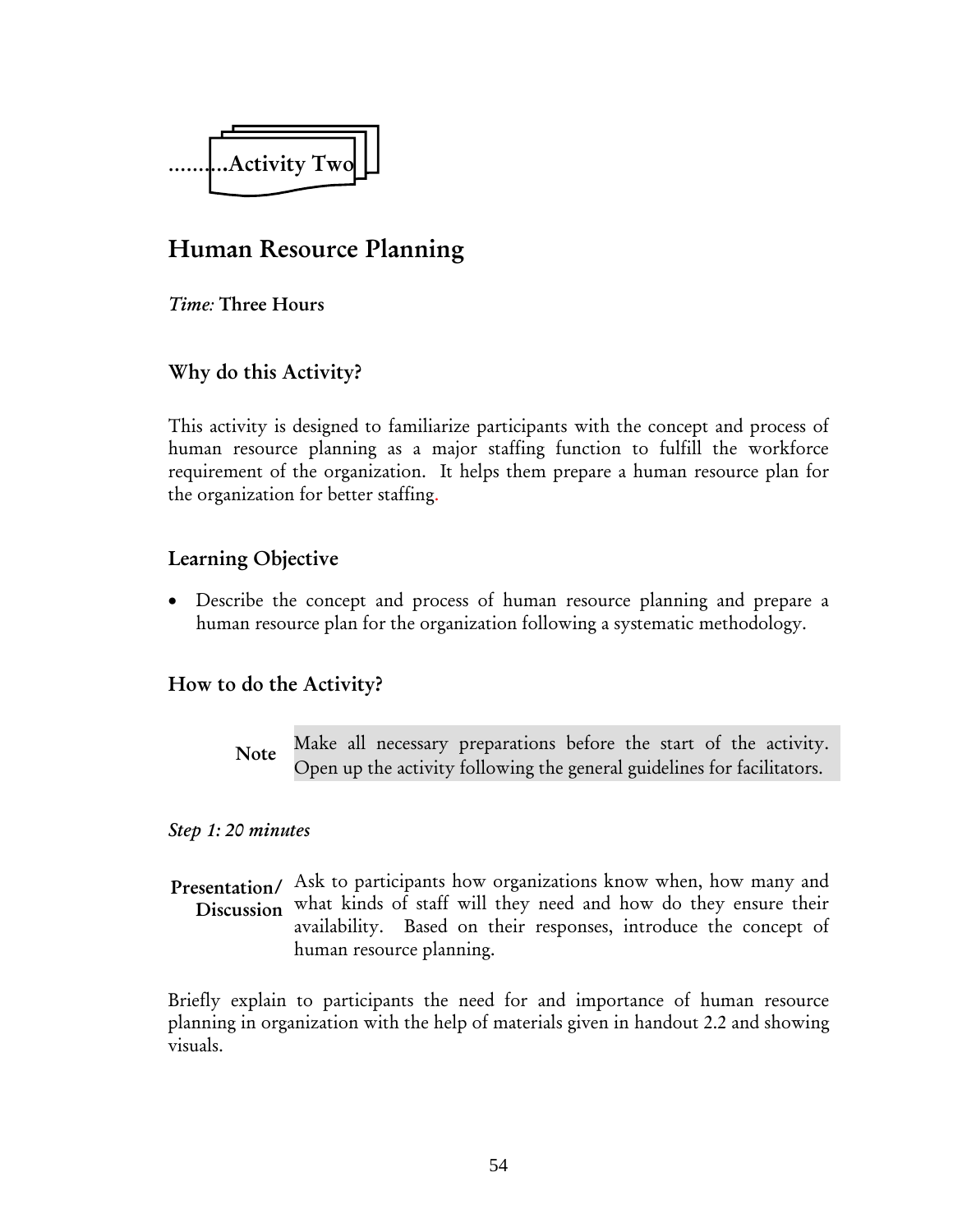Explain to participants the step wise process of human resource planning showing the illustration given in Annex 2.2. Illustration

Explain each step by illustrating necessary calculations using whiteboard or chart paper. Highlight the key points and discuss the techniques and programs that the illustration contains.

#### Summarize the total process.

- Form small groups of 3 -4 participants each. Give them Assignment Sheet 2.2. Ask them to prepare human resource plan for the organization using the information in the exercise. Ask them to use the same process and formats as shown in illustration (Annex 2.2). Group Work
- Assemble the groups. Have each group share their group work outcomes. Facilitate discussions and generate feedback. Plenary

Conclude the activity with summary of key learning points. Assess the learning of participants by asking questions randomly about the key contents covered.



#### *Time out*

*Materials* 

- Chart papers, markers, flipchart board, white board, overhead projector and transparencies of visuals.
- Copies of handout for each participant.



## *Handouts*

- Handout 2.2: Human Resource Planning
- Assignment 2.2: Human Resource Plan for Sahara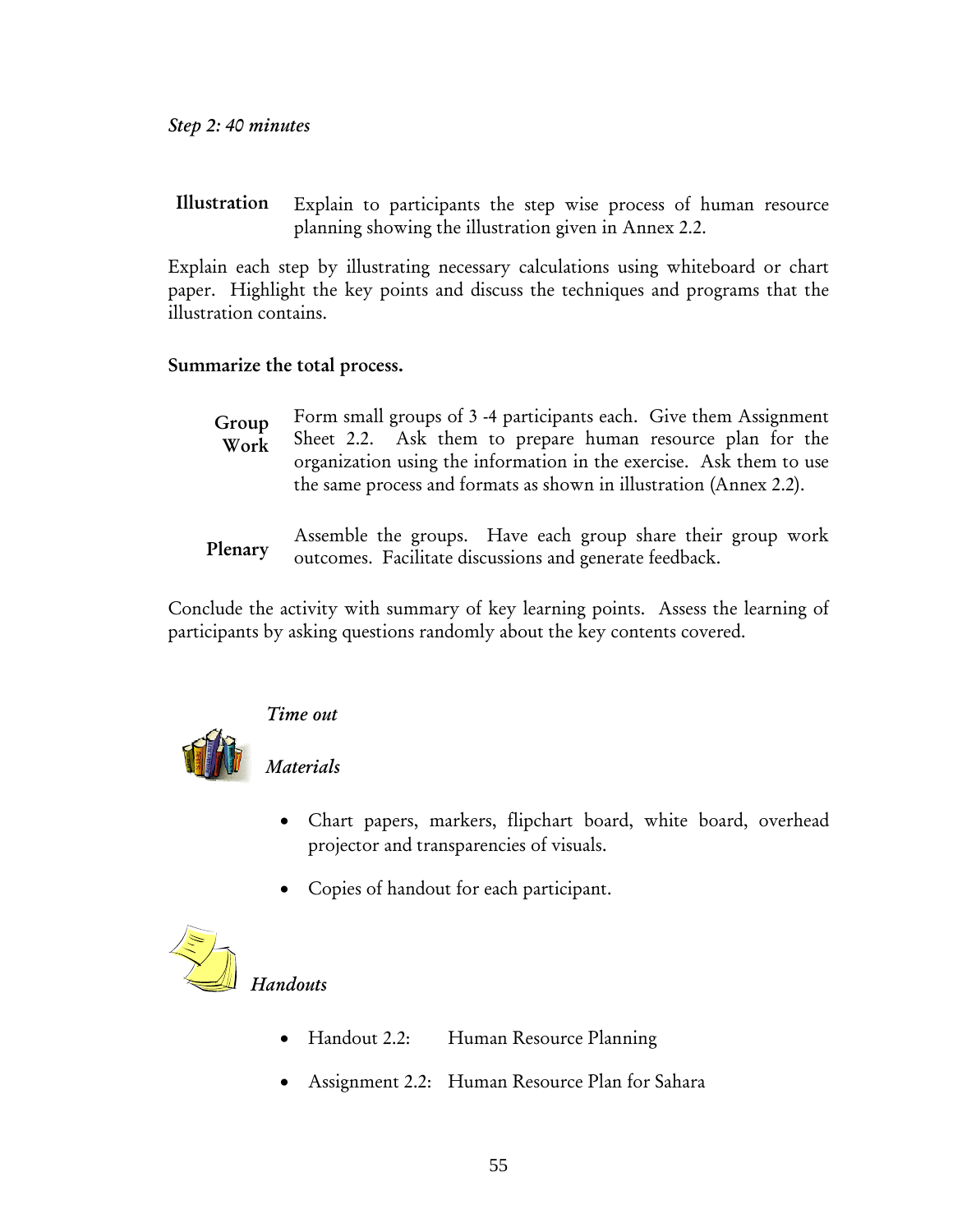## Handout 2.2

## Human Resource Planning

One of the main objectives of managing human resources in any organization is to provide the organization with the required number and quality of staff to do the work that will lead to the achievement of its goals. Human resource planning serves to achieve this objective. This is the major initial step of staffing an organization or its program/project. Without properly estimating the requirement of people and carefully planning for their acquisition and utilization, the organization should not start recruiting and hiring employees.

### What is Human Resource Planning?

Human resource planning is *the process by which an organization ensures that it has the right number and kinds of people at the right place at the right time, capable of effectively and efficiently completing those tasks that will help the organization achieve its overall objectives*. The process involves *analysis and estimation of the need for and availability* 

*of staff for implementing organizational strategies and plans as well as development of programs for meeting the need in the most effective way.*

As a strategy human resource planning is an exercise to maximize the contribution of human resources in the goal achievement process. As a process it identifies the future needs for human resources both in terms of quality and quantity, compares the needs with the present work force, determines the number and types of employees to be acquired or phased out, based on the organization's strategies and objectives, and formulates programs to meet the workforce needs of the organization.

### Human Resource Planning

- Makes right kind and number of employees available at right time for performing jobs
- Estimates need for and availability of employees
- Relates human resources to organizational goals and strategies
- Develops programs to meet human resource needs in the organization
- Maximizes the contribution of human resources in goal achievement process.

The basis of human resource planning is the organizational goals and strategies without which human resource requirement of the organization can not be estimated and planned. In this sense human resource planning is a process that *translates organizational objectives and strategies into the number and types of people required to meet them and develop programs to get the required people into the organization*.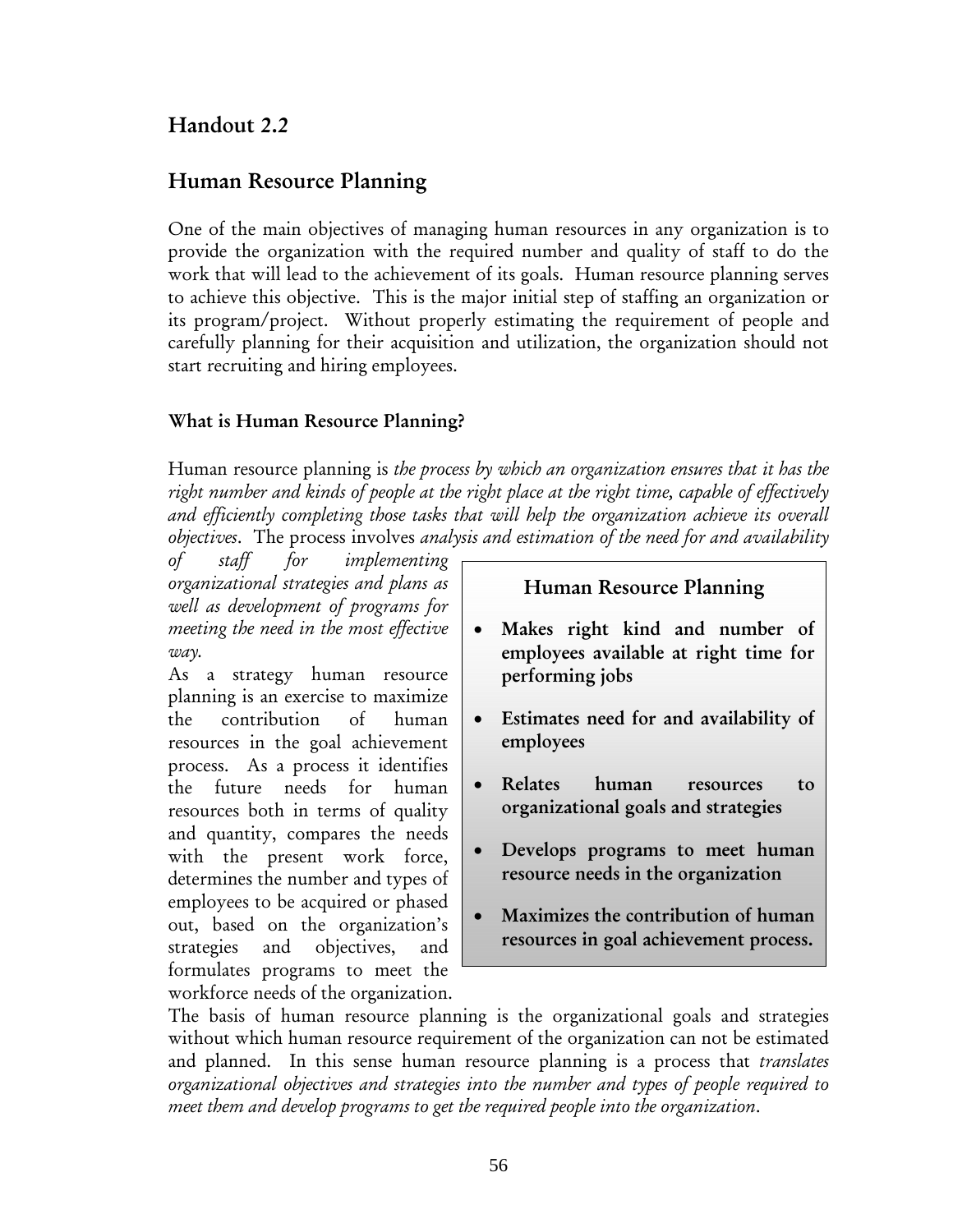#### Aims of Human Resource Planning

The main reasons for undertaking human resource planning are to ensure that the organization:

- is able to meet its future human resource needs (i.e. obtains and retains staff in sufficient numbers and with required skills to be able to operate effectively and achieve organizational objectives);
- fully utilizes the human resources employed;
- has access to valuable data base for key human resource decisions;
- integrates and monitors human resource policies; and
- keeps control of human resource costs.

Process of Human Resource Planning

Human resource planning basically involves the following five phases of actions:

### Assessing Current Human Resources

This step involves developing a profile of the current status of human resource within the organization. This is an internal analysis that includes an inventory of the current staff and skills already available and a comprehensive job analysis. Such assessment is done by preparing a human resource inventory report. The input to this report would be available from human resource information system (HRIS) of the organization which maintains human resource database. The database contains information about each employee; names, education, training, prior employment, current position, performance ratings, salary levels, capabilities and specialized skills.

Human resource inventory report is valuable in determining what skills are currently available in the organization and also in identifying current or future threats to the organization's ability to perform from human resources perspective. Job analysis provides information about the nature of the jobs in the organization and the behaviors necessary to perform those jobs. Based on this information, the assessment of the current human resources in the organization can be done more accurately.

### Analyzing Organization's Plans

The organization's objectives, strategies and targets for the future determine future human resource needs, i.e. the number and skills required. Hence it is important to analyze the plans of the organization to identify its human resource requirements. Demand for human resources is a result of demand for the organization's product or services. Based on the planned level of product or service, the number and skills requirements of human resources can be ascertained.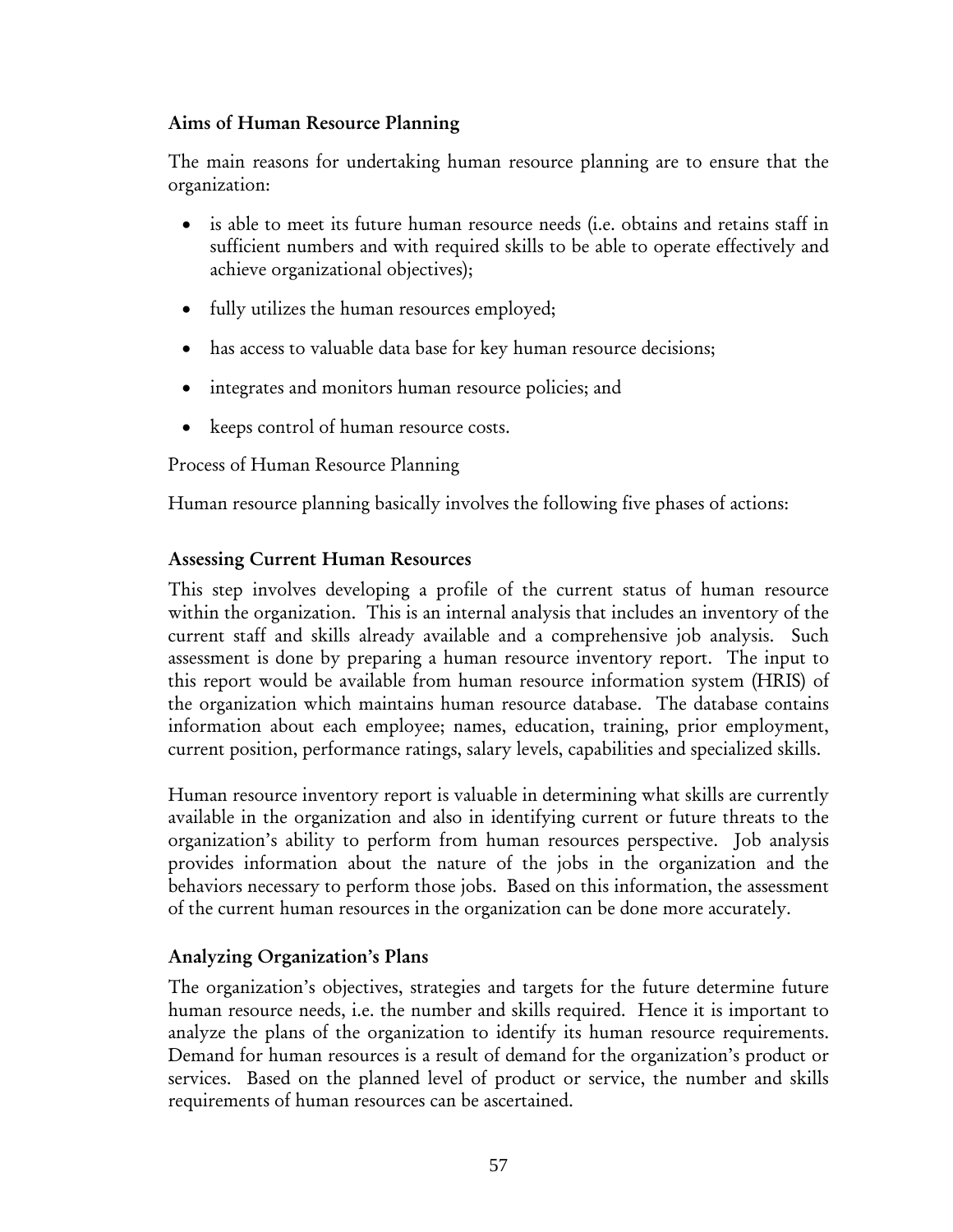#### Forecasting Human Resource Needs (Demand Analysis)

Demand forecasting is usually done by identifying the most appropriate measures that can be related to the need for human resources. Such measures are usually the main outputs of the organization such as service level, revenue level, production level etc.

Demand forecasting can be done for the whole organization first and then the estimated figures can be allocated to each sub-unit (top down approach). Alternatively, it can be done for each sub-unit first and then the estimated figures can be aggregated to project demand for the whole organization (bottom-up approach).

Several methods of forecasting demands are available, e.g. managerial judgment or Delphi method. The ratio trend analysis is the most widely used technique for forecasting the future demand. This technique seeks to calculate a ratio between activity level or output and staff number and between one type of employee compared with another. This can be expressed as the number of people required for a certain activity level or the number of work hours for a given level of outputs. It is carried out by studying the existing ratios. The figures thus arrived are adjusted for the planned productivity enhancement measures and anticipated human wastage.

### Forecasting Human Resource Availability (Supply Analysis)

This basically looks at the availability of human resources in the organization at a particular point in time and also in the labor market. The internal supply assessment is done by flow analysis. Flow analysis tracks down the movement or flow of people which either increases or decreases their number in a given period of time.

An increase in the supply of human resources can come from new hires, transfer-in or returns from leave. Similarly a decrease in supply can come from retirements, dismissals, transfer-out, layoffs, voluntary quits, death, and sabbatical. An estimation of such changes needs to be made based on the past trends. The decrease in supply is usually expressed as a turnover rate calculated on the basis of past trends.

### Determining Human Resource Requirements

This step involves matching both demand and supply and determining the shortage or surplus of people.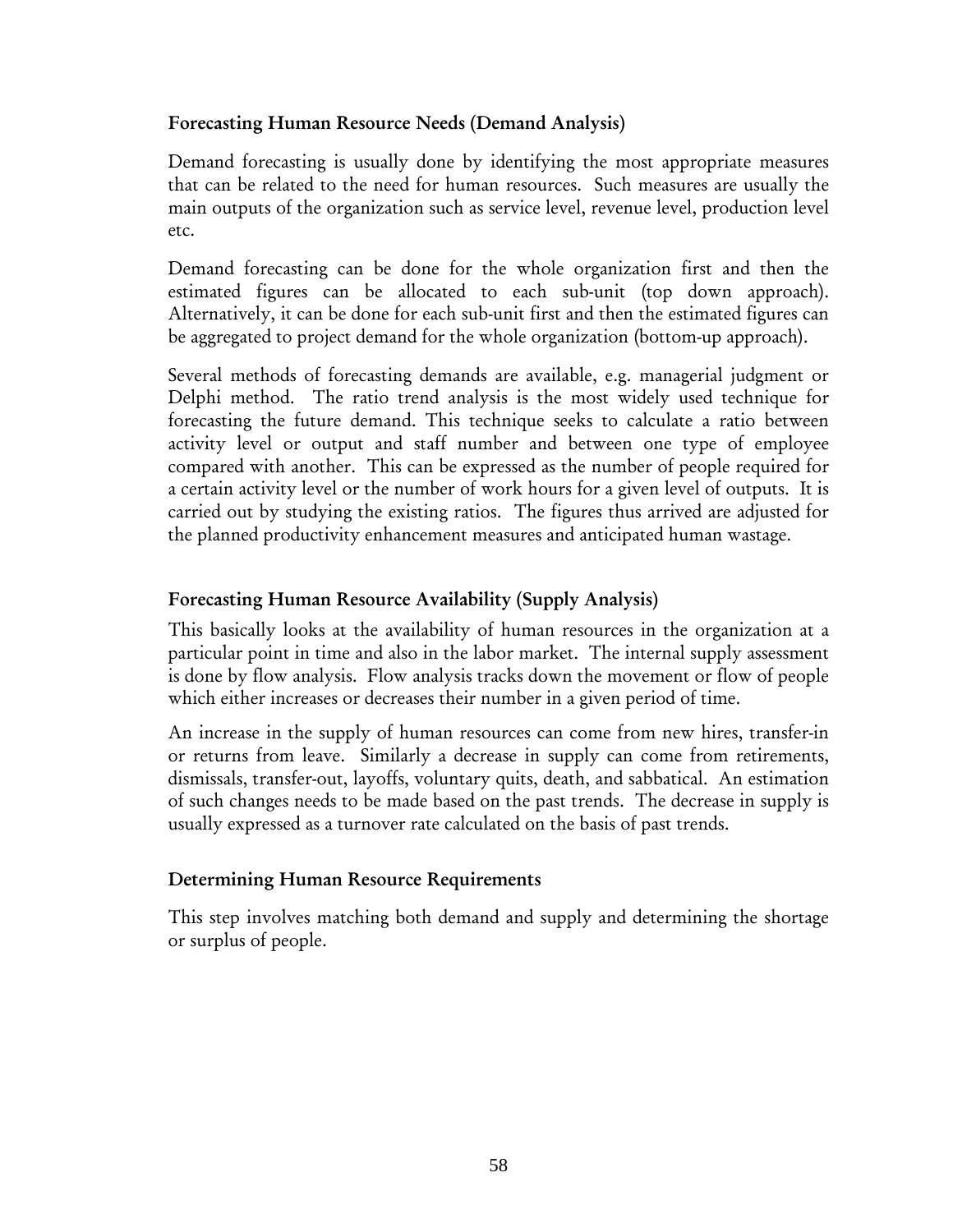### Designing Human Resource Programs

The main programs that may need to be designed to reconcile demand and supply include:

- Recruitment plan
- Staff training and development plan
- Retention plan
- Redeployment plan
- Redundancy plan.

An example of human resource planning preparation process and techniques is given in Annex 2.2.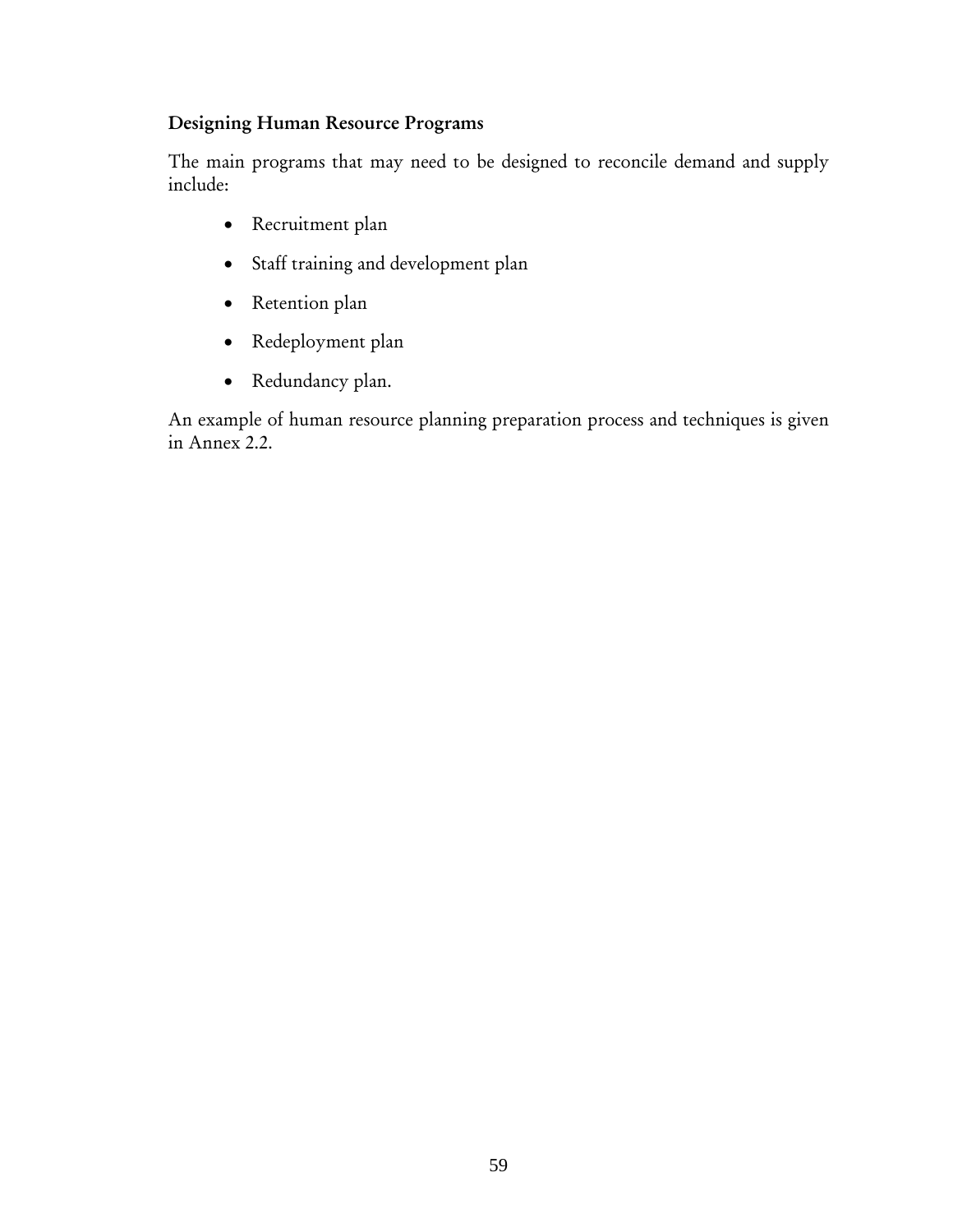Annex 2.2

### An Example of Human Resource Planning

*Swastha* is an NGO running health programs through various health outlets in a district. It has mainly three main categories of staff: paramedics, managers, and support staff. In 2005 the total number of staffs was 100 and in the current year (2006) it is 140. The staffing pattern or proportion of three staff categories is: paramedics 60 percent; managers 10 percent; and support staff 30 percent. The past trend suggests that the staff turnover rate for all categories is about 5 percent (due to retirement, resignation etc.). The total numbers of people served in the programs run by *Swastha* in years 2005 and 2006 were 24,000 and 27,000 respectively. The organization has a plan to send 5 percent of staff for one year qualification upgrading program each year from 2007.

*Swastha* has prepared a strategic plan for the next two years. It plans for the expansion of its health programs in the district in next two years that include among others establishment of new health outlets. It also plans to introduce incentive schemes and new health technology that will result in increased productivity of staff by 10 percent in 2008. The plan projects growth targets of 33,000 and 40,000 people to be served in 2007 and 2008 respectively as a result of the above programs.

Based on the information given, human resource plan for *Swastha* can be prepared as follows*.* 

### 1. Current Human Resources

| Year | Paramedics (.6) | Managers $(.1)$ Support Staff $(.3)$ | Total |
|------|-----------------|--------------------------------------|-------|
| 2005 | 66              |                                      |       |
| 2006 | 84              |                                      | 140   |

1.1 Staff categories/ skill-mix

1.2 Staff turnover: 5 percent annually

#### 2. Organization's Plans

- Expansion of health programs
- Establishment of new health outlets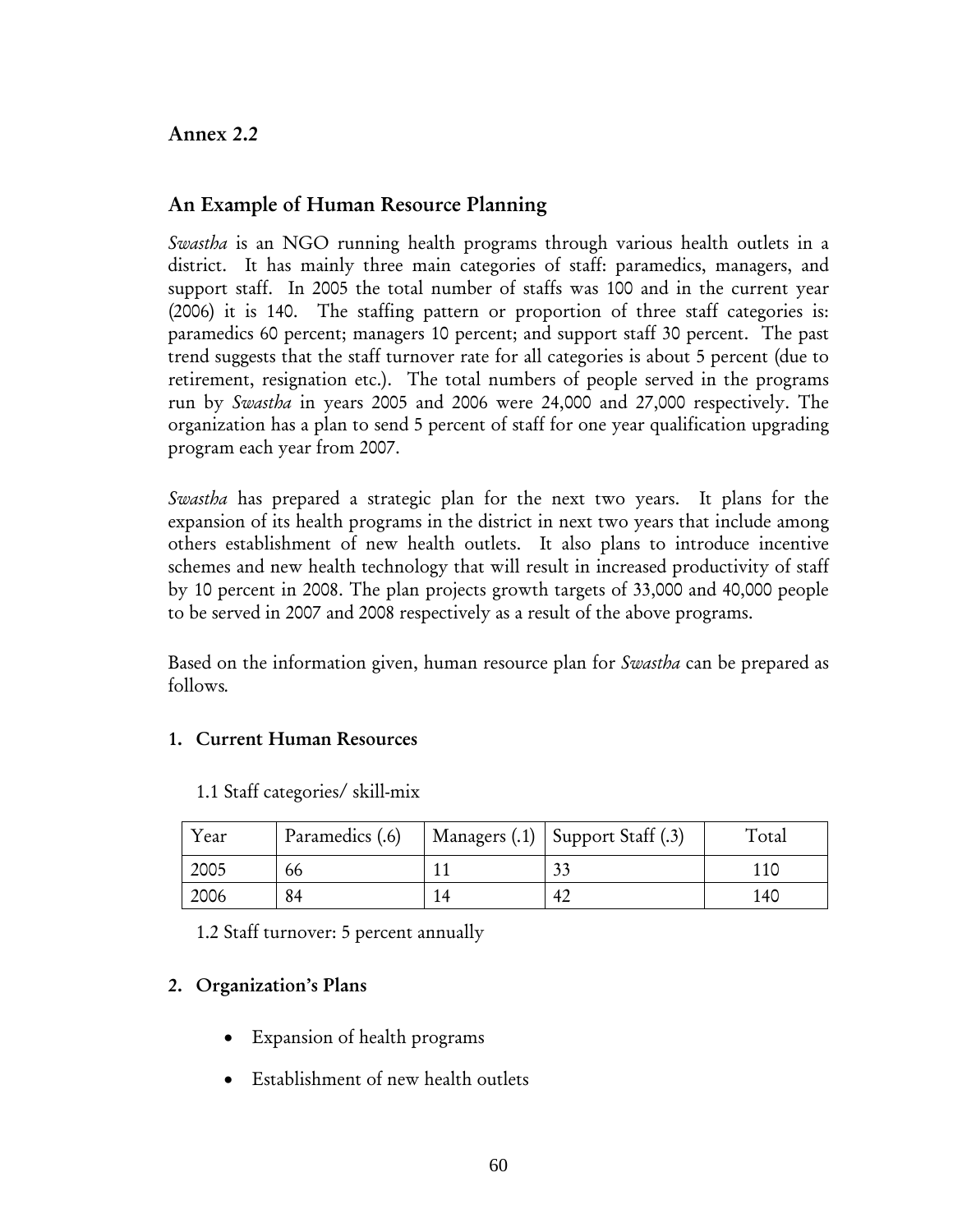• Projected growth rates in people served: 2007 – 33,000; 2008 – 40,000

#### 3. Forecasting of Human Resource Needs (Based on the Ratio Trend Analysis Method)

The activity or output factor selected: number of patients served (as this is the core program output)

| 2005   | 2006   |
|--------|--------|
| 24,000 | 27,000 |

The staff category selected: paramedics (as this is directly related to the selected output factor)

| 2005 | 2006 |
|------|------|
| 66   | 84   |

Productivity Ratio (Number of patients per paramedic derived by dividing number of patients served by number of paramedics)

| 2005 | 2006 | Average |
|------|------|---------|
| 364  | 321  | 343     |

| Demand forecasts for paramedics        |           |          |                 |          |          |
|----------------------------------------|-----------|----------|-----------------|----------|----------|
|                                        | Projected | Existing | Paramed/        | Adjusted | Parameds |
| Year                                   | patients  | parameds | patients ratio* | ratio\$  | required |
| 2007                                   | 33000     | 84       | 343             | 343      | 96       |
| 2008                                   | 40000     | 96       | 343             | 377      | 106      |
| * Average of last two years            |           |          |                 |          |          |
| \$ Adjusted for productivity increment |           |          |                 |          |          |

#### 4. Forecasting of Human Resource Availability

Staff outflow: 5 percent expected turnover based on past records and 5 percent to be absent on account of study leave.

| Supply forecast for paramedics                   |           |          |           |
|--------------------------------------------------|-----------|----------|-----------|
|                                                  | Existing  | Expected | Parameds  |
| Year                                             | parameds* | outflow# | available |
| 2007                                             | 84        |          | 76        |
| 2008                                             | 96        | 19       | 77        |
| * At the start of the year                       |           |          |           |
| # 5 percent turnover and 5 percent long training |           |          |           |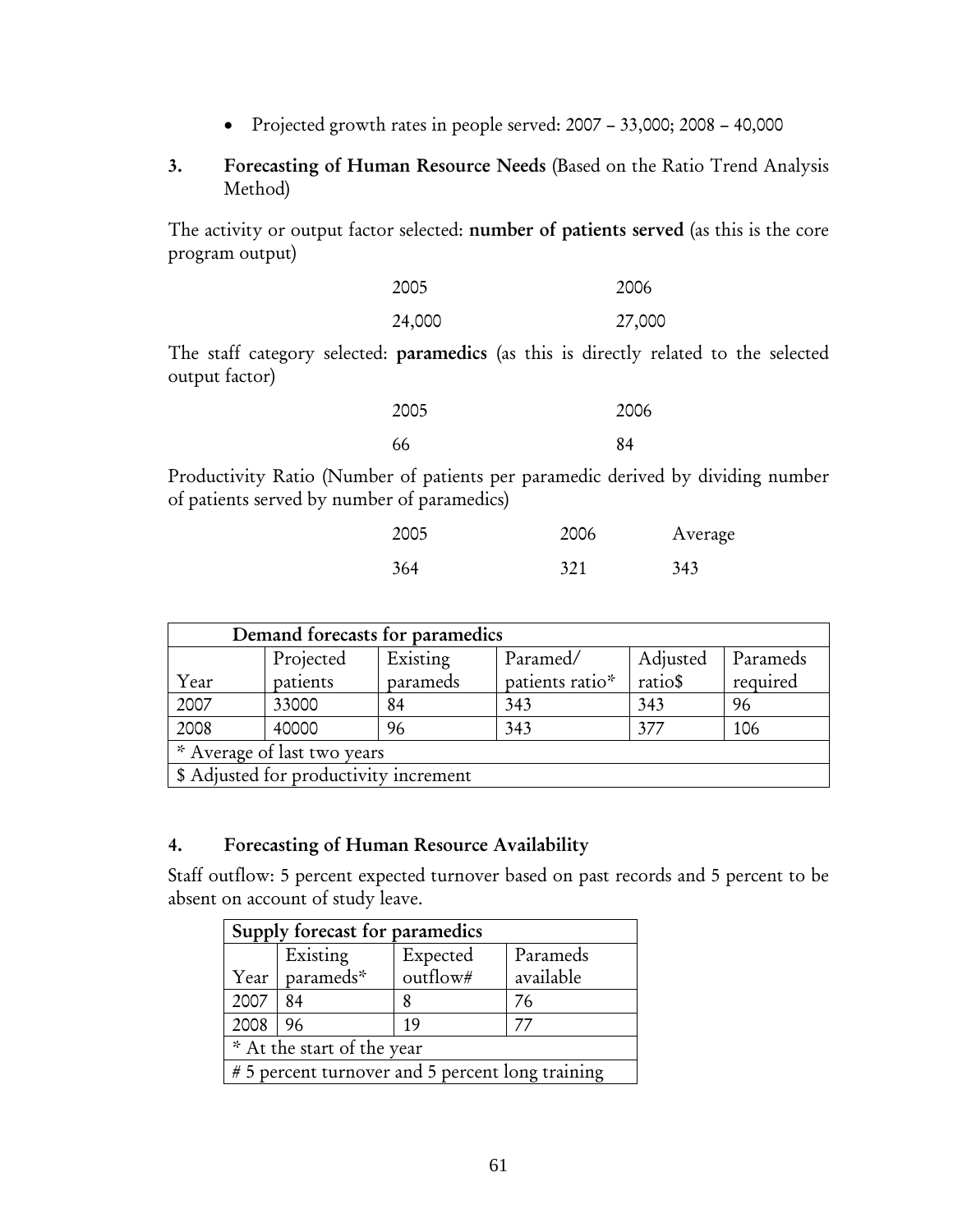| Estimation of parameds requirements |                          |                       |                              |             |
|-------------------------------------|--------------------------|-----------------------|------------------------------|-------------|
| Year                                | Parameds<br>required     | Parameds<br>available | Surplus/shortage of parameds |             |
| 2007                                | 96                       | 76                    | $-21$                        |             |
| 2008                                | 106                      | 77                    | $-29$                        |             |
|                                     |                          |                       |                              |             |
|                                     | Total staff requirements |                       |                              |             |
| Year                                | Parameds (.6)            | Manager $(.1)$        | Support staff $(.3)$         | Total $(1)$ |
| 2007                                | $-21$                    | $-3$                  | $-10$                        | $-34$       |
| 2008                                | $-29$                    | -5                    | $-15$                        | $-48$       |

#### 5. Determination of Human Resource Requirements

#### 5. Design of Human Resource Programs

As there will be shortage of all types of staff in both the planning years, the organization has to develop the following programs:

- Recruitment and selection program to hire a total of 34 employees of three categories at the beginning of year 2007 and also at the start of year 2008. For detail, refer to the following activity.
- Orientation of the newly hired staff members and development of orientation packages for the programs immediately after hiring the needed employees in both years.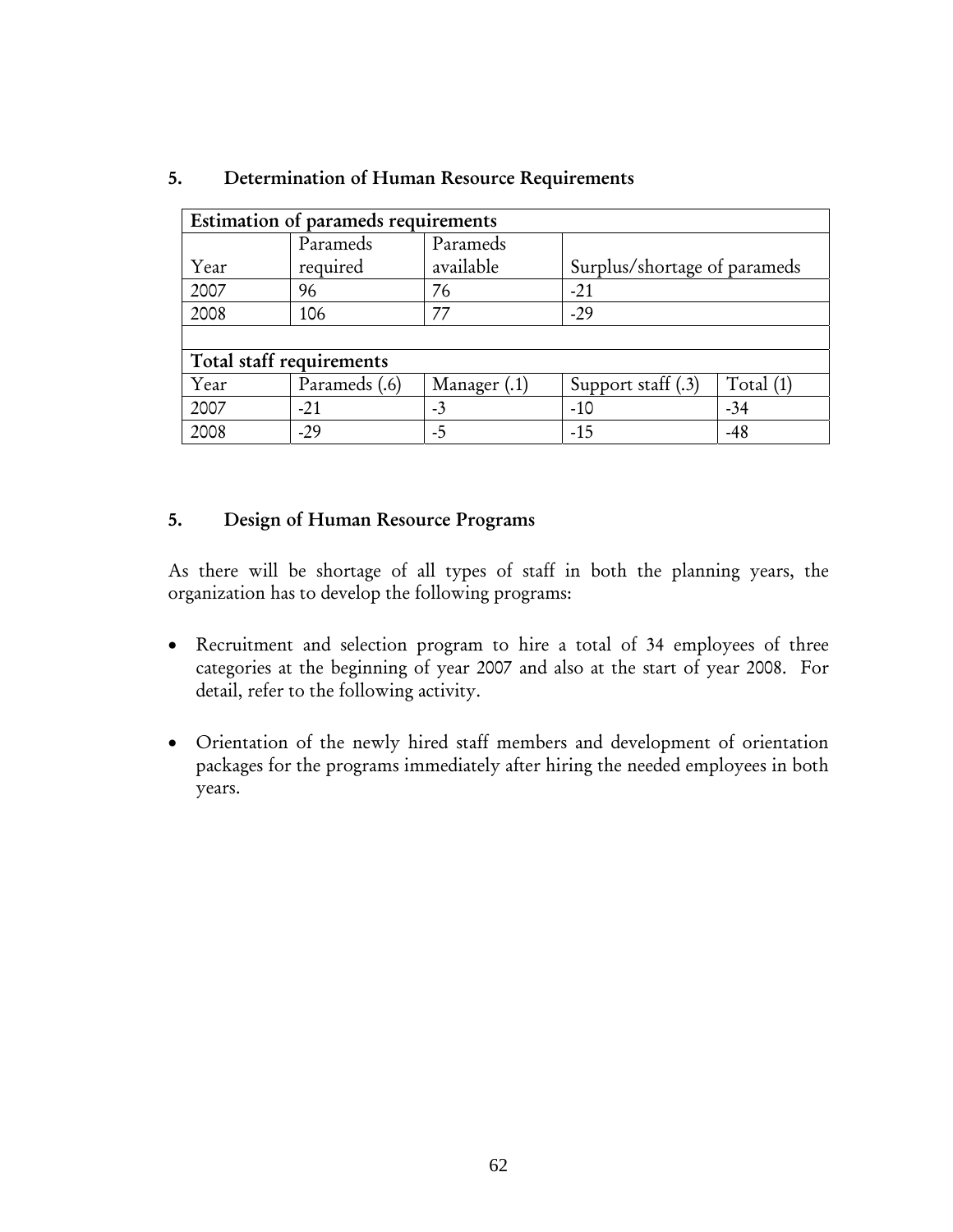## *Assignment 2.2*

## Human Resource Plan for Sahara

Read the case given below. Based on the given information, project the human resource requirements of *Sahara* for the years 2007 and 2008 based on HR supply and demand analyses and propose HR programs to address human resource requirements in the forecast period.

*Sahara* is an NGO working for women and children through income generation and education programs. Despite growing competition in this field locally and recent declines in donors' fund, *Sahara* has managed to make a steady growth over the years, particularly in the last couple of years, as can be seen from the following figures:

| Year | Number of beneficiaries served | Staffing level |
|------|--------------------------------|----------------|
| 2004 | 5'000                          |                |
| 2005 | 6'000                          |                |
| 2006 | $8'$ 000                       |                |

*Sahara* employs basically three categories of staff: Managers, Supervisors, and Workers. It has maintained the same ratios across all staff categories in the past three year period: Managers – 10 percent; Supervisors – 20 percent; and Motivators – 70 percent. All staff members have been employed on permanent basis except for 25 percent of workers who are hired on annual contract basis. The average staff turnover rate for the last three is 10 percent, which is higher than the average norm in local NGOs.

*Sahara* management believes in gaining competitive edge through its human resources. It not only provides relatively better service terms to its staff, but also introduces from time to time measures to enhance their productivity. It has recently approved a Productivity Enhancement Plan (new incentive schemes and change of technology) for the next two years, which is expected to raise staff productivity by 20 percent in 2008.

*Sahara* has recently approved its Strategic Plan for the next two -year period. The Plan projects considerable growth in the number of beneficiaries over the plan period. The growth targets for the next two years are as follows:

| Year | Number of beneficiaries served |  |
|------|--------------------------------|--|
| 2007 | 9'000                          |  |
| 2008 |                                |  |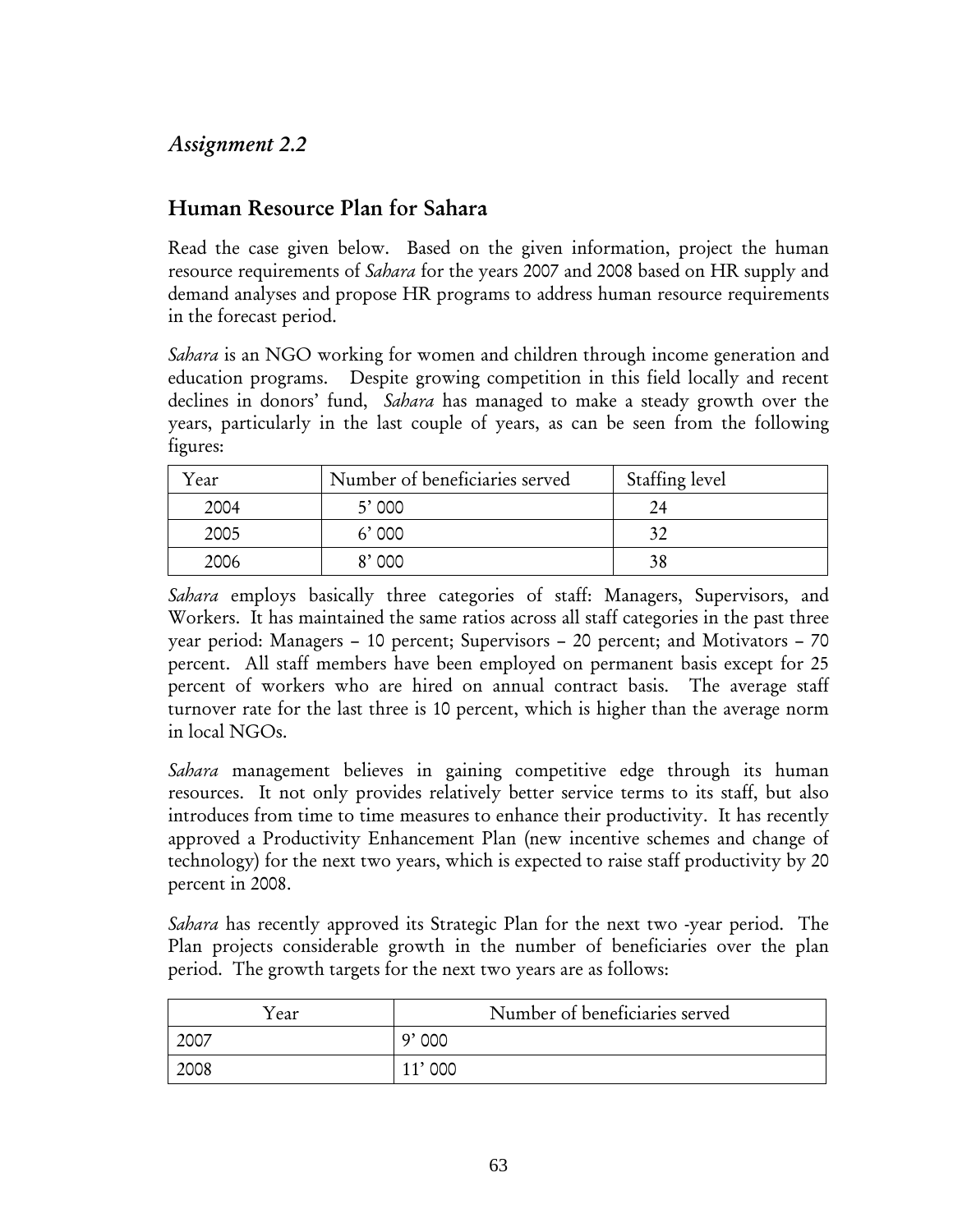

# Staff Recruitment and Selection

### *Time:* Five Hours

## Why do this Activity?

This activity is designed to develop participants' understanding of and ability to plan and execute the most critical staffing function in the organization. It covers the concept and process of recruiting and selecting staff with the necessary procedures, techniques and formats to enable them to design recruitment and selection systems and make hiring decisions effectively.

## Learning Objective

• Explain the concept and process of recruiting and selecting staff, design staff recruitment and selection functions in the organization, and recruit and select staff necessary for organizational performance following professional procedures.

## How to do the Activity?

Make all necessary preparations before the start of the activity. Open up the activity following the general guidelines for facilitators. **Note** 

### *Step 1: 40 minutes*

Ask participants how do their organizations meet the need for more employees. Lead the discussion to the recruitment process as a core staffing function. Link it with human resource planning. Briefly explain the concept and process of recruitment with the help of materials given in Handout 2.3 using visuals. Presentation/ Illustration

Illustrate the main parts of the management of the recruitment function: recruitment policy, recruitment schedule, job advertisement, and application blank.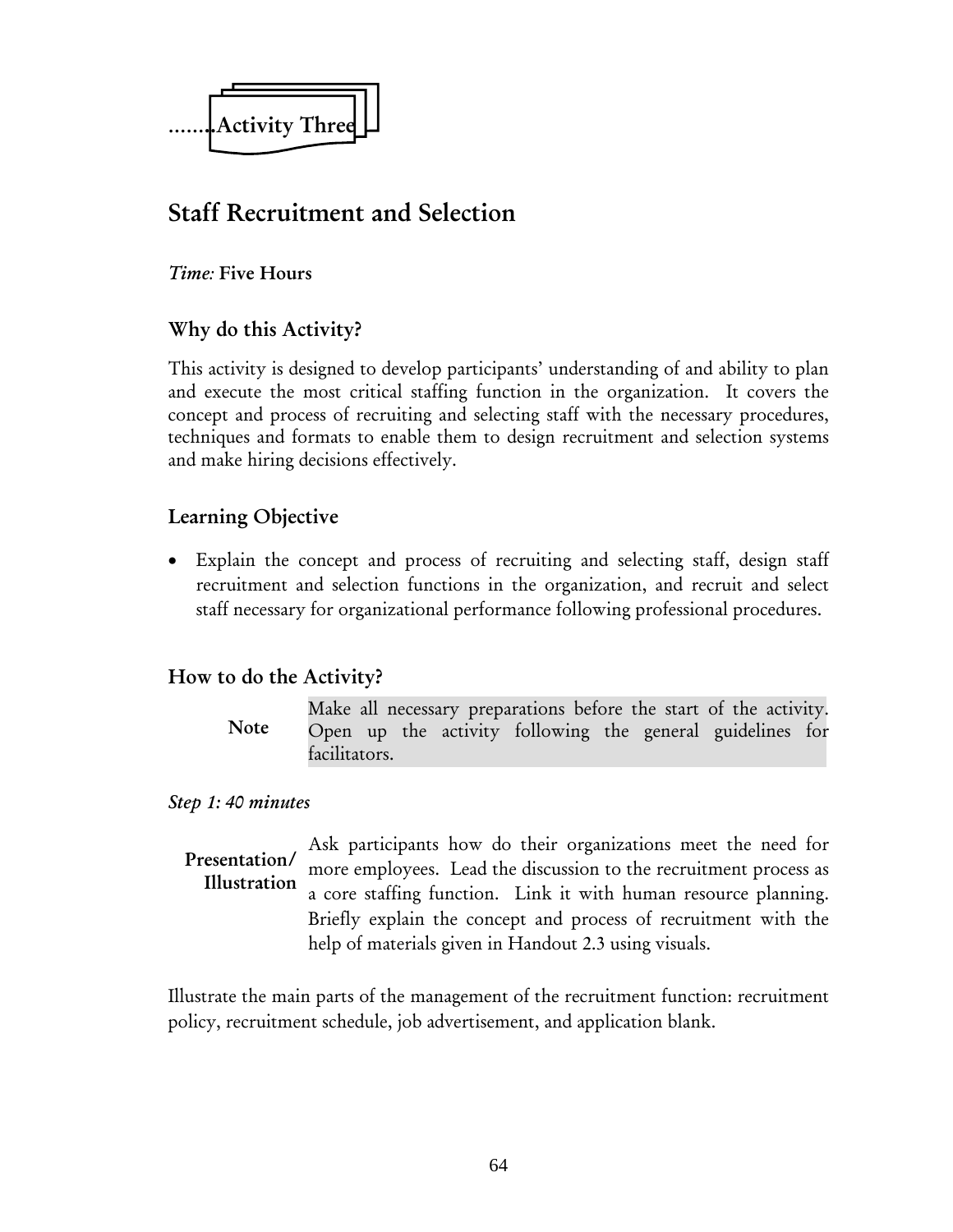| Group<br>Work | Ask participants from the same organization to form their small<br>groups. Give them Assignment Sheet 2.3a. Ask them to prepare a<br>recruitment policy and a recruitment schedule for their<br>organization as well as a job advertisement for publication in a<br>newspaper and an application blank for a position within their<br>organization. They may make several assumptions for this task. |
|---------------|------------------------------------------------------------------------------------------------------------------------------------------------------------------------------------------------------------------------------------------------------------------------------------------------------------------------------------------------------------------------------------------------------|
| Plenary       | Assemble the groups. Have each group present their outputs<br>taking their turn. Discuss the outputs of the group work<br>encouraging each group to clarify, comment, and critique each                                                                                                                                                                                                              |

Summarize the key findings based on discussions.

others findings.

#### *Step 3: 30 minutes*

#### Ask participants how do their organizations select new employees Presentation/ from the list of applicants. Lead the discussion to the selection Illustration process as a core staffing function. Briefly explain the concept and process of selection with the help of materials given in Handout 2.3 using visuals.

Illustrate the main parts of the management of the selection function: selection policy, selection plan, selection committee, selection system design, and appointment letter.

#### *Step 4: 90 minutes*

Have participants go into the same group as before. Give them Assignment Sheet 2.3b. Ask them to prepare a selection policy and a selection plan for their as well as prepare selection system design, and appointment letter for the same position for which they carried out the earliuer exercise. They may make several assumptions for this task. Group Work

Assemble the groups. Have each group present their outputs taking their turn. Discuss the outputs of the group work encouraging each group to clarify, comment, and critique each others findings. Plenary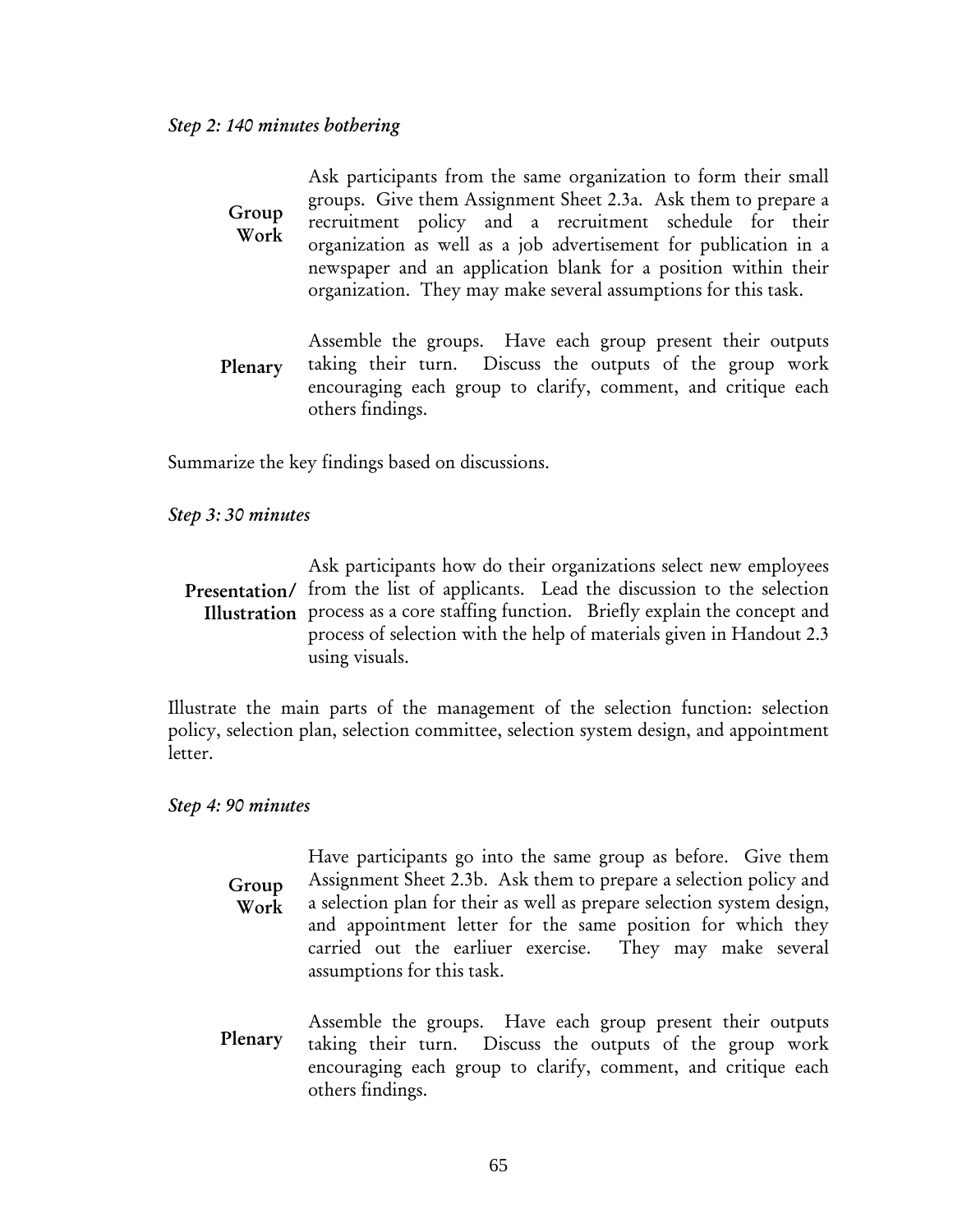Summarize the key findings based on discussions.

Conclude the activity with summary of key learning points. Assess the learning of participants by asking questions randomly about the key contents covered.



# *Time out*

*Materials* 

- Chart papers, markers, flipchart board, white board, overhead projector and transparencies of visuals.
- Copies of handout for each participant.



# *Handouts*

- Handout 2.3: Staff Recruitment and Selection
- Assignment 2.3a: Design of Recruitment System
- Assignment 2.3b: Design of Selection System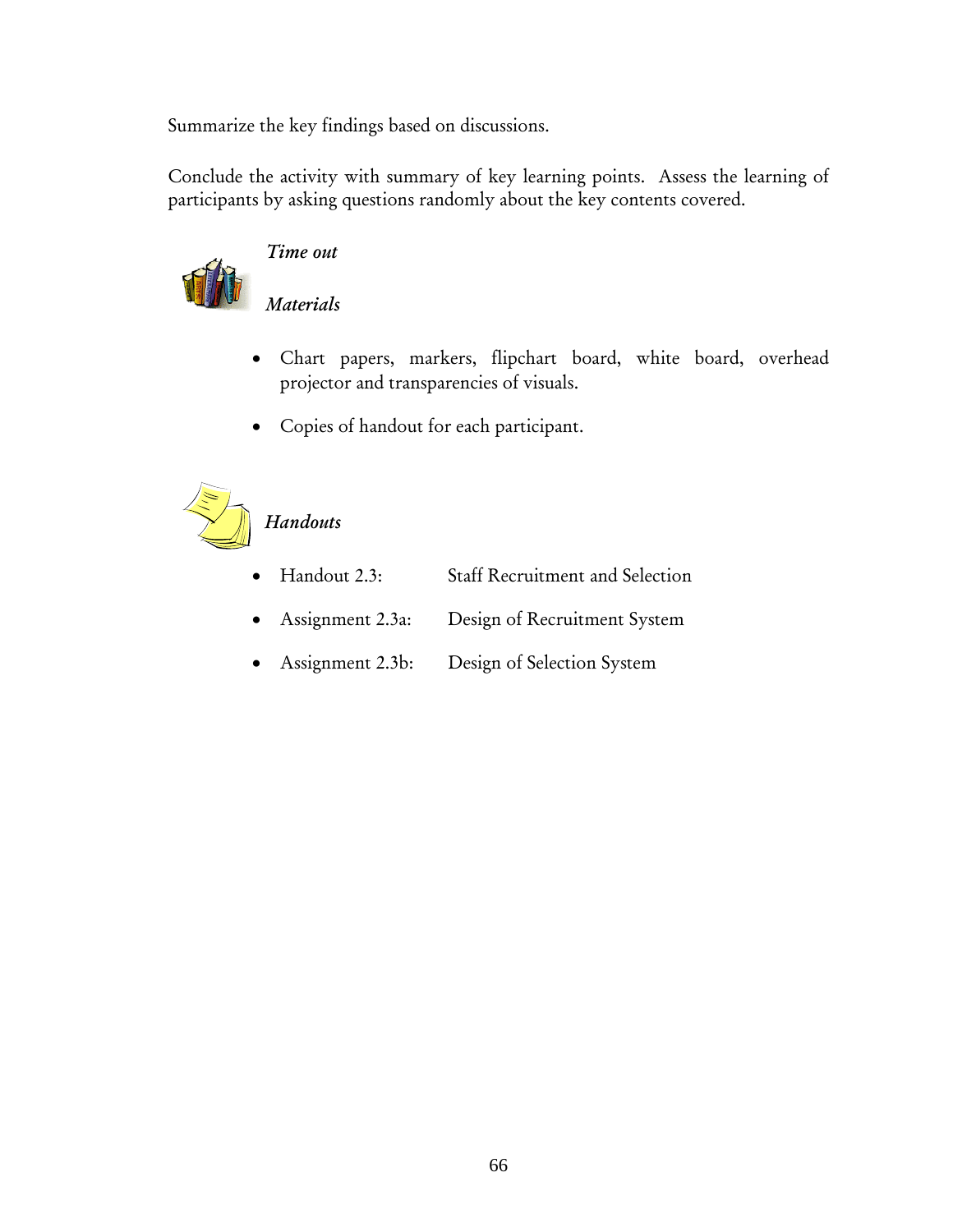# Handout 2.3

## Staff Recruitment and Selection

The organization's successful human resource planning should identify its human resource needs. Once the organization knows these needs, it will want to do something about meeting them. The next step in the acquisition function therefore is recruitment and selection. These activities make it possible to acquire the number and types of people necessary to ensure the continued operation of the organization.

Recruitment and selection are the main methods of finding suitable people for jobs that are available in the organization. Hence they are critical functions of human resource management which contribute to ensure the availability of effective workforce in the organization. The cost of mismatch between people and jobs is very high. With proper recruitment and selection, the performance and productivity of staff can be raised up to 20 percent right from the start.

#### What is Recruitment?

Recruitment is the process of *generating a pool of suitable candidates for the available jobs and attracting them to apply for the jobs*. Its objective is to provide a sufficiently large number of qualified candidates so that satisfactory selections can be made. Recruitment should attract suitable candidates and also discourage unsuitable ones. It should also provide information so that unqualified applicants can self select

themselves out of job candidacy; that is, a good recruiting program should attract the qualified and not attract the unqualified. These dual objectives will minimize the cost of processing unqualified candidates.

Recruiting is the process of *discovering of potential candidates for actual or anticipated organizational vacancies*. Or, from another perspective, it is a process of linking activity – bringing together those with jobs to fill and those seeking jobs.

- Objectives of Recruitment
- Attract suitable candidates to apply
- Discourage unsuitable ones
- Provide job information
- Project organization image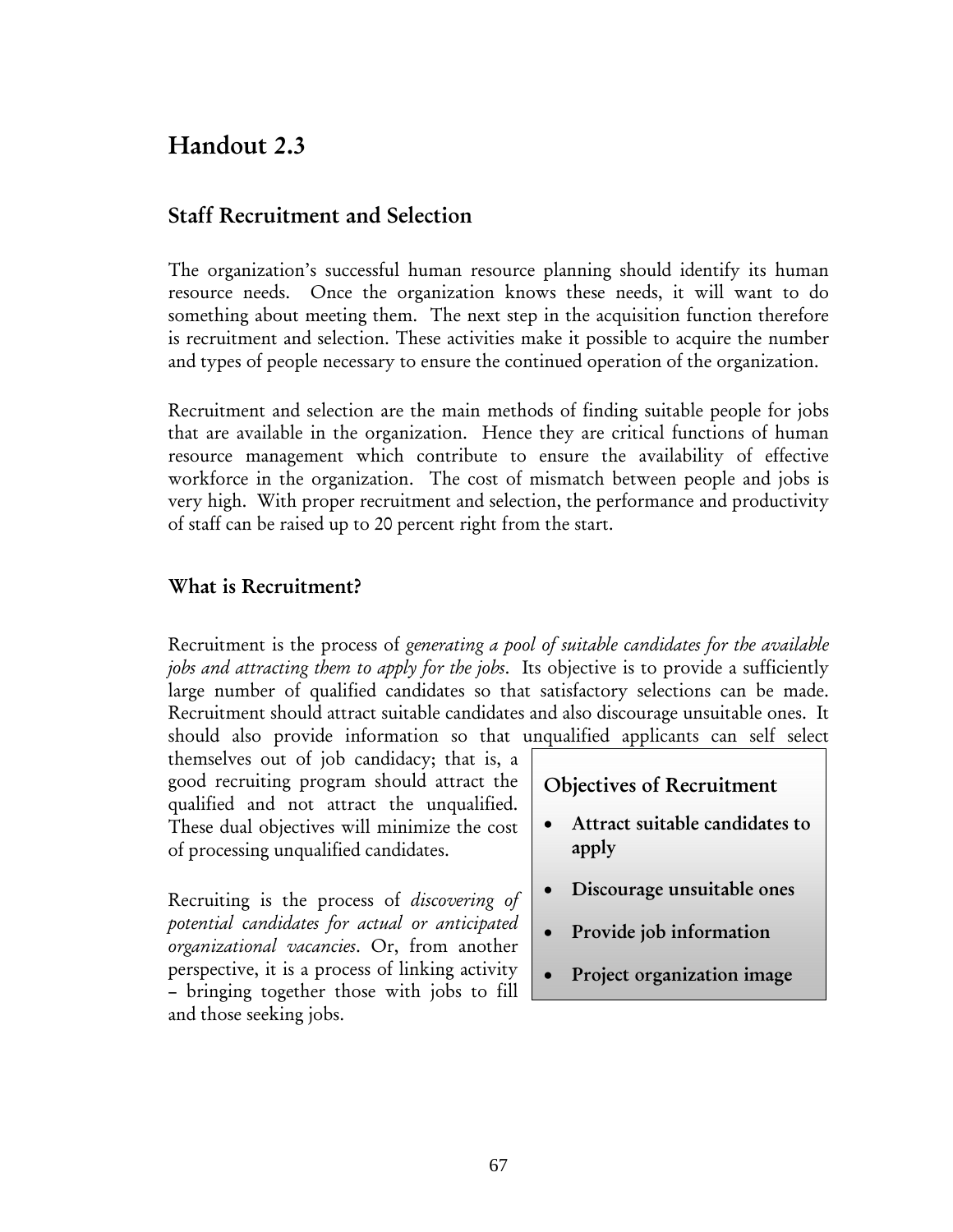Factors that influence recruitment efforts include:

- Size and image of the organization
- Attractiveness of the job
- Image of the organization
- Internal human resource policies
- Union and government requirements

## Where to Recruit?

If the human resource plan of an organization suggests that there will be shortage of staff in future, it may be necessary to recruit people to fill in the jobs available. The recruitment program should be carefully planned after exploring some alternatives to recruitment such as outsourcing, internal redeployment, introduction of new technology, reorganization, seeking temporary help, and introducing overtime and flexible working hours. If these measures do not meet the requirement, then the organization should look for the employees needed from two sources: internal and external.

Internal source: Internal methods of recruitment include:

- Job posting (internal notice of vacancies)
- Skills inventories (searching the personal files)
- Referrals (from the present employees)

The benefits of filling open positions with inside candidates include: knowing their strengths and weaknesses; more accurate assessment of their skills than those of outsiders; may be more committed to the organization and less likely to leave; may increase morale; and may require less orientation and training.

The limitations of internal methods include: the employees may become discontented if they don't get the job; may lead to interviewing unsuspecting inside candidates when the manager knows who he/she wants to hire; and may lead to inbreeding.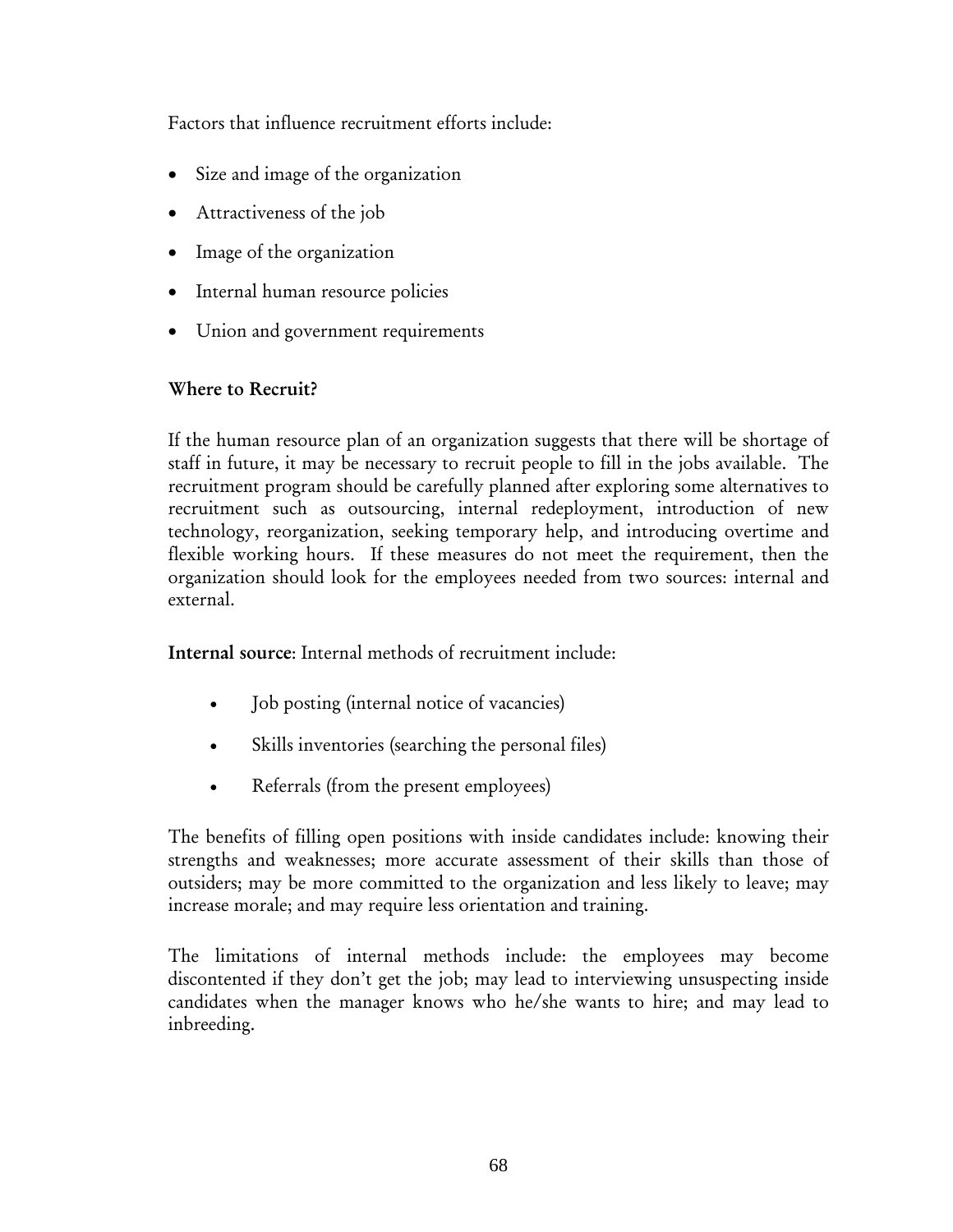External source: External methods of recruitment include:

- Job advertisement (news paper and electronic media; open and blind advertisement)
- Employment agencies
- Professional organization
- College/school recruitment

The benefits of filling open positions with outside candidates include: larger pool of potential candidates to choose from; and availability of fresh and better skills, ideas and abilities.

The limitations of external methods include: expensive and time consuming; loss of morale and motivation of existing employees; problem of adjustment in the organization; and more orientation and training needed.

## How to Recruit?

The process of recruitment of new employees involves several steps including the following major activities:

- Formulation of recruitment policy (An example is given in Annex 2.3a)
- Preparation of job specifications of the vacant or the newly created position (Refer to the earlier session)
- Decision as to the source of recruitment internal or external
- Selection of specific method of recruitment
- Preparation of recruitment schedule based on the above policies and decisions
- Preparation and publication of notice or job advertisement
- Preparation and distribution of application form/blank
- Collection of completed application form/blank
- Preparation of a list of applicants

Recruitment schedule: After making basic recruitment policies and decisions, the organization should prepare a recruitment schedule for all positions required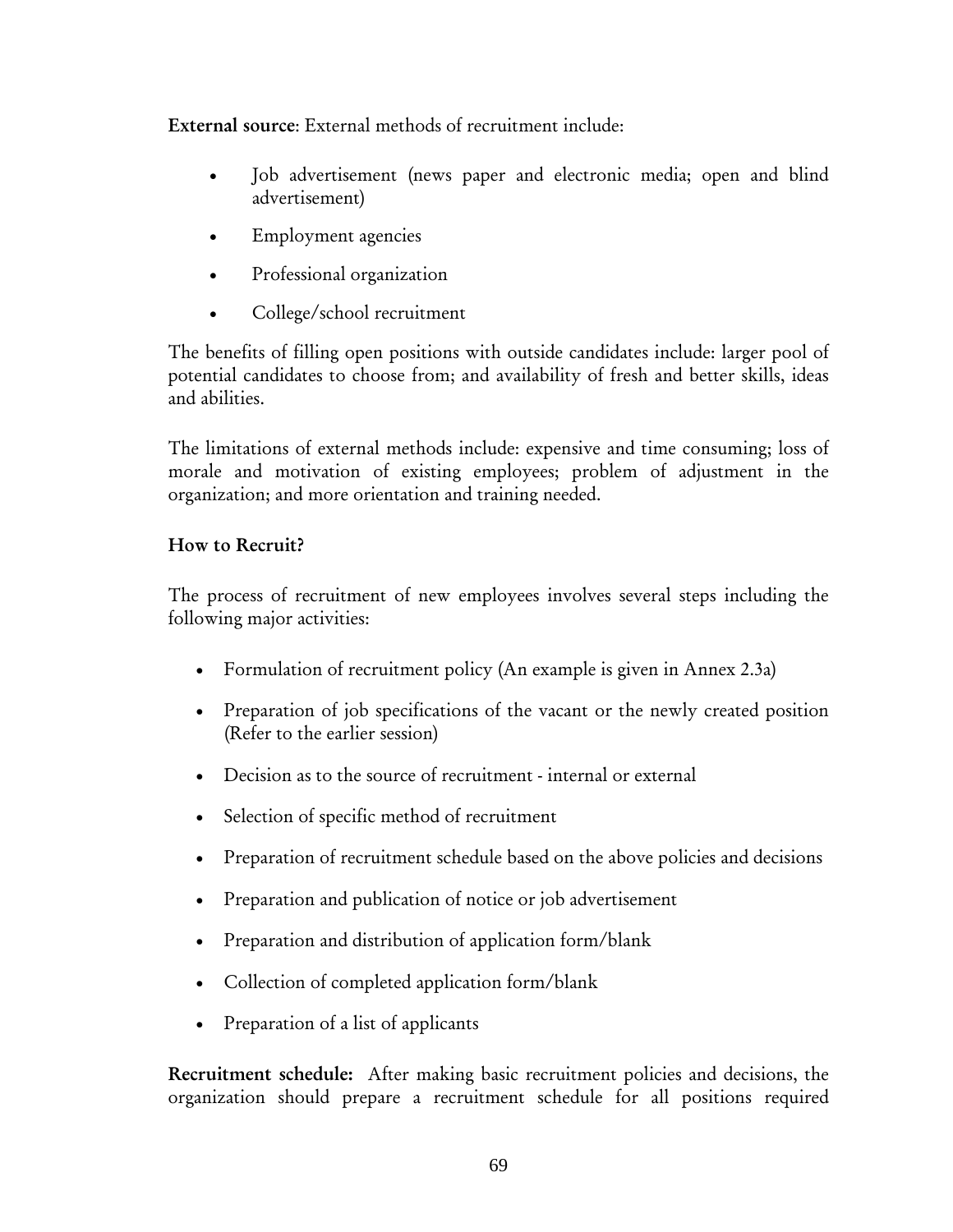considering the timing and nature of the planned programs and activities of the organization. The recruitment schedule specifies the job category and the number of positions to be filled, the time when the position should be staffed, the responsibility for the management of the recruitment efforts, the timings of various recruitment actions, and the potential sources and methods of recruitment. An example of the schedule of recruitments is given in Annex 2.3b.

Job advertisement or notice: It should be prepared carefully to attract the most eligible candidates while discouraging the unsuitable ones. The construction of job ad should follow the principle of attention, interest, desire and action (AIDA) meaning that it should get the attention of the targeted audience, arouse interest in the job offer, create desire to apply, and guide for what action to take for applying. It should contain:

- Attractive headline
- Brief description of the organization
- Outlines of the job (purpose and duties)
- Opportunities for advancement
- Job location
- Required and desirable qualification and experience
- Age limit
- Remuneration package
- Address for application/contact

An example of a job advertisement is given in Annex 2.3c.

Application blank: Application blank is a good way to quickly collect verifiable and fairly accurate historical data from candidates in order to short list them for further selection process. This also provides basic information of the selected candidates to feed into the organization's human resource information system. It should encompass:

- Personal details name, age, address, next of kin
- Competency information education, training, qualification, skills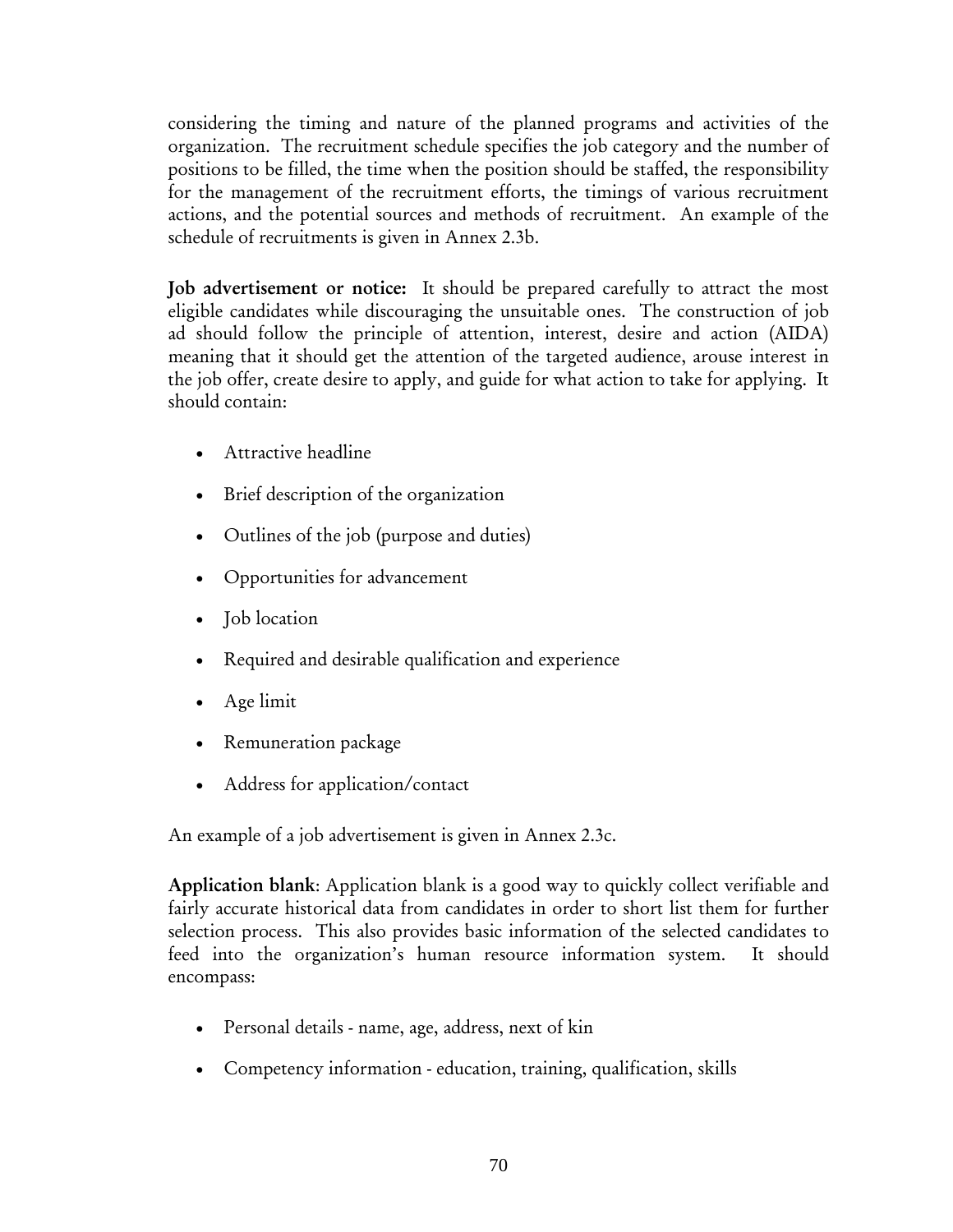- Career information job history
- Personal and social circumstances health records,
- Other relevant information

An example of an application blank is given in Annex 2.3d.

#### What is Selection?

Selection starts where recruitment ends. Recruitment generates a pool of candidates to choose from. Selection is about making choice. Selection is the *process of choosing from a pool of candidates the persons who are most likely to meet the criteria of the job*. It *matches people with jobs* and *predicts their future success on the job*.

Selection is important because if it is done properly and professionally it ensures high performance of employees from the beginning. It is important also from financial perspective. High cost is involved in recruitment and hiring of staff members, and if a wrong candidate is selected it creates a long-term liability for the organization, both in terms of poor performance and the organization's liability to pay for him/her during the entire period of the person's association with the organization. Selection also has costly legal implications if not properly handled.

### Importance of Selection

- High performance from the beginning
- High cost of recruitment and hiring
- Costly legal implications of incompetent hiring

### How to Select Staff?

The process of selection of employees involves several steps including the following major activities:

- Formulation of selection policy (An example is given in Annex 2.3e)
- Formation or activation of selection committee
- Preparation of selection plan
- Decisions on selection process (approach, methods and procedures)
- Administration of selection tests
- Selection decision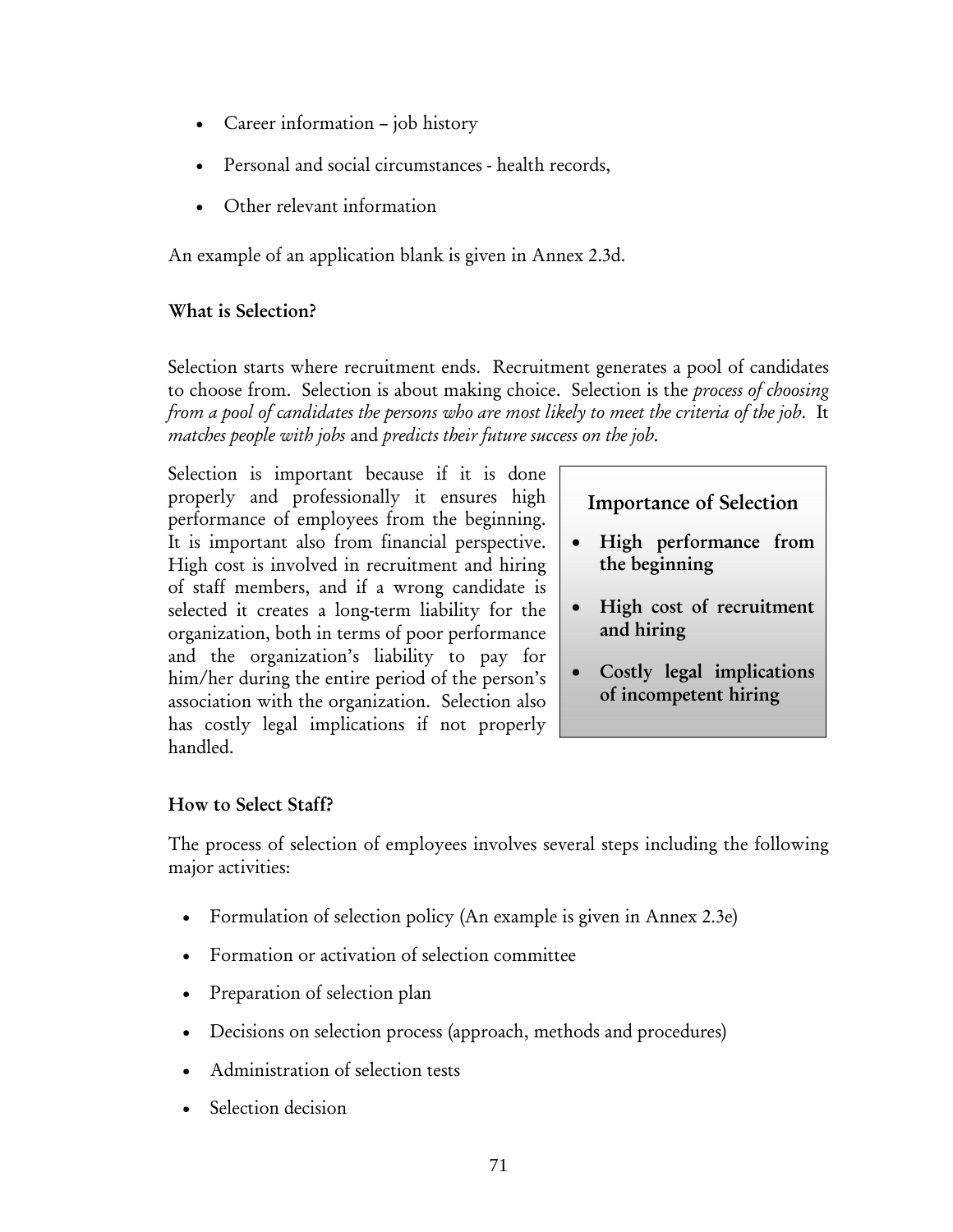• Issue of appointment letter

Selection Committee: It is a good idea to form a selection committee for executing selection function, either on need basis or on a regular basis, by making necessary provision in Employee Service Rules/ Byelaws. In addition to the relevant directors or managers, including the one looking after human resource functions, it is advisable to include one or two relevant professional human resource or subject experts locally available. The committee should be responsible for preparing staff selection plan, designing selection package, administering selection procedures, and recommending for selection of the candidates.

Selection Plan: The selection committee should prepare a selection plan as given in Annex 2.3f for all positions required on the basis of the recruitment schedule and considering the requirements of the jobs as defined in job specifications. The selection plan specifies the job category and the number of persons to be selected, the responsibility for the management of the selection procedures, the timings of the selection process, criteria or dimensions for assessing the candidates with weights, and the methods of selection with weights.

Selection Process Design: This involves deciding on the selection methods/ predictors, the selection approach and the detailed procedures of the selection function. The main selection methods include:

- References from previous employers or prestigious persons
- Interviews (unstructured, structured and situational)
- Paper and pencil tests on the related knowledge domains
- Performance/ work sample tests related to job performance areas
- Medical examination
- Psychological tests (written or verbal)
	- Ability test
	- Aptitude test
	- Achievement test
	- Personality test
	- Interest/motivation test

Although several methods are available for selection, performance tests, structured or situational interviews, and psychological tests have been found to have high selection validity.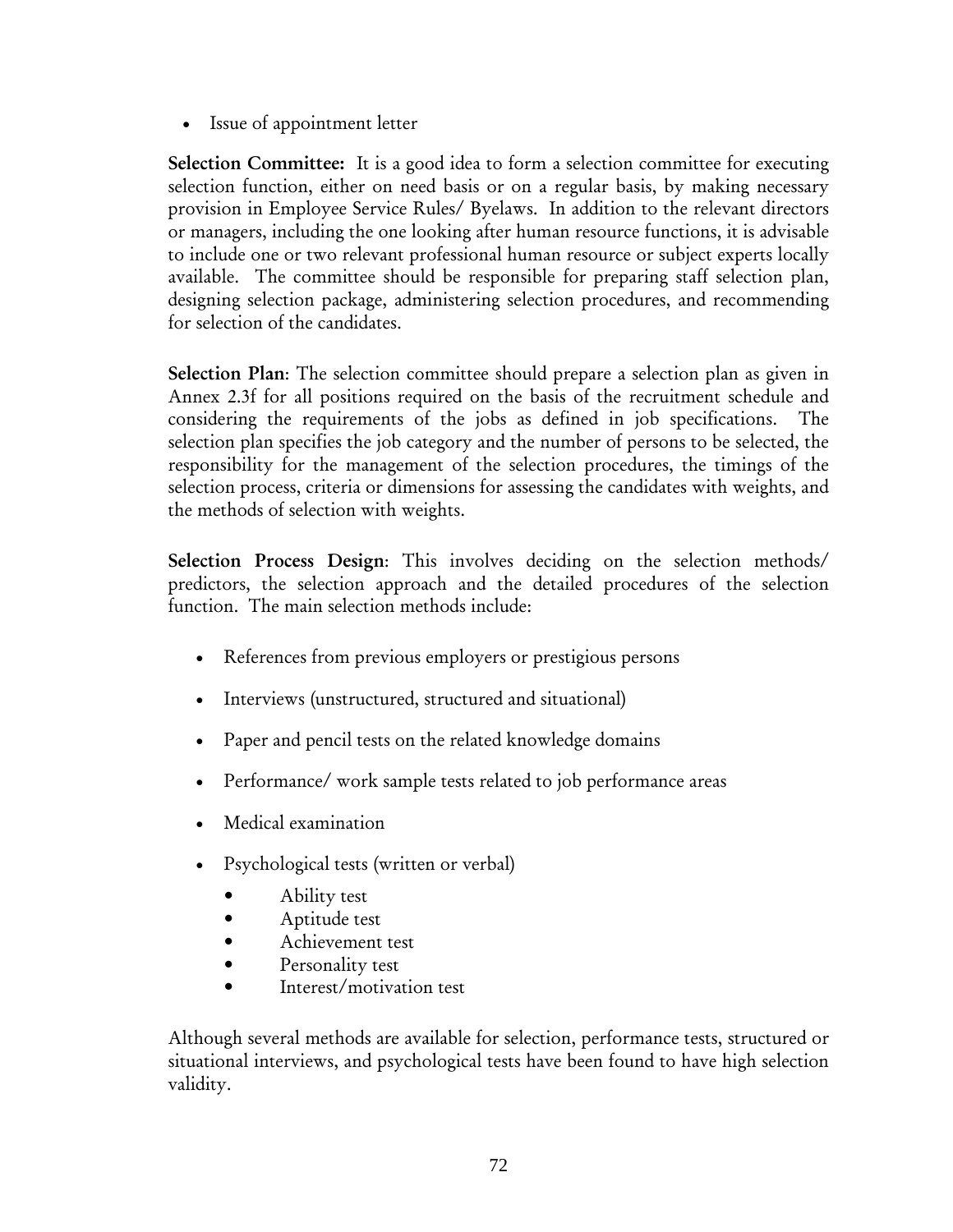There are three approaches of selection: a. multiple -hurdle approach (eliminating unsuitable candidate at each step, useful when the number of applicants is large and the plan is to use a number of selection methods); b: compensatory approach (selection decision after evaluating candidates on all steps, useful when the number of applicants is limited and the plan is to use only a few selection methods); and c: hybrid process (a mix of both approaches).

A typical selection process involves: short listing of applicants based on the predetermined criteria, design and administration of selection tests, scoring the candidates, and making selection decisions. An example of this process is given in Annex 2.3g.

Appointment letter: After final selection decision, the authorized person should issue a letter of appointment to the selected candidate. An example of appointment letter is given in Annex 2.3h.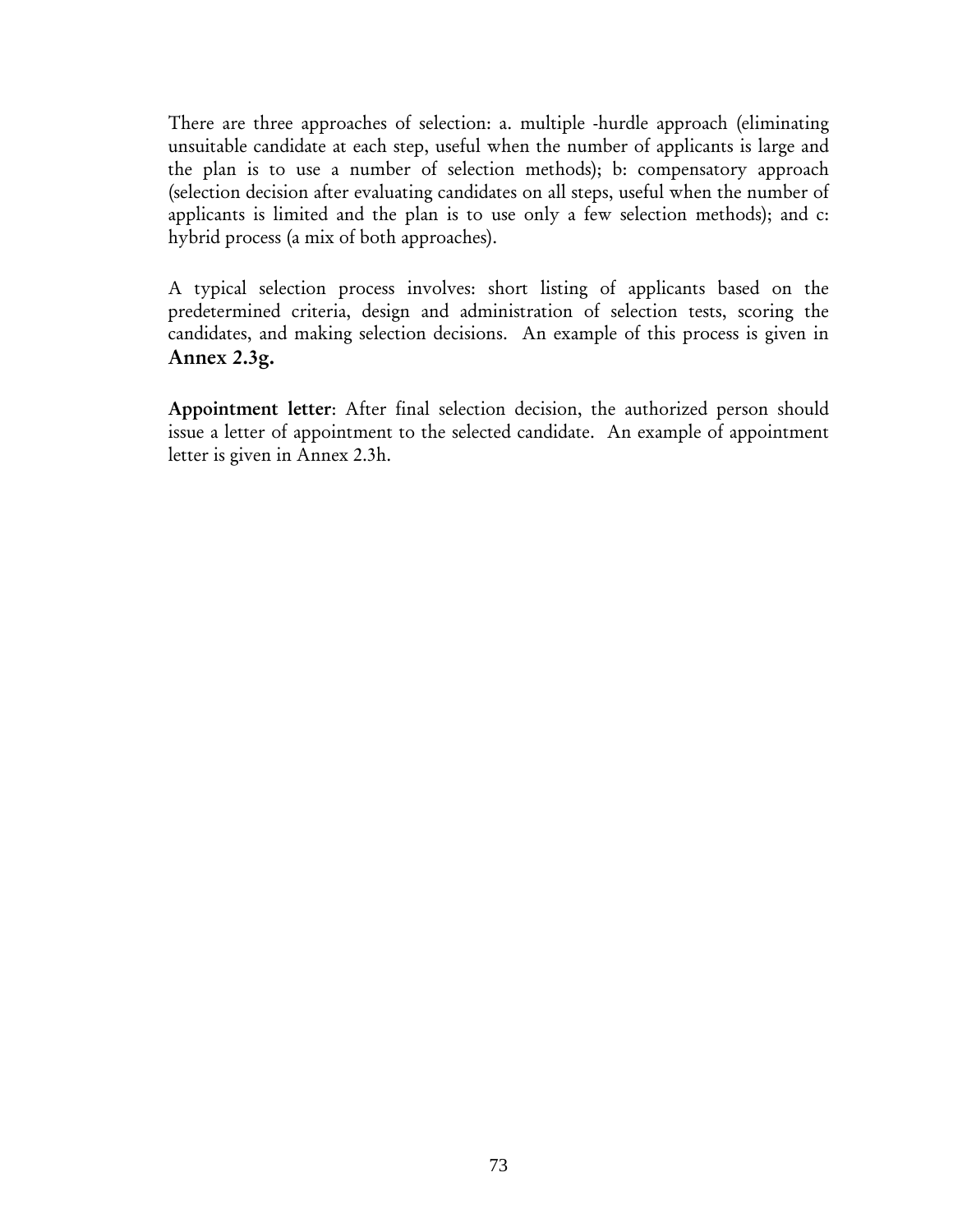### Annex 2.3a

## An Example of Recruitment Policy of a Social Project

- 1. Recruitment is directed to attract the most eligible candidates, with necessary competencies and commitment, in sufficient number by providing timely and adequate information about the nature and timing of staff requirements in the Project, including the core aspects of the jobs to be performed.
- 2. Job availability is announced formally through the media that are most appropriate in relation to the nature of the positions, their location, and the targeted group of candidates. Unsolicited approach is generally discouraged unless the candidate is exceptionally suitable for the position. The Project, in some cases, may directly tap the most potential source to invite the candidates to apply for the available positions.
- 3. Job advertisements and/or notices are done professionally so as to attract more suitable candidates and discourage less suitable ones. All candidates should provide relevant information on the prescribed form to help the Project make initial selection decision and maintain staff information system in the Project.
- 4. Recruitment is decentralized as much as possible for the district- based staff. Similarly, the involvement and support of the Consortium members of the Project are sought in recruiting staff.
- 5. The Project seeks to avoid any form of discrimination in recruitment, and recruits people with focus on their competencies and suitability for the positions available. However, in line with the overall philosophy and focus of the Project, *Dalits* and women are actively encouraged to seek employment in all available positions with a view to increasing their number in the selection pool thereby enhancing their chances of being selected.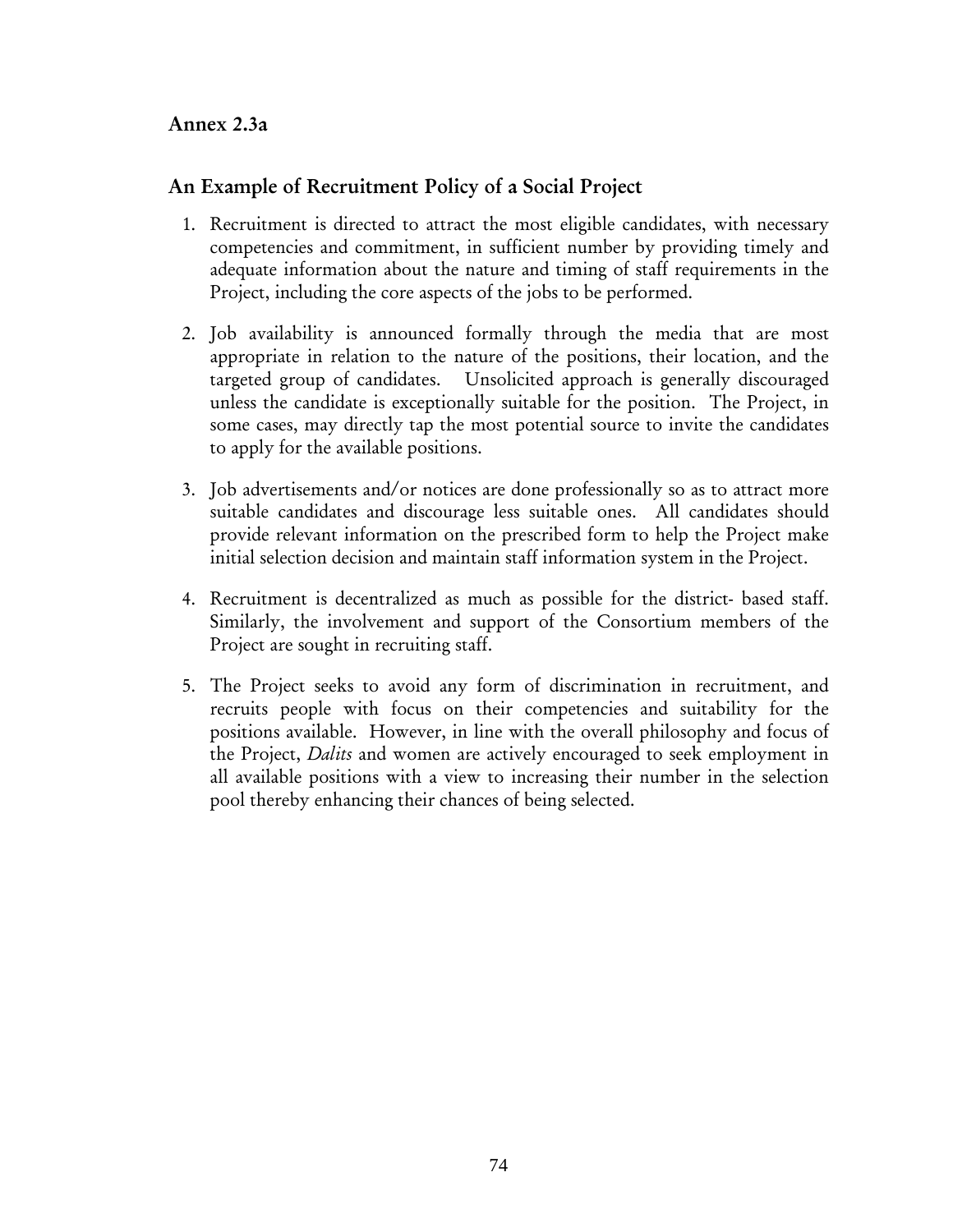#### Annex 2.3b

# An Example of Recruitment Schedule

| Job for Recruitment |        | Date for Filing | Responsibility for |          | Timing of |                            | Mechanisms for |         |
|---------------------|--------|-----------------|--------------------|----------|-----------|----------------------------|----------------|---------|
|                     |        | Positions       | Recruitment        |          |           | <b>Recruitment Efforts</b> | Recruitment    |         |
| Position            | Number |                 | Administrative     | Decision | Start by  | Finish by                  | Sources        | Methods |
|                     |        |                 |                    |          |           |                            |                |         |
|                     |        |                 |                    |          |           |                            |                |         |
|                     |        |                 |                    |          |           |                            |                |         |
|                     |        |                 |                    |          |           |                            |                |         |
|                     |        |                 |                    |          |           |                            |                |         |
|                     |        |                 |                    |          |           |                            |                |         |
|                     |        |                 |                    |          |           |                            |                |         |
|                     |        |                 |                    |          |           |                            |                |         |
|                     |        |                 |                    |          |           |                            |                |         |
|                     |        |                 |                    |          |           |                            |                |         |
|                     |        |                 |                    |          |           |                            |                |         |
|                     |        |                 |                    |          |           |                            |                |         |
|                     |        |                 |                    |          |           |                            |                |         |
|                     |        |                 |                    |          |           |                            |                |         |
|                     |        |                 |                    |          |           |                            |                |         |
|                     |        |                 |                    |          |           |                            |                |         |
|                     |        |                 |                    |          |           |                            |                |         |
|                     |        |                 |                    |          |           |                            |                |         |
|                     |        |                 |                    |          |           |                            |                |         |
|                     |        |                 |                    |          |           |                            |                |         |
|                     |        |                 |                    |          |           |                            |                |         |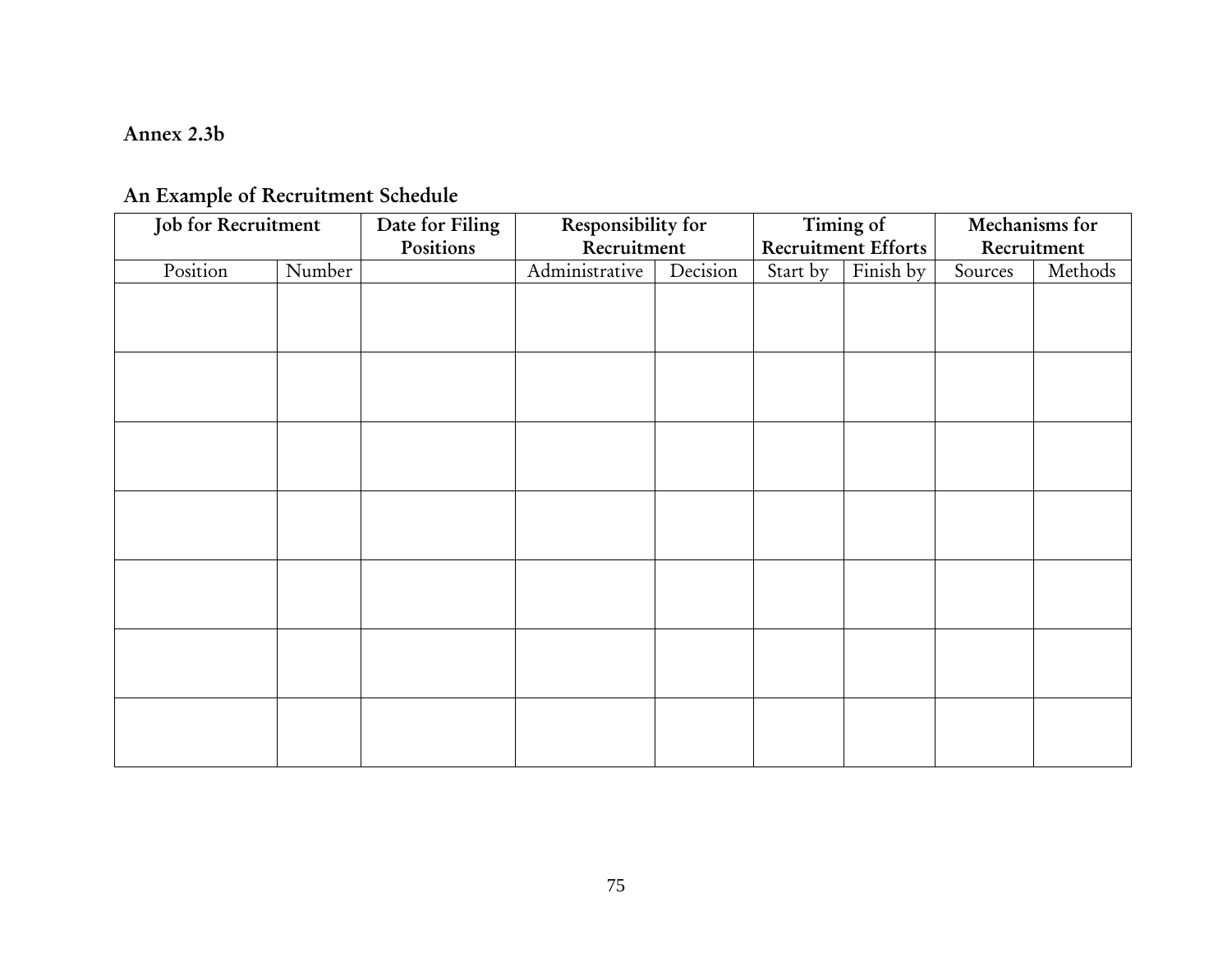Annex 2.3c

## An Example of Job Ad

# Care for Community Health

Swasthya Bikas Sanstha (SBS) is a fast growing NGO working to create a healthy community in Lamjung since 2003. We now cover 12 VDCs and plan to cover the entire district by 2009 with an innovative community health program that mobilizes local people and resources. We are now looking for a dynamic and dedicated person to take the newly created position of Health Manager and be a partner in our growth.

The incumbent will manage and lead the community health program of SBS under the supervision of SBS Coordinator in a way that meets the strategic goal of the organization.

If you are able and motivated to

- Prepare annual plan and budget of overall health program,
- Supervise, monitor and evaluate health program and staff,
- Provide managerial and professional supports to health personnel,
- Coordinate with district-based health related agencies,
- Carry out health surveys and prepare reports, and
- Mobilize community for resource generation and program implementation,
- Manage people and non-people resources,

and possess

- BSc Nursing degree in Community Health or Bachelor degree in Public Health,
- Minimum three years experience in managing community health program,
- Demonstrated excellent managerial skills relevant to health management at the community level,
- Basic computer skills with ability to operate Word, Excel and Spreadsheet,
- Pleasant and sociable personality as well as patient, proactive, innovative, positive, people-oriented, and hard-working nature,

you are the person we are looking for. You must be within 21 – 35 age bracket. You will be based in the District Headquarters but will frequently visit in all parts of the district.

We offer a good remuneration package, above average in the similar sector, and excellent opportunity to grow in managerial career within the organization.

Please complete Application Blank available at SBS Head Office or in our website and submit on or before 31st March 2007 at 76H*swasthyabikas@gmail.com* or P.O. Box 20401 Kathmandu.

*SBS is an equal opportunity employer.*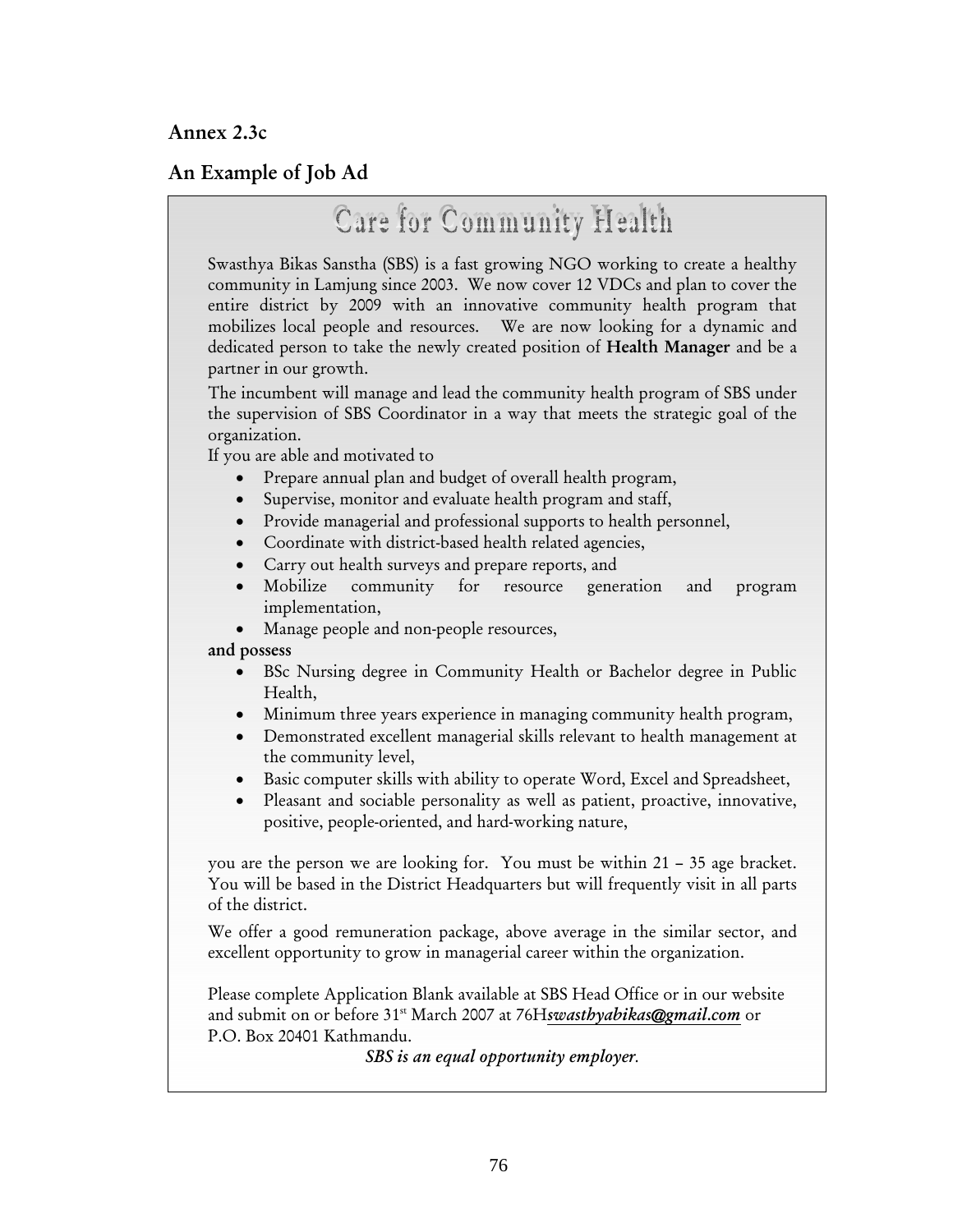Annex 2.3d

# An Example of Application Blank

| Application ID No.                                                                                                                                                                        |                                                       |
|-------------------------------------------------------------------------------------------------------------------------------------------------------------------------------------------|-------------------------------------------------------|
| <b>ABC</b> Project<br><b>APPLICATION FOR EMPLOYMENT</b>                                                                                                                                   |                                                       |
| Please type or print in black. Give clear, concise and complete information in<br>each case as required. Read and follow carefully all directions. Use additional<br>sheets if necessary. | Attach<br>a<br>recent<br>passport size<br>photo here. |
| Source of information about the position:<br>Position applied for:                                                                                                                        |                                                       |

# Personal Details

| Title<br>1.          | Family Name       |         | First Name |      | Middle Name<br>2. Sex (check        |       |
|----------------------|-------------------|---------|------------|------|-------------------------------------|-------|
| (check one)          |                   |         |            |      | one)                                | Male/ |
| Mr/                  |                   |         |            |      | Female                              |       |
| Mrs/ Miss            |                   |         |            |      |                                     |       |
| 3. Date of Birth     | 4. Nationality    |         |            |      | Citizenship<br>5.                   |       |
| BS) Day<br>(in       |                   |         |            |      | Number                              |       |
| Month<br>Year        |                   |         |            |      | Place of Issue                      |       |
|                      |                   |         |            |      |                                     |       |
| Marital Status<br>6. | 7. Father/Husband |         |            |      | Person<br>8.<br>Contact<br>to       | in    |
| (check one)          | Name              |         |            |      | Emergency                           |       |
| Single/ Married/     | Address           |         |            |      | Name                                |       |
| Separated            | $Tel \#$          |         |            |      | Address                             |       |
|                      |                   |         |            |      | Tel #                               |       |
|                      |                   |         |            |      |                                     |       |
| Home Address<br>9.   | 10.               | Contact | Address    | (if) | 11. Office Address (for job holder) |       |
|                      | different)        |         |            |      |                                     |       |
| Tel#                 | Tel #             |         |            |      | Tel#                                |       |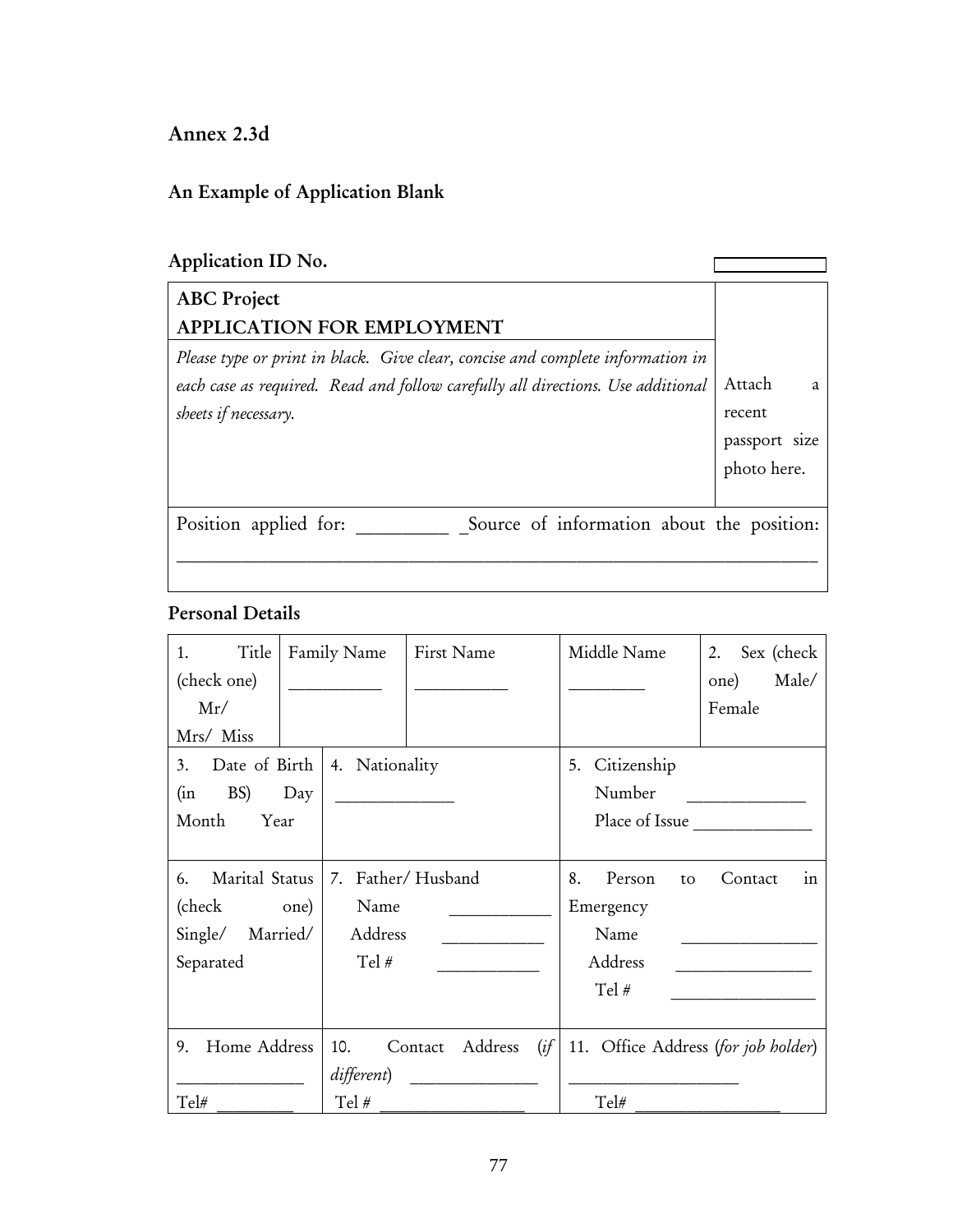| E-mail                                   | E-mail       | E-mail $\qquad \qquad \qquad$                                                            |
|------------------------------------------|--------------|------------------------------------------------------------------------------------------|
| following information.                   |              | 12. Are any of your relatives employed by ABC Project? Yes/ No. If Yes, give the         |
| Name                                     | Relationship | Position                                                                                 |
|                                          |              |                                                                                          |
|                                          |              |                                                                                          |
|                                          |              | 13. Do you have any personal, family or medical condition or restriction that may impact |
|                                          |              | on or restrict the type of work (including field assignments) you have applied for?      |
| Yes/ No. If Yes, give the details below. |              |                                                                                          |
|                                          |              |                                                                                          |
|                                          |              |                                                                                          |
|                                          |              |                                                                                          |
|                                          |              |                                                                                          |

# Competencies

| 14. Language Proficiency: A. Mother Tongue                                                                             |                                          |                   |                   |                     |                         |                                        |               |               |
|------------------------------------------------------------------------------------------------------------------------|------------------------------------------|-------------------|-------------------|---------------------|-------------------------|----------------------------------------|---------------|---------------|
|                                                                                                                        | Understand<br>(check one)                |                   | Speak (check one) |                     | (check)<br>Read<br>one) |                                        | Write<br>one) | (check)       |
| Other<br>B.<br>Languages<br>1.<br>2.<br>15. Educational attainments (maximum three degrees starting from the one below | Easily                                   | Not<br>Easil<br>y | Fluently          | Not<br>Fluentl<br>y | Easily                  | $\rm No$<br>$\mathbf{t}$<br>Eas<br>ily | Easily        | Not<br>Easily |
| the minimum required)                                                                                                  |                                          |                   |                   |                     |                         |                                        |               |               |
|                                                                                                                        | Institution and<br>Degree/Level<br>Place |                   |                   | Study<br>Duration   | Grade or<br>Division    |                                        | Main Courses  |               |
|                                                                                                                        |                                          |                   |                   |                     |                         |                                        |               |               |
|                                                                                                                        |                                          |                   |                   |                     |                         |                                        |               |               |
|                                                                                                                        |                                          |                   |                   |                     |                         |                                        |               |               |
| 16. Job-related and Professional Training (last three)                                                                 |                                          |                   |                   |                     |                         |                                        |               |               |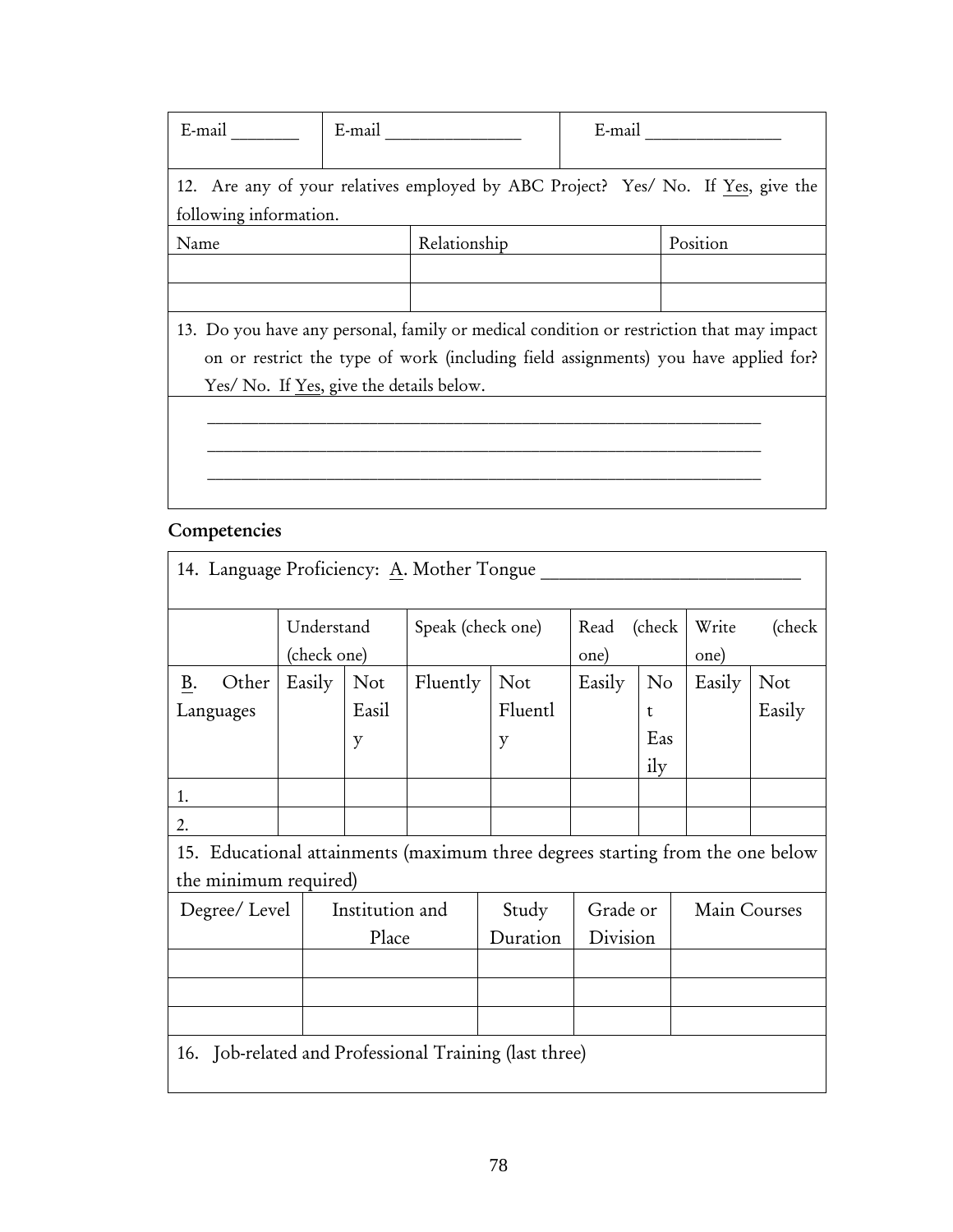| Training | Institution and Place | Training | Skills and Knowledge |  |
|----------|-----------------------|----------|----------------------|--|
| Program  |                       | Duration | Developed            |  |
|          |                       |          |                      |  |
|          |                       |          |                      |  |

## Competencies con td.

17. Any other special professional and personal skills that are helpful for job performance (three major categories)

| Skills | Proficiency Level (check one) |                  |  | How       | Where/When |
|--------|-------------------------------|------------------|--|-----------|------------|
|        | Excellent                     | Good<br>Moderate |  | Acquired? | Applied?   |
|        |                               |                  |  |           |            |
|        |                               |                  |  |           |            |
|        |                               |                  |  |           |            |

# Work Experience

| 18. Employment record (starting with your present/latest job, describe last three                             |                           |  |                                 |                            |         |  |  |
|---------------------------------------------------------------------------------------------------------------|---------------------------|--|---------------------------------|----------------------------|---------|--|--|
| full- time jobs you have had)                                                                                 |                           |  |                                 |                            |         |  |  |
| А.                                                                                                            |                           |  |                                 |                            |         |  |  |
| From<br>To                                                                                                    |                           |  |                                 |                            |         |  |  |
| Employer Name and Type of Name of Annual Gross Reasons for                                                    |                           |  |                                 |                            |         |  |  |
| Address                                                                                                       | Organization   Supervisor |  |                                 | salary                     | Leaving |  |  |
|                                                                                                               |                           |  |                                 |                            |         |  |  |
| Describe your work (in key words).                                                                            |                           |  |                                 |                            |         |  |  |
|                                                                                                               |                           |  |                                 |                            |         |  |  |
|                                                                                                               |                           |  |                                 |                            |         |  |  |
| Β.                                                                                                            |                           |  |                                 |                            |         |  |  |
| From The Commission of the Commission of the Commission of the Commission of the Commission of the Commission |                           |  |                                 |                            |         |  |  |
|                                                                                                               |                           |  |                                 |                            |         |  |  |
| Employer Name                                                                                                 | $Type$ of                 |  | Name $\qquad \qquad$ of $\vert$ | Annual Gross   Reasons for |         |  |  |
| and Address                                                                                                   |                           |  | Organization Supervisor         | salary                     | Leaving |  |  |
|                                                                                                               |                           |  |                                 |                            |         |  |  |
| Describe your work (in key words).                                                                            |                           |  |                                 |                            |         |  |  |
|                                                                                                               |                           |  |                                 |                            |         |  |  |
| C.                                                                                                            |                           |  |                                 |                            |         |  |  |
| From                                                                                                          |                           |  |                                 | To                         |         |  |  |
|                                                                                                               |                           |  |                                 |                            |         |  |  |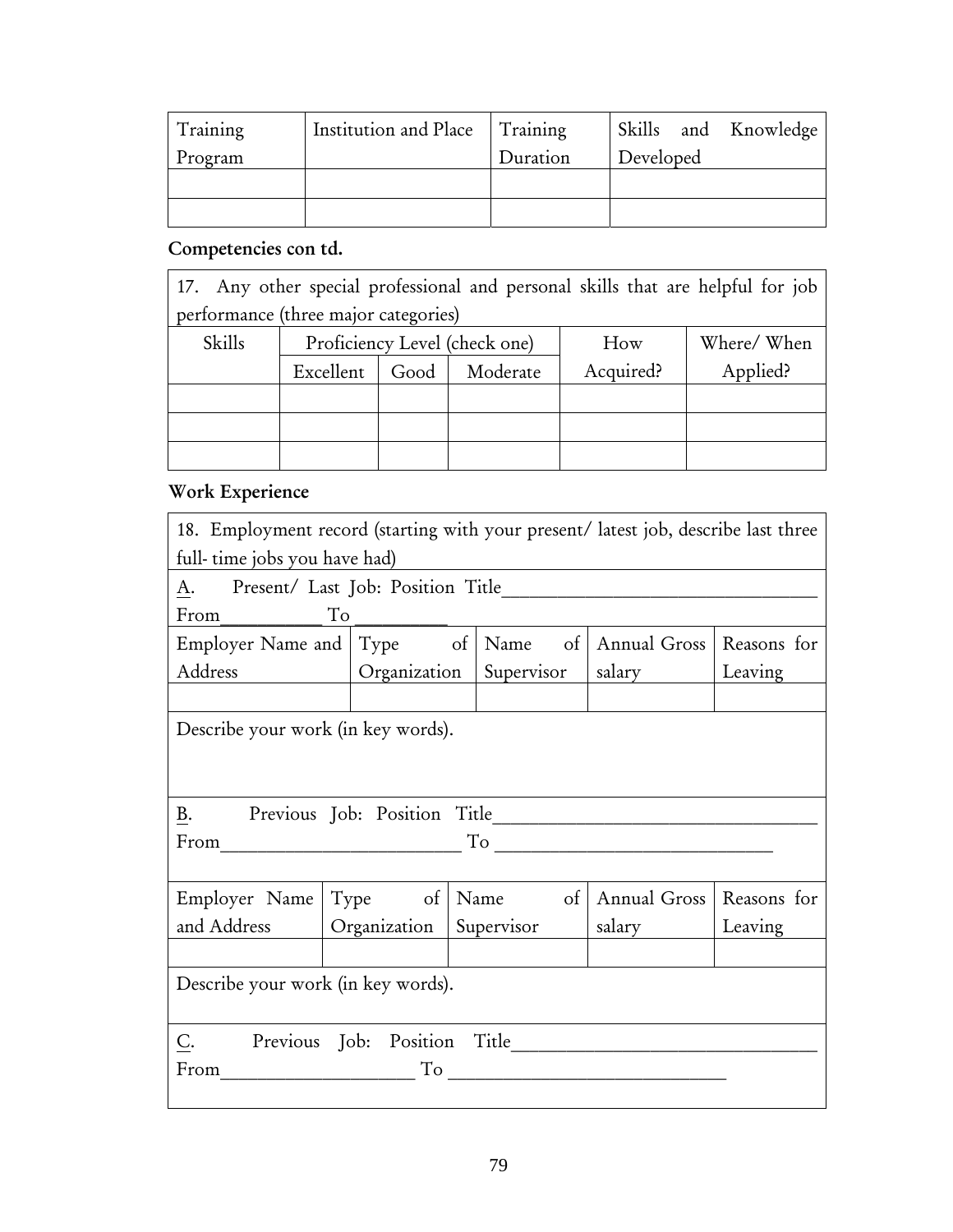| Employer Name and Type |                                              | of   Name of   Annual | Reasons<br>tor |
|------------------------|----------------------------------------------|-----------------------|----------------|
| Address                | Organization Supervisor Gross salary Leaving |                       |                |
|                        |                                              |                       |                |
|                        |                                              |                       |                |

Describe your work (in key words)..

19. Do you have any objections to our making enquiries with your employers/ supervisors? Yes/ No

If "Yes", explain.

#### Other Relevant Information

- 20. State any other relevant facts that you think demonstrate your suitability and competence for the job you have applied for or influence its performance in some way.
- 21. What is your expected annual gross salary in the position that you have applied for?
- 22. If selected, how much time you will require to take up the position?
- 23. Write, in not more than 100 words, why you think you should be selected for the position?

I declare that the information given above is true, complete and correct to the best of my knowledge, and I understand that any false or dishonest representation of facts may lead to my dismissal.

Date \_\_\_\_\_\_\_\_\_\_\_\_\_\_\_\_\_\_\_\_ Signature \_\_\_\_\_\_\_\_\_\_\_\_\_\_\_\_\_\_\_\_\_\_\_\_

*Please attach two reference letters and copies of certificates of the educational and training programs you have listed.*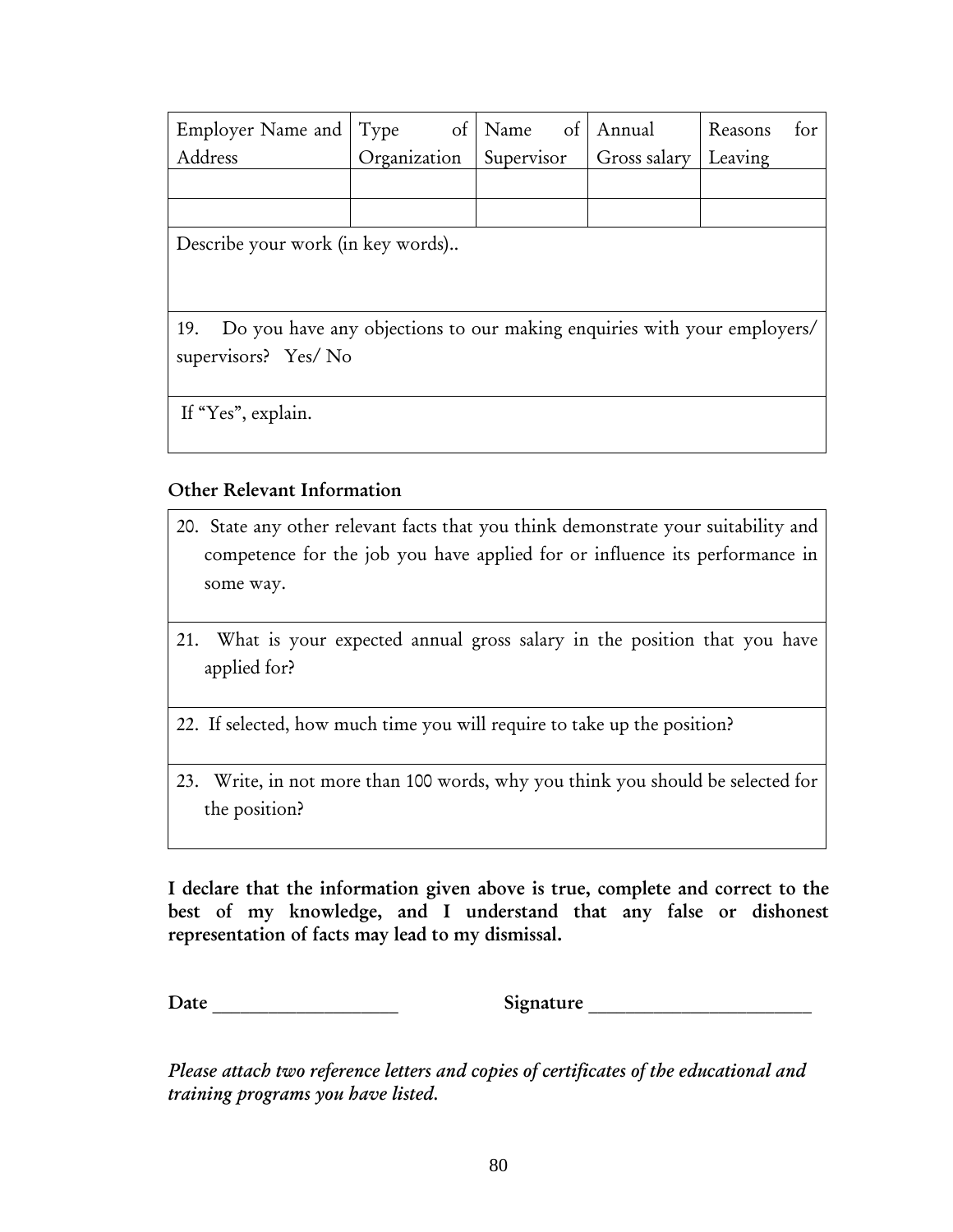#### Annex 2.3e

#### An Example of Selection Policy of a Social Project

- 1. The Project has the policy of employing the best available persons for the jobs in the Project. For this, selection is made on the basis of the merit of the potential candidates. The merit is defined for each job with reference to the job requirements as identified in the concerned job profile and assessed through a battery of carefully chosen selection predictors (methods).
- 2. A professionally designed selection package is used for each job category to assess the potential candidates and make selection decisions. The package uses generally validated selection methods and systematic procedures. It is designed to assess entry job competence and knowledge, relevant professional and work experience, commitment and motivation to perform the type of the work required in the job, and awareness of and commitment to the *Dalit* issues and agenda.
- 3. Regardless of the source of recruitment, the same selection package is used for all potential candidates in the same job category.
- 4. Selection is decentralized as much as possible for the district- based staff. Similarly, the involvement and support of the Consortium members of the Project are sought in selecting staff.
- 5. In line with its overall philosophy and focus, the Project in general adopts a policy of positive bias towards the selection of *Dalits* and women from among the equally eligible candidates. This policy does not preclude the competent non-*Dalit* and male candidates from being employed in the Project. The Project also encourages to some extent diversity in its work force.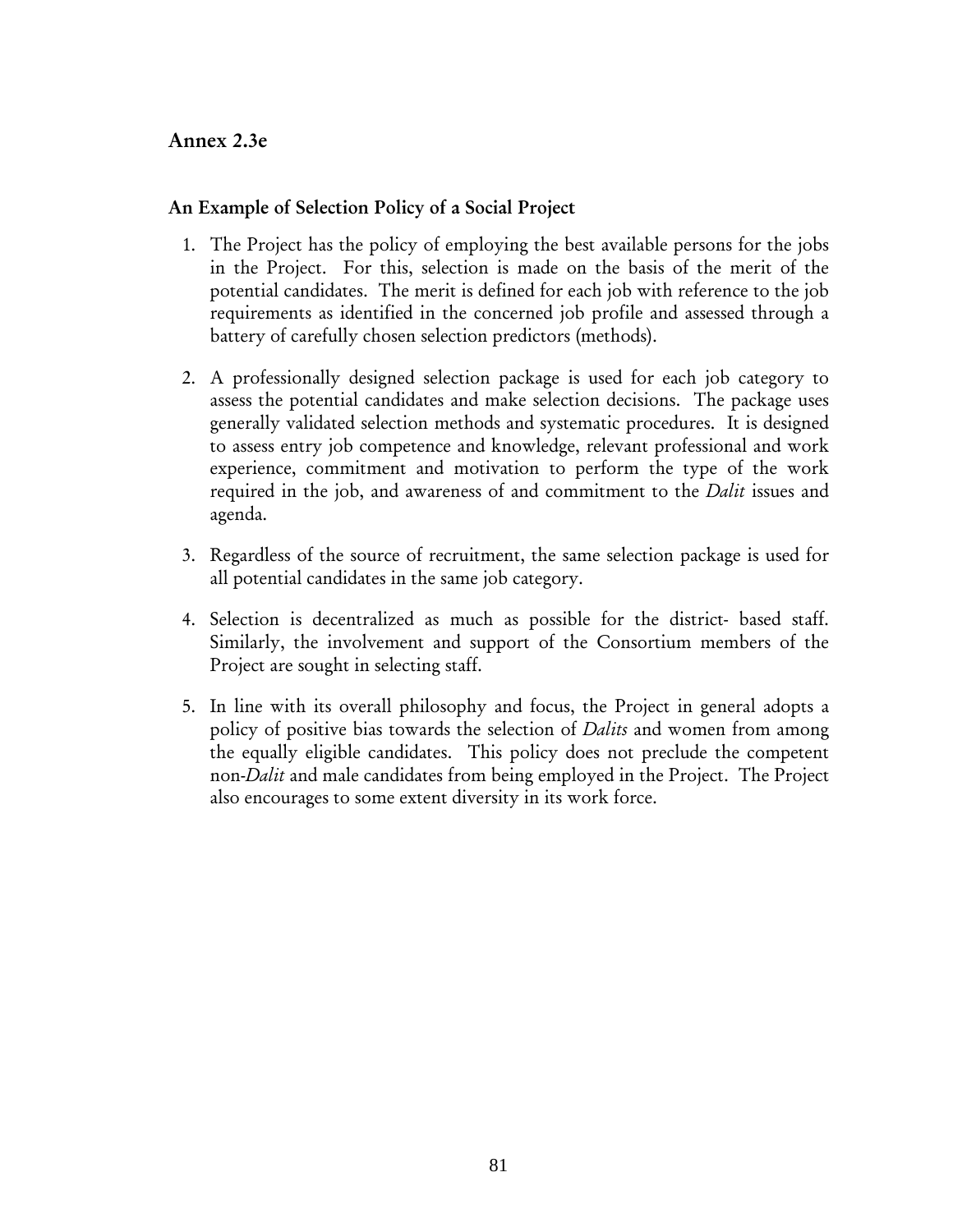#### Annex 2.3f

## An Example of Selection Plan

| Job for Selection |        | Responsibility for | Timing of |       | Assessment               |             | Selection Methods^ |        |        |
|-------------------|--------|--------------------|-----------|-------|--------------------------|-------------|--------------------|--------|--------|
|                   |        | Selection          |           |       | <b>Selection Process</b> | Dimensions* |                    |        |        |
| Position          | Number | Administrative     | Decision  | Start | Finish                   | Dimension   | Weight             | Method | Weight |
|                   |        |                    |           | by    | by                       |             |                    |        |        |
|                   |        |                    |           |       |                          |             |                    |        |        |
|                   |        |                    |           |       |                          |             |                    |        |        |
|                   |        |                    |           |       |                          |             |                    |        |        |
|                   |        |                    |           |       |                          |             |                    |        |        |
|                   |        |                    |           |       |                          |             |                    |        |        |
|                   |        |                    |           |       |                          |             |                    |        |        |
|                   |        |                    |           |       |                          |             |                    |        |        |
|                   |        |                    |           |       |                          |             |                    |        |        |
|                   |        |                    |           |       |                          |             |                    |        |        |
|                   |        |                    |           |       |                          |             |                    |        |        |
|                   |        |                    |           |       |                          |             |                    |        |        |
|                   |        |                    |           |       |                          |             |                    |        |        |
|                   |        |                    |           |       |                          |             |                    |        |        |
|                   |        |                    |           |       |                          |             |                    |        |        |
|                   |        |                    |           |       |                          |             |                    |        |        |
|                   |        |                    |           |       |                          |             |                    |        |        |
|                   |        |                    |           |       |                          |             |                    |        |        |
|                   |        |                    |           |       |                          |             |                    |        |        |
|                   |        |                    |           |       |                          |             |                    |        |        |

\* To be derived from job specifications as defined in job profiles of the concerned jobs

^ To be identified considering the assessment dimensions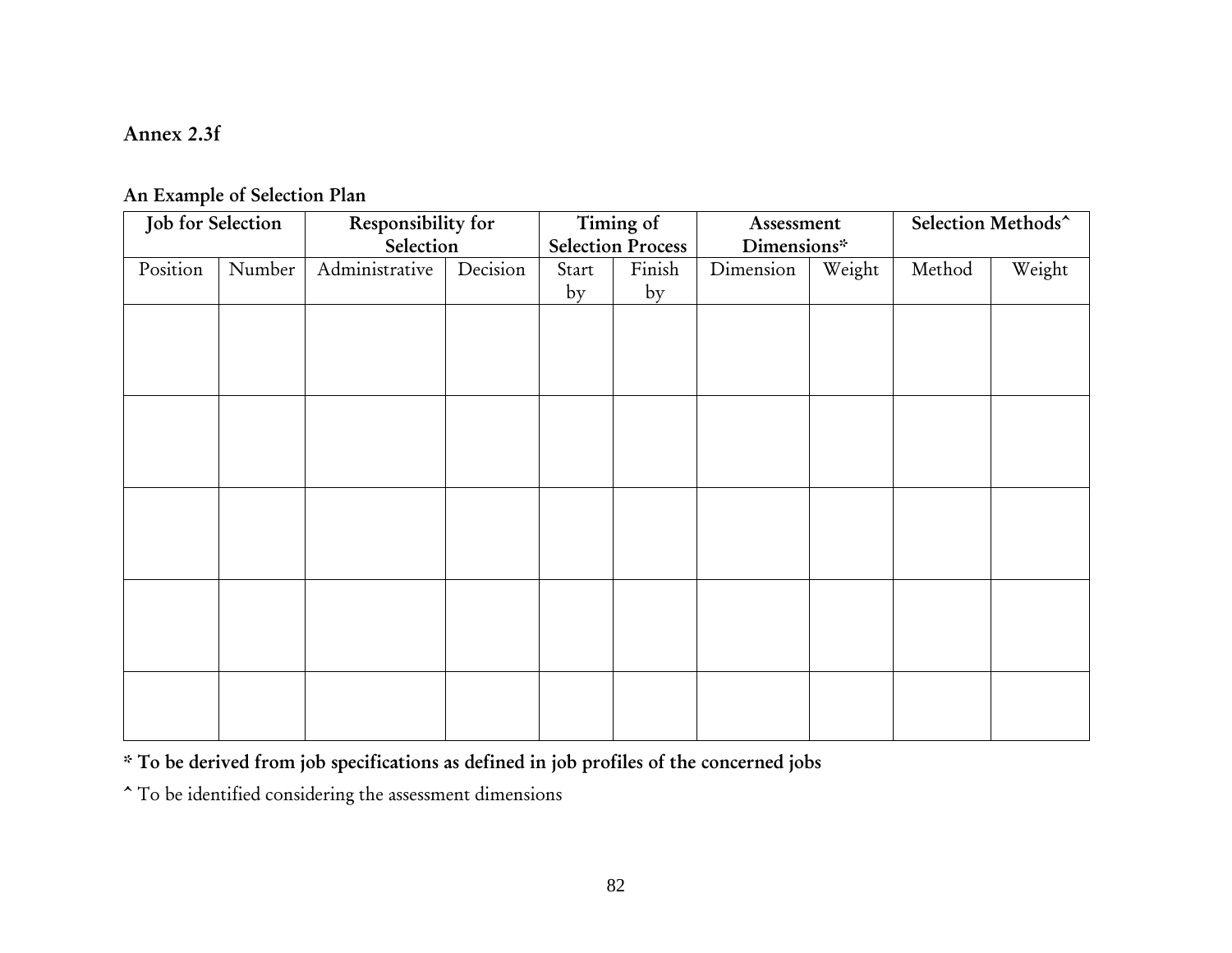# Annex 2.3g

## An Example of Selection Procedures of a Social Project

### Selection Approach

Selection takes place in two phases. Phase one involves preliminary screening in which the applicants are short-listed. In the main selection phase the short-listed candidates are assessed through a battery of selection methods.

The first phase involves a hurdle approach in which the less eligible candidates are screened out. In the second phase a compensatory approach is used in which all the short-listed candidates are taken through all the selection tests and final judgment is made on the basis of their aggregate performance on all the tests.

#### Short Listing of Applicants

Short-listing is done on the basis of merit and positive discrimination factors. The various factors included in the application blank receive the following weights:

| 1. | Personal and social circumstances |  |
|----|-----------------------------------|--|
|    | 2. Job competencies               |  |
|    | 3. Job experiences                |  |
| 4. | Other relevant factors            |  |
|    | 5. Dalits and women               |  |

The Project may assign internal weights to the various sub-factors within each major factor depending on the nature of the job. It develops a rating scale to assign scores for each merit factor taking into account the relationships between the merit factor/ sub-factor and the nature and requirements of the job. For example, relevant additional educational degree while meeting the minimum educational qualification specified for the position may be given 80 – 100 percent score for this sub-factor considering the grades, whereas the minimum educational qualification may be assigned 70 – 80 percent score.

Each applicant is rated on the merit and positive discrimination factors using the prescribed form. All applicants are then ranked in descending order. The candidates are short-listed by choosing the highest ranking persons in the list.

The number of the candidates in the short-list is determined as follows: one – two positions to be filled: five times the number of positions; thee – four positions to be filled: four times the number of positions; and five or more positions to be filled: three times the number of positions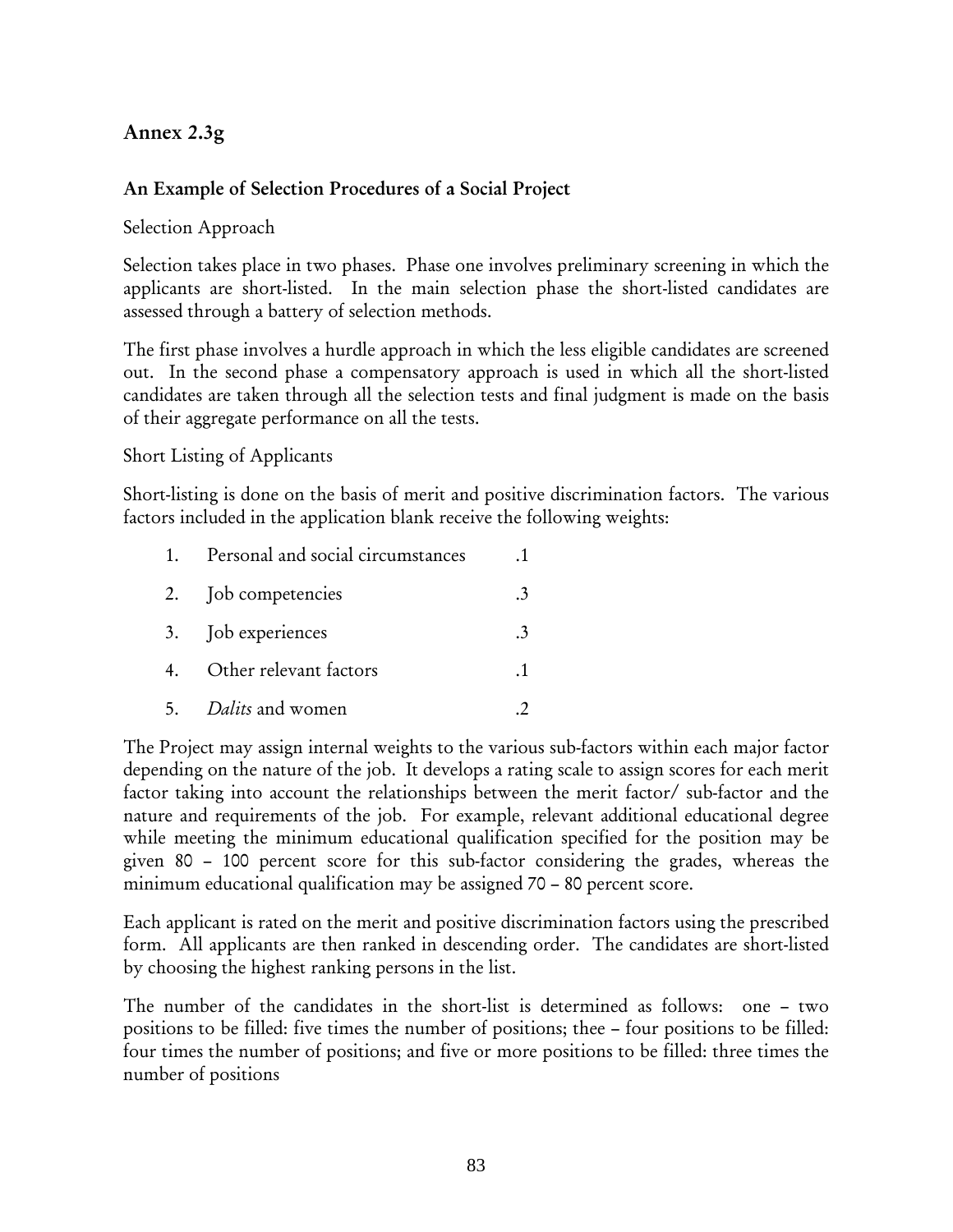## Battery of Selection Tests

The short-listed candidates go through a rigorous selection procedure in the second phase. The core aspects of this phase are the identification of assessment dimensions (selection criteria) and selection tests with their relative weights. Depending on the nature of the job, both these selection factors may vary across various job categories.

The key assessment dimensions and the principal selection tests for all jobs may include:

| <b>Assessment Dimensions</b>                                 | Weight     |
|--------------------------------------------------------------|------------|
| 1. Job competencies (professional and sectoral)              | .35        |
| - Job knowledge                                              |            |
| - Job skills                                                 |            |
| 2. Job experiences (professional and sectoral)               | $\cdot$ .2 |
| - Similar job experience                                     |            |
| - Relevant job experience                                    |            |
| 3. Personal competencies and attributes                      | .25        |
| - Commitment and motivation (with respect to the job and the |            |
| sector)                                                      |            |
| - Interpersonal and communication abilities                  |            |
| - Personality: adjustability, maturity and confidence        |            |
| - Positive personal orientations and attitudes               |            |
| 4. Dalits and women                                          | $\cdot$    |

| <b>Selection Tests</b>                                                                                                                   | Weight |
|------------------------------------------------------------------------------------------------------------------------------------------|--------|
| 1. Paper and pencil test (including subjective and objective test items<br>covering professional and sectoral issues related to the job) | .25    |
| 2. Group discussion (on relevant issues related to professional and<br>sectoral aspects of the job)                                      | .25    |
| 3. Work sample test (covering one or more core tasks to be performed  <br>in the job)                                                    | .25    |
| 4. Semi-structured interview (by a panel on personal, professional and  <br>sectoral issues related to the job)                          | .25    |

It is the responsibility of the Selection Committee to choose the specific selection criteria and tests to be administered within the broad guidelines given here. It determines and defines the assessment dimensions on the basis of job profiles of the concerned jobs and the criteria included here. It then chooses and designs the selection tests to match the selection criteria based on the tests suggested here.

In choosing the tests the Committee uses the selection matrix as prescribed below. The basic principle here is that each assessment dimension is assessed by at least two selection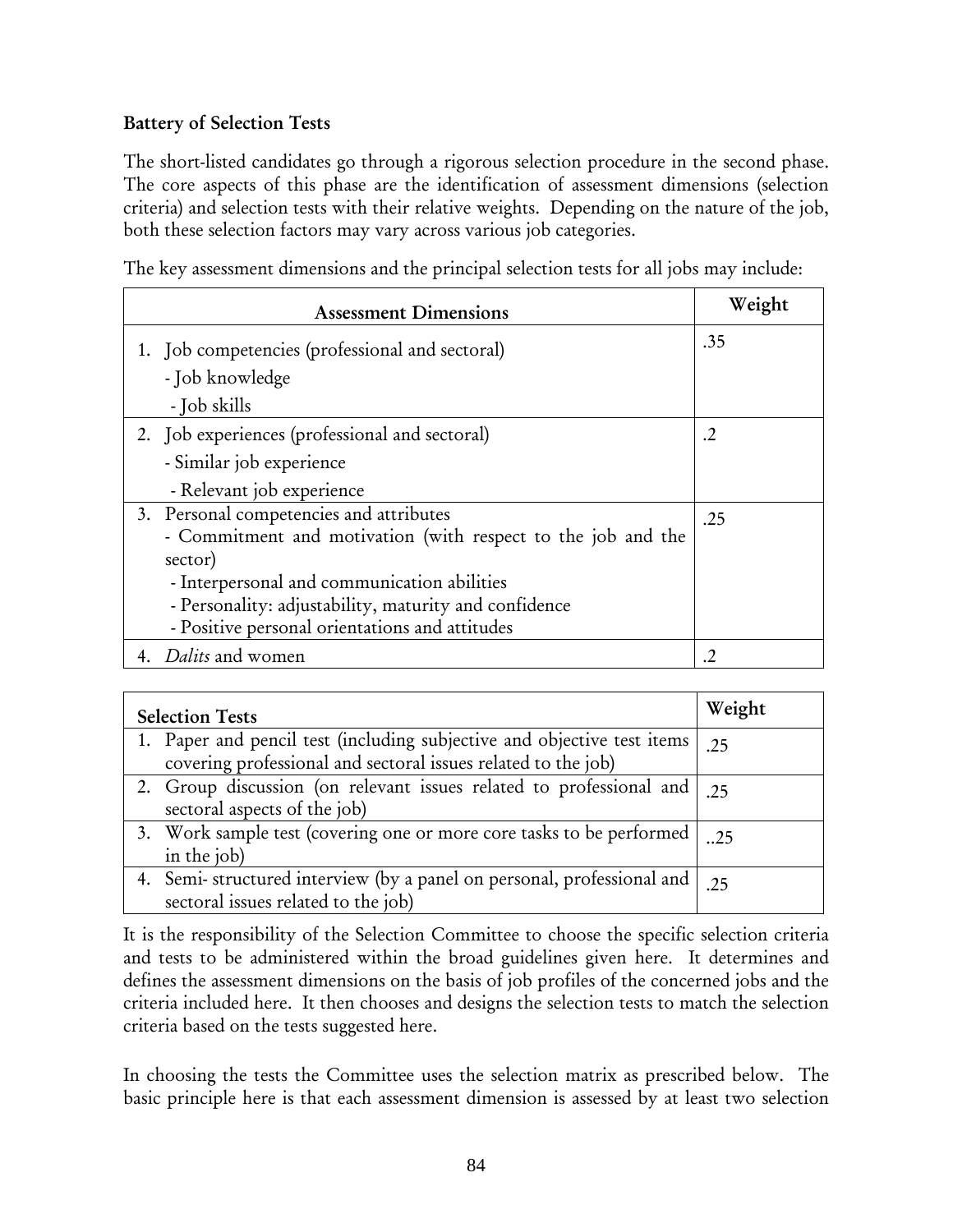tests, which means that each candidate is assessed on a particular dimension at least twice using two different tests. For example, job knowledge is tested by two tests: paper and pencil test and semi-structured interview.

| <b>Selection Tests</b>                  | Paper      | Group      | Work   | Semi-             | Other |
|-----------------------------------------|------------|------------|--------|-------------------|-------|
| <b>Assessment Dimensions</b>            | and        | Discussion | Sample | structured        |       |
|                                         | Pencil     |            | Test   | Interview         |       |
|                                         | Test       |            |        |                   |       |
| 1. Job competencies                     |            |            |        |                   |       |
| - Job knowledge                         |            |            |        | N                 |       |
| $-Job$ skills                           |            |            |        |                   |       |
| 2. Job experience                       |            |            |        |                   |       |
| - Similar job experience                | $\sqrt{ }$ |            |        | $\sqrt{ }$        |       |
| - Relevant job experience               |            |            |        |                   |       |
| 3. Personal competencies and attributes |            |            |        |                   |       |
| - Commitment<br>and                     |            |            |        | $\overline{\vee}$ |       |
| motivation                              |            |            |        |                   |       |
| - Interpersonal abilities               |            |            |        | N                 |       |
| - Personality                           |            |            |        |                   |       |
| - Positive attitudes                    |            |            |        | Ν                 |       |
| 4. Other                                |            |            |        |                   |       |

The implication of the selection matrix is that the identified dimensions should be assessed by the corresponding tests, which means that the tests should be designed so as to assess the corresponding dimensions. It calls for a professional approach to designing the selection tests. In designing and administering the selection tests, the Committee may seek professional inputs from external specialists on need basis.

# Selection Decision

Selection decision is made by ranking the candidates on the basis of both merit and positive discrimination factors. The ranking is done combining the scores of the candidates on the selection tests with the scores given to them on the basis of the positive discrimination factors. For this purpose the Selection Committee uses the form prescribed.

After adding up the total weighted scores, the candidates are ranked in descending order and the highest ranking candidates are selected in required number.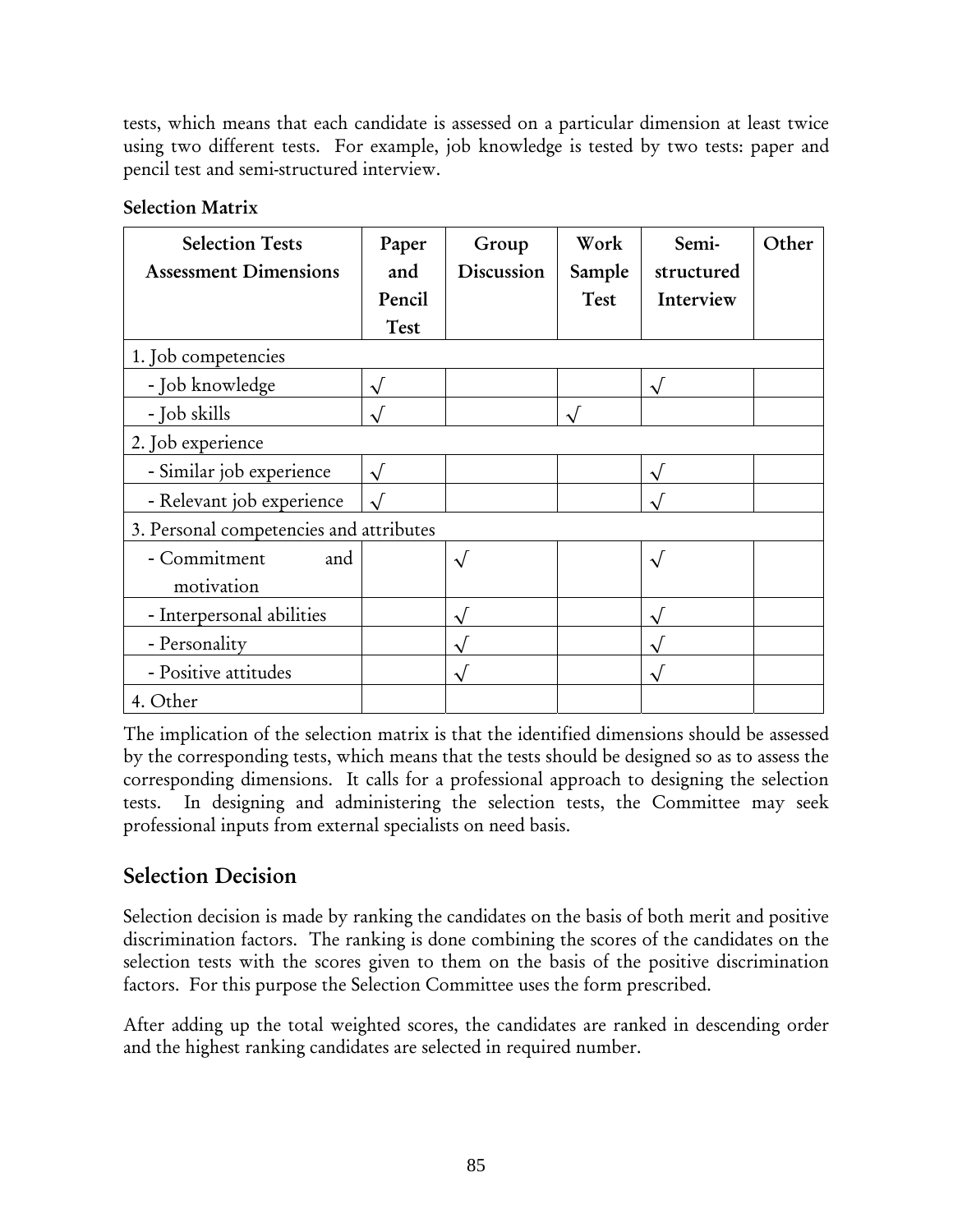Form for Short Listing Applicants

| S. No. | Merit Factor<br><b>Applicant Name</b> | Circumstance<br>$(.1)^{*}$ |                 | Competence<br>$(.4)^{*}$ |                 |                 | Experience<br>$(.4)^{*}$ |                 |                 | Other Factors<br>$(.1)^{*}$ |                 |      | Total<br>Score<br>$(1)^{*}$ |  |
|--------|---------------------------------------|----------------------------|-----------------|--------------------------|-----------------|-----------------|--------------------------|-----------------|-----------------|-----------------------------|-----------------|------|-----------------------------|--|
|        |                                       | $SF\ 1$                    | SF <sub>2</sub> | SF <sub>3</sub>          | SF <sub>1</sub> | SF <sub>2</sub> | SF <sub>3</sub>          | SF <sub>1</sub> | SF <sub>2</sub> | SF <sub>3</sub>             | SF <sub>1</sub> | SF 2 | SF <sub>3</sub>             |  |
|        |                                       |                            |                 |                          |                 |                 |                          |                 |                 |                             |                 |      |                             |  |
|        |                                       |                            |                 |                          |                 |                 |                          |                 |                 |                             |                 |      |                             |  |
|        |                                       |                            |                 |                          |                 |                 |                          |                 |                 |                             |                 |      |                             |  |
|        |                                       |                            |                 |                          |                 |                 |                          |                 |                 |                             |                 |      |                             |  |
|        |                                       |                            |                 |                          |                 |                 |                          |                 |                 |                             |                 |      |                             |  |
|        |                                       |                            |                 |                          |                 |                 |                          |                 |                 |                             |                 |      |                             |  |
|        |                                       |                            |                 |                          |                 |                 |                          |                 |                 |                             |                 |      |                             |  |
|        |                                       |                            |                 |                          |                 |                 |                          |                 |                 |                             |                 |      |                             |  |
|        |                                       |                            |                 |                          |                 |                 |                          |                 |                 |                             |                 |      |                             |  |
|        |                                       |                            |                 |                          |                 |                 |                          |                 |                 |                             |                 |      |                             |  |
|        |                                       |                            |                 |                          |                 |                 |                          |                 |                 |                             |                 |      |                             |  |
|        |                                       |                            |                 |                          |                 |                 |                          |                 |                 |                             |                 |      |                             |  |
|        |                                       |                            |                 |                          |                 |                 |                          |                 |                 |                             |                 |      |                             |  |
|        |                                       |                            |                 |                          |                 |                 |                          |                 |                 |                             |                 |      |                             |  |

• *The figure indicates weight given to the related criterion.*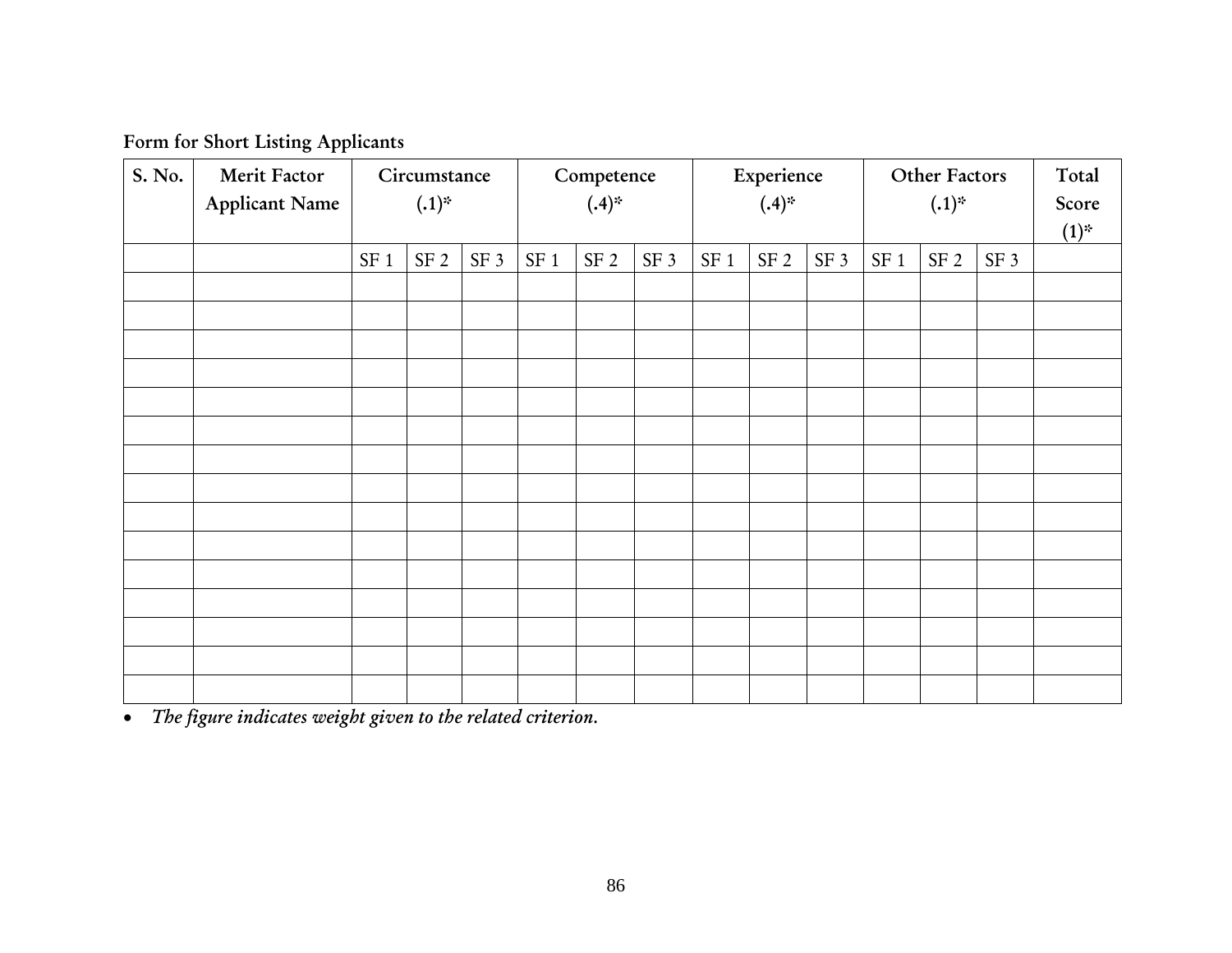| Dimensions |              | <b>Job Competencies</b>        |            |       | Job Experience                 |                                |         |           | <b>Personal Attributes</b> |        |          | Dalits and/                           | Total       |           |        |
|------------|--------------|--------------------------------|------------|-------|--------------------------------|--------------------------------|---------|-----------|----------------------------|--------|----------|---------------------------------------|-------------|-----------|--------|
|            |              |                                |            |       |                                |                                |         |           |                            |        |          | or Women                              | Score       |           |        |
| Name of    | Test         | $\operatorname{\mathsf{Test}}$ | Wtd.       | Wtd.  | $\operatorname{\mathsf{Test}}$ | $\operatorname{\mathsf{Test}}$ | Wtd.    | Wtd.      | Test 1                     | Test 2 | Wtd.     | Wtd.                                  | Scor        | Wtd.      | Total  |
| Candidates | $\mathbf{1}$ | $\overline{2}$                 | Av.        | Total | $\mathbf{1}$                   | $\overline{2}$                 | Av.     | Total     | Score                      | Score  | Av.      | Tota                                  | $\mathbf e$ | Total     | of     |
|            | Scor         | Scor                           | Scor       | Score | Scor                           | Scor                           | core    | Score     | (100)                      | (100)  | Score    | $\mathbf{1}$                          | (100)       | Score     | Wtd.   |
|            | e            | $\mathbf{e}$                   | $\epsilon$ | (Av)  | $\epsilon$                     | $\rm e$                        | $(1+2)$ | (Av x .2) |                            |        | $(1+2)/$ | Scor                                  |             | (Sc x .2) | Scores |
|            | (100)        | (100)                          | $(1+2)$    | x.35) | (100)                          | (100)                          | )/2x.   |           |                            |        | 2x.25    | $\mathbf{e}% _{t}\left( t_{0}\right)$ |             |           | (100)  |
|            |              |                                | )/2x.      |       |                                |                                | 25      |           |                            |        |          | (Av)                                  |             |           |        |
|            |              |                                | 25         |       |                                |                                |         |           |                            |        |          | $\mathbf{x}.3)$                       |             |           |        |
|            |              |                                |            |       |                                |                                |         |           |                            |        |          |                                       |             |           |        |
|            |              |                                |            |       |                                |                                |         |           |                            |        |          |                                       |             |           |        |
|            |              |                                |            |       |                                |                                |         |           |                            |        |          |                                       |             |           |        |
|            |              |                                |            |       |                                |                                |         |           |                            |        |          |                                       |             |           |        |
|            |              |                                |            |       |                                |                                |         |           |                            |        |          |                                       |             |           |        |
|            |              |                                |            |       |                                |                                |         |           |                            |        |          |                                       |             |           |        |
|            |              |                                |            |       |                                |                                |         |           |                            |        |          |                                       |             |           |        |
|            |              |                                |            |       |                                |                                |         |           |                            |        |          |                                       |             |           |        |
|            |              |                                |            |       |                                |                                |         |           |                            |        |          |                                       |             |           |        |
|            |              |                                |            |       |                                |                                |         |           |                            |        |          |                                       |             |           |        |
|            |              |                                |            |       |                                |                                |         |           |                            |        |          |                                       |             |           |        |
|            |              |                                |            |       |                                |                                |         |           |                            |        |          |                                       |             |           |        |

# Form for Selection Test Scoring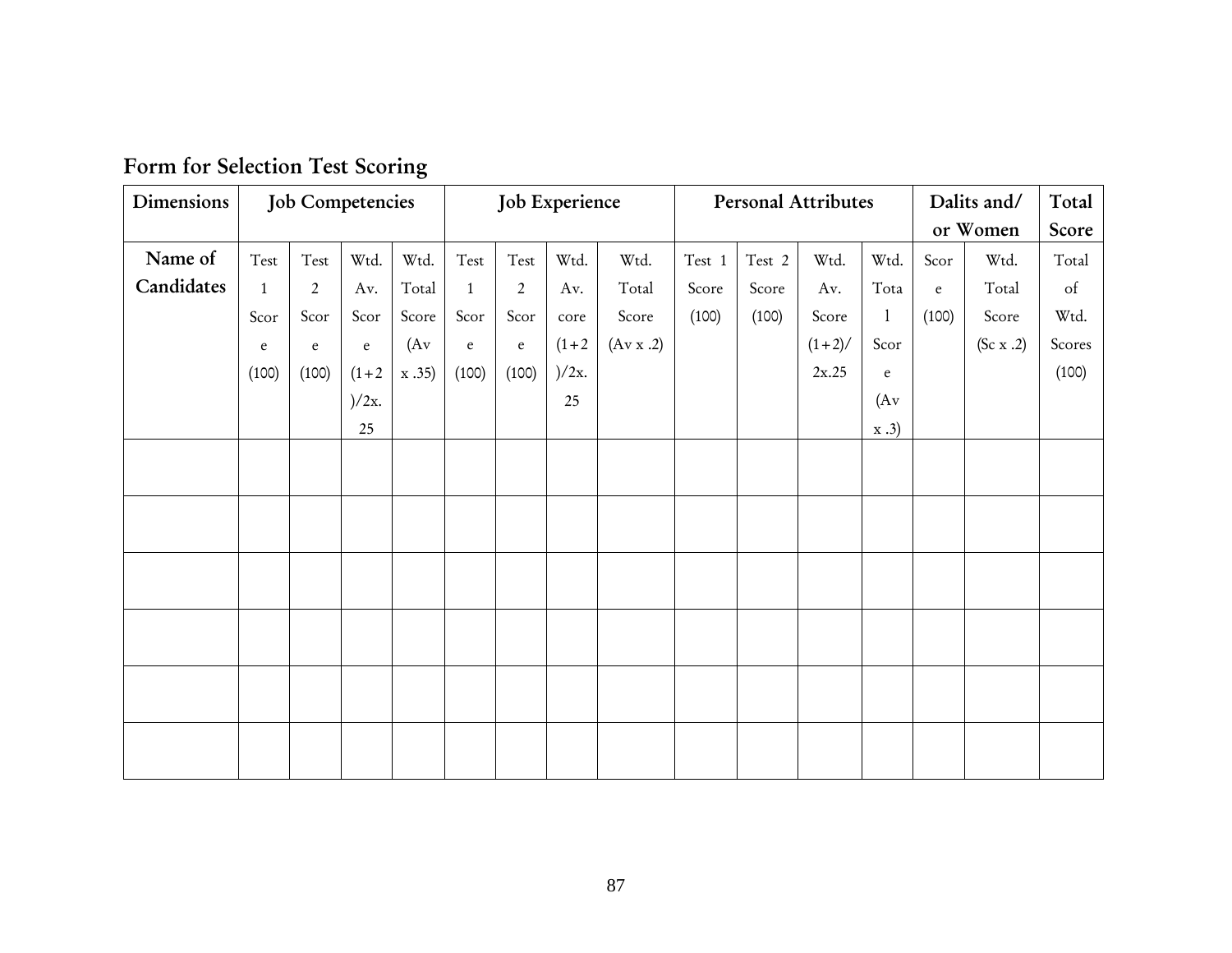## Annex 2.3h

# An Example of Appointment Letter

December  $31<sup>st</sup>$ , 2006

Mr. Kumud Singh

Kuleshwor, Kathmandu

Nepal

## Subject: Offer of Appointment on Contract – DCPL/2007/CON.022

Dear Mr. Singh,

We are pleased to offer you appointment with this organization, subject to the following terms and conditions:

#### Title of the Job

Your functional title shall be Health Coordinator.

### Job Responsibility and Reporting

You shall be reporting to the Project Manager. The scope of work shall be as stated in the attached Job Description statement. You shall carry out the instructions given to you by your superiors diligently and satisfactorily, in the sole interest of the Project. You will also be required to abide by all rules and regulations outlined in the Employees' Rules and Procedures.

### Tenure

This Contract shall come into effect upon your acceptance of the terms and conditions and from the date of reporting to duty. You shall be required to report to duty no later than January 10<sup>th</sup> 2007. The contract expires on January 9<sup>th</sup> 2009.

### Stipend

You shall be paid a consolidated stipend of Rs.15, 000 per month (Rs.12,000 basic + Rs.3,000 benefits). All stipends and cash incentives paid to you shall be subject to income tax as per prevailing rates.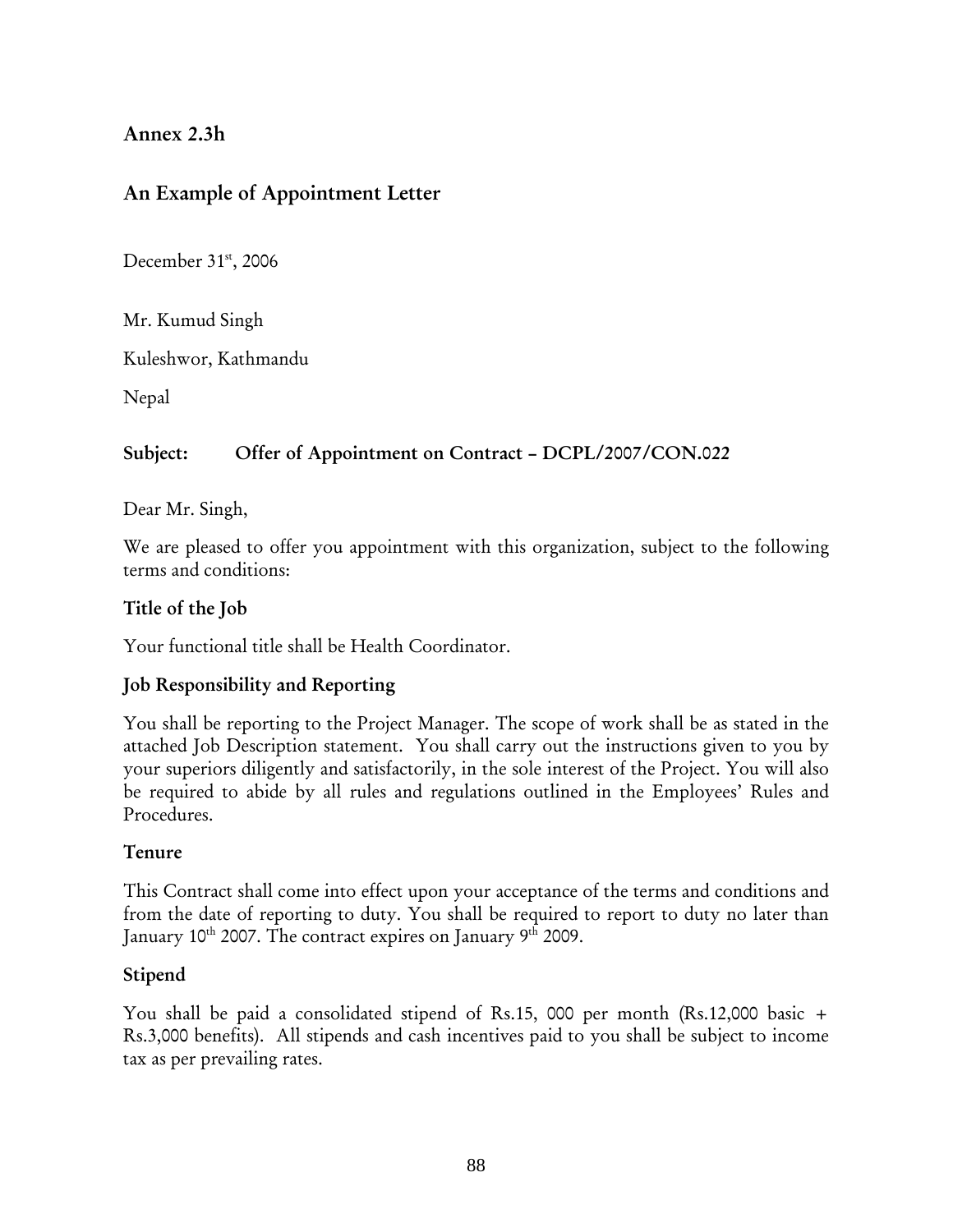#### Working Hours

You shall work a minimum of 8 hrs a day from 10 am to 6 pm and six days a week.

#### Public Holidays and Leaves

You shall be entitled to all the public holidays published by the management and that fall during your tenure with the company.

#### Termination/Suspension

Your contract with the company may be terminated/suspended under the following conditions:

- Committing any misconduct as per Employees Rules and Regulations for which you shall be terminated with immediate effect.
- Not performing as per criteria laid down, one-week notice shall be served from the management.
- Upon serving written notice of termination in advance of two weeks by either party or by foregoing two weeks remuneration in lieu of notice or,
- In case you are absent from the job without notice and permission from your supervisor for a continuous period of five days, you shall be terminated with immediate effect. Health reason should be justified with medical report from a doctor.
- In case you are charged with any act of misconduct you may be suspended from the service pending enquiry. During the period of suspension you shall not be entitled to any benefits.

With best wishes,

Yours truly,

I have carefully read and understood the terms and conditions mentioned above. I have accepted all the terms and conditions of this contract for training. I shall join the organization on exercise that the contract of the contract of the contract of the contract of the contract of the contract of the contract of the contract of the contract of the contract of the contract of the contract of

SIGNATURE DATE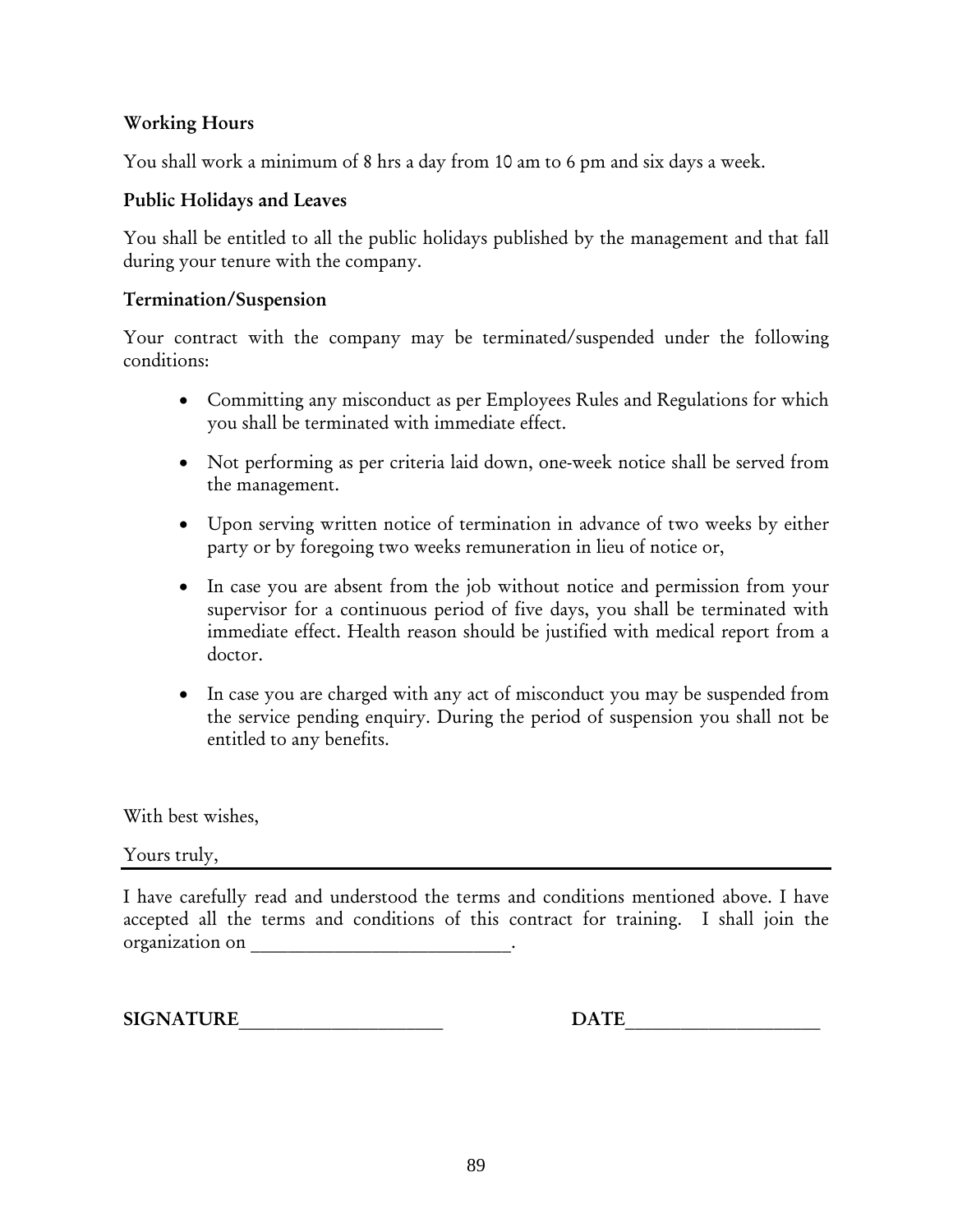# *Assignment 2.3a*

# Design of Recruitment System

Form small groups of participants of your own organization. Prepare in the group the following recruitment related documents for your organization:

- Recruitment policy
- Recruitment schedule
- Job advertisement for a position for publication in a newspaper
- Application blank for the same position.

Follow the principles and formats as illustrated during the discussion in the session. You may make several assumptions for this task.

# *Assignment 2.3b*

# Design of Selection System

Go into the same group as before. Prepare in the group the following selection related documents for your organization for the same position:

- Selection policy
- Selection plan
- Selection committee
- Selection system design (method, approach, criteria etc)
- Appointment letter.

Follow the principles and formats as illustrated during the discussion in the session. You may make several assumptions for this task.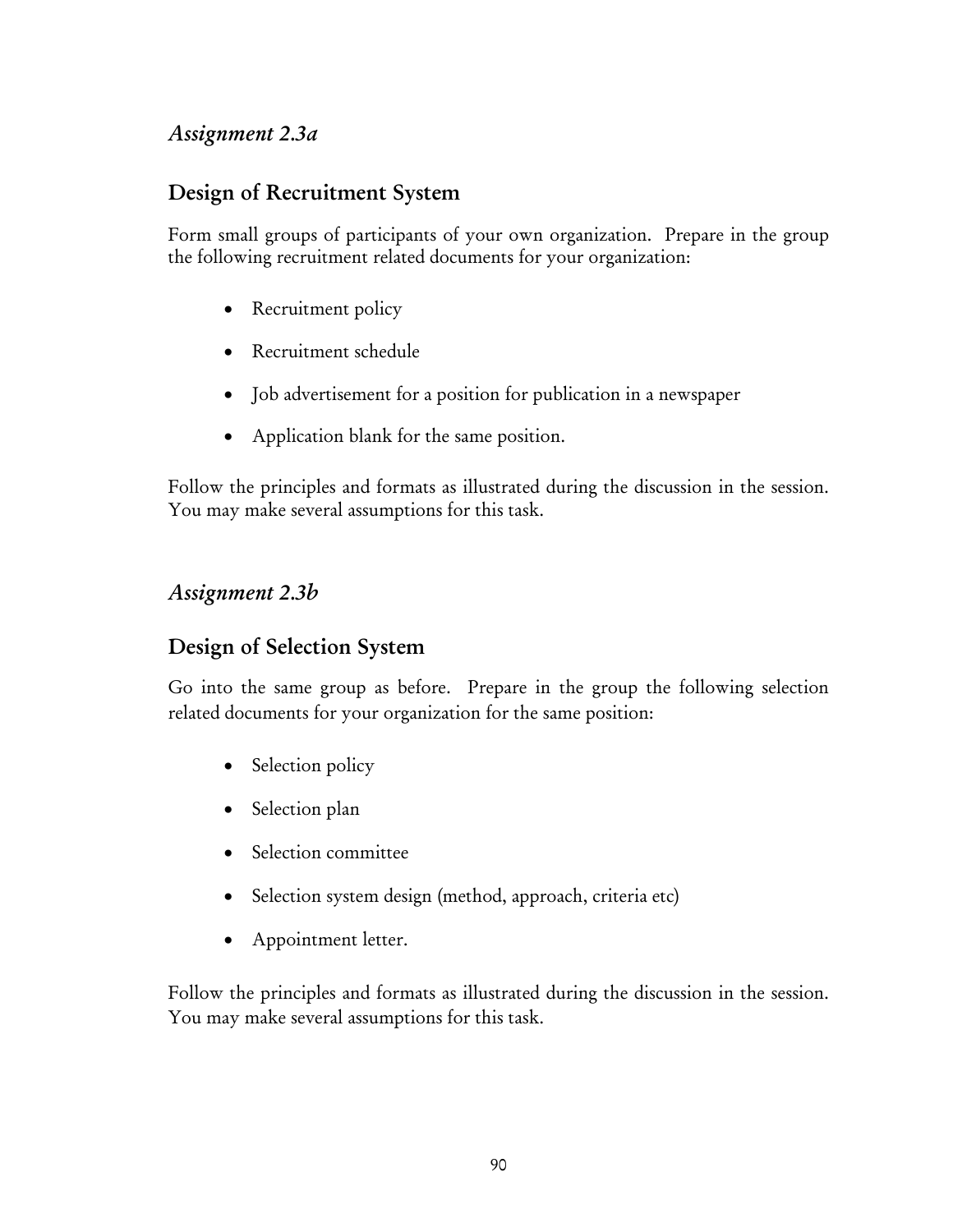

# Orientation to New Staff

*Time:* Two Hours

# Why do this Activity?

This activity helps to understand the concept and purpose of orientating new employees in the organization. It is also designed to develop orientation program for conducting orienting new employees.

# Learning Objective

• State the meaning and importance of orientation of new staff and prepare an orientation schedule to orient the newly hired employees.

# How to do the Activity?

Make all necessary preparations before the start of the activity. Open up the activity following the general guidelines for facilitators. Note

#### *Step 1: 30 minutes*

Ask participants how do their organizations receive new Presentation/ employees. Lead the discussion to the concept of staff orientation. Illustration Explain the meaning, purpose and process of orientation with the help of materials given in Handout 2.3 using visuals.

Show the examples of orientation checklist and schedule as given in Annexes 2.4a and 2.4b.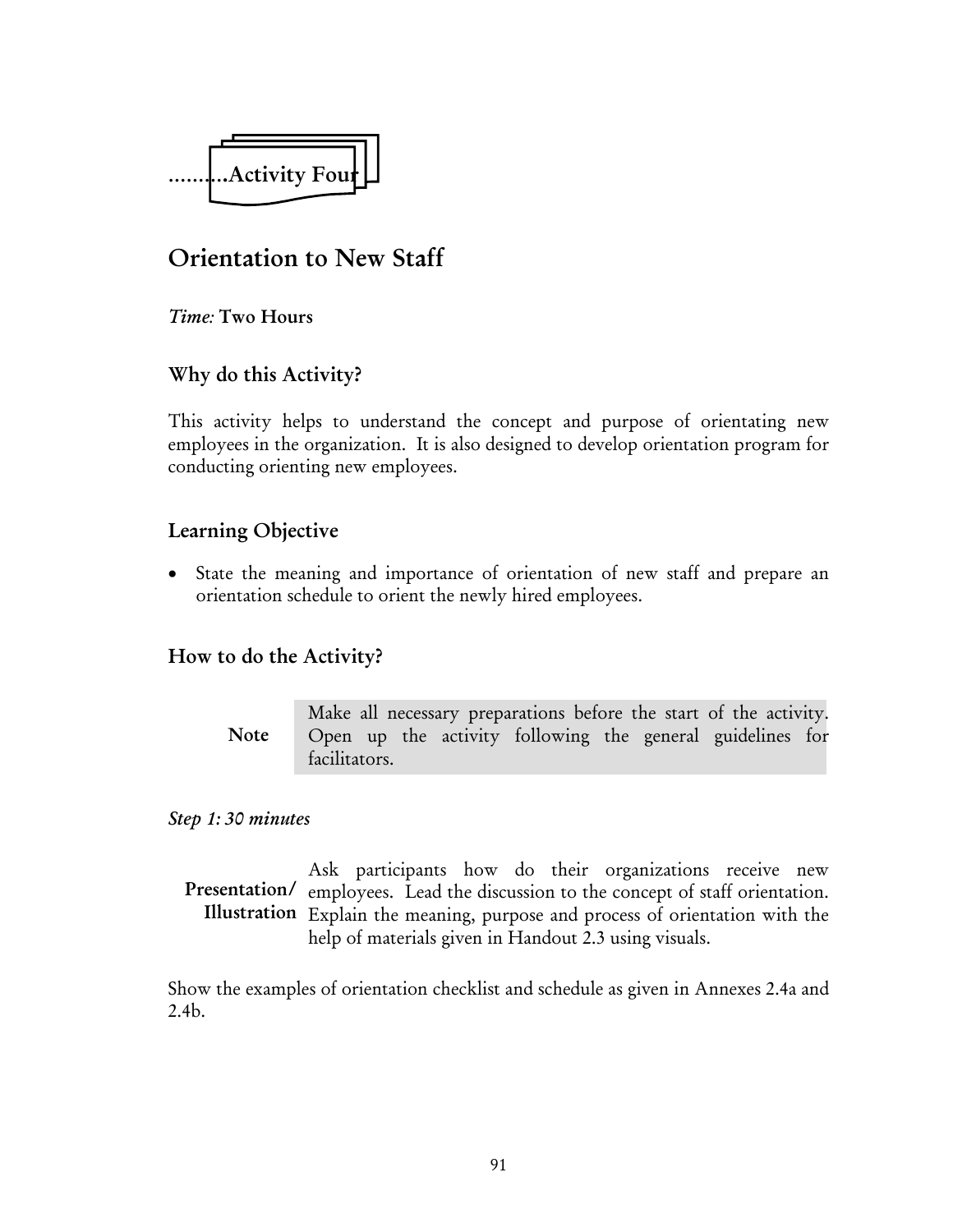| Group<br>Work | Ask participants from the same organization to form their small<br>groups. Give them Assignment Sheet 2.4. Ask them to prepare a n<br>orientation schedule for implementing orientation program for<br>newly hired employees in their organization. |
|---------------|-----------------------------------------------------------------------------------------------------------------------------------------------------------------------------------------------------------------------------------------------------|
| Plenary       | Assemble the groups. Have each group present their outputs<br>taking their turn. Discuss the outputs of the group work<br>encouraging each group to clarify, comment, and critique each<br>others findings.                                         |

Summarize the key findings based on discussions.

Conclude the activity with summary of key learning points. Assess the learning of participants by asking questions randomly about the key contents covered.



## *Time out*

*Materials* 

- Chart papers, markers, flipchart board, white board, overhead projector and transparencies of visuals.
- Copies of handout for each participant.



# *Handouts*

- Handout 2.4: Orientation of New Staff
- Assignment 2.4: Preparation of Orientation Schedule
- •
- •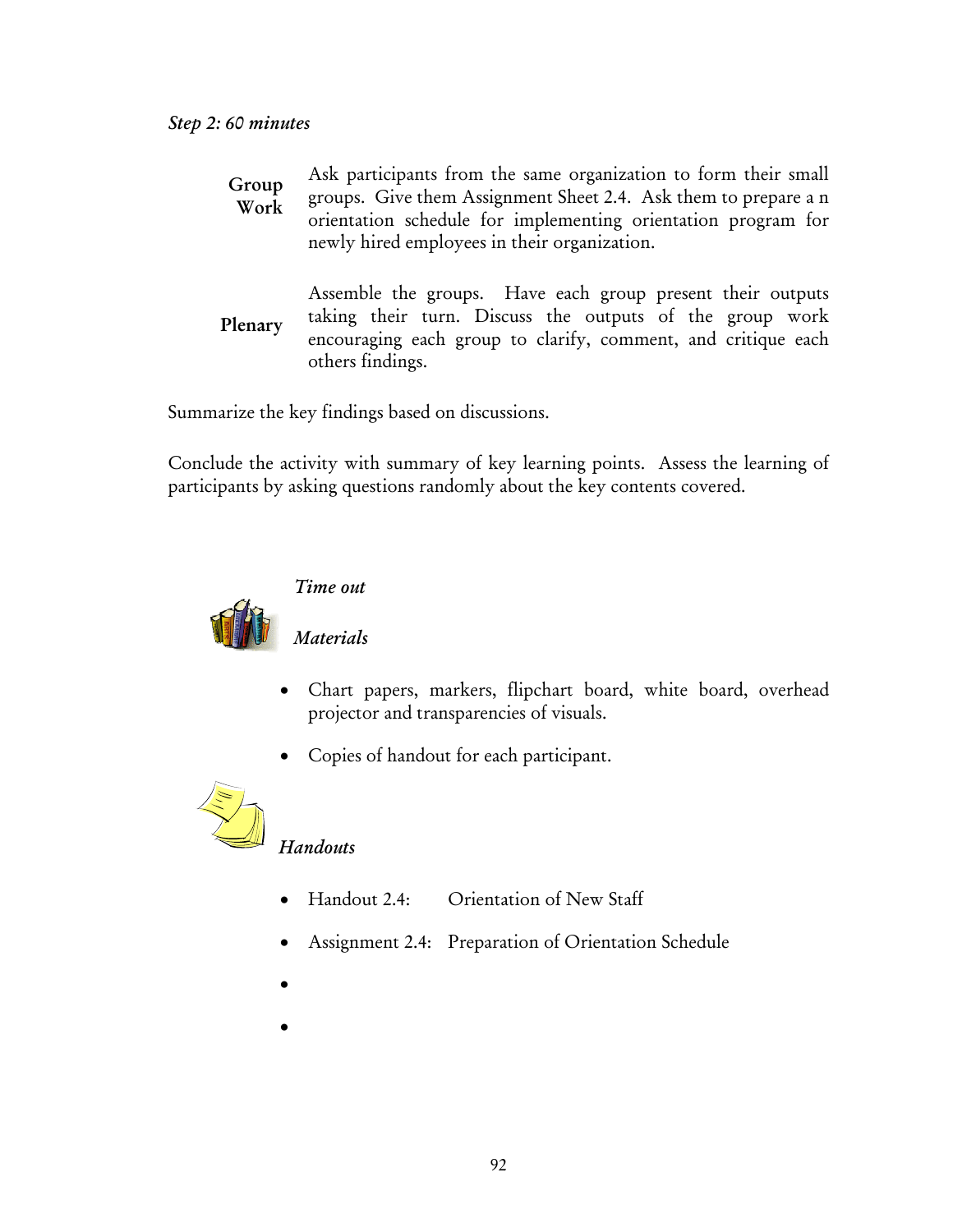# Handout 2.4

# Orientation of New Staff

Selection or hiring employees results in new people joining the organization. As they are new, they experience some difficulty, uneasiness or stress as they start on their job. It is the responsibility of the organization to ease them into the job and the organization giving them a feeling of comfort and confidence so that they can start their job effectively. This is the function of orientation.

# What is Orientation?

When a new employee enters into the job of an organization he/she needs orientation. Orientation is *a process of providing new employees with basic background information about the organization and the job required for effective performance and satisfaction*. Orientation covers the activities involved in introducing a new employee to the organization and to her/his work unit. It expands upon the information received during the recruitment and selection stages and helps to reduce the initial anxiety we all feel when we first begin a new job. For example, an orientation program should familiarize the new member with the organization's objectives, history, procedures, and rules; communicate relevant personnel policies such as hours of work, pay procedures, overtime requirement and fringe benefits; review the specific duties and responsibilities of the new member's job; provide a tour of the organization's physical facilities; and introduce the employee to his or her superior and coworkers. But in many social organizations the management gives low priority for orientation.

Orientation is the critical part of organizational socialization that helps new employees identify themselves with the organizational systems and culture while adapting to its requirements. This way, they become part of the organization and are better able to make contributions to the organization.

#### Why Orientation?

Employee orientation is as much about creating an impression as it is about providing information and confidence to cope with the new situation and perform well from the beginning. It serves the following purposes:

• Reduce the initial anxiety and apprehension and prepare new employees psychologically ready for performance.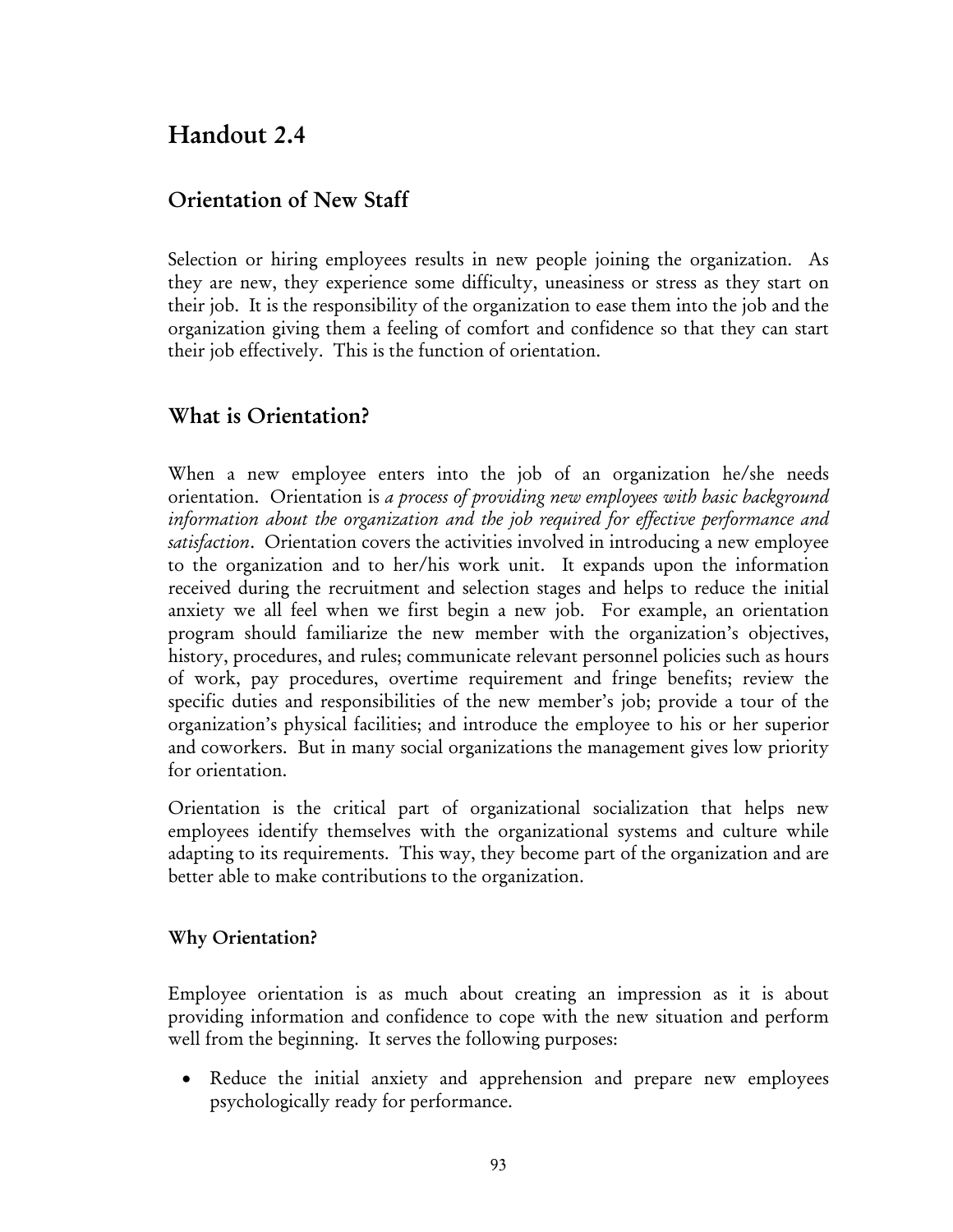- Equip them with the information about work, working culture, expectation, and relationship with others.
- Support them during this difficult period and help them become fully integrated into the organization as quickly and as easily as possible.
- Provide them with necessary motivation to adjust to a new work environment and to encourage the development of loyalty and enthusiasm towards the organization
- Enable them to settle into the organization quickly and become productive and efficient members of staff within a short period of time.
- Ensure that they are highly motivated and that this motivation is reinforced.
- Ensure that they operate in a safe working environment.
- Reduce costs associated with repeated recruitment, training and lost production.
- Make them feel welcome to and valued members of the organization.

# How to Conduct Orientation?

The best new employee orientation:

- has targeted goals and meets them
- makes the first day a celebration
- involves organization's family as well as co-workers
- makes new hires productive on the first day
- reduces anxiety of new comers
- is providing information on "what should and should not be done"
- is not boring, rushed or ineffective
- uses feedback to continuously improve
- is all about for better organizational performance

Who is responsible for orienting the new employee? This can be done either by the supervisor of new employee, by the people in administration or personnel or combination of those. In many medium sizes and most large organization, the personnel department takes charge of explaining such matters as overall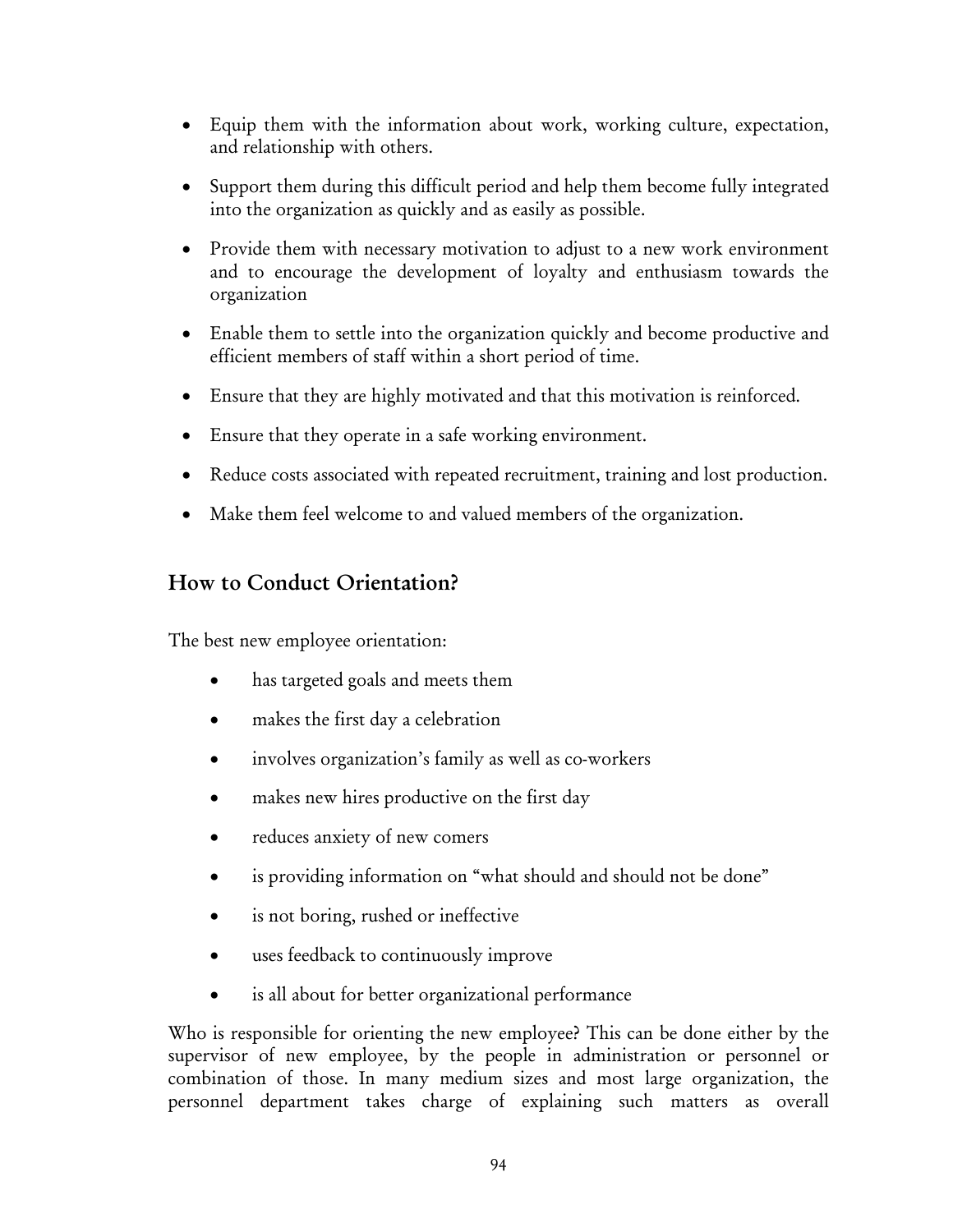organizational policies and employee benefits. In other medium sized and most small organization, new employee will receive their entire orientation from their supervisor. In most of the small organizations, orientation may mean the new member report to her/his supervisor, who then assigns the new member to another employee who will introduce her/him to those persons with whom he/she will be closely working. This may then be followed by a quick tour to show her/his where the library, toilets, canteen, then the new employee is shown his/her desk and left him/her in the permanent place.

A checklist for designing an orientation program is given in Annex 2.4a. An example of an orientation schedule is given in Annex 2.4b.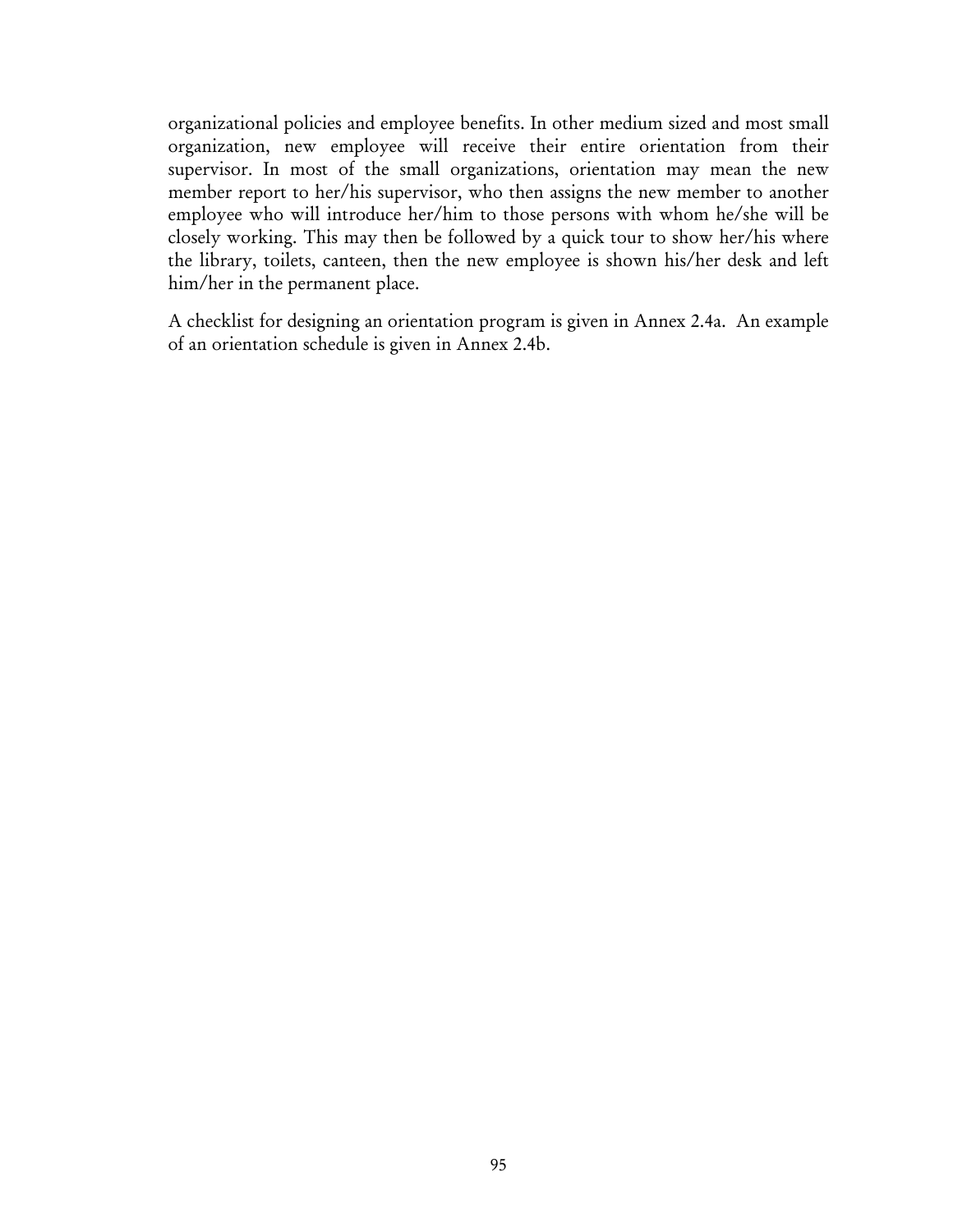# Annex 2.4a

# Checklist for Designing an Orientation Program

| 1. | Statutory requirement                    |
|----|------------------------------------------|
|    | Relevant legislation<br>a.               |
|    | Health and safety<br>b.                  |
|    | Organisation<br>c.                       |
|    | d.<br>Environment                        |
|    | Equal Opportunity<br>e.                  |
|    | f.<br>Harassment                         |
|    | Drugs and alcohol<br>g.                  |
|    | Organisational structure and chart<br>h. |
|    |                                          |
| 2. | Welcome to the team                      |
|    | Meet the executives<br>a.                |
|    | Meet the management<br>b.                |
|    | Meet the administration<br>c.            |
|    | Meet colleagues<br>d.                    |
|    | Meet Finance person<br>e.                |
|    | f.<br>Meet program team                  |
|    | Canteen and other facilities<br>g.       |
|    | h.<br>Dresses and get ups                |
|    |                                          |
| 3. | Geography and Logistics                  |
|    | Where the offices are located<br>a.      |
|    | Program run districts<br>b.              |
|    | Access requirement<br>$\mathsf{c}$ .     |
|    | Security in the office                   |
|    | After before office hour access<br>➤     |
|    | Access to key<br>➤                       |
|    |                                          |
|    | Phone policy and use<br>d.               |
|    | Stationeries and supplies<br>e.          |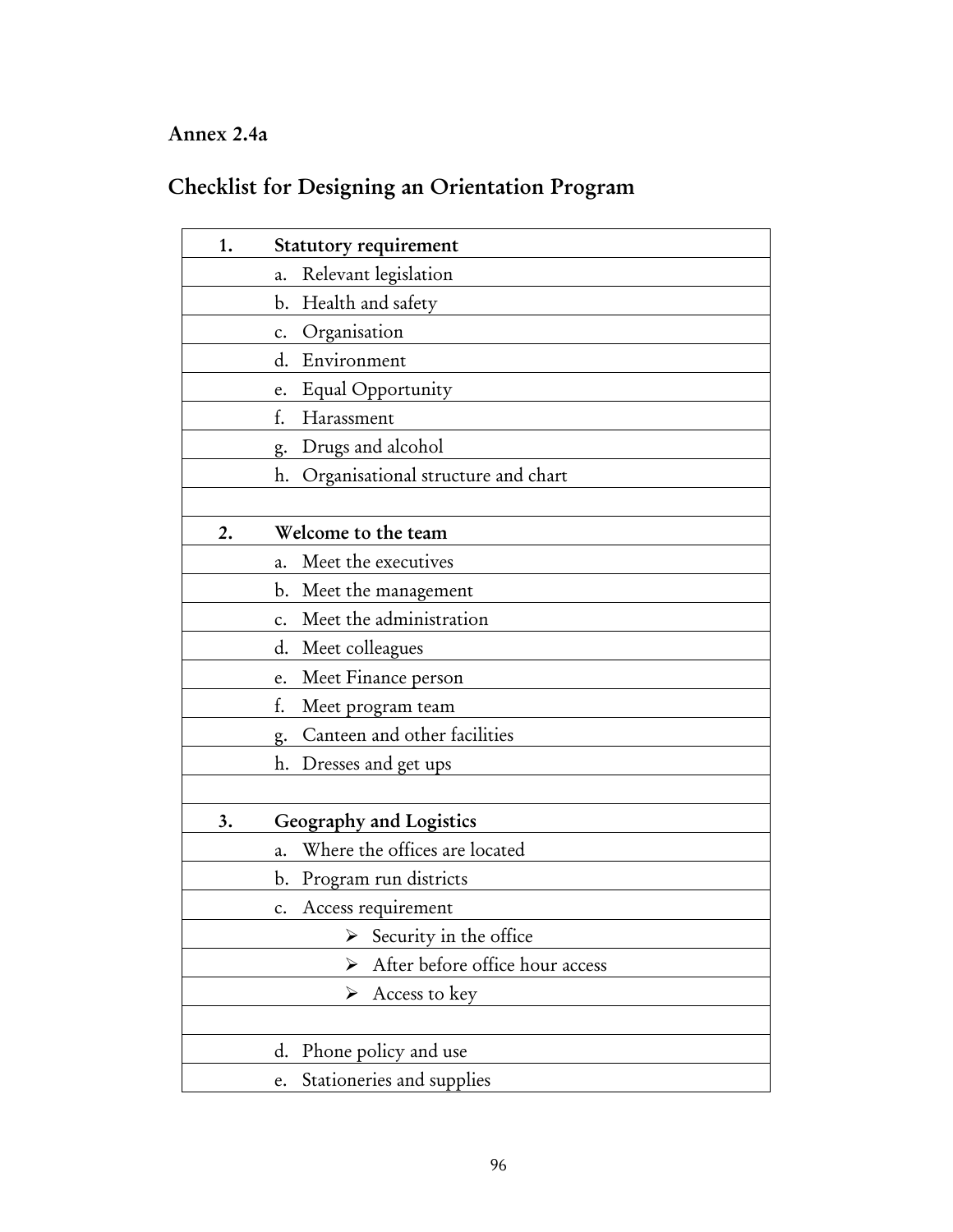| f.<br>Transport facility                                    |
|-------------------------------------------------------------|
| Email and internet facility<br>g.                           |
| h.<br>Library facilities                                    |
| i.<br>Public holidays                                       |
| Office time<br>1.                                           |
| Starting time<br>➤                                          |
| <b>Breaks</b><br>➤                                          |
| Finishing time<br>➤                                         |
| $\triangleright$ Overtime                                   |
| $\triangleright$ Weekend                                    |
|                                                             |
| Administrative procedures<br>4.                             |
| Payment system<br>a.                                        |
| Loan and advance<br>b.                                      |
| Leave<br>$\mathbf{C}$ .                                     |
| Annual leave<br>I.                                          |
| Sick leave<br>П.                                            |
| Casual leave<br>Ш.                                          |
| IV. Leave without pay                                       |
| V. Study leave                                              |
|                                                             |
| Meet the team<br>5.                                         |
| Supervisors<br>a.                                           |
| Executive team<br>b.                                        |
| Management team<br>$\mathbf{c}$ .                           |
| Other Support staff<br>d.                                   |
| Role defined<br>e.                                          |
| f.<br>Relationship defined                                  |
| Regular communication with team (arrange meeting with<br>g. |
| field or head office team)                                  |
|                                                             |
| Opportunity to questions<br>6.                              |
| Who to ask?<br>a.                                           |
| How to ask?<br>b.                                           |
| Unanswered questions<br>c.                                  |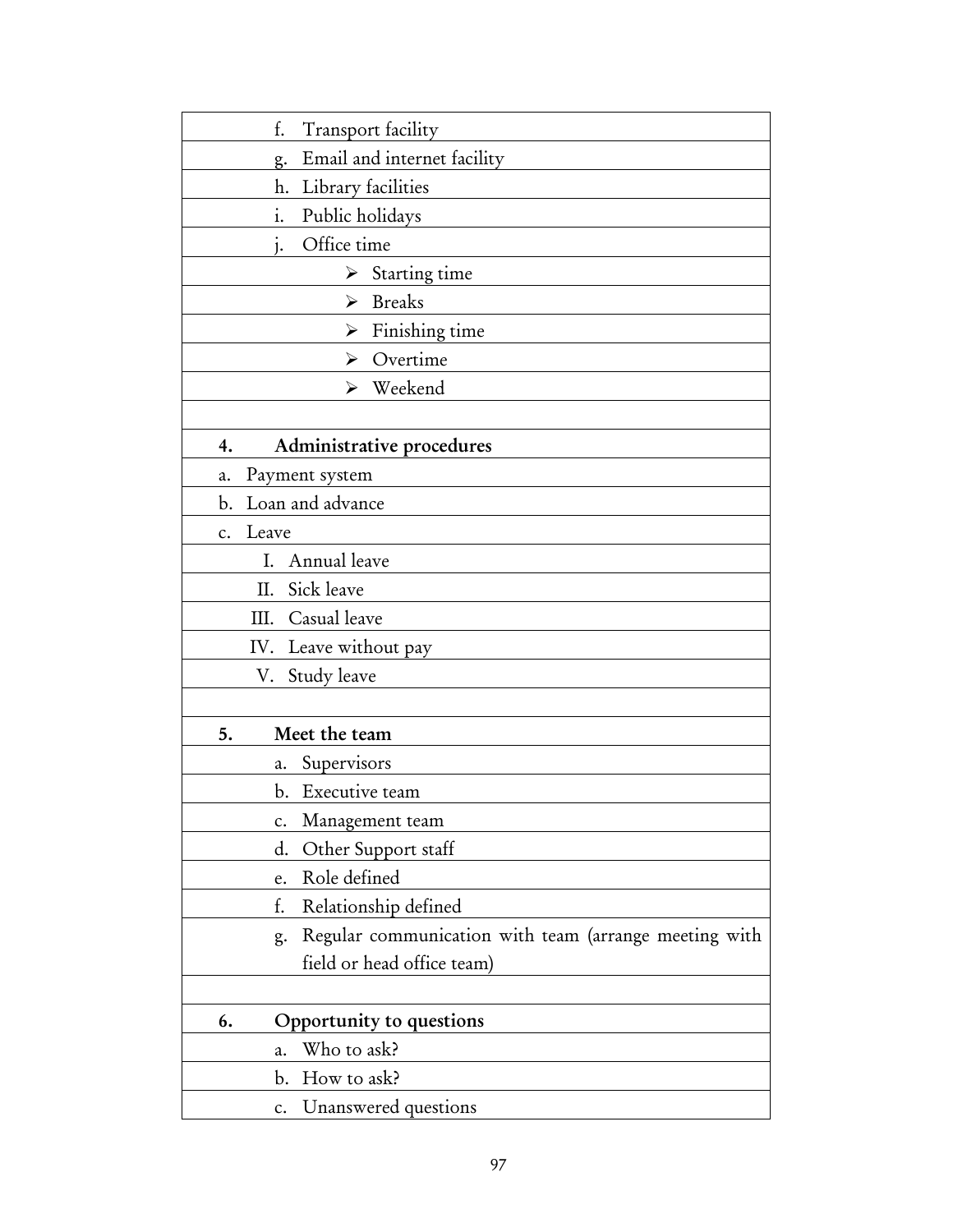|     | Confidentiality in the organization<br>d.   |
|-----|---------------------------------------------|
|     | Organizational culture<br>e.                |
|     |                                             |
| 7.  | Opportunity to express opinions             |
|     | Supervisory meeting<br>a.                   |
|     | <b>General Meeting</b><br>b.                |
|     | E-mail discussion<br>c.                     |
|     |                                             |
| 8.  | Organisation's expectation                  |
|     | Targets<br>a.                               |
|     | Achievement<br>b.                           |
|     | <b>Budget</b><br>c.                         |
|     | Performance standard<br>d.                  |
|     | Performance review<br>e.                    |
|     |                                             |
| 9.  | Reward systems                              |
|     | Probation period<br>a.                      |
|     | Review period<br>b.                         |
|     | Promotion<br>c.                             |
|     | Training opportunity<br>d.                  |
|     | Gratuity<br>e.                              |
|     |                                             |
| 10. | Communication process in the organization   |
|     | Notice board<br>a.                          |
|     | Master file<br>b.                           |
|     | Special meeting<br>$\mathbf{c}$ .           |
|     | <b>Staff Meetings</b><br>d.                 |
|     | Corporate discussion among department<br>e. |
|     | f.<br>Periodic and annual reports           |
|     |                                             |
| 11. | Coaching and learning                       |
|     | Training<br>a.                              |
|     | Refresher training<br>b.                    |
|     | Periodic Orientation<br>$\mathbf{c}$ .      |
|     | Workshop and seminars<br>d.                 |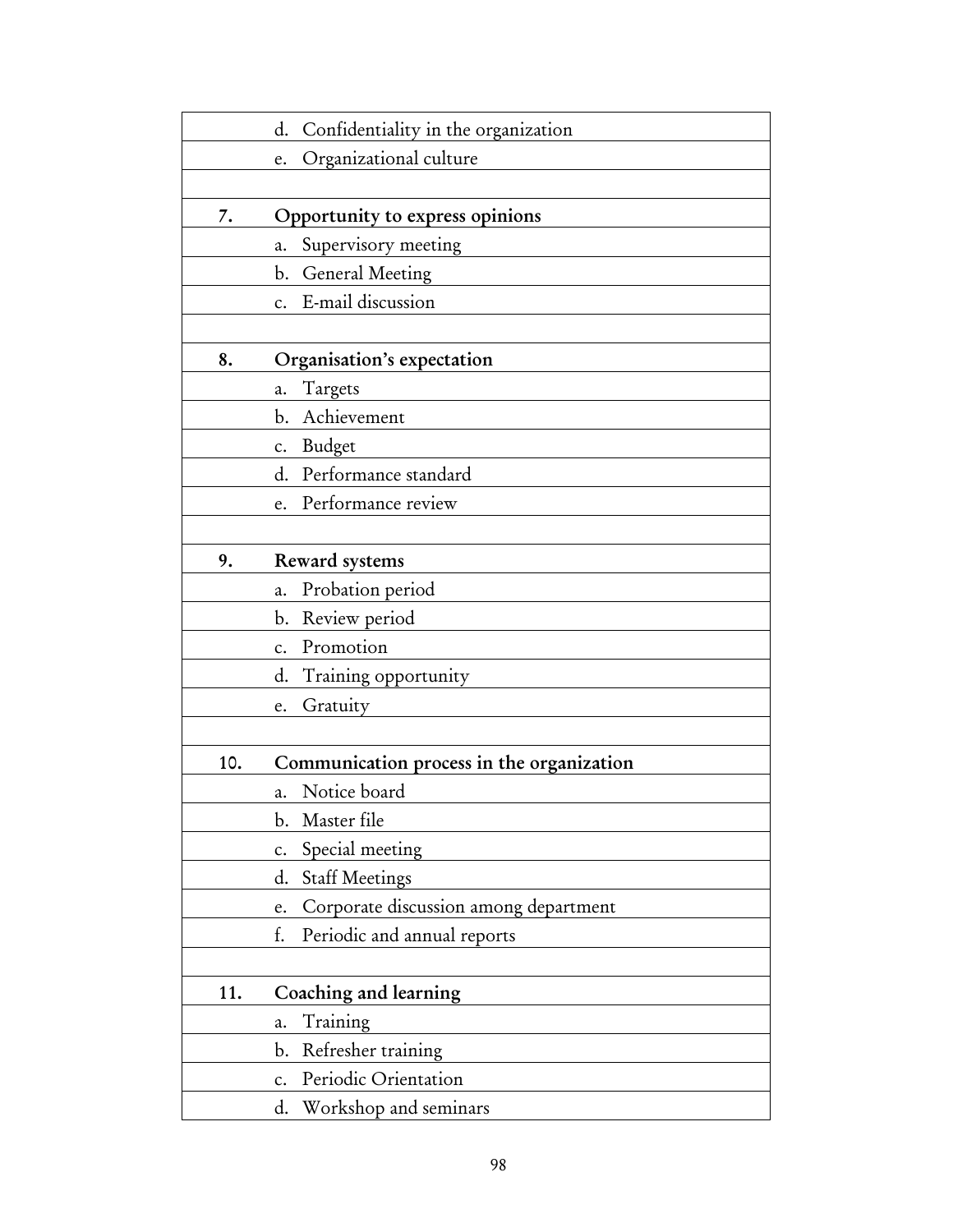| 12. | Monitoring and evaluation          |
|-----|------------------------------------|
|     | a. Regular report                  |
|     | b. Supervisory practices           |
|     | c. Mid term review                 |
|     | d. Final evaluation of the program |
|     |                                    |
|     |                                    |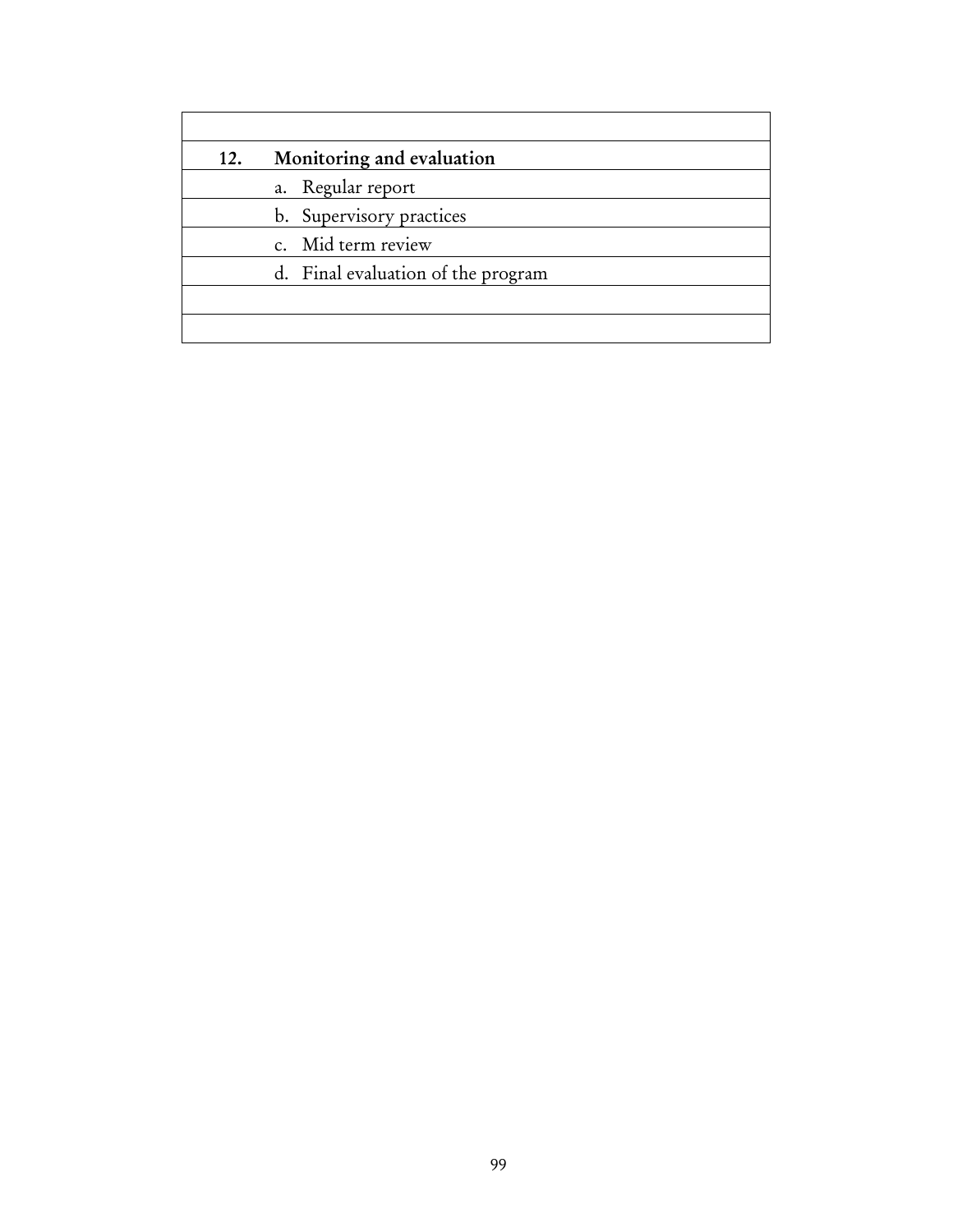# Annex 2.4b

# Example of an Orientation Program

| Laxmi Rana                |
|---------------------------|
| Nursing In charge         |
| Community hospital        |
| 2007 January 25, Thursday |
|                           |

|                | <b>Activities</b>                                                   | Time            |
|----------------|---------------------------------------------------------------------|-----------------|
| $\mathbf{1}$   | Bindu will meet Meet Ms. Samjhana Dewan in HRD                      | $09:20 - 09:30$ |
|                | section                                                             |                 |
| 2.             | Samjhana will:                                                      | $09:30 - 11:00$ |
|                | Provides organization brochure describing history,                  |                 |
|                | mission, vision, goals, objectives and activities of the            |                 |
|                | organization.                                                       |                 |
|                | Describe and review the organizational structure                    |                 |
|                | Review and discuss personnel policy and practices.                  |                 |
|                | about<br>organizational culture<br>Discuss<br>(dress,               |                 |
|                | communication channel, participatory practices etc.).               |                 |
|                | Inform what personal information is required like health            |                 |
|                | check up, etc.                                                      |                 |
|                | Tea Break                                                           | $11:00 - 11:15$ |
| 3.             | Bindu will meet her supervisor Sanjaya Karki (Admin.                | $11:15 - 12:30$ |
|                | Officer)                                                            |                 |
|                | Sanjaya will:<br>Review the Admin. Structure and inform where Bindu |                 |
|                | will be working, who to report.                                     |                 |
|                | Go through the job description and explain the role,                |                 |
|                | authority and responsibility of Bindu in Admin Section.             |                 |
|                | Visit archive, inform about communication system.                   |                 |
|                | Introduce with other staff in Admin Section, show the               |                 |
|                | working desk of Bindu.                                              |                 |
| 4.             | Bindu will be introduced with other staff in Admin                  | $12:30 - 01:00$ |
|                | section and discuss about her working relationship with             |                 |
|                | other team members.                                                 |                 |
|                | Lunch Break (Have lunch with team members)                          | $01:00 - 02:00$ |
| 5 <sub>1</sub> | Bindu will meet the Finance Manager Ms. Radhika Roka                | $02:00 - 03:30$ |
|                | Radhika will:                                                       |                 |
|                | Describe the salary payment system, benefits, Banking               |                 |
|                | procedure for opening personal account.                             |                 |
|                | Explain about tax system, Provident fund.                           |                 |
|                | Describe the budgeting system and role of budget holder             |                 |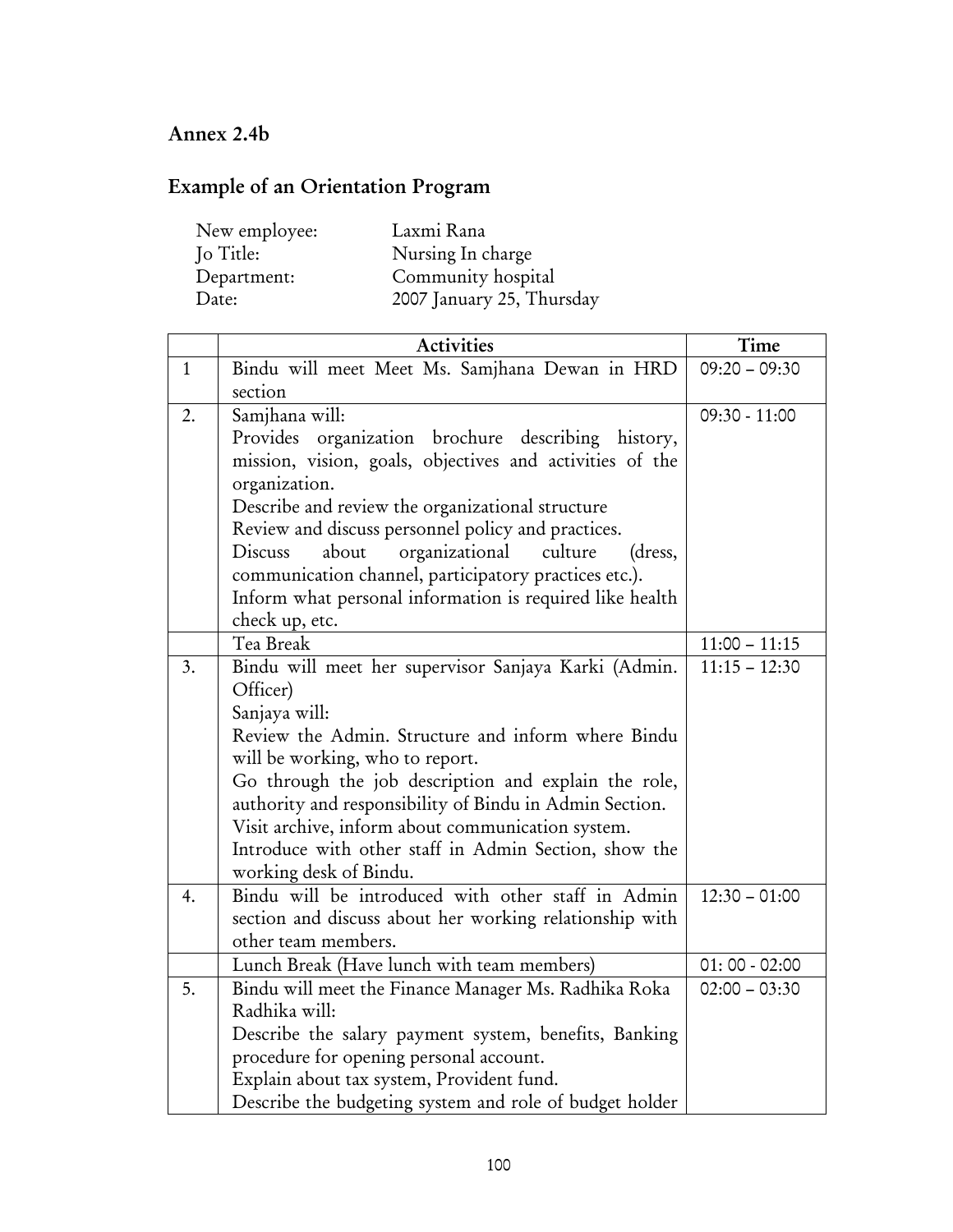|       | since Laxmi is responsible for developing, monitoring the           |                 |
|-------|---------------------------------------------------------------------|-----------------|
|       | budget of her department.                                           |                 |
|       | Processing of required bills and voucher in the account             |                 |
|       | department and what account office expects from the                 |                 |
|       | department in charge.                                               |                 |
|       | Tea Break                                                           |                 |
| 7.    | Laxmi will recall all the orientation                               | $03:30 - 05:00$ |
| Date: |                                                                     |                 |
| 1.    | Laxmi meets her Line Manager Dr. Namrata Limbu in                   | $09:30 - 12:30$ |
|       | Dr's office                                                         |                 |
|       | Dr. Namrata welcomes Laxmi in the former's office.                  |                 |
|       | Familiarize each other including family background and              |                 |
|       | previous work                                                       |                 |
|       | Starts explaining the organ gram of community health                |                 |
|       | department and indicate where Laxmi will be located, Who            |                 |
|       | is she accountable for, How many staff she has to                   |                 |
|       | supervise.                                                          |                 |
|       | Explain the approaches and process of community health              |                 |
|       | in that area (Out reach clinic, support to the government           |                 |
|       | structure, technical support, training to the government            |                 |
|       | employees, Physical and medicine support, Referral system           |                 |
|       | Provides annual report to read                                      |                 |
|       | Allow questions to Laxmi.                                           |                 |
|       | Organize meeting with other staff in the community                  |                 |
|       | health department and have lunch together.                          |                 |
|       | Fix the time for tomorrow morning for clinical                      |                 |
|       | observation.                                                        |                 |
|       | 27 <sup>th</sup> January 2007 Laxmi takes over the in-charge in the |                 |
|       | community health department.                                        |                 |

# *Assignment 2.4*

# Orientation of New Staff

Form small groups of your organization's participants. Prepare in the group an orientation schedule for running an orientation program for newly hired employees. You may make appropriate assumptions for this task.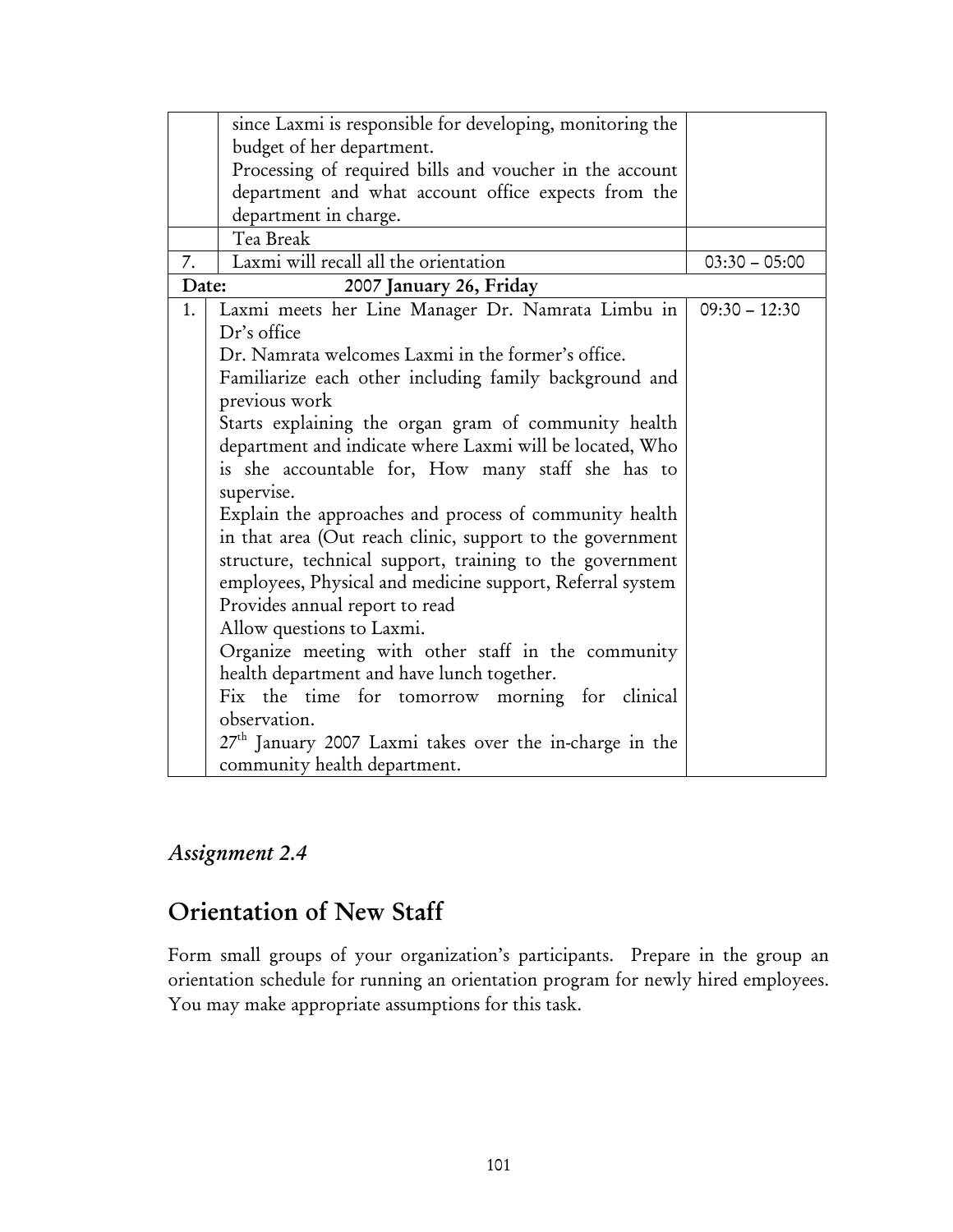# Unit THREE

# Managing Staff Performance

# Introduction

This unit addresses the issue of how to ensure effective performance from people in the organization by designing and adopting performance-inducing systems and practices. It includes performance planning and appraisal systems, and performance support practices such as motivation, problems handling, and employee relations.

# Learning Objectives

After completion of all the activities and study materials of the unit, participants will be able to:

- Describe the concept and components of performance management and its importance in getting effective results from people;
- Design and implement performance planning and appraisal systems for effective performance by staff members; and
- Create and manage performance support systems and practices for maintaining and enhancing staff performance.

# Structure and Timing

Activity One: Overview of performance management system (One hour)

Activity Two: Planning and appraising staff performance (Five hours)

Activity Three: Performance support systems (Two hours)



Total Time: Eight hours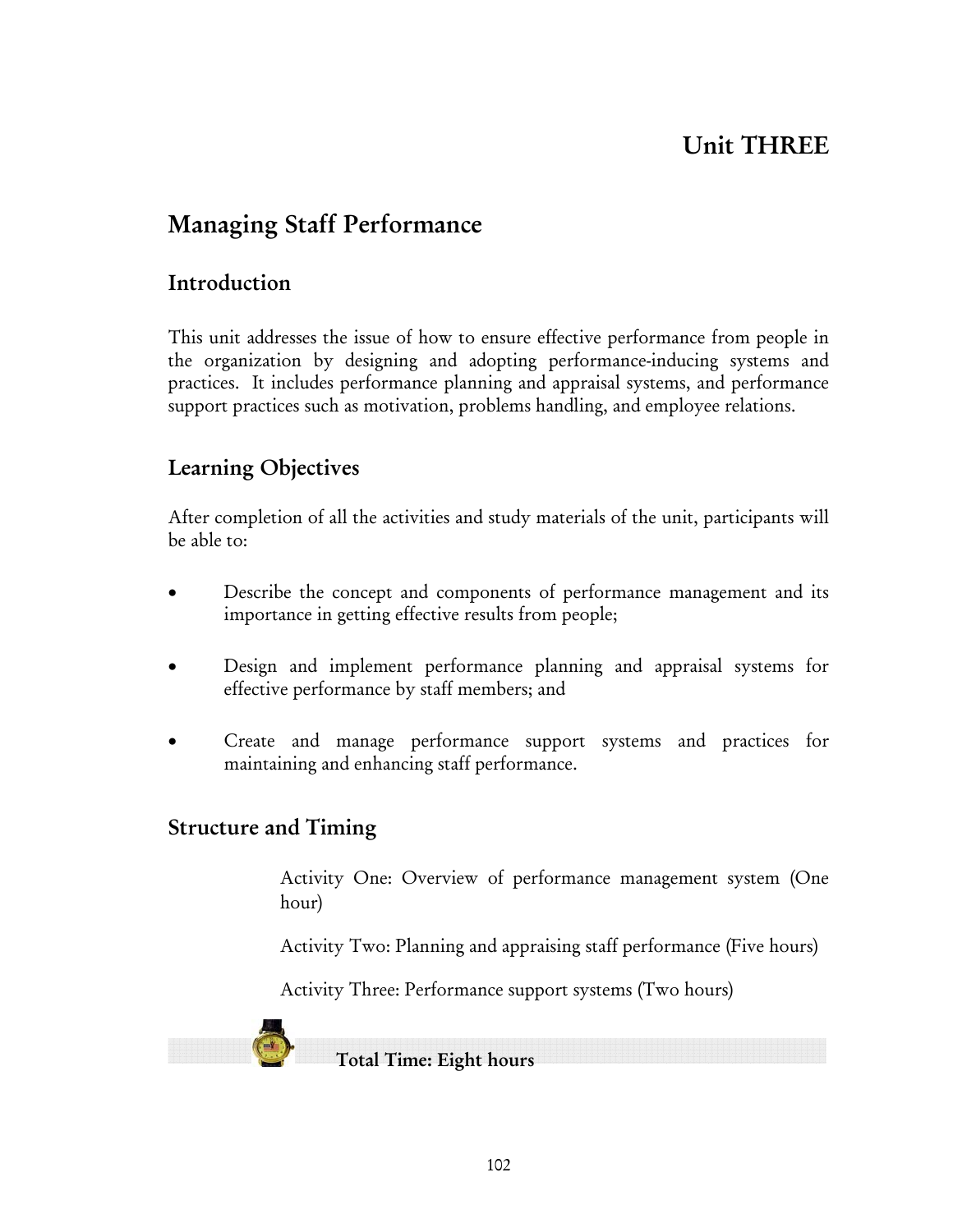

# Overview of performance management system

*Time:* One hour

# Why do this Activity?

This activity helps to understand the concept and importance of performance management in the context of NGOs.

## Learning Objective

• Describe the concept and components of performance management and its importance in getting effective results from people.

### How to do the Activity?

Make all necessary preparations before the start of the activity. Open up the activity following the general guidelines for facilitators. Note

#### *Step 1: 15 minutes*

Refer to the conceptual framework of human resource management functions as discussed in Unit One and highlight the need for managing performance of employees for better organizational performance. Presentation and discussion

Ask participants what kinds of staff performance practices and systems do they have in their organizations. Have a general discussion on performance management practices in NGOs.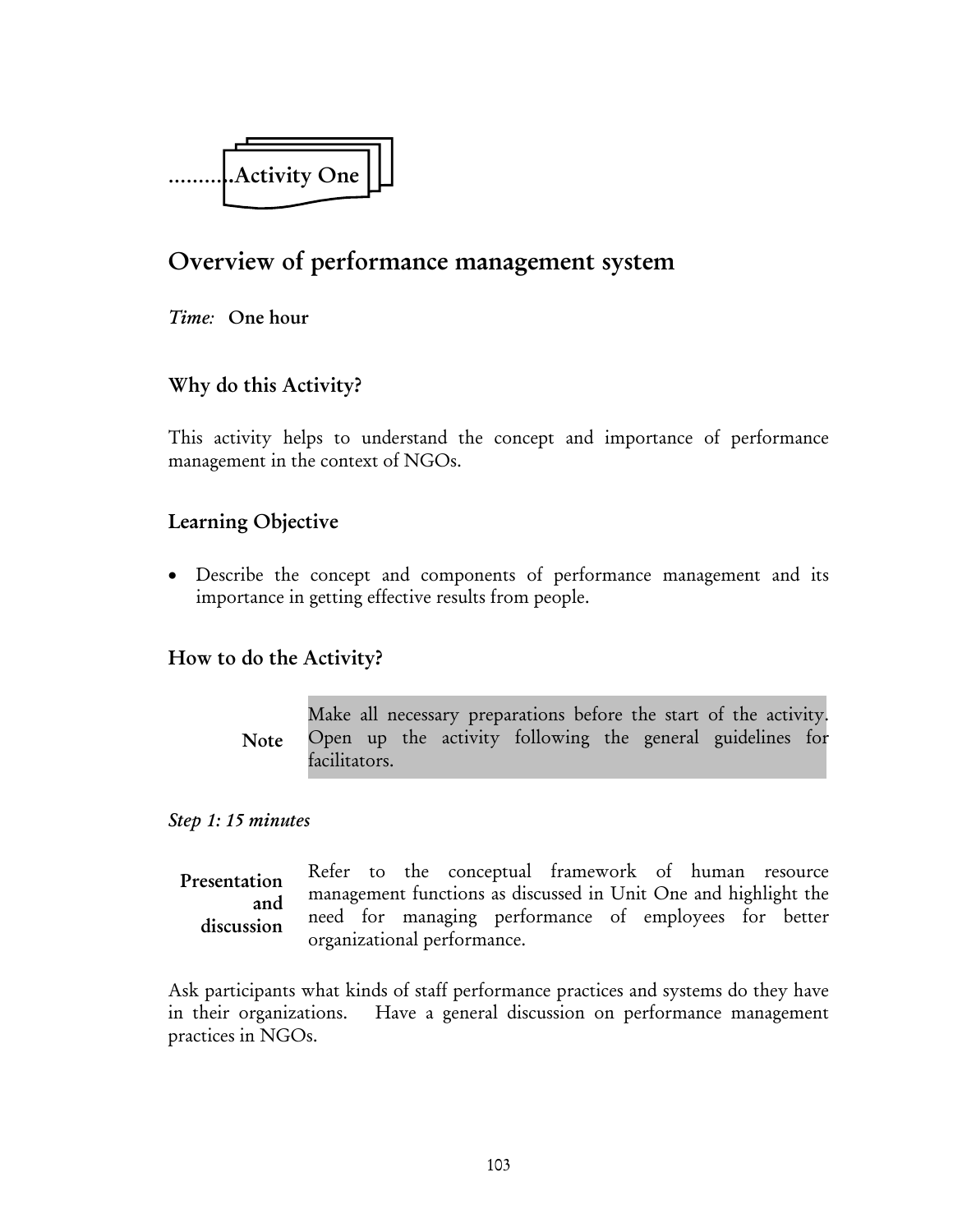| Case<br>Discussion | Divide participants into mixed groups of 3-4 persons each. Give<br>them Assignment Sheet 3.1. Ask them to analyze the case.                                                                                                                                                |
|--------------------|----------------------------------------------------------------------------------------------------------------------------------------------------------------------------------------------------------------------------------------------------------------------------|
| Plenary            | Assemble the groups. Have each group present their findings taking their turn. Discuss the outputs of the group work<br>encouraging each group to clarify, comment, and critique each<br>others findings.                                                                  |
|                    | Summarize the key findings based on discussions. Briefly explain<br>Presentation the concept of performance and as well as the components and<br>and discussion importance of performance management using the materials given<br>in Handout 3.1 with the help of visuals. |

Conclude the activity with summary of key learning points. Assess the learning of participants by asking questions randomly about the key contents covered.



### *Time out*

*Materials* 

- Chart papers, markers, flipchart board, white board, overhead projector and transparencies of visuals.
- Copies of handout for each participant.
- Copies of assignment sheet for each participant.



# *Handouts*

- Handout 3.1: Overview of Performance Management System
- Assignment 3.1: *Swasthya* Not Working Well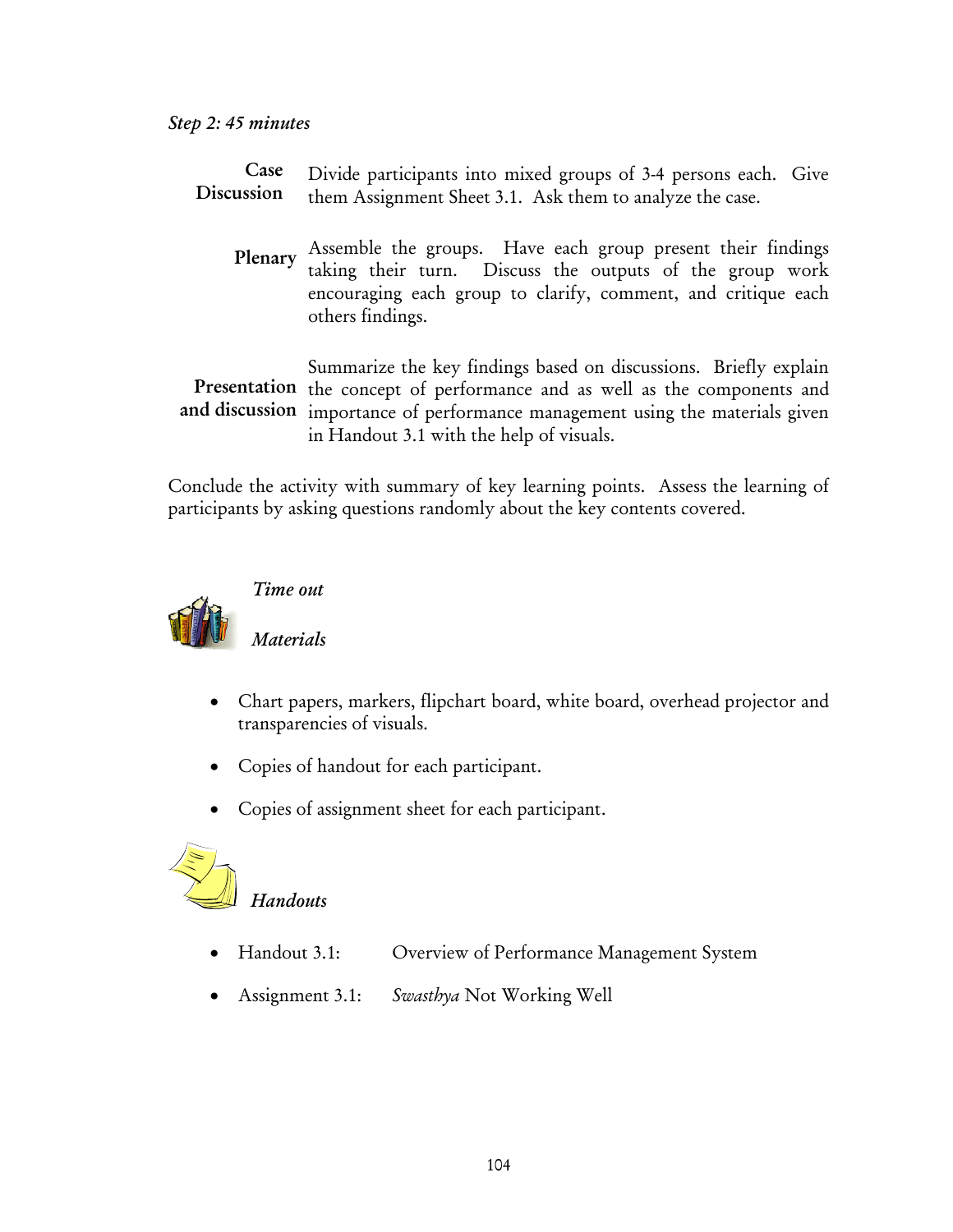# Handout 3.1

# Overview of Performance Management System

### Importance of Performance and Its Management

Organizations survive primarily on the basis of their employees' performance. When employees achieve high levels of performance, the organization thrives, but when their performance is poor, the organization suffers. This is as true for any organization. The planned organizational outcomes of an NGO will be achieved only when all the staff members put up good performance. Managers in NGOs must therefore know how to manage performance of their staffs and volunteers.

The effective management of staff performance is probably one of the major problems now facing NGO managers in view of the fact that most of them are now under pressure to maintain and improve outputs relative to the available resources. NGO managers face a major challenge of meeting the ever growing needs of the communities with the limited resources. It is only with the improved performance of organizational members that they can hope to meet those needs. For this reason, it is important that they develop an understanding of the basic principles and processes as well as learn the techniques of managing staff performance.

### Concept of Performance

Staff performance is traditionally understood in terms of an employee's conformance to organizational norms and rules. For example, if a staff member regularly arrives at the office on time, he/she is often perceived as being a good performer. Similarly, performance is also viewed as the traits, personal characteristics and competencies of the performer. For example, organizational loyalty or accounting skills of a staff

member are often treated as examples of good performance. Such conforming behaviors, personal traits or competencies are not performance; they are the conditions that influence performance. This may be described as an input- oriented concept of performance as the personal traits or conforming behaviors are the inputs for performance.

# Concept of Performance

- Traditional concept: conformance to organizational norms and rules.
- Modern concept: outcomes produced on a specified job during a specified period of time.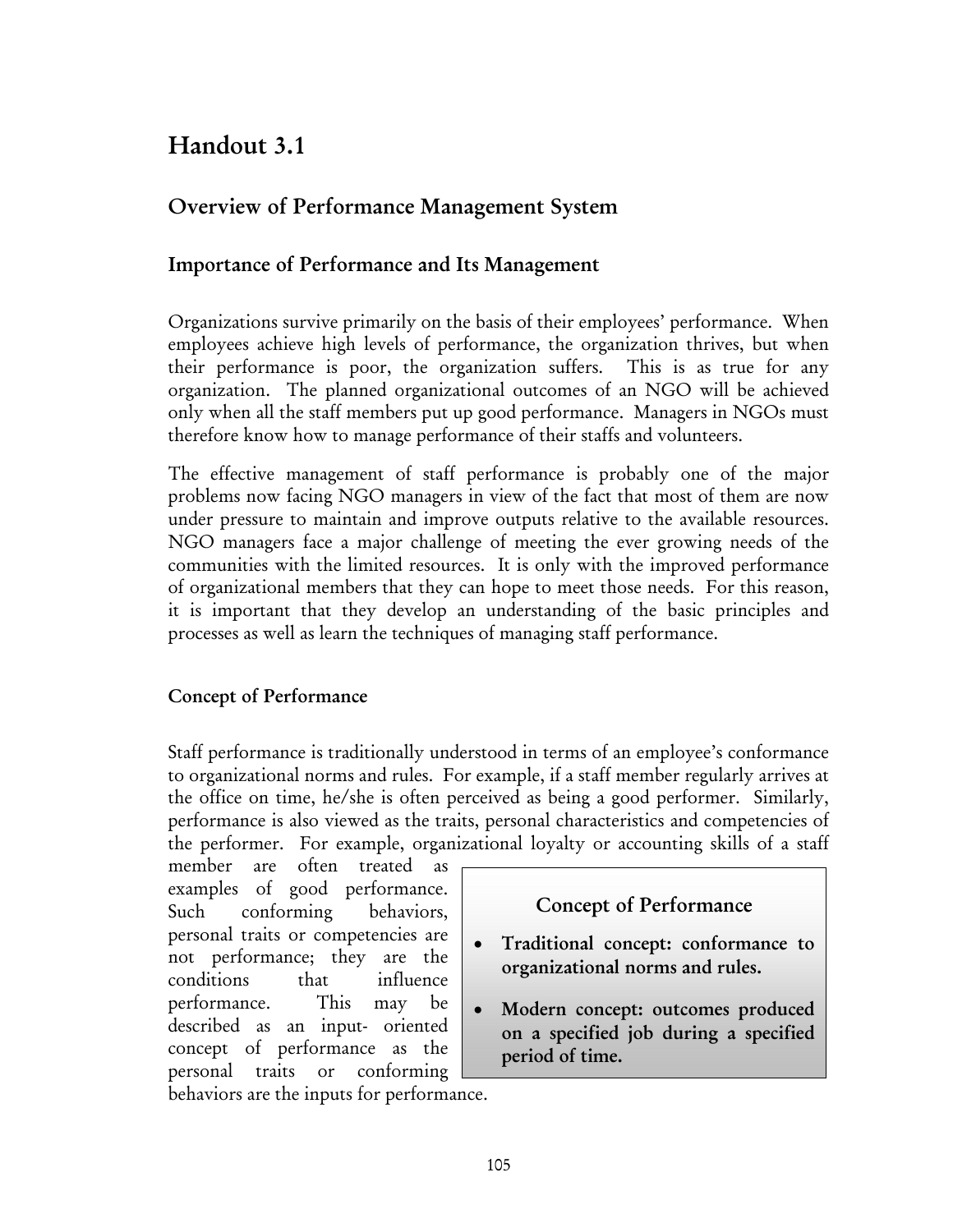The modern view of performance places stress on output or result. Performance is *the achievement of objectives, outputs or results of a job or a position*. It is *a set of outcomes produced on a specified job during a specified period of time*. For example, the performance of a health worker may be defined in terms of how many patients he/she treated or how many couples he/she counseled during a specified period of time. For effective management of performance, one should take this result or output-focused view of performance.

#### Performance Management Concept

The best way of understanding performance management is to view it as *a managerial process of getting better results from employees*. In this process both *the supervisor and the employee are continuously involved in planning, developing, evaluating and reinforcing performance of the employee within the framework of organizational objectives*.

As a management system, performance management involves:

- Agreement on key performance objectives of individual employee or the team;
- Identification and development of competencies for their achievement;
- Provision of necessary supports and resources for performance;
- Evaluation of and feedback on performance against the set objectives;
- Diagnosis and handling of performance problems; and
- Rewards for the results achieved and corrective actions for failing to achieve the objectives.

Performance management provides a practical framework for ensuring better results from employees while developing and rewarding them for their performance. What is more, it links individual or group performance with the organizational goals by breaking them down into individual or group performance targets. This way each individual employee or team is made accountable for specific outputs. It will enhance their sense of contribution to achieving the goals of the organization.

Performance management is based on the simple proposition that when people know and understand what is expected of them, and have been able to take part in forming those expectations, they can and will perform to meet them. Research evidence suggests that people can and will perform better when they:

• Know and understand what is expected of them (performance targets).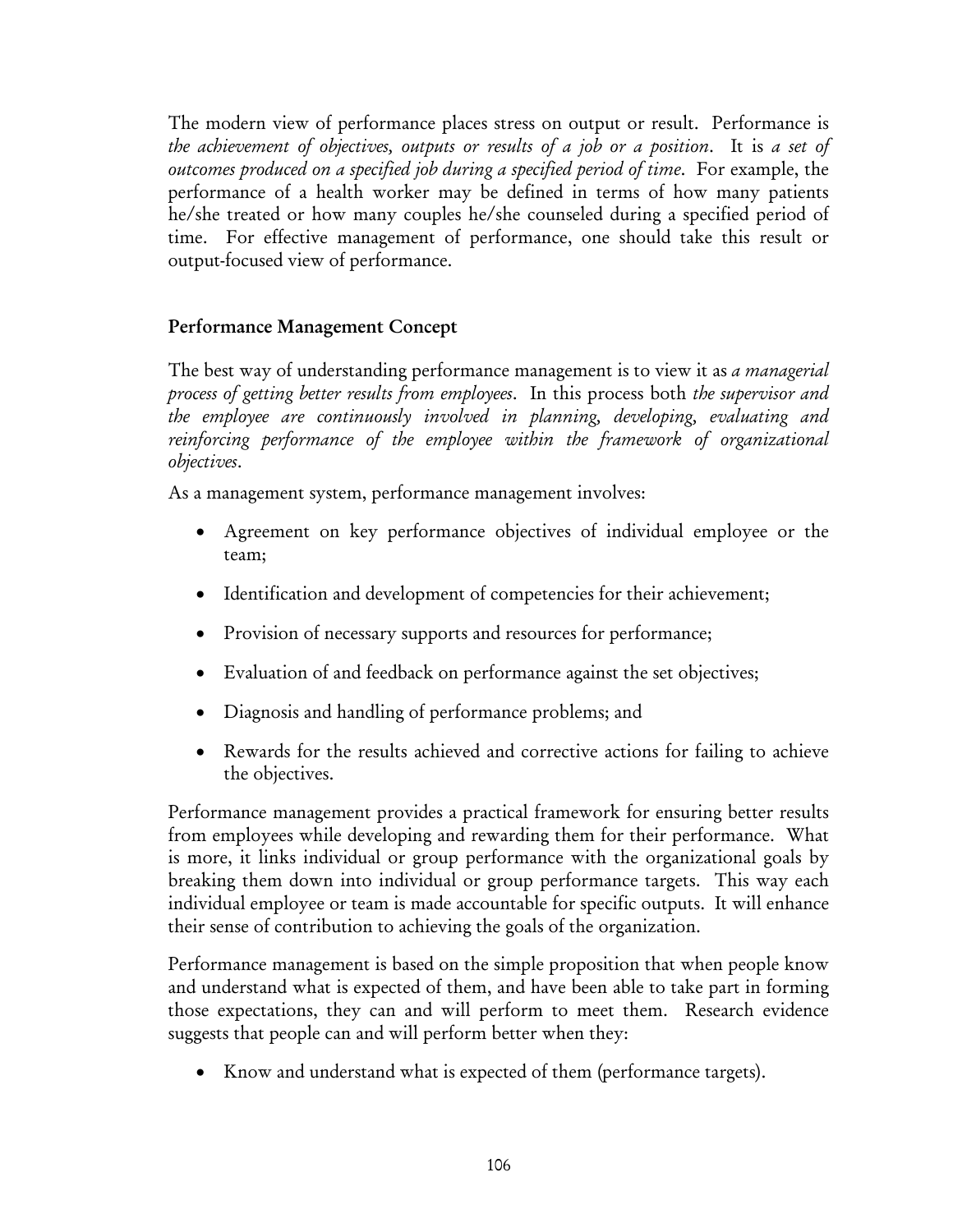- Have been able to take part in forming the goals (participation and involvement).
- Get supervision, supports, and resources (enabling conditions for performance).
- Get feedback on their performance (performance appraisal).
- Are enabled to achieve the goals (development of staff).
- Have positive consequences for performance (rewards for achievement).

The existing management practices in NGOs do not provide for most of these conditions necessary for effectively managing staff performance. For example, there is no practice of translating organizational goals into individual or team performance targets by making each employee accountable for specific results. As a result, there is little understanding of how individual contributions are linked with the overall performance of the organization. There is no built-in scope for employees' involvement in setting performance goals or planning work activities for achieving them. Similarly, the practices of identifying competencies in relation to the set performance targets and developing them, providing enabling work environment for effective performance, and rewarding good performance are not institutionalized. The absence or limited availability of these critical performance conditions explains in a large measure the low level of staff performance in NGOs at present. It needs to be corrected. A well-designed and carefully executed performance management system will help do it.

# Components of Performance Management Cycle

The formal system of managing staff performance consists of several components as illustrated in the following figure. As can be seen the components are interrelated to each other in a kind of a specific pattern, which may be described as performance management cycle (PMC).

PMC involves the following main components or steps:

- Planning performance
- Maintaining performance
- Diagnosing and handling performance problems
- Appraising performance
- Developing staff for performance
- Rewarding performance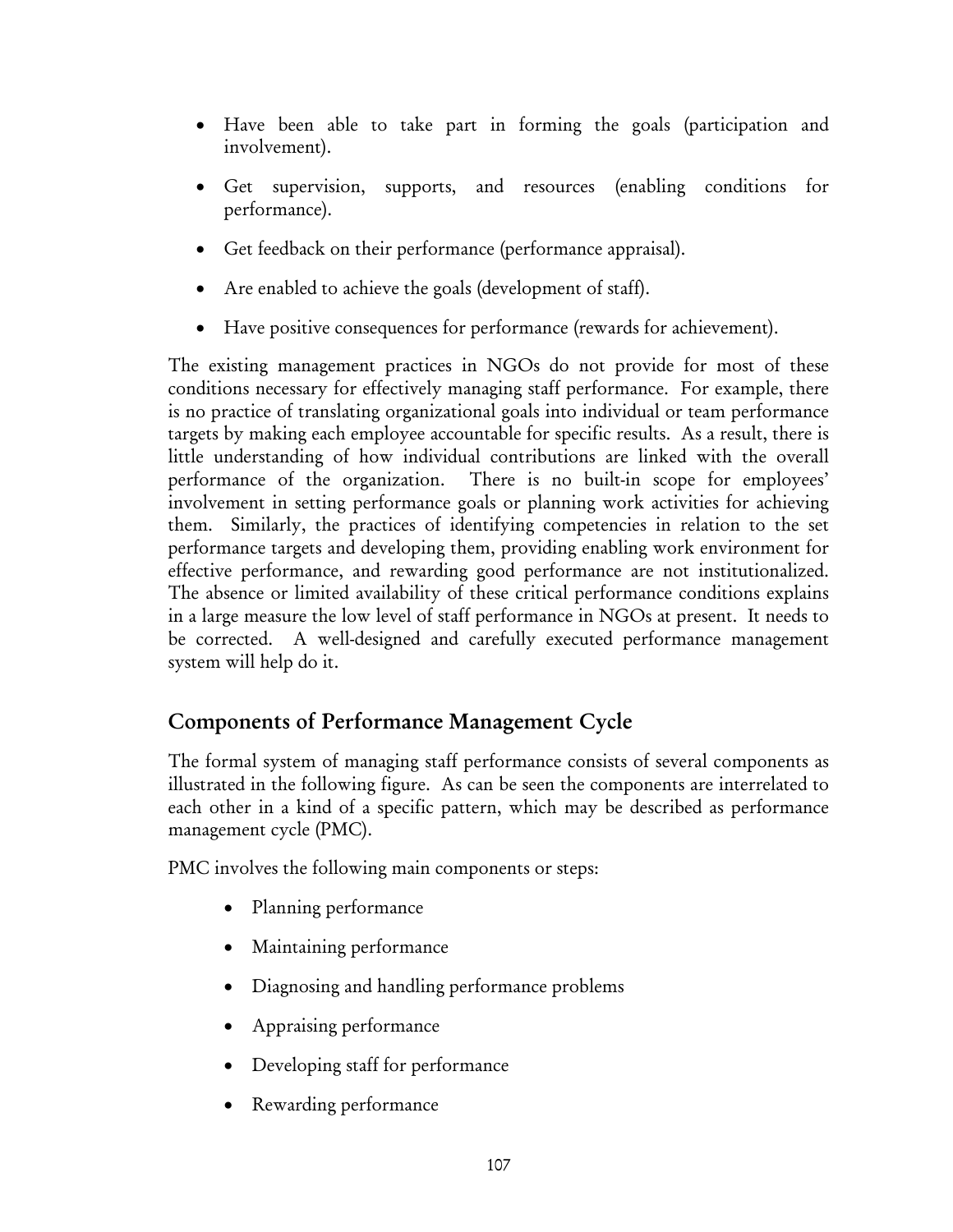

Fig. Performance Management Cycle

The performance management process begins with the formulation and/or full understanding of organizational and departmental goals. Similarly, it is important that job descriptions and specifications are prepared for all concerned employees. These two conditions must be met for implementing performance management system in any organization.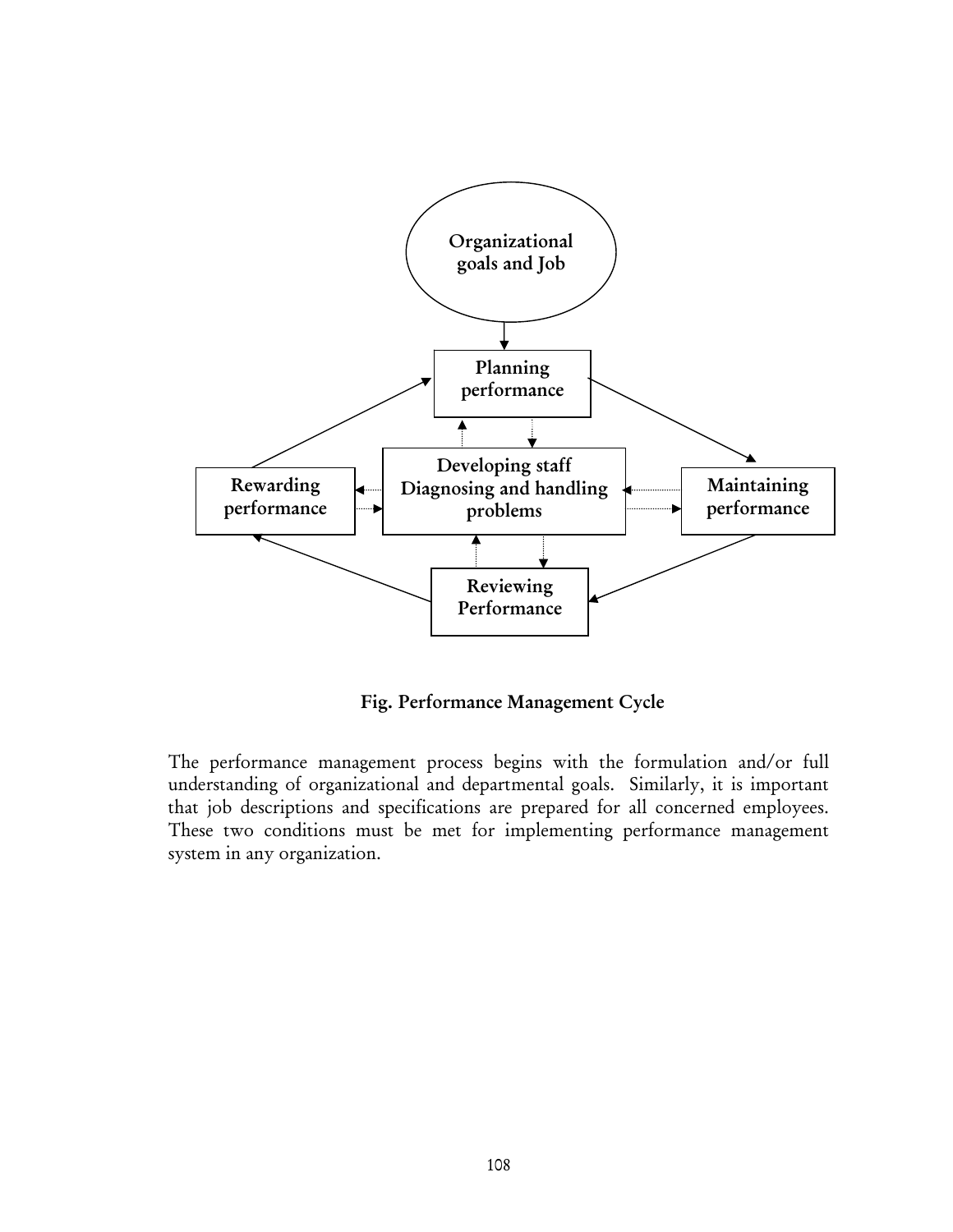# *Assignment 3.1*

# Swasthya Not Working Well

Read the case given below carefully. In the assigned group, discuss the case and be ready for presentation in the plenary.

*Swasthya* is an NGO with the mission of making community healthy for development. It has 27 staff members and about a dozen volunteers, most of them health related personnel but also some community volunteers. It has annual targets related to certain health outcomes for the community.

Three years after its operations, an evaluation was carried out. It showed that *Swasthya* has not been able to make much effect on the health status of community. A major reason for this was identified as unsatisfactory performance of its staff members.

When asked to staff members and managers, several things came up. Most staff members did not agree that their performance was low. They said that they had no idea about the level of performance expected of them. "We have not been told just exactly what should we achieve," many of them told. They have also not received any feedback about how well they were performing. Managers told that although they are supposed to evaluate work of their team members, but due to heavy work pressures, they have done t just once in the last three years, that too only ritually.

Many staff members told that there were not much supervisory and other supports when they had difficulty doing their tasks. In such cases, they just abandon the tasks or complete them whatever way they could do them. A few staff said that they had difficulty performing the tasks as they did not have necessary skills. "We have not been given any training to develop our ability", many of them said. There are a few really good workers and they performed very well for the first two years. But it seems they are also not doing well now as their good performance went unnoticed and unrewarded.

#### *Questions for Discussion*

- 1. What are the causes of low performance in this case?
- 2. What factors of performance management system are involved and how are the being managed?
- 3. How performance in the organization can be improved?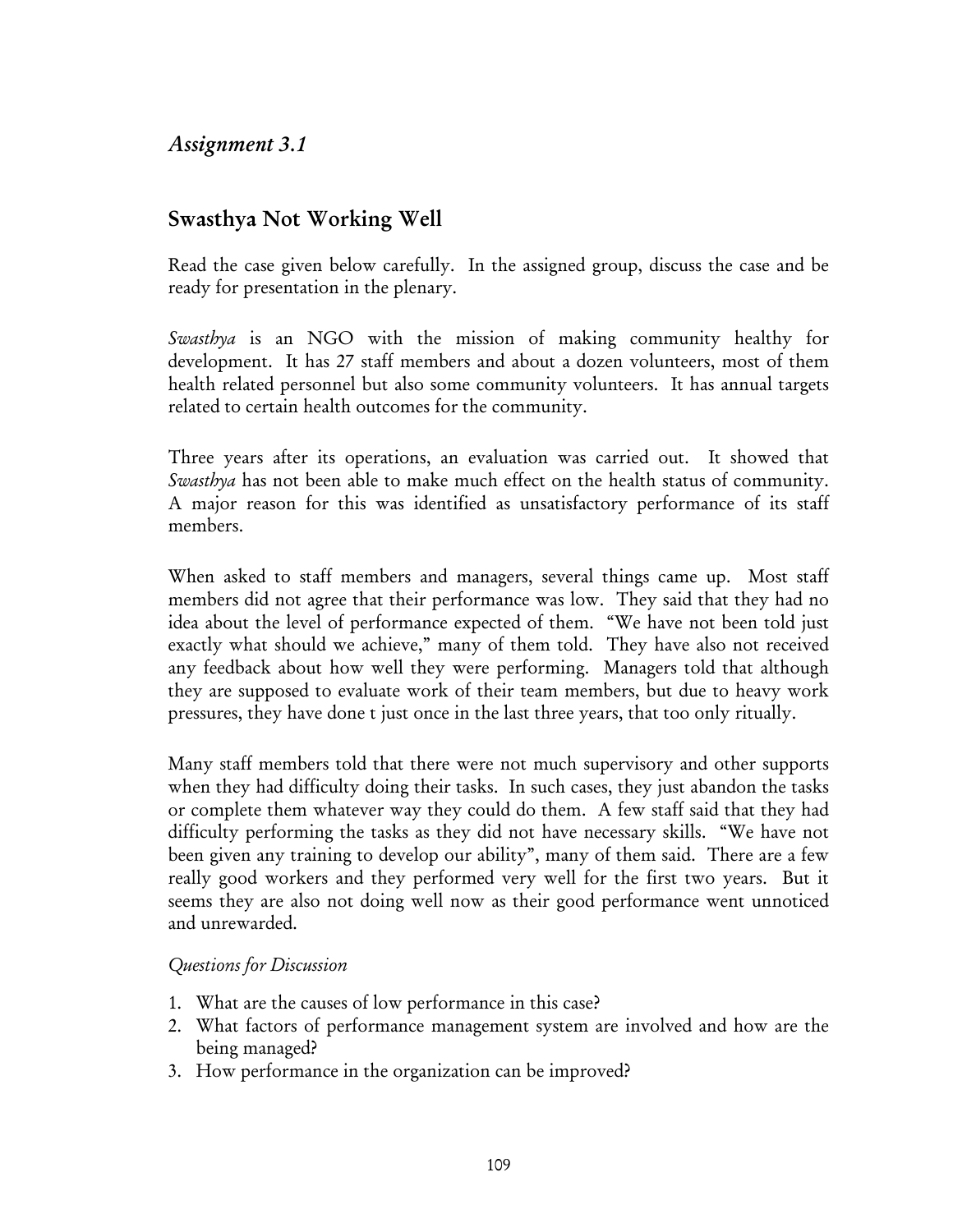

# Planning and Appraising staff performance

*Time:* Five hours

## Why do this Activity?

This activity focuses on the two most critical components of performance management systems. It develops understanding of and ability in planning and appraising performance of staff members in the organization as a basis for managing their performance.

## Learning Objective

• Design and implement performance planning and appraisal systems for effective performance by staff members.

### How to do the Activity?

Make all necessary preparations before the start of the activity. Open up the activity following the general guidelines for facilitators. Note

#### *Step 1: 30 minutes*

Ask participants what kinds of performance goals are given to staff members and how they are set in their organizations. Lead the discussion to the concept and process of performance planning. Explain the purpose and process of performance planning with the help of materials given in Handout 3.2 using visuals. Show examples of the different steps of goal setting. Presentation/ Illustration

Show the examples of partial illustration sheet and format of performance goal setting as given in Annexes 3.2a and 3.2b.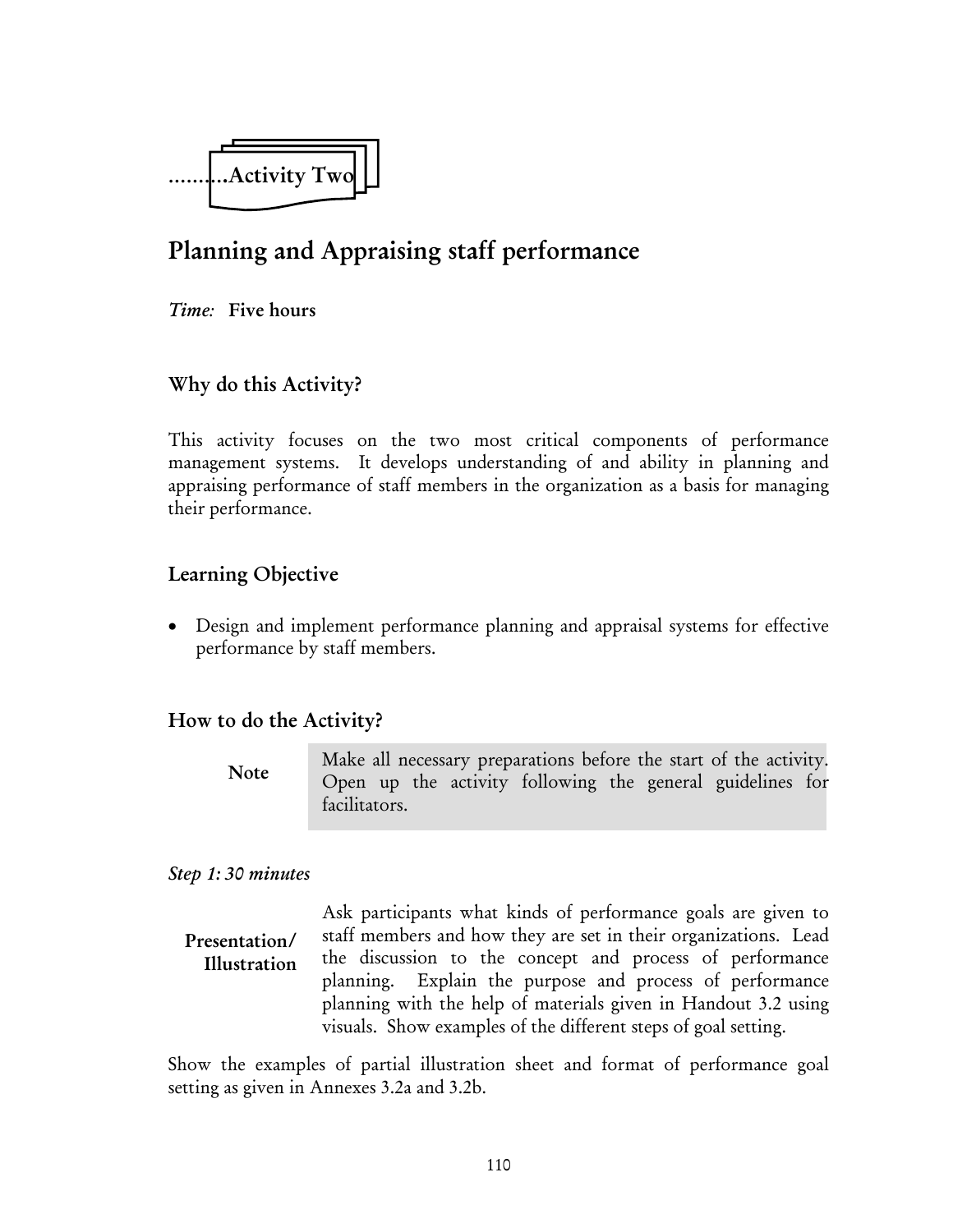| Group<br>Work | Ask participants from the same organization to form their small<br>groups. Give them Assignment Sheet 3.2a. Ask them to prepare<br>a performance plan for one year period based on the job<br>description of the position they have prepared earlier and using<br>the format of performance plan given. |
|---------------|---------------------------------------------------------------------------------------------------------------------------------------------------------------------------------------------------------------------------------------------------------------------------------------------------------|
| Plenary       | Assemble the groups. Have each group present their outputs<br>a chaireadh air albaithe ag munachta an 1 antaiscean ag alba an Condinada                                                                                                                                                                 |

taking their clarify, comment, and critique each others findings.

Summarize the key findings based on discussions.

#### *Step 3: 30 minutes*

| Ask participants how staff performance is appraised in their                    |
|---------------------------------------------------------------------------------|
| organizations. Lead the discussion to the concept and process of                |
| <b>Presentation</b> / performance appraisal. Explain the purpose and process of |
| Illustration performance appraisal with the help of materials given in          |
| Handout 3.2 using visuals. Show examples of the different steps                 |
| of performance appraisal.                                                       |

Show the examples of formats of performance reporting, feedback and appriasal as given in Annexes 3.2c, 3.2d, 3.2e, 3.2f, 3.2g and 3.2h.

#### *Step 4: 150 minutes*

| Group<br>Work | Ask participants to work in the same groups as before. Give<br>them Assignment Sheet 3.2b. Ask them to complete as much as<br>possible the relevant monthly progress report, feedback, and<br>appraisal forms for the position for which they have prepared<br>performance plan using the formats given. |
|---------------|----------------------------------------------------------------------------------------------------------------------------------------------------------------------------------------------------------------------------------------------------------------------------------------------------------|
|               | Assemble the groups. Have each group present their outputs<br>Plenary taking their turn. Discuss the outputs of the group work<br>encouraging each group to clarify, comment, and critique each<br>others findings.                                                                                      |

Summarize the key findings based on discussions.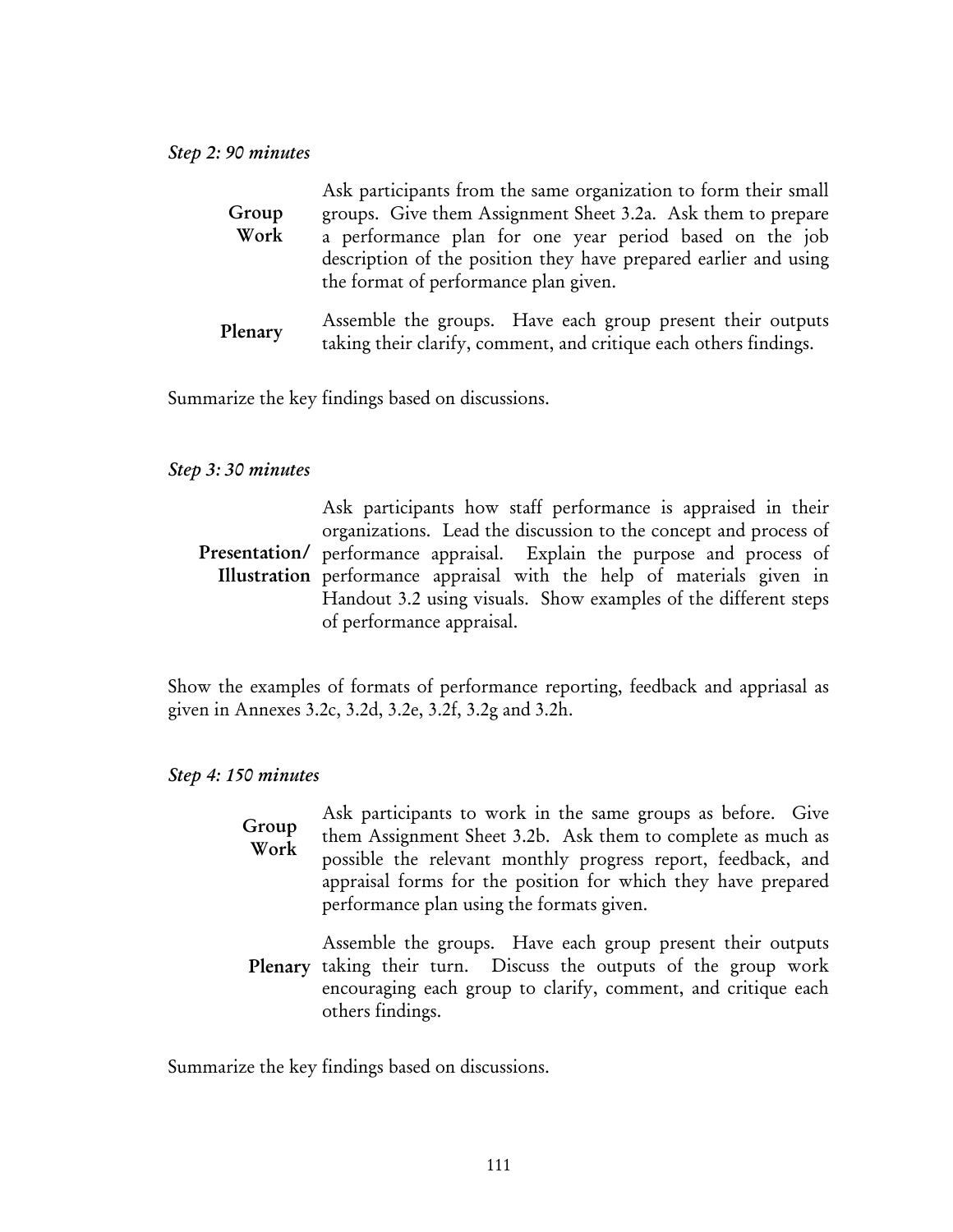Conclude the activity with summary of key learning points. Assess the learning of participants by asking questions randomly about the key contents covered.



# *Time out*

*Materials* 

- Chart papers, markers, flipchart board, white board, overhead projector and transparencies of visuals.
- Copies of handout for each participant.



# *Handouts*

- Handout 3.2: Planning and Appraising Staff Performance
- Assignment 3.2a: Performance Goal Setting
- Assignment 3.2b: Performance Appraisal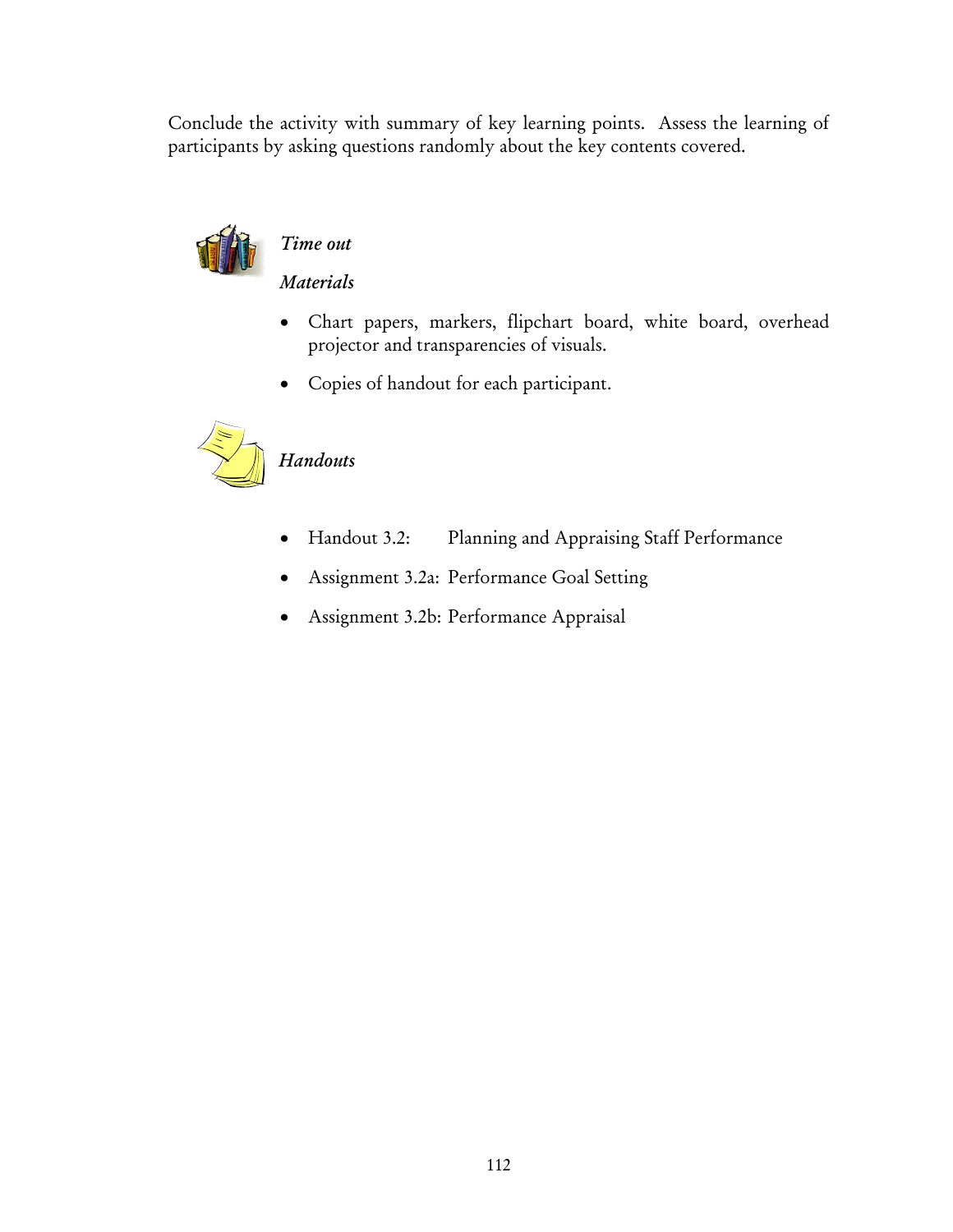# Handout 3.2

# Planning and Appraising Staff Performance

# Planning Performance

The first major component of Performance Management Cycle (PMC) is planning performance of individual staff or team. This basically involves *setting performance targets or standards jointly with the concerned staff, communicating them to the staff, developing their understanding of the set targets or standards, and preparing work plan for the achievement of the targets or standards*.

The core part of planning performance is the performance goal setting process. It involves *identification of and agreement on specific performance targets or standards for individual staff members or team as well as outlining of activities, resources and timings for their achievement*.

### Performance Planning Process

The process of performance goal setting involves four major steps.

Identification of key result areas (KRAs): Key Result Areas (KRAs) are the priority areas of performance in which significant outputs or results are to be achieved. KRAs should be identified by analyzing the organization or unit goals and job descriptions of the concerned staff or team. For the job of health education assistant, for example, two KRAs could be "*health awareness of the community*" and "*IEC/training materials preparation*". For each job, one should identify three to five KRAs for the purpose of setting performance targets or standards.

Identification of performance measures or indicators: They are the criteria against

which performance of the job holder can be measured to determine effectiveness.

Measurement of performance can be done in terms of quantity, quality, time,

### Performance Planning Process

- Identification of Key Result Areas (KRAs)
- Identification of Performance Measures
- Setting of Performance Targets or Standards
- Preparation of Work/ Activity Plan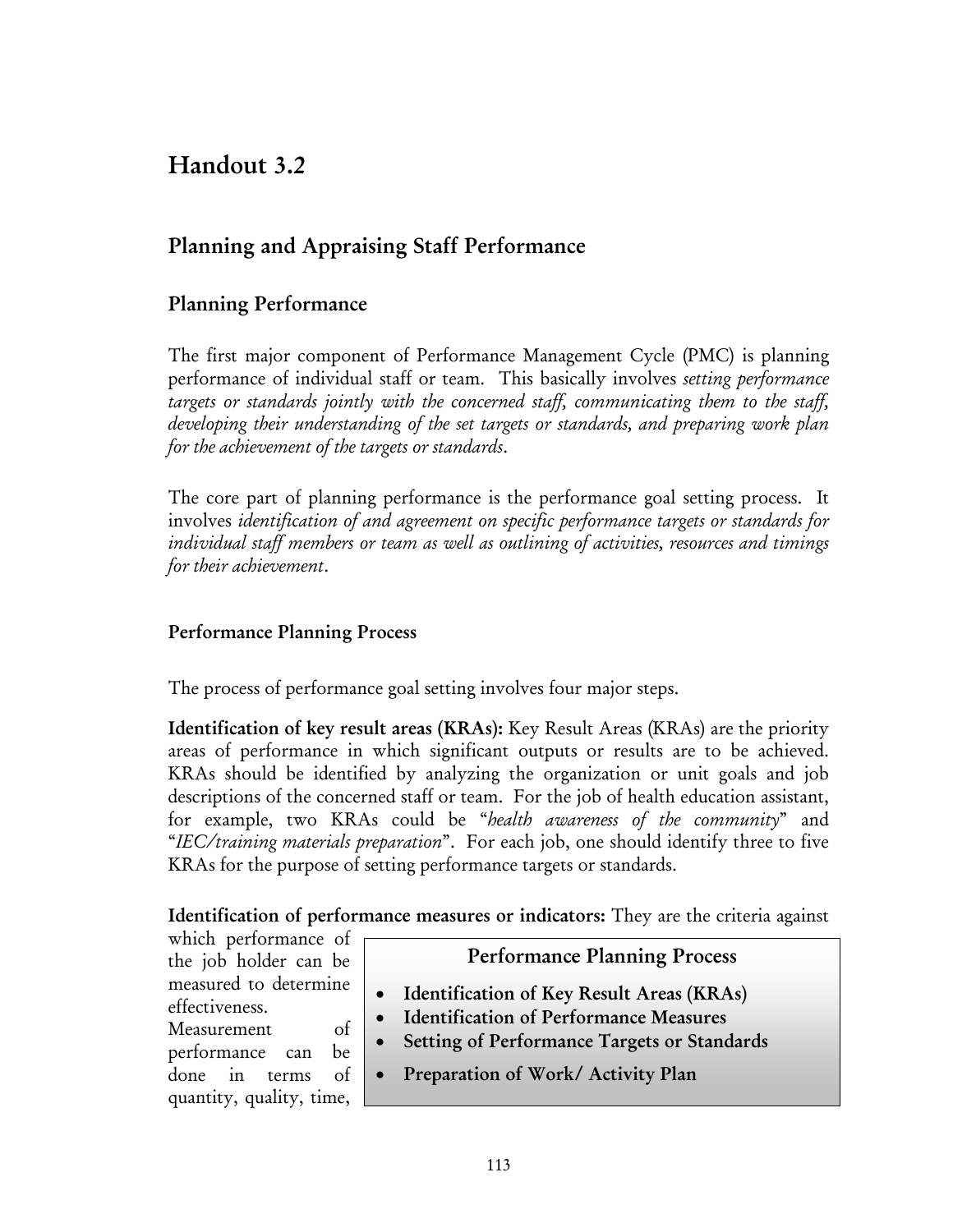or cost. For each KRA, one or more such indicators should be identified. For example, some indicators for the first KRA (i.e. health awareness of the community) of the job of health education assistant could be: *number of families covered by IEC programs* (quantity indicator); *percentage of the targeted families adopting safe health practices* (quality indicator); *average cost per family covered by IEC programs* (cost indicator); *average time taken to plan and deliver an IEC program* (time indicator).

Setting of performance targets or standards: Performance targets are the outputs an employee is responsible for during a given period of time. Standards are the levels at which an employee is expected to perform. Both are the results to be achieved in a job. Performance targets can be set by putting a numerical value on the identified indicators. For example, a performance target for a health education assistant could be: *organize family health education programs for 200 families in the current fiscal year; average cost per family not exceeding Rs. 100 and 80 percent of the families covered adopting safer health practices* (note that certain numbers are placed on the three indicators as performance targets). Standards can be set by specifying exact norms or levels of performance. For example, for a village health worker, a performance standard could be: *three visits in each ward every week*. Standards are particularly useful in case of such jobs where setting performance targets may be difficult because of the routine nature or very limit responsibility.

Preparation of work/ activity plan: It is a detailed schedule that identifies what are the activities that need to be carried out and when they should be completed for achieving the set performance targets or standards. It is a guideline for performance for the employee and also a monitoring and supervision tool for the supervisor. The work plan if prepared carefully will serve as a performance contract between the employee and the supervisor.

Annex 3.2a presents a format for preparing performance plan and Annex 3.2b gives a partial illustration of performance plan for a staff.

# Guidelines for Setting Performance Targets and Standards

It is important to follow a number of principles and procedures for setting performance targets.

• Performance targets and standards should be developed in consultation with the staff member or team in question. For this, the manager should meet with the concerned members, review office goals and job descriptions of staff members, review their past performance, assess their competencies in relation to the job responsibilities, and identify skills they will need.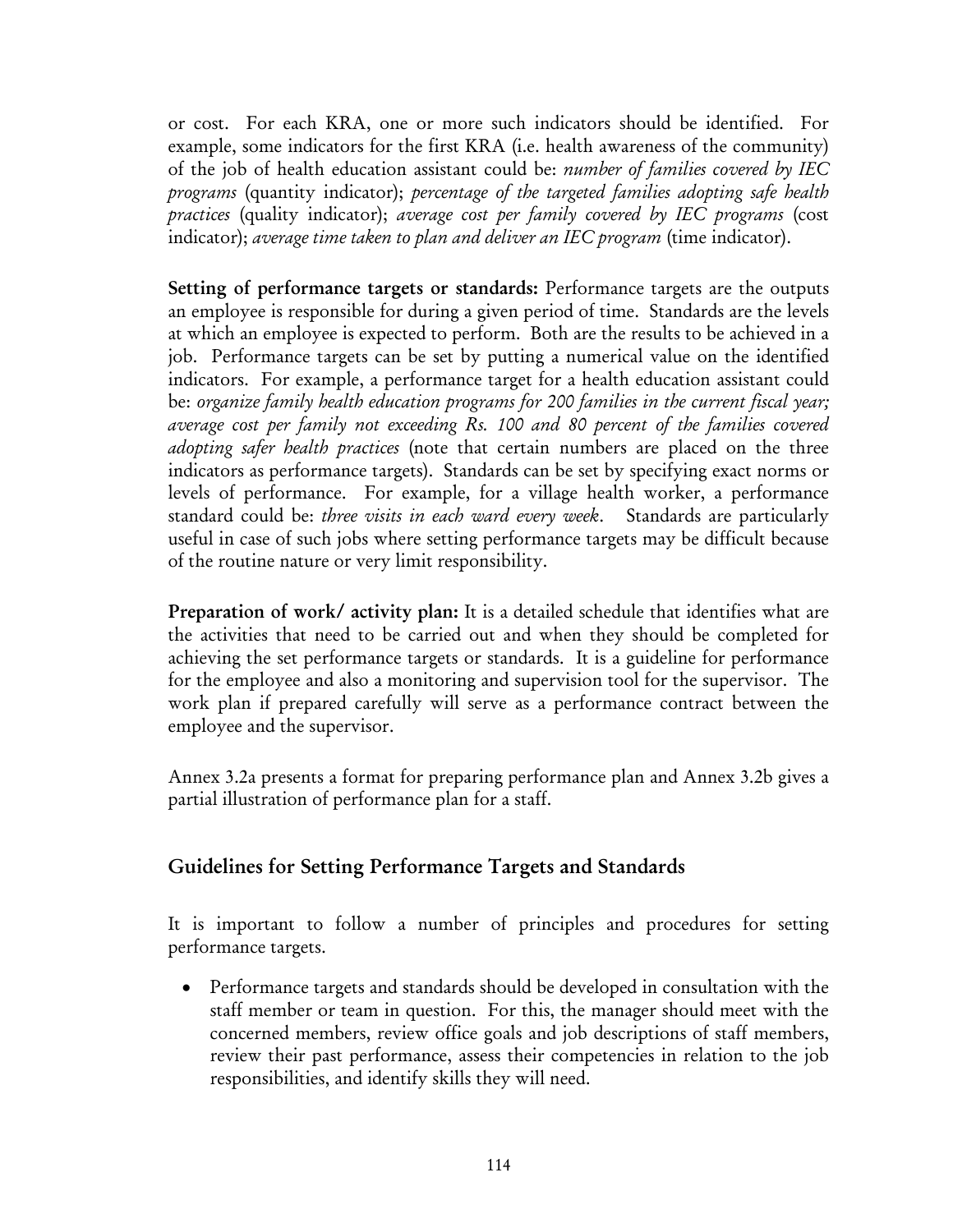- Performance targets should be relatively few in number and related to KRAs. Staff should be able to achieve them through their own efforts. They should be challenging yet attainable.
- They should be specific, quantified where possible, qualitative where appropriate, and written in action oriented terms. They should state a realistic time-frame in which they are to be accomplished.
- They should be accompanied by a work plan that specifies steps for achievement and required resources for their accomplishment.
- They should be consistent with organizational and sub-unit objectives.
- They should be reviewed on a timely basis by both the subordinate and the manager.

### Appraising Performance

The next important component of PMC involves evaluating performance of employees and giving performance feedback to them. Research evidence suggests that without appraisal and feedback, employees will not have information about how well they are doing in relation to their performance targets and how they can improve their performance in future. Appraisal also gives information for managers to decide on what supports and rewards should be given to those employees who are doing well in their jobs.

Performance appraisal is a process of *determining how well employees do their jobs compared to a set of performance targets or standards and discussing with them about their performance and conditions influencing it, so as to improve performance in future*.

### Purposes of Appraisal

Appraisal serves mainly two purposes:

- Evaluative/ administrative purpose such as personnel decisions (promotion, transfer, discipline, retention); motivational decisions (rewards, grades, incentives); and validation of staff selection and development programs.
- Developmental purpose such as assessment of personal/ professional competency and potential; identification of development needs; and development decisions.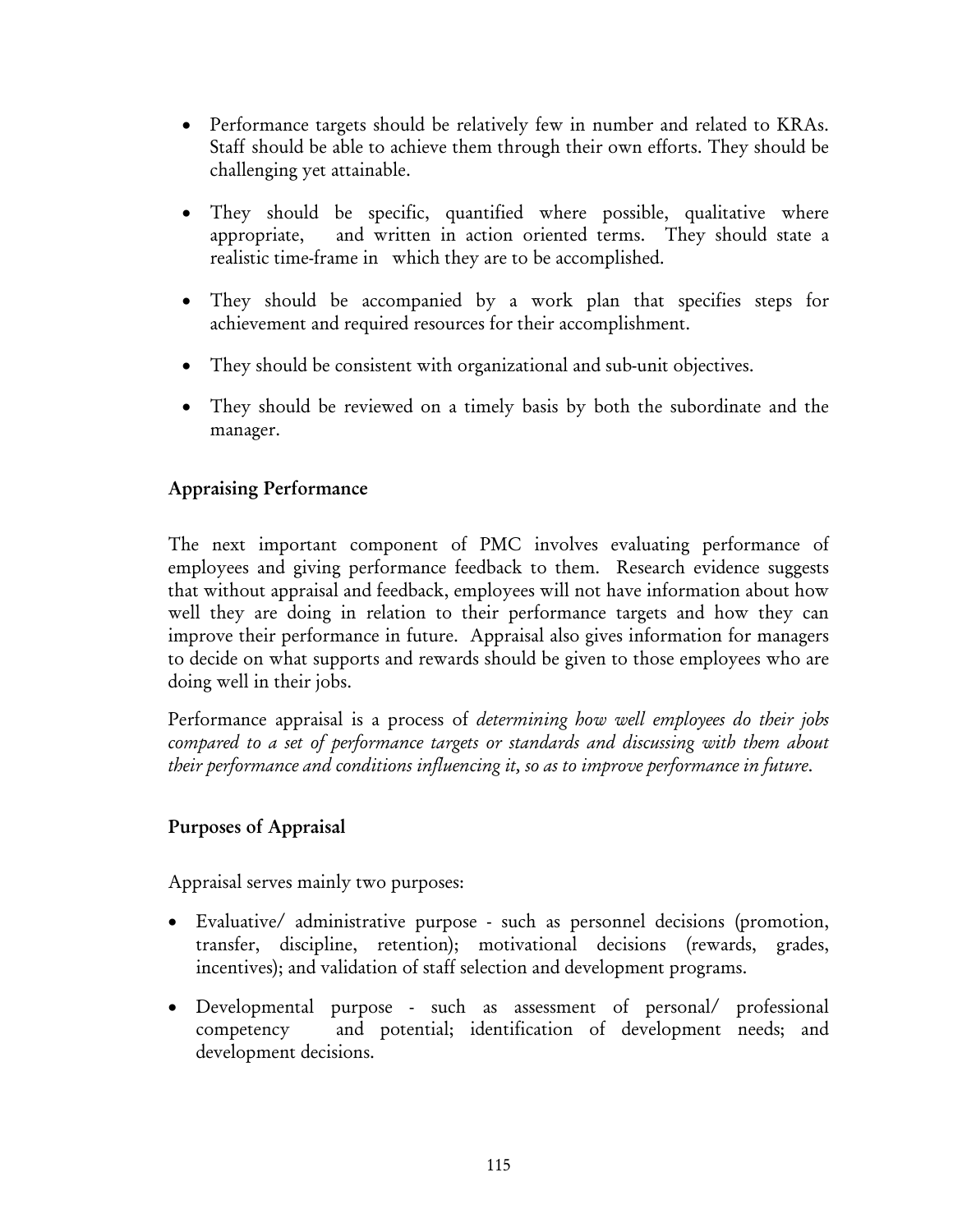### Process of Appraisal

A number of steps are involved in the appraisal process:

Deciding what to appraise: Mainly three aspects of performance can be appraised – personal traits or qualities of the performer such as loyalty, job knowledge, discipline and honesty; behaviors demonstrated in performing the job such as timely decision making, effective supervision, and accurate communication; and job results or outputs such as organization of three awareness programs. From the perspective of performance management, the job outputs are the most important aspects for appraisal. A better approach is to combine them all with greater weight given to output factors for appraising performance.

Deciding how to appraise: This involves the development of a system of appraisal consisting of performance measurement criteria (as suggested above), appraisal forms with rating scales and post-appraisal recommendations, identification of appraisers and relative weights given to them for appraisal, timing and frequency of appraisal, mode of performance discussion and feedback giving, and formal documentation and reporting of appraisal.

Collecting necessary information for measuring performance: This is part of the regular supervision process. But for effective measurement of performance, it is important that some kind of regular information flow about the progress on performance is maintained. For example, a monthly work progress report may be used to collect information from each employee about the progress against the set targets.

Collecting feedback about performance from other relevant sources: It is a good idea to collect feedback from work colleagues and even from the customers/ beneficiaries of the services of the concerned employee or team. This is called 360 degree feedback or appraisal system and is a powerful approach to improving performance.

Comparing performance with the set targets or standards: This will reveal how well the employee has been doing or not doing. Performance gaps or achievements then can be identified.

Discussing performance with the concerned employees with feedback: This is the stage of the appraiser and the concerned employee sitting together periodically (e.g. every month or quarter or half year) and discussing performance achievements, issues and problems as well as explanations and feedbacks. At this stage the development needs of the employee for further improvement in performance are also identified.

Completing appraisal: This involves formally documenting the appraisal and submitting the appraisal report as per the requirements of the system in place.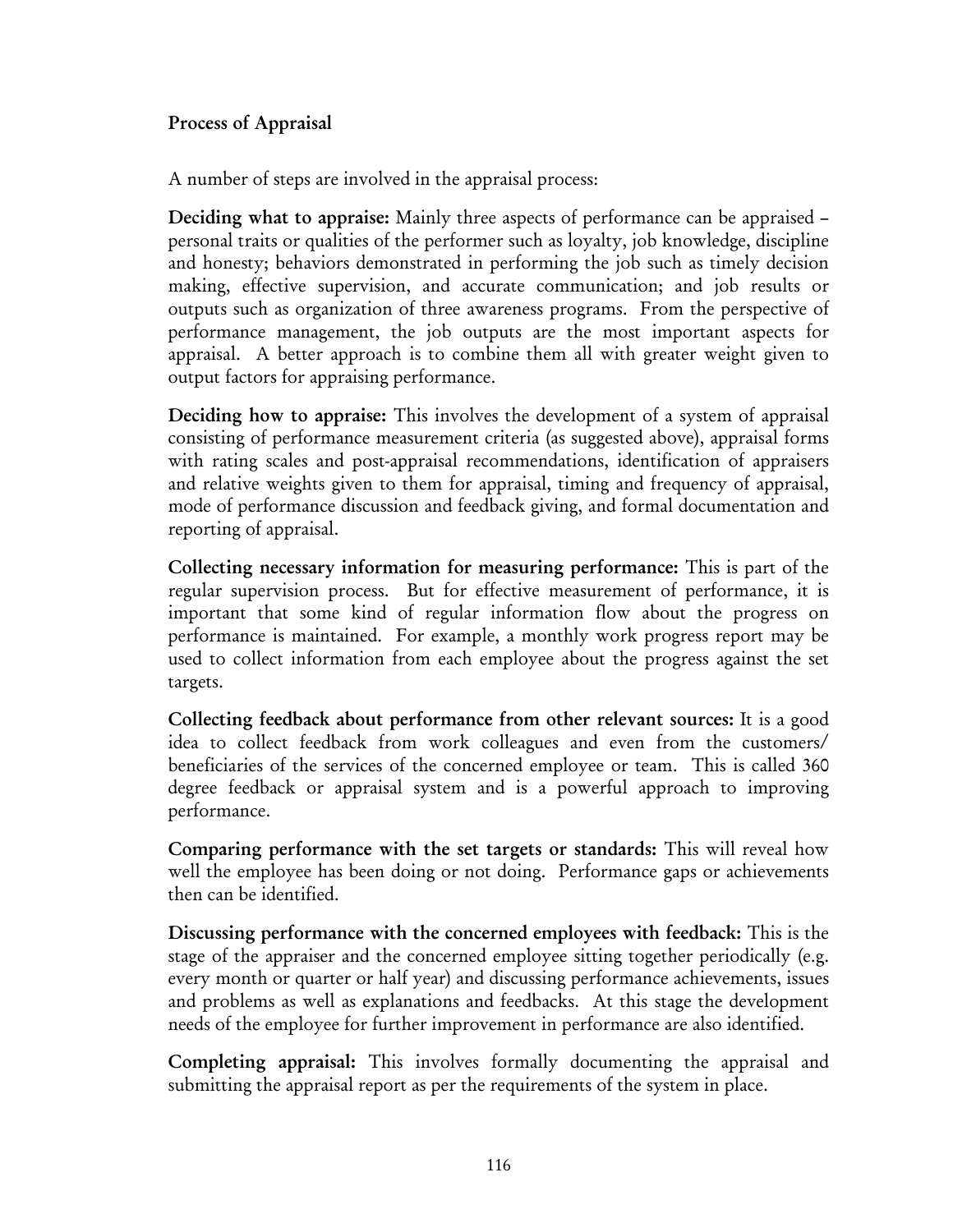Making decisions after appraisal: After appraisal, specific administrative and developmental actions need to be taken. Administrative actions may include personnel and motivational measures (e.g. rewards, grades, incentives, promotion, transfer, discipline). Similarly, developmental actions include such things as assessment of personal/ professional competency and potential, identification of development needs, and training and development opportunities.

It is important to follow all these steps if the appraisal is to be effective in terms of enhanced performance of employees. For this reason, the organization should put in place the system of performance management. If the PMC is fully adopted, it would be possible to implement all the steps of the appraisal process. But, in most of the organizations, the appraisal system is implemented in isolation without integrating it with the system of performance planning and the other components of the performance management system.

This is the case at present in the NGO sector. The system of staff appraisal is inadequate, limited and highly formal. For example, in many NGOs there is no system of performance planning in terms of setting performance targets or standards for each individual employee. Performance measures or indicators are more based on personal traits than on job outputs. Regular performance review and feedback practices between the appraiser and the employee do not exist. The appraisal form is highly restrictive and does not allow for generating feedback and identifying performance development needs.

The existing practices are not sufficient to manage staff performance. Hence some measures and forms have been suggested to make the staff appraisal process more effective for managing staff performance in NGOs. It would be advisable to follow the following procedures for performance planning and appraisal.

Complete the performance plan form, including the monthly work plan component, jointly by the manager and the concerned employee or team for the next performance period. The form is given in Annex 3.2a

Complete the monthly progress report form every month after the completion of the month recording the progress achieved, problems experienced and development needs identified together by the manager and the concerned employee or team. A format of monthly progress report is given in Annex 3.2.c. Annex 3.2d gives a partial illustration of the monthly progress report form.

Hold performance review and feedback session between the manager and the concerned employee or team every three month based on the three months' progress reports.

Collect feedback from multiple sources on the performance of the employee or team every six month using the formats given in Annex 3.2e and 3.2f.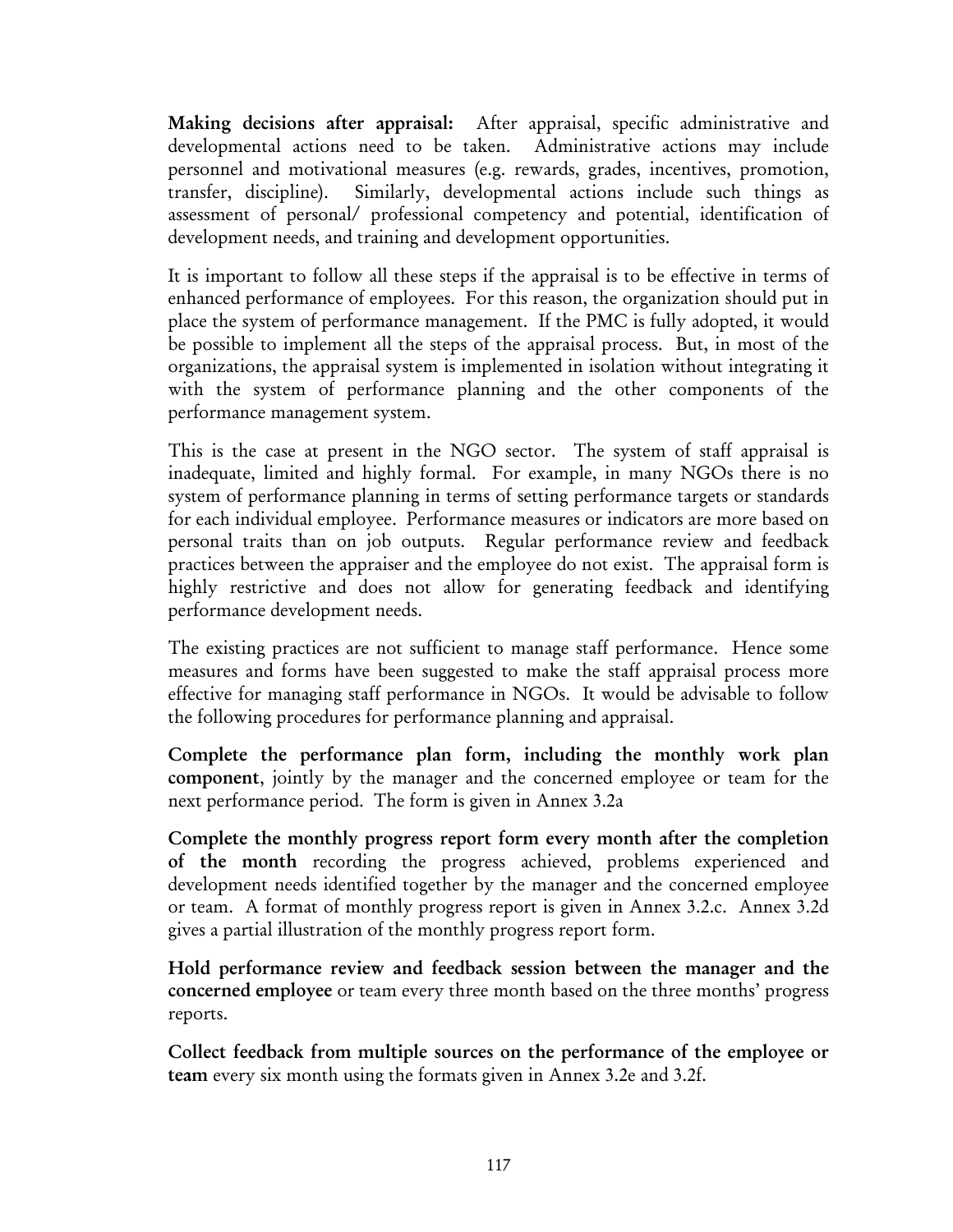Complete the half yearly performance appraisal form. The rating on the appraisal form should be done by comparing the progress and achievements against the annual performance targets and standards as set in the performance plan and as recorded in the monthly progress reports. The ratings should also be based on the core findings of the monthly performance review and feedback sessions. Two appraisal formats, one for senior staff, and another for junior staff, are given in Annexes 3.2g and 3.2h.

## Appraisal Interview

A critical part of appraisal process is interview or discussion/feedback session with the appraisee, more popularly known as appraisal interview. It is an interview in which the supervisor and subordinate review the appraisal and make plans to remedy deficiencies and reinforce strengths.

How to conduct appraisal interview – Prepare for the interview by assembling the data, preparing the employee, and choosing the time and place. Be direct and specific; don't get personal; encourage the person to talk; and don't tiptoe around.

How to handle a defensive subordinate – Recognize that defensive behavior is normal; never attack a person's defenses; postpone action; and recognize your own limitations.

How to criticize a subordinate – When required, criticize in a manner that lets the person maintain his/her dignity and sense of worth, in private, and constructively.

How to ensure the interview leads to improved performance – Clear-up jobrelated problems and set improvement goals and a schedule for achieving them.

How to handle a formal written warning – Written warnings should identify the standards by which the employee is judged, make it clear that the employee was aware of the standard, specify any violation of the standard, and show that the employee had an opportunity to correct the behavior.

### Potential Error in Appraisal

There are several potential problems and mistakes in staff appraisal, some of them related to perceptual errors on the part of the appraiser while others related to the defects in the design of the appraisal system.

- Primacy and recency effect the appraiser being influenced by either the first impression or the most recent impression of the performer in rating the appraise.
- Halo effect a positive or negative general impression based on a major trait or quality influencing the rating on other traits.
- Central tendency sticking to the middle of the rating scales, thus rating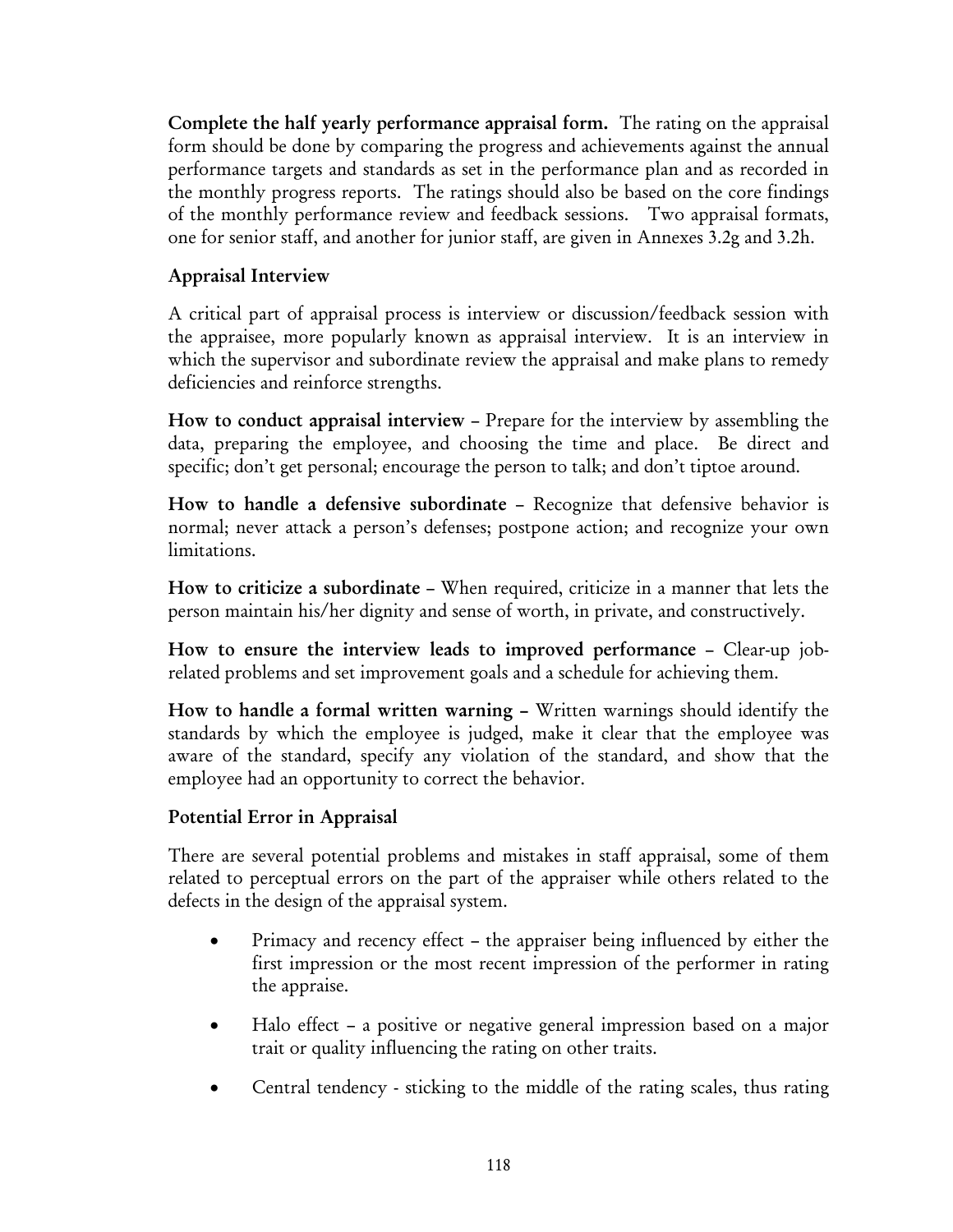everyone average.

- Leniency/ strictness the tendency to rate everyone either high or low.
- Stereotyping the tendency to rate people based on some social, cultural or organizational stereotypes of the people.
- Non-performance factor rating based on factors other than those related to performance.
- Hostility rating that reflects aggression or negative attitude of the appraiser towards the appraisee.
- Self- comparison/ compatibility rating based on similarity or difference with the appraiser.
- Unclear standards lack of specific performance results or standards expected of employees.

To minimize these appraisal problems the following measures may be helpful.

- Awareness of errors/problems and their likely effects
- Use of right appraisal tools
- Training of appraisers
- Use of records

#### Effective Appraisal System

- Use behavior/ outcome based measures
- Monitor and documents performance records
- Provide on-going feedback
- Avoid perceptual errors
- Have both interactive (interview) and written (form) structure
- Have multiple raters
- Involve the employee in the appraisal process
- Train appraisers.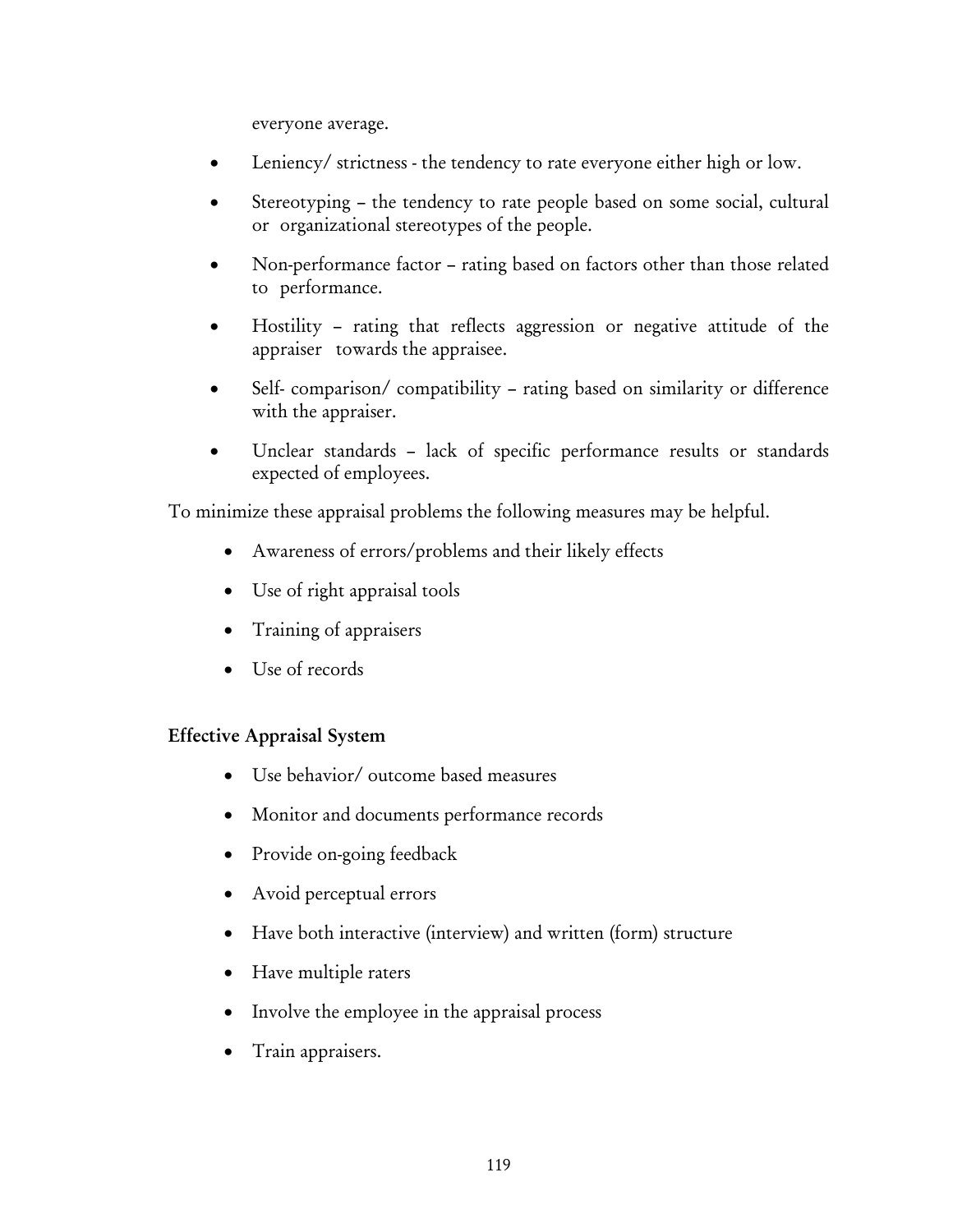# Format of Annual Performance Plan

*(This form is to be completed jointly by the employee and his/her supervisor for the coming financial year in the month of Asar. At the time of quarterly review and feedback session, this plan must be reviewed and, if necessary, should be adjusted by using a new form.)* 

Section A: Basic Information

| Employee's or Team Members' Name(s):       |                       |  |  |  |  |  |  |
|--------------------------------------------|-----------------------|--|--|--|--|--|--|
| Job Title(s):                              |                       |  |  |  |  |  |  |
| Level(s):                                  | Section: n            |  |  |  |  |  |  |
| Supervisor's Name:                         | Job Title:            |  |  |  |  |  |  |
| Performance Period: From                   | To                    |  |  |  |  |  |  |
| $By \mathit{Employee}$<br>Completion Date: | <b>By Supervisor:</b> |  |  |  |  |  |  |

|    | Key Result Area | Performance Targets or Standards |
|----|-----------------|----------------------------------|
| 1. |                 |                                  |
| 2. |                 |                                  |
|    |                 |                                  |
| 3. |                 |                                  |
| 4. |                 |                                  |
| 5. |                 |                                  |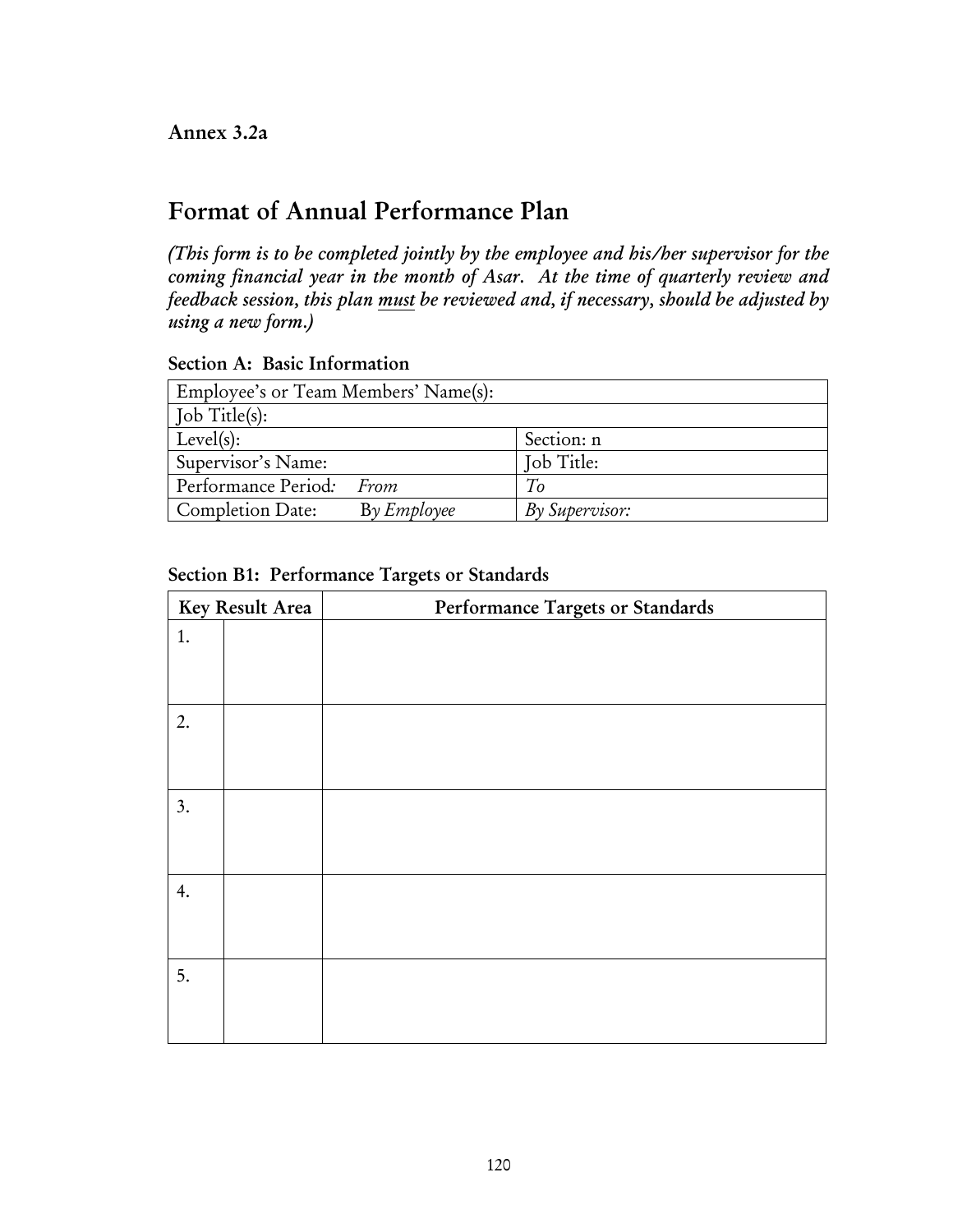## Section B2: Other Planned Works

|                | Planned Works | Justification | <b>Expected Outputs/ Results</b> |
|----------------|---------------|---------------|----------------------------------|
|                |               |               |                                  |
|                |               |               |                                  |
| $\overline{2}$ |               |               |                                  |
|                |               |               |                                  |
| 3              |               |               |                                  |
|                |               |               |                                  |
| $\overline{4}$ |               |               |                                  |
|                |               |               |                                  |

# Section C: Monthly Work Plan

|                |           | Targets/   Activities/ Tasks | Time Line (in months*) |              |              |  |     |           |         |              |              |              |         |              |
|----------------|-----------|------------------------------|------------------------|--------------|--------------|--|-----|-----------|---------|--------------|--------------|--------------|---------|--------------|
|                | Standards |                              | S                      | $\, {\bf B}$ | $\mathbf{A}$ |  | K M | ${\bf P}$ | $\bf M$ | $\, {\bf F}$ | $\mathsf{C}$ | $\, {\bf B}$ | $\bf J$ | $\mathbf{A}$ |
| $\mathbf{1}$   |           |                              |                        |              |              |  |     |           |         |              |              |              |         |              |
|                |           |                              |                        |              |              |  |     |           |         |              |              |              |         |              |
|                |           |                              |                        |              |              |  |     |           |         |              |              |              |         |              |
|                |           |                              |                        |              |              |  |     |           |         |              |              |              |         |              |
|                |           |                              |                        |              |              |  |     |           |         |              |              |              |         |              |
| $\overline{2}$ |           |                              |                        |              |              |  |     |           |         |              |              |              |         |              |
|                |           |                              |                        |              |              |  |     |           |         |              |              |              |         |              |
|                |           |                              |                        |              |              |  |     |           |         |              |              |              |         |              |
|                |           |                              |                        |              |              |  |     |           |         |              |              |              |         |              |
|                |           |                              |                        |              |              |  |     |           |         |              |              |              |         |              |
| $\mathfrak{Z}$ |           |                              |                        |              |              |  |     |           |         |              |              |              |         |              |
|                |           |                              |                        |              |              |  |     |           |         |              |              |              |         |              |
|                |           |                              |                        |              |              |  |     |           |         |              |              |              |         |              |
|                |           |                              |                        |              |              |  |     |           |         |              |              |              |         |              |
|                |           |                              |                        |              |              |  |     |           |         |              |              |              |         |              |
| $\overline{4}$ |           |                              |                        |              |              |  |     |           |         |              |              |              |         |              |
|                |           |                              |                        |              |              |  |     |           |         |              |              |              |         |              |
|                |           |                              |                        |              |              |  |     |           |         |              |              |              |         |              |
|                |           |                              |                        |              |              |  |     |           |         |              |              |              |         |              |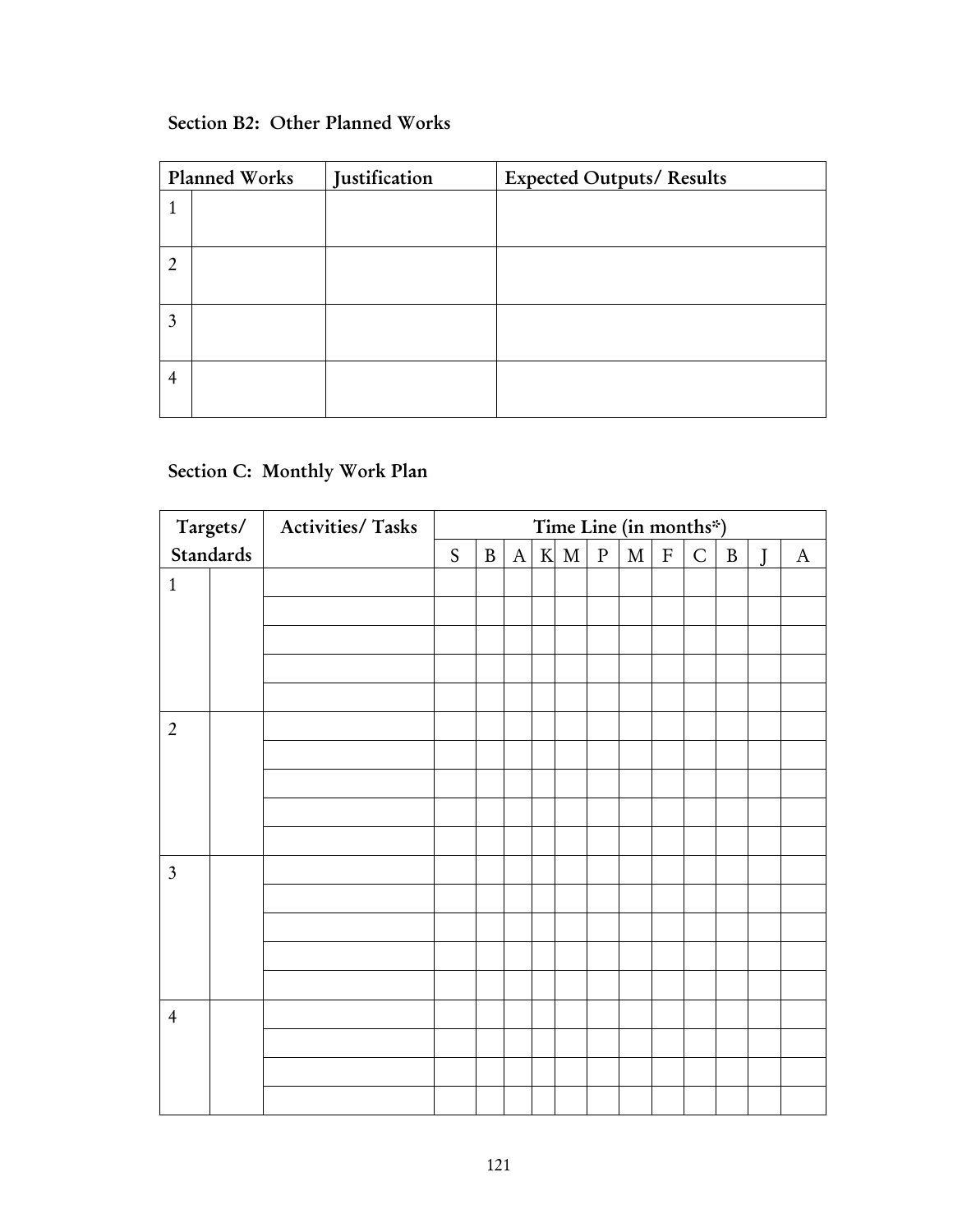Other Works

Section D: *Comments on the targets and activities* (e.g. comparison with the last year; competency and resource requirements; supervision needs; initiative etc.)

| Employee(s): | Supervisor: |
|--------------|-------------|
|              |             |
|              |             |
|              |             |
|              |             |
|              |             |
|              |             |
|              |             |
|              |             |

| Signature (employee)   | Date |
|------------------------|------|
| Signature (supervisor) | Date |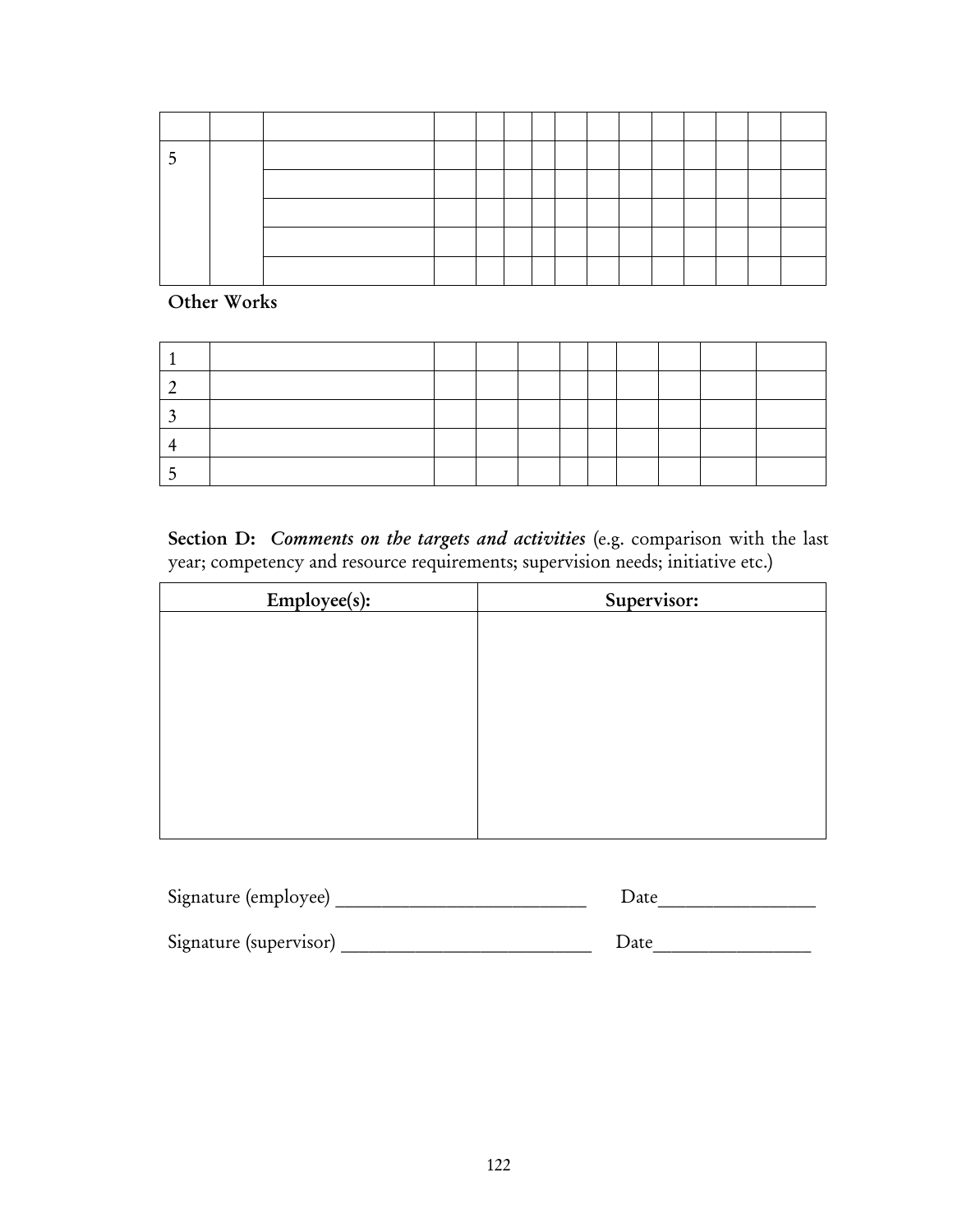### Annex 3.2b

# A Partial Illustration of Annual Performance Plan

*(This form is to be completed jointly by the employee and his/her supervisor for the coming financial year in the month of Asar. At the time of quarterly review and feedback session, this plan must be reviewed and, if necessary, should be adjusted by using a new form.)* 

#### Section A: Basic Information

| Mr Thakur Chaudhari<br>Employee's or Team Members' Name(s):       |                               |  |  |  |  |  |  |
|-------------------------------------------------------------------|-------------------------------|--|--|--|--|--|--|
| Job Title(s): Health Education Assistant                          |                               |  |  |  |  |  |  |
| Level(s): Fifth                                                   | Section: Health Education     |  |  |  |  |  |  |
| Supervisor's Name:<br>Mr Omkar Gurung                             | Job Title: Health Coordinator |  |  |  |  |  |  |
| Performance Period:<br><i>From</i> 1 Srawan 2063                  | To 31 Asar 2064               |  |  |  |  |  |  |
| <b>Completion Date:</b><br>By <i>Employee</i> 20 <i>Asar</i> 2064 | By Supervisor: 21 Asar 2063   |  |  |  |  |  |  |

### Section B1: Performance Targets or Standards

|    | Key Result Area | Performance Targets or Standards                             |
|----|-----------------|--------------------------------------------------------------|
| 1. | Health          | • Organize family health education programs for 200          |
|    | awareness of    | families; average cost per family not exceeding Rs. 100      |
|    | the             | and 80 percent of the families covered adopting safer        |
|    | community       | health practices. (Target)                                   |
| 2. | Capacity        | · Design and deliver five training programs covering 50      |
|    | development     | field based health workers to improve their service          |
|    | health<br>of    | delivery skills, 75 percent of the trained workers actually  |
|    | workers         | demonstrating enhanced capacity in performing their          |
|    |                 | duties. (Target)                                             |
| 3. | Training        | • Quarterly visits to each health outlet in the district to  |
|    | supervision     | supervise training activities.                               |
|    |                 | • Supervision report submitted within three days of the      |
|    |                 | completion of the visit identifying areas for improvement    |
|    |                 | in training delivery and recommending actions for it.        |
|    |                 | • Availability of logistics and budget to health outlets for |
|    |                 | training delivery at least one week in advance. (Standards)  |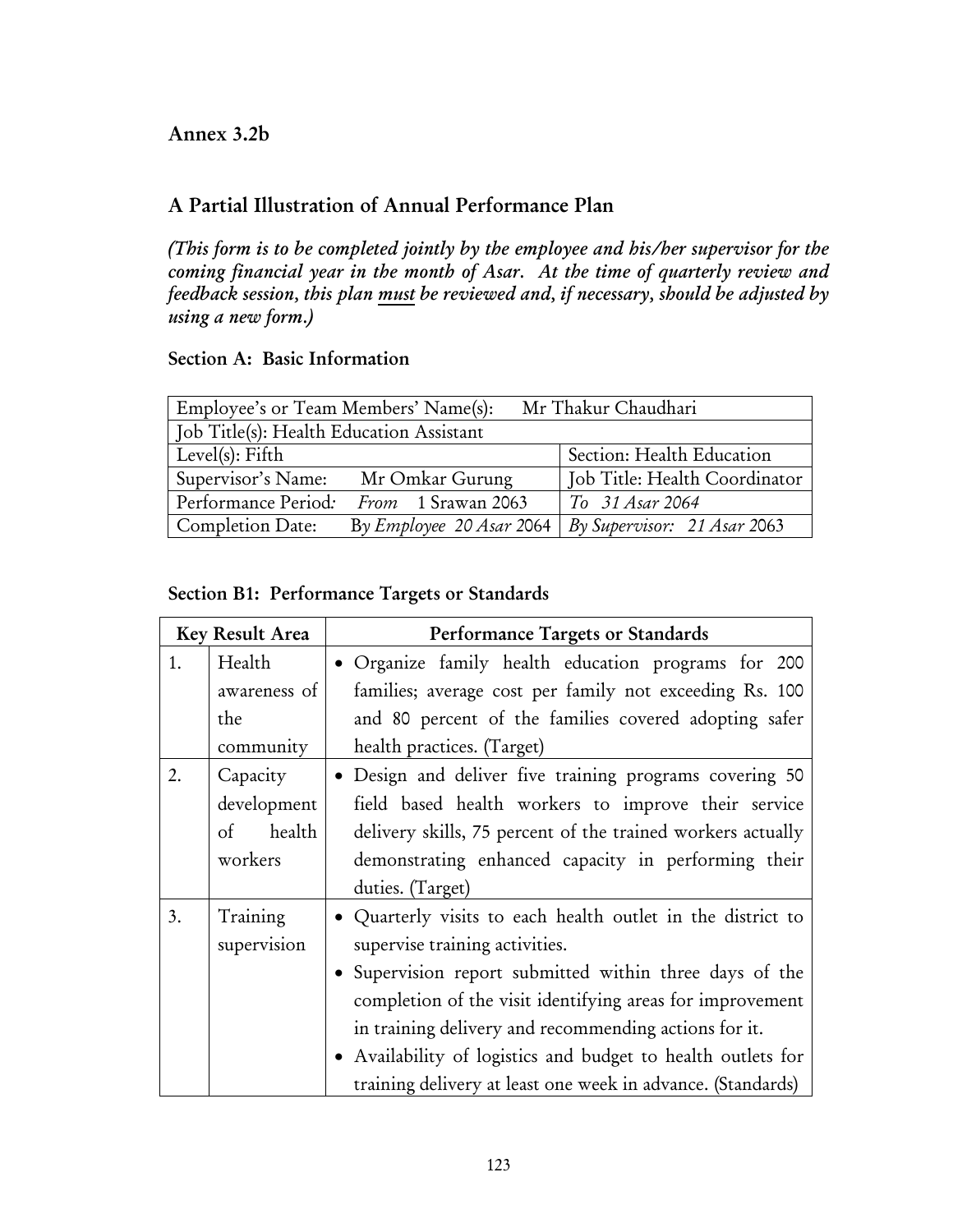| 4. | <br> |
|----|------|
| 5. | <br> |

# Section B2: Other Planned Works

|                | Planned Works      | <b>Justification</b>                     | <b>Expected Outputs/</b>                                        |  |  |  |
|----------------|--------------------|------------------------------------------|-----------------------------------------------------------------|--|--|--|
|                |                    |                                          | <b>Results</b>                                                  |  |  |  |
|                |                    |                                          | Coordination with To avoid duplication 20 additional workers to |  |  |  |
|                | government health  | and pool resources for receive training. |                                                                 |  |  |  |
|                | posts for training | training                                 |                                                                 |  |  |  |
| $\overline{2}$ |                    |                                          |                                                                 |  |  |  |
| 3              |                    |                                          |                                                                 |  |  |  |
| $\overline{4}$ |                    |                                          |                                                                 |  |  |  |

# Section C: Monthly Work Plan

|              | Targets/  | <b>Activities/ Tasks</b> |     | Time Line (in months $\ddot{r}$ ) |             |              |              |             |              |             |   |   |   |   |
|--------------|-----------|--------------------------|-----|-----------------------------------|-------------|--------------|--------------|-------------|--------------|-------------|---|---|---|---|
|              | Standards |                          |     | S                                 | B           | $\mathbf{A}$ | K            |             |              | $M$ P M F   |   | C | B | A |
| $\mathbf{1}$ | Health    | Preparation of plan      |     | $\mathbf x$                       |             |              |              |             |              |             |   |   |   |   |
|              | education | for programs             |     |                                   |             |              |              |             |              |             |   |   |   |   |
|              | programs  | Collection               | and | $\mathbf X$                       | $\mathbf x$ |              |              |             |              |             |   |   |   |   |
|              |           | development              | of  |                                   |             |              |              |             |              |             |   |   |   |   |
|              |           | materials                |     |                                   |             |              |              |             |              |             |   |   |   |   |
|              |           | Selection                | of  |                                   |             | $\mathbf x$  |              |             |              |             |   |   |   |   |
|              |           | participants             | and |                                   |             |              |              |             |              |             |   |   |   |   |
|              |           | venues                   |     |                                   |             |              |              |             |              |             |   |   |   |   |
|              |           | Organization             | of  |                                   |             |              | $\mathbf{x}$ | $\mathbf x$ | $\mathbf{x}$ | $\mathbf x$ | X |   |   |   |
|              |           | programs                 |     |                                   |             |              |              |             |              |             |   |   |   |   |
|              |           | Preparation              | of  |                                   |             |              | X            | $\mathbf x$ | $\mathbf x$  | $\mathbf X$ | X |   |   |   |
|              |           | completion reports       |     |                                   |             |              |              |             |              |             |   |   |   |   |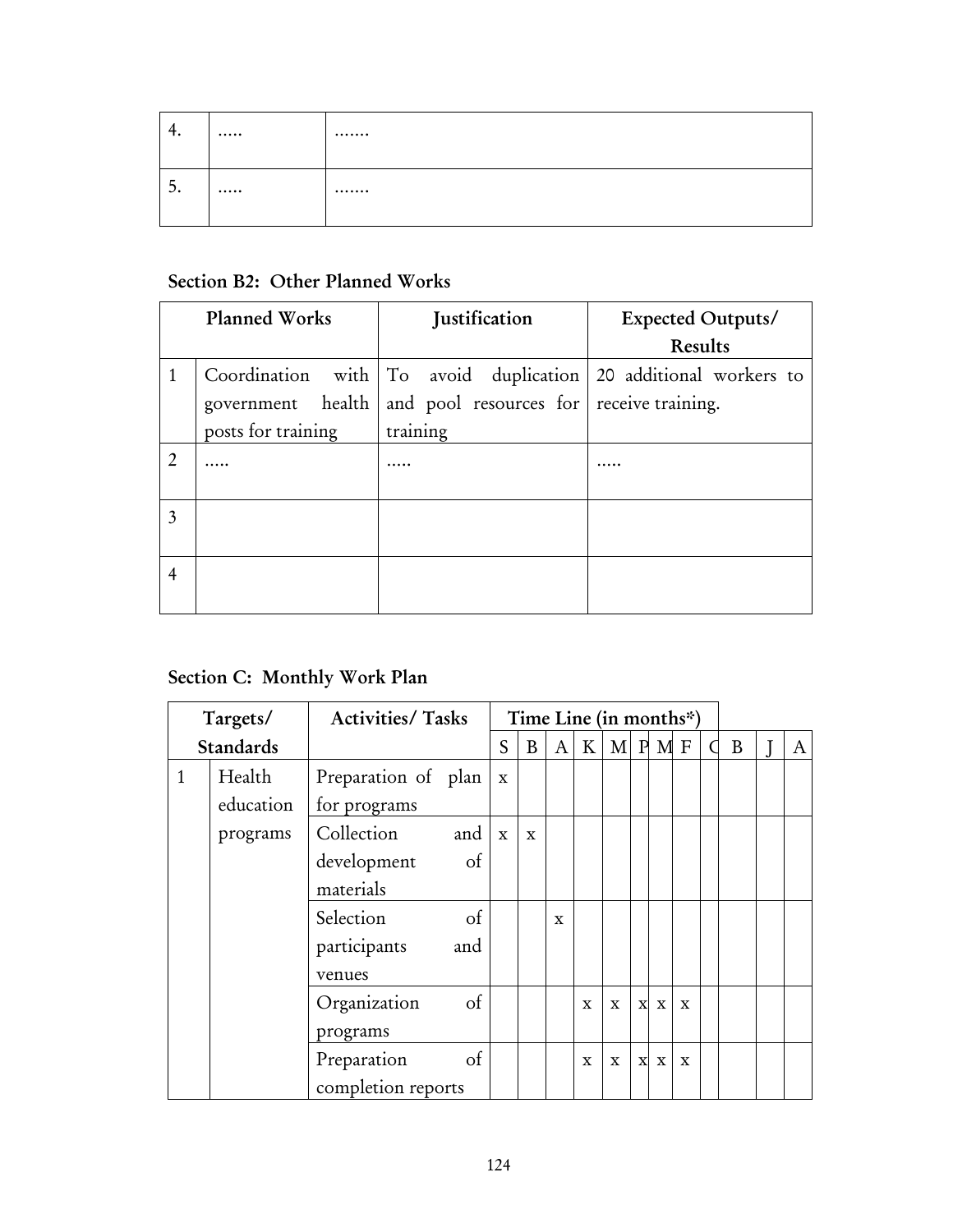| $\overline{2}$ | Training | $\cdots$ |  |  |  |  |  |  |
|----------------|----------|----------|--|--|--|--|--|--|
|                | programs | $\cdots$ |  |  |  |  |  |  |
|                |          | $\cdots$ |  |  |  |  |  |  |
|                |          | $\cdots$ |  |  |  |  |  |  |
|                |          | $\cdots$ |  |  |  |  |  |  |
| $\mathfrak{Z}$ | $\cdots$ |          |  |  |  |  |  |  |
|                |          |          |  |  |  |  |  |  |
|                |          |          |  |  |  |  |  |  |
|                |          |          |  |  |  |  |  |  |
|                |          |          |  |  |  |  |  |  |
| $\overline{4}$ | $\cdots$ |          |  |  |  |  |  |  |
|                |          |          |  |  |  |  |  |  |
|                |          |          |  |  |  |  |  |  |
|                |          |          |  |  |  |  |  |  |
|                |          |          |  |  |  |  |  |  |
| 5              | $\cdots$ |          |  |  |  |  |  |  |
|                |          |          |  |  |  |  |  |  |
|                |          |          |  |  |  |  |  |  |
|                |          |          |  |  |  |  |  |  |
|                |          |          |  |  |  |  |  |  |

# Other Works

| $\vert$ Coordination meetings with $\vert x \vert$ |  | X |  | $\mathbf{x}$ |  | $\mathbf x$ |  |
|----------------------------------------------------|--|---|--|--------------|--|-------------|--|
| health posts for training                          |  |   |  |              |  |             |  |
|                                                    |  |   |  |              |  |             |  |
|                                                    |  |   |  |              |  |             |  |
|                                                    |  |   |  |              |  |             |  |
|                                                    |  |   |  |              |  |             |  |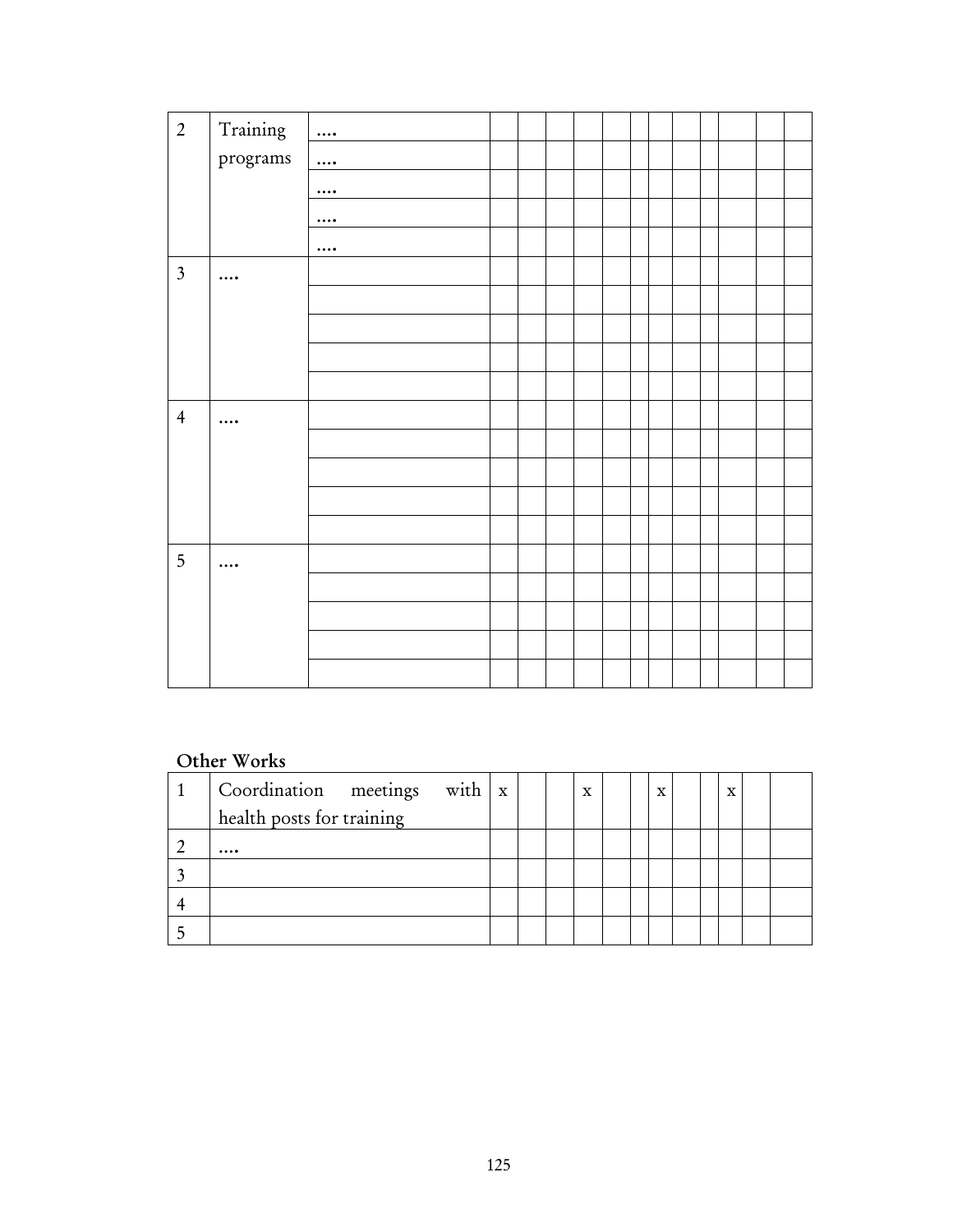Section D: *Comments on the targets and activities* (e.g. comparison with the last year; competency and resource requirements; supervise ion needs; initiative etc.)

| Employee(s):                     | Supervisor:                                             |
|----------------------------------|---------------------------------------------------------|
| Education and training $\bullet$ | Training materials development by the                   |
| programs targets higher          | employee - a new initiative this year.                  |
| than in the last year.           | Will require training in training materials             |
| Resource<br>persons<br>1n        | preparation.                                            |
| training<br>Accountants'         | Needs supervision and guidance in training<br>$\bullet$ |
| required.                        | facilitation.                                           |
|                                  | Skills to be developed: report writing,<br>$\bullet$    |
|                                  | participatory training methodology, and                 |
|                                  | program planning.                                       |
|                                  |                                                         |

| Signature (employee)   | Date |
|------------------------|------|
|                        |      |
| Signature (supervisor) | Date |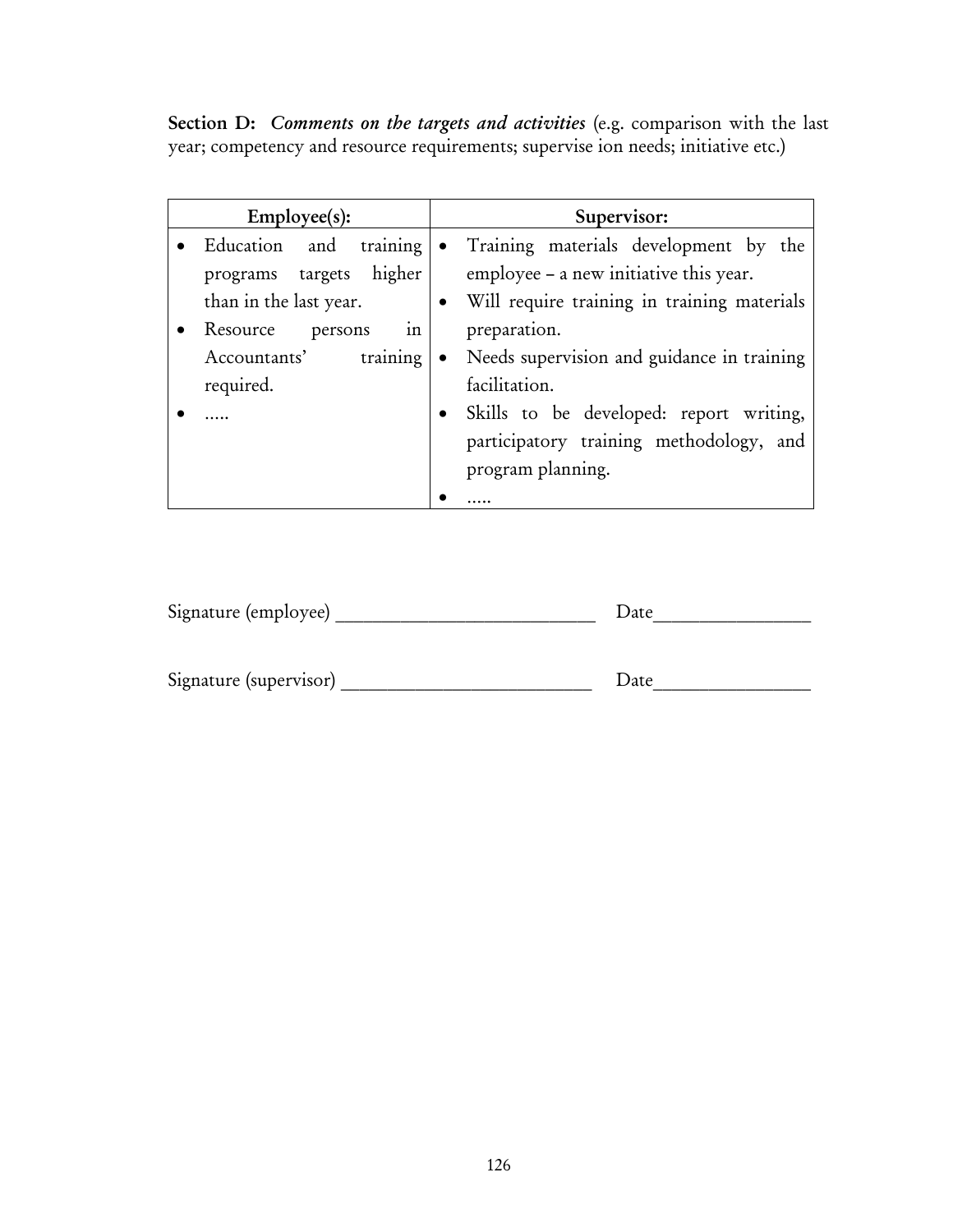Annex 3.2c

## Format of Monthly Progress Report

*(This form is to be completed by the employee and his/her supervisor upon the completion of every month. The monthly work plan must be referred to at the time of completing this form. The supervisor must have informal review before giving comments and making assessment.)* 

Name of the Employee(s): Work Unit: Supervisor: For the Month of:

| Target/Standard 1:        |              |                                          |
|---------------------------|--------------|------------------------------------------|
| <b>Planned Activities</b> | Achievements | Comments (quality, problems, deviations) |
|                           |              |                                          |
|                           |              |                                          |
| Target/Standard 2:        |              |                                          |
| <b>Planned Activities</b> | Achievements | Comments (quality, problems, deviations) |
|                           |              |                                          |
|                           |              |                                          |
| Target/Standard 3:        |              |                                          |
|                           |              |                                          |
| <b>Planned Activities</b> | Achievements | Comments (quality, problems, deviations) |
|                           |              |                                          |

### Section A1: Work Progress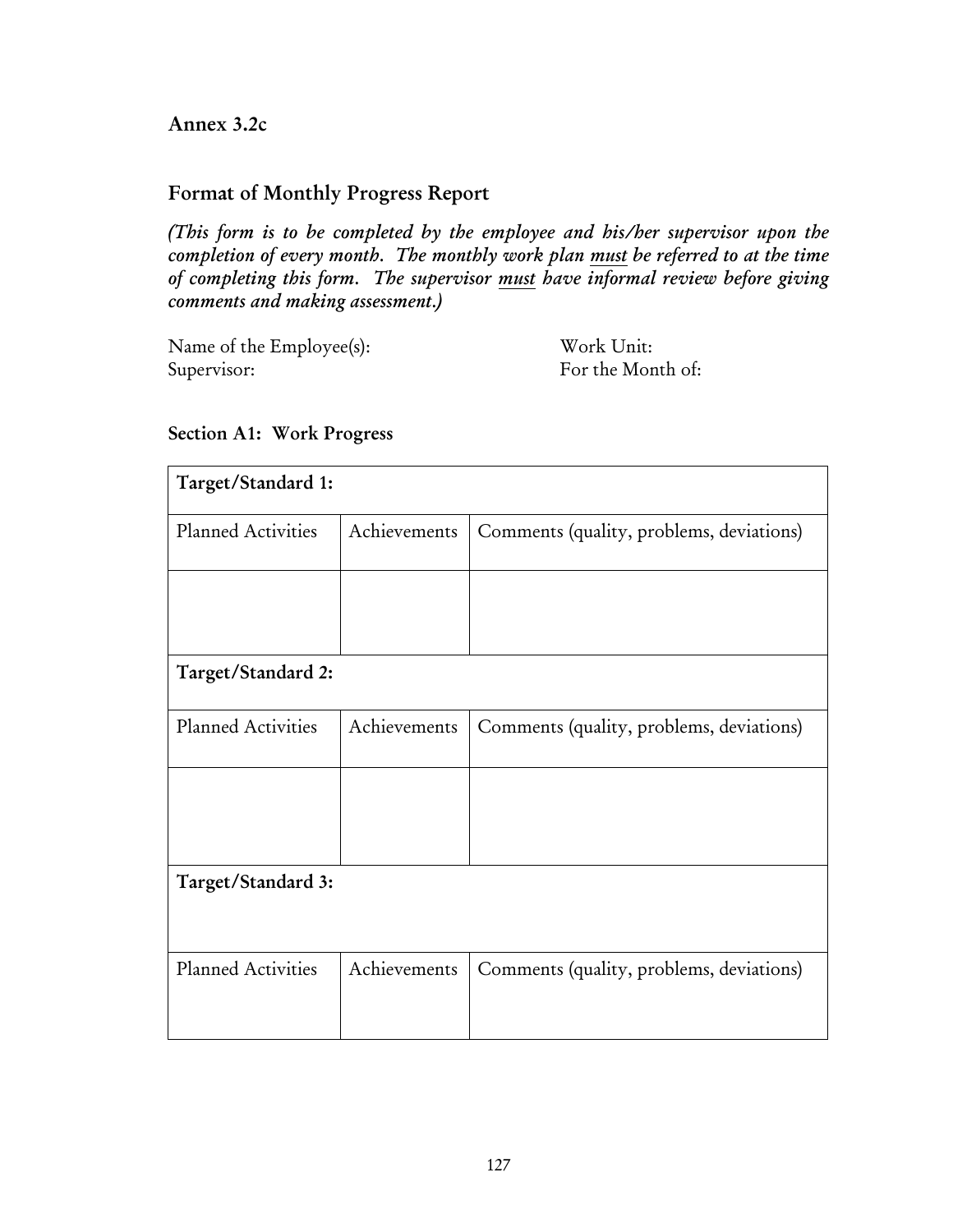| Target/Standard 4:        |              |                                          |
|---------------------------|--------------|------------------------------------------|
|                           |              |                                          |
| Planned Activities        | Achievements | Comments (quality, problems, deviations) |
|                           |              |                                          |
| Target/Standard 5:        |              |                                          |
| Planned Activities        | Achievements | Comments (quality, problems, deviations) |
|                           |              |                                          |
| Other<br>Planned<br>Works | Achievements | Comments (quality, problems, deviations) |
| $\mathbf{1}$              |              |                                          |
| $\overline{2}$            |              |                                          |
| $\mathfrak{Z}$            |              |                                          |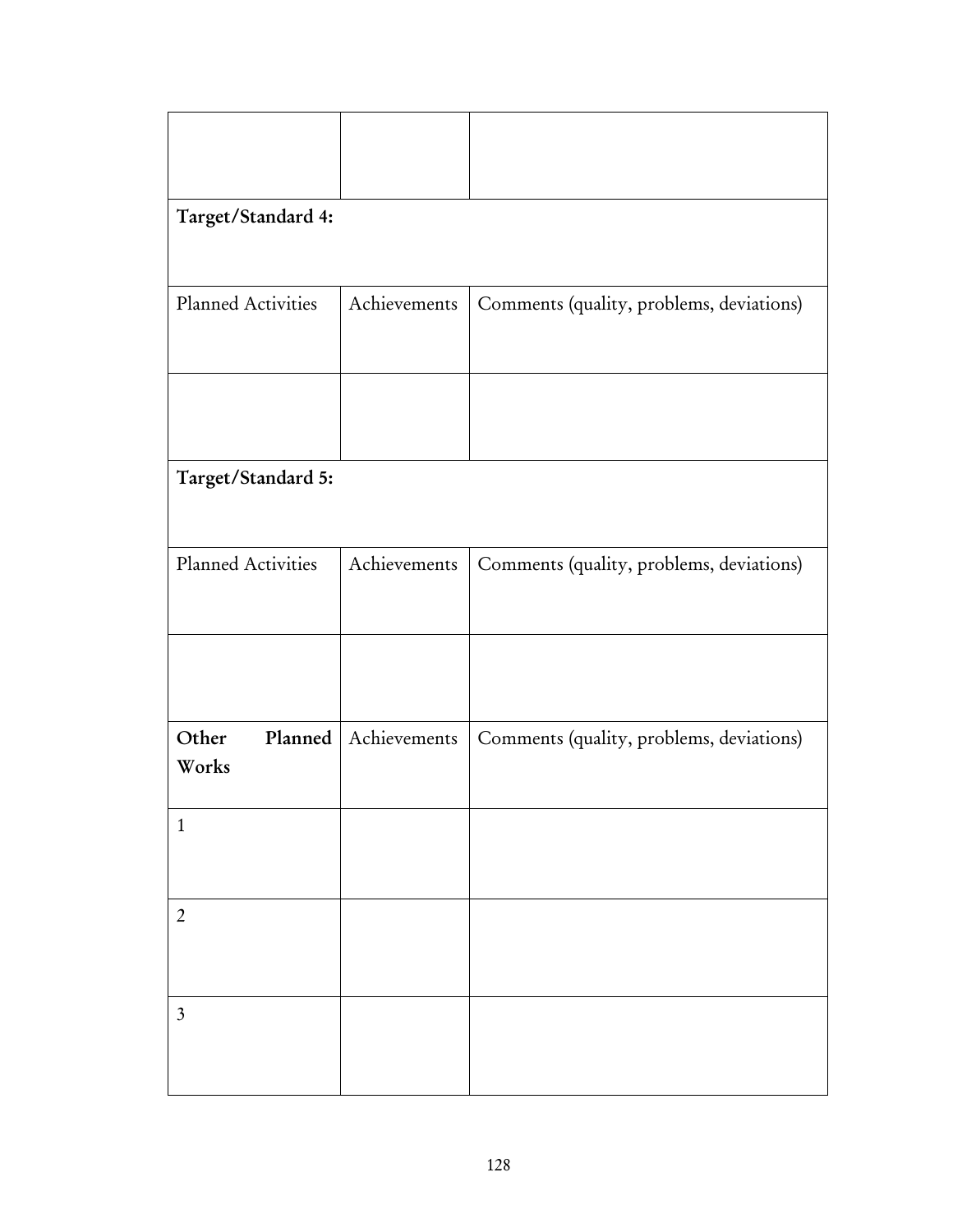Section A2: *Self Assessment* (Put a cross x in the appropriate box. Attach evidence if possible)

| Unsatisfactory () Improvements Needed () Meets Standards (x) Exceeds |  |  |
|----------------------------------------------------------------------|--|--|
| Standards () Outstanding ()                                          |  |  |

Perceived development needs

.

Section B: *Supervisor's Assessment* (Put a cross x in the appropriate box. Verify and examine progress)

| Unsatisfactory () Improvements Needed () Meets Standards () Exceeds Standards |  |
|-------------------------------------------------------------------------------|--|
| $( )$ Outstanding $( )$                                                       |  |
|                                                                               |  |

Comments (including development needs)

| Signature (employee)   | Date |
|------------------------|------|
| Signature (supervisor) | Date |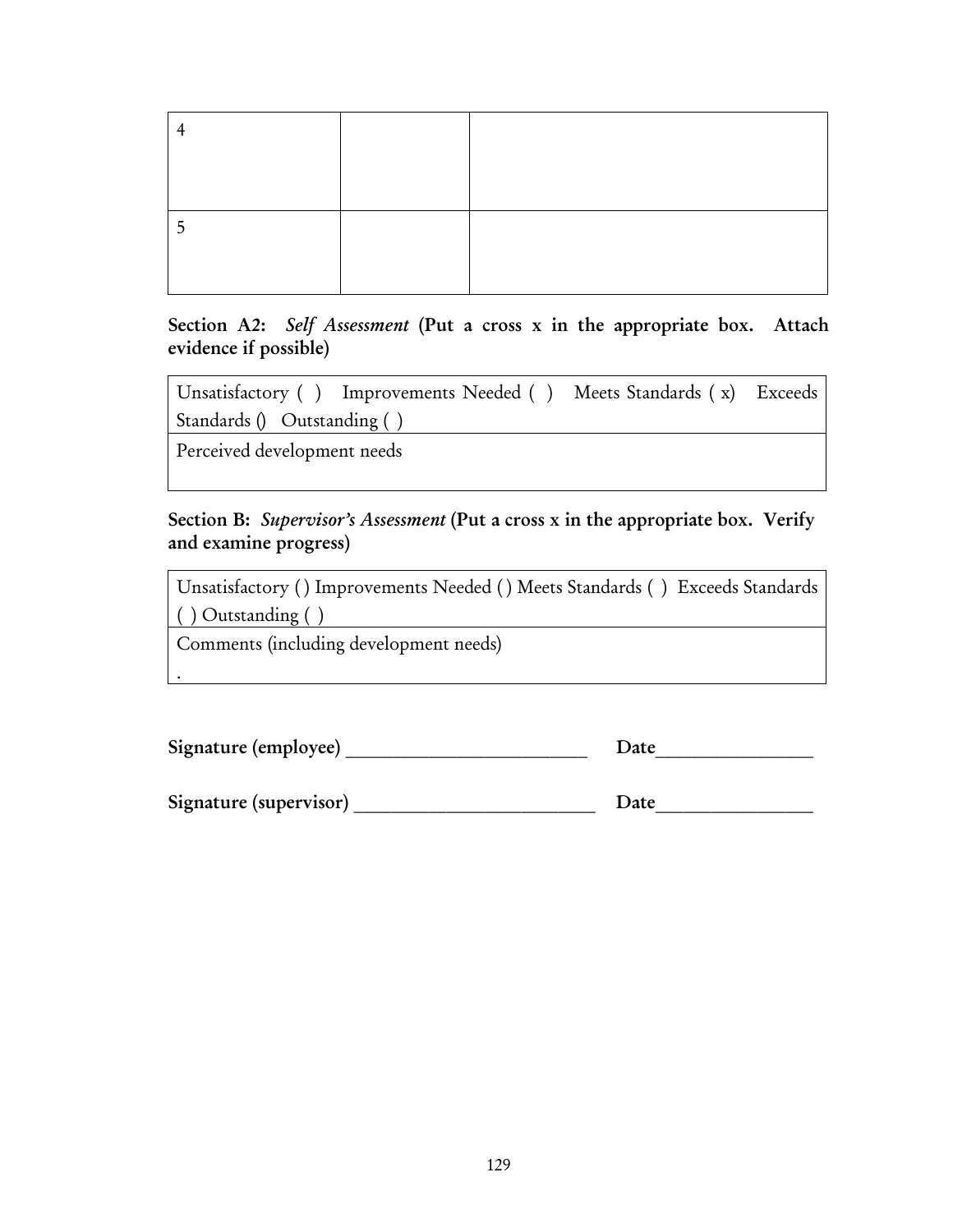### Annex 3.2d

# A Partial Illustration of Monthly Progress Report

*(This form is to be completed by the employee and his/her supervisor upon the completion of every month. The monthly work plan must be referred to at the time of completing this form. The supervisor must have informal review before giving comments and making assessment.)* 

Name of the Employee(s): Mr Thakur Chaudhari Work Unit: Health Education Supervisor: Mr Omkar Gurung For the Month of: Srawan, 2062

| Target/Standard 1:        |                       |                                 |
|---------------------------|-----------------------|---------------------------------|
| Planned Activities        | Achievements          | Comments (quality, problems,    |
|                           |                       | deviations)                     |
| Plan for education        | Plans completed       | Planning took longer time than  |
| progs                     | Materials development | expected due to lack<br>of      |
| Materials                 | not yet started       | information and coordination    |
| development               |                       | Found difficult to prepare      |
|                           |                       | materials due to lack of        |
|                           |                       | experience                      |
| Target/Standard 2:        |                       |                                 |
| <b>Planned Activities</b> | Achievements          | Comments (quality, problems,    |
|                           |                       | deviations)                     |
|                           |                       |                                 |
|                           |                       |                                 |
| Target/Standard 3:        |                       |                                 |
| Planned Activities        | Achievements          | Comments (quality, problems,    |
|                           |                       | deviations)                     |
|                           |                       |                                 |
|                           |                       |                                 |
| Target/Standard 4:        |                       |                                 |
| <b>Planned Activities</b> | Achievements          | (quality, problems,<br>Comments |
|                           |                       | deviations)                     |

#### Section A1: Work Progress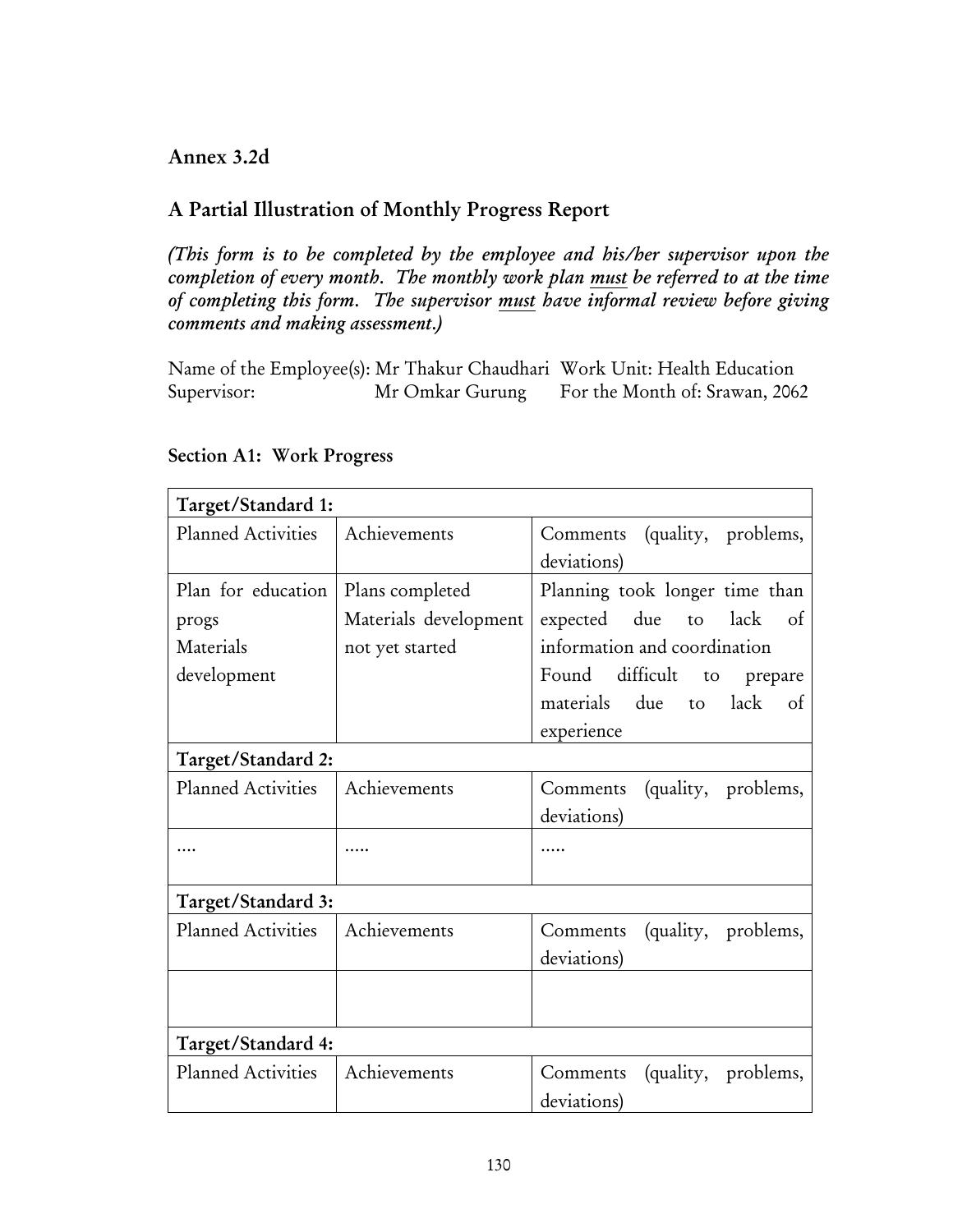| Other          | Planned   Achievements               | Comments (quality, problems, |
|----------------|--------------------------------------|------------------------------|
| Works          |                                      | deviations)                  |
| $\mathbf{1}$   | Coordination   Meetings could not be | Lack of cooperation by other |
| meetings       | held                                 | agencies                     |
| 2              | $\cdots$                             | .                            |
| 3              |                                      |                              |
| $\overline{4}$ |                                      |                              |
| 5              |                                      |                              |

Section A2: *Self Assessment* (Put a cross x in the appropriate box. Attach evidence if possible)

Unsatisfactory ( ) Improvements Needed ( ) Meets Standards ( x) Exceeds Standards () Outstanding ( )

Perceived development needs

Materials development training urgently needed.

## Section B: Supervisor's Assessment (Put a cross x in the appropriate box. Verify and examine progress)

Unsatisfactory ( ) Improvements Needed ( ) Meets Standards ( ) Exceeds Standards ( ) Outstanding ( )

Comments (including development needs)

Program planning is just OK. A lot of support was needed. Does not have experience and skills in education materials development. Needs training in materials development as well as program planning. Tried to coordinate with other agencies – for their cooperation, meeting at the senior management level first required.

| Signature (employee)   | Date |
|------------------------|------|
|                        |      |
| Signature (supervisor) | Date |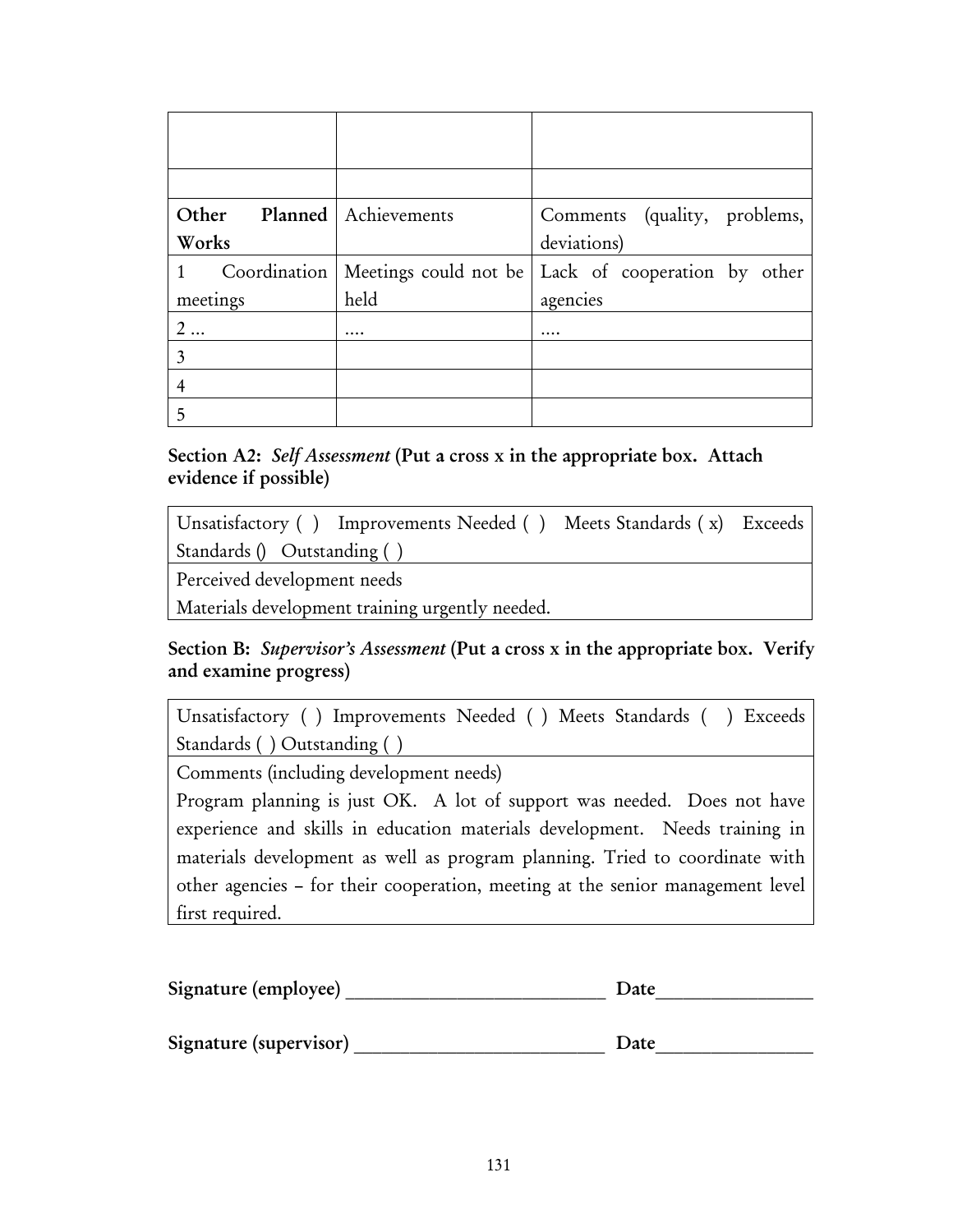### Annex 3.2e

### Feedback Form (Work Colleagues)

# STAFF FEEDBACK FORM (Peers)

#### Section A: Basic Information (to be completed by the Appraiser)

| <b>Employee Name:</b> |         | Job Title:                        |  |  |
|-----------------------|---------|-----------------------------------|--|--|
| Section/Office:       |         | Duty Station:                     |  |  |
| Peer Name:            |         | Job Title:                        |  |  |
| Review                | Period: | From   Date of Previous Feedback: |  |  |
|                       |         |                                   |  |  |

#### Section B: Peer Assessment (to be completed by the designated peer)

This person has been my colleague for the full review period. Yes ( ) No ( )

If no, how long has he/ she been your colleague? \_\_\_\_\_\_ months

*Please assess the person on the following personal attributes and job behaviours by putting X in the appropriate box.* 

|                |                                                                            | Strongly | Agree | Disagree | Strongly |
|----------------|----------------------------------------------------------------------------|----------|-------|----------|----------|
|                |                                                                            | Agree    |       |          | Disagree |
| 1              | (S) he has and applies the<br>required knowledge and skills<br>in the job. |          |       |          |          |
| $\overline{2}$ | The quality, accuracy<br>and<br>timeliness of his/her work are<br>good.    |          |       |          |          |
| $\mathfrak{Z}$ | (S) he works with efficiency and<br>is productive at work.                 |          |       |          |          |
| 4              | (S)he behave with a sense of<br>responsibility at work.                    |          |       |          |          |
| 5              | (S)he adopts a systematic and<br>efficient work approach and<br>method.    |          |       |          |          |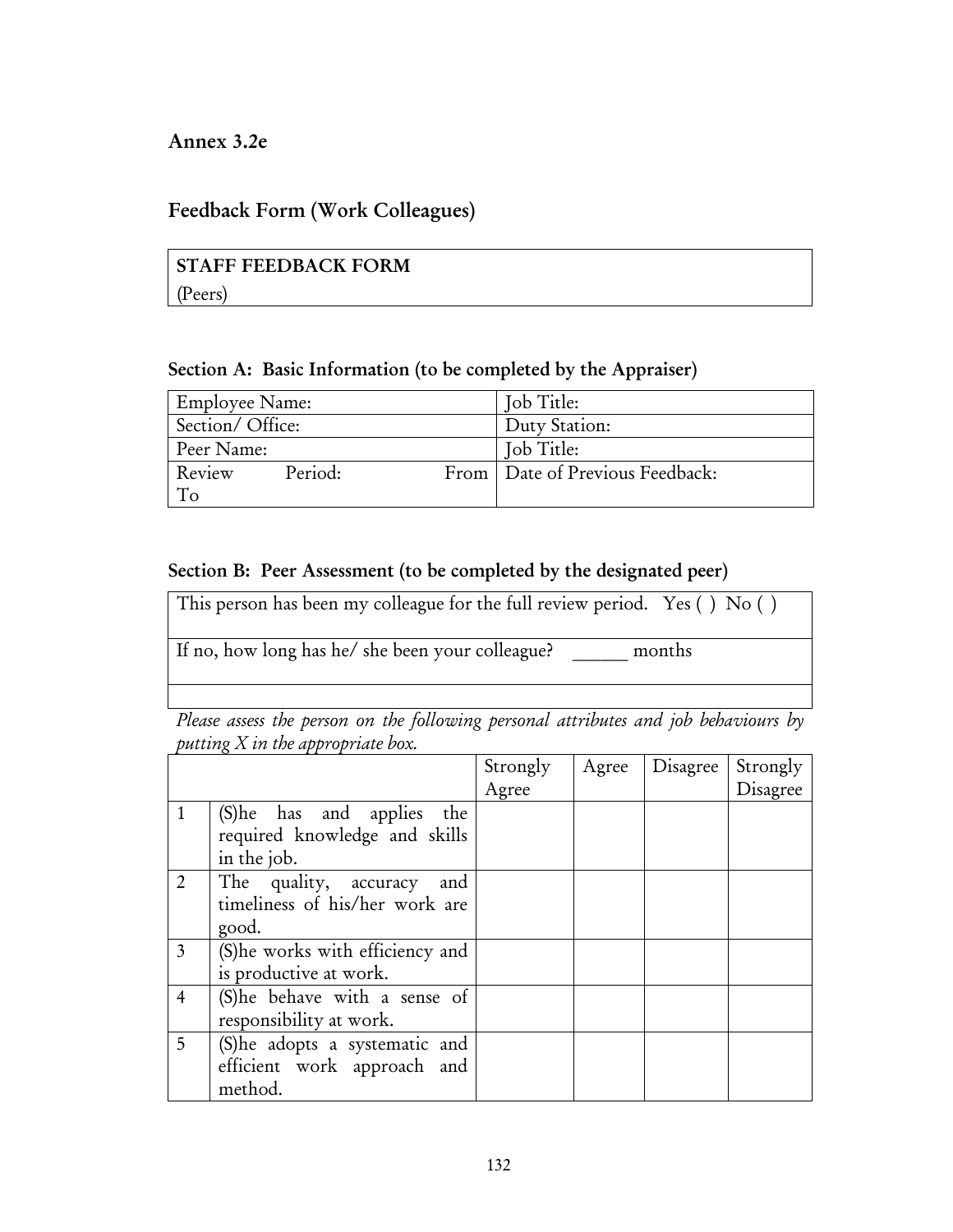| 6  | (S) he takes initiatives for work |  |  |
|----|-----------------------------------|--|--|
|    | is resourceful n doing work.      |  |  |
|    | (S) he demonstrates enthusiasm,   |  |  |
|    | positive orientation and          |  |  |
|    | confidence.                       |  |  |
| 8  | (S)he has and<br>uses             |  |  |
|    | interpersonal/ communication      |  |  |
|    | skills in the team.               |  |  |
| 9  | (S) he is a team player and has   |  |  |
|    | good relations with others.       |  |  |
| 10 | I feel comfortable working with   |  |  |
|    | him/her.                          |  |  |

*Please provide your views on the following aspects of the person.* 

Performance Strengths

Improvements Needed for Better Performance

Date\_\_\_\_\_\_\_\_\_\_\_\_\_\_\_\_\_\_\_\_\_\_\_\_\_\_\_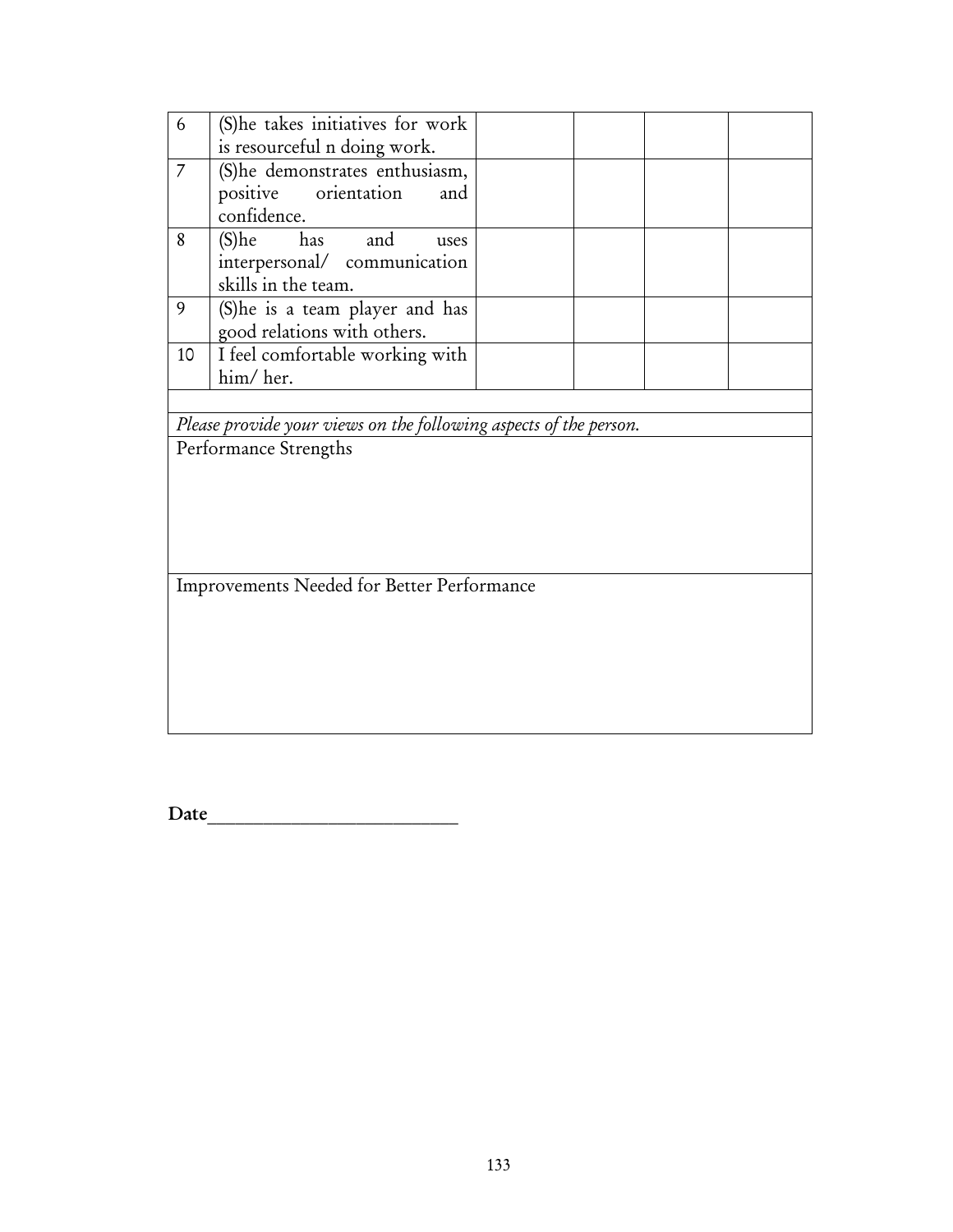### Annex 3.2f

## Feedback Form (Customer/Service User)

# STAFF FEEDBACK FORM

(Customers/ Service Users)

#### Section A: Basic Information (to be completed by the Supervisor/Appraiser)

| Employee Name:                      | Job Title:                 |
|-------------------------------------|----------------------------|
| Section/Office:                     | Duty Station:              |
| Customer/Service User Name:         | Service Used:              |
| $T_{\Omega}$<br>Review Period: From | Date of Previous Feedback: |
|                                     |                            |

## *Section B: Customer/ Service User Assessment (to be completed by the designated customer/ service user)*

| I have been this person's customer/ service user for the full review period. |  |  |  |  |
|------------------------------------------------------------------------------|--|--|--|--|
| Yes() No()                                                                   |  |  |  |  |
|                                                                              |  |  |  |  |

If no, how long have you been his/ her customer/ service user? months

*Please assess the person on the following personal attributes and job behaviours by putting X in the appropriate box.* 

|                |                                | Strongly | Agree | Disagree | Strongly |
|----------------|--------------------------------|----------|-------|----------|----------|
|                |                                | Agree    |       |          | Disagree |
| $\mathbf{1}$   | The quality, accuracy and      |          |       |          |          |
|                | timeliness of his/her work are |          |       |          |          |
|                | good.                          |          |       |          |          |
| $\overline{2}$ | (S)he behave with a sense of   |          |       |          |          |
|                | responsibility at work.        |          |       |          |          |
| $\overline{3}$ | (S)he is polite, cooperative,  |          |       |          |          |
|                | and efficient in delivering    |          |       |          |          |
|                | services.                      |          |       |          |          |
| $\overline{4}$ | (S)he demonstrates<br>good     |          |       |          |          |
|                | understanding in dealing with  |          |       |          |          |
|                | us.                            |          |       |          |          |
| 5              | (S)he adopts a systematic and  |          |       |          |          |
|                | efficient work approach and    |          |       |          |          |
|                | method.                        |          |       |          |          |
| 6              | 'S)he<br>demonstrates          |          |       |          |          |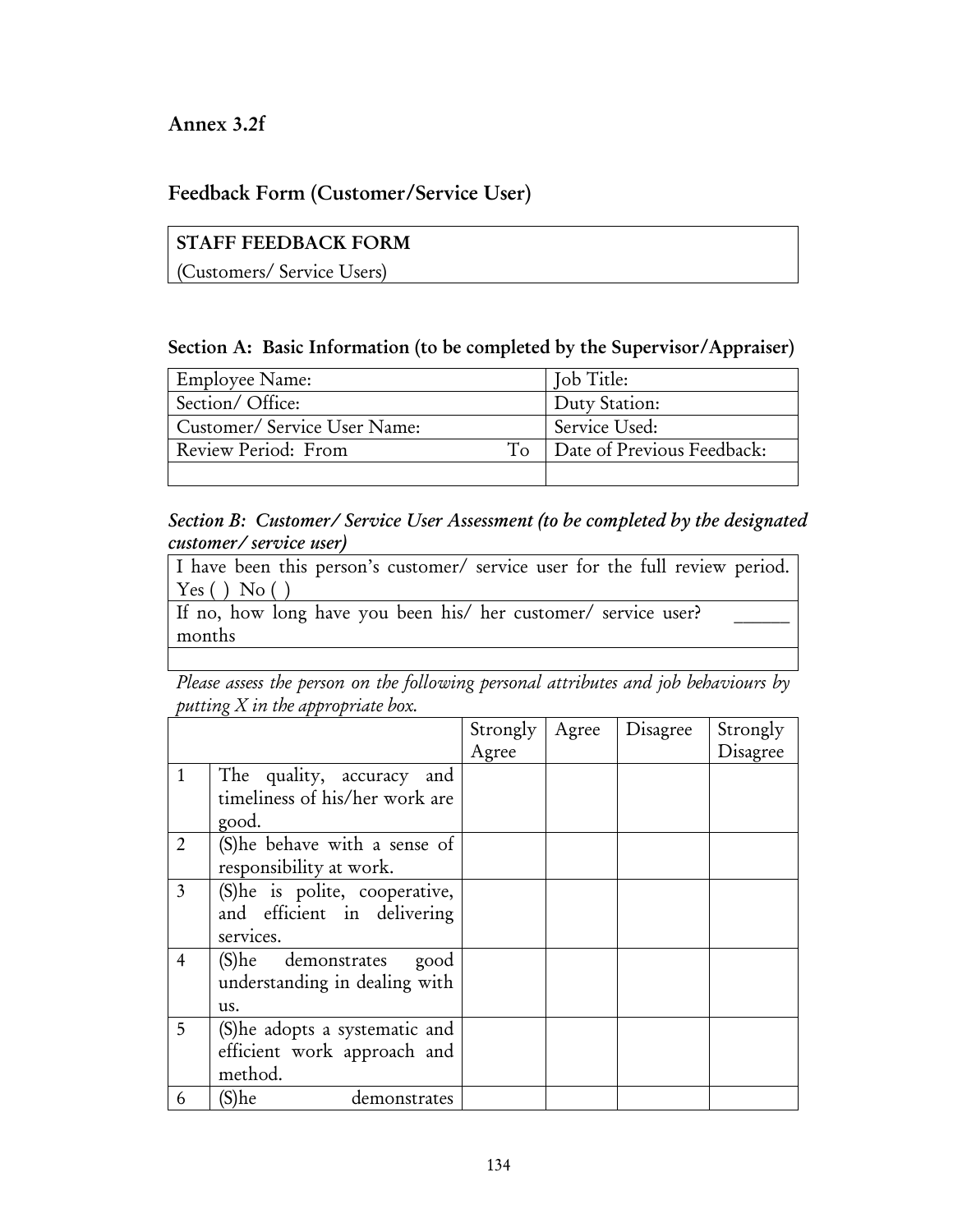|    | enthusiasm, positive            |  |  |
|----|---------------------------------|--|--|
|    | orientation and confidence.     |  |  |
|    | (S) he is sensitive/ responsive |  |  |
|    | to our needs, concerns and      |  |  |
|    | problems.                       |  |  |
| 8  | (S) he has good relations with  |  |  |
|    | us.                             |  |  |
| 9  | (S) he treats us with fairness, |  |  |
|    | respect and equity.             |  |  |
| 10 | I am satisfied with his/ her    |  |  |
|    | services.                       |  |  |
|    |                                 |  |  |

*Please provide your views on the following aspects of the person.* 

Performance Strengths

Improvements Needed for Better Performance

Date  $\Box$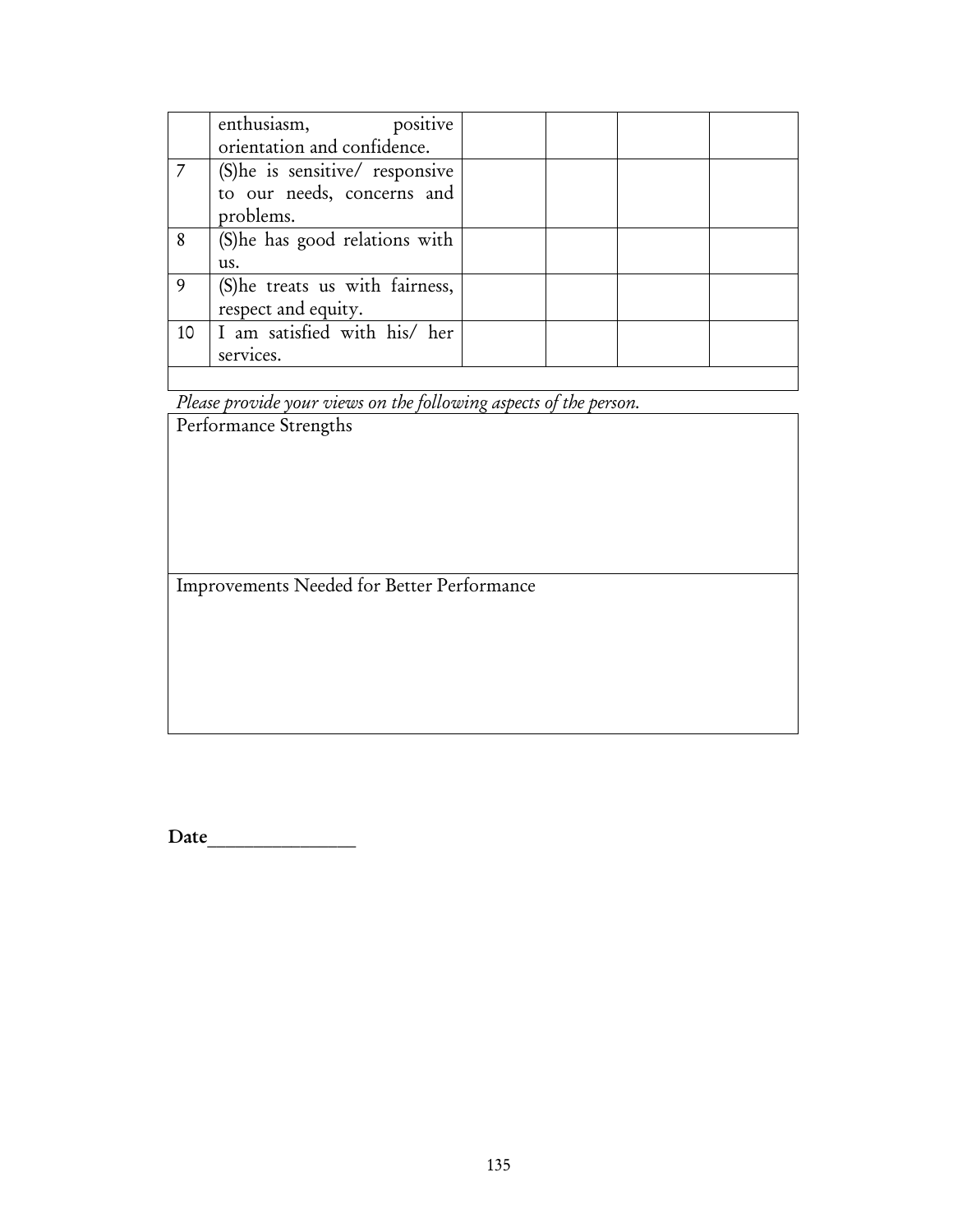# Annex 3.2g

# Appraisal Form (Managerial and Professional Staff)

## STAFF PERFORMANCE APPRAISAL FORM

(Managerial and Professional Staff)

### Section A: Basic Information (to be completed by the Administrative Officer)

| Employee Name/ Team Members: |                             |
|------------------------------|-----------------------------|
| $\int$ ob Title(s):          | Date of Appointment:        |
| Section/Office:              | Duty Station:               |
| Appraiser's Name:            | Job Title:                  |
| Review Period: From<br>To    | Date of Previous Appraisal: |

### Section B: Achievement of Performance Goals (to be completed by the employee or the team and the appraiser)

| <b>B1</b> By Employee/ Team<br>B2 By Appraiser* |                   |  |  |                      |       |             |
|-------------------------------------------------|-------------------|--|--|----------------------|-------|-------------|
| Performance Goals (as in the<br>Achievements    |                   |  |  | $US$ $\overline{IN}$ | ME EE | $O_{\rm S}$ |
|                                                 | Performance Plan) |  |  |                      |       |             |
|                                                 |                   |  |  |                      |       |             |
|                                                 |                   |  |  |                      |       |             |
|                                                 |                   |  |  |                      |       |             |

- *\* Rate the level of performance by putting X in the appropriate box. Consider the qu and quality of work/ outputs, timely completion of the planned tasks, cost effectivene resource efficiency, beneficiary satisfaction with the work completed, and systematic process adopted.*
- *\* Rating scale: US = Unsatisfactory; IN = Improvement Needed; ME = Meets expectations; EE = Exceeds expectations; OS = Outstanding.*

| <b>B3</b> Self Review (By Employee/ Team)           |          |  |  |  |  |  |
|-----------------------------------------------------|----------|--|--|--|--|--|
| Significant Tasks/ Contributions not Covered Above: |          |  |  |  |  |  |
|                                                     |          |  |  |  |  |  |
|                                                     |          |  |  |  |  |  |
|                                                     |          |  |  |  |  |  |
| Objectives not Achieved:                            | Reasons: |  |  |  |  |  |
|                                                     |          |  |  |  |  |  |
|                                                     |          |  |  |  |  |  |
|                                                     |          |  |  |  |  |  |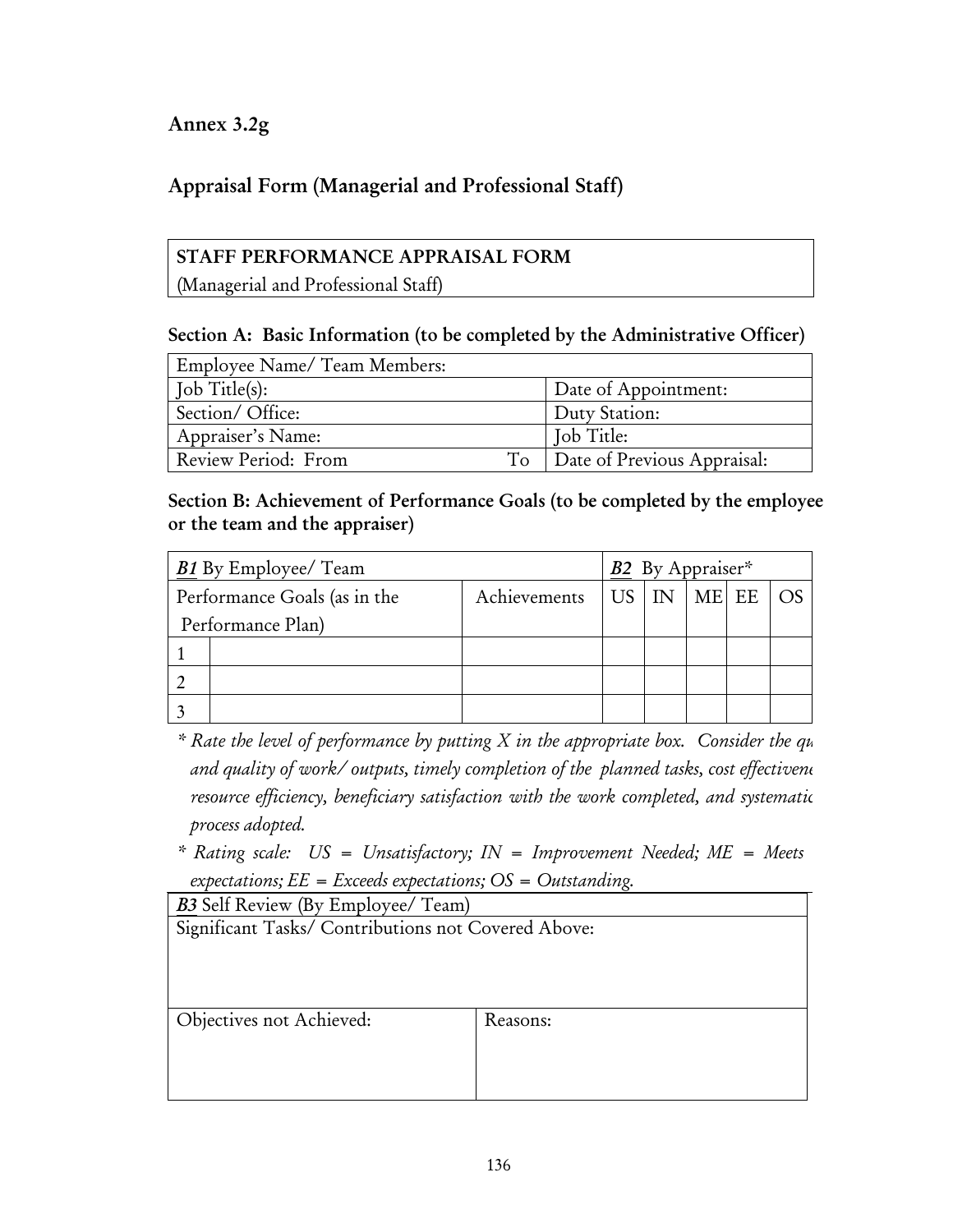| <b>Important Factors Facilitating</b>               | Important    | Factors | Hindering |
|-----------------------------------------------------|--------------|---------|-----------|
| Performance:                                        | Performance: |         |           |
|                                                     |              |         |           |
|                                                     |              |         |           |
|                                                     |              |         |           |
|                                                     |              |         |           |
| Skills/ Competencies Needed for Better Performance: |              |         |           |
|                                                     |              |         |           |
|                                                     |              |         |           |
|                                                     |              |         |           |
|                                                     |              |         |           |
|                                                     |              |         |           |
|                                                     |              |         |           |

| Employee (s) Signature | Date |
|------------------------|------|
|                        |      |

| B4 Overall Performance (By Appraiser*)                                      |
|-----------------------------------------------------------------------------|
| [ ] Unsatisfactory [ Improvement Needed [ ] Meets Expectations [            |
| Exceeds Expectations [] Outstanding                                         |
| Comments on performance including notable achievements and major            |
| performance deficiencies (quantity and quality of work, timely completion;  |
| cost effectiveness, resource efficiency, beneficiary satisfaction, and work |
| process):                                                                   |
|                                                                             |

# Section C: Critical Performance Factors (to be completed by the appraiser)

|            |              |  |  | Critical Personal Attributes and Job |     |     | US | IN | М | EE | <b>OS</b> |
|------------|--------------|--|--|--------------------------------------|-----|-----|----|----|---|----|-----------|
| Behaviours |              |  |  |                                      |     |     | E  |    |   |    |           |
|            | Job          |  |  | and   Understood                     | job | and |    |    |   |    |           |
|            | professional |  |  | professional                         |     |     |    |    |   |    |           |
|            | competency   |  |  | responsibilities                     |     | and |    |    |   |    |           |
|            |              |  |  | requirements                         |     |     |    |    |   |    |           |
|            |              |  |  | Demonstrated                         |     |     |    |    |   |    |           |
|            |              |  |  | professional competencies            |     |     |    |    |   |    |           |
|            |              |  |  | and characteristics needed           |     |     |    |    |   |    |           |
|            |              |  |  | for the job                          |     |     |    |    |   |    |           |
|            |              |  |  | Applied professional                 |     |     |    |    |   |    |           |
|            |              |  |  | knowledge and skills for             |     |     |    |    |   |    |           |
|            |              |  |  | performing jobs                      |     |     |    |    |   |    |           |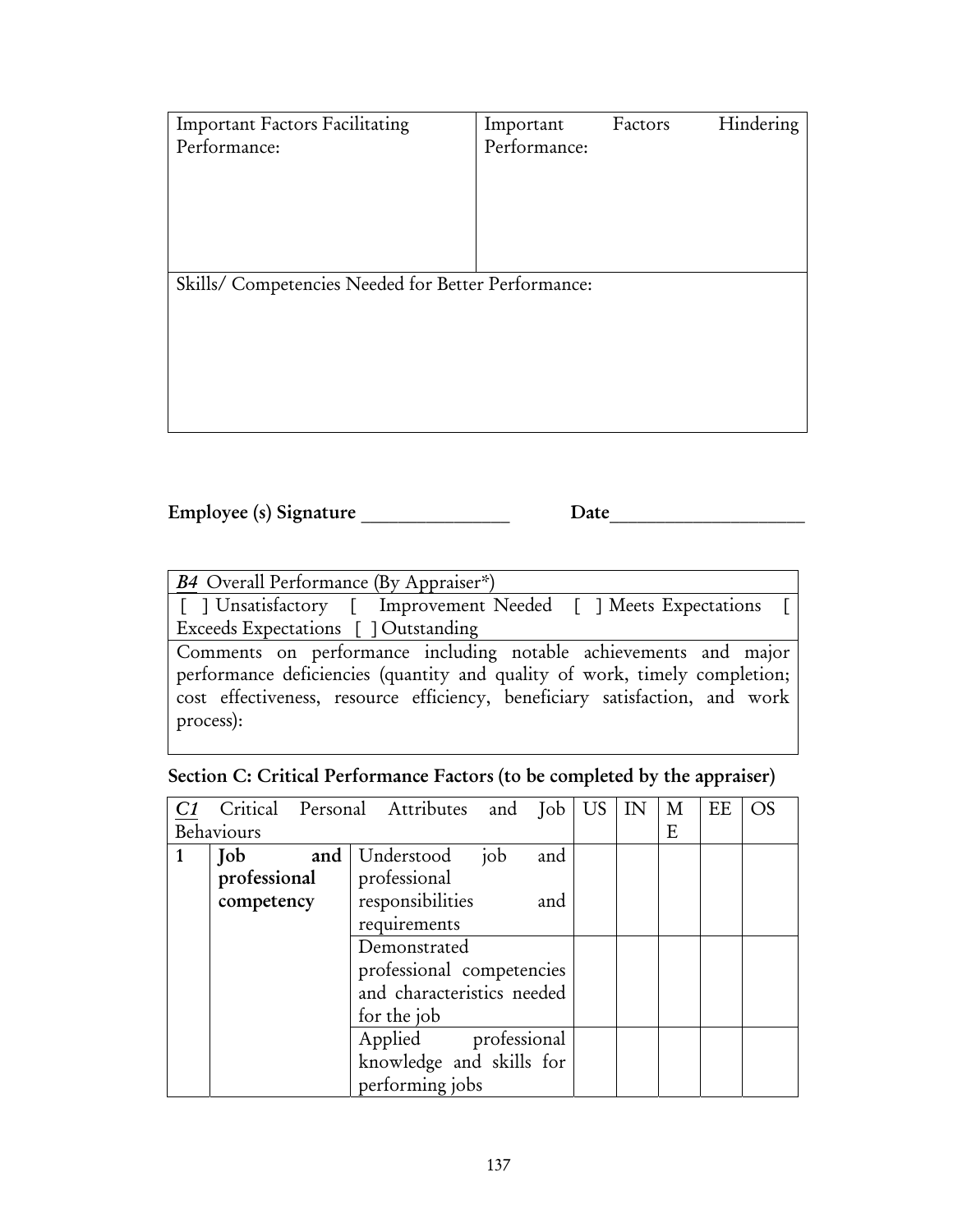|                |                      | Updated oneself with new                                |  |  |  |
|----------------|----------------------|---------------------------------------------------------|--|--|--|
|                |                      | developments in the job                                 |  |  |  |
|                |                      | and the profession                                      |  |  |  |
|                |                      | Sought opportunities for                                |  |  |  |
|                |                      | the improvement of the                                  |  |  |  |
|                |                      | existing job competencies                               |  |  |  |
| $\overline{2}$ | Work                 | Executed<br>and<br>created                              |  |  |  |
|                | responsibility       | responsibilities willingly,                             |  |  |  |
|                | and                  | innovatively<br>and                                     |  |  |  |
|                | orientation          | enthusiastically                                        |  |  |  |
|                |                      | Demonstrated a sense of                                 |  |  |  |
|                |                      | responsibility<br>and                                   |  |  |  |
|                |                      | accountability for results                              |  |  |  |
|                |                      | Showed concern for and                                  |  |  |  |
|                |                      | endeavoured to achieve                                  |  |  |  |
|                |                      | quality results                                         |  |  |  |
|                |                      | Valued and worked for                                   |  |  |  |
|                |                      | the satisfaction of service                             |  |  |  |
|                |                      | users                                                   |  |  |  |
|                |                      | Showed positive attitudes                               |  |  |  |
|                |                      | and approaches towards                                  |  |  |  |
|                |                      | the job responsibilities                                |  |  |  |
| $\mathbf{3}$   | Analytical and       | Diagnosed key problems                                  |  |  |  |
|                | problem              | addressed<br>them<br>and                                |  |  |  |
|                | solving ability      | rationally and creatively                               |  |  |  |
|                |                      | Analyzed issues<br>and                                  |  |  |  |
|                |                      | understood underlying                                   |  |  |  |
|                |                      | causes and implications                                 |  |  |  |
|                |                      | deeply                                                  |  |  |  |
|                |                      | Solved problems and made                                |  |  |  |
|                |                      | decisions<br>timely<br>and                              |  |  |  |
|                |                      | effectively                                             |  |  |  |
|                |                      | Exercised fine judgment in                              |  |  |  |
|                |                      | making decisions                                        |  |  |  |
|                |                      | decisive<br>Was<br>and                                  |  |  |  |
|                |                      |                                                         |  |  |  |
|                |                      | responsive in the face of<br>problems and issues        |  |  |  |
| $\overline{4}$ |                      | Communicated<br>and                                     |  |  |  |
|                | Interpersonal<br>and |                                                         |  |  |  |
|                | team<br>ability      | interacted regularly<br>and<br>productively with others |  |  |  |
|                |                      |                                                         |  |  |  |
|                |                      |                                                         |  |  |  |
|                |                      | Built effective<br>rapport<br>with all                  |  |  |  |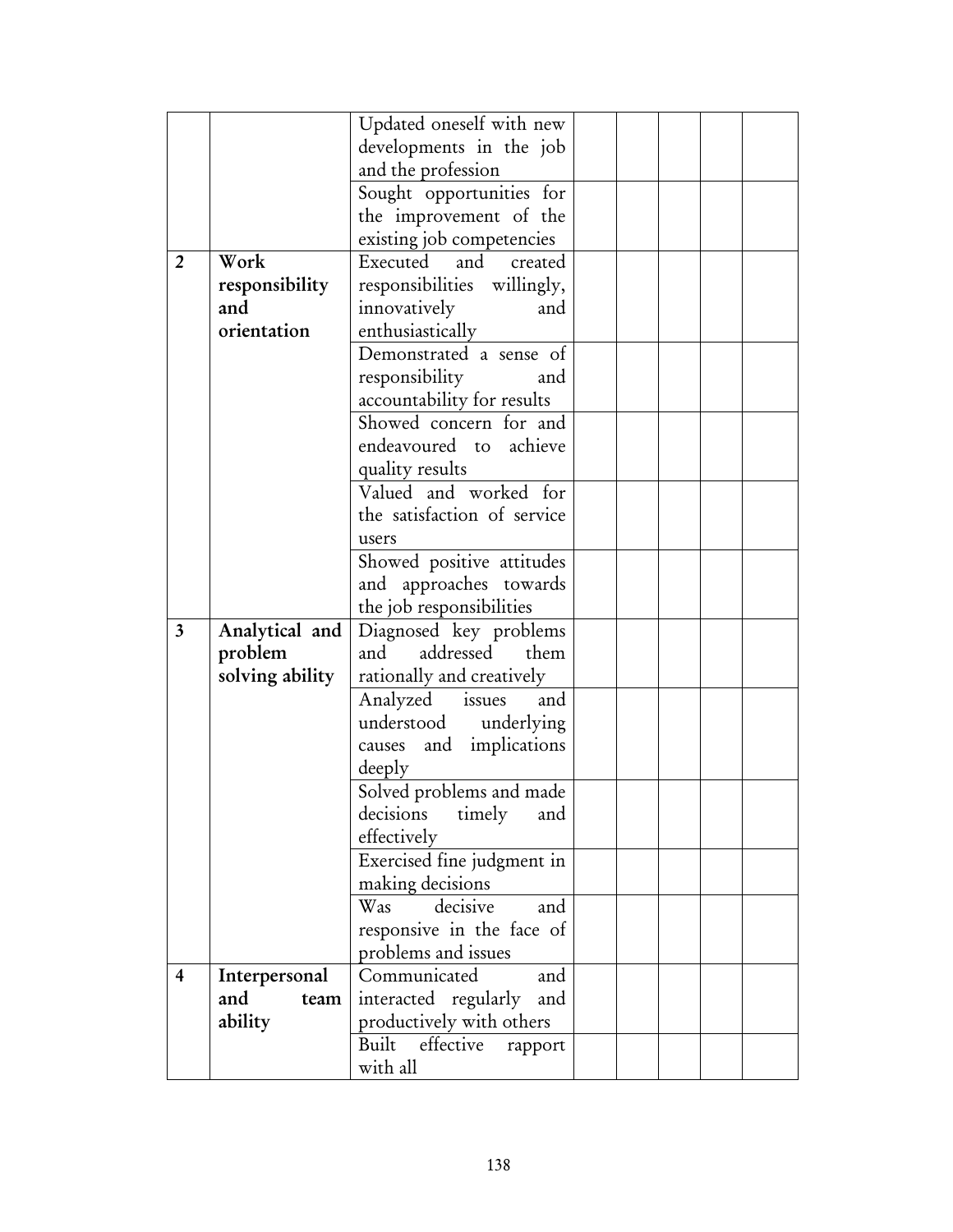|   |                 | Developed and facilitated                  |  |  |  |
|---|-----------------|--------------------------------------------|--|--|--|
|   |                 | team members                               |  |  |  |
|   |                 | Contributed to and made                    |  |  |  |
|   |                 | the team achieve results                   |  |  |  |
|   |                 | Was open to suggestions                    |  |  |  |
|   |                 | and avoided conflicts                      |  |  |  |
| 5 | Planning<br>and | Prepared<br>and                            |  |  |  |
|   | mobilizing      | implemented own work                       |  |  |  |
|   | ability         | for<br>plan<br>achieving                   |  |  |  |
|   |                 | performance goals                          |  |  |  |
|   |                 | Prepared and helped                        |  |  |  |
|   |                 | subordinates<br>prepare                    |  |  |  |
|   |                 | effective work plans                       |  |  |  |
|   |                 | Supported seniors<br>to                    |  |  |  |
|   |                 | develop policies, plans and                |  |  |  |
|   |                 | programs                                   |  |  |  |
|   |                 | Mobilized resources<br>and                 |  |  |  |
|   |                 | facilities efficiently<br>and              |  |  |  |
|   |                 | effectively                                |  |  |  |
|   |                 | Used information<br>and                    |  |  |  |
|   |                 | time productively                          |  |  |  |
| 6 | Supervisory     | tasks<br>Assigned<br>to                    |  |  |  |
|   | and supportive  | subordinates appropriately                 |  |  |  |
|   | ability         | Supervised staff and their                 |  |  |  |
|   |                 | performance based on a                     |  |  |  |
|   |                 | systematic supervision                     |  |  |  |
|   |                 | plan                                       |  |  |  |
|   |                 | Diagnosed and solved staff                 |  |  |  |
|   |                 | problems, motivated and                    |  |  |  |
|   |                 | developed<br>them<br>to                    |  |  |  |
|   |                 | perform                                    |  |  |  |
|   |                 | Created a participatory                    |  |  |  |
|   |                 | work environment                           |  |  |  |
|   |                 | Supported seniors in their                 |  |  |  |
|   |                 | tasks                                      |  |  |  |
| 7 | Personal        | Demonstrated awareness                     |  |  |  |
|   | effectiveness   | of personal strengths and<br>weaknesses    |  |  |  |
|   |                 | $\operatorname{in}$<br>Took<br>initiatives |  |  |  |
|   |                 | improving work and self                    |  |  |  |
|   |                 |                                            |  |  |  |
|   |                 | Showed interest<br>and                     |  |  |  |
|   |                 | engaged in continuous                      |  |  |  |
|   |                 | learning                                   |  |  |  |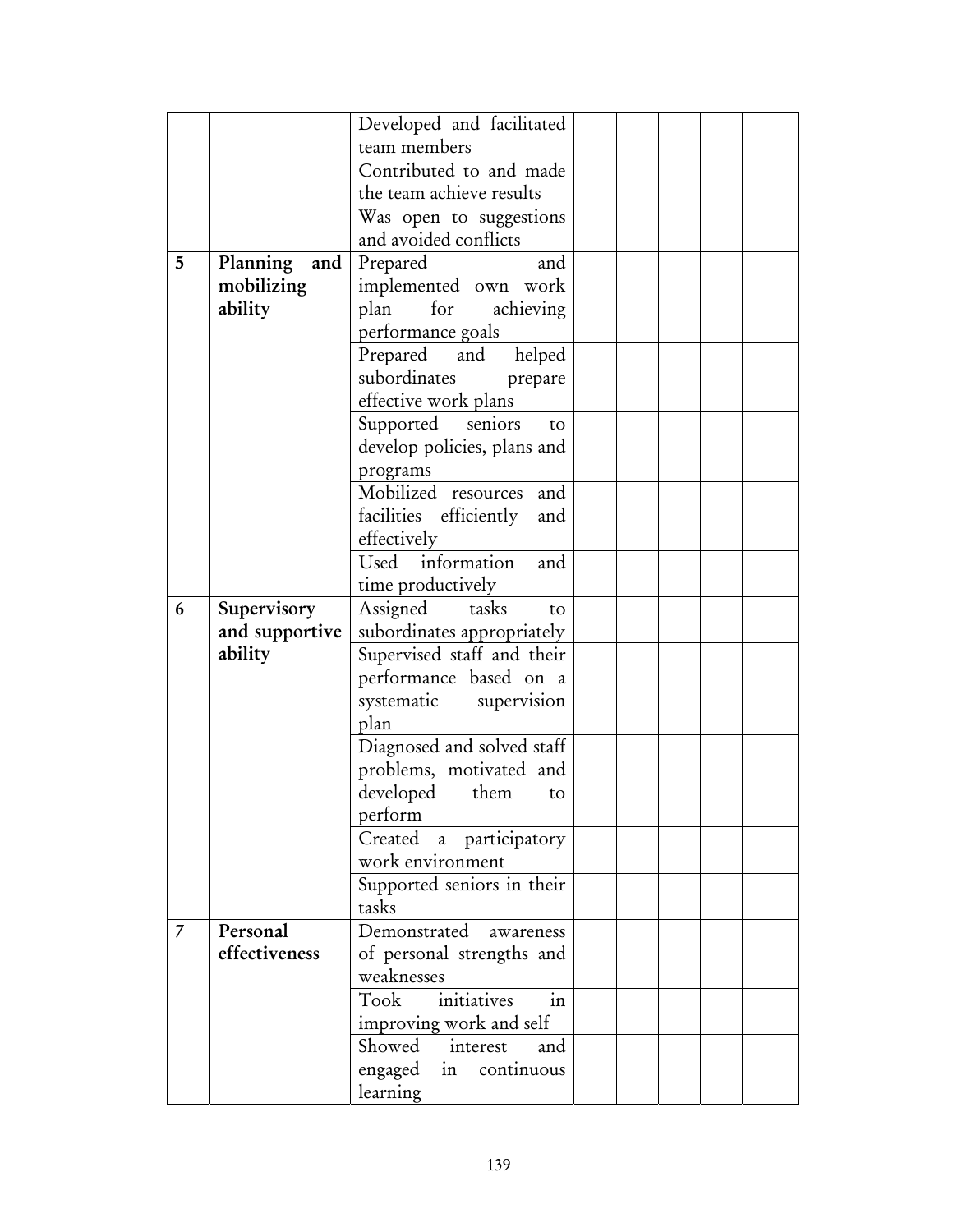| Demonstrated<br>resourcefulness<br>and<br>innovativeness to achieve<br>results              |  |  |  |
|---------------------------------------------------------------------------------------------|--|--|--|
| Demonstrated<br>resourcefulness<br>and<br>innovativeness to handle<br>difficult situations. |  |  |  |

*\* Rate the individual or the team against each personal attribute and job behaviour by putting X in the appropriate box.* 

*\* Rating scale: US = Unsatisfactory; IN = Improvement Needed; ME = Meets expectations; EE = Exceeds expectations; OS = Outstanding..* 

|                     | C2 Areas of Strengths and Improvements (By Appraiser) |                                                                |
|---------------------|-------------------------------------------------------|----------------------------------------------------------------|
|                     |                                                       | Major strengths of the employee/ team Improvements made by the |
| observed:           |                                                       | employee/ team since last review:                              |
|                     |                                                       |                                                                |
|                     |                                                       |                                                                |
|                     |                                                       |                                                                |
| performance:        | Areas of improvement for effective                    | Potential areas for growth:                                    |
|                     |                                                       |                                                                |
|                     |                                                       |                                                                |
|                     |                                                       |                                                                |
|                     | C3 Recommendations for Actions (By Appraiser)         |                                                                |
| Recommendations     | In-house                                              | External                                                       |
| for training<br>and |                                                       |                                                                |
| development (be     |                                                       |                                                                |
| specific):          |                                                       |                                                                |
| Other               |                                                       |                                                                |
| recommendations     |                                                       |                                                                |
| (be specific):      |                                                       |                                                                |
|                     |                                                       |                                                                |
|                     |                                                       |                                                                |

| Appraiser Signature | Date |
|---------------------|------|
|                     |      |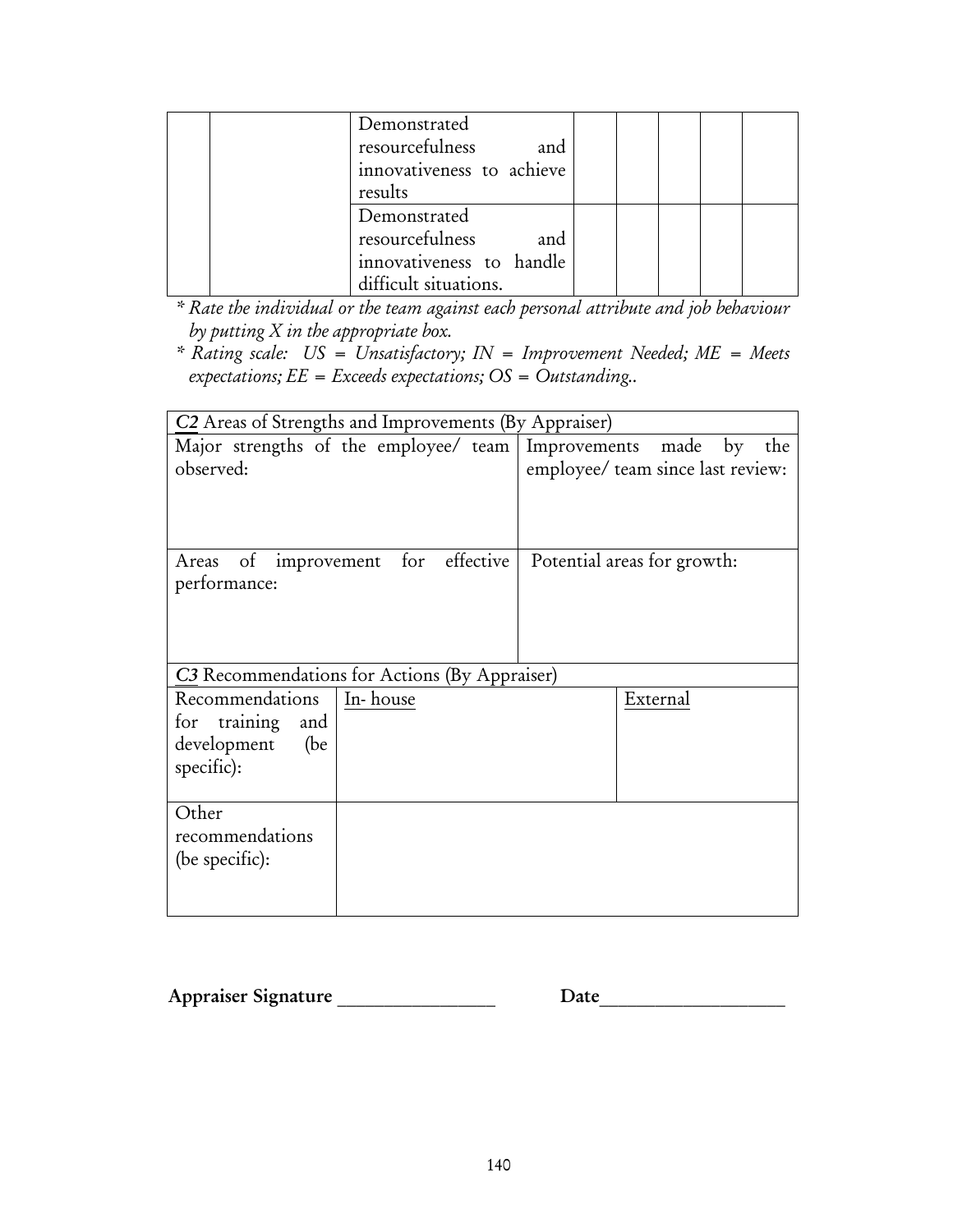## Annex 3.2h

## Appraisal Form (Junior Staff)

## STAFF PERFORMANCE APPRAISAL FORM

(Junior Staff)

#### Section A: Basic Information (to be completed by the Administrative Officer)

| Employee Name/ Team Members: |  |  |                                    |  |  |
|------------------------------|--|--|------------------------------------|--|--|
| $\int$ Job Title(s):         |  |  | Date of Appointment:               |  |  |
| Section/Office:              |  |  | Duty Station:                      |  |  |
| Appraiser's Name:            |  |  | Job Title:                         |  |  |
| Review Period:               |  |  | From   Date of Previous Appraisal: |  |  |
| To                           |  |  |                                    |  |  |

#### Section B: Achievement of Performance Goals (to be completed by the employee or the team and the appraiser)

| <b>B1</b> By Employee/ Team  |                   |  | B2 By Appraiser*        |       |  |    |
|------------------------------|-------------------|--|-------------------------|-------|--|----|
| Performance Goals (as in the | Achievements   US |  | $\overline{\mathsf{I}}$ | ME EE |  | OS |
| Performance Plan)            |                   |  |                         |       |  |    |
|                              |                   |  |                         |       |  |    |
|                              |                   |  |                         |       |  |    |
|                              |                   |  |                         |       |  |    |
|                              |                   |  |                         |       |  |    |

- *\* Rate the level of performance by putting X in the appropriate box. Consider the quanti quality of work/ outputs, timely completion of the planned tasks, cost effectivenes resource efficiency, beneficiary satisfaction with the work completed, and systematic process adopted.*
- *\* Rating scale: US = Unsatisfactory; IN = Improvement Needed; ME = Meets expectations; EE = Exceeds expectations; OS = Outstanding.*

| <b>B3</b> Self Review (By Employee/ Team)           |          |  |  |
|-----------------------------------------------------|----------|--|--|
| Significant Tasks/ Contributions not Covered Above: |          |  |  |
|                                                     |          |  |  |
| Objectives not Achieved:                            | Reasons: |  |  |
|                                                     |          |  |  |
|                                                     |          |  |  |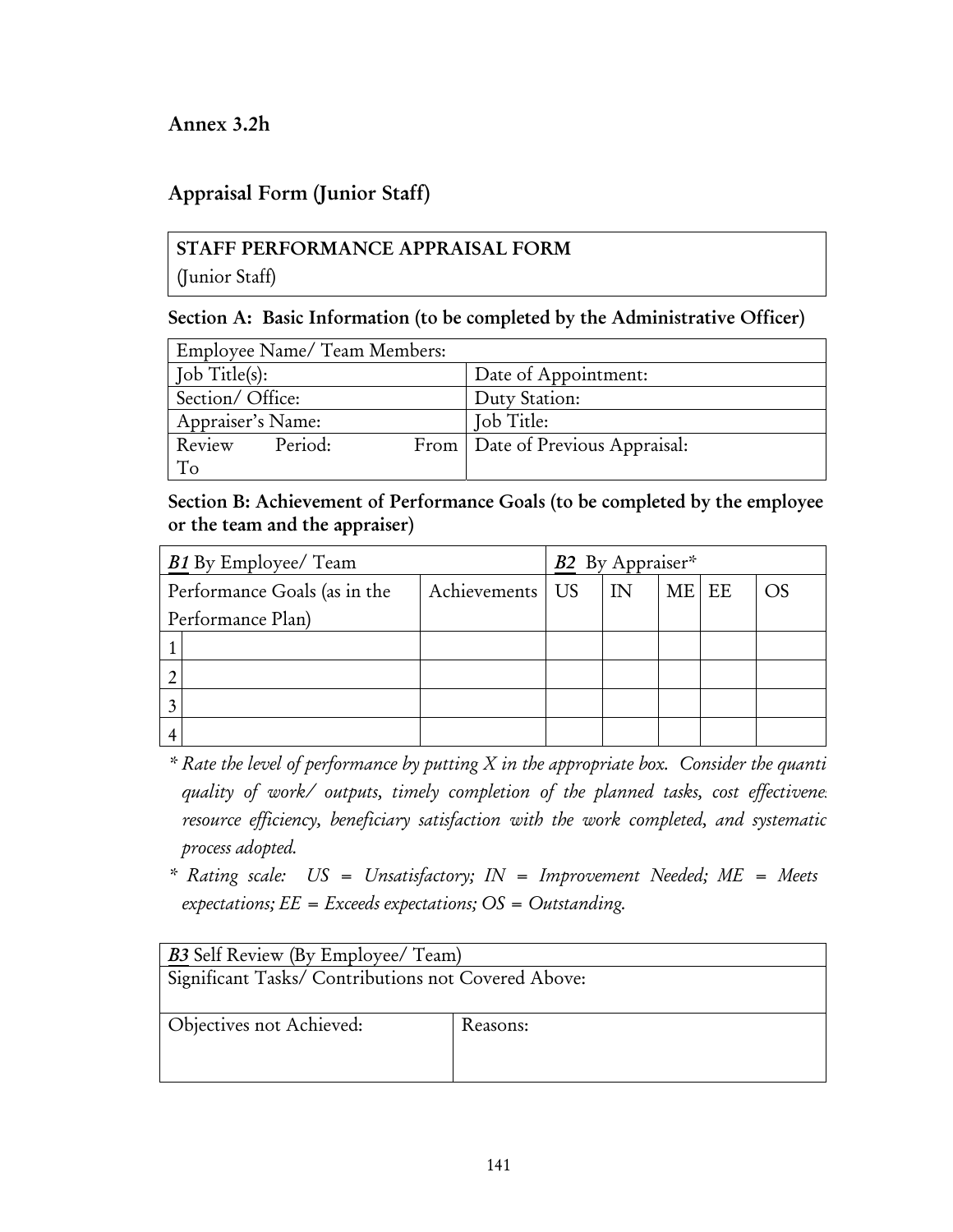| Important<br>Performance: | Factors | Facilitating   Important Factors Hindering Performance: |
|---------------------------|---------|---------------------------------------------------------|
|                           |         |                                                         |
|                           |         |                                                         |
|                           |         | Skills/ Competencies Needed for Better Performance:     |
|                           |         |                                                         |
|                           |         |                                                         |
|                           |         |                                                         |

Employee (s) Signature \_\_\_\_\_\_\_\_\_\_\_\_\_\_\_\_\_\_\_ Date\_\_\_\_\_\_\_\_\_\_\_\_\_\_\_\_\_\_

| B4 Overall Performance (By Appraiser*)                                           |
|----------------------------------------------------------------------------------|
| [ ] Unsatisfactory [ Improvement Needed [ ] Meets Expectations [ Exceeds         |
| Expectations [] Outstanding                                                      |
| Comments on performance including notable achievements and major                 |
| performance deficiencies (quantity and quality of work, timely completion; cost  |
| effectiveness, resource efficiency, beneficiary satisfaction, and work process): |

## Section C: Critical Performance Factors (to be completed by the appraiser)

|                |                                    | C1 Critical Personal Attributes and Job Behaviours                                                                                                                                                                                                                                                                                                                                 | <b>US</b> | IN | ME | EE |  |
|----------------|------------------------------------|------------------------------------------------------------------------------------------------------------------------------------------------------------------------------------------------------------------------------------------------------------------------------------------------------------------------------------------------------------------------------------|-----------|----|----|----|--|
| 1              | Job knowledge<br>and<br>competency | Understood<br>job<br>responsibilities, requirements<br>and procedures<br>Demonstrated skills and other<br>characteristics necessary to<br>perform the job<br>Applied job knowledge and<br>skills for performing tasks<br>Updated oneself with new<br>developments in the job and<br>its context<br>Sought opportunities for the<br>improvement of the existing<br>job competencies |           |    |    |    |  |
| $\overline{2}$ | Work<br>responsibility             | Sought, accepted and executed<br>responsibilities willingly and<br>enthusiastically                                                                                                                                                                                                                                                                                                |           |    |    |    |  |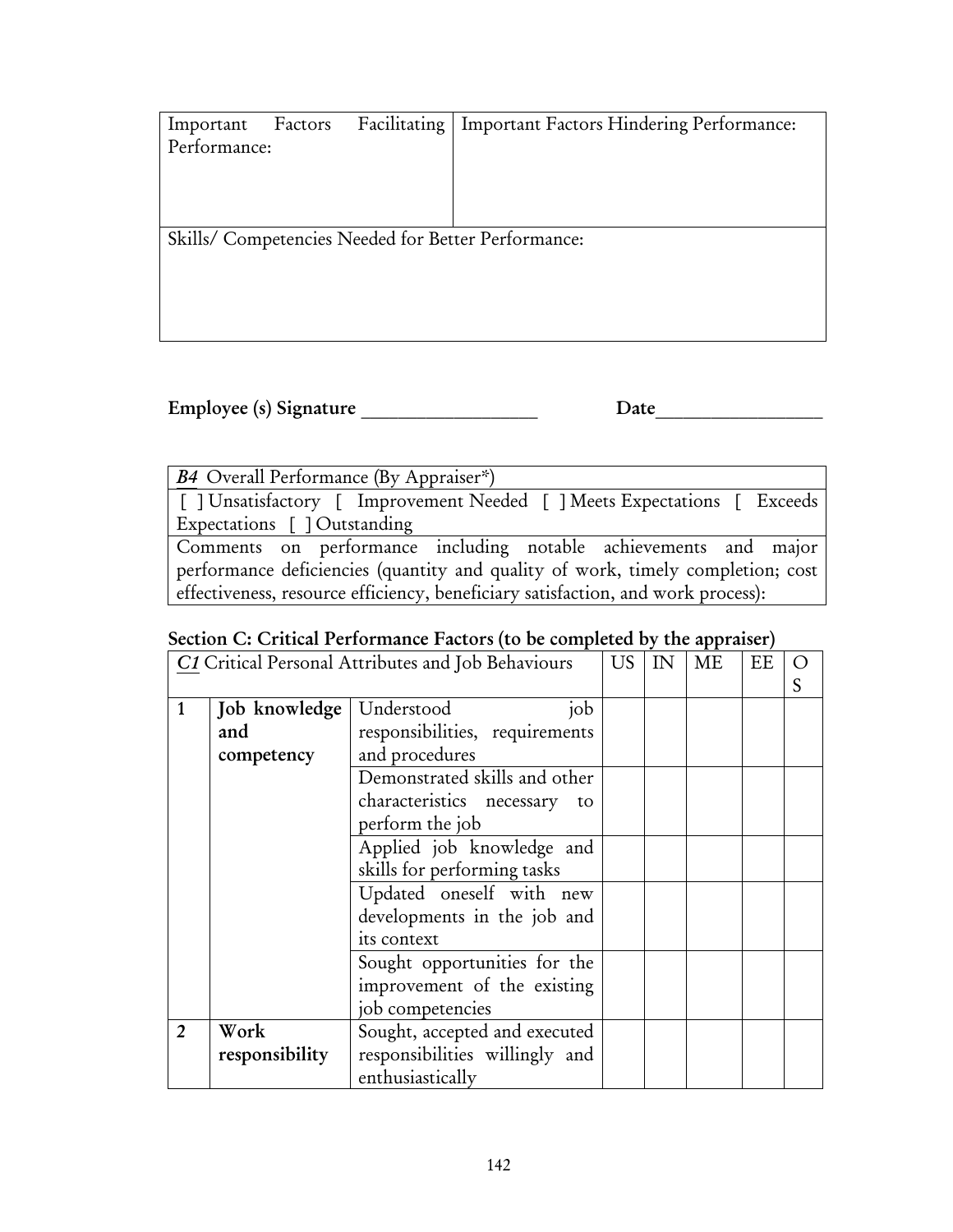|                         |                | Showed readiness to take                                  |  |  |  |
|-------------------------|----------------|-----------------------------------------------------------|--|--|--|
|                         |                | extra work load and put in                                |  |  |  |
|                         |                | extra efforts when needed                                 |  |  |  |
|                         |                | Demonstrated a sense<br>of                                |  |  |  |
|                         |                | responsibility for work and                               |  |  |  |
|                         |                | outputs                                                   |  |  |  |
|                         |                | Was serious about the tasks                               |  |  |  |
|                         |                | assigned                                                  |  |  |  |
|                         |                | Showed positive attitudes and                             |  |  |  |
|                         |                | approaches towards the job                                |  |  |  |
|                         |                | responsibilities                                          |  |  |  |
| $\mathbf{3}$            | Work methods   | Adopted a planned and                                     |  |  |  |
|                         |                | organized approach to work                                |  |  |  |
|                         |                | Was systematic<br>and                                     |  |  |  |
|                         |                | methodical in carrying out                                |  |  |  |
|                         |                | duties and tasks                                          |  |  |  |
|                         |                | Followed standard and logical                             |  |  |  |
|                         |                | work procedures.                                          |  |  |  |
|                         |                | Used available<br>resources                               |  |  |  |
|                         |                | economically and prudently                                |  |  |  |
|                         |                | Used techniques, tools and                                |  |  |  |
|                         |                | equipment correctly                                       |  |  |  |
| $\overline{\mathbf{4}}$ | Work           | Showed concern<br>for<br>and                              |  |  |  |
|                         | orientation    | endeavoured to achieve                                    |  |  |  |
|                         |                | quality at work                                           |  |  |  |
|                         |                | Was efficient in following                                |  |  |  |
|                         |                | work procedures and in                                    |  |  |  |
|                         |                | managing resources                                        |  |  |  |
|                         |                | Approached<br>tasks                                       |  |  |  |
|                         |                | confidently, positively<br>and                            |  |  |  |
|                         |                | innovatively                                              |  |  |  |
|                         |                | Valued and worked for the                                 |  |  |  |
|                         |                | satisfaction of service users                             |  |  |  |
|                         |                | Enjoyed work and<br>was                                   |  |  |  |
|                         |                | satisfied with<br>work                                    |  |  |  |
|                         |                | environment                                               |  |  |  |
|                         |                |                                                           |  |  |  |
| $5\phantom{.0}$         | Commitment     | Pursued duties with interest,                             |  |  |  |
|                         | to duty<br>and | faith, devotion and inspiration                           |  |  |  |
|                         | discipline     | Complied with the Project                                 |  |  |  |
|                         |                | policies, rules and norms.                                |  |  |  |
|                         |                | Carried<br>seniors'<br>out<br>instructions with diligence |  |  |  |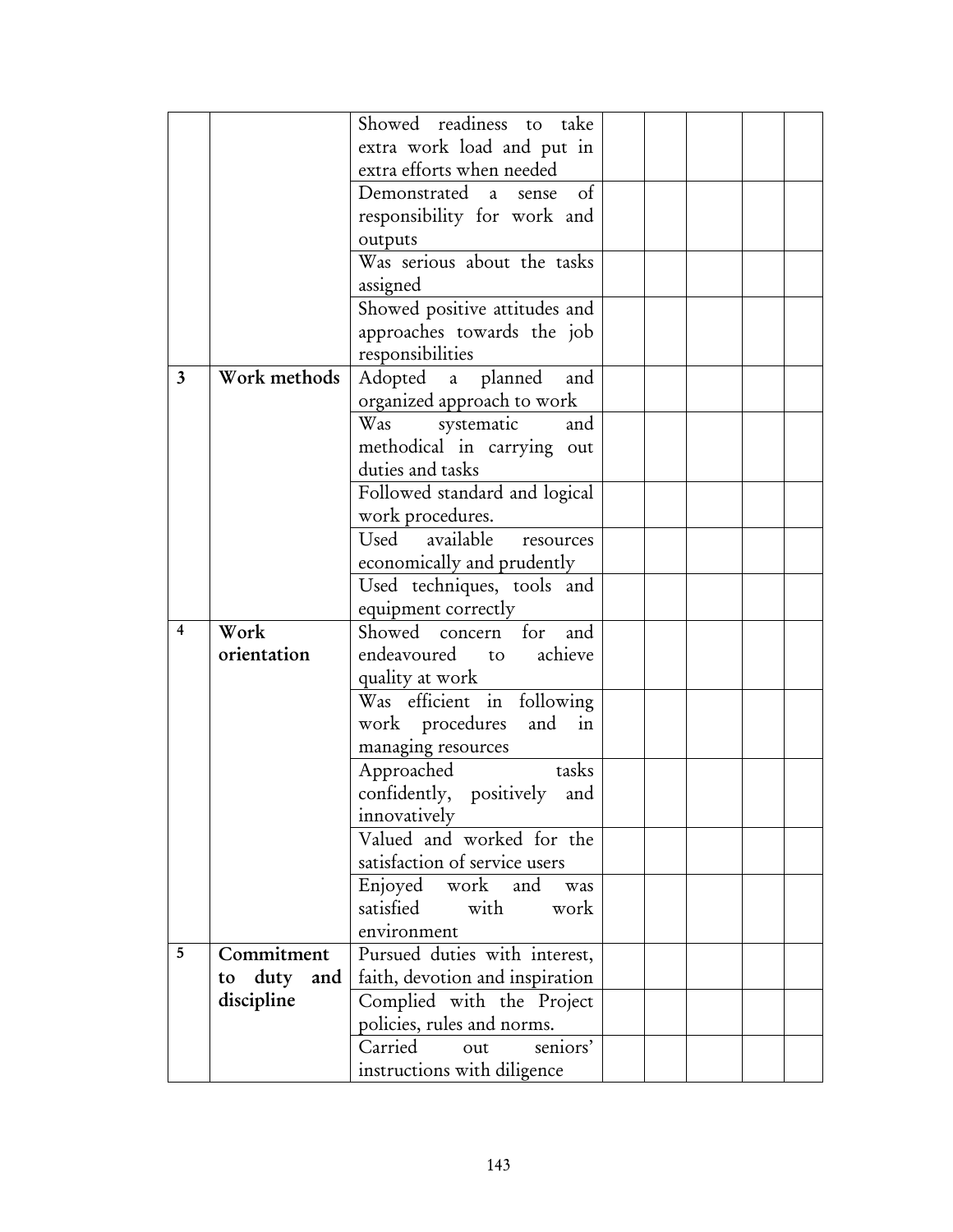|                |                                     | Served and promoted the                                                                |                                   |  |  |      |    |     |
|----------------|-------------------------------------|----------------------------------------------------------------------------------------|-----------------------------------|--|--|------|----|-----|
|                |                                     | interests of the Project                                                               |                                   |  |  |      |    |     |
|                |                                     | Was regular and punctual at                                                            |                                   |  |  |      |    |     |
|                |                                     | work                                                                                   |                                   |  |  |      |    |     |
| 6              | Interpersonal                       |                                                                                        | Built effective rapport with      |  |  |      |    |     |
|                | and<br>team                         |                                                                                        | others on the basis of mutual     |  |  |      |    |     |
|                | relationship                        | trust and respect                                                                      |                                   |  |  |      |    |     |
|                |                                     | Was open to suggestions                                                                |                                   |  |  |      |    |     |
|                |                                     | Sought, received and gave                                                              |                                   |  |  |      |    |     |
|                |                                     | support for task performance                                                           |                                   |  |  |      |    |     |
|                |                                     | Contributed to the                                                                     | team                              |  |  |      |    |     |
|                |                                     | performance                                                                            |                                   |  |  |      |    |     |
|                |                                     | Avoided conflicts                                                                      |                                   |  |  |      |    |     |
| $\overline{7}$ | Personal                            | Demonstrated awareness of                                                              |                                   |  |  |      |    |     |
|                | effectiveness                       | personal strengths                                                                     | and                               |  |  |      |    |     |
|                |                                     | weaknesses                                                                             |                                   |  |  |      |    |     |
|                |                                     | Took initiatives in improving                                                          |                                   |  |  |      |    |     |
|                |                                     | work and self                                                                          |                                   |  |  |      |    |     |
|                |                                     | Showed interest and engaged                                                            |                                   |  |  |      |    |     |
|                |                                     | in continuous learning                                                                 |                                   |  |  |      |    |     |
|                |                                     | Demonstrated                                                                           | personal                          |  |  |      |    |     |
|                |                                     | resourcefulness                                                                        | and                               |  |  |      |    |     |
|                |                                     | innovativeness to achieve                                                              |                                   |  |  |      |    |     |
|                |                                     | results                                                                                |                                   |  |  |      |    |     |
|                |                                     | Handled difficult and critical                                                         |                                   |  |  |      |    |     |
|                |                                     | situations effectively                                                                 |                                   |  |  |      |    |     |
|                |                                     | * Rate the individual or the team against each personal attribute and job behaviour by |                                   |  |  |      |    |     |
|                | putting $X$ in the appropriate box. |                                                                                        |                                   |  |  |      |    |     |
|                |                                     | * Rating scale: US = Unsatisfactory; IN = Improvement Needed; ME = Meets               |                                   |  |  |      |    |     |
|                |                                     | expectations; $EE = Exceeds expectations; OS = Outstanding.$                           |                                   |  |  |      |    |     |
|                |                                     | C <sub>2</sub> Areas of Strengths and Improvements (By Appraiser)                      |                                   |  |  |      |    |     |
|                |                                     | Major strengths of the employee/ team   Improvements                                   |                                   |  |  | made | by | the |
|                | observed:                           |                                                                                        | employee/ team since last review: |  |  |      |    |     |
|                |                                     |                                                                                        |                                   |  |  |      |    |     |
|                |                                     |                                                                                        |                                   |  |  |      |    |     |
|                |                                     |                                                                                        |                                   |  |  |      |    |     |
|                |                                     |                                                                                        |                                   |  |  |      |    |     |
| Areas          | of<br>improvement                   | for effective                                                                          | Potential areas for growth:       |  |  |      |    |     |
|                | performance:                        |                                                                                        |                                   |  |  |      |    |     |
|                |                                     |                                                                                        |                                   |  |  |      |    |     |
|                |                                     |                                                                                        |                                   |  |  |      |    |     |
|                |                                     |                                                                                        |                                   |  |  |      |    |     |
|                |                                     |                                                                                        |                                   |  |  |      |    |     |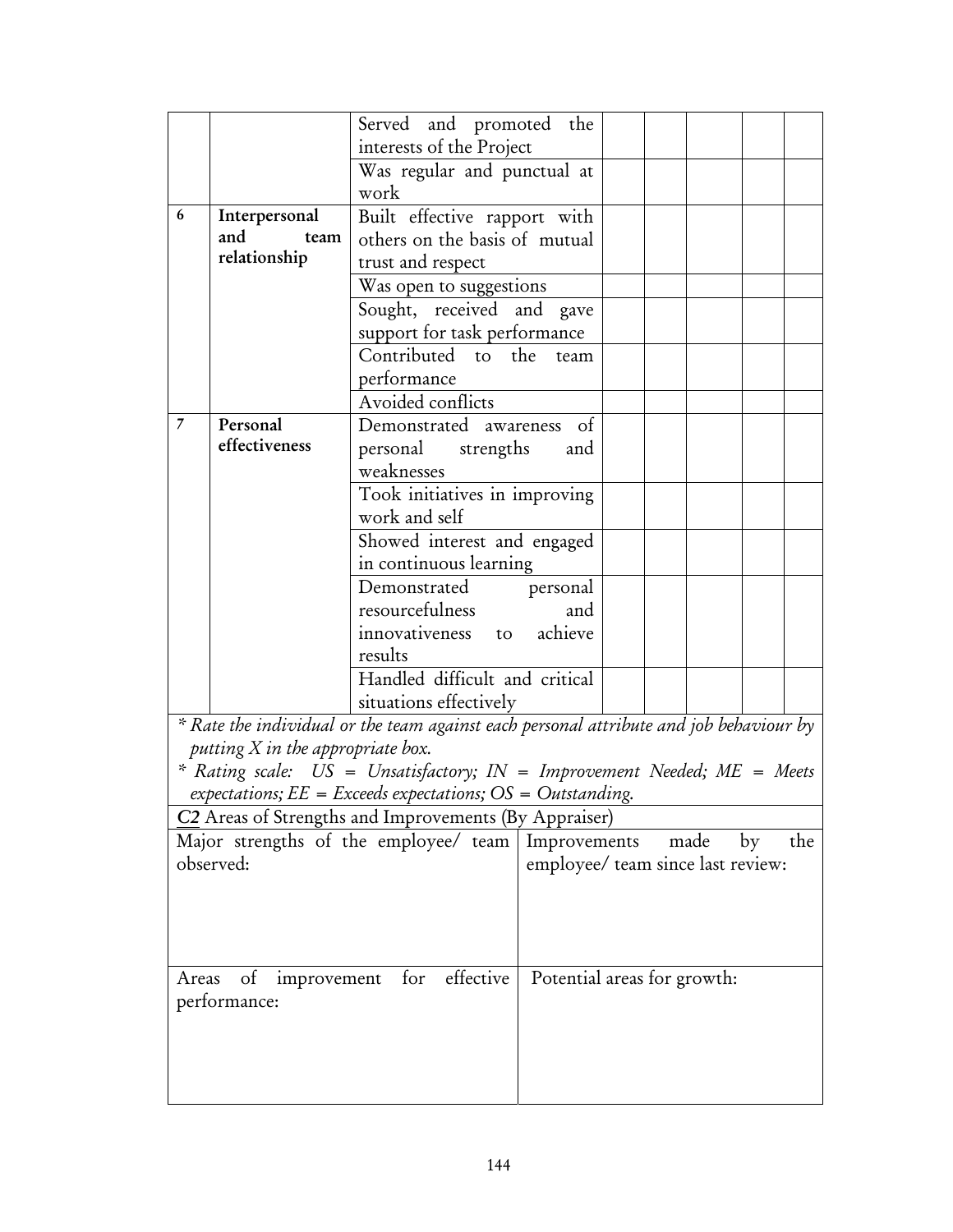| C3 Recommendations for Actions (By Appraiser)                              |          |          |  |  |
|----------------------------------------------------------------------------|----------|----------|--|--|
| Recommendations<br>for training<br>and<br>development<br>(be<br>specific): | In-house | External |  |  |
| Other<br>recommendations<br>(be specific):                                 |          |          |  |  |

Appraiser Signature \_\_\_\_\_\_\_\_\_\_\_\_\_\_\_\_\_\_\_\_\_ Date\_\_\_\_\_\_\_\_\_\_\_\_\_\_\_\_\_\_\_\_\_\_\_\_\_\_\_\_\_\_\_\_\_\_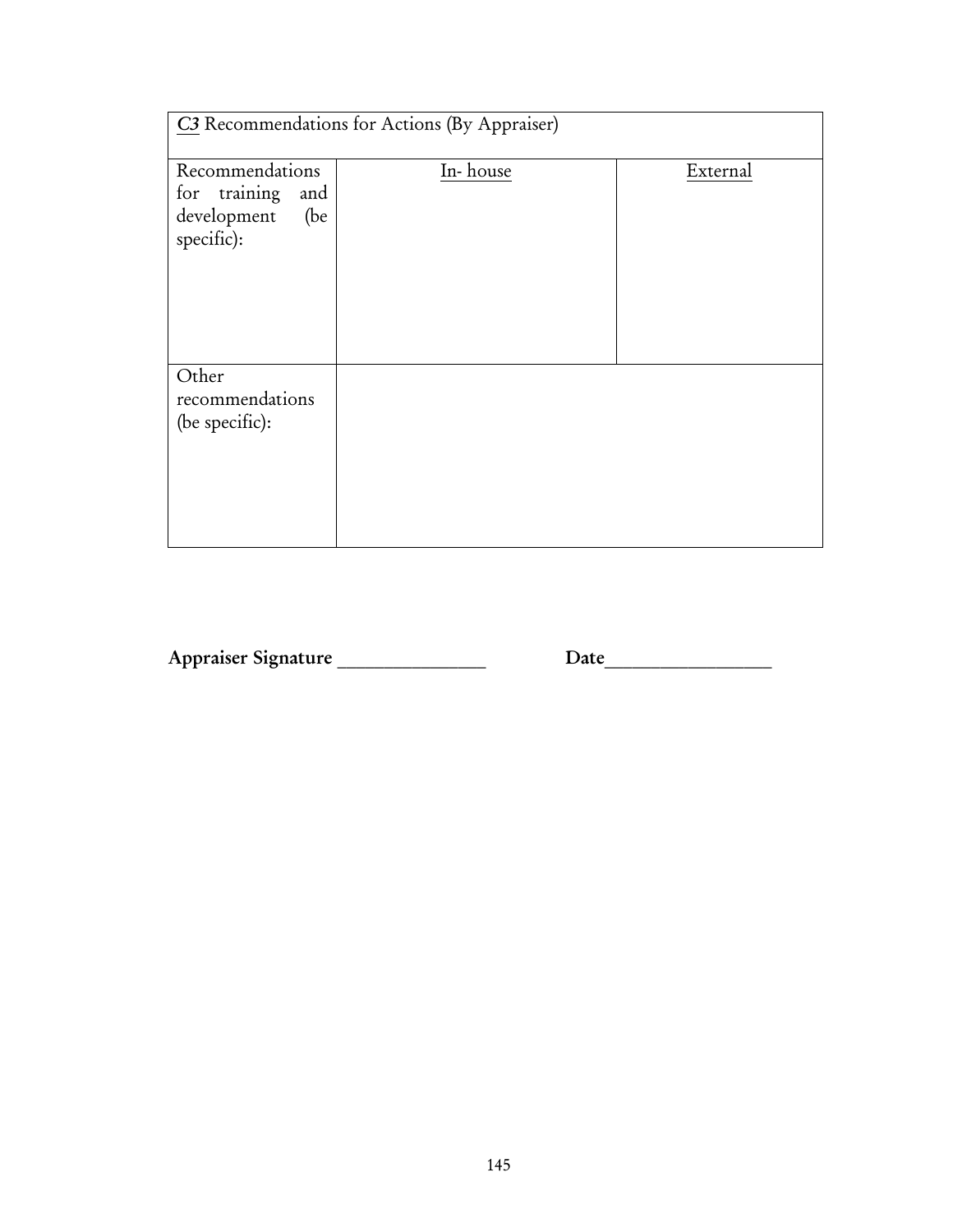#### Annex 3.2i

## An Example of Performance Appraisal Policy and Procedures of a Project

The Project periodically reviews performance of its employees to determine how well they are doing their jobs compared to a set of goals or standards so as to improve their performance effectiveness. It is the basis for performance feedback and staff development for further improvement in their performance.

#### Appraisal Policy and System

- The approved performance plan and monthly progress report are the two main bases for appraising performance of staff. Besides, the regular supervision and interactions between the supervisor and the employee provide relevant information for appraisal.
- The unit of appraisal (i.e. individual or team) is the same as that of the performance plan.
- Although the major components of the appraisal system are same across all staff categories, the appraisal formats are customized according to the nature of jobs of three principal staff groups, viz. senior managerial/ professional staff, junior clerical staff at the central Project office, and junior field-based staff.
- Performance appraisal is done openly and interactively, and performance rating and feedback are shared with the appraisee.
- While the main responsibility for appraisal lies with the immediate supervisor as identified in the job profile, information and feedback on performance are also gathered and used from other sources. The employees are also to make self appraisal.
- The appraisal factors include both performance results (achievement of performance goals) and critical personal and behavioral attributes affecting performance.
- Appraisal is a regular process between the supervisor and the employee taking place as a part of supervision and facilitation of work. However, formal appraisal is done every six month with monthly assessment of work progress towards set performance goals.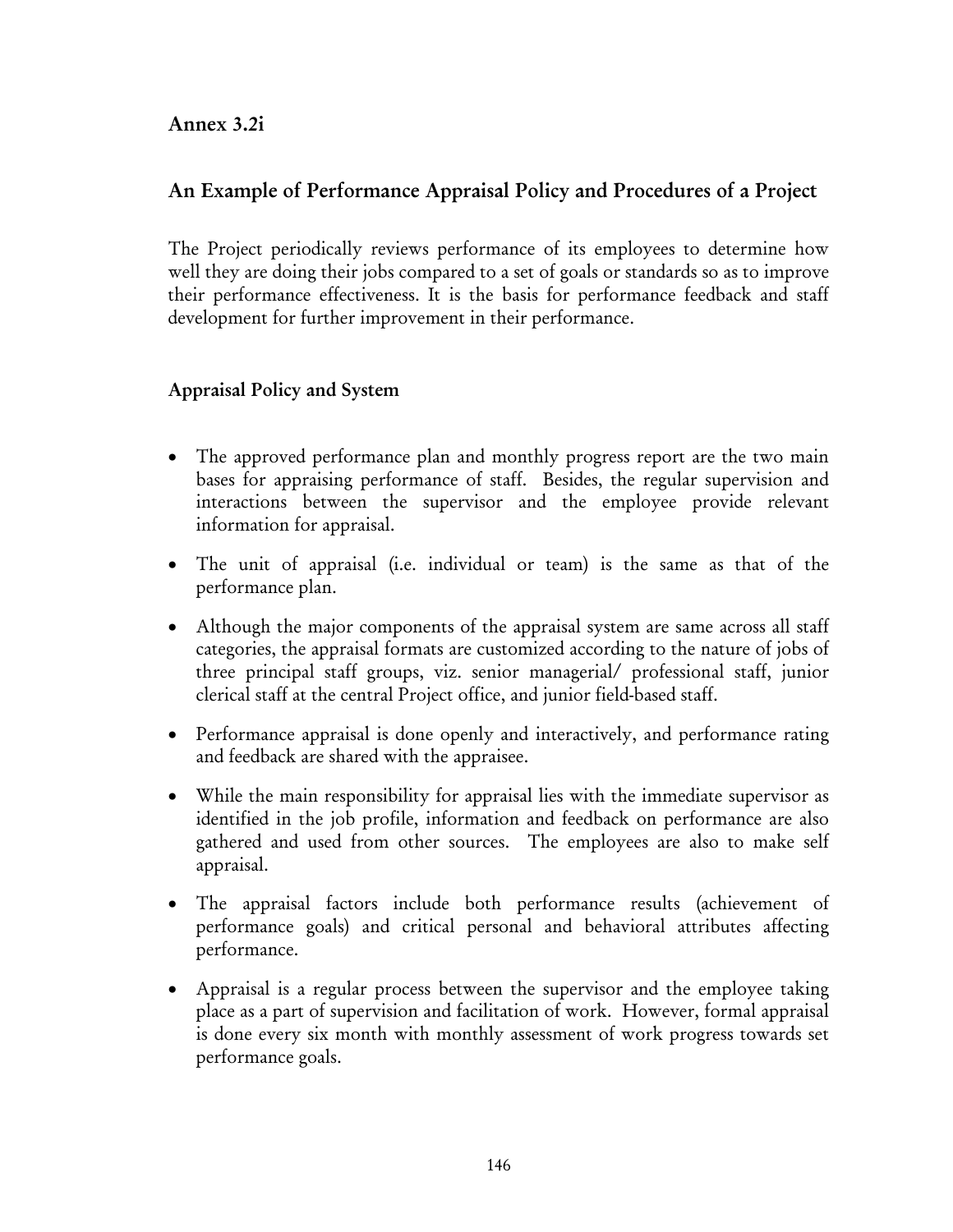• Performance is rated on the prescribed forms by the appraisers. The supervisor holds appraisal session with the appraisee before rating him/her in which performance achievement, problems, issues and development needs are reviewed with the appraisee, feedback is given, and performance goals for the next six month are agreed on.

#### Appraisal Procedures

- The cycle of appraisal corresponds with the cycle of performance goal setting, that is to say, September – February and March – August periods.
- The formal appraisal and feedback session and the rating on the form take place in the last weeks of February (covering September – February period) and August (covering March – August period).
- The Administrative Officer of the central Project office issues the appraisal and feedback forms to the supervisor (appraiser) of the concerned employee or team at least two weeks before the appraisal periods with necessary information and guidelines.
- The appraiser issues the appraisal form to the concerned employee or team and the feedback form to the concerned persons with necessary guidelines and information.
- The appraiser informs and fixes a date for appraisal and feedback session with the concerned employee or the team giving sufficient time for preparation.
- The appraiser and the employee both make preparation by collecting necessary information and completing and compiling supporting documents, including job profile, performance plan, monthly progress reports forms, and other relevant documents as necessary.
- The employee completes the relevant sections of the form and submits the form to the appraiser at least a week before the appraisal and feedback session.
- The appraiser collects the competed feedback forms from the concerned persons.
- The appraiser and the employee hold appraisal and feedback session to share information and feedback and to agree on the achievements, problems, issues, and development needs. The appraiser also shares with the employee the feedback of the other concerned persons as given in the feedback form. They also agree on the performance plan for the next review period.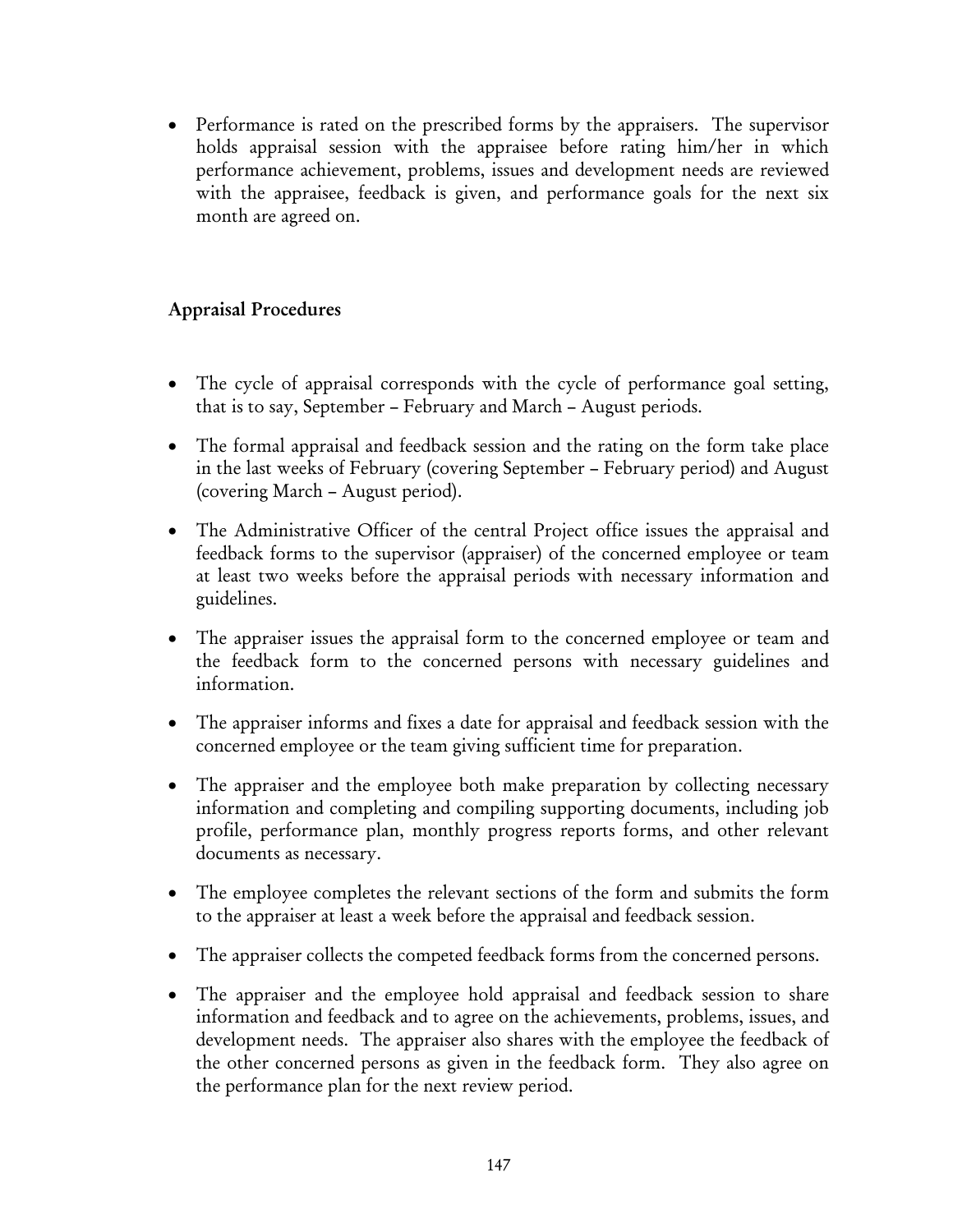- The appraiser completes the relevant sections of the form and submits the form to the Project Coordinator for information and necessary development/ corrective actions. The Administration and Finance Officer documents the appraisal forms for future reference.
- The appraiser/ supervisor implements development and corrective actions as indicated in the form to improve performance effectiveness of the employee or team.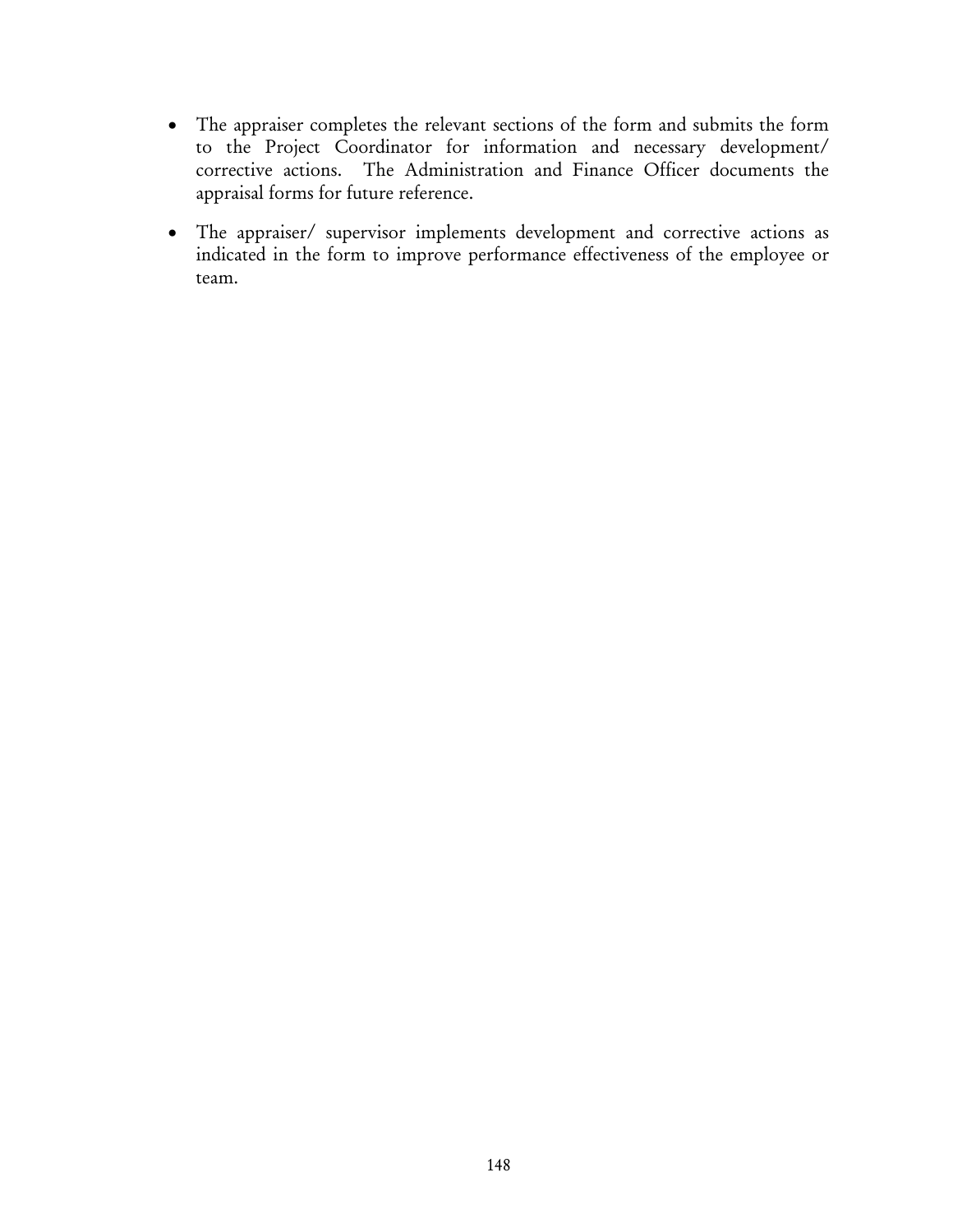#### *Assignment 3.2a*

#### Performance Goal Setting

Form small groups of participants of your own organization. Take the position for which you prepared earlier job description statement. Using the format given and following the partial illustration of goal setting prepare a performance plan for one year period. You may make several assumptions for this task.

## *Assignment 3.2b*

#### Performance Appraisal

Go in the same groups as in the preceding exercise. Using the illustration and formats given try to complete as much as possible the relevant monthly progress report, feedback, and appraisal forms for the position for which you have prepared performance plan. You may make several assumptions for this task.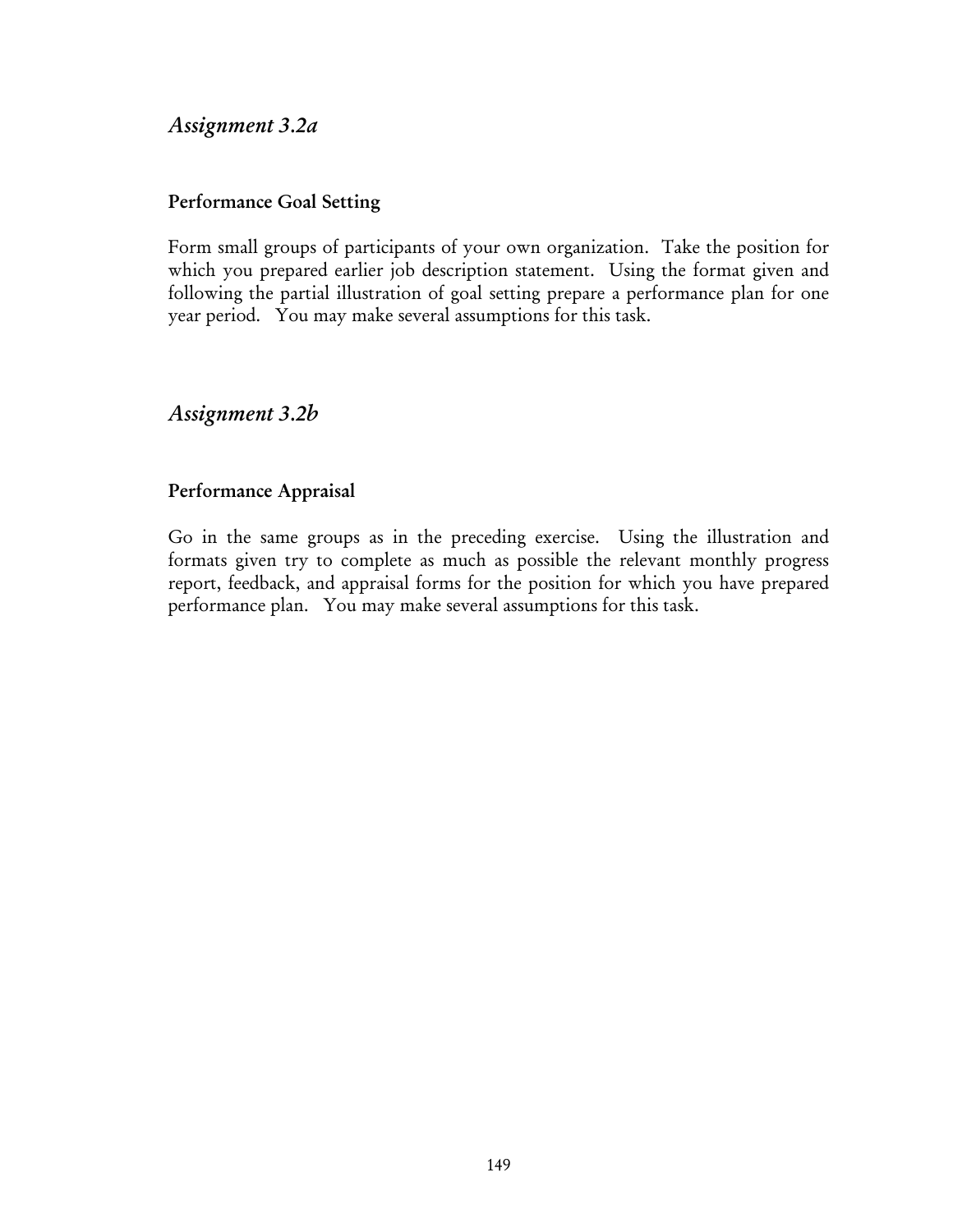

## Performance Support systems

*Time:* Two hours

## Why do this Activity?

This activity focuses on the various management practices necessary for motivating and maintaining performance at a higher level. It includes motivation, problems handling, and employee relations, which support and induce better performance.

## Learning Objective

• Create and manage performance support systems and practices for maintaining and enhancing staff performance.

## How to do the Activity?

Make all necessary preparations before the start of the activity. Open up the activity following the general guidelines for facilitators. Note

#### *Step 1: 50 minutes*

Ask participants how motivated performance do staff members demonstrate in their organizations. Lead the discussion to the concept and process of motivating performance. Explain the concept, importance and approaches to motivating performance with the help of materials given in Handout 3.3 using visuals. Discussion

Form small groups of 3- 4 participants each. Give them Assignment Sheet 3.3a. Ask them to identify motivated and demotivated employees and develop motivational plan for motivating the de-motivated employees they identify. Encourage them to use the different motivational approached discussed. Group Work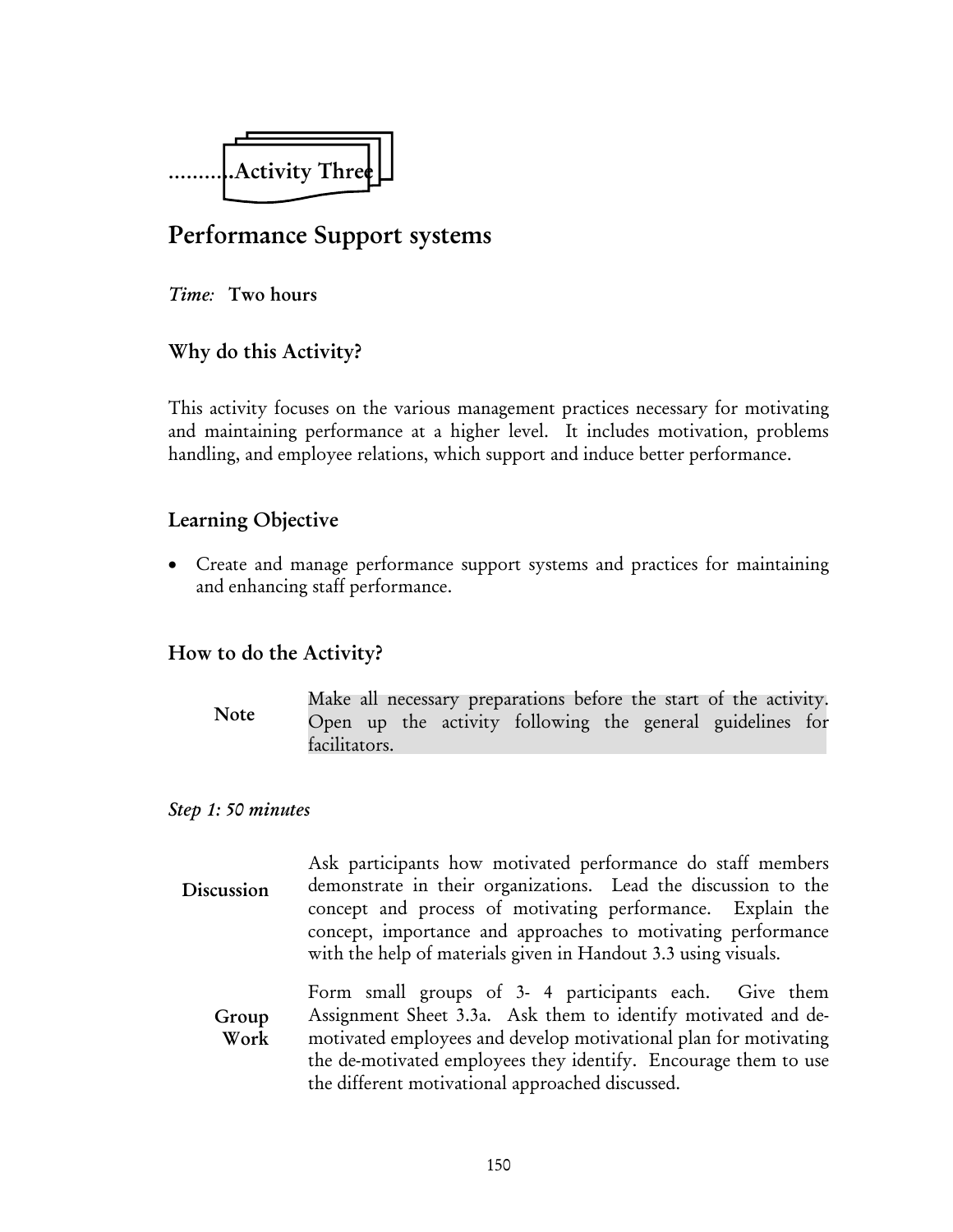Assemble the groups. Have each group present their outputs taking their turn. Discuss the outputs of the group work encouraging each group to clarify, comment, and critique each others findings. Plenary

Summarize the key findings based on discussions.

*Step 2: 40 minutes* 

Explain the concept and process of diagnozing performance problems and approaches to handling them for supporting performance with the help of materials given in Handout 3.3 using visuals. Presentation

Ask participants to work in the same groups as before. Give them Assignment Sheet 3.3b. Ask them to identify performance problems of various employees given in the mini cases and prepare a plan to handle their problems. Encourage them to use the different motivational approached discussed. Group Work

Assemble the groups. Have each group present their outputs taking their turn. Discuss the outputs of the group work encouraging each group to clarify, comment, and critique each others findings. Plenary

Summarize the key findings based on discussions.

*Step 3: 30 minutes* 

| Presentation | Briefly introduce employee relations programs that support better<br>performance in the organization with the help of materials given in<br>Handout 3.3 using visuals. |
|--------------|------------------------------------------------------------------------------------------------------------------------------------------------------------------------|
| Discussion   | Lead a discussion on what kinds of employee relations can be<br>planned and implemented in NGOs.                                                                       |

Summarize the key findings based on discussions.

Conclude the activity with summary of key learning points. Assess the learning of participants by asking questions randomly about the key contents covered.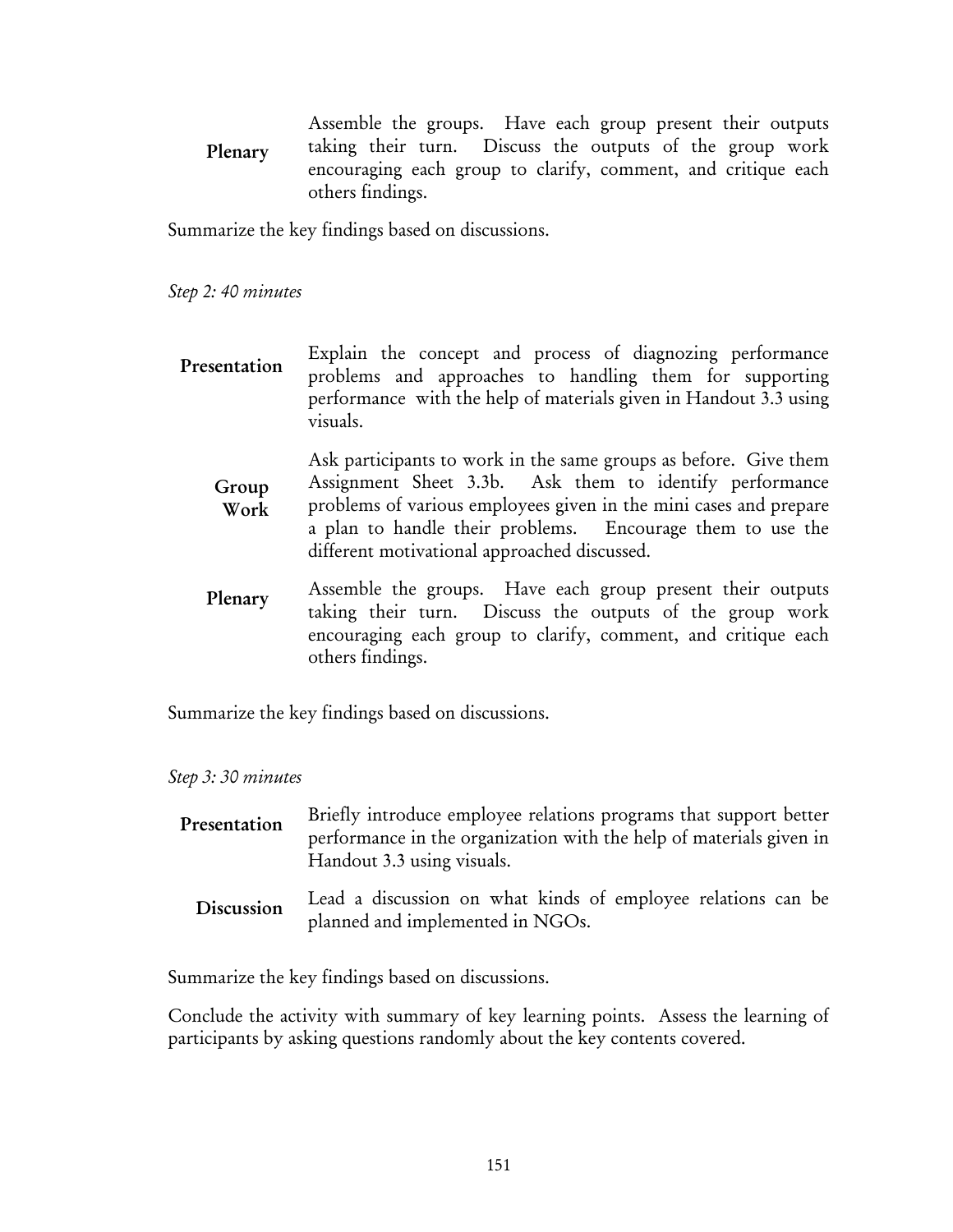

- Chart papers, markers, flipchart board, white board, overhead projector and transparencies of visuals.
- Copies of handout for each participant.



# *Handouts*

- Handout 3.3: Performance Support Systems
- Assignment 3.3a: Motivating Performance
- Assignment 3.3b: Diagnosing and Handling Performance Problems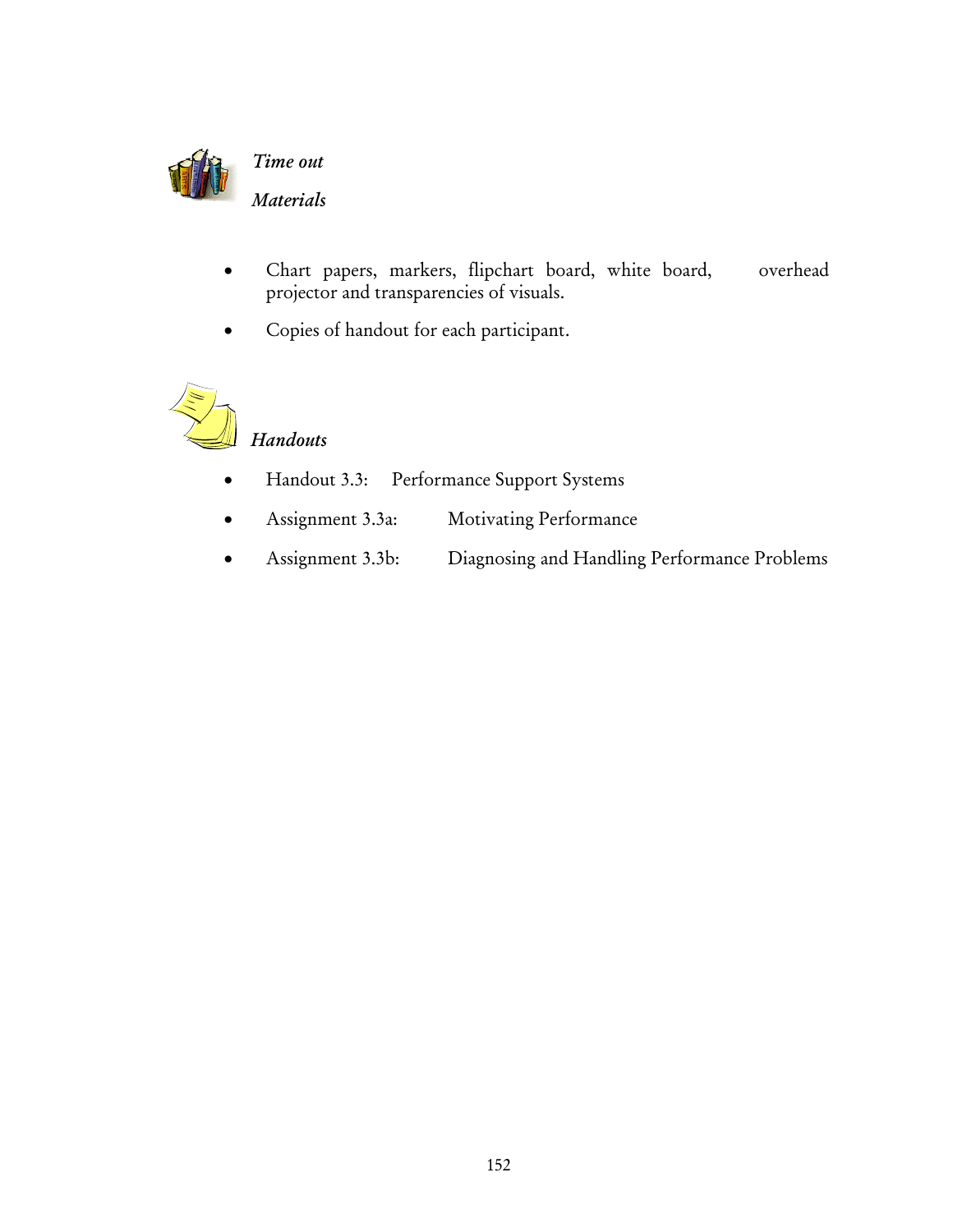# Handout 3.3

## Performance Support Systems

For effective management of performance, performance planning and appraising practices need to be supplemented by a set of regular practices that support higher performance. These practices include, among others, motivating staff, handling performance problems, and maintaining employee relations, which support and induce better performance. Collectively, they may be called performance support systems.

#### Motivating Performance

Performance of an employee is largely a function of his/her willingness and ability to work. True, the work environment also affects performance, but without a reasonable level of motivation, no staff member will perform at the expected level, irrespective of the nature of the work environment. Generating motivation among the staff members is thus a major role and also a challenge for all managers.

Inadequately motivated staff is a problem that NGO managers frequently encounter. Experience suggests that staff motivation is a major issue that should be addressed to improve the quality of NGO services.

Motivating performance of staff should be a critical part of the performance management system in NGOs. In order to achieve the set performance targets and standards it is important that all health personnel are motivated for increased performance with high service quality.

#### Concepts of Performance Motivation

Motivating performance is *a process of generating willingness and commitment in employees to exert a higher level of effort, energy and enthusiasm towards carrying out their jobs and achieving performance goals*. It involves inspiring employees for higher achievements by using various managerial approaches.

Motivation is necessary when an employee is not performing as well as he/she is capable of. In this case the basic purpose is to improve the level of performance to bring it up to the planned or desired level. For example, a health worker may not be making as many home visits as planned for as part of a health education campaign. This may be an indication of unmotivated performance. Motivation is also required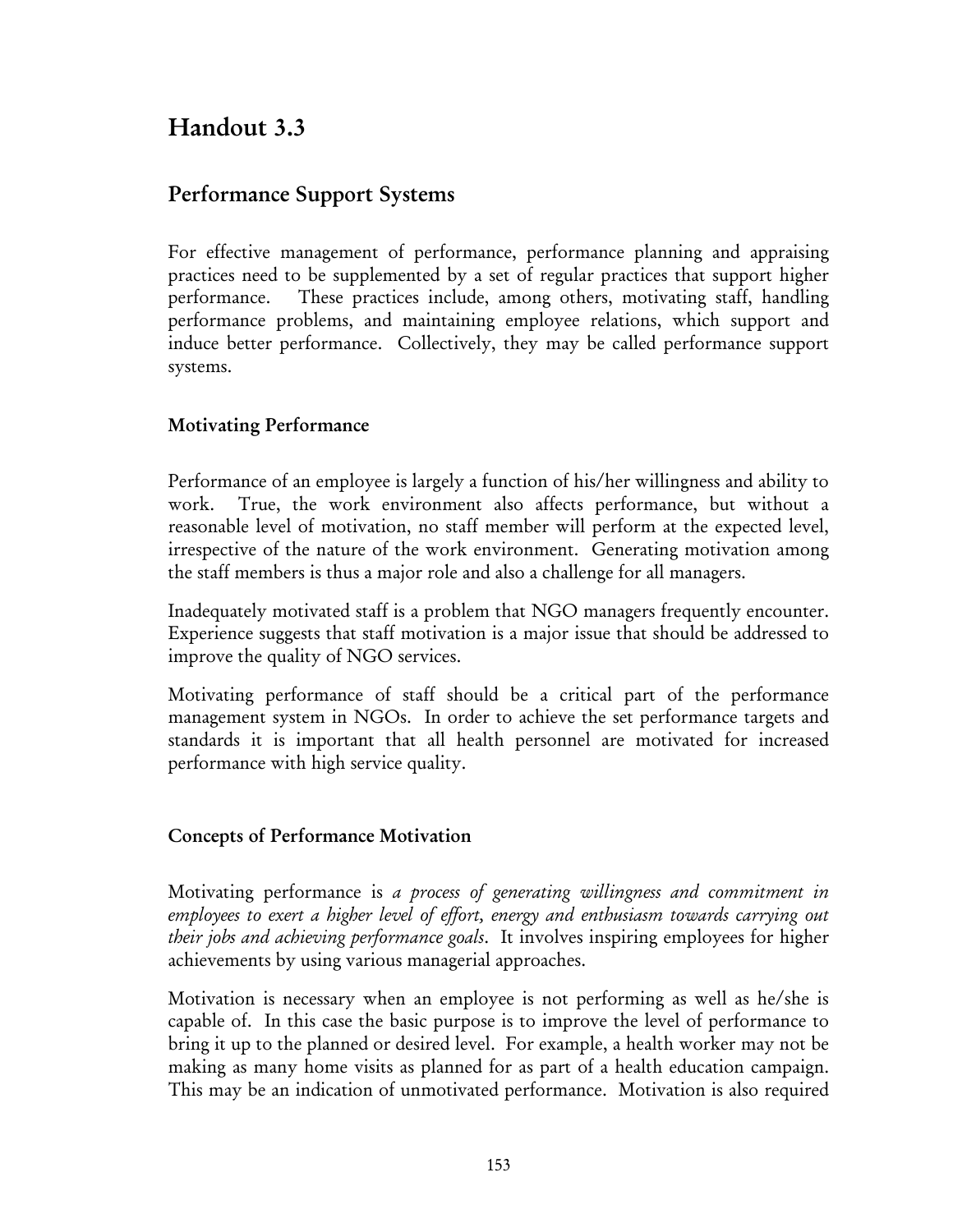to sustain good performance or to achieve an even higher level of performance. For example, a health worker achieving his/her target of family planning counseling may need further motivation to increase his target of the number of couples to be counseled or to achieve a greater rate of adoption of the family planning practices among the couples receiving counseling in the next performance period.

#### Approaches to Motivating Performance

Certain simple approaches may help managers motivate their staff members for increased performance.

Identify motivated and unmotivated employees: Some of the signs of motivated employees include high performance and results being achieved consistently, the energy, enthusiasm and determination to succeed, willingness to accept responsibility, and willingness to adjust to necessary changes. On the other hand, an unmotivated staff can be identified by such behaviors as indifference to work, high absenteeism, disputes and grievances, less work involvement and participation, dependence, lack of confidence and commitment, lack of cooperation in dealing with problems or difficulties, and unjustified resistance to change.

A manager should carefully observe these behaviors at the work place and identify who among the employees are motivated and who are not. While the first priority for the manager is to motivate performance of the less motivated employees, he/she should also give equal attention to sustain the performance of the motivated ones. Motivation is a dynamic process and without continuous reinforcement it disappears in no time.

Understand what motivates work performance: Despite individual variations in the factors that motivate performance, it is possible to identify some generalized patterns of performance motivation. Various research and experiential evidence does exist that explains what generates motivated performance at the work place.

The needs theories provide a simple and commonsense explanation. The essence of these theories is that motivation is a response to the felt needs. The desire to satisfy the needs generates willingness to perform, and a person chooses to perform in ways that he/she thinks help him/her gratify the needs.

The expectancy theories, explain motivation in terms of the expectations an employee has about the consequences of his/her work behavior. People will put in more efforts if they believe that their efforts will result in better performance and that the performance will bring in rewards they value. For example, a health worker may be expected to work harder to achieve the immunization targets if he/she thinks that the achievement of the targets is possible with his/her extra efforts and that the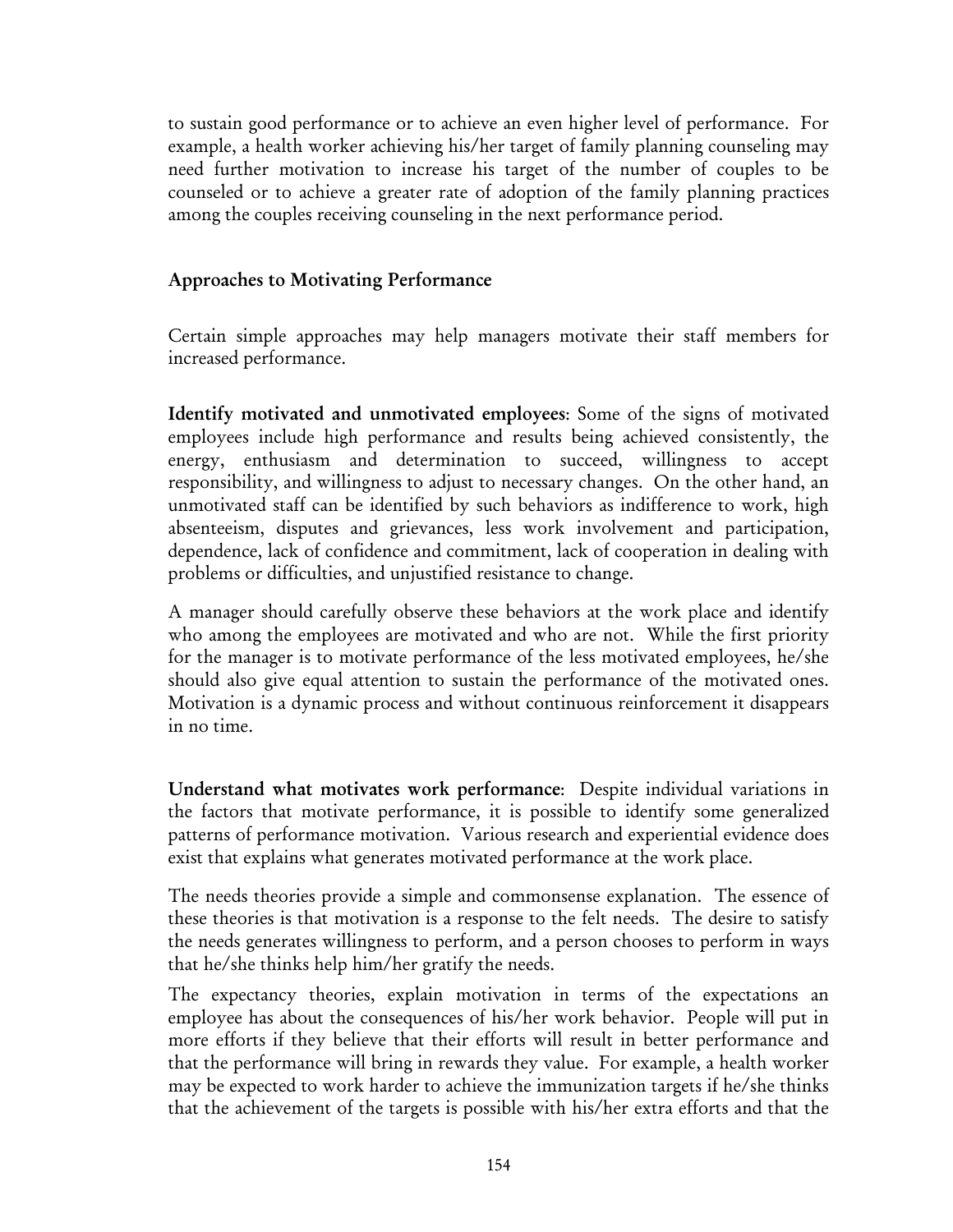achievement of the targets will result in him/her being nominated for an advanced training program which he/she highly desires.

Another model, known as the goal setting theory, maintains that employees are motivated to perform better when they are involved in setting performance goals which they understand and accept and are specific, concrete and moderately challenging. For example, a health trainer is likely to achieve his/her training targets if he/she is involved in setting such targets which are specific (e.g. six training programs to be organized) and modestly challenging for him/her (e.g. one program more than the last year's performance). Its implication is that the manager should involve the employee in setting challenging performance goals.

The equity theory states that an employee compares his/her efforts (i.e. inputs) in a job with its outcomes (i.e. outputs) and also with those of his/her work mates. The employee perceives equity if the output to input ratio is positive (i.e. rewards equal to or exceed efforts) and inequity when the ratio is negative (i.e. rewards less than efforts). The perceived inequity results in the person lowering his/her efforts to restore equity, which means less performance. For example, If a health worker perceives that his/her tremendous efforts to achieve all the immunization targets have not been sufficiently rewarded in terms of the ratings in his/her annual performance appraisal, his/her performance is likely to decline in her bid to restore balance between performance efforts and outcomes. Likewise, if his/her performance ratings are same as those of another health worker who in he/she thinks has not put in as much effort, this will also lead to a decline his/her performance.

A different perspective on motivating performance focuses on the nature of the job. The job characteristics model maintains that the presence of five core dimensions in the job motivates employees for a high level of performance. They include: skills variety (opportunity to use of different and high level skills), task identity (opportunity to do the whole or thee large part of the job), task significance (opportunity to do important work that influences a large number of people), autonomy (opportunity to use own discretion while working), and feedback (opportunity of knowing how well one is doing in the job).

When these characteristics are built into the job, the job holder experiences meaningfulness in the job, feels responsibility for its outcomes, and knows about its results. These psychological conditions create motivated performance. For example, if the job of a health worker is designed in such a way that he/she requires using varieties of high level skills, the job impacts on a large number of community members, and he/she is given freedom to decide how the job is to be done and regular feedback o how well he/she is doing the job, he/she is likely to motivated for better performance.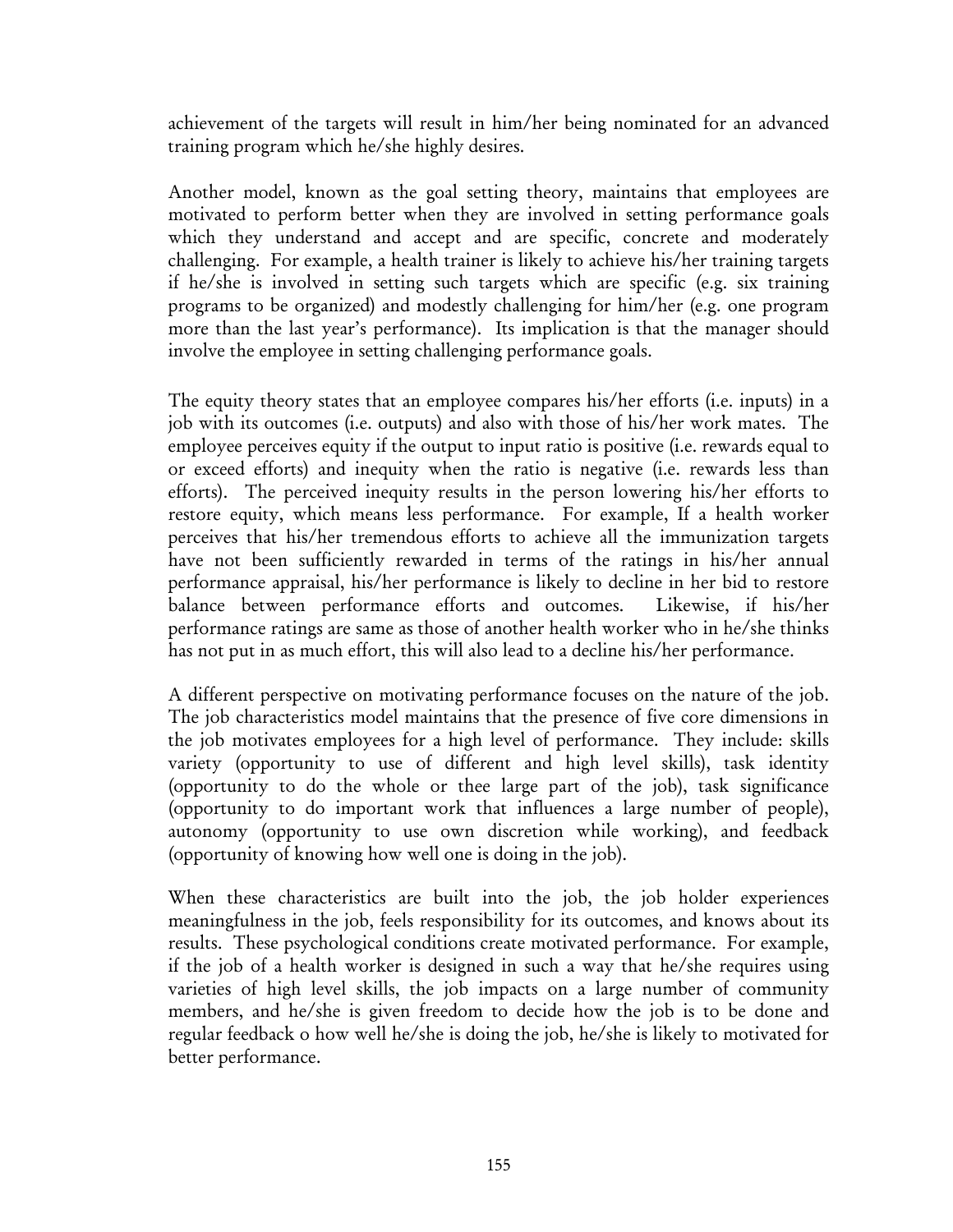Use a combination of personal, behavioral, job and work context related techniques: There are broadly two approaches to motivating performance: financial or tangible rewards and behavioral and job focused measures. For many managers, including the district health managers, the former approach has only very limited applicability as they do not have much control over financial or tangible rewards to use as a motivator for influencing staff performance. Hence the second approach that combines various personal, behavioral, job and work context related factors to motivate performance is more important from practical point of view.

What the manager needs is to understand the various perspectives that explain what motivates work performance and then to design techniques for motivating performance in their work setting. Below some general guidelines are given.

- Clearly define an acceptable level of performance targets or standards jointly with the employee. Make goals moderately challenging and ensure that the employee understands and accepts the targets or standards. Implementation of the performance planning system, as suggested earlier, helps doing it.
- Help remove all obstacles to reaching the performance targets or standards by ensuring the employee has adequate technical resources, personnel, and supervisory support.
- Design jobs in such a way that the employees need to be quite active in work, use variety of skills, and are responsible for the entire area of responsibility.
- Make rewards contingent on high performance. When discipline is required, treat it as a learning experience for the person.
- Use reinforcing rewards that appeal to the employee. Allow flexibility in individual selection of rewards. Provide both appealing external rewards as well a satisfying and rewarding work. To maintain value, do not overuse rewards.
- Periodically check workers' perceptions regarding the equity of reward allocations. Correct misperceptions that serve as the basis for equity comparisons.
- Minimize the time lag between performance and feedback on performance, including the administration of rewards or reprimands. Provide honest and accurate assessments of current performance and long range opportunities.
- Develop employees' ownership in the work by asking their inputs and suggestions.
- Give them power to choose wherever possible. Let employees make choices more often. Give them responsibility for their work. Provide leadership opportunities to them.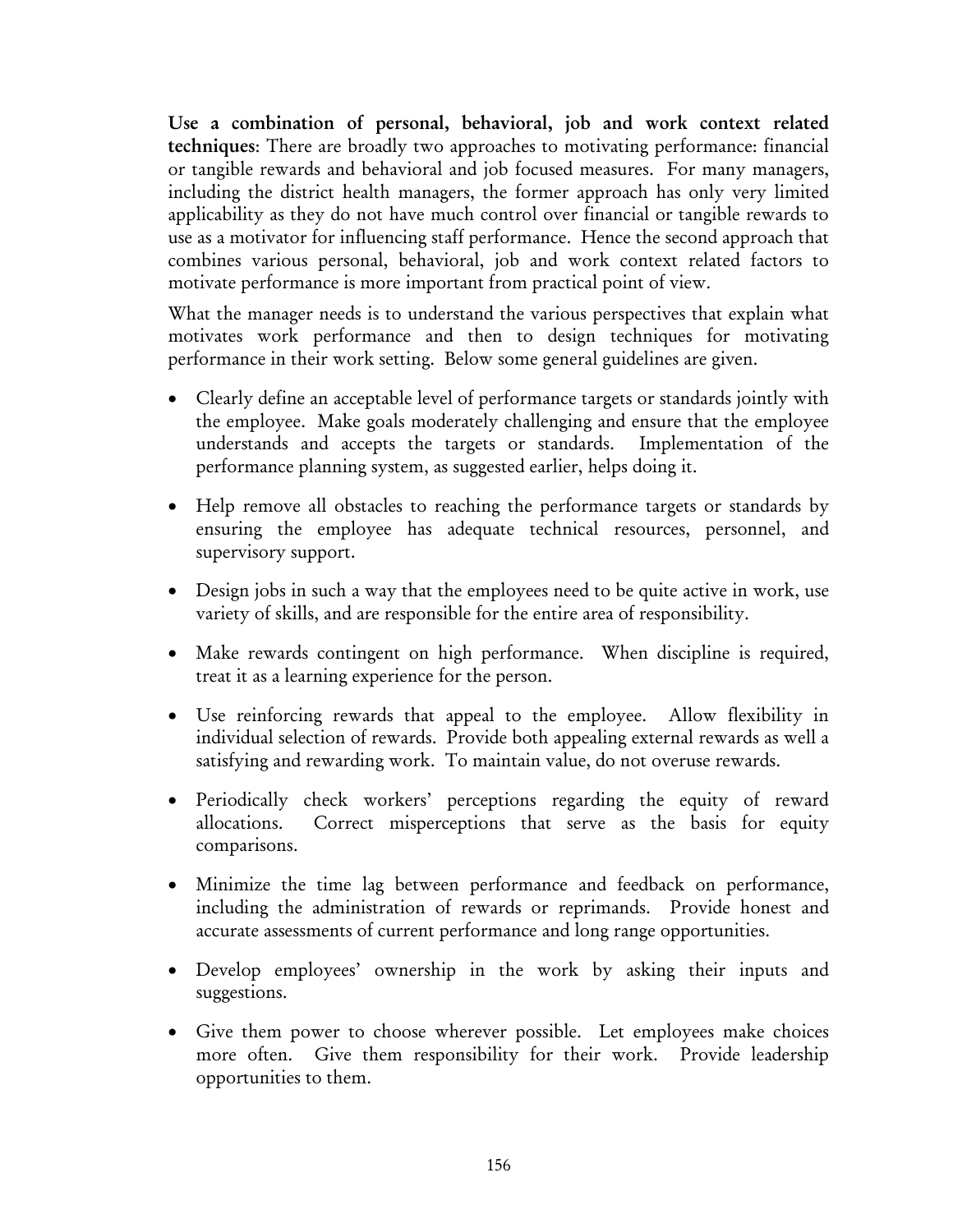- Try to meet their need for affiliation and belongingness. Offer opportunities to socialize. Use the power of teamwork.
- Develop their competence to perform. Provide learning opportunities. Tolerate mistakes. Give them opportunity for self improvement.
- Give appreciation and recognition. Encourage employees for good work and for achievement. Show appreciation.
- Create opportunities for advancement not only in terms of promotion but in improving professional ability and activities in the community.
- Show workers the significance and impact of their work for the community.
- Show concerns for their personal and professional problems, needs and issues and make genuine efforts to help them address those concerns and needs.
- Provide better work environment physically, socially and psychologically within the limits of the office resources.

#### Diagnosing and Handling Performance Problems

In course of implementing performance plans, most employees quite often experience problems and constraints that inhibit the progress in implementation and prevent them from achieving their performance targets or standards. It is only natural. No program will ever be completely trouble-free. One of the major responsibilities of the manager is therefore to identify the problems employees are encountering and help them resolve the problems.

Proper diagnosis and handling of employees' problems is a critical aspect of effective performance management. It involves discovering the causes of problems and initiating measures to address them. This means that the manager should follow a systematic approach rather than jumping to conclusions that poor performance is the result of deficiencies in personality traits or a bad attitude of staff. The performance diagnosis model offers a systematic way for managers and workers to collaboratively pinpoint the causes of performance problems.

Diagnostic questions: Before corrective actions can be taken to address the problems, the manager must determine the nature of the problems. He/she should begin by asking several diagnostic questions some of which are outlined below.

- Who is involved in the problem?
- What exactly is wrong?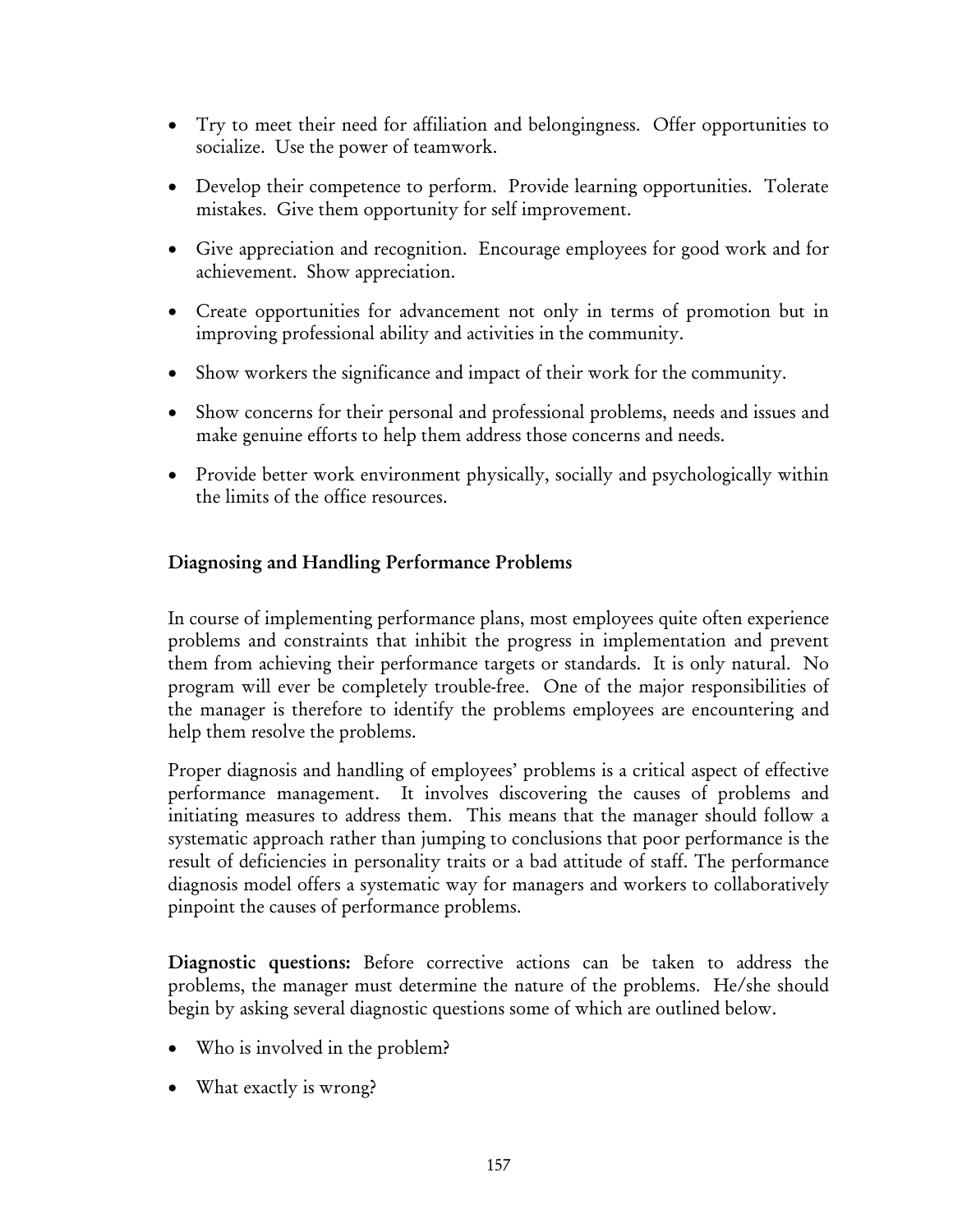- When did the problem start?
- Where exactly is the problem taking place?
- What is the cause of the problem?
- What resources will be needed to solve the problem?

Approaches to uncover problems: Some of the approaches that may help uncover the problems to be addressed with priority include:

- Study records of employees' activities. For example, the records may show that there has been a continuous decline in the number of clients visiting health posts in the past few months. The concerned employee may not be aware of this fact and its impact on the performance targets.
- Meet employees on a regular basis. In such meetings, the manager may discover problems by engaging the employee in discussions about the job, achievements, progress, complaints, and difficulties. For example, a district health manager can meet health supervisors each time after their return from their supervision visits to the field offices.
- Observe employees as they do their works and deliver services. This will give first-hand, on-the-spot information about the problems of employees. For example, the performance of health assistant can be observed while he/she is attending a patient at the health post.
- Talk with the users of the services. They will be in a much better position to tell about the lapses or gaps in services they are receiving from employees. For example, the patients visiting the health post may provide valuable information about the services they receive. From this, problems in employees' performance such as delay in service delivery or poor patient handling can be derived.
- Talk with the work colleagues and subordinates of employees. This will provide valuable information about the problems of employees at the work place. For example, a work colleague may point out frequent negligence of duties by a health assistant.

Causes of performance problems: In general, there are two kinds of problems the manager has to handle with staff: poor job performance, which results when an employee does not or cannot perform the job properly, and personal problems, which often interfere with collaboration among employees or affect an employee's motivation. These problems may occur because the employee:

• Doesn't fully understand the duties and performance targets or standards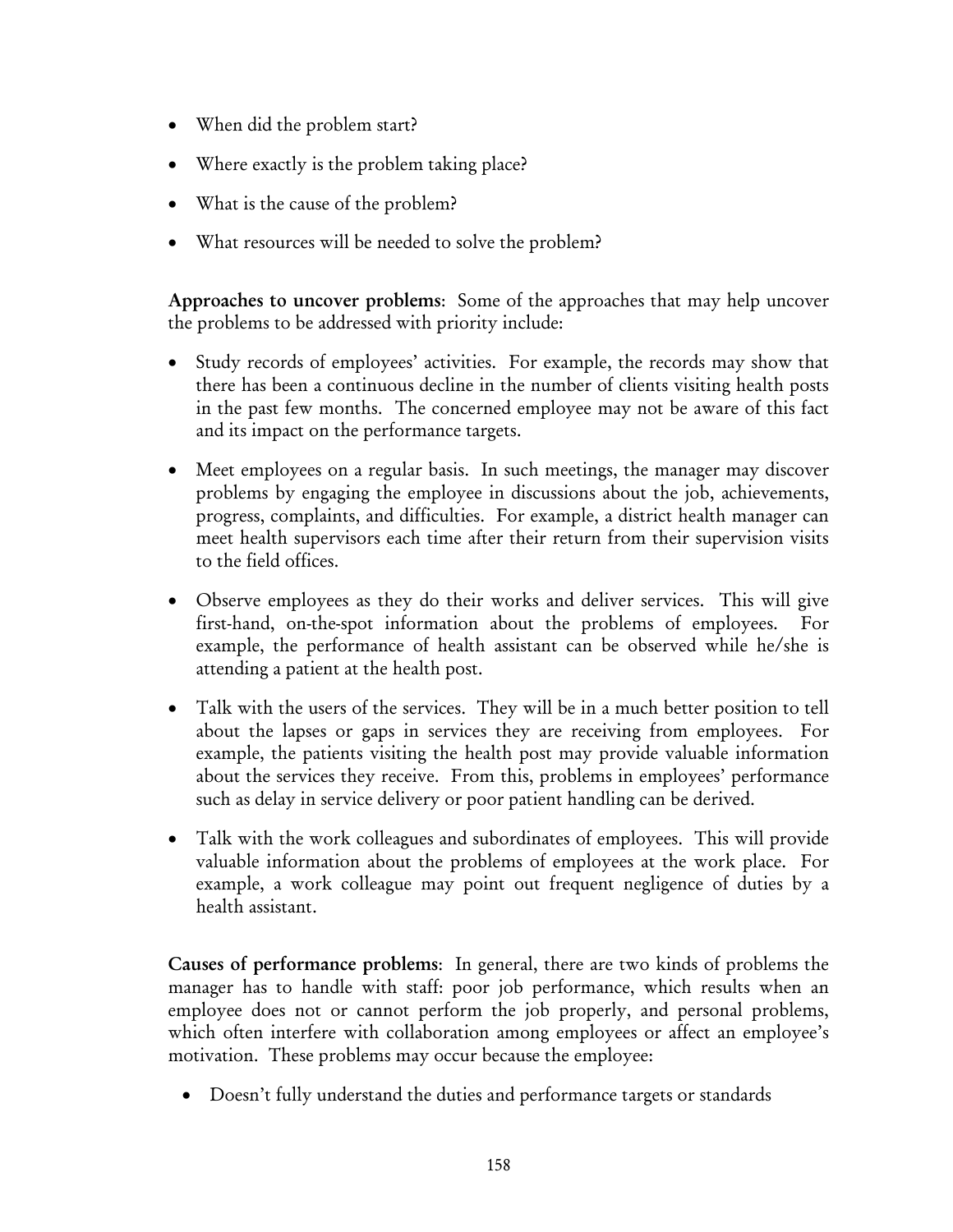- Doesn't know how to carry out the assigned tasks
- Is not provided with necessary resources, equipment or supports
- Is not properly trained for the jobs
- Is troubled by personal problems
- Has a personality conflict with other employees or service users
- Does not have appropriate aptitude or liking for the job
- The job is boring and not challenging
- Feels that he/she is not being properly or adequately supervised
- Is not rewarded for the better performance
- Is not receiving the rewards he/she values
- Is unable to adjust to the local environment.

Handling performance problems: After determining the nature of the problem, the manager should take measures to correct them. Some important actions could be:

- Provide adequate supervision
- Communicate and make understand performance targets and expectations
- Provide additional resources
- Arrange for training
- Change the job requirements
- Reward for good performance
- Assign to new job
- Discipline the employee

#### Maintaining Employee Relations

An equally important part of performance management system is the existence of a good employee relations environment in the organization. Employee relations is *a set of policies, programs and mechanisms focused on safeguarding and promoting the basic interests of people at work within the framework of mutual cooperation between management and employees and human dignity and growth* to seek greater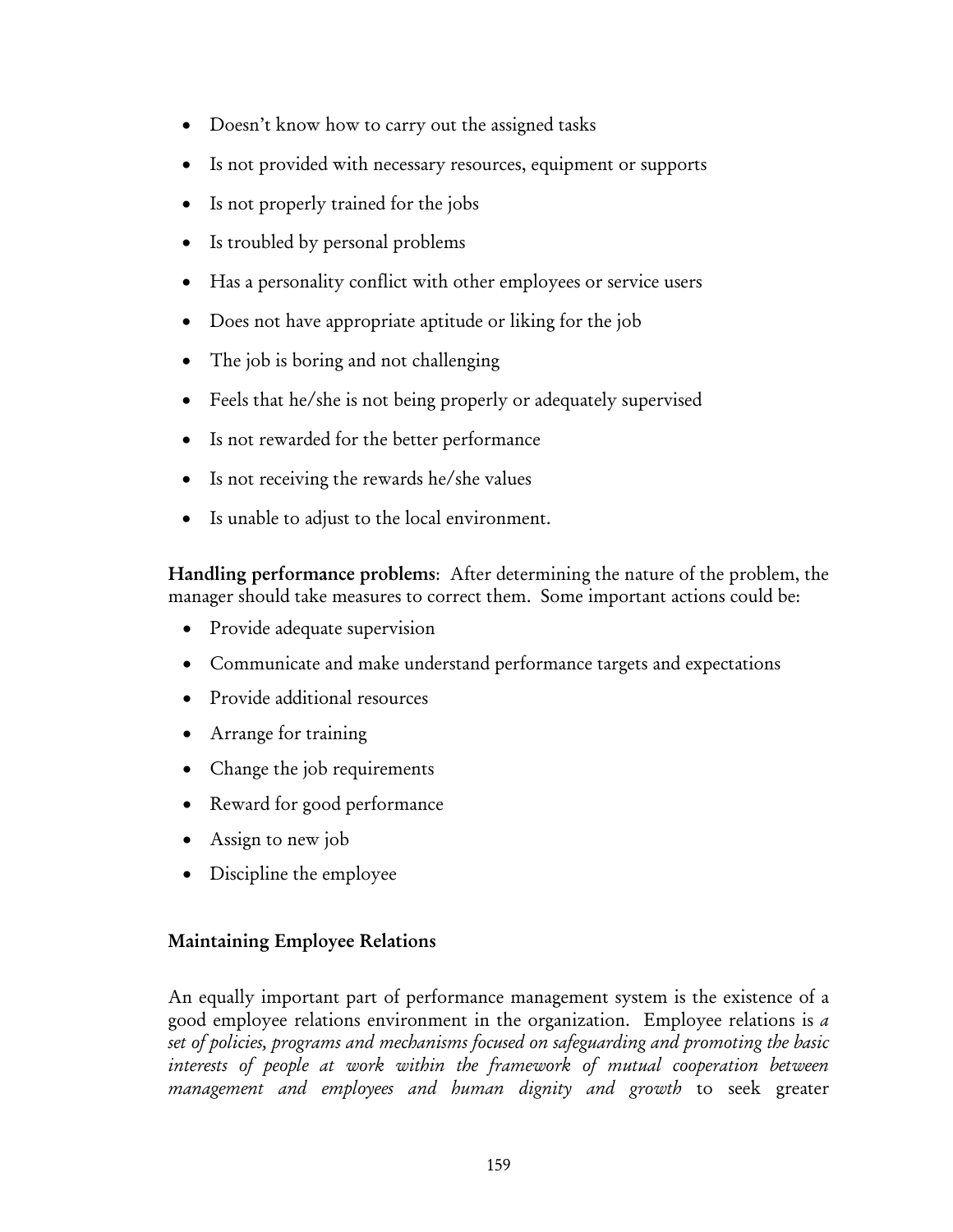organizational effectiveness.

Some important employee relations programs are as follows:

- Employee participation programs such as ownership participation (e.g. stock holding), decision participation (joint consultation, quality circles, team briefing, and suggestion schemes), and benefit participation (profit sharing schemes).
- Employee protection programs such as reactive measures compensation and prevention measures - health and safety.
- Employee rights programs such as job security employment at will, employment rights, personal rights, and disciplinary procedures.
- Employee assistance programs such as employee counseling and employee benefits.
- Employee communication programs such as upward communications (grievances procedures, suggestion box, and open door practice) and downward communications (handbook, bulletin board, newsletter, meeting, and electronic media).
- Other social and informal programs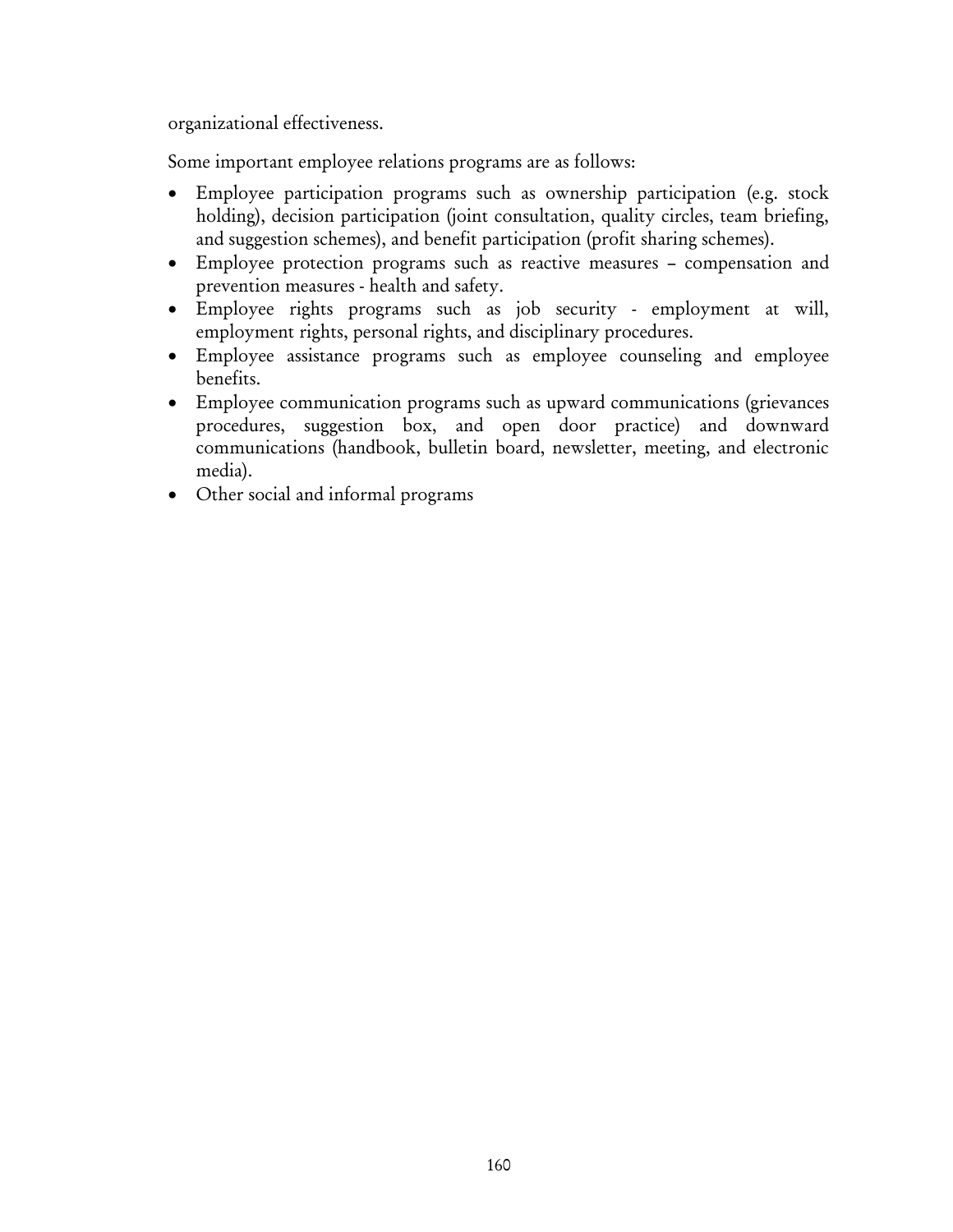## *Assignment 3.3a*

#### Motivating Performance

Read carefully the mini cases given below. First, identify in which cases the concerned employees are motivated and in which they are not. Which aspects of the demonstrated behaviors make you think so? Also identify why the person in the case is either motivated or not.

Second, prepare a plan to motivate the ones you have identified as not motivated using the motivational approaches discussed.

- 1 Parvat, a lab technician, is always willing to accept and carry out responsibilities assigned to him. He puts a lot of emphasis on developing his ability as a lab technician. His desire is to go for an advanced training. He believes that if he continues to do a good job, he will be nominated for training in the coming year. One of his colleagues, who was a good worker, was nominated for training this year.
- 2. Nandu, a health post in-charge, distances himself with his duties as much as he can, and shows little commitment to the works he is forced to do. He is often heard as saying, "I would rather work for a private nursing home. They pay a lot better. I've a family to look after, and what I get here can't meet my both ends meet".
- 3 Narmada, a public health nurse, always exceeds her performance targets. Moreover, she is always energetic and enthusiastic about her job. But she was not behaving this way since she joined the office. Her behavior took a positive turn since last year. She was given full responsibility for the safer motherhood program of the office one year before. In this new role, she has to use a number of high level skills and is free to make operational decisions within the agreed plan. Besides, she directly gets feedback from the users of the services she offers.
- 4. Sarala, a health education technician, achieves her targets given to her. She seems to like her job, and applies herself fully to it. When asked what she likes about her job, she enthusiastically tells that she knows what is expected of her in the job. "My boss and I sit together and work out what should I achieve during the three month period. One good thing about him is that every time we discuss to set my performance targets, he keeps encouraging me to set them slightly higher than the last time. Despite some initial reservation, I tend to go along with him, and accept his suggestions."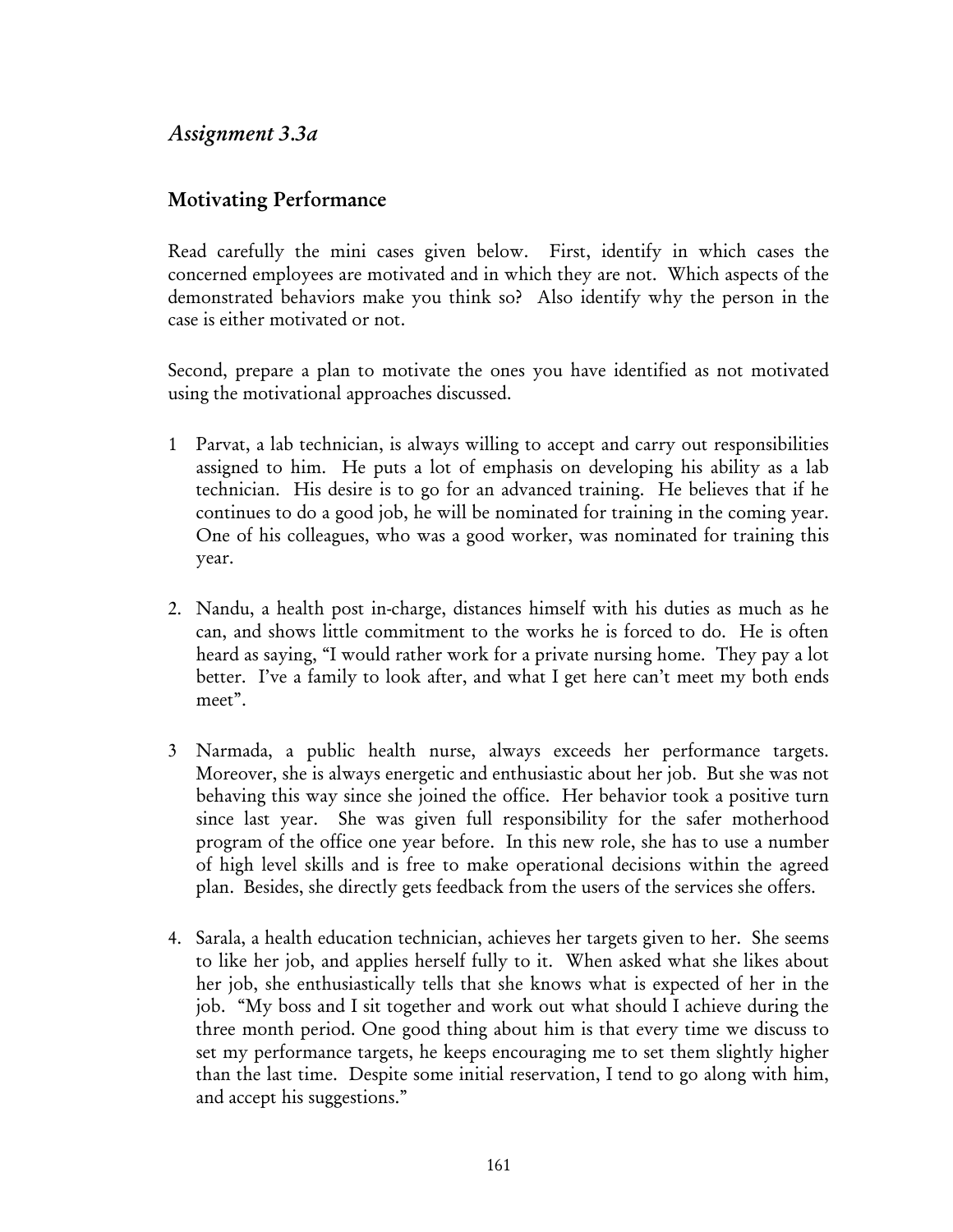5. Sohan, a health supervisor, is indifferent to his job. His colleagues describe him as being uncooperative, particularly when it comes to addressing some work problems. His grudges are many, but most of the times he likes to tell his pet story. As he puts it, he was a good worker until last year. "You see, what happened last year," he tells everyone who cares to listen to him. "I put in lots of efforts and even exceeded the performance targets given to me. There was another guy, who was good for nothing, always avoiding responsibilities. He got two grades increment just as I did. But, you know, I earned it hard. He got it for nothing."

#### 1. Identification

|  | Reasons                           |
|--|-----------------------------------|
|  |                                   |
|  |                                   |
|  |                                   |
|  |                                   |
|  |                                   |
|  | Motivated or Unmotivated? Factors |

2. Motivation Plan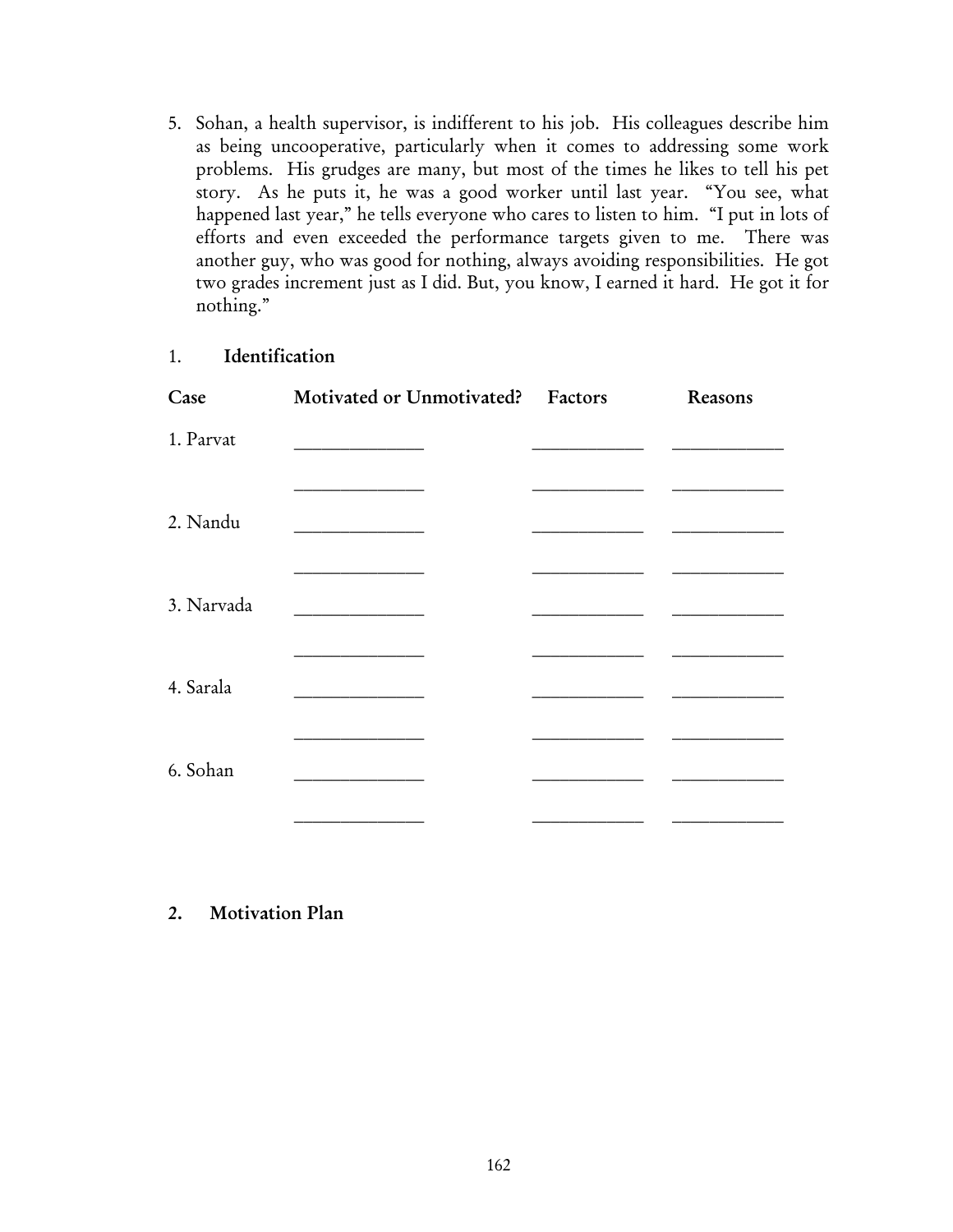## *Assignment 3.3b*

### Diagnozing and Handling Performance Problems

Read carefully the mini cases given below. First, identify what kinds of performance problems the employees are facing in the cases using the model of diagnosing performance problems discussed in the session.

Second, develop a plan to handle the problems using the approaches discusses.

The level and quality of staff performance in your organization is low. You suspect that the continuing problem in performance is largely due to the performance of the core staff team of your organization. So you decide to explore the issues with them. You prepare a profile of each of them.

- 1. Naresh thinks he is performing quite satisfactorily. You think he is not. He has improved his skills considerably sine last training. He is also committed to his job.
- 2. Sumita confesses that she has not been able to meet your expectations of her but then she argues she does not have the computer hardware which are critical for her to process information fast. She likes her job and is trained for it.
- 3. Anjan has some difficulties operating the sophisticated equipment he is responsible for. He is otherwise a committed staff and likes his job. He was away for his marriage when he was supposed to do an advance course on the operation of his equipment.
- 4. Mohan had not done well in his engineering course. In fact, he always felt that technical line was not what he had been made for. He writes beautiful poems, He is willing to do as much work as expected of him but his lack of technical comprehension makes him perform poorly.
- 5. Prabha is simply brilliant. There is no reason why she should not excel in performance. But she is just an average performer your view. She told you that she had no idea of the level performance she should achieve. She thinks she has never been told about it.
- 6. Rajendra is competent but he is frustrated and does not believe that more performance would bring him any thing. He thinks that he has been unfairly treated in the organization. He has not received things he deserves.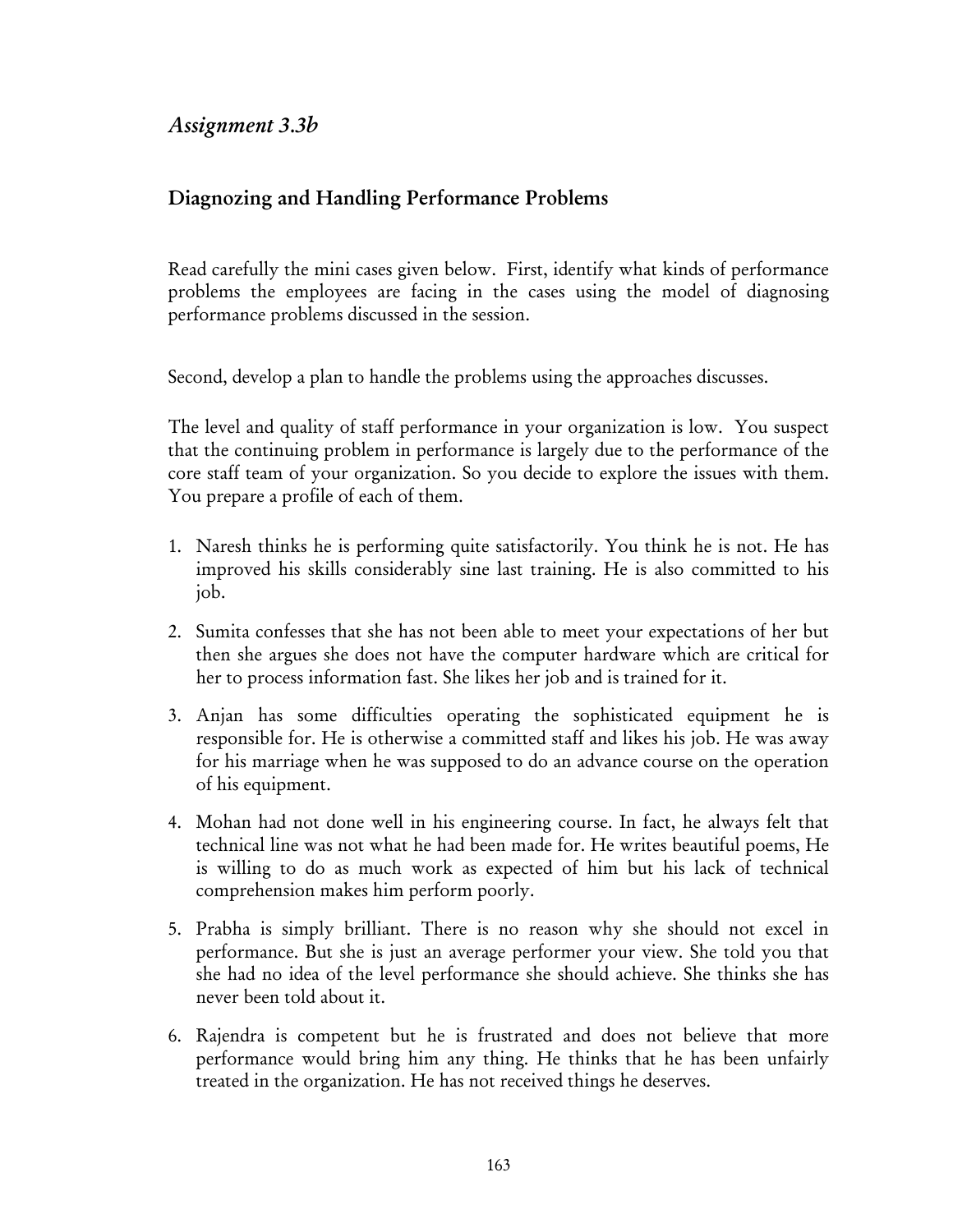7. The case of Bijaya is different. He is able and has performed well in the past. You have also rewarded him many times. But they do not seem to have reversed his declining performance. He wants to do managerial jobs rather than technical ones. But you have decided against it as he is a trained technical person.

#### 1. Identification

3. Problem Handling Approaches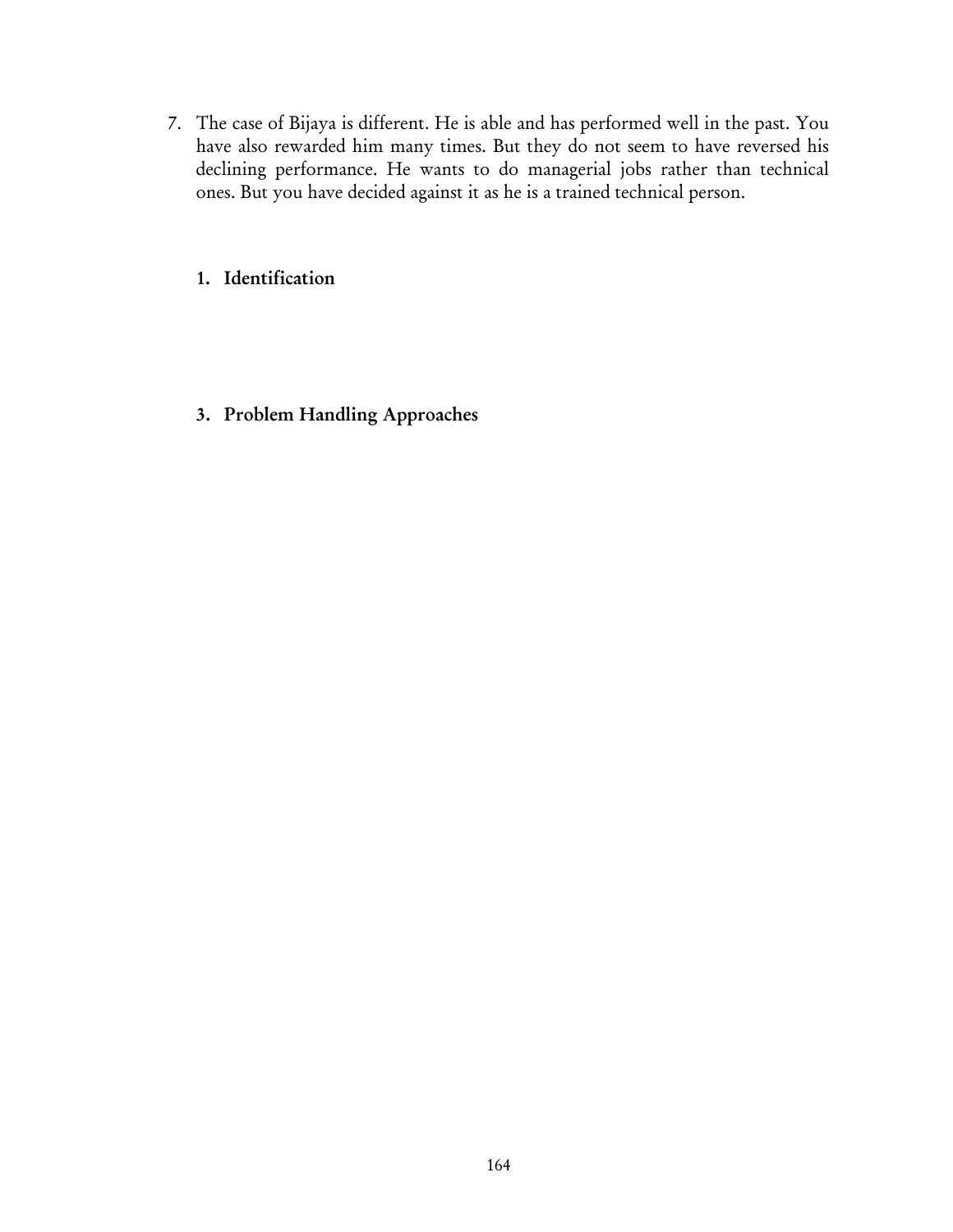# Unit FOUR

# Developing and Empowering Staff

## Introduction

The focus of this unit is on how to empower and enhance capacity of staff for improved performance. It includes staff training and development system and staff empowerment practices.

## Learning Objectives

After completion of all the activities and study materials of the unit, participants will be able to:

- Describe the concept and process of developing staff performance and develop and implement practices for developing staff for improved performance; and
- Design and implement staff empowerment practices for improved performance.

## Structure and Timing

Activity One: Developing Staff for Performance (Four hours)

Activity Two: Empowering staff for performance (One hour)

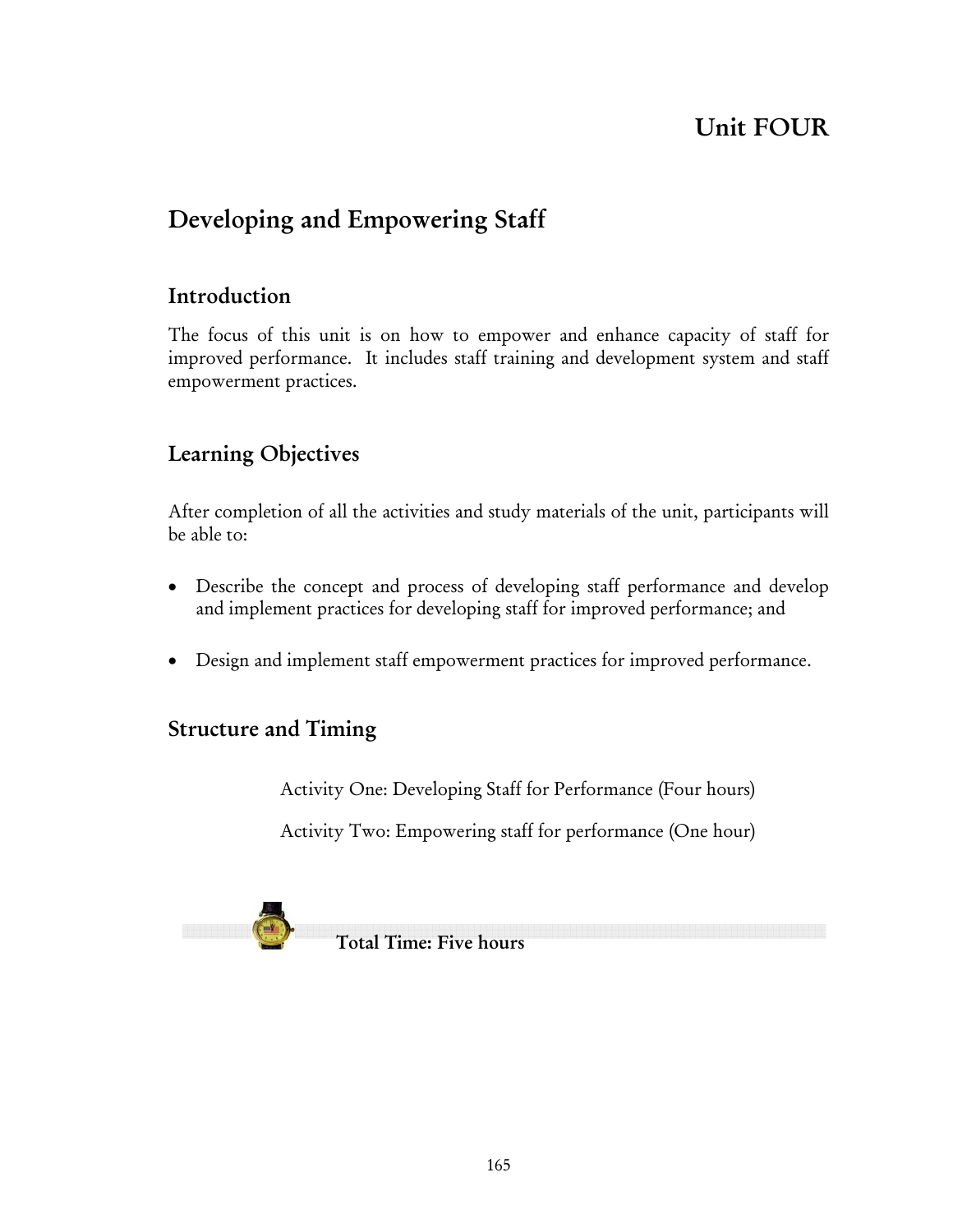

# Developing staff for Performance

*Time:* Four hours

## Why do this Activity?

This activity is designed to help participants understand the concept and process of developing staff performance and develop and implement practices for developing staff for improved performance.

## Learning Objective

• Describe the concept and process of developing staff performance and develop and implement practices for developing staff for improved performance.

## How to do the Activity?

Make all necessary preparations before the start of the activity. Open up the activity following the general guidelines for facilitators. Note

#### *Step 1: 40 minutes*

Presentation Refer to the conceptual framework of human resource management functions as discussed in Unit One and highlight the need for developing employees for better organizational performance. and discussion

> Ask participants what kinds of staff performance development practices and systems do they have in their organizations. Have a general discussion on performance development practices in NGOs.

Inroduce the approaches to performance development based on materials given in Handout 4.1 with the help of visuals. Encourage participants to give examples of each major step and give examples from your experience.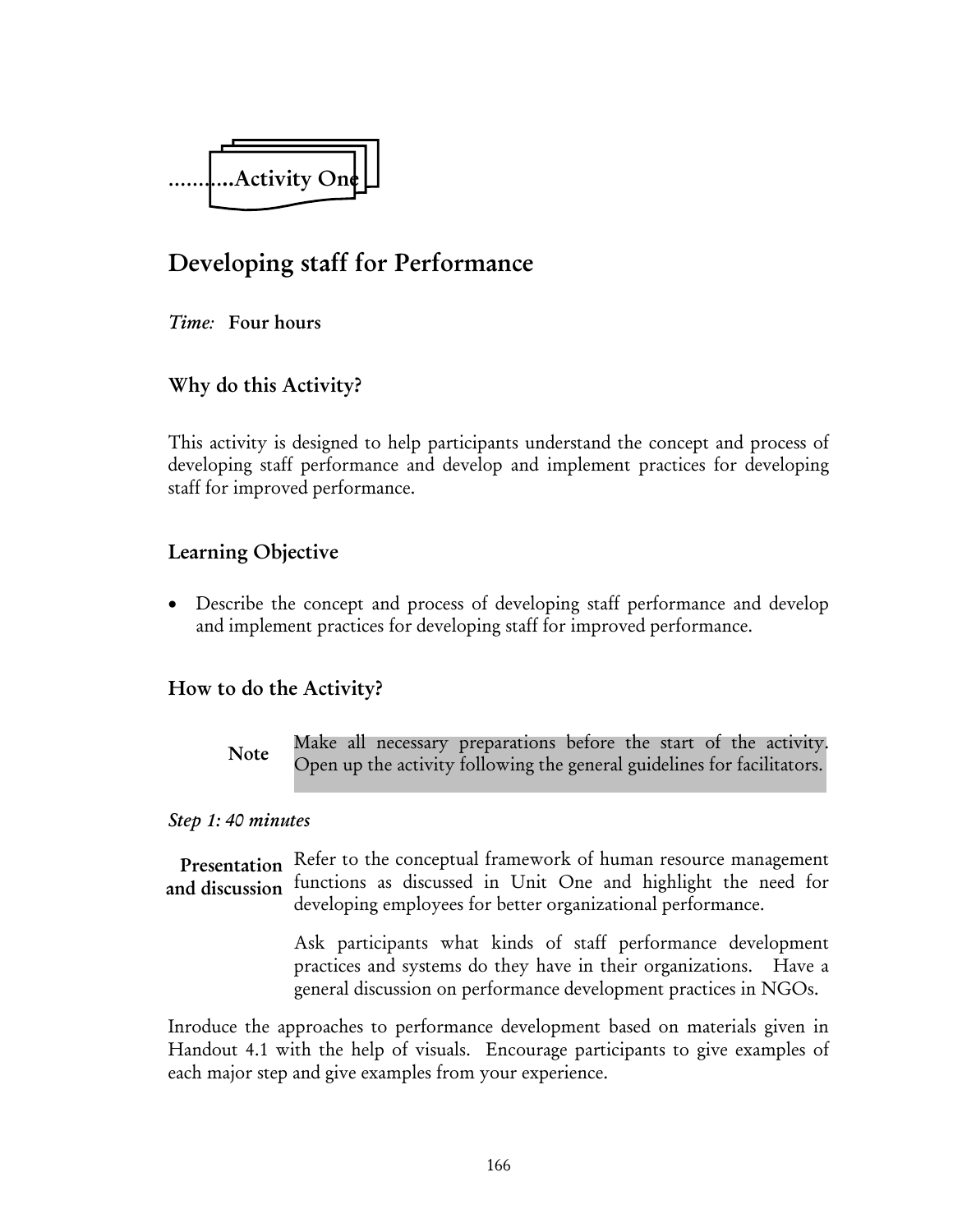#### *Step 2: 140 minutes*

| Group<br>Work | Divide participants into small groups of their own organization. |
|---------------|------------------------------------------------------------------|
|               | Give them Assignment Sheet 4.1a. Ask them to prepare             |
|               | performance development needs and performance development plan   |
|               | as well as design on-site performance development methods,       |
|               | utilization plan and evaluation plan based on the formats and    |
|               | illustration given.                                              |

Assemble the groups. Have each group present their findings taking their turn. Discuss the outputs of the group work encouraging each group to clarify, comment, and critique each others findings. Plenary

Summarize the key findings based on discussions.

*Step 3: 60 minutes* 

| Group<br>Work | Ask participants to work in the same group. Give them Assignment<br>Sheet 4.1b. Ask them to prepare staff development policies based on<br>the example given in Annex 4.1f. |
|---------------|-----------------------------------------------------------------------------------------------------------------------------------------------------------------------------|
|---------------|-----------------------------------------------------------------------------------------------------------------------------------------------------------------------------|

Assemble the groups. Have each group present their findings taking Plenary their turn. Discuss the outputs of the group work encouraging each group to clarify, comment, and critique each others findings.

Summarize the key findings based on discussions.

Conclude the activity with summary of key learning points. Assess the learning of participants by asking questions randomly about the key contents covered.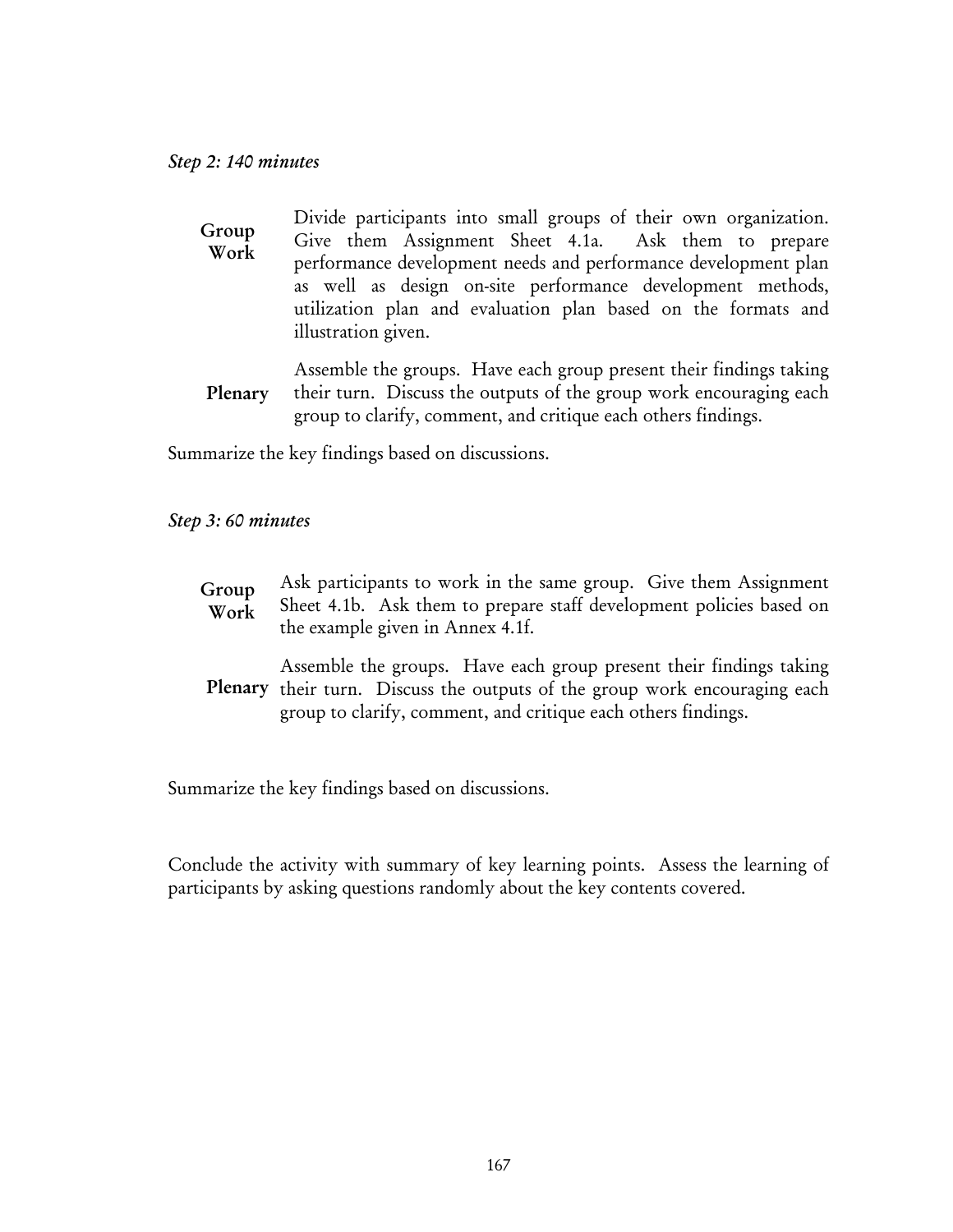

*Time out* 

#### *Materials*

- Chart papers, markers, flipchart board, white board, overhead projector and transparencies of visuals.
- Copies of handout for each participant.
- Copies of assignment sheet for each participant.



# *Handouts*

- Handout 4.1: Developing Staff Performance
- Assignment 4.1a: Preparation of Staff Development Approach
- Assignment 4.1b: Preparation of Staff Development Policy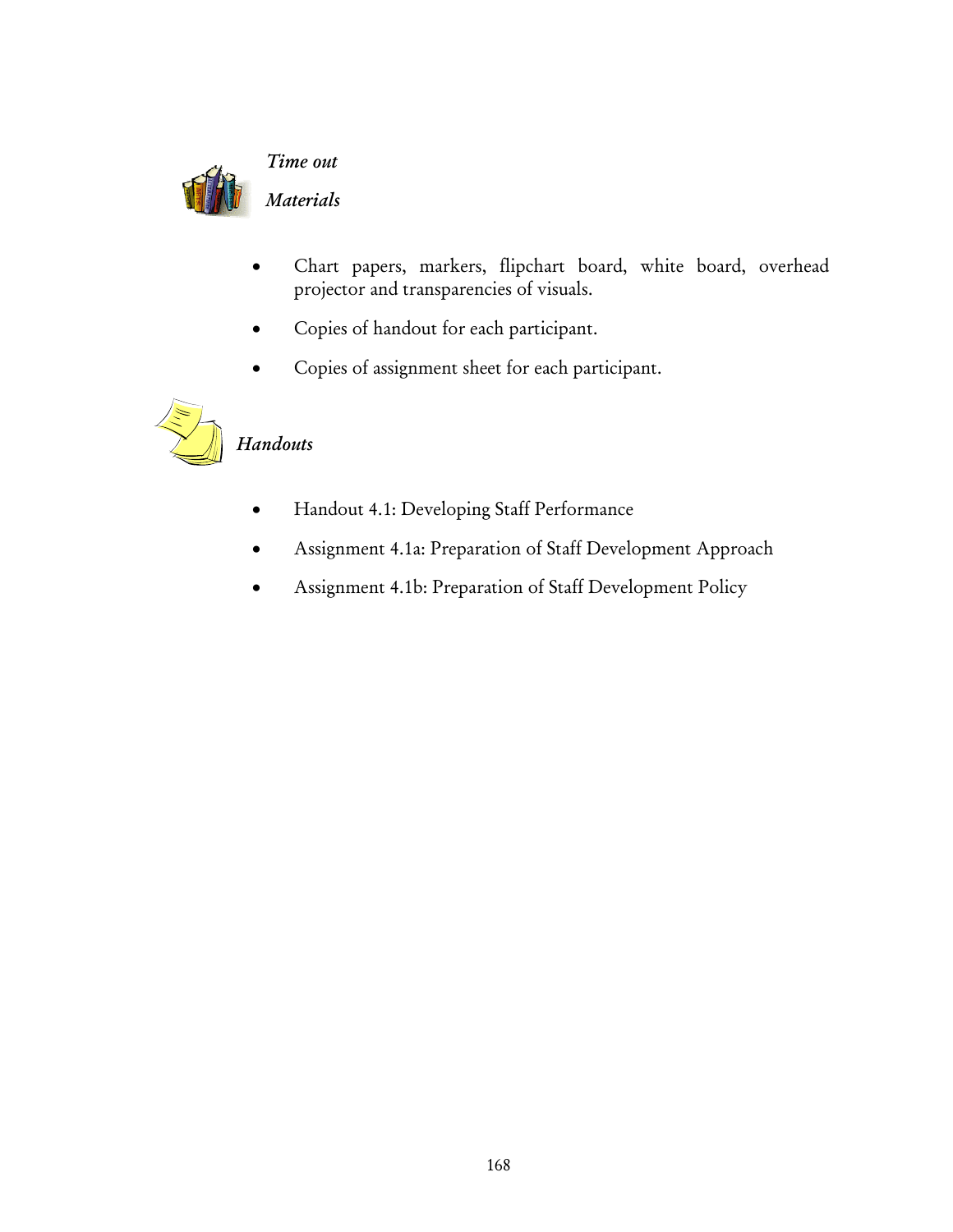# Handout 4.1

## Developing Staff for Performance

Performance of an employee is also a function of his/her ability to work. True, the work environment also affects performance, but without a reasonable level of ability, no staff member can perform at the expected level, irrespective of the nature of the work environment. Developing them to perform is thus a major role and also a challenge for all managers. This is yet another critical part of performance management system.

The existing level of performance ability of many NGO employees is not adequate to ensure quality service delivery as required. In any case, NGO services and their management is a vast area of activity. Knowledge and skills related NGO functions and their management practices are growing continuously. NGO personnel need to be regularly updated for better performance.

Developing performance of staff should be a critical part of the performance management system in NGOs. In order to achieve the set performance targets and standards it is important that all NGO personnel are developed for increased performance with high service quality.

## Concepts of Performance Development

Developing performance involves *increasing ability of employees to perform their jobs and achieve performance goals through the process of organized learning*. It means *expanding their capacity to do more or better by equipping them with necessary skills, techniques, attitudes and knowledge by creating an organized process of learning for correct, effective and superior performance*.

Like motivation, development of employees is necessary in both situations – when they are not performing as well as they should due to the lack of ability and also when they need to increase their ability as a result of the changes in the performance situation such as work practices and technology. In the first case, the purpose is to improve

## Concept of Performance Development

- Helping to acquire and increase employees ability to perform
- Through the organized process of learning.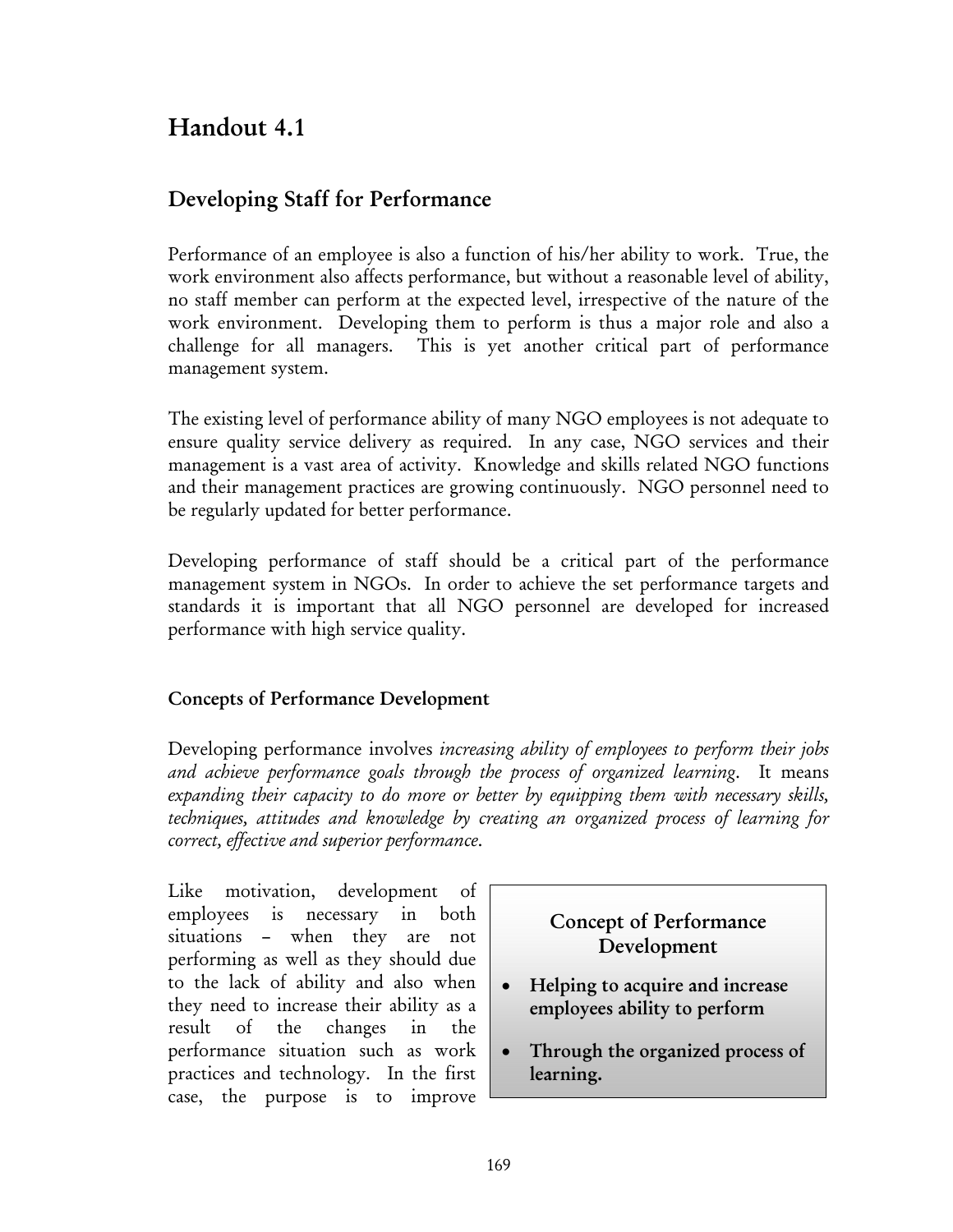performance to the required level. For example, a health worker may not be accurately following the prescribed procedures for treatment. His/her performance needs to be developed by making him/her understand both the correct procedures and the value of following them. Even when the current performance is acceptable, an employee may still need to be developed if certain changes in the work and its context take place. The purpose here is to sustain and enhance performance under the changed context. For example, if a new training method is introduced to train grassroots motivators, the NGO manager or trainer should be developed to use the new method.

#### Approaches to Developing Performance

Broadly speaking, a manager can use two approaches to developing performance of staff: informal, job-based process of development (such as on-the-job instructions and performance coaching) and formal, off-the-job development (such as institution-based training programs). While both would be necessary for developing performance of the NGO employees at various stages of their career, NGO managers must apply themselves more to developing staff performance through various job-based methods. They are not only more practical but they also meet the development needs of NGO employees as and when they arise. However, for both on-site and off-site development approaches, NGO managers should start by identifying performance development needs of their staff.

#### Assess Performance Development Needs of Staff

The most critical initial task in developing performance is to identify whether staff members have problems in performing their jobs, whether the problems can be addressed by developing their competencies, and which competencies are to be developed. Such assessment of development needs is critical in order for the development of staff to contribute to performance improvement. Many performance problems arise because of such factors which cannot be corrected by developing staff members. If the reason why a supervisor is not making effective supervision is that he/she has been assigned heavy administrative works at the office, for example, then developing supervision capability is not a need of the person. What is required in this case is the rationalization of work allocation.

A manager may use the decision tree model to analyze performance problems and determine whether or not a need exists for developing performance. The model is given in Annex 4.1a. As shown in the model, staff training and development is only one of the possible approaches to improving performance and is only appropriate when the performance problem is caused by the lack of necessary skills. Sometimes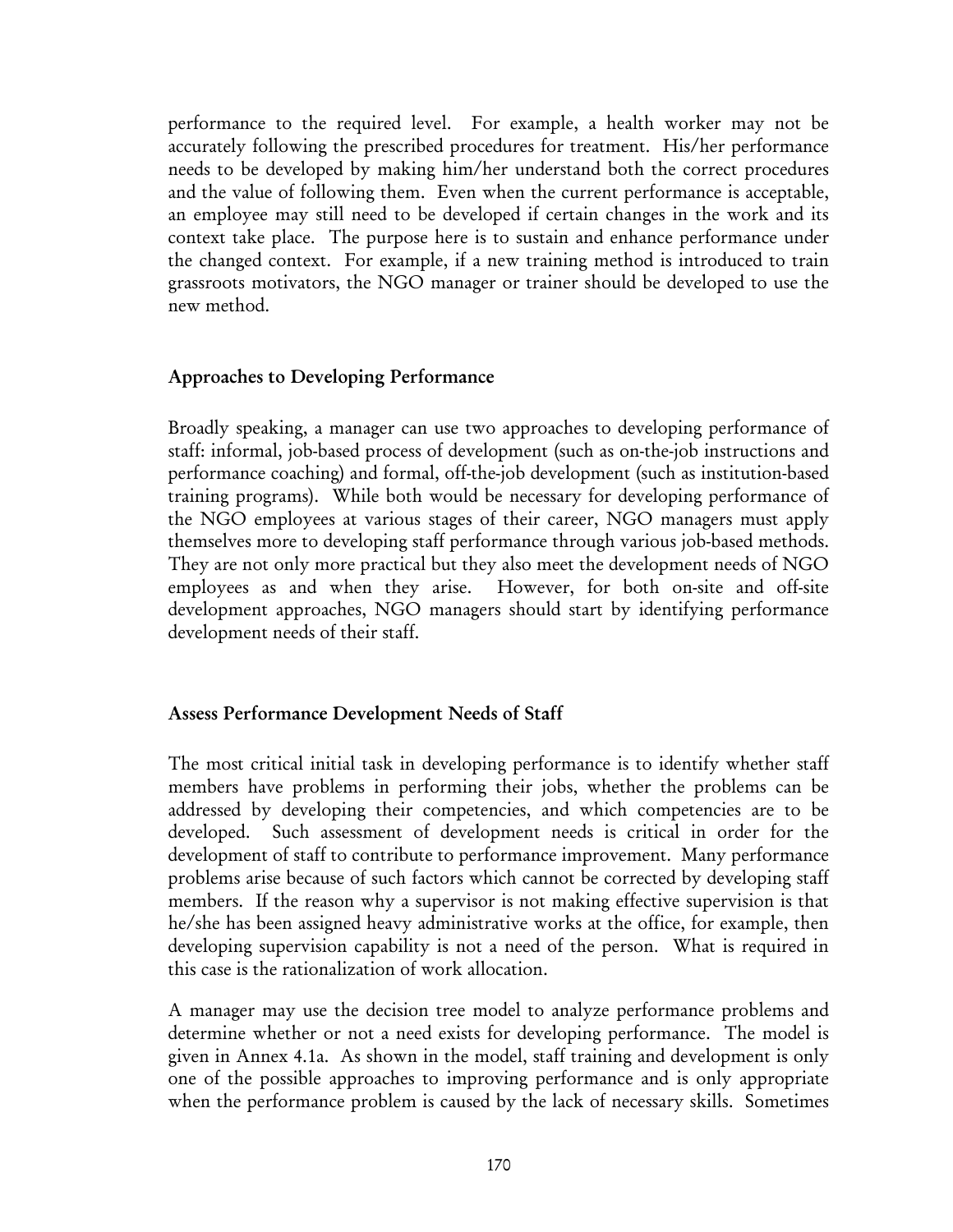even if the problem is caused by a skill deficiency, training and development will not always be the solution. As shown in the model, the employee may actually have the skill but may need more practice to perform effectively. These considerations are important for identifying actual need for developing performance.

The information for assessing development needs of staff may come from different sources: supervision reports, on-the-job observations of the performance, performance feedback and complaints by the users of the services, self reporting by the concerned staff about his/her performance problems, and performance appraisal of staff. It is important that every time when supervision is done, performance problems the supervisee is experiencing should be identified and the potential development needs that may address the problems should be reported. A section of the supervision report could be devoted to staff development needs. In the monthly progress report form, suggested in the earlier session as a part of the performance management system, a section is provided for identifying development needs of the staff members.

NGO managers may summarize performance development needs of their staff members on a quarterly basis. A format for preparing development needs of staff is given in Annex 4.1b. A partial illustration of the summarization of development needs is presented in Annex 4.1c. The needs thus identified then can be the main basis for developing quarterly staff performance development plan and initiating development actions to improve performance.

#### Prepare Performance Development Plan

It is advisable to prepare a quarterly performance development plan on the basis of the assessment of development needs of staff members. The plan should specify the improvements in performance expected in the form of development objectives and identify the development actions or programs that would help achieve them while meeting the identified needs. It should also identify the program management issues such as timings, logistics, responsibilities, and resources for the implementation of the programs. The focus of the development plan in case of NGOs should be on the jobbased, informal development methods. A format for preparing performance development plan is given in Annex 4.1d. A partial illustration of the performance development plan is shown in Annex 4.1e.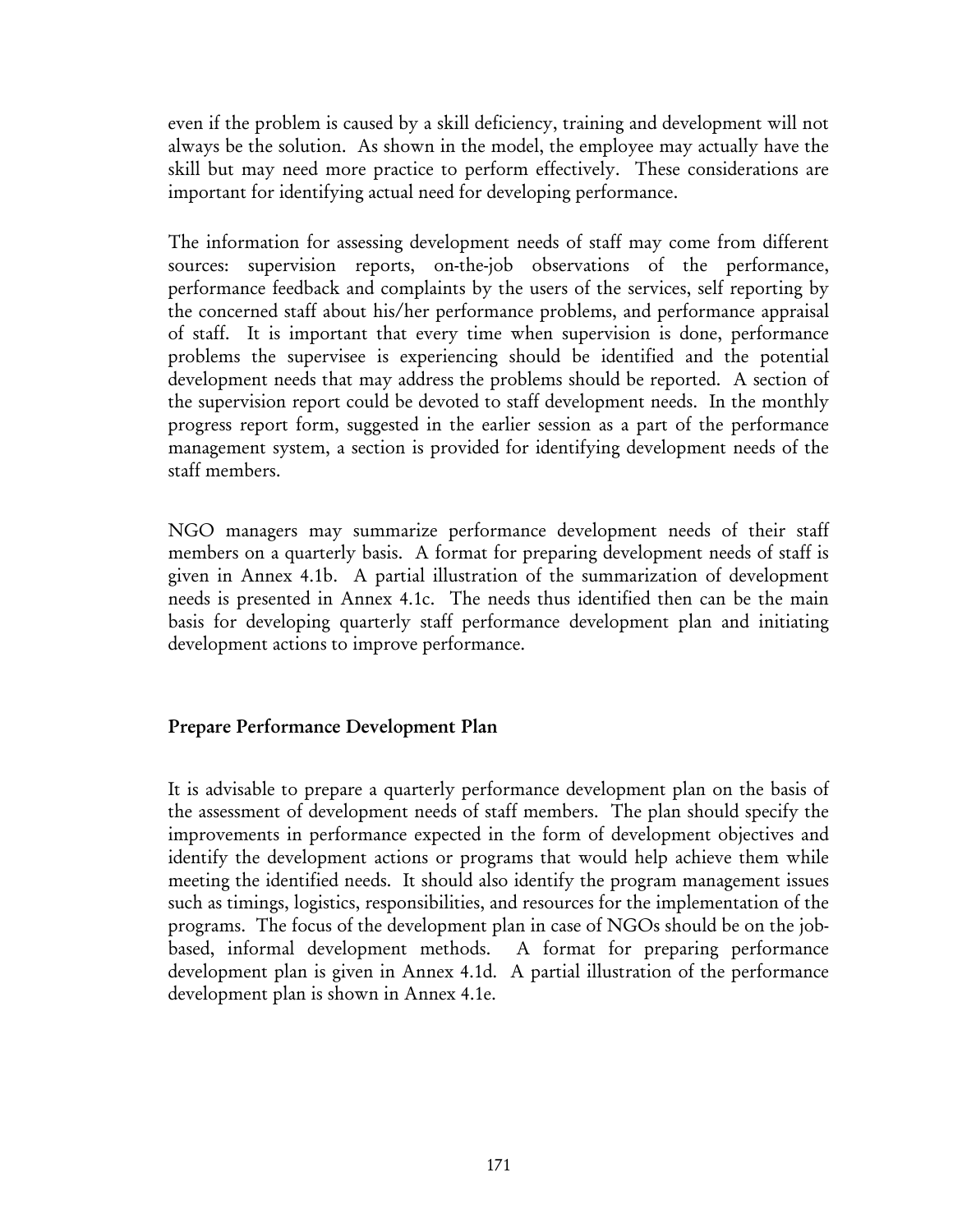#### Use On-site Development Methods

These methods provide learning experiences which use the existing job and organizational conditions, problems and resources for helping employees improve their performance competencies and enrich them personally. These methods allow employees learn and develop while performing their job responsibilities. Learning takes place in the familiar and real work setting. Hence, learning takes place more effectively and is also easily transferred. They are based on learning by doing principle. These methods directly involve managers and supervisors in training and developing their staff. Some of the more useful development methods are briefly introduced below.

On the job training (OJT): OJT involves assigning new or less experienced employees to experienced workers or supervisors with a view to helping them learn the job skills by observing the experienced employees and by working with the actual materials, personnel and equipment. The experienced employee or the supervisor provides instruction and guidance as well as a favorable role model with whom the trainee can identify. A typical OJT process involves the following steps.

- Get ready to instruct (break down the job by listing the important steps; pick out the key points; prepare an instructional plan with timetable; and have everything ready (equipment, material, supplies, and workplace).
- Prepare the employee (put the employee at ease; find out what he/she already know; and arouse interest).
- Present/instruct (one point at a time, stressing key points; tell, show, explain, demonstrate).
- Try out performance (have the employee perform the operation; have the employee explain the key points; provide feedback; correct errors; and reinstruct as necessary).
- Follow up (put the employee on his/her own; encourage questioning/seeking guidance; check progress frequently; tell the employee whom to go to for help; provide guidance as needed; and gradually withdraw assistance).

Performance coaching: Performance coaching is a managerial process of systematically increasing the ability and experiences of subordinates to maintain or improve performance through discussion or instruction, planned and guided activity, and continuing appraisal and feedback around job problems. In coaching the manager consciously uses work as an opportunity for planned learning of subordinates under his/her guidance.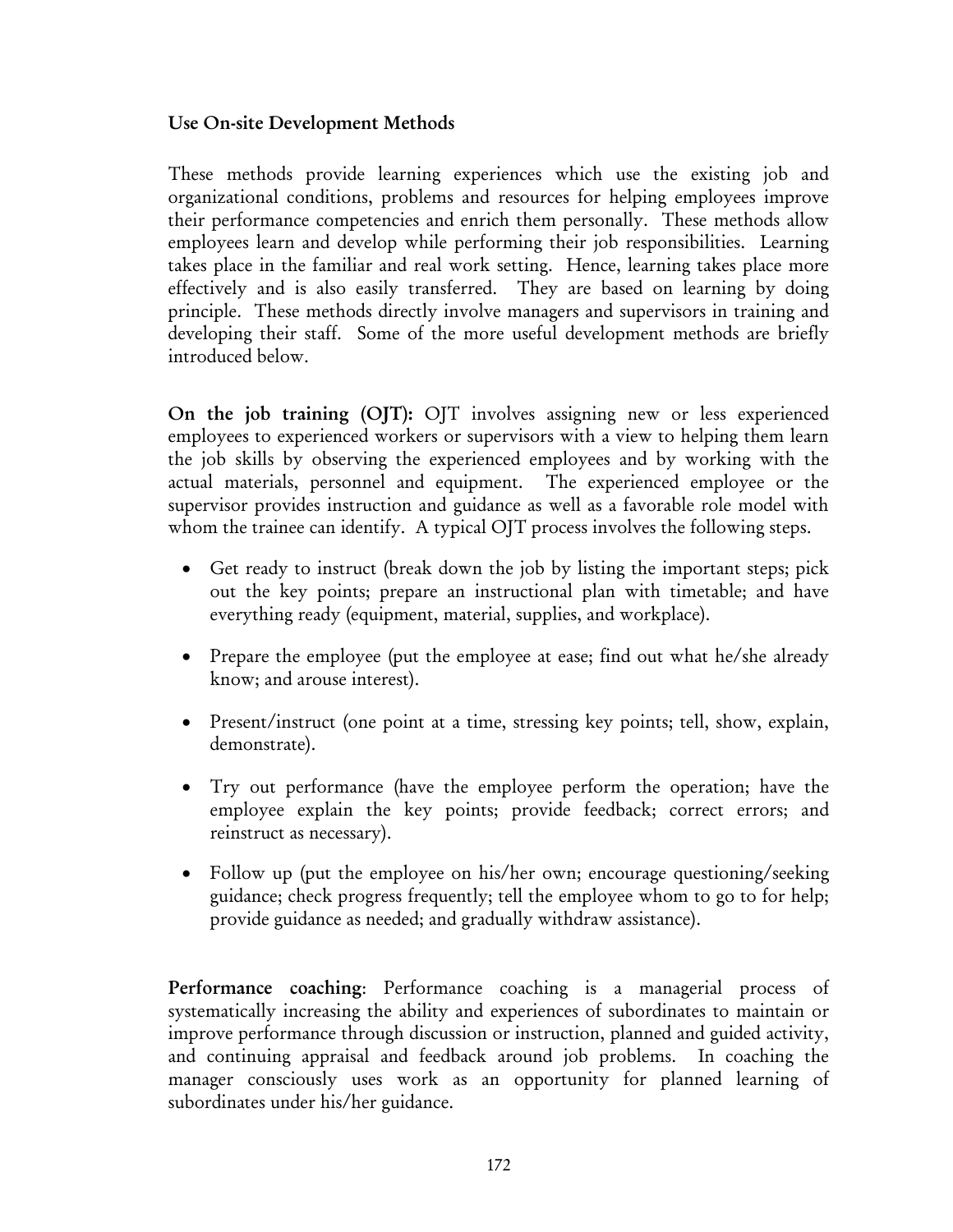Coaching serves a number of important functions within an organization. It lets subordinates know what their supervisors think about how they do their jobs and enables supervisors and employees to work together on ways in which employees can improve their performance. It also improves communication and collaboration between supervisors and employees and provides a framework for establishing shortand long-term personal career goals.

A typical coaching process includes the following steps:

- Recognize/make the opportunity for coaching by identifying performance problems and agreeing with the concerned employee about the coaching need.
- Identify resources for coaching including time, learning materials and resources as required.
- Jointly prepare and agree the coaching plan by outlining the performance improvement goals, learning activities and process, timing, learning evaluation, and application of learned abilities.
- Start coaching as per the agreed plan. Coaching may involve using several learning methods such as presentation, demonstration, application assignments, feedback, and behavior correction.
- Review both the learning taking place and progress in work behaviors or practices focused by the coaching process.
- Confirm new competencies developed as a result of the coaching process by letting the employee carry out the work independently.

Performance feedback: Performance feedback as a development method involves communicating to the employees the manager's reactions, comments and suggestions regarding their work performance. Feedback lets them know what they are doing well, where they need improvement, and how they can improve. Feedback should be a regular part of the supervisory relationship between the manager and the employee. In NGOs, feedback can be given at the time of supervision and also during the discussions at the time of preparing monthly progress reports of staff.

While giving feedback for developing performance, certain principles and techniques should be followed.

• Relate feedback to the actual tasks and work practices carried out by the employee, not on the perception of how they should be done.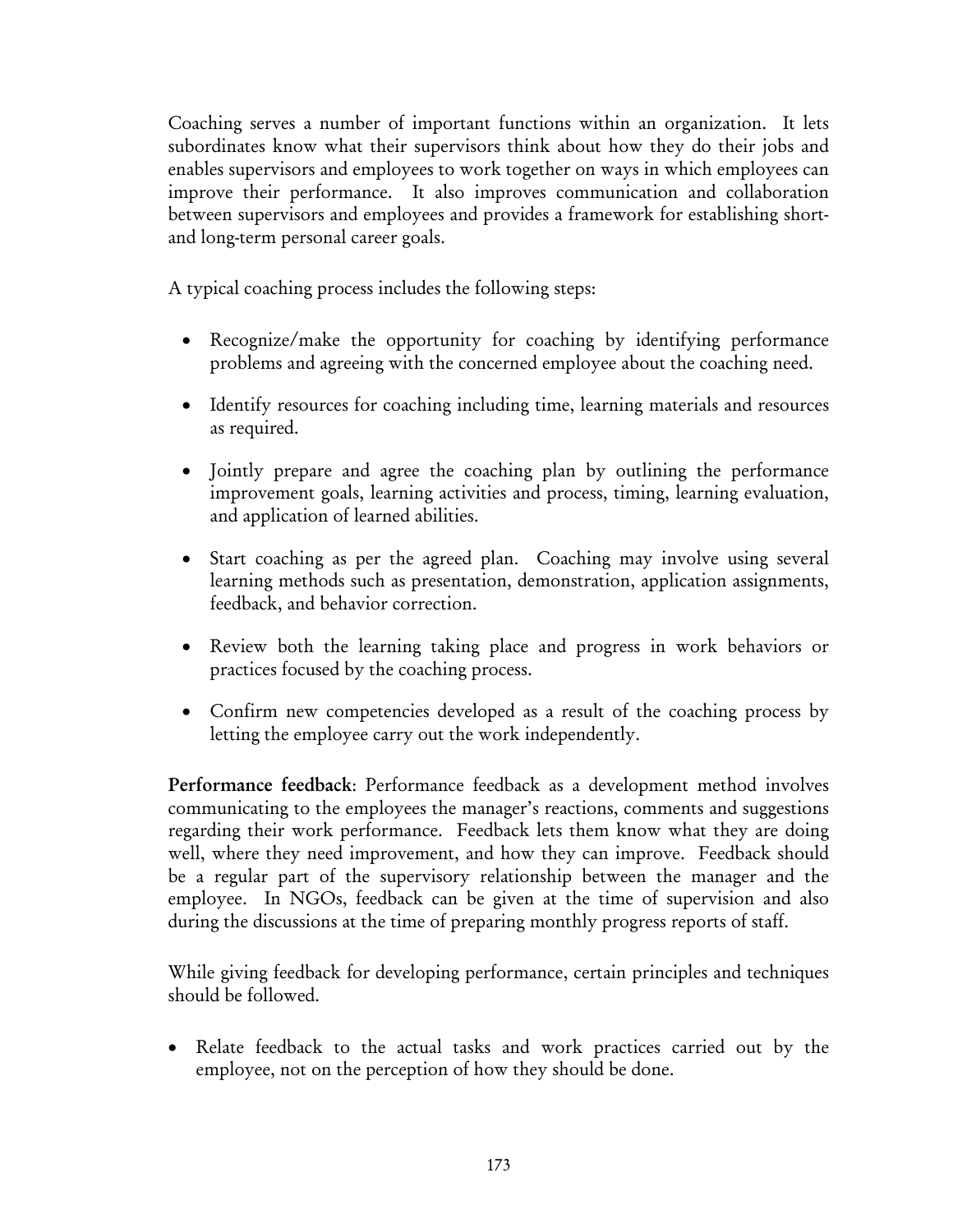- Describe the actual work behaviors; do not make judgments on the performer.
- Make feedback constructive. If a negative feedback has to be given, it should be preceded by a positive one.
- Give factual, specific, and accurate feedback; do not make it vague and abstract.
- Give feedback about the behaviors the person can change, not about situations outside his/her control.
- Give feedback promptly after the events, not after a long time has passed.
- Include in feedback the potential actions or behaviors the concerned employee can use for improving his/her performance.

Create opportunity for applying the learned abilities: The use of the above development methods including formal off-site training will create enhanced capacity to perform, but they will not automatically result in improved performance. What is necessary is the use of the learned abilities to perform the job. Hence, managers should ensure that the employees, after they are put through a development process, get opportunities to use the improved or new skills they have learned. This can be done in a number of ways: by giving new or revised assignment related to the skills learned; by giving specific and challenging performance targets in the same responsibility area; by asking the employee to prepare and implement an action plan to use his/her learning; by providing resources, guidance, supports, and encouragement for performance; and by continuously following up the performance of the employee.

Evaluate the improvement: As the last activity in performance development, the manager should evaluate the change and improvement in performance as a result of the development process. Evaluation should be carried out by comparing the current performance results with the performance problems before the start of the development process and the performance improvement objectives set at the time of designing the development program. Various simple methods can be used for this purpose. The concerned employee may be asked to do a self report after a couple of months identifying whether and to what extent his/her performance has improved. Similarly, work colleagues and users of the services of the concerned employee may also be consulted. Most importantly, the manager should closely monitor and observe the progress being made.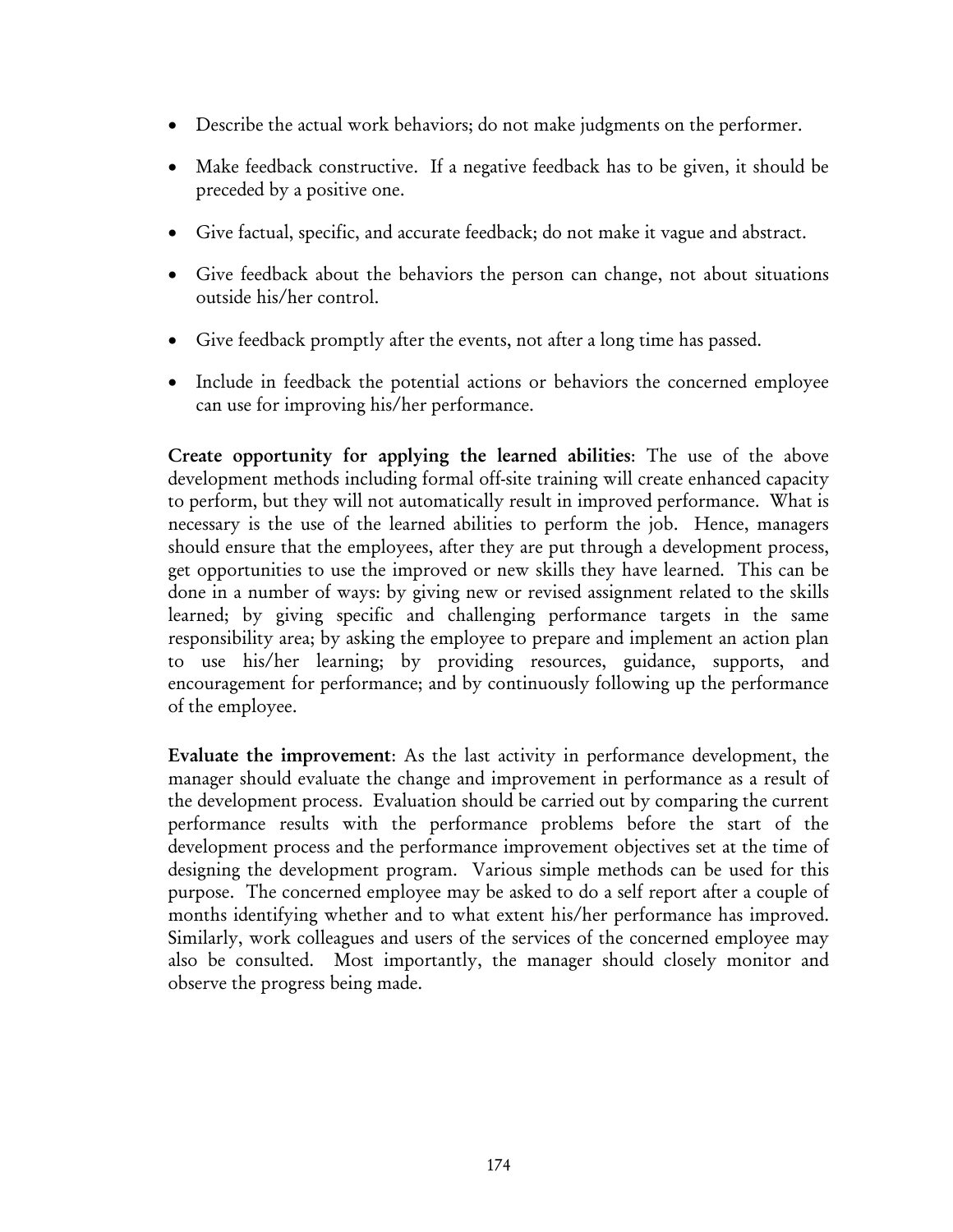## Performance Development Policy

It is a good idea to formulate staff performance development policy of the organization to guide performance development programs and actions. The process and approach of performance development discussed above should be the basis for formulating such a policy.

An example of staff performance development policy of an organization is given in Annex 4.1f.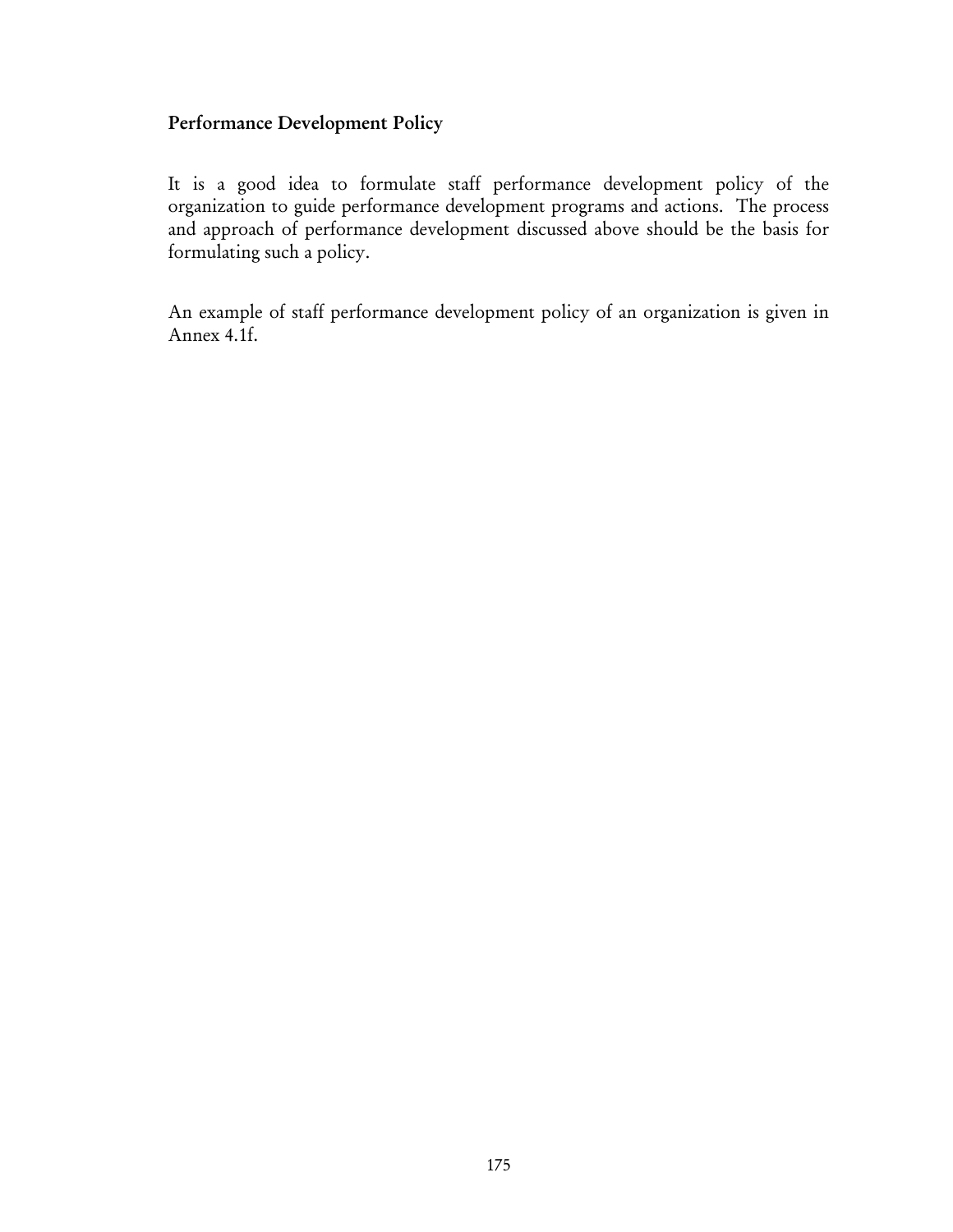#### Annex 4.1a

#### Decision Tree Model

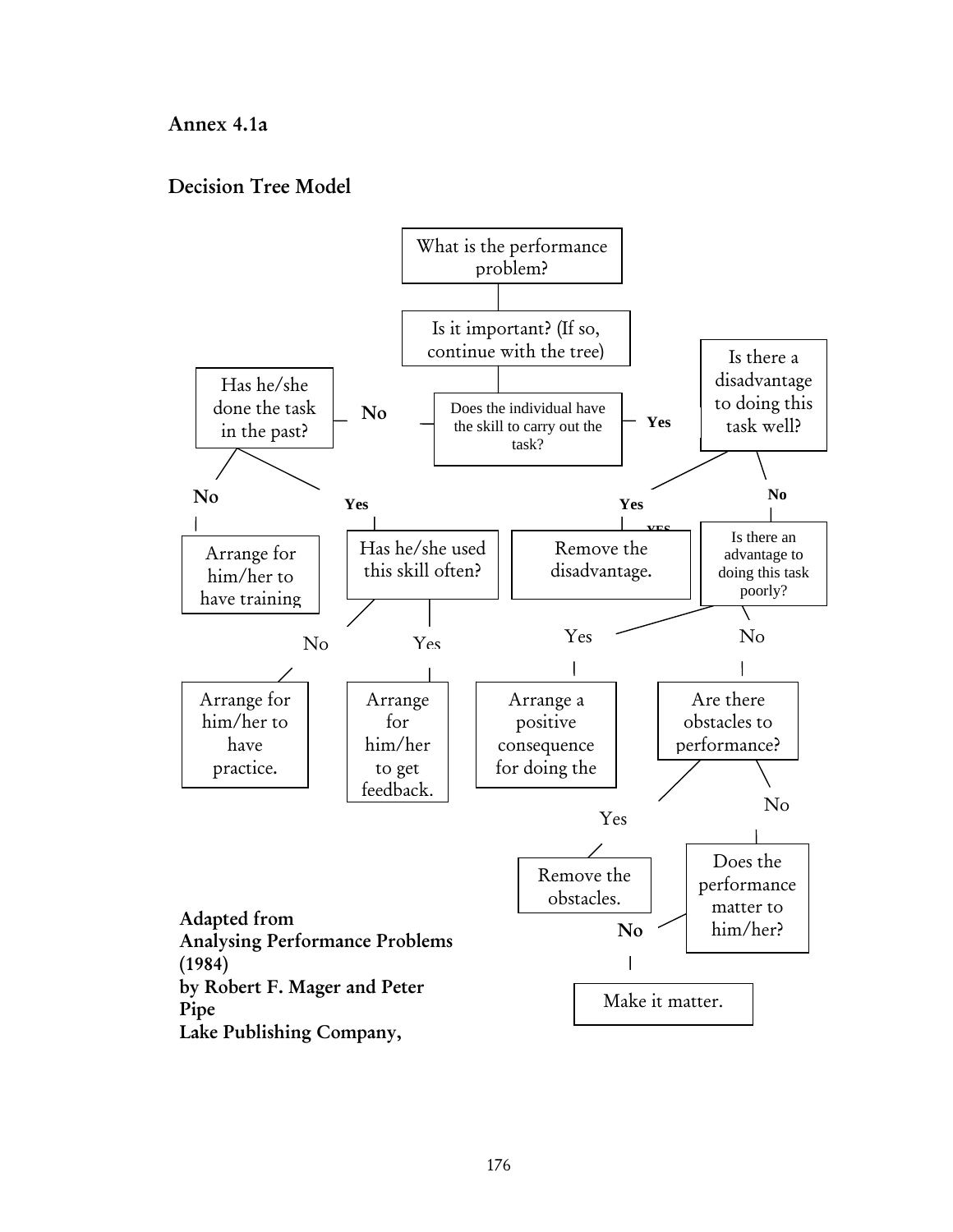### Format for Preparing Staff Performance Development Needs

Office: District:

Period: From

|  | ear: |  |
|--|------|--|
|  |      |  |

| Performance<br>problems | Name(s)<br>of staff | Job<br>knowledge, | Evaluation of development<br>needs * |         |          |
|-------------------------|---------------------|-------------------|--------------------------------------|---------|----------|
| requiring               | having              | skills and        | How                                  | When    | How to   |
| staff                   | the                 | behaviors to      | important?                           | needed? | develop? |
| development             | problems            | be developed      |                                      |         |          |
|                         |                     |                   |                                      |         |          |
|                         |                     |                   |                                      |         |          |
|                         |                     |                   |                                      |         |          |
|                         |                     |                   |                                      |         |          |
|                         |                     |                   |                                      |         |          |
|                         |                     |                   |                                      |         |          |
|                         |                     |                   |                                      |         |          |
|                         |                     |                   |                                      |         |          |
|                         |                     |                   |                                      |         |          |
|                         |                     |                   |                                      |         |          |
|                         |                     |                   |                                      |         |          |
|                         |                     |                   |                                      |         |          |
|                         |                     |                   |                                      |         |          |
|                         |                     |                   |                                      |         |          |
|                         |                     |                   |                                      |         |          |

\* How much important for performance? – MUST HAVE; SHOULD HAVE; NICE TO HAVE,

- *When is it needed? URGENTLY; NEXT THREE MONTHS; WITHIN A YEAR*
- *How to develop the competency? OFF-SITE TRAINING/EDUCATION; JOB-BASED DEVELOPMENT*

Coordinator: \_\_\_\_\_\_\_\_\_\_\_\_\_\_\_\_\_\_\_\_\_\_\_\_\_\_ Date:\_\_\_\_\_\_\_\_\_\_\_\_\_\_\_\_\_\_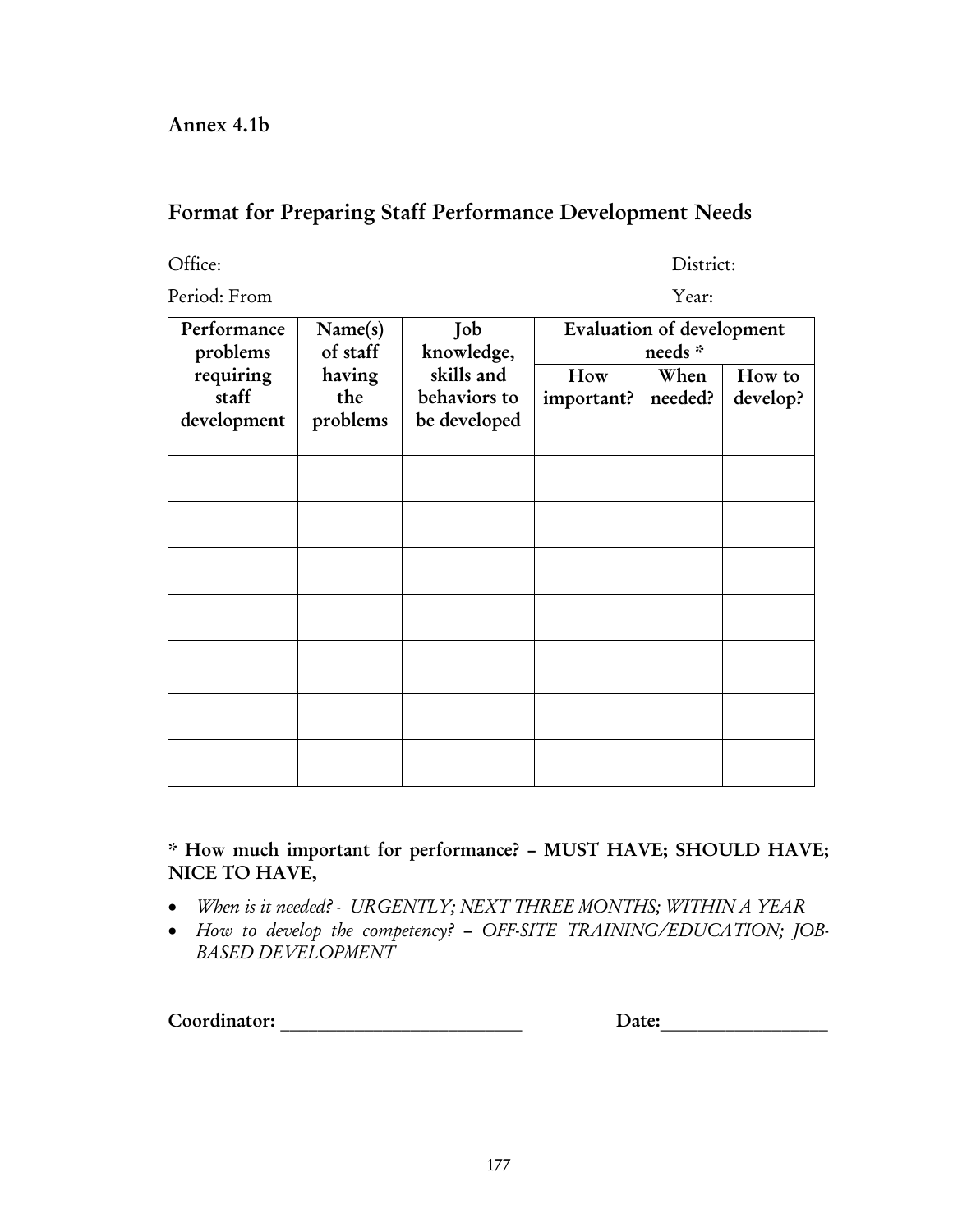Annex 4.1c

### A Partial Illustration of Quarterly Summary of Staff Performance Development Needs

Office: ABC Sanstha District: Dhading

Period: From Srawan to Aswin Year: 2063

| Performanc                                                                                             | Name(s)                                                 | Job knowledge,                                                                                  | Evaluation of development needs * |                      |                                                                                        |  |
|--------------------------------------------------------------------------------------------------------|---------------------------------------------------------|-------------------------------------------------------------------------------------------------|-----------------------------------|----------------------|----------------------------------------------------------------------------------------|--|
| e problems<br>requiring<br>staff<br>developmen                                                         | of staff<br>having<br>the<br>problems                   | skills and<br>behaviors to be<br>developed                                                      | How<br>important?                 | When<br>needed?      | How to<br>develop?                                                                     |  |
| Supervision<br>reports<br>not<br>being<br>prepared<br>satisfactorily                                   | $\bullet$ Amrit<br>Rai<br>Naraya<br>Puri<br>$\mathbf n$ | · Supervision<br>report<br>preparation<br>norms<br>· Supervision<br>writing<br>report<br>skills | Should                            | Next three<br>months | • Perform<br>ance<br>coaching                                                          |  |
| Family<br>planning<br>counseling<br>being<br>provided<br>to<br>couples<br>not<br>fully<br>satisfactory | $\bullet$ Dhan<br>Maya<br>• Surya<br>Dahal              | • Advanced<br>knowledge<br>οf<br>family planning<br>practices<br>• Counseling<br>skills         | Must                              | Urgently             | $\bullet$ Study of<br>new<br>materials<br>$\bullet$ Job<br>instructi<br>on<br>training |  |
|                                                                                                        |                                                         |                                                                                                 | .                                 |                      |                                                                                        |  |

*\* How much important for performance? – MUST HAVE; SHOULD HAVE; NICE TO HAVE,* 

• *When is it needed? - URGENTLY; NEXT THREE MONTHS; WITHIN A YEAR* 

…. ….. …. …. …. ….

• *How to develop the competency? – OFF-SITE TRAINING/EDUCATION; JOB-BASED DEVELOPMENT* 

Coordinator: \_\_\_\_\_\_\_\_\_\_\_\_\_\_\_\_\_\_\_\_\_\_\_\_\_\_ Date:\_\_\_\_\_\_\_\_\_\_\_\_\_\_\_\_\_\_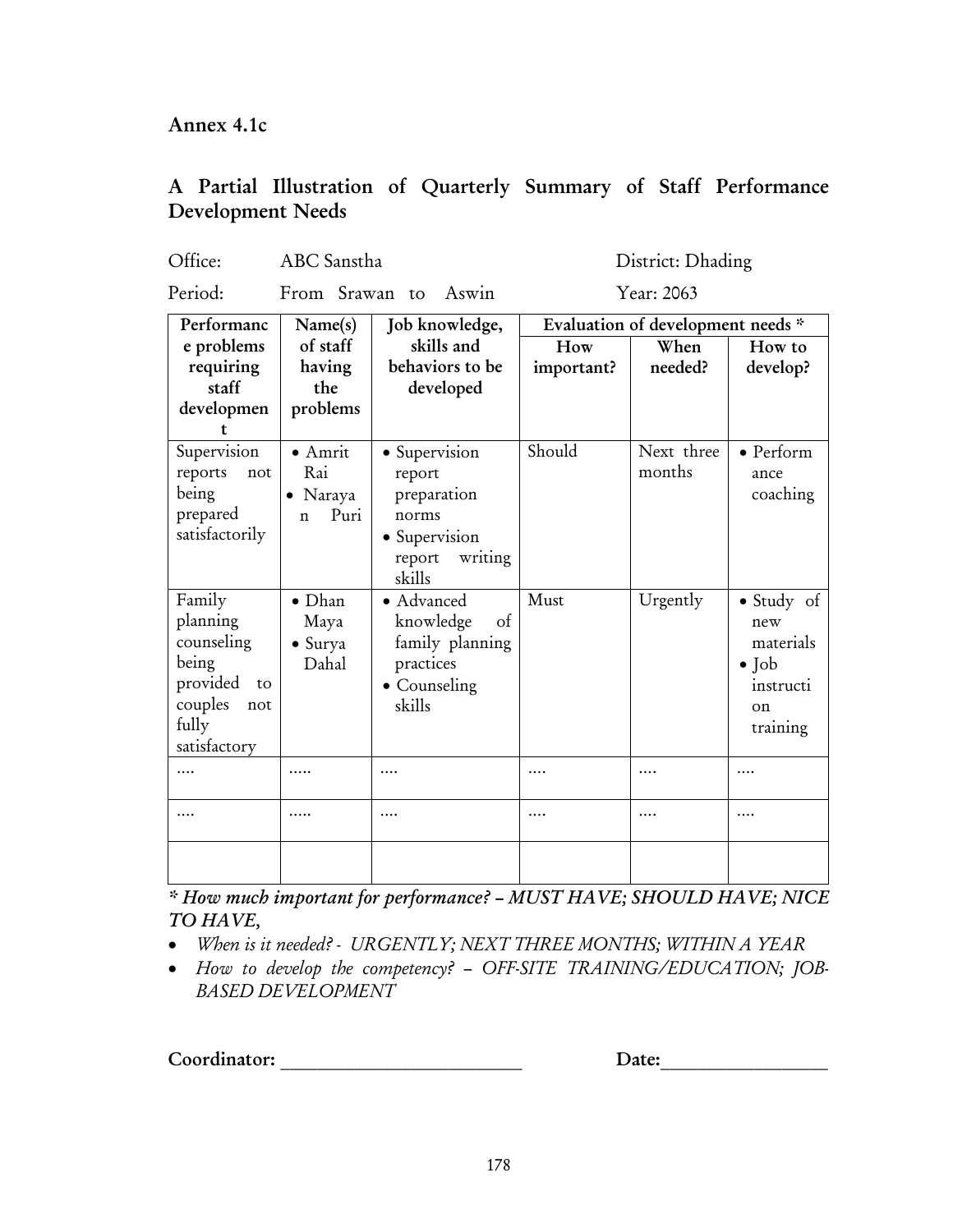# Annex 4.1d

# Format for Staff Performance Development Plan

Period: From Year:

Office: District:

| Performance<br>development | Name(s)<br>of staff to | Performance<br>development | Develo<br>pment |        | Program management |                  |
|----------------------------|------------------------|----------------------------|-----------------|--------|--------------------|------------------|
| needs                      | be<br>developed        | objectives                 | actions         | Timing | Resource           | Respo<br>nsibili |
|                            |                        |                            |                 |        |                    | ty               |
|                            |                        |                            |                 |        |                    |                  |
|                            |                        |                            |                 |        |                    |                  |
|                            |                        |                            |                 |        |                    |                  |
|                            |                        |                            |                 |        |                    |                  |
|                            |                        |                            |                 |        |                    |                  |
|                            |                        |                            |                 |        |                    |                  |
|                            |                        |                            |                 |        |                    |                  |
|                            |                        |                            |                 |        |                    |                  |
|                            |                        |                            |                 |        |                    |                  |
|                            |                        |                            |                 |        |                    |                  |
|                            |                        |                            |                 |        |                    |                  |
|                            |                        |                            |                 |        |                    |                  |
|                            |                        |                            |                 |        |                    |                  |

Coordinator: \_\_\_\_\_\_\_\_\_\_\_\_\_\_\_\_\_\_ Date: \_\_\_\_\_\_\_\_\_\_\_\_\_\_\_\_\_\_\_\_\_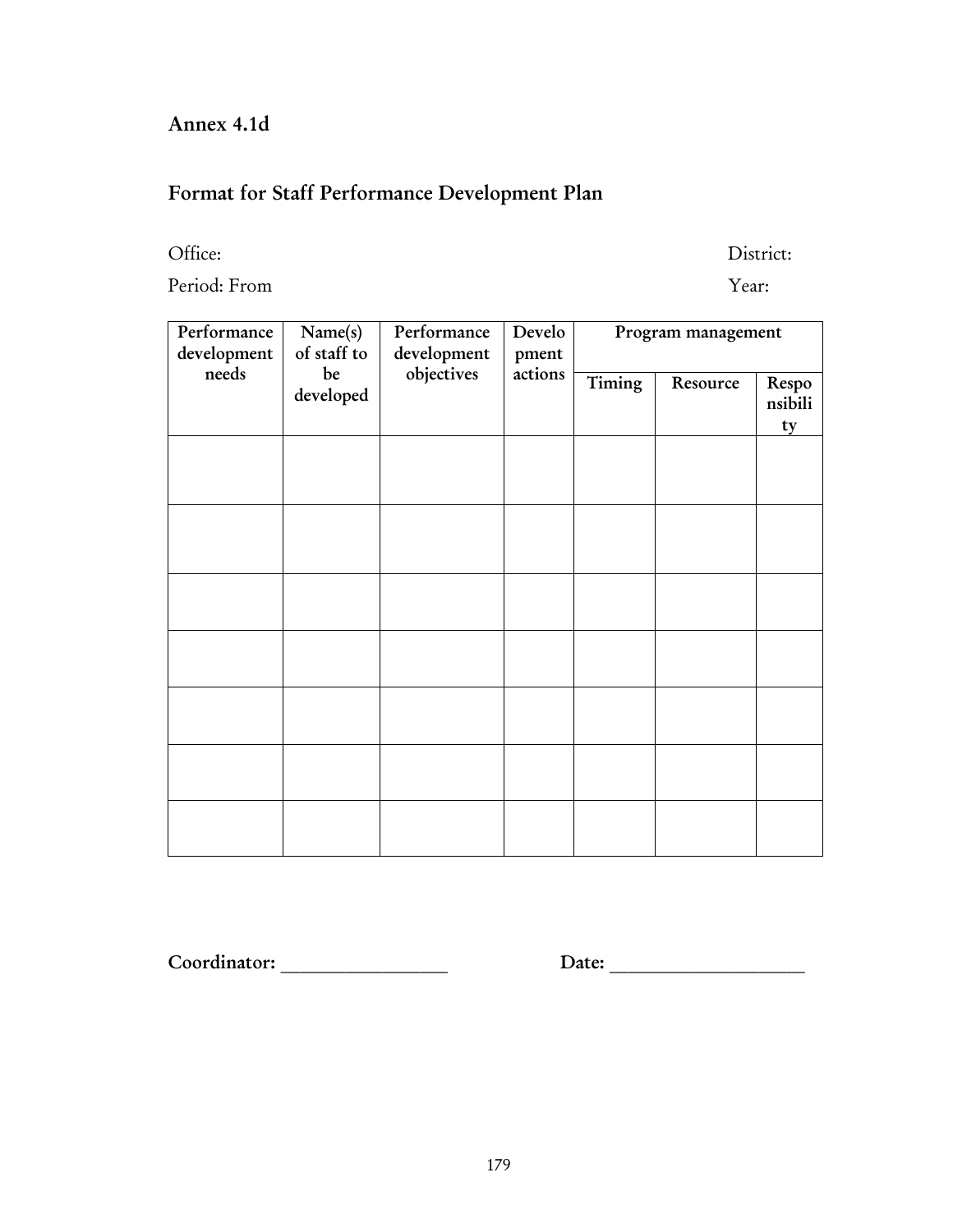## Annex 4.1e

# Format for Staff Performance Development Plan

| Office:<br>ABC Sanstha |
|------------------------|
|------------------------|

```
District: Dhading
```
Period: From Kartik to Poush Year: 2063

| Year: 2063 |  |
|------------|--|

| Performanc                                                                                         | Name(s)                                     | Performanc                                                                                                                                                                                                                                   | Developme                                                                                      |                                                               | Program management                                               |                       |
|----------------------------------------------------------------------------------------------------|---------------------------------------------|----------------------------------------------------------------------------------------------------------------------------------------------------------------------------------------------------------------------------------------------|------------------------------------------------------------------------------------------------|---------------------------------------------------------------|------------------------------------------------------------------|-----------------------|
| e                                                                                                  | of staff to                                 | e                                                                                                                                                                                                                                            | nt actions                                                                                     |                                                               |                                                                  |                       |
| developme                                                                                          | be                                          | developmen                                                                                                                                                                                                                                   |                                                                                                | Timi                                                          | Resour                                                           | Responsibili          |
| nt needs                                                                                           | developed                                   | t objectives                                                                                                                                                                                                                                 |                                                                                                | ng                                                            | ce                                                               | ty                    |
| · Supervisi<br>on report<br>preparatio<br>n norms<br>• Supervisi<br>on report<br>writing<br>skills | $\bullet$ Amrit<br>Rai<br>· Narayan<br>Puri | • Supervisio<br>report<br>n<br>writing<br>norms<br>fully<br>observed<br>and<br>supervisio<br>reports<br>n<br>written<br>fully<br>satisfactori                                                                                                | · Performan<br>ce<br>coaching                                                                  | $\overline{4}$<br>weeks<br>$\operatorname{in}$<br>Mang<br>sir | None                                                             | Health<br>Coordinator |
| · Advanced<br>knowledg<br>of<br>e<br>family<br>planning<br>practices<br>· Counseli<br>ng skills    | $\bullet$ Dhan<br>Maya<br>· Surya<br>Dhakal | ly.<br>· Understan<br>ding<br>of<br>advanced<br>FP<br>practices<br>demonstra<br>ted.<br>and<br>FP<br>counseling<br>the<br>to<br>couples<br>given<br>following<br>the<br>prescribed<br>procedures<br>their<br>to<br>full<br>satisfactio<br>n. | $_{\rm of}$<br>$\bullet$ Study<br>new<br>materials<br>$\bullet$ Job<br>instruction<br>training | First<br>two<br>weeks<br>of<br>Ashw<br>in                     | FP<br>materia<br>ls to be<br>acquire<br>d from<br>the<br>centre. | Health<br>Coordinator |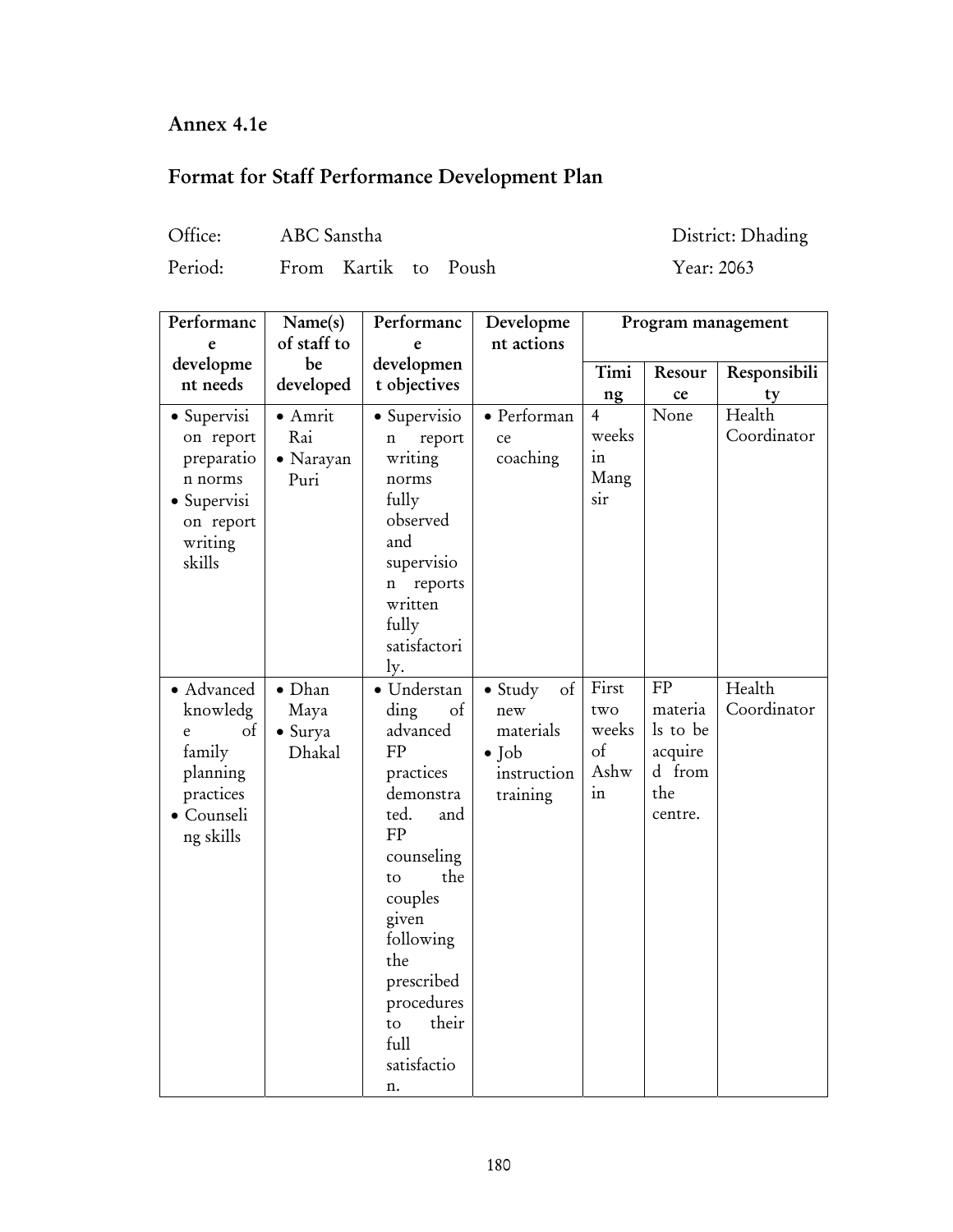Coordinator: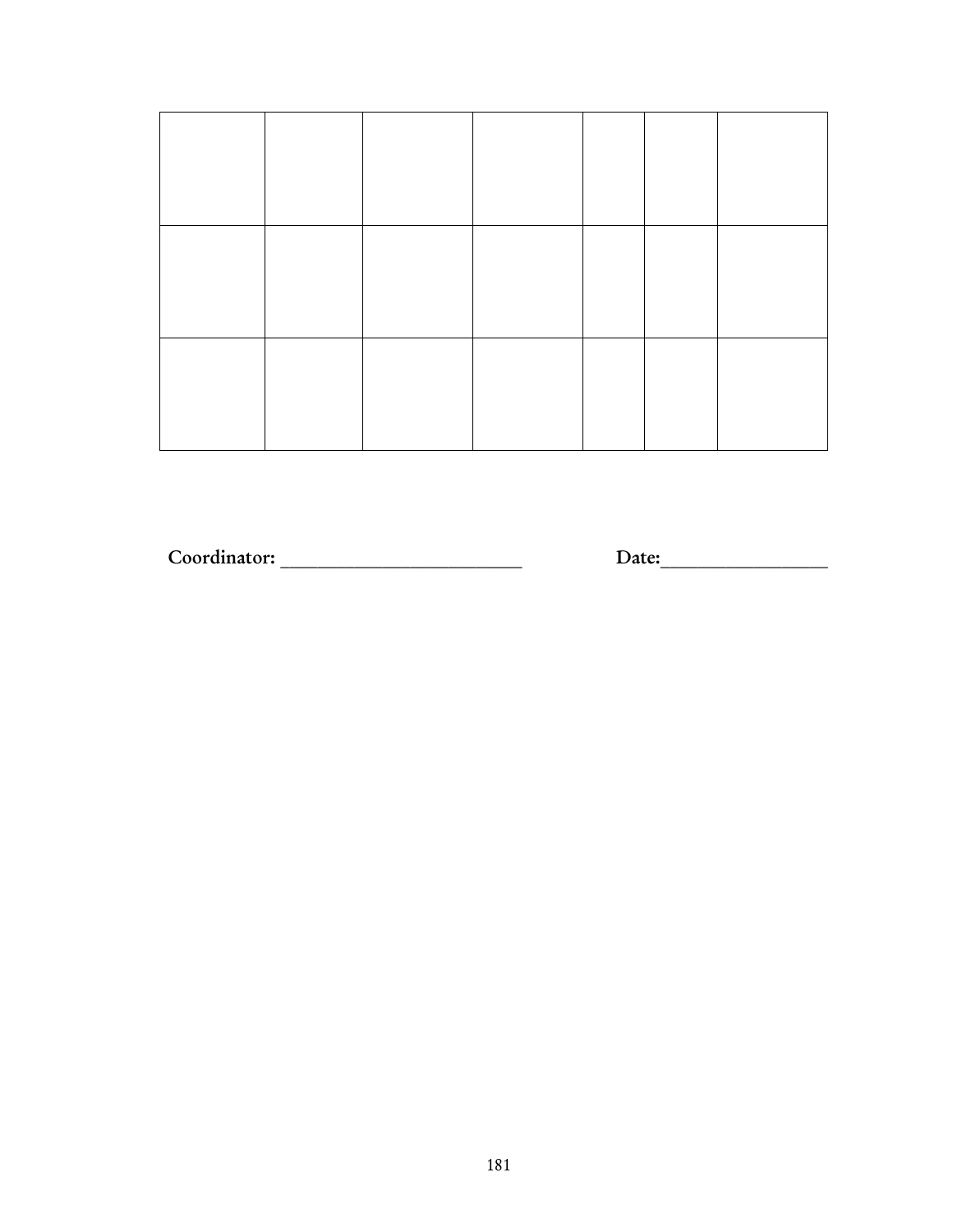### Annex 4.1f

### Staff Performance Development Policy

Staff empowerment and development within the organization has twin focuses. It seeks to support the emphasis of the organization on achieving a higher level of staff performance by improving their competencies that are critical for implementing the planned programs and activities.

More importantly, it aims to create conditions for staff members to gain and exercise power and responsibility for achieving better results while enhancing their professional and personal value as individuals for their future growth even beyond the organization.

#### Staff Development Policies

- All staff members are equipped with necessary authority, resources, information, and skills commensurate with their roles for fully performing their responsibilities effectively and innovatively while pursuing the goal of the organization.
- While the organization emphasizes the acquisition of fully skilled and motivated human resources through its rigorous recruitment and selection program, it recognizes the value of and need for providing a continuous learning and development experience and opportunity for its staff.
- Within the constraints of limited time frame and resources, the organization seeks to offer to its staff a continuous learning environment and opportunity for improving their competencies and enriching experiences for better job performance and also for personal development.
- Much of training and development activities and processes take place in-house in the form of short training programs and one-to-one performance coaching, guidance and feedback. Occasionally the organization may consider sending its staff for local training programs to develop specific skills which cannot be developed from within.
- Staff training and development needs are identified mainly through the performance planning and appraisal process jointly by the supervisor and the concerned employee.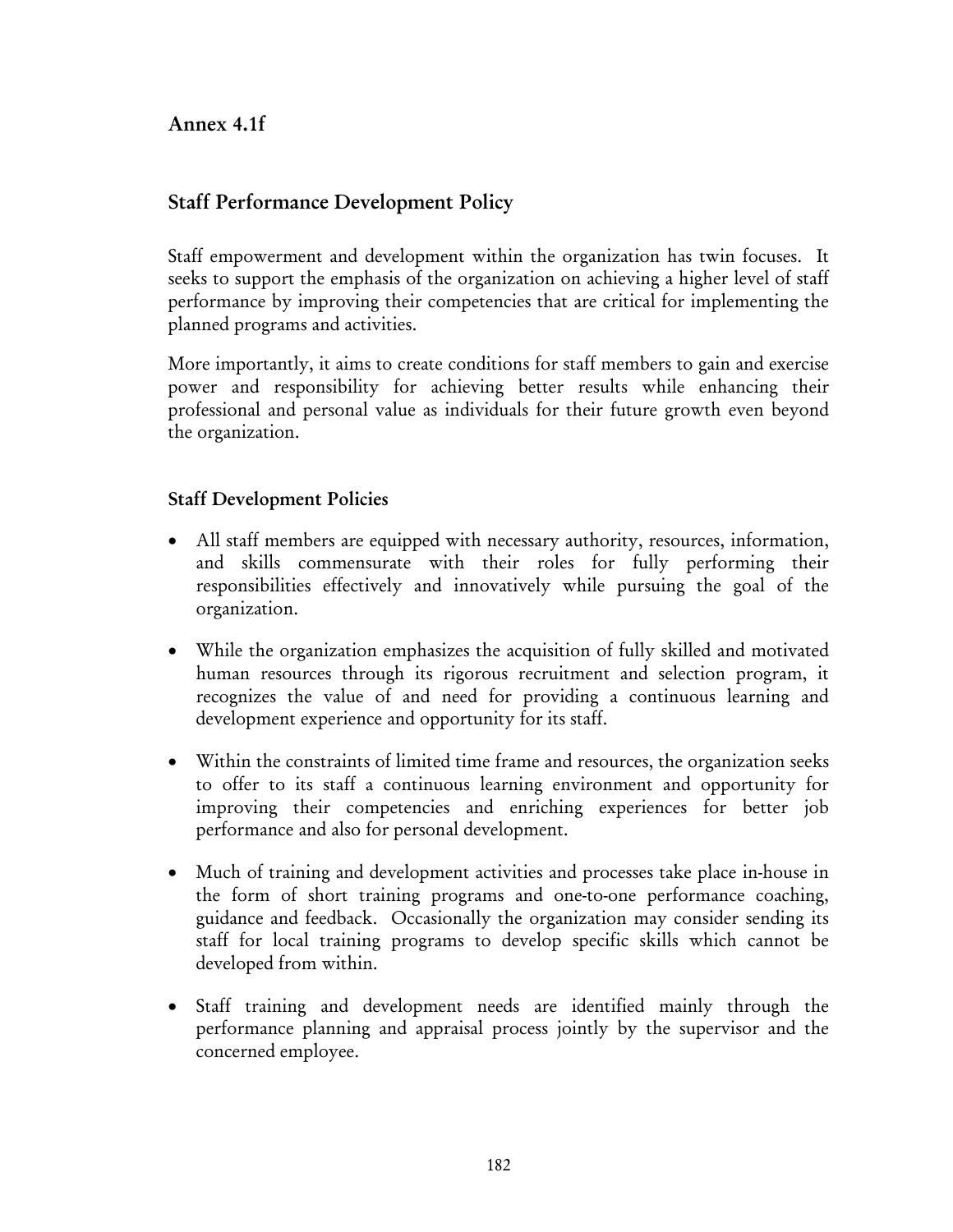#### Staff Training and Development Practices

The organization views training and development as a planned learning experience offered to its staff for acquiring and improving competencies that are critical for effective job performance. The organization seeks to arrange such learning opportunities for its staff as far as possible with stress on utilizing regular work setting and processes for learning and developing by all staff members. On a limited scale formal training opportunities are also provided on need basis.

- Review of staff performance plan and appraisal is the main basis for identifying staff training and development needs. The Training Officer compiles training needs of staff on the basis of the development needs indicated in the appraisal form by the supervisor and the employee. Hs/she then prepares a training plan for six month period in the given format to address the needs approved by the Coordinator.
- The organization offers only short duration training to acquire and improve the competency that is critical for effective job performance.
- The organization organizes in-house training to address the identified training and development needs utilizing its own professional expertise and experience as far as possible. Only when in-house expertise and experience is not available, it seeks external supports for addressing staff training and development needs.
- For in-house training, training packages are developed, if necessary with the support of external resource persons, containing curriculum, lesson plans, training resource materials, training guides, and evaluation plan. Such training packages should be reusable.
- The organization staff or officials who contribute to training are trained as trainers before using them in staff training to ensure quality training delivery.
- At the end of each training program staff members are required preparing an action plan to implement the enhanced ability or understanding for improving job performance. The supervisor of the concerned staff closely monitors posttraining performance of the trained staff to ensure the utilization of the leaned ability.
- The organization emphasizes on-the-job learning opportunities as part of continuous learning and development of staff. For this senior staffs provide on regular basis performance coaching and feedback, development supervision, challenging job assignments, and thematic seminars and workshops to other staff members. Additionally, the organization makes available to all staff study materials and publications on the relevant topics or issues for self study. Also staff members may be attached to external experts or experienced authorities to learn through guidance while working on special assignments.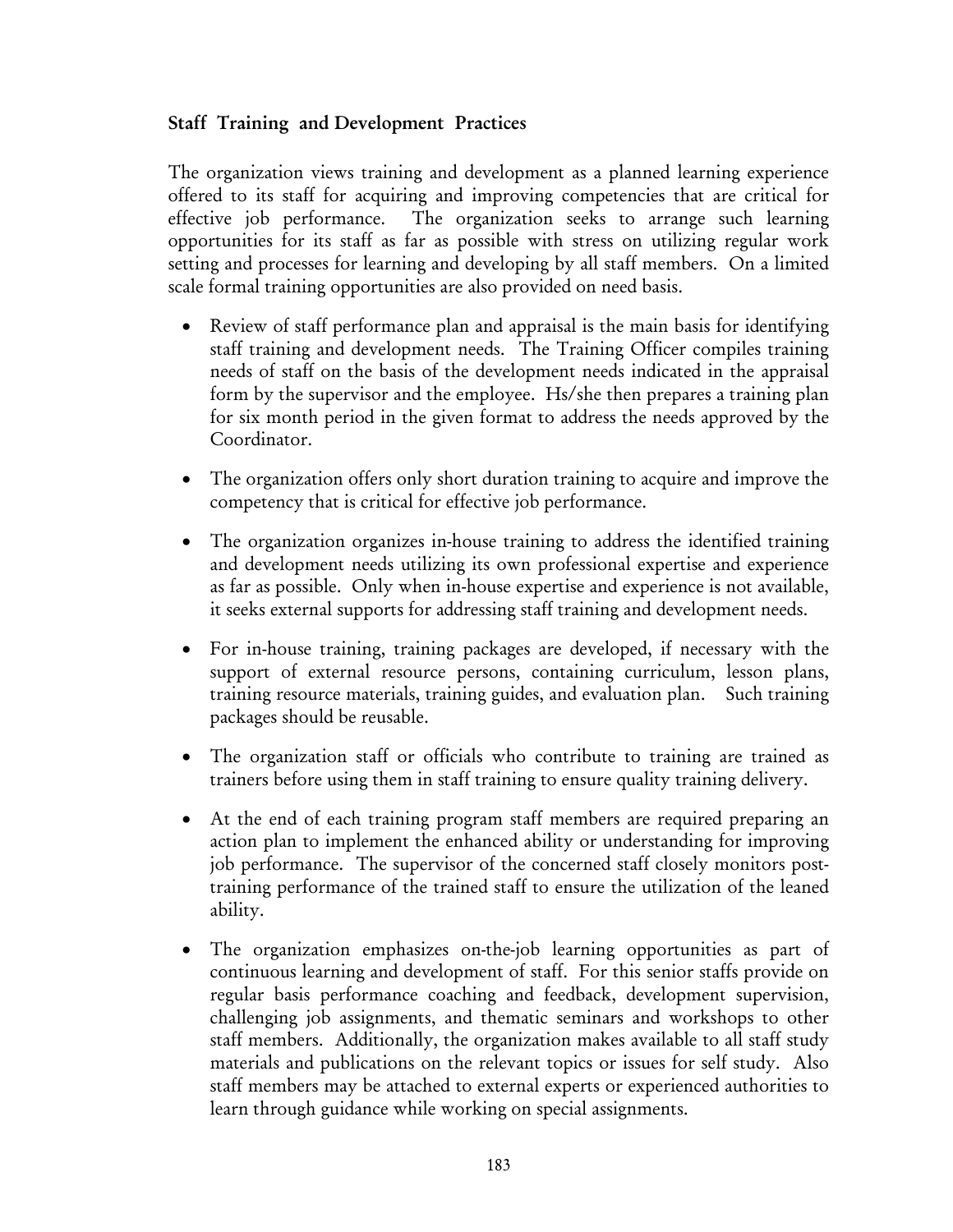### *Assignment 4.1a*

### Preparation of Staff Performance Development Approach

Go into your organizational groups. Using the formats given, illustrations presented and principles and methods discussed prepare the followings for your organization. You may make necessary assumptions but try to make them as realistic as possible.

- 1. Assessment of staff development needs for improved performance (use given formats).
- 2. Preparation of staff development plan to address the needs identified in the earlier step (use given format).
- 3. Design of on-site development programs such as performance coaching, performance feedback, OJT etc. identifying the specific activities, steps and timings.
- 4. Design of utilization plan of the enhanced skills developed through the development plan.
- 5. Design of development plan to assess the effectiveness of development programs.

### *Assignment 4.1b*

### Preparation of Staff Performance Development Policy

Go into your organizational groups. Based on the example staff development policy (Annex 4.1f) prepare a staff development policy for your organization. You may make necessary assumptions but try to make them as realistic as possible.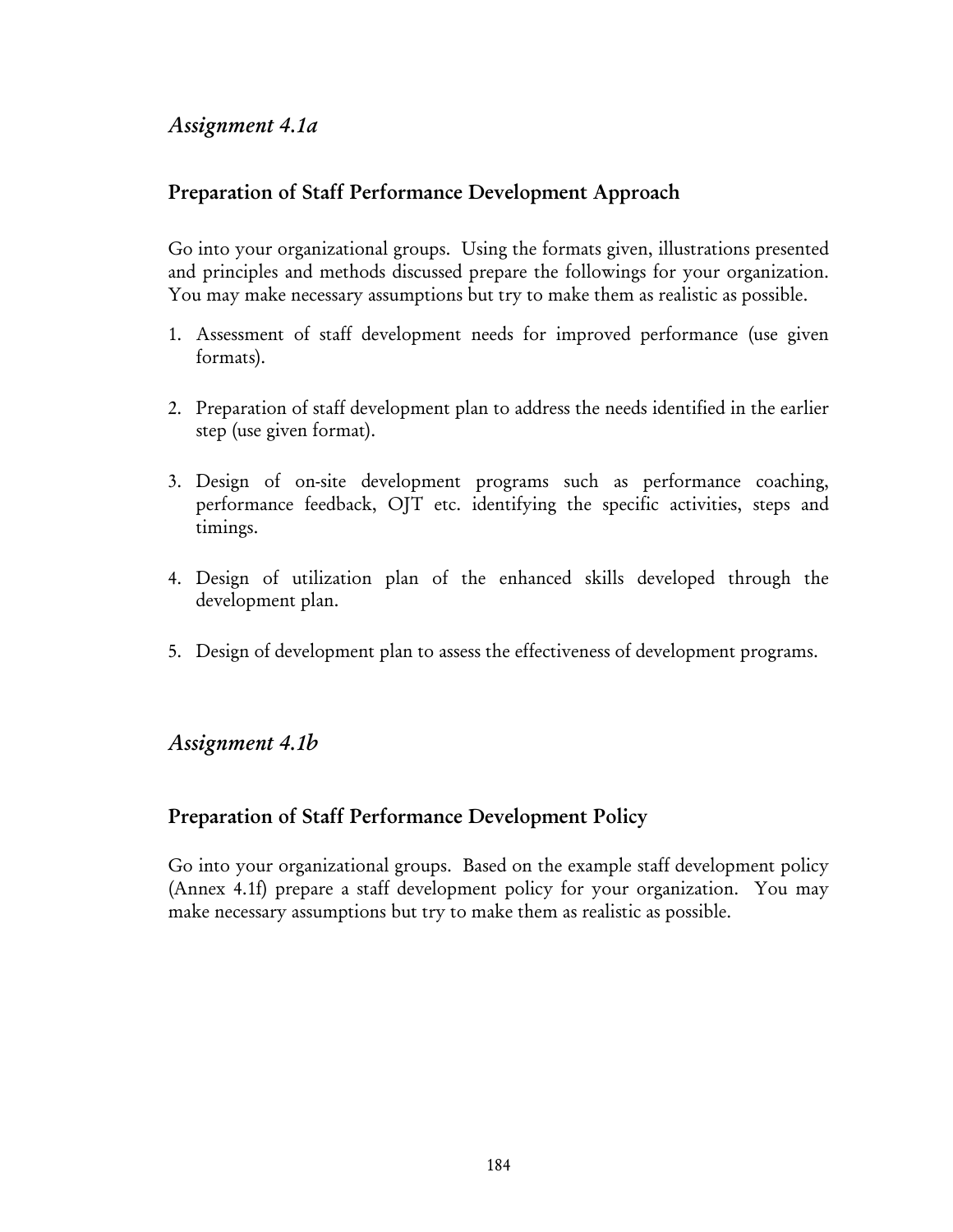

# Empowering staff for performance

*Time:* One hour

### Why do this Activity?

This activity helps to design and implement staff empowerment practices for improved performance in the context of NGOs.

### Learning Objective

• Design and implement staff empowerment practices for improved performance.

#### How to do the Activity?

Make all necessary preparations before the start of the activity. Open up the activity following the general guidelines for facilitators. **Note** 

#### *Step 1: 60 minutes*

Presentation Ask participants what kinds of staff empowerment practices and and systems do they have in their organizations. Have a general discussion discussion on employee empowerment practices in NGOs.

> Explain to participants the concept and practices of employee empowerment based on materials given in Handout 4.2 with the help of visuals. Encourage participants to give examples of each major step and give examples from your experience.

Group Divide participants into small groups of their own organization. Give Work them Assignment Sheet 4.2. Ask them to design some practices for empowering staff members in their organizations based on the ideas given in Handout 4.2.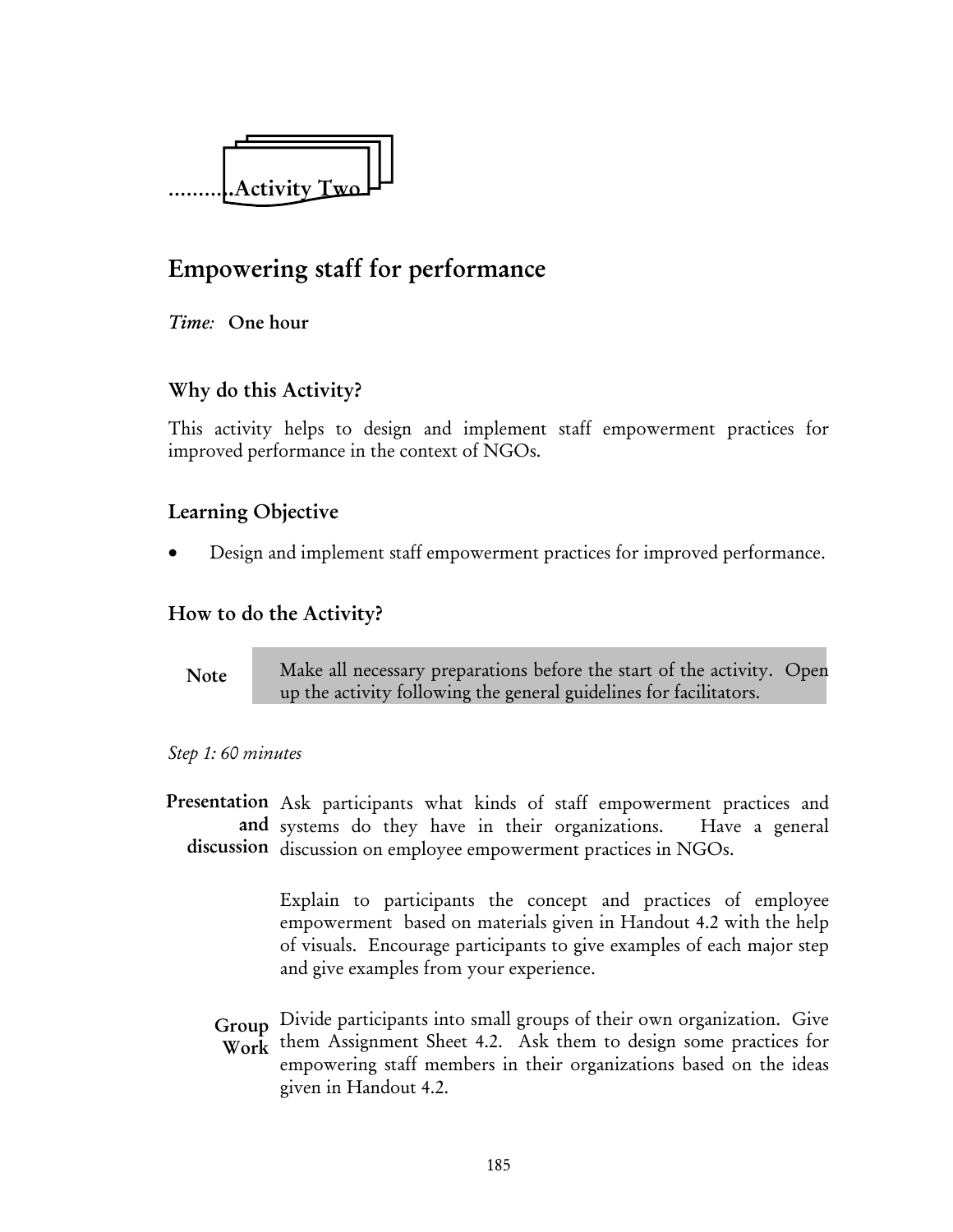Assemble the groups. Have each group present their findings taking Plenary their turn. Discuss the outputs of the group work encouraging each group to clarify, comment, and critique each others findings.

Summarize the key findings based on discussions.

Conclude the activity with summary of key learning points. Assess the learning of participants by asking questions randomly about the key contents covered.

#### *Time out*



# *Materials*

- Chart papers, markers, flipchart board, white board, overhead projector and transparencies of visuals.
- Copies of handout for each participant.
- Copies of assignment sheet for each participant.



# *Handouts*

- Handout 4.2: Empowering Staff Performance
- Assignment 4.2: Empowering Practices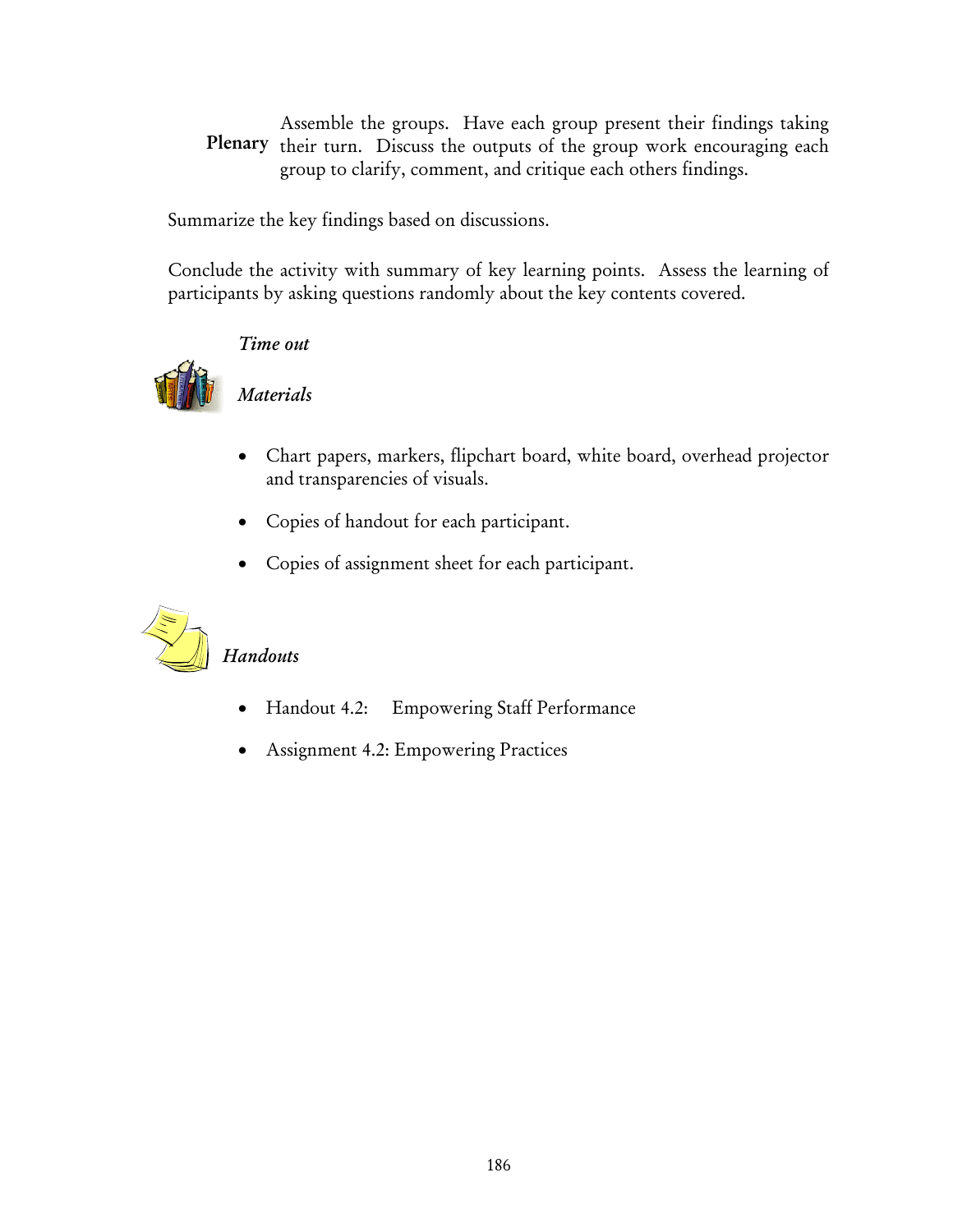# Handout 4.2

# Empowering Staff for Performance

#### Concept of Staff Empowerment

Empowerment is a way of *encouraging and allowing individuals to take personal responsibility for improving the way they do their jobs and contribute to the organization's goals*. The purpose of staff empowerment is to *put power in the hands of the people who need it most to get the job done by making decision authority, information, resources and skills readily available to them for superior performance*. It encourages and allows staff to take personal responsibility for improving the way they do their jobs and contribute to the organization's goal.

The key elements of employee empowerment include:

- Delegation of authority
- Capacity development
- Information sharing
- Resource availability

Employees can be empowered at various levels. From most simple to highly intensive, empowerment involves the following levels:

Suggestion involvement: Employees are encouraged to contribute ideas through formal suggestion programs.

Job involvement: Jobs are redesigned so that employees believe that their tasks are significant.

High involvement: By providing access to i*nformation* on all aspects of organizational functioning, developing employee *capacity*, making *resources* available to perform, and giving a*uthority* necessary for performance.

Practices of Staff Empowerment

- Weekly staff meeting to share all relevant information, to discuss on plans, achievements, problems, opportunities, concerns, needs and other issues, and to seek suggestions.
- Creation of a Data Bank and giving access to all staff.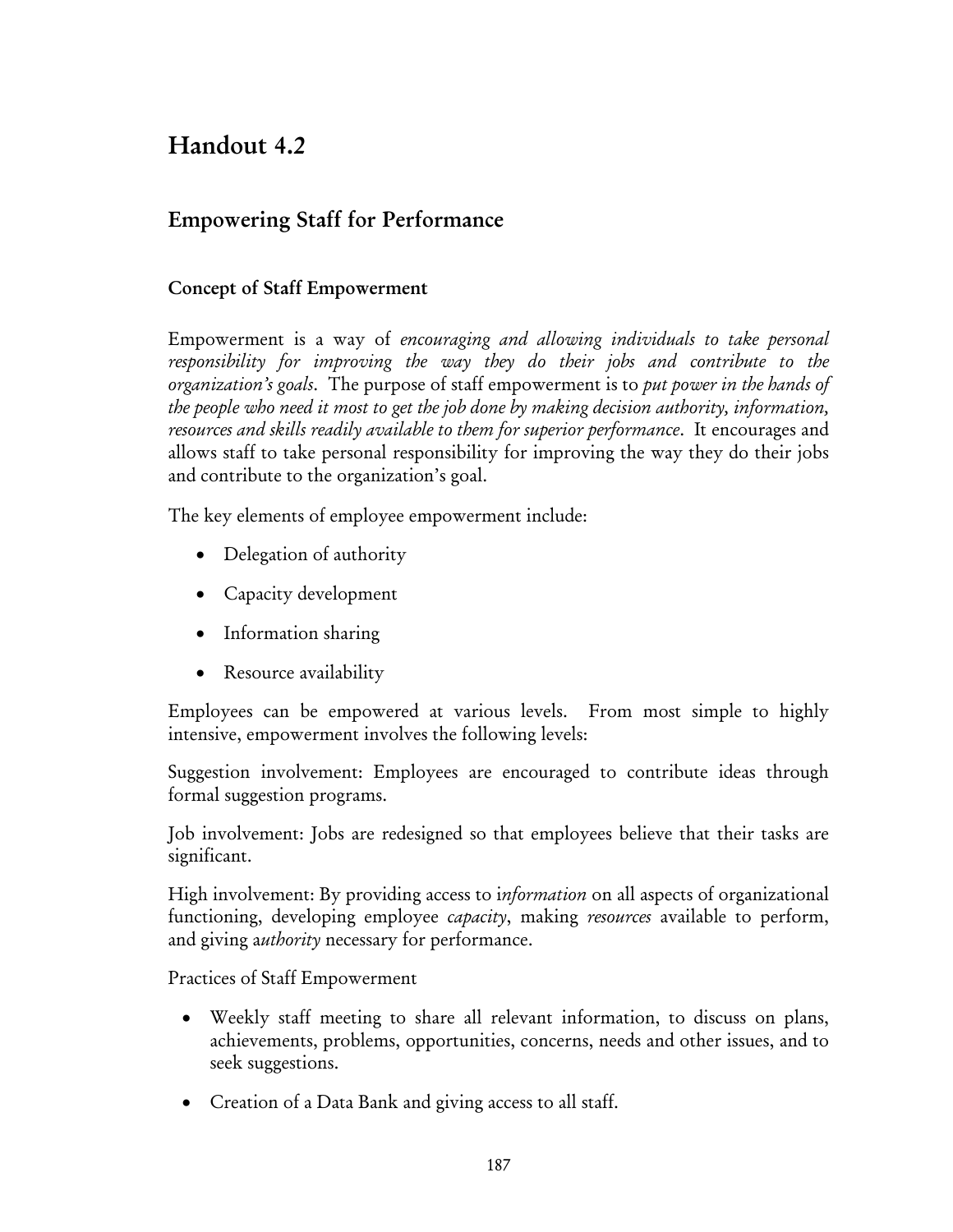- Timely communication of decisions and other information to all staff.
- Assessment of resource requirements of staff in relation to their roles and responsibilities and preparation of Resource Requirement Plan (RRP) for staff.
- Timely and adequate availability of required resources to all staff as per the RRP.
- Conduction of half yearly staff satisfaction and suggestion surveys to assess their degree of satisfaction with their work and work environment and to seek suggestions from them for improvements.
- Identification of authority requirement of each position corresponding to its roles and responsibilities in the job profile and delegation of necessary authority formally through issuing job profile.
- Encouragement to exercise the delegated authority for taking decisions and actions by the concerned employee.
- Encouragement to experiment and innovate and tolerance for 'mistakes' for learning purpose.
- Institution of participatory management culture and practices across the organization.
- Provision of skills enhancement, confidence building and experience enrichment opportunities.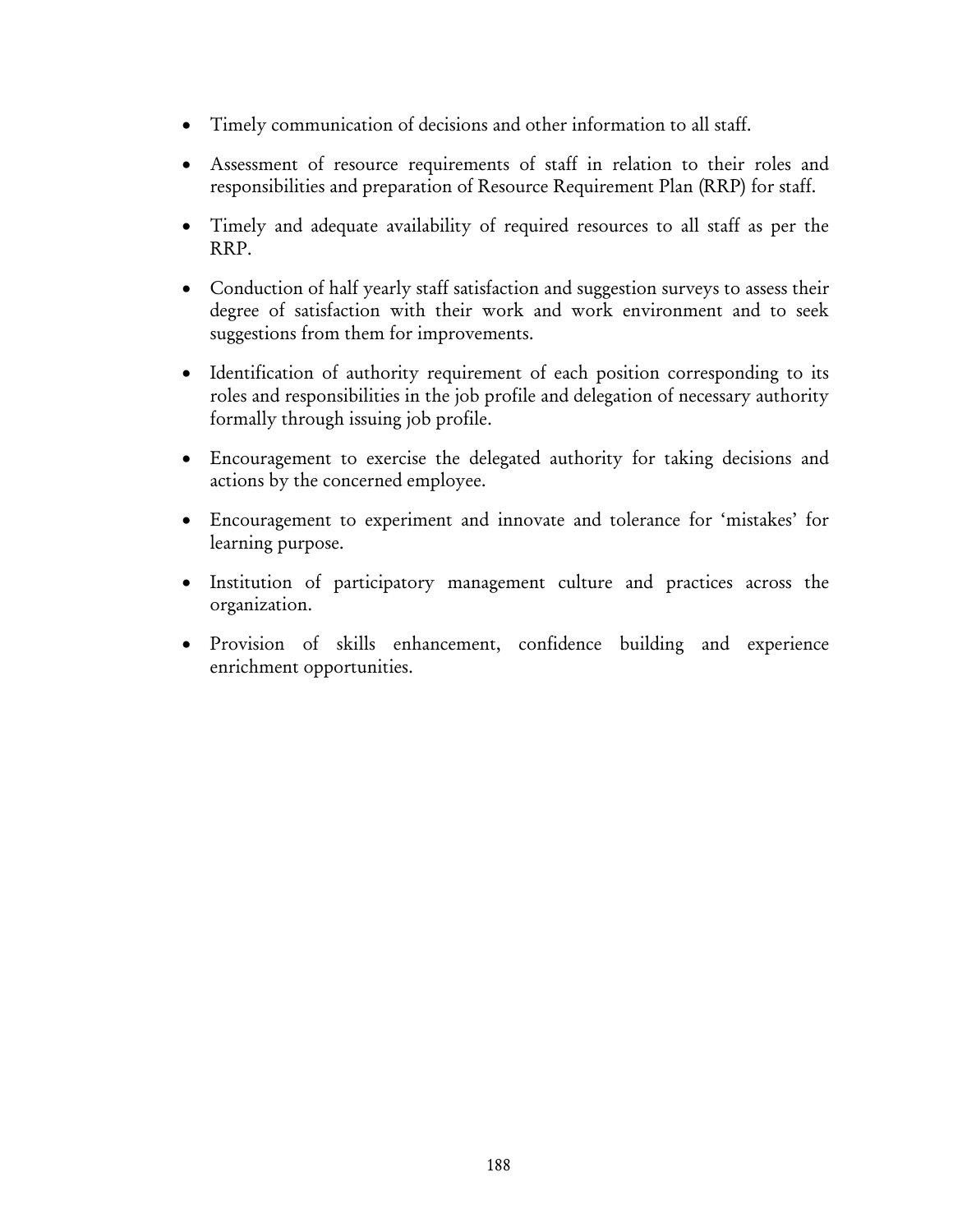# *Assignment 4.2*

## Staff Empowerment Practices

Go into your organizational group. Develop a plan including staff empowerment practices in your organization based on the ideas discussed in the session. You may make necessary assumptions.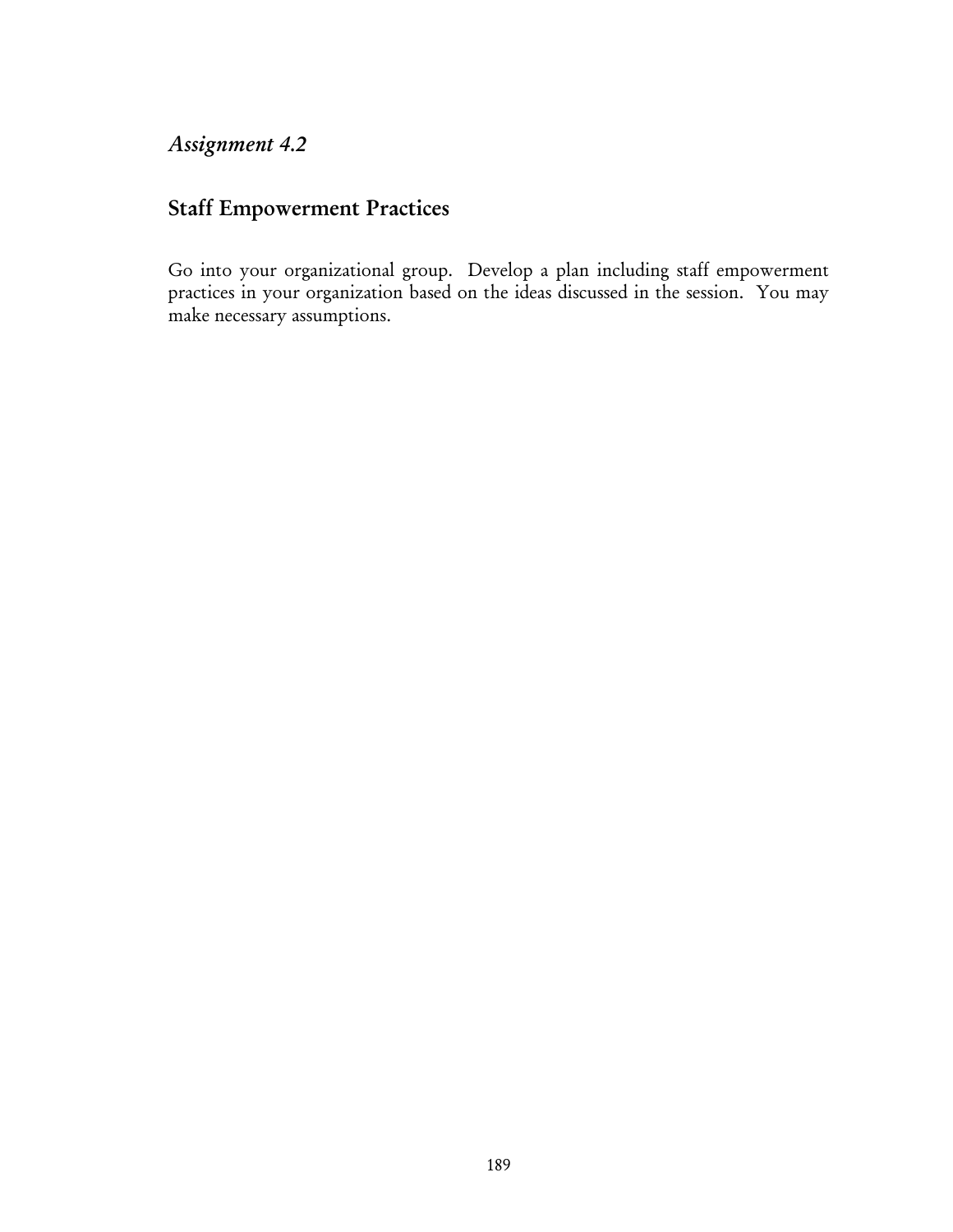# Exit Documents

### Exit Guidelines

- A. Make sure that each participant has completed all the three learning units of this module.
- B. Have them take the exit test of the module.
- C. Work out the scores of the exit test for each participant. Share the scores with them. Lead a brief discussion on the enhanced competency of the group based on the grades.
- D. Assign the remedial actions for those participants who do not perform well in the exit test (i.e. if the score is less than 70 percent). The remedial actions should focus on those learning components of the module in which a participant performs poorly in the exit test. The remedial activities may include repeat study of the related reference materials, repeat exercises or repeat assignments, and individual tutoring by the trainer.
- E. Have participants prepare action plans or transfer activities as suggested in this section.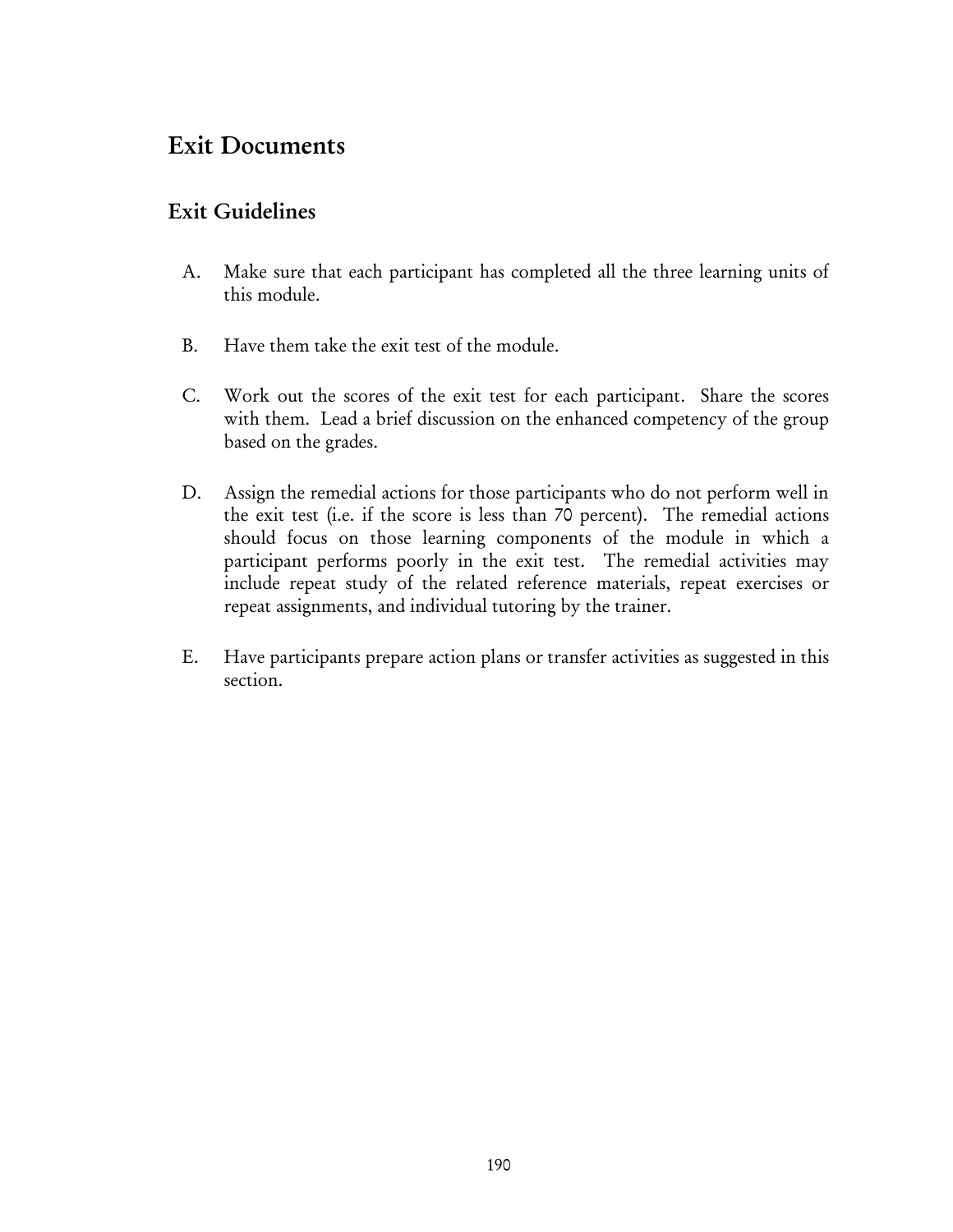### Exit Assessment

The items for the exit test for participants follow in the next pages. The test is compulsory for all participants for the completion of the module.

- A. Make copies in necessary number of the test questionnaire beforehand.
- B. Administer the test after the completion of the last learning unit of the module under standard conditions. The standard conditions are:

| Time: | 20 minutes                         |
|-------|------------------------------------|
|       | Modality: Closed book written test |
| Type: | Trainer administered               |

- C. Explain the test procedures, including how to answer the questions.
- D. Work out test scores of participants immediately after the test. The key to scoring the test items is given in the User Guide.
- E. Share the score with participants.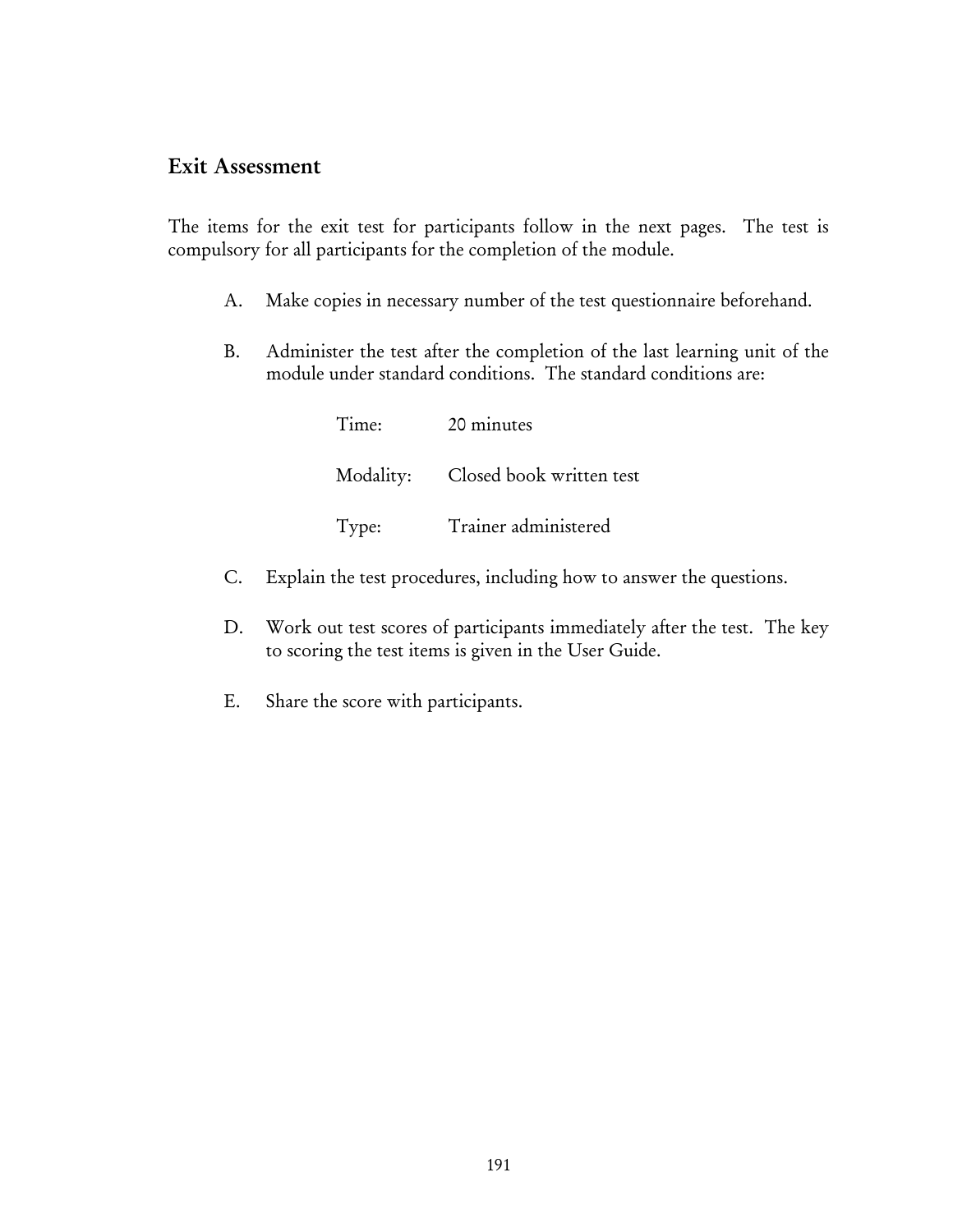# *Module Five: Human Resource Management*

#### *Exit Test*

Answer all 10 questions. The maximum time available is 20 minutes.

Please circle the most accurate answer in the questions below.

- Q.1. The core purpose of human resource management is:
	- e. Developing employees in the organization
	- f. Getting effective results from people while keeping them satisfied
	- g. Maintaining good relations with employees
	- h. Providing good compensation to employees
- Q.2. Which of the following is not the type of information that is fed into an organization's Human Resource Information System?
	- e. Job or career history
	- f. Qualification and training
	- g. Disciplinary actions
	- h. Organization structure
- Q.3. Which of the following human resource functions does not use job analysis information?
	- e. Preparation of strategic plan of the organization
	- f. Preparation of job description and specifications
	- g. Selection of employees
	- h. Training and development of staff
- Q.4. Performance standards of a job are defined in:
	- e. Job specification statement
	- f. Employee service rules or bye-laws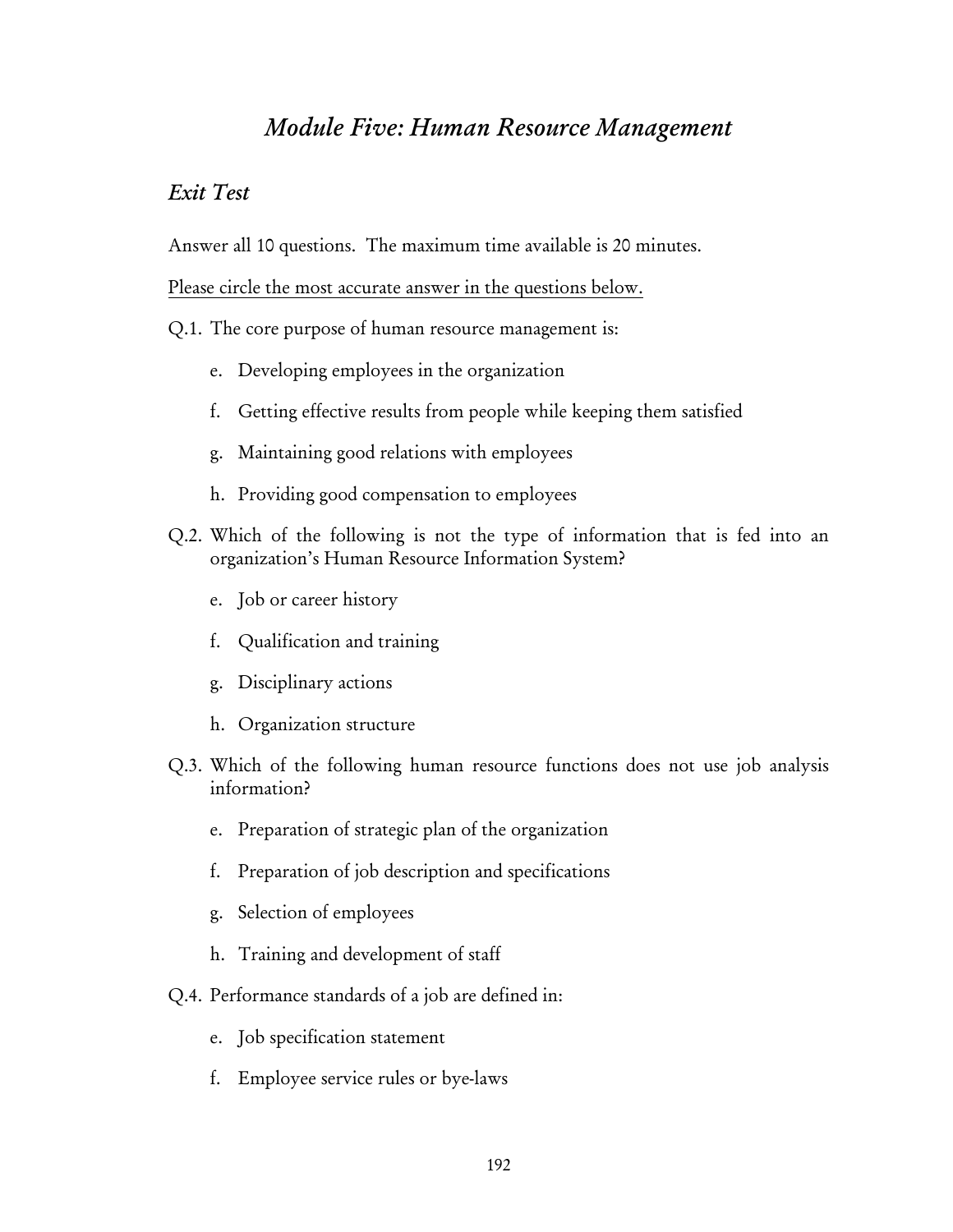- g. Job description statement
- h. Employee welfare policy
- Q.5. Human resource planning is an exercise that
	- e. Determines the remuneration package of employees
	- f. Identifies the number and type of employees necessary to run the organization
	- g. Identifies training needs of current employees
	- h. Analyzes jobs available within the organization
- Q.6. Which human resource functions job advertisement is directly associated with?
	- e. Staff training
	- f. Staff compensation.
	- g. Staff planning
	- h. Staff recruitment
- Q.7. Selection is a human resource function that
	- e. Determines skills development needs of employees
	- f. Generates a pool of candidates for hiring
	- g. Matches personal profiles of individuals with job requirements
	- h. Places new employees on the job
- Q.8. Which of the following is the major initial activity in the performance management process?
	- e. Performance appraisal
	- f. Performance monitoring
	- g. Performance rewards
	- h. Performance goal setting
- Q.9. In apprising an employee, the supervisor rates her poorly as she comes from *Dalit* community. What kind of perceptual mistake is it?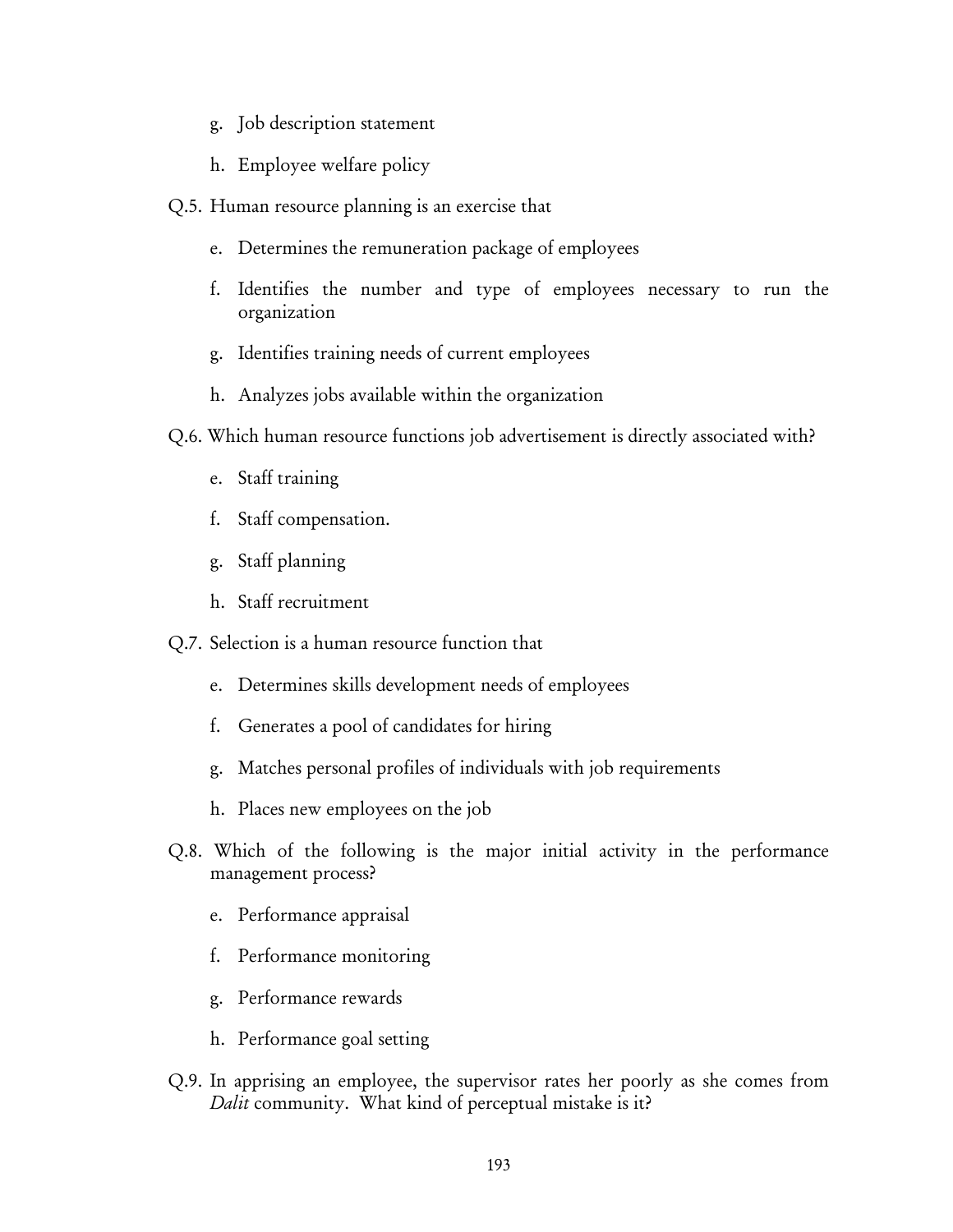- e. Hostility
- f. Stereotyping
- g. Leniency
- h. Unclear standards

Q.10. Which of the following is not a staff development and empowerment practice?

- e. Rewarding for performance
- f. Sharing information with employees
- g. Giving performance feedback
- h. Performance coaching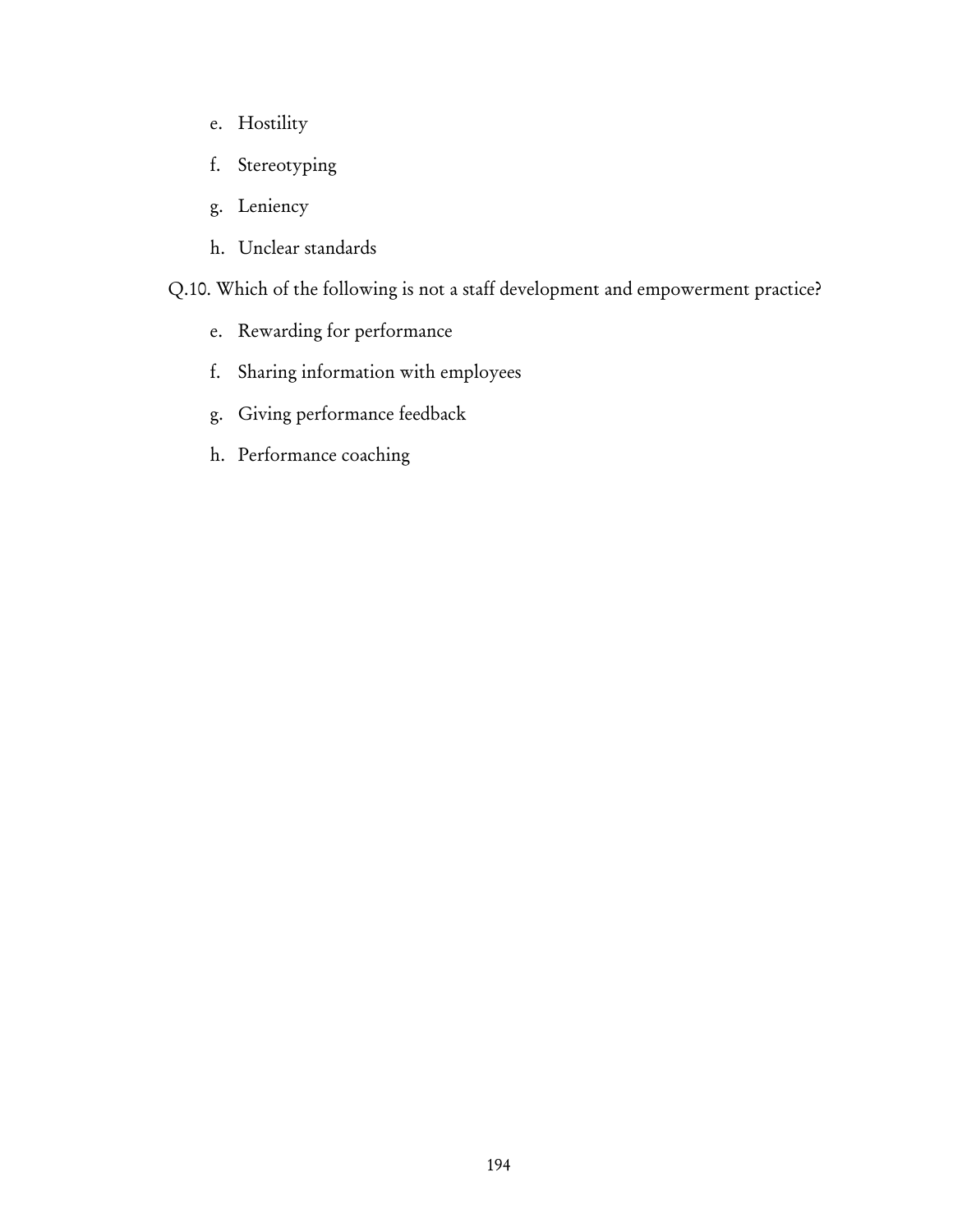# Action Plan/ Transfer Activities

The action plan/ transfer activities for the participants are proposed in the next page. The activities are compulsory for all the participants for the completion of the module. However, participants may adapt the activities or change them in view of the specific needs or distinct situations of their organizations. Participants from one organization are to prepare and complete the transfer activities jointly.

- Make copies in necessary number of the action plan/ transfer activity sheet beforehand.
- Hand out the sheet to the participants after the completion of the last learning unit of the module.
- Ask them to work on the planned activities to adapt or change them, if necessary.
- Ask them to complete the blank parts of the action plan sheet.
- Explain the procedures, including how to complete and submit the outputs of the transfer activities. Stress that they should use the learning of the module and frequently refer to its materials and exercises for the completion of the planned activities.
- Agree on the time and mode for the submission of the outputs.
- Evaluate the outputs and give feedback to the participants about their performance in the transfer activities during the follow-up period. Identify and suggest areas for improvements.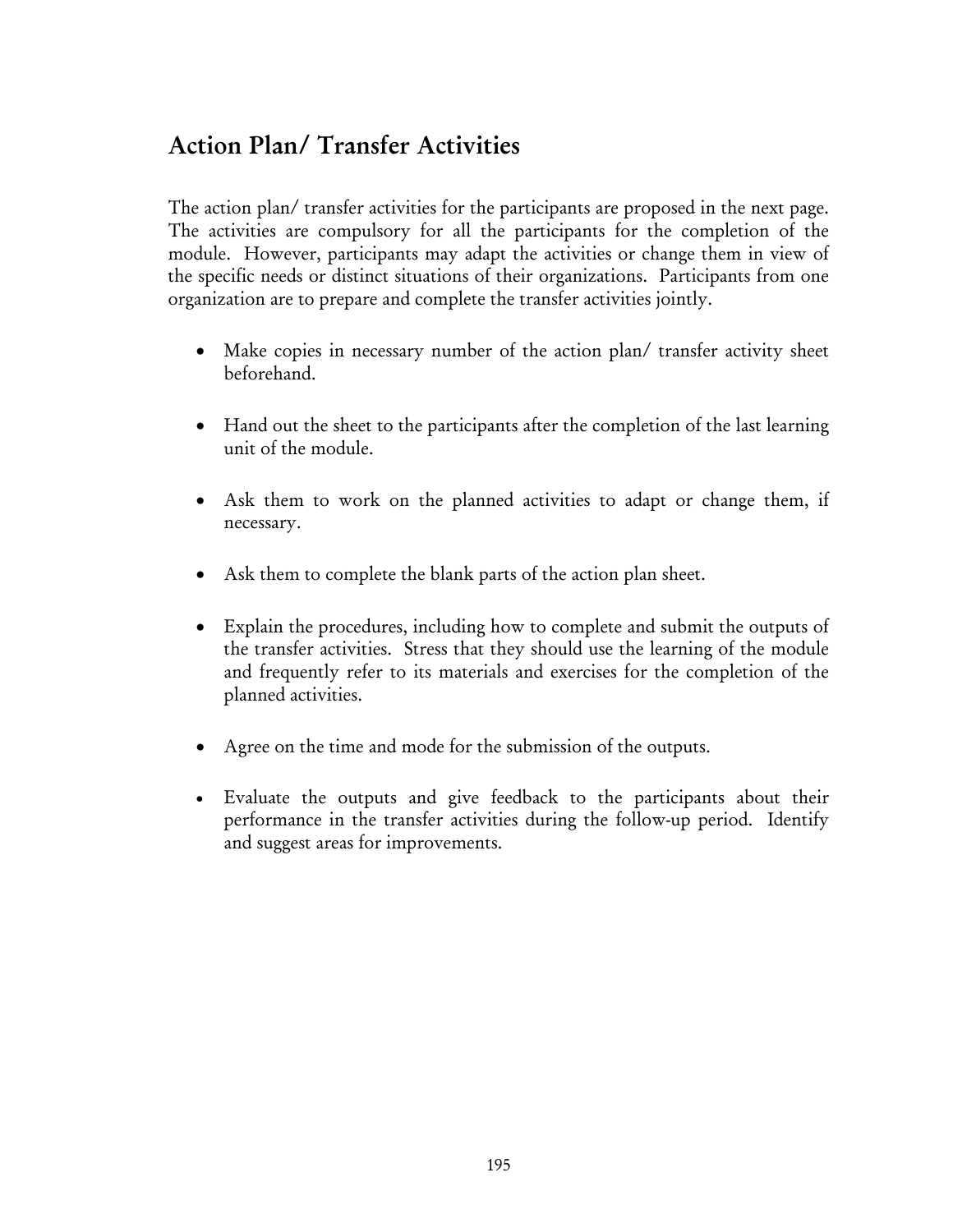# Action Plan/ Transfer Activity Sheet

|    | Name of Organization:                                                                                                                                                            |                                                                                                                                                                                                            | Name(s) of Participant(s): |                |                   |        |
|----|----------------------------------------------------------------------------------------------------------------------------------------------------------------------------------|------------------------------------------------------------------------------------------------------------------------------------------------------------------------------------------------------------|----------------------------|----------------|-------------------|--------|
|    | Action                                                                                                                                                                           | Output and Outcome                                                                                                                                                                                         | Time Frame                 | Responsibility | Support<br>Needed | Remark |
| 1. | Preparation/ Revision of Employee<br>Handbook<br>distribution<br>for<br>to<br>employees.                                                                                         | An Employee Handbook is prepared<br>and is distributed to all employees.                                                                                                                                   |                            |                |                   |        |
| a. | Analysis of all existing jobs in the<br>organization and preparation of<br>performance-focused job description<br>and specification statements for all<br>jobs.                  | Performance focused job description and<br>specification statements for all jobs are<br>prepared and formally given to all<br>employees.                                                                   |                            |                |                   |        |
|    | 3. Preparation of a human resource plan<br>for the organization for the next three<br>years.                                                                                     | A ready-to-use human resource plan is<br>available for use to guide key human<br>resource functions.                                                                                                       |                            |                |                   |        |
| 4. | Design and use of recruitment and<br>selection systems (including schedules,<br>checklists, formats and procedures) for<br>conducting staffing functions of the<br>organization. | Ready-to-use recruitment and selection<br>systems (including schedules, checklists,<br>formats and procedures) are developed<br>and are in place for conducting staffing<br>functions of the organization. |                            |                |                   |        |
| 4. | Development of staff orientation<br>program                                                                                                                                      | A comprehensive staff orientation<br>program is developed and used.                                                                                                                                        |                            |                |                   |        |
| 5. | Design and use of a performance<br><i>(including)</i><br>management<br>system<br>schedules, checklists, formats and<br>procedures).                                              | Ready-to-use performance management<br>system (including schedules, checklists,<br>formats and procedures) is developed<br>and is in use.                                                                  |                            |                |                   |        |
|    | 6. Development of staff development and<br>empowerment plan and program.                                                                                                         | Ready-to-use staff development plan and<br>program is developed and is in use.                                                                                                                             |                            |                |                   |        |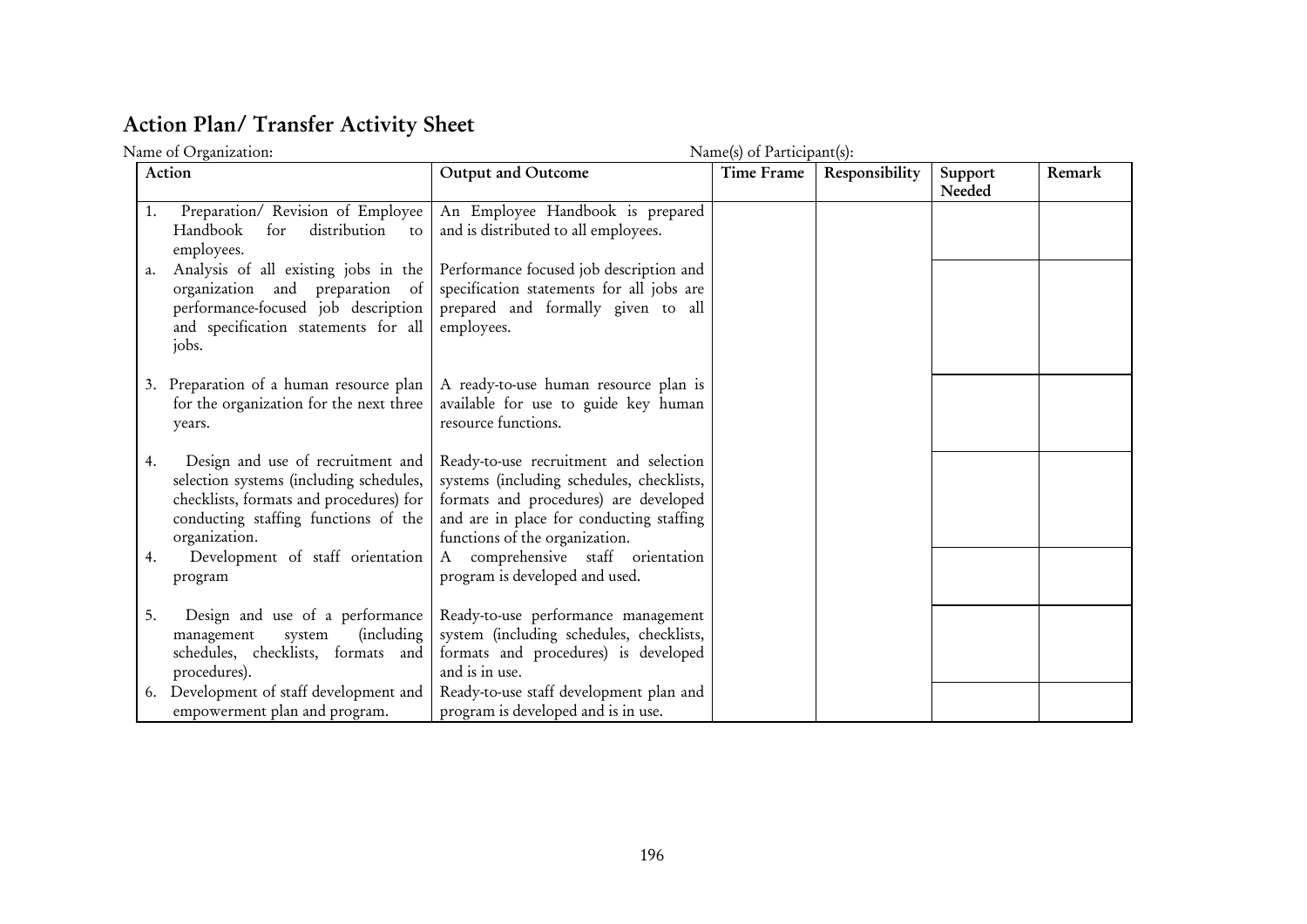## Module Evaluation

The module evaluation sheet for the participants follows in the next page.

- Make copies in necessary number of the module evaluation sheet beforehand.
- Hand out the sheet to the participants after the completion of the last learning unit of the module.
- Collect the completed sheets.
- Compile them and analyze the main findings.
- Use the findings as feedback for improving the module design and delivery in future.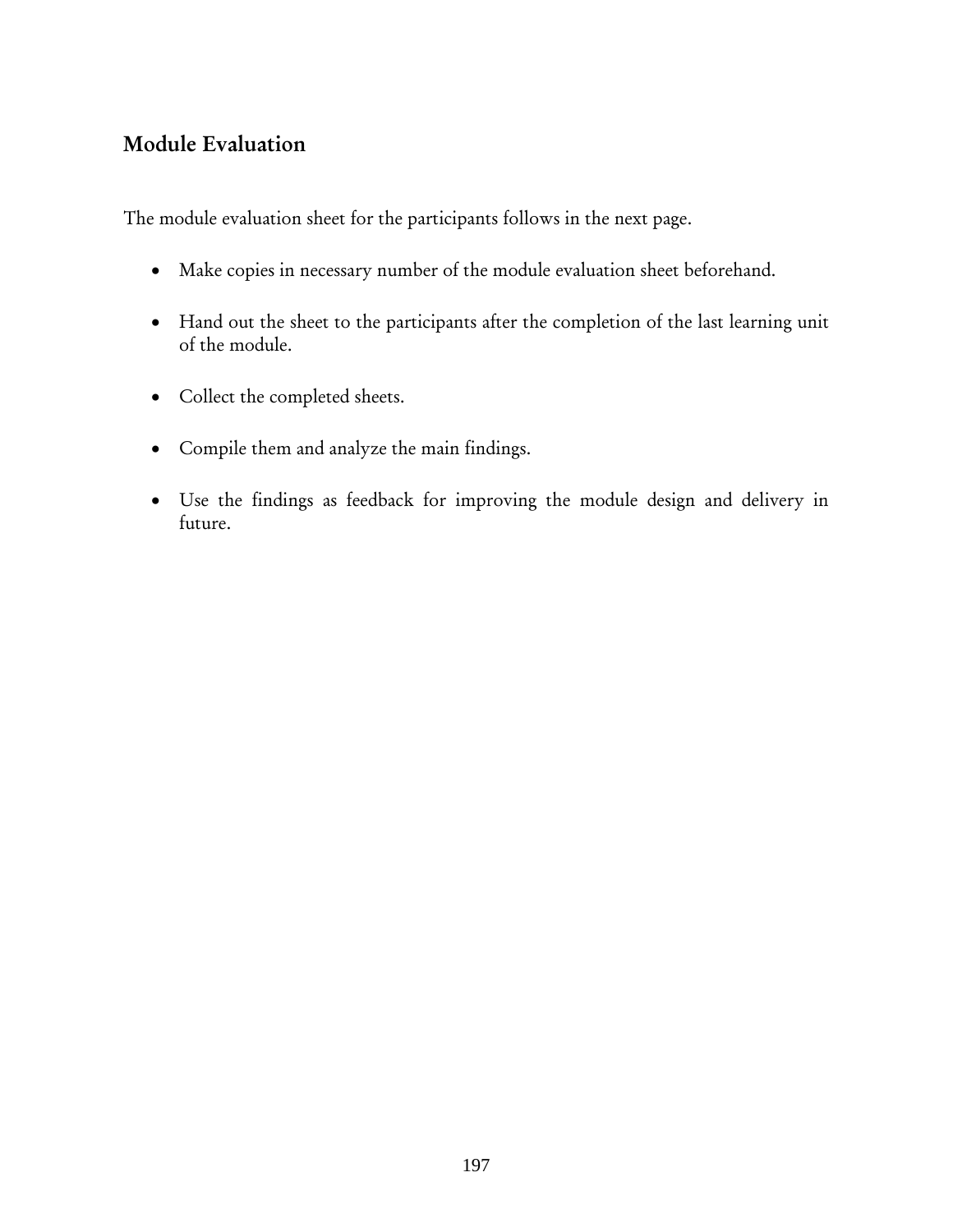# *Module Five: Human Resource Management*

### *Module Evaluation*

Participant's Name: \_\_\_\_\_\_\_\_\_\_\_\_\_\_\_\_\_\_\_\_\_\_\_\_\_\_\_\_\_\_\_ Date: \_\_\_\_\_\_\_\_\_\_\_\_\_\_\_\_\_\_\_\_\_\_

Rate the various aspects of module design and delivery in terms of how you view them after the completion of the module. The rating scale is as follows:

| -- - very poor;<br>-- poor;             | $+$ good;                                | + + very good |
|-----------------------------------------|------------------------------------------|---------------|
|                                         | Rating                                   | Comments      |
| 1. Usefulness of the objectives         | [1]                                      |               |
|                                         |                                          |               |
| 2. Mastery of the objectives            | [1]                                      |               |
|                                         |                                          |               |
| 3. Usefulness of the contents           | $\begin{bmatrix} 1 \end{bmatrix}$        |               |
| 4. Progression of subject matter        | $\begin{bmatrix} 1 \end{bmatrix}$        |               |
|                                         |                                          |               |
| 5. Modular structure                    | $\begin{bmatrix} 1 \end{bmatrix}$        |               |
|                                         |                                          |               |
| 6. Applicability of learning matters    | $\mathbf{r}$<br>$\overline{\phantom{0}}$ |               |
|                                         |                                          |               |
| 7. Facilitator's supports for learning  | $\begin{bmatrix} 1 \end{bmatrix}$        |               |
|                                         |                                          |               |
| 8. Opportunity for active participation | $\sqrt{ }$<br>$\overline{1}$             |               |
| 9. Quality of the examples              | $\mathbf{r}$<br>$\Box$                   |               |
|                                         |                                          |               |
| 10. Quality of the exercises            | $\Gamma$<br>$\Box$                       |               |
|                                         |                                          |               |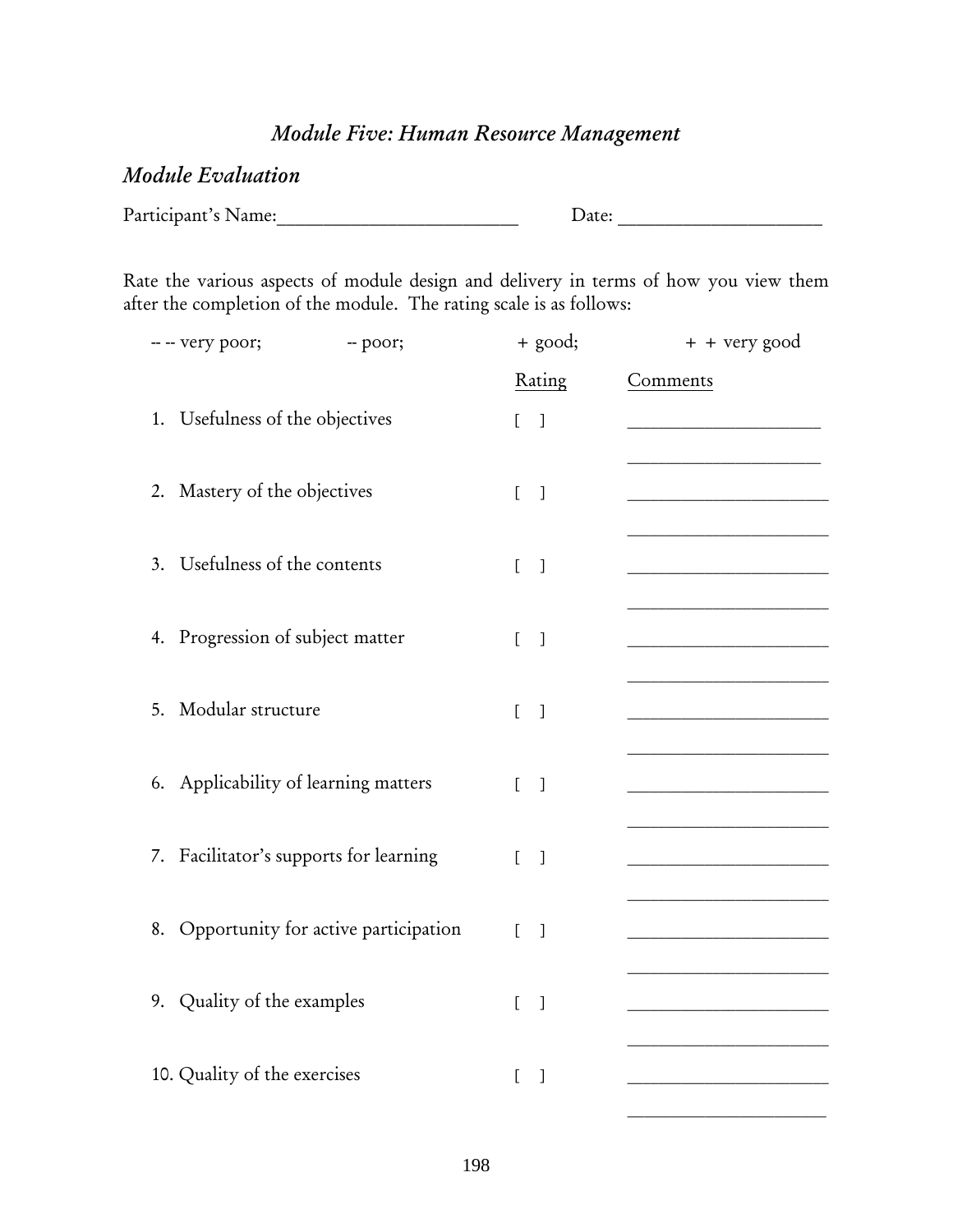# User Guide

This section describes how to use the manual for implementing the module. It suggests guidelines for facilitating sessions. It also gives guidelines for scoring the various tests and indicates the correct answers for the tests.

# How to Use the Module?

This training module is a part of the modular series on Organization Development Training. Hence it needs to be used together with the other modules in the series, although it can also be used as a stand – alone module for training NGO leaders and managers on the basic dimensions of organization development.

- Familiarize yourself with the contents and the structure of the module by reading the whole module.
- In particular, study the reference materials (handouts) in depth at the beginning for the understanding of the contents in detail. It is quite important for you to understand and absorb the contents before delivering the module.
- The module is organized into several sections. For the first time, read them in the sequence they are organized to be familiar with its structure.
- Read the About the Modular Series on Organization Development section first to get an overall view of the training program of which this module is a part.
- Read the Module Overview then, to get a detailed understanding of the focus and structure of the module. Read the other sections of the module selectively, this time in more detail and as required, absorbing the contents and guidelines presented in the manual.
- Adapt or adjust the various components of the module as designed in this module according to the specific needs of the group of participants you are handling and the particular context of the training program at any time. Take whatever is presented in the module as basic guidelines, and not as something which should be rigidly followed. It is possible, and even desirable, to make adjustments in the learning objectives, time allocation, session flow, exercises, and other aspects of the module design as per the specific needs.
- Make adaptations well ahead of the time of delivery, and document them.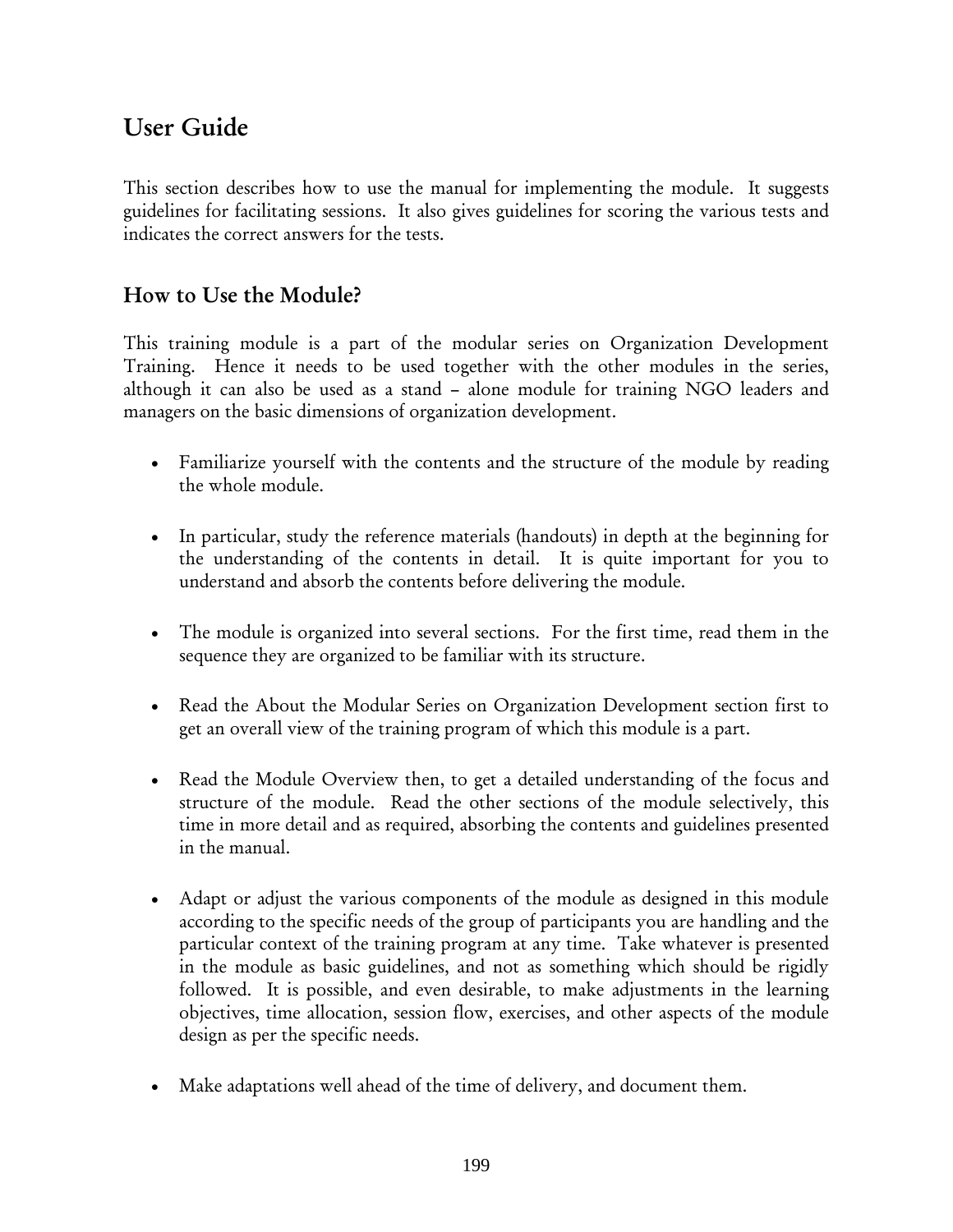- Prepare transparencies and other visuals for delivering the sessions based on the reference materials. It is important to visualize the presentation of core learning materials as much as possible for enhancing learning effectiveness.
- Make necessary copies of the exercise sheets, entry and exit test documents, participants' assessment sheet, and module and program evaluation sheets well in advance in required number.
- Make other necessary preparations, including the rehearsal of the sessions to build your confidence.

## Guidelines for Session Facilitation

- If you have made any changes, note the changes in the session flow sheets at appropriate points. Make further preparations as required.
- Start each session with appropriate greeting, addressing, initial learner motivation/ climate setting activities, and. assessment of previous understanding of the learning theme.
- Make the sessions lively and interesting by bringing in appropriate examples, references, ideas, and facts in addition to what has been suggested in the manuals.
- Refer to the session flow sheets frequently while facilitating the sessions but avoid reading out of the manuals.
- Check time regularly but do not be obsessive with keeping everything within the suggested time frame. The time frame is given only as a suggested length of a particular part of the session. In reality the immediate need of the situation should be given priority. If you change the time allocation in the course of a session, you should however make necessary adjustment for the remaining part of the session to finish the session in time.
- Follow the methods and activities as suggested. But here again you should be flexible and innovative to adapt the methodology to the requirements of a particular situation.
- If you decide to use a different method or activity for a particular part of the learning theme, prepare or change exercise sheet in advance.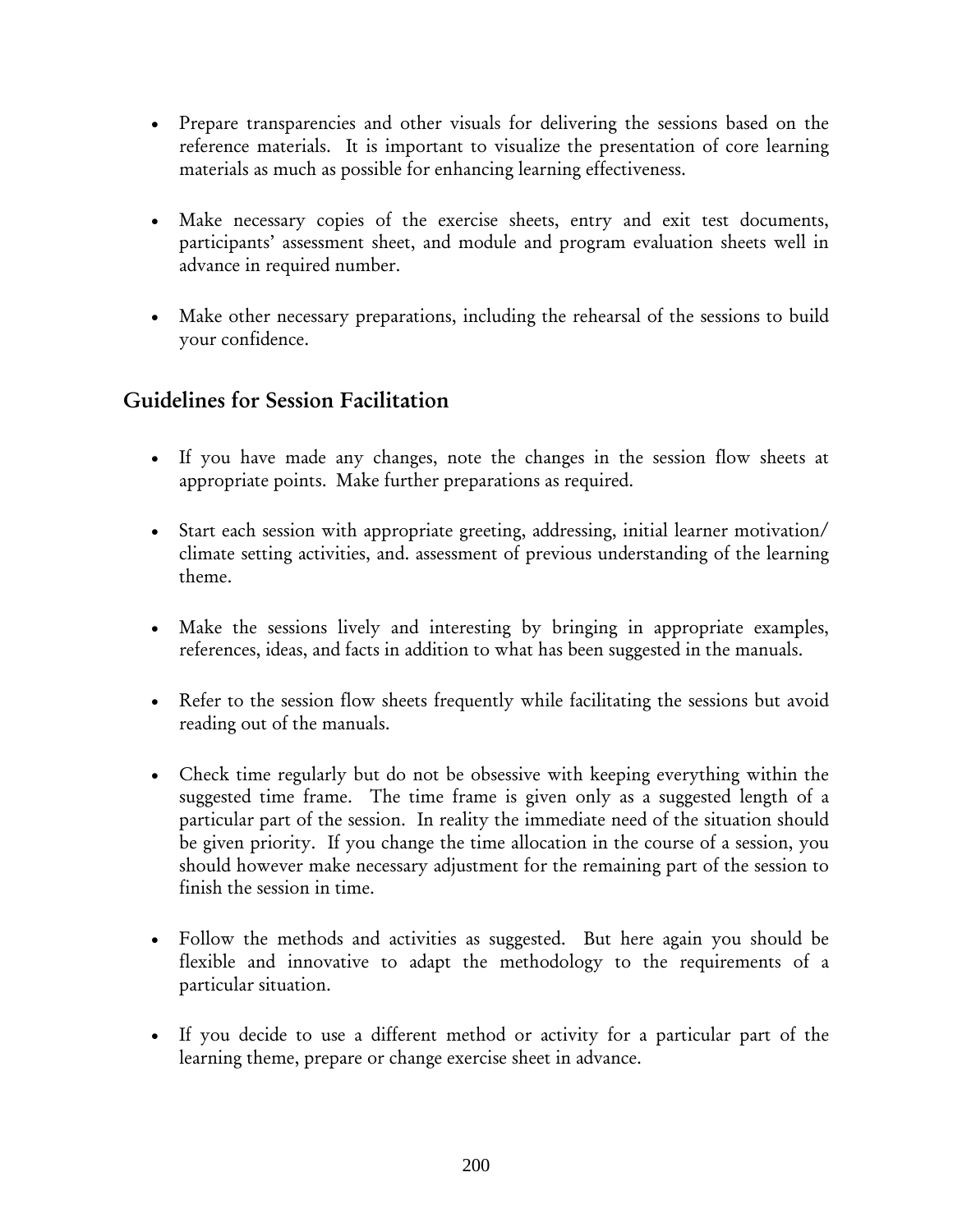- Use the methods properly following all necessary steps and activities. For this you should have a thorough understanding of the basic focus and standard procedures of the method.
- Use the visuals and other supporting materials as much as possible but properly. For this you should have a thorough understanding of the handling techniques and standard procedures of the materials and equipment.
- Assess the learning level of the participants in each session as suggested. You may modify the assessment plan and use additional assessment techniques but make preparation in advance.
- Give feedback to the participants immediately after the assessment.
- During the session delivery, follow these techniques;
	- $\Rightarrow$  Summaries and check understanding from time to time.
	- $\Rightarrow$  Establish links between sub-topics and between sessions.
	- $\Rightarrow$  At the time of moving into another learning sub-topic, give a clue about the topic you will be taking up next by previewing it.
	- $\Rightarrow$  Remind the participants of the previous learning before you take up a new learning topic or sub-topic.